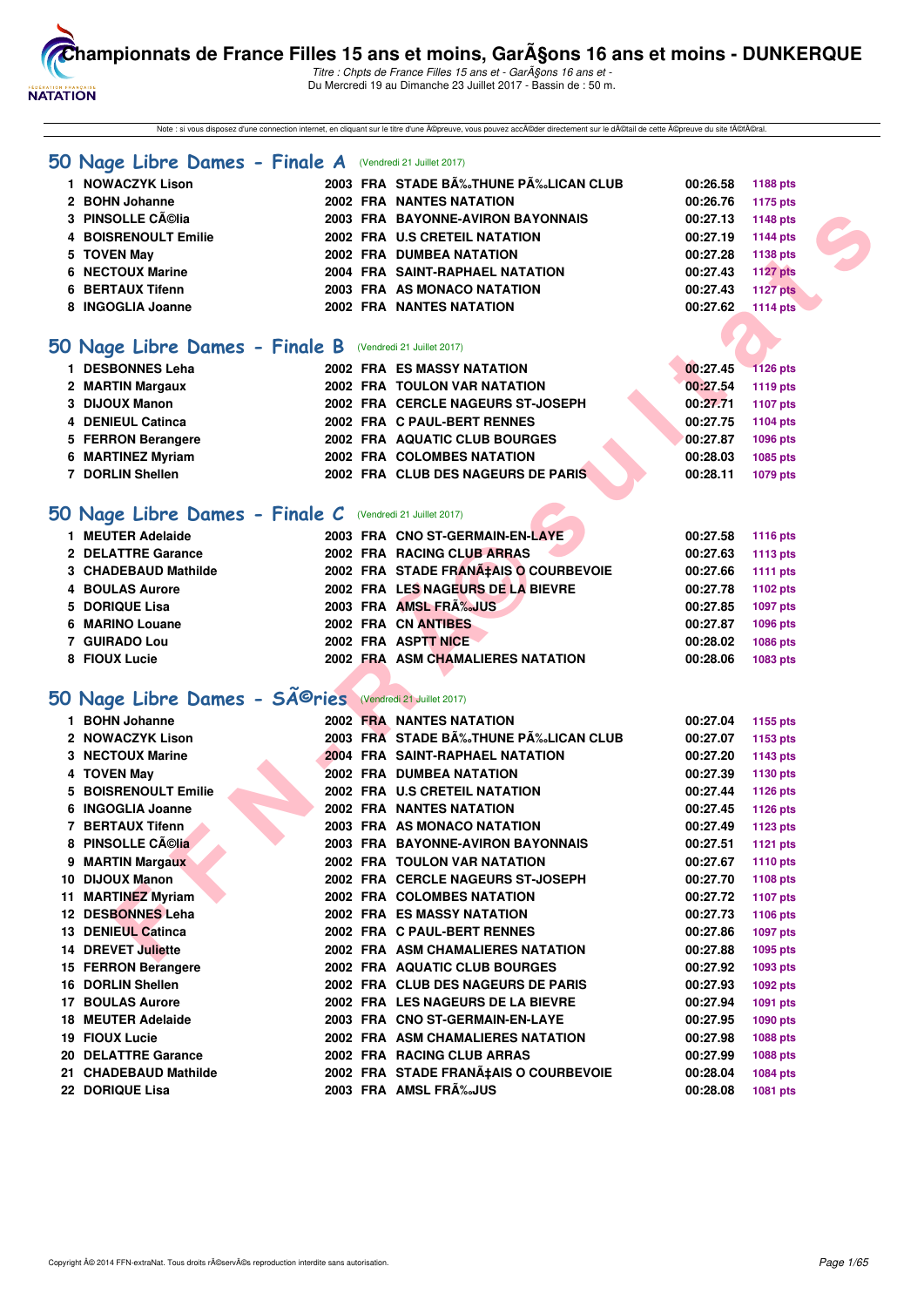

Titre : Chpts de France Filles 15 ans et - GarA§ons 16 ans et -Du Mercredi 19 au Dimanche 23 Juillet 2017 - Bassin de : 50 m.

#### **50 Nage Libre Dames - Séries (suite)**

| 23 MARINO Louane                                        |  | 2002 FRA CN ANTIBES                     |              | 00:28.10                                               | 1080 pts        |  |
|---------------------------------------------------------|--|-----------------------------------------|--------------|--------------------------------------------------------|-----------------|--|
| 24 GUIRADO Lou                                          |  | 2002 FRA ASPTT NICE                     |              | 00:28.16                                               | 1076 pts        |  |
| 25 HURTRELLE Lou                                        |  | 2003 FRA DUNKERQUE NATATION             |              | 00:28.25                                               | <b>1070 pts</b> |  |
| <b>26 BOURNIQUE Lisa</b>                                |  | 2002 FRA AC MOLSHEIM MUTZIG             |              | 00:28.26                                               | 1069 pts        |  |
| 27 DJOUDI InÄ"s                                         |  | 2002 FRA SPN POITIERS                   |              | 00:28.27                                               | 1068 pts        |  |
| 28 DUMAS Salome                                         |  | 2002 FRA CLUB DES NAGEURS DE PARIS      |              | 00:28.46                                               | 1055 pts        |  |
| 29 TABET Lyna                                           |  | 2002 FRA CN ANTIBES                     |              | 00:28.48                                               | 1054 pts        |  |
| 30 CROS Tiphaine                                        |  | 2002 FRA NAUTIC CLUB NÃŽMES             |              | 00:28.49                                               | 1053 pts        |  |
| 31 SAVART Coralie                                       |  | 2004 FRA ST-MALO NATATION               |              | 00:28.51                                               | <b>1052 pts</b> |  |
| 32 ADAM Malvina                                         |  | 2002 FRA CN ANTIBES                     |              | 00:28.54                                               | <b>1050 pts</b> |  |
| 33 HERTHE Emmy                                          |  | 2002 FRA ROYAN OC‰AN CLUB NATATION      |              | 00:28.60                                               | <b>1046 pts</b> |  |
| 34 ROQUES Jade                                          |  | 2002 FRA MONTPELLIER METROPOLE NATATION |              | 00:28.69                                               | <b>1039 pts</b> |  |
| 35 BOURGEOIS Elena                                      |  | 2003 FRA ASPTT LIMOGES                  |              | 00:28.75                                               | 1035 pts        |  |
| 36 DELOUVRIER Ashley                                    |  | 2002 FRA ALBINATATION                   |              | 00:28.84                                               | 1029 pts        |  |
| 37 TURPIN CIémentine                                    |  | 2003 FRA ST-DENIS R‰UNION               |              | 00:28.92                                               | 1024 pts        |  |
| 38 JULES-MARTHE Will-Insha-Marie                        |  | 2002 FRA SCHOELCHER NATATION 2000       |              | 00:29.16                                               | 1008 pts        |  |
| 39 SENECHAL Maīlle                                      |  | 2002 FRA ST-MALO NATATION               |              | 00:29.35                                               | 995 pts         |  |
| 40 PORTECOP Naële                                       |  | 2003 FRA CNIC LES SQUALES               |              | 00:29.73                                               | 970 pts         |  |
| 41 BOULIANNE Mélie                                      |  | 2003 FRA ASPTT TOULOUSE                 |              | 00:29.85                                               | <b>962 pts</b>  |  |
| --- GERVAIS Anneline                                    |  | 2002 FRA CN DOLE & REG                  |              | <b>DNS dec</b>                                         |                 |  |
| --- HERMET CHALESSIN Thiphaine                          |  | 2002 FRA OLYMPIC NICE NATATION          |              | <b>DNS dec</b>                                         |                 |  |
| .00 Nage Libre Dames - Finale A (Jeudi 20 Juillet 2017) |  |                                         |              |                                                        |                 |  |
| 1 BOHN Johanne                                          |  | <b>2002 FRA NANTES NATATION</b>         |              | 00:57.76                                               | 1188 pts        |  |
| 2 NOWACZYK Lison                                        |  | 2003 FRA STADE B‰THUNE P‰LICAN CLUB     |              | 50 m: 27.93 (27.93) 100 m: 57.76 (29.83)<br>00:57.85   | 1185 pts        |  |
|                                                         |  |                                         | 50 m: 27.67  | $(27.67)$ 100 m : 57.85 $(30.18)$                      |                 |  |
| 3 TOVEN May                                             |  | 2002 FRA DUMBEA NATATION                |              | 00:57.90                                               | 1183 pts        |  |
| 4 PINSOLLE Célia                                        |  | 2003 FRA BAYONNE-AVIRON BAYONNAIS       |              | 50 m: 27.87 (27.87) 100 m: 57.90 (30.03)<br>00:58.09   | 1176 pts        |  |
|                                                         |  |                                         | 50 m : 28.38 | $(28.38)$ 100 m : 58.09 $(29.71)$                      |                 |  |
| 5 BOISRENOULT Emilie                                    |  | 2002 FRA U.S CRETEIL NATATION           | 50 m : 27.99 | 00:58.30<br>$(27.99)$ 100 m : 58.30 $(30.31)$          | 1169 pts        |  |
| <b>6 NECTOUX Marine</b>                                 |  | 2004 FRA SAINT-RAPHAEL NATATION         |              | 00:58.67                                               | 1156 pts        |  |
|                                                         |  |                                         |              | 50 m: 28.06 (28.06) 100 m: 58.67 (30.61)               |                 |  |
| 7 HERMET CHALESSIN Thiphaine                            |  | 2002 FRA OLYMPIC NICE NATATION          |              | 00:58.73<br>50 m: 28.57 (28.57) 100 m: 58.73 (30.16)   | 1153 pts        |  |
| 8 CHADEBAUD Mathilde                                    |  | 2002 FRA STADE FRANA‡AIS O COURBEVOIE   |              | 00:58.86                                               | 1149 pts        |  |
|                                                         |  |                                         |              | 50 m: 28.75 (28.75) 100 m: 58.86 (30.11)               |                 |  |
| 00 Nage Libre Dames - Finale B (Jeudi 20 Juillet 2017)  |  |                                         |              |                                                        |                 |  |
| 1 MARTIN Margaux                                        |  | <b>2002 FRA TOULON VAR NATATION</b>     |              | 00:59.05                                               | 1142 pts        |  |
| 2 GUIRADO Lou                                           |  | 2002 FRA ASPTT NICE                     | 50 m : 28.75 | $(28.75)$ 100 m : 59.05 $(30.30)$<br>00:59.42          | 1129 pts        |  |
| 3 DESBONNES Leha                                        |  | 2002 FRA ES MASSY NATATION              | 50 m : 28.60 | $(28.60)$ 100 m : 59.42 $(30.82)$<br>00:59.67          | 1120 pts        |  |
|                                                         |  | 2002 FRA CN ANTIBES                     | 50 m: 28.87  | $(28.87)$ 100 m : 59.67 $(30.80)$                      |                 |  |
| 4 MARINO Louane                                         |  |                                         |              | 00:59.80<br>50 m: 28.95 (28.95) 100 m: 59.80 (30.85)   | <b>1116 pts</b> |  |
| 5 DIJOUX Manon                                          |  | 2002 FRA CERCLE NAGEURS ST-JOSEPH       |              | 01:00.00                                               | 1109 pts        |  |
| <b>6 BOULAS Aurore</b>                                  |  | 2002 FRA LES NAGEURS DE LA BIEVRE       |              | 50 m: 28.83 (28.83) 100 m: 1:00.00 (31.17)<br>01:00.15 | 1104 pts        |  |
|                                                         |  |                                         |              |                                                        |                 |  |

# [100 Nage Libre Dames - Finale A](http://www.ffnatation.fr/webffn/resultats.php?idact=nat&go=epr&idcpt=47485&idepr=2) (Jeudi 20 Juillet 2017)

| <b>BOHN Johanne</b>          |          | <b>2002 FRA NANTES NATATION</b>        |                | 00:57.76          | <b>1188 pts</b> |  |
|------------------------------|----------|----------------------------------------|----------------|-------------------|-----------------|--|
|                              |          |                                        | 50 m: 27.93    | $(27.93)$ 100 m : | 57.76 (29.83)   |  |
| 2 NOWACZYK Lison             |          | 2003 FRA STADE BA%THUNE PA%.LICAN CLUB |                | 00:57.85          | 1185 pts        |  |
|                              |          |                                        | $50 m$ : 27.67 | $(27.67)$ 100 m : | 57.85 (30.18)   |  |
| 3 TOVEN May                  |          | 2002 FRA DUMBEA NATATION               |                | 00:57.90          | 1183 $pts$      |  |
|                              |          |                                        | 50 m: 27.87    | $(27.87)$ 100 m : | 57.90 (30.03)   |  |
| 4 PINSOLLE Célia             | 2003 FRA | <b>BAYONNE-AVIRON BAYONNAIS</b>        |                | 00:58.09          | 1176 pts        |  |
|                              |          |                                        | 50 m: 28.38    | $(28.38)$ 100 m : | 58.09 (29.71)   |  |
| 5 BOISRENOULT Emilie         |          | 2002 FRA U.S CRETEIL NATATION          |                | 00:58.30          | 1169 $pts$      |  |
|                              |          |                                        | 50 m: 27.99    | $(27.99)$ 100 m : | 58.30 (30.31)   |  |
| 6 NECTOUX Marine             |          | 2004 FRA SAINT-RAPHAEL NATATION        |                | 00:58.67          | <b>1156 pts</b> |  |
|                              |          |                                        | 50 m: 28.06    | $(28.06)$ 100 m : | 58.67 (30.61)   |  |
| 7 HERMET CHALESSIN Thiphaine |          | 2002 FRA OLYMPIC NICE NATATION         |                | 00:58.73          | 1153 $pts$      |  |
|                              |          |                                        | 50 m: 28.57    | $(28.57)$ 100 m : | 58.73 (30.16)   |  |
| 8 CHADEBAUD Mathilde         |          | 2002 FRA STADE FRANA‡AIS O COURBEVOIE  |                | 00:58.86          | 1149 $pts$      |  |
|                              |          |                                        | 50 m : 28.75   | $(28.75)$ 100 m : | 58.86 (30.11)   |  |

# **[100 Nage Libre Dames - Finale B](http://www.ffnatation.fr/webffn/resultats.php?idact=nat&go=epr&idcpt=47485&idepr=2)** (Jeudi 20 Juillet 2017)

| 1 MARTIN Margaux        | 2002 FRA TOULON VAR NATATION      |                            | 00:59.05<br>1142 $pts$                                                                            |
|-------------------------|-----------------------------------|----------------------------|---------------------------------------------------------------------------------------------------|
| 2 GUIRADO Lou           | 2002 FRA ASPTT NICE               | 50 m: 28.75                | 59.05 (30.30)<br>$(28.75)$ 100 m :<br>00:59.42<br>1129 pts                                        |
| 3 DESBONNES Leha        | <b>2002 FRA ES MASSY NATATION</b> | 50 m : 28.60               | $(28.60)$ 100 m :<br>59.42 (30.82)<br>00:59.67<br>1120 $pts$                                      |
| 4 MARINO Louane         | 2002 FRA CN ANTIBES               | 50 m: 28.87                | $(28.87)$ 100 m :<br>59.67 (30.80)<br>00:59.80<br>1116 pts                                        |
| 5 DIJOUX Manon          | 2002 FRA CERCLE NAGEURS ST-JOSEPH | 50 m: 28.95<br>50 m: 28.83 | $(28.95)$ 100 m :<br>59.80 (30.85)<br>01:00.00<br>1109 pts<br>$(28.83)$ 100 m : 1:00.00 $(31.17)$ |
| <b>6 BOULAS Aurore</b>  | 2002 FRA LES NAGEURS DE LA BIEVRE | 50 m: 28.79                | 01:00.15<br>1104 pts<br>(28.79) 100 m: 1:00.15 (31.36)                                            |
| <b>7 THERIN Emeline</b> | 2002 FRA EN CAEN                  | 50 m: 29.10                | 01:00.25<br>1100 pts                                                                              |
| 8 ADAM Malvina          | 2002 FRA CN ANTIBES               |                            | $(29.10)$ 100 m : 1:00.25 $(31.15)$<br>01:01.17<br>1069 pts                                       |
|                         |                                   | 50 m : 29.35               | $(29.35)$ 100 m : 1:01.17 $(31.82)$                                                               |

#### **[100 Nage Libre Dames - Finale C](http://www.ffnatation.fr/webffn/resultats.php?idact=nat&go=epr&idcpt=47485&idepr=2)** (Jeudi 20 Juillet 2017)

| <b>BERTAUX Tifenn</b> | 2003 FRA AS MONACO NATATION     | 00:59.68 1120 pts                            |  |
|-----------------------|---------------------------------|----------------------------------------------|--|
|                       |                                 | 50 m : 28.68 (28.68) 100 m : 59.68 (31.00)   |  |
| 2 MEUTER Adelaide     | 2003 FRA CNO ST-GERMAIN-EN-LAYE | $01:00.18$ 1103 pts                          |  |
|                       |                                 | 50 m : 29.10 (29.10) 100 m : 1:00.18 (31.08) |  |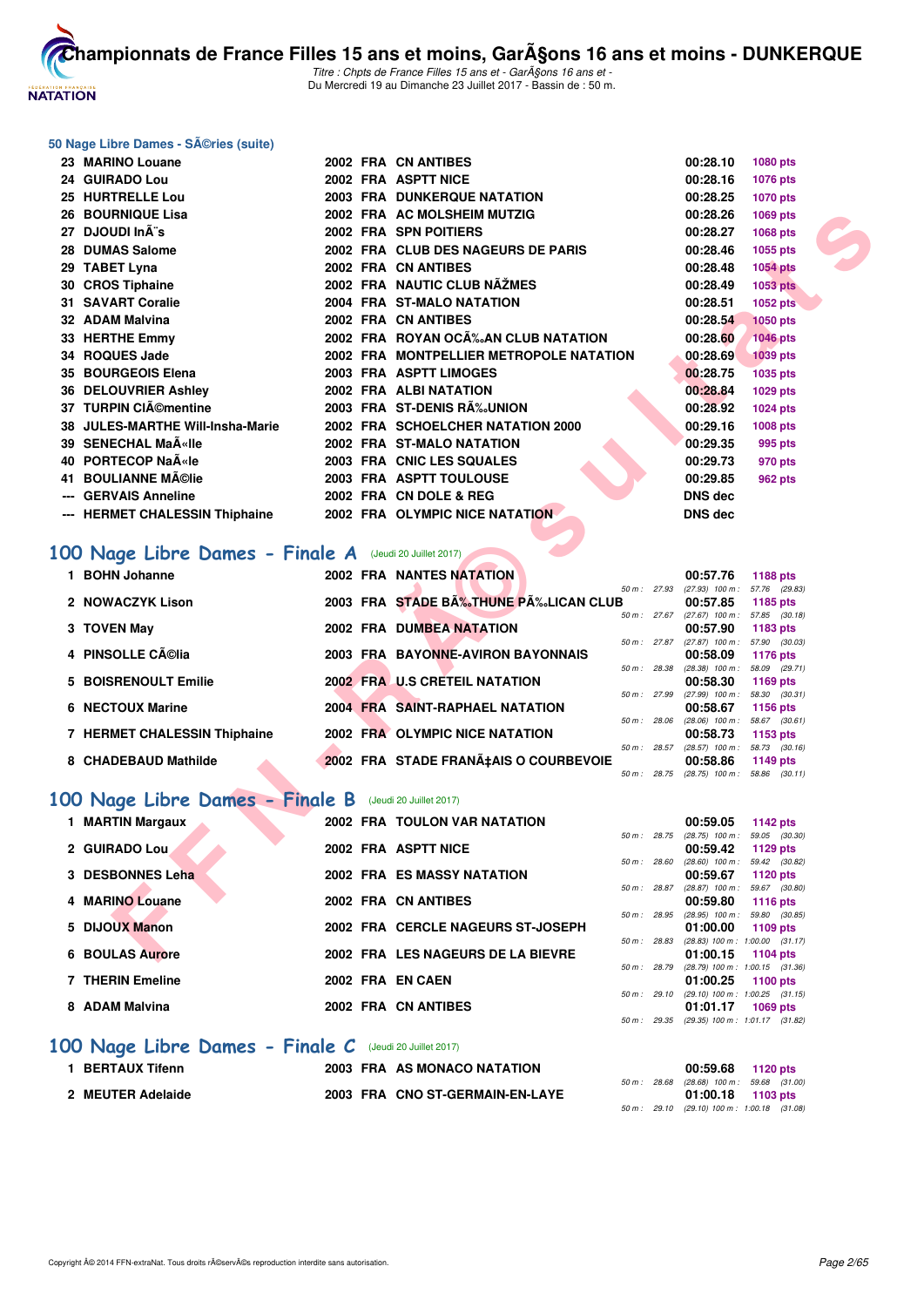

Titre : Chpts de France Filles 15 ans et - GarA§ons 16 ans et -Du Mercredi 19 au Dimanche 23 Juillet 2017 - Bassin de : 50 m.

| 100 Nage Libre Dames - Finale C (suite) |                   |                                    |                        |                                     |                 |
|-----------------------------------------|-------------------|------------------------------------|------------------------|-------------------------------------|-----------------|
| 3 FERRON Berangere                      |                   | 2002 FRA AQUATIC CLUB BOURGES      |                        | 01:00.29                            | 1099 pts        |
|                                         |                   |                                    | $50 \text{ m}$ : 29.38 | $(29.38)$ 100 m : 1:00.29 $(30.91)$ |                 |
| 4 LE BRIS Clara                         | 2003 FRA CN BREST |                                    |                        | 01:00.57                            | 1089 pts        |
|                                         |                   |                                    | $50 m$ : 29.35         | (29.35) 100 m : 1:00.57 (31.22)     |                 |
| 5 HODONOU Agathe                        |                   | 2002 FRA US ST-ANDRÉ               |                        | 01:00.80                            | 1081 pts        |
|                                         |                   |                                    | $50 m$ : 29.72         | $(29.72)$ 100 m : 1:00.80 $(31.08)$ |                 |
| 6 BOURNIQUE Lisa                        |                   | 2002 FRA AC MOLSHEIM MUTZIG        |                        | 01:01.23                            | <b>1067 pts</b> |
|                                         |                   |                                    | $50 m$ : 29.15         | $(29.15)$ 100 m : 1:01.23 $(32.08)$ |                 |
| <b>DUMAS Salome</b>                     |                   | 2002 FRA CLUB DES NAGEURS DE PARIS |                        | 01:01.25                            | <b>1066 pts</b> |
|                                         |                   |                                    | $50 \text{ m}$ : 29.39 | $(29.39)$ 100 m : 1:01.25 $(31.86)$ |                 |

# 100 Nage Libre Dames - SÃ<sup>@</sup>ries (Jeudi 20 Juillet 2017)

| 5 HODONOU Agathe                                                   |  | 2002 FRA US ST-ANDRA%                   |              |              | 01:00.80                               | <b>1081 pts</b>                                               |  |
|--------------------------------------------------------------------|--|-----------------------------------------|--------------|--------------|----------------------------------------|---------------------------------------------------------------|--|
| <b>6 BOURNIQUE Lisa</b>                                            |  | 2002 FRA AC MOLSHEIM MUTZIG             |              |              | 01:01.23                               | 50 m: 29.72 (29.72) 100 m: 1:00.80 (31.08)<br><b>1067 pts</b> |  |
| 7 DUMAS Salome                                                     |  | 2002 FRA CLUB DES NAGEURS DE PARIS      | 50 m : 29.15 |              | 01:01.25                               | (29.15) 100 m: 1:01.23 (32.08)<br>1066 pts                    |  |
|                                                                    |  |                                         | 50 m : 29.39 |              |                                        | (29.39) 100 m: 1:01.25 (31.86)                                |  |
| 00 Nage Libre Dames - SÃ <sup>@</sup> ries (Jeudi 20 Juillet 2017) |  |                                         |              |              |                                        |                                                               |  |
| 1 BOHN Johanne                                                     |  | <b>2002 FRA NANTES NATATION</b>         |              |              | 00:57.89                               | 1183 pts                                                      |  |
| 2 TOVEN May                                                        |  | 2002 FRA DUMBEA NATATION                |              | 50 m : 28.06 | $(28.06)$ 100 m :<br>00:58.04          | 57.89 (29.83)<br><b>1178 pts</b>                              |  |
| 3 NOWACZYK Lison                                                   |  | 2003 FRA STADE BĉTHUNE PĉLICAN CLUB     |              |              | 50 m: 27.79 (27.79) 100 m:<br>00:58.55 | 58.04 (30.25)<br>1160 pts                                     |  |
|                                                                    |  |                                         | 50 m : 28.09 |              |                                        | $(28.09)$ 100 m : 58.55 $(30.46)$                             |  |
| 4 PINSOLLE Célia                                                   |  | 2003 FRA BAYONNE-AVIRON BAYONNAIS       | 50 m : 28.42 |              | 00:58.63                               | 1157 pts<br>$(28.42)$ 100 m : 58.63 $(30.21)$                 |  |
| 5 NECTOUX Marine                                                   |  | 2004 FRA SAINT-RAPHAEL NATATION         | 50 m: 28.24  |              | 00:58.68                               | 1155 pts<br>$(28.24)$ 100 m : 58.68 $(30.44)$                 |  |
| 6 HERMET CHALESSIN Thiphaine                                       |  | 2002 FRA OLYMPIC NICE NATATION          |              |              | 00:58.75                               | 1153 pts                                                      |  |
| <b>7 BOISRENOULT Emilie</b>                                        |  | 2002 FRA U.S CRETEIL NATATION           | 50 m: 28.60  |              | 00:58.92                               | $(28.60)$ 100 m : 58.75 $(30.15)$<br><b>1147 pts</b>          |  |
| 8 CHADEBAUD Mathilde                                               |  | 2002 FRA STADE FRANÇAIS O COURBEVOIE    | 50 m: 28.51  |              | 00:59.03                               | $(28.51)$ 100 m : 58.92 $(30.41)$<br>1143 pts                 |  |
|                                                                    |  |                                         |              |              |                                        | 50 m : 28.72 (28.72) 100 m : 59.03 (30.31)                    |  |
| 9 MARTIN Margaux                                                   |  | 2002 FRA TOULON VAR NATATION            | 50 m: 28.39  |              | 00:59.31                               | 1133 pts<br>$(28.39)$ 100 m : 59.31 $(30.92)$                 |  |
| 10 GUIRADO Lou                                                     |  | 2002 FRA ASPTT NICE                     | 50 m : 29.08 |              | 00:59.50                               | 1126 pts<br>(29.08) 100 m: 59.50 (30.42)                      |  |
| 11 DESBONNES Leha                                                  |  | 2002 FRA ES MASSY NATATION              |              |              | 00:59.62                               | <b>1122 pts</b>                                               |  |
| <b>12 THERIN Emeline</b>                                           |  | 2002 FRA EN CAEN                        | 50 m : 28.86 |              | 00:59.75                               | (28.86) 100 m: 59.62 (30.76)<br><b>1118 pts</b>               |  |
| 13 ADAM Malvina                                                    |  | 2002 FRA CN ANTIBES                     | 50 m : 29.00 |              | 00:59.99                               | (29.00) 100 m: 59.75 (30.75)<br>1109 pts                      |  |
| 14 DIJOUX Manon                                                    |  | 2002 FRA CERCLE NAGEURS ST-JOSEPH       | 50 m : 28.64 |              | 01:00.01                               | $(28.64)$ 100 m : 59.99 $(31.35)$<br>1109 pts                 |  |
|                                                                    |  |                                         | 50 m : 28.83 |              |                                        | $(28.83)$ 100 m : 1:00.01 $(31.18)$                           |  |
| <b>15 BOULAS Aurore</b>                                            |  | 2002 FRA LES NAGEURS DE LA BIEVRE       | 50 m : 28.98 |              | 01:00.03                               | 1108 pts<br>$(28.98)$ 100 m : 1:00.03 $(31.05)$               |  |
| 16 MARINO Louane                                                   |  | 2002 FRA CN ANTIBES                     | 50 m: 29.49  |              | 01:00.14                               | 1104 pts<br>(29.49) 100 m: 1:00.14 (30.65)                    |  |
| 17 LE BRIS Clara                                                   |  | 2003 FRA CN BREST                       |              |              | 01:00.32                               | 1098 pts                                                      |  |
| <b>18 BOURNIQUE Lisa</b>                                           |  | 2002 FRA AC MOLSHEIM MUTZIG             | 50 m : 29.49 |              | 01:00.36                               | (29.49) 100 m: 1:00.32 (30.83)<br>1097 pts                    |  |
| <b>19 BERTAUX Tifenn</b>                                           |  | 2003 FRA AS MONACO NATATION             | 50 m : 29.60 |              | 01:00.41                               | (29.60) 100 m: 1:00.36 (30.76)<br>1095 pts                    |  |
|                                                                    |  | 2002 FRA AQUATIC CLUB BOURGES           | 50 m : 29.04 |              |                                        | (29.04) 100 m: 1:00.41 (31.37)                                |  |
| 20 FERRON Berangere                                                |  |                                         | 50 m : 29.50 |              | 01:00.53                               | <b>1091 pts</b><br>(29.50) 100 m: 1:00.53 (31.03)             |  |
| 21 MEUTER Adelaide                                                 |  | 2003 FRA CNO ST-GERMAIN-EN-LAYE         | 50 m : 29.39 |              | 01:00.54                               | 1090 pts<br>$(29.39)$ 100 m : 1:00.54 $(31.15)$               |  |
| 22 DUMAS Salome                                                    |  | 2002 FRA CLUB DES NAGEURS DE PARIS      |              |              | 01:00.68                               | <b>1086 pts</b><br>50 m: 29.21 (29.21) 100 m: 1:00.68 (31.47) |  |
| 23 HODONOU Agathe                                                  |  | 2002 FRA US ST-ANDRÉ                    |              |              | 01:00.80                               | 1081 pts                                                      |  |
| 24 DORLIN Shellen                                                  |  | 2002 FRA CLUB DES NAGEURS DE PARIS      | 50 m : 29.88 |              | 01:00.82                               | (29.88) 100 m : 1:00.80 (30.92)<br><b>1081 pts</b>            |  |
| 25 SAVART Coralie                                                  |  | 2004 FRA ST-MALO NATATION               |              | 50 m : 29.43 | 01:00.84                               | (29.43) 100 m: 1:00.82 (31.39)<br><b>1080 pts</b>             |  |
|                                                                    |  |                                         | 50 m : 28.83 |              |                                        | (28.83) 100 m : 1:00.84 (32.01)                               |  |
| 26 MARTINEZ Myriam                                                 |  | 2002 FRA COLOMBES NATATION              | 50 m : 29.03 |              | 01:00.85                               | <b>1080 pts</b><br>(29.03) 100 m: 1:00.85 (31.82)             |  |
| 27 LAKOMY Christiana                                               |  | 2002 FRA VAL DE GRAY NATATION           | 50 m : 28.97 |              | 01:00.97                               | <b>1076 pts</b><br>(28.97) 100 m: 1:00.97 (32.00)             |  |
| 28 INGOGLIA Joanne                                                 |  | <b>2002 FRA NANTES NATATION</b>         |              |              | 01:01.28                               | 1065 pts                                                      |  |
| 29 HURTRELLE Lou                                                   |  | <b>2003 FRA DUNKERQUE NATATION</b>      | 50 m: 29.43  |              | 01:01.48                               | (29.43) 100 m: 1:01.28 (31.85)<br>1058 pts                    |  |
| 30 ROQUES Jade                                                     |  | 2002 FRA MONTPELLIER METROPOLE NATATION | 50 m: 29.96  |              | 01:01.54                               | (29.96) 100 m: 1:01.48 (31.52)<br>1056 pts                    |  |
|                                                                    |  |                                         |              | 50 m : 29.43 |                                        | $(29.43)$ 100 m : 1:01.54 $(32.11)$                           |  |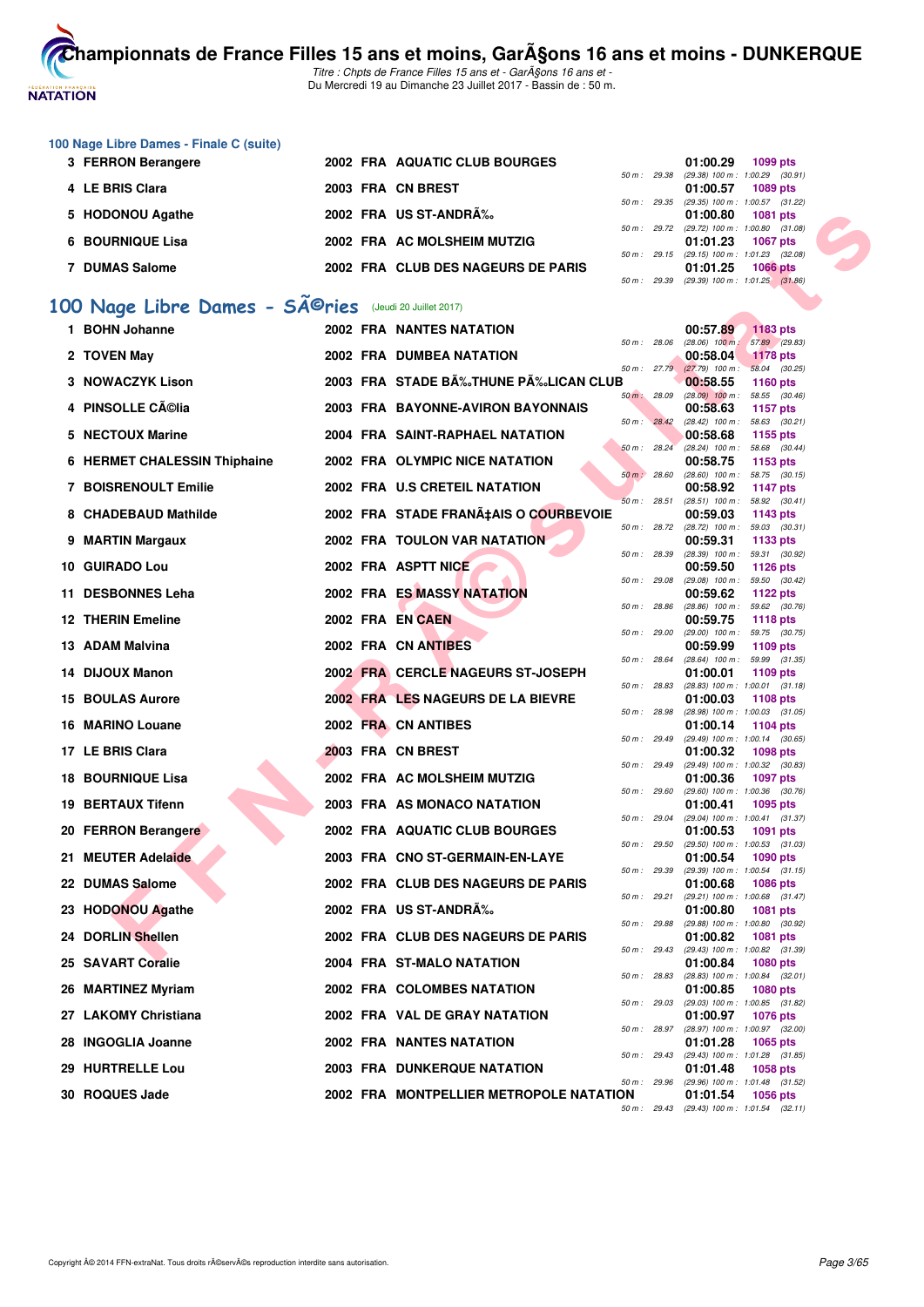

Titre : Chpts de France Filles 15 ans et - GarA§ons 16 ans et -Du Mercredi 19 au Dimanche 23 Juillet 2017 - Bassin de : 50 m.

#### 100 Nage Libre Dames - Séries (suite)

|   | 31 CHAUFFOURIER Eva                                      |  | 2002 FRA BIARRITZ OLYMPIQUE                                                                                                          |              | 01:01.63<br>1053 pts                                                        |
|---|----------------------------------------------------------|--|--------------------------------------------------------------------------------------------------------------------------------------|--------------|-----------------------------------------------------------------------------|
|   | 32 DENIEUL Catinca                                       |  | 2002 FRA C PAUL-BERT RENNES                                                                                                          | 50 m: 29.82  | $(29.82)$ 100 m : 1:01.63 $(31.81)$<br>01:01.68<br>1052 pts                 |
|   | 33 HERTHE Emmy                                           |  | 2002 FRA ROYAN OCA‰AN CLUB NATATION                                                                                                  | 50 m : 29.57 | $(29.57)$ 100 m : 1:01.68 $(32.11)$<br>01:01.84<br><b>1046 pts</b>          |
|   |                                                          |  |                                                                                                                                      | 50 m: 29.97  | (29.97) 100 m: 1:01.84 (31.87)                                              |
|   | 34 BOURGEOIS Elena                                       |  | 2003 FRA ASPTT LIMOGES                                                                                                               | 50 m: 29.93  | 01:01.90<br><b>1044 pts</b><br>(29.93) 100 m: 1:01.90 (31.97)               |
|   | 35 RIVOIRARD Pia                                         |  | 2002 FRA NAUTIC CLUB SORBIERS                                                                                                        |              | 01:01.98<br>$1041$ pts                                                      |
|   | <b>36 BIGUENET Pauline</b>                               |  | 2002 FRA ALLIANCE NATATION BESANCON                                                                                                  | 50 m : 29.83 | $(29.83)$ 100 m : 1:01.98 $(32.15)$<br>01:01.99<br><b>1041 pts</b>          |
|   | 37 AUGER Ambre                                           |  | 2002 FRA CLUB NAUTIQUE DE L'ARPAJONNAIS                                                                                              | 50 m : 29.38 | $(29.38)$ 100 m : 1:01.99 $(32.61)$<br>01:02.24                             |
|   |                                                          |  |                                                                                                                                      | 50 m : 29.17 | <b>1033 pts</b><br>$(29.17)$ 100 m : 1:02.24 $(33.07)$                      |
|   | 38 HOCQUARD Margaux                                      |  | 2002 FRA RED STAR CLUB CHAMPIGNY                                                                                                     | 50 m : 29.68 | 01:02.25<br><b>1032 pts</b><br>$(29.68)$ 100 m : 1:02.25 $(32.57)$          |
|   | 39 TURPIN CIémentine                                     |  | 2003 FRA ST-DENIS RA%JUNION                                                                                                          |              | 01:02.37<br><b>1028 pts</b>                                                 |
|   | <b>40 FRANCOIS Lucia</b>                                 |  | 2002 FRA CN DE BAIE-MAHAULT                                                                                                          | 50 m : 29.89 | (29.89) 100 m : 1:02.37 (32.48)<br>01:02.42<br><b>1027 pts</b>              |
|   |                                                          |  |                                                                                                                                      | 50 m: 29.98  | (29.98) 100 m: 1:02.42 (32.44)                                              |
|   | 41 GILOT Eva                                             |  | 2002 FRA SPN POITIERS                                                                                                                |              | 01:02.43<br><b>1026 pts</b><br>50 m : 30.09 (30.09) 100 m : 1:02.43 (32.34) |
|   | 42 DA SILVA Romane                                       |  | 2002 FRA ASPTT LIMOGES                                                                                                               |              | 01:02.52<br>1023 pts                                                        |
|   |                                                          |  |                                                                                                                                      | 50 m : 29.70 | (29.70) 100 m : 1:02.52 (32.82)                                             |
|   | <b>43 DORIQUE Lisa</b>                                   |  | 2003 FRA AMSL FRA%JUS                                                                                                                | 50 m: 30.00  | 01:02.66<br><b>1019 pts</b><br>$(30.00)$ 100 m : 1:02.66 $(32.66)$          |
|   | 44 CHOLLET Capucine                                      |  | 2003 FRA CHÂ, TEAU-THIERRY NATATION                                                                                                  |              | 01:02.71<br><b>1017 pts</b>                                                 |
|   |                                                          |  |                                                                                                                                      | 50 m : 29.79 | (29.79) 100 m : 1:02.71 (32.92)                                             |
|   | 45 SHEIKBOUDHOU Farah                                    |  | 2002 FRA CN DE BAIE-MAHAULT                                                                                                          | 50 m : 30.08 | 01:02.83<br><b>1013 pts</b><br>$(30.08)$ 100 m : 1:02.83 $(32.75)$          |
|   | 46 DJOUDI InÃ"s                                          |  | 2002 FRA SPN POITIERS                                                                                                                |              | 01:04.16<br>969 pts                                                         |
|   |                                                          |  |                                                                                                                                      | 50 m : 30.84 | (30.84) 100 m: 1:04.16 (33.32)                                              |
|   | 47 COSSON Lea                                            |  | 2002 FRA ANGERS NATATION                                                                                                             | 50 m: 32.29  | 01:06.92<br>882 pts<br>$(32.29)$ 100 m : 1:06.92 $(34.63)$                  |
|   | 200 Nage Libre Dames - Finale A (Samedi 22 Juillet 2017) |  |                                                                                                                                      |              |                                                                             |
|   |                                                          |  |                                                                                                                                      |              |                                                                             |
|   | 1 BOHER Mathilde                                         |  | 2003 FRA CANET 66 NATATION<br>50 m · 29.98 (29.98) 100 m · 1.01.81 (31.83) 150 m · 1.33.99 (32.18) 200 m · 2.05.54 (31.55)           |              | 02:05.54<br>1199 pts                                                        |
|   | 2 HERMET CHALESSIN Thiphaine                             |  | 2002 FRA OLYMPIC NICE NATATION                                                                                                       |              | 02:05.62<br>1198 pts                                                        |
|   |                                                          |  | 50 m: 29.51 (29.51) 100 m: 1:01.31 (31.80) 150 m: 1:33.61 (32.30) 200 m: 2:05.62 (32.01)                                             |              |                                                                             |
|   | 3 TOVEN May                                              |  | <b>2002 FRA DUMBEA NATATION</b><br>50 m : 29.54 (29.54) 100 m : 1:00.91 (31.37) 150 m : 1:33.56 (32.65) 200 m : 2:06.74 (33.18)      |              | 02:06.74<br>1180 pts                                                        |
|   | 4 PINSOLLE Célia                                         |  | 2003 FRA BAYONNE-AVIRON BAYONNAIS                                                                                                    |              | 02:06.87<br>1178 pts                                                        |
|   |                                                          |  | 50 m: 29.60 (29.60) 100 m: 1:02.02 (32.42) 150 m: 1:34.57 (32.55) 200 m: 2:06.87 (32.30)                                             |              |                                                                             |
|   | 5 FIOUX Lucie                                            |  | <b>2002 FRA ASM CHAMALIERES NATATION</b><br>50 m: 29.91 (29.91) 100 m: 1:01.69 (31.78) 150 m: 1:34.67 (32.98) 200 m: 2:07.26 (32.59) |              | 02:07.26<br>1172 pts                                                        |
| 6 | <b>NECTOUX Marine</b>                                    |  | 2004 FRA SAINT-RAPHAEL NATATION                                                                                                      |              | 02:08.27<br>1156 pts                                                        |
|   | 7 BOHN Johanne                                           |  | 50 m: 29.15 (29.15) 100 m: 1:01.79 (32.64) 150 m: 1:35.39 (33.60) 200 m: 2:08.27 (32.88)<br><b>2002 FRA NANTES NATATION</b>          |              | 02:09.82<br>1132 pts                                                        |
|   |                                                          |  | 50 m: 29.61 (29.61) 100 m: 1:01.71 (32.10) 150 m: 1:35.29 (33.58) 200 m: 2:09.82 (34.53)                                             |              |                                                                             |
|   | 8 DUMAS Salome                                           |  | 2002 FRA CLUB DES NAGEURS DE PARIS                                                                                                   |              | 02:12.82<br><b>1086 pts</b>                                                 |
|   |                                                          |  | 50 m: 29.88 (29.88) 100 m: 1:02.14 (32.26) 150 m: 1:37.26 (35.12) 200 m: 2:12.82 (35.56)                                             |              |                                                                             |
|   | 200 Nage Libre Dames - Finale B (Samedi 22 Juillet 2017) |  |                                                                                                                                      |              |                                                                             |
|   | 1 ADAM Malvina                                           |  | 2002 FRA CN ANTIBES                                                                                                                  |              | 02:09.85<br>1131 pts                                                        |
|   | 2 NOWACZYK Lison                                         |  | 50 m: 30.23 (30.23) 100 m: 1:03.24 (33.01) 150 m: 1:36.81 (33.57) 200 m: 2:09.85 (33.04)<br>2003 FRA STADE BĉTHUNE PĉLICAN CLUB      |              | 02:10.02<br>1129 pts                                                        |
|   |                                                          |  | 50 m: 30.48 (30.48) 100 m: 1:03.45 (32.97) 150 m: 1:37.01 (33.56) 200 m: 2:10.02 (33.01)                                             |              |                                                                             |
|   | 3 SUESCUN CIA©mence                                      |  | 2002 FRA CSN GUYANCOURT                                                                                                              |              | 02:10.59<br>1120 pts                                                        |
|   |                                                          |  | 50 m : 30.92 (30.92) 100 m : 1:03.90 (32.98) 150 m : 1:37.68 (33.78) 200 m : 2:10.59 (32.91)                                         |              |                                                                             |

# **[200 Nage Libre Dames - Finale A](http://www.ffnatation.fr/webffn/resultats.php?idact=nat&go=epr&idcpt=47485&idepr=3)** (Samedi 22 Juillet 2017)

| 1 BOHER Mathilde             |  | 2003 FRA CANET 66 NATATION                                                                            | 02:05.54 | 1199 $pts$                                               |
|------------------------------|--|-------------------------------------------------------------------------------------------------------|----------|----------------------------------------------------------|
| 2 HERMET CHALESSIN Thiphaine |  | 50 m : 29.98 (29.98) 100 m : 1:01.81 (31.83) 150 m : 1:33.99<br>2002 FRA OLYMPIC NICE NATATION        | 02:05.62 | $(32.18)$ 200 m : 2:05.54 $(31.55)$<br>1198 pts          |
| 3 TOVEN May                  |  | 50 m: 29.51 (29.51) 100 m: 1:01.31 (31.80) 150 m: 1:33.61<br><b>2002 FRA DUMBEA NATATION</b>          | 02:06.74 | $(32.30)$ 200 m : $2.05.62$ $(32.01)$<br>1180 pts        |
| 4 PINSOLLE Célia             |  | 50 m: 29.54 (29.54) 100 m: 1:00.91 (31.37) 150 m: 1:33.56<br>2003 FRA BAYONNE-AVIRON BAYONNAIS        |          | $(32.65)$ 200 m : 2:06.74 $(33.18)$<br>02:06.87 1178 pts |
| 5 FIOUX Lucie                |  | 50 m: 29.60 (29.60) 100 m: 1:02.02 (32.42) 150 m: 1:34.57<br><b>2002 FRA ASM CHAMALIERES NATATION</b> | 02:07.26 | (32.55) 200 m : 2:06.87 (32.30<br>1172 pts               |
| 6 NECTOUX Marine             |  | 50 m: 29.91 (29.91) 100 m: 1:01.69 (31.78) 150 m: 1:34.67<br>2004 FRA SAINT-RAPHAEL NATATION          |          | (32.98) 200 m : 2:07.26 (32.59)<br>02:08.27 1156 pts     |
| 7 BOHN Johanne               |  | 50 m: 29.15 (29.15) 100 m: 1:01.79 (32.64) 150 m: 1:35.39<br>2002 FRA NANTES NATATION                 | 02:09.82 | $(33.60)$ 200 m : 2:08.27 $(32.88)$<br><b>1132 pts</b>   |
| 8 DUMAS Salome               |  | 50 m: 29.61 (29.61) 100 m: 1:01.71 (32.10) 150 m: 1:35.29<br>2002 FRA CLUB DES NAGEURS DE PARIS       | 02:12.82 | (33.58) 200 m : 2:09.82 (34.53<br>1086 pts               |
|                              |  | 50 m: 29.88 (29.88) 100 m: 1:02.14 (32.26) 150 m: 1:37.26                                             |          | $(35.12)$ 200 m : 2:12.82 $(35.56)$                      |

# **[200 Nage Libre Dames - Finale B](http://www.ffnatation.fr/webffn/resultats.php?idact=nat&go=epr&idcpt=47485&idepr=3)** (Samedi 22 Juillet 2017)

| 1 ADAM Malvina     |  | 2002 FRA CN ANTIBES                                                 | 02:09.85                            | 1131 $pts$                          |
|--------------------|--|---------------------------------------------------------------------|-------------------------------------|-------------------------------------|
|                    |  | 50 m: 30.23 (30.23) 100 m: 1:03.24 (33.01) 150 m: 1:36.81           | $(33.57)$ 200 m : 2:09.85 $(33.04)$ |                                     |
| 2 NOWACZYK Lison   |  | 2003 FRA STADE B‰THUNE P‰LICAN CLUB                                 | 02:10.02                            | 1129 pts                            |
|                    |  | 50 m: 30.48 (30.48) 100 m: 1:03.45 (32.97) 150 m: 1:37.01           |                                     | $(33.56)$ 200 m : 2:10.02 $(33.01)$ |
| 3 SUESCUN CIémence |  | 2002 FRA CSN GUYANCOURT                                             | 02:10.59                            | 1120 pts                            |
|                    |  | 50 m: 30.92 (30.92) 100 m: 1:03.90 (32.98) 150 m: 1:37.68           | $(33.78)$ 200 m : 2:10.59 $(32.91)$ |                                     |
| 4 DIJOUX Manon     |  | 2002 FRA CERCLE NAGEURS ST-JOSEPH                                   | 02:11.04                            | 1113 $pts$                          |
|                    |  | $(30.04)$ 100 m : 1:03.44 $(33.40)$ 150 m : 1:38.03<br>50 m : 30.04 |                                     | $(34.59)$ 200 m : 2:11.04 $(33.01)$ |
| 5 CEPECK Léa       |  | 2002 FRA EN TOURS                                                   | 02:12.25                            | 1094 pts                            |
|                    |  | 50 m : 31.20 (31.20) 100 m : 1:04.40 (33.20) 150 m : 1:38.71        | $(34.31)$ 200 m : 2:12.25 $(33.54)$ |                                     |
| 6 THERIN Emeline   |  | 2002 FRA EN CAEN                                                    | 02:12.30                            | 1094 pts                            |
|                    |  | (33.91) 150 m : 1:38.95<br>50 m : 31.27 (31.27) 100 m : 1:05.18     | $(33.77)$ 200 m : 2:12.30 $(33.35)$ |                                     |
| 7 GILOT Eva        |  | 2002 FRA SPN POITIERS                                               | 02:13.60                            | 1074 pts                            |
|                    |  | 50 m: 31.54 (31.54) 100 m: 1:05.53 (33.99) 150 m: 1:39.73           |                                     | $(34.20)$ 200 m : 2:13.60 $(33.87)$ |
| 8 MESQUITA Andrea  |  | 2002 FRA SAINT-RAPHAEL NATATION                                     | 02:17.01                            | 1023 pts                            |
|                    |  | (31.52) 100 m : 1:06.37 (34.85) 150 m : 1:42.08<br>50 m : 31.52     | $(35.71)$ 200 m : 2:17.01 $(34.93)$ |                                     |
|                    |  |                                                                     |                                     |                                     |

#### **[200 Nage Libre Dames - Finale C](http://www.ffnatation.fr/webffn/resultats.php?idact=nat&go=epr&idcpt=47485&idepr=3)** (Samedi 22 Juillet 2017)

**1 ANSART Laly 2003 FRA DENAIN NAT. PORTE DU HAINAUT 02:10.92 1115 pts**

50 m : 31.15 (31.15) 100 m : 1:03.81 (32.66) 150 m : 1:37.37 (33.56) 200 m : 2:10.92 (33.55)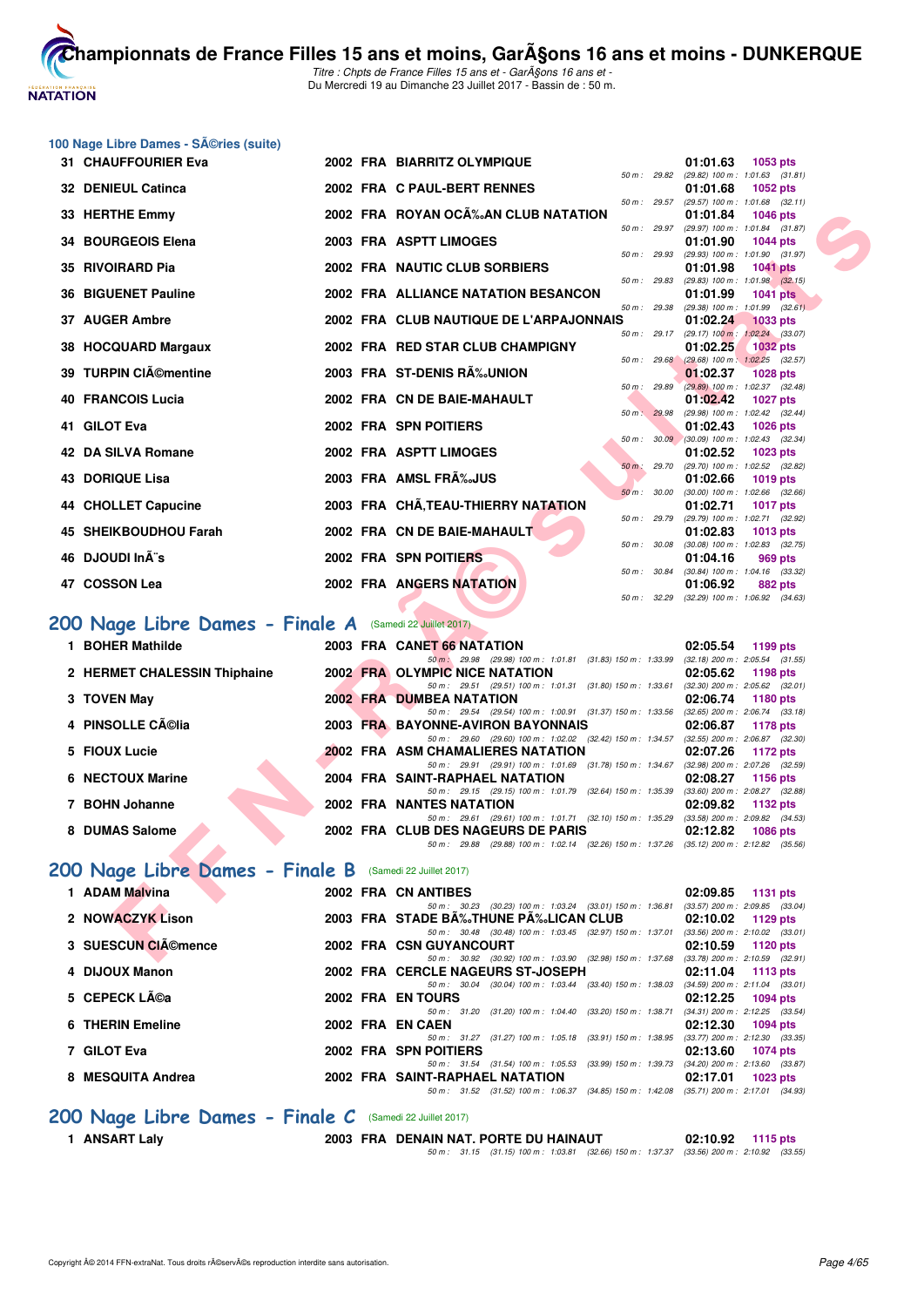

Titre : Chpts de France Filles 15 ans et - GarA§ons 16 ans et -Du Mercredi 19 au Dimanche 23 Juillet 2017 - Bassin de : 50 m.

#### **200 Nage Libre Dames - Finale C (suite)**

| 2 FERRON Berangere        |  | 2002 FRA AQUATIC CLUB BOURGES                                                            | 02:13.17            | <b>1081 pts</b>                     |
|---------------------------|--|------------------------------------------------------------------------------------------|---------------------|-------------------------------------|
|                           |  | 50 m: 30.49 (30.49) 100 m: 1:04.00 (33.51) 150 m: 1:38.86                                |                     | $(34.86)$ 200 m : 2:13.17 $(34.31)$ |
| <b>3 MATTHEWS Claire</b>  |  | 2002 FRA MONTPELLIER METROPOLE NATATION                                                  | 02:13.48 1076 pts   |                                     |
|                           |  | 50 m : 30.99 (30.99) 100 m : 1:05.01 (34.02) 150 m : 1:40.13                             |                     | $(35.12)$ 200 m : 2:13.48 $(33.35)$ |
| 4 CHADEBAUD Mathilde      |  | 2002 FRA STADE FRANA‡AIS O COURBEVOIE                                                    | 02:13.84 1070 pts   |                                     |
|                           |  | 50 m: 31.08 (31.08) 100 m: 1:04.90 (33.82) 150 m: 1:40.21                                |                     | $(35.31)$ 200 m : 2:13.84 $(33.63)$ |
| 5 LEBRE Emma              |  | 2002 FRA CN VIRY-CHA.TILLON                                                              |                     | 02:13.85 1070 pts                   |
|                           |  | 50 m: 31.38 (31.38) 100 m: 1:04.87 (33.49) 150 m: 1:39.79                                |                     | $(34.92)$ 200 m : 2:13.85 $(34.06)$ |
| 6 LAKOMY Christiana       |  | 2002 FRA VAL DE GRAY NATATION                                                            | $02:14.23$ 1065 pts |                                     |
|                           |  | 50 m: 30.92 (30.92) 100 m: 1:04.98 (34.06) 150 m: 1:39.99                                |                     | $(35.01)$ 200 m : 2:14.23 $(34.24)$ |
| <b>7 CHAUFFOURIER Eva</b> |  | 2002 FRA BIARRITZ OLYMPIQUE                                                              |                     | $02:14.93$ 1054 pts                 |
|                           |  | 50 m: 30.49 (30.49) 100 m: 1:03.46 (32.97) 150 m: 1:38.59                                |                     | $(35.13)$ 200 m : 2:14.93 $(36.34)$ |
| 8 CASTELAIN Louise        |  | 2002 FRA TEAM STRASBOURG SNS-ASPTT-PCS                                                   | 02:17.50 1016 pts   |                                     |
|                           |  | 50 m: 31.86 (31.86) 100 m: 1.06.80 (34.94) 150 m: 1.42.70 (35.90) 200 m: 2:17.50 (34.80) |                     |                                     |

# 200 Nage Libre Dames - SÃ<sup>@</sup>ries (Samedi 22 Juillet 2017)

| 4 CHADEBAUD Mathilde                                                |  | 2002 FRA STADE FRANA‡AIS O COURBEVOIE                                                                                                   | 02:13.84 | 1070 pts                                               |
|---------------------------------------------------------------------|--|-----------------------------------------------------------------------------------------------------------------------------------------|----------|--------------------------------------------------------|
| 5 LEBRE Emma                                                        |  | 50 m: 31.08 (31.08) 100 m: 1:04.90 (33.82) 150 m: 1:40.21 (35.31) 200 m: 2:13.84 (33.63)<br>2002 FRA CN VIRY-CHA, TILLON                | 02:13.85 | 1070 pts                                               |
| 6 LAKOMY Christiana                                                 |  | 50 m: 31.38 (31.38) 100 m: 1:04.87 (33.49) 150 m: 1:39.79 (34.92) 200 m: 2:13.85 (34.06)<br>2002 FRA VAL DE GRAY NATATION               | 02:14.23 | 1065 $pts$                                             |
| 7 CHAUFFOURIER Eva                                                  |  | 50 m: 30.92 (30.92) 100 m: 1:04.98 (34.06) 150 m: 1:39.99 (35.01) 200 m: 2:14.23 (34.24)<br>2002 FRA BIARRITZ OLYMPIQUE                 | 02:14.93 | <b>1054 pts</b>                                        |
|                                                                     |  | 50 m: 30.49 (30.49) 100 m: 1:03.46 (32.97) 150 m: 1:38.59 (35.13) 200 m: 2:14.93 (36.34)                                                |          |                                                        |
| 8 CASTELAIN Louise                                                  |  | 2002 FRA TEAM STRASBOURG SNS-ASPTT-PCS<br>50 m: 31.86 (31.86) 100 m: 1:06.80 (34.94) 150 m: 1:42.70 (35.90) 200 m: 2:17.50 (34.80)      | 02:17.50 | $1016$ pts                                             |
| 00 Nage Libre Dames - SÃ <sup>©</sup> ries (Samedi 22 Juillet 2017) |  |                                                                                                                                         |          |                                                        |
| 1 HERMET CHALESSIN Thiphaine                                        |  |                                                                                                                                         |          |                                                        |
|                                                                     |  | 2002 FRA OLYMPIC NICE NATATION<br>50 m: 30.11 (30.11) 100 m: 1:02.52 (32.41) 150 m: 1:35.19 (32.67) 200 m: 2:06.99 (31.80)              | 02:06.99 | 1176 pts                                               |
| 2 BOHER Mathilde                                                    |  | 2003 FRA CANET 66 NATATION<br>50 m: 30.11 (30.11) 100 m: 1:01.98 (31.87) 150 m: 1:35.02 (33.04) 200 m: 2:07.38 (32.36)                  | 02:07.38 | 1170 pts                                               |
| 3 PINSOLLE Célia                                                    |  | 2003 FRA BAYONNE-AVIRON BAYONNAIS<br>50 m: 30.06 (30.06) 100 m: 1:02.86 (32.80) 150 m: 1:36.34 (33.48) 200 m: 2:08.53 (32.19)           | 02:08.53 | 1152 pts                                               |
| 4 FIOUX Lucie                                                       |  | 2002 FRA ASM CHAMALIERES NATATION                                                                                                       | 02:08.66 | 1150 pts                                               |
| 5 BOHN Johanne                                                      |  | 50 m: 29.71 (29.71) 100 m: 1:01.72 (32.01) 150 m: 1:34.90 (33.18) 200 m: 2:08.66 (33.76)<br>2002 FRA NANTES NATATION                    | 02:09.43 | 1138 pts                                               |
| 6 TOVEN May                                                         |  | 50 m: 30.32 (30.32) 100 m: 1:02.96 (32.64) 150 m: 1:36.69 (33.73) 200 m: 2:09.43 (32.74)<br>2002 FRA DUMBEA NATATION                    | 02:10.27 | 1125 pts                                               |
|                                                                     |  | 50 m: 30.18 (30.18) 100 m: 1.03.02 (32.84) 150 m: 1.36.82 (33.80) 200 m: 2.10.27 (33.45)                                                |          |                                                        |
| <b>7 NECTOUX Marine</b>                                             |  | 2004 FRA SAINT-RAPHAEL NATATION                                                                                                         | 02:10.79 | <b>1117 pts</b>                                        |
| 8 DUMAS Salome                                                      |  | 50 m: 29.48 (29.48) 100 m: 1:02.47 (32.99) 150 m: 1:37.15 (34.68) 200 m: 2:10.79 (33.64)<br>2002 FRA CLUB DES NAGEURS DE PARIS          | 02:11.86 | 1100 pts                                               |
| 9 THERIN Emeline                                                    |  | 50 m: 30.10 (30.10) 100 m: 1:02.38 (32.28) 150 m: 1:36.47 (34.09) 200 m: 2:11.86 (35.39)<br>2002 FRA EN CAEN                            |          |                                                        |
|                                                                     |  | 50 m: 31.25 (31.25) 100 m: 1:04.72 (33.47) 150 m: 1:38.77 (34.05) 200 m: 2:11.95 (33.18)                                                | 02:11.95 | 1099 pts                                               |
| 10 ADAM Malvina                                                     |  | 2002 FRA CN ANTIBES                                                                                                                     | 02:12.35 | 1093 pts                                               |
| 11 BARTOLINI Mathilde                                               |  | 50 m : 30.44 (30.44) 100 m : 1:03.80 (33.36) 150 m : 1:38.45 (34.65) 200 m : 2:12.35 (33.90)<br>2003 FRA CANET 66 NATATION              | 02:12.41 | 1092 pts                                               |
| 12 CEPECK Léa                                                       |  | 50 m . 31.75 (31.75) 100 m : 1:05.60 (33.85) 150 m : 1:40.09 (34.49) 200 m : 2:12.41 (32.32)<br>2002 FRA EN TOURS                       | 02:12.46 | 1091 pts                                               |
| 13 DIJOUX Manon                                                     |  | 50 m: 31.18 (31.18) 100 m: 1:04.87 (33.69) 150 m: 1:39.35 (34.48) 200 m: 2:12.46 (33.11)<br>2002 FRA CERCLE NAGEURS ST-JOSEPH           | 02:12.71 | <b>1088 pts</b>                                        |
|                                                                     |  | 50 m: 30.59 (30.59) 100 m: 1:04.45 (33.86) 150 m: 1:39.13 (34.68) 200 m: 2:12.71 (33.58)                                                |          |                                                        |
| 13 MESQUITA Andrea                                                  |  | 2002 FRA SAINT-RAPHAEL NATATION<br>50 m: 30.47 (30.47) 100 m: 1:04.21 (33.74) 150 m: 1:39.01 (34.80) 200 m: 2:12.71 (33.70)             | 02:12.71 | 1088 pts                                               |
| 15 SUESCUN CIémence                                                 |  | <b>2002 FRA CSN GUYANCOURT</b>                                                                                                          | 02:13.00 | 1083 pts                                               |
| 16 GILOT Eva                                                        |  | 50 m: 31.94 (31.94) 100 m: 1:06.10 (34.16) 150 m: 1:40.05 (33.95) 200 m: 2:13.00 (32.95)<br>2002 FRA SPN POITIERS                       | 02:13.10 | 1082 pts                                               |
| 17 NOWACZYK Lison                                                   |  | 50 m: 30.75 (30.75) 100 m: 1:04.37 (33.62) 150 m: 1:38.95 (34.58) 200 m: 2:13.10 (34.15)<br>2003 FRA STADE BĉTHUNE PĉLICAN CLUB         | 02:13.52 | 1075 pts                                               |
|                                                                     |  | 50 m: 29.46 (29.46) 100 m: 1:02.42 (32.96) 150 m: 1:37.88 (35.46) 200 m: 2:13.52 (35.64)                                                |          |                                                        |
| 18 MARTINEZ Myriam                                                  |  | 2002 FRA COLOMBES NATATION<br>50 m: 30.46 (30.46) 100 m: 1:03.72 (33.26) 150 m: 1:38.84 (35.12) 200 m: 2:13.56 (34.72)                  | 02:13.56 | 1075 pts                                               |
| 18 ANSART Laly                                                      |  | 2003 FRA DENAIN NAT. PORTE DU HAINAUT<br>50 m: 31.26 (31.26) 100 m: 1:04.66 (33.40) 150 m: 1:39.12 (34.46) 200 m: 2:13.56 (34.44)       | 02:13.56 | 1075 pts                                               |
| 20 LEBRE Emma                                                       |  | 2002 FRA CN VIRY-CHA, TILLON                                                                                                            | 02:13.57 | 1074 pts                                               |
| 21 CASTELAIN Louise                                                 |  | 50 m: 31.95 (31.95) 100 m: 1:05.67 (33.72) 150 m: 1:40.22 (34.55) 200 m: 2:13.57 (33.35)<br>2002 FRA TEAM STRASBOURG SNS-ASPIT-PCS      | 02:13.93 | 1069 pts                                               |
| 22 LAKOMY Christiana                                                |  | 50 m: 31.26 (31.26) 100 m: 1:05.77 (34.51) 150 m: 1:40.95<br>2002 FRA VAL DE GRAY NATATION                                              | 02:14.12 | $(35.18)$ 200 m : 2:13.93 $(32.98)$<br>1066 pts        |
|                                                                     |  | 50 m: 30.72 (30.72) 100 m: 1:05.77 (35.05) 150 m: 1:40.57 (34.80) 200 m: 2:14.12 (33.55)                                                |          |                                                        |
| 23 CHADEBAUD Mathilde                                               |  | 2002 FRA STADE FRANA‡AIS O COURBEVOIE<br>50 m: 30.80 (30.80) 100 m: 1:04.39 (33.59) 150 m: 1:39.60 (35.21) 200 m: 2:14.30 (34.70)       | 02:14.30 | 1064 pts                                               |
| 23 MATTHEWS Claire                                                  |  | 2002 FRA MONTPELLIER METROPOLE NATATION<br>50 m : 30.64 (30.64) 100 m : 1:05.33 (34.69) 150 m : 1:40.31 (34.98) 200 m : 2:14.30 (33.99) | 02:14.30 | 1064 pts                                               |
| 25 CHAUFFOURIER Eva                                                 |  | 2002 FRA BIARRITZ OLYMPIQUE<br>50 m: 31.71 (31.71) 100 m: 1:05.67 (33.96) 150 m: 1:40.73                                                | 02:14.49 | <b>1061 pts</b><br>$(35.06)$ 200 m : 2:14.49 $(33.76)$ |
| 26 FERRON Berangere                                                 |  | 2002 FRA AQUATIC CLUB BOURGES                                                                                                           | 02:15.06 | 1052 pts                                               |
| 27 DOGAN Mélodie                                                    |  | 50 m: 30.89 (30.89) 100 m: 1:05.73 (34.84) 150 m: 1:40.60<br>2002 FRA EMS BRON                                                          | 02:15.12 | $(34.87)$ 200 m : 2:15.06 $(34.46)$<br>1051 pts        |
|                                                                     |  | 50 m : 30.69 (30.69) 100 m : 1:04.37 (33.68) 150 m : 1:40.08                                                                            |          | $(35.71)$ 200 m : 2:15.12 $(35.04)$                    |
| 28 LE BRIS Clara                                                    |  | 2003 FRA CN BREST<br>50 m: 31.13 (31.13) 100 m: 1:05.11 (33.98) 150 m: 1:40.50 (35.39) 200 m: 2:15.28 (34.78)                           | 02:15.28 | 1049 pts                                               |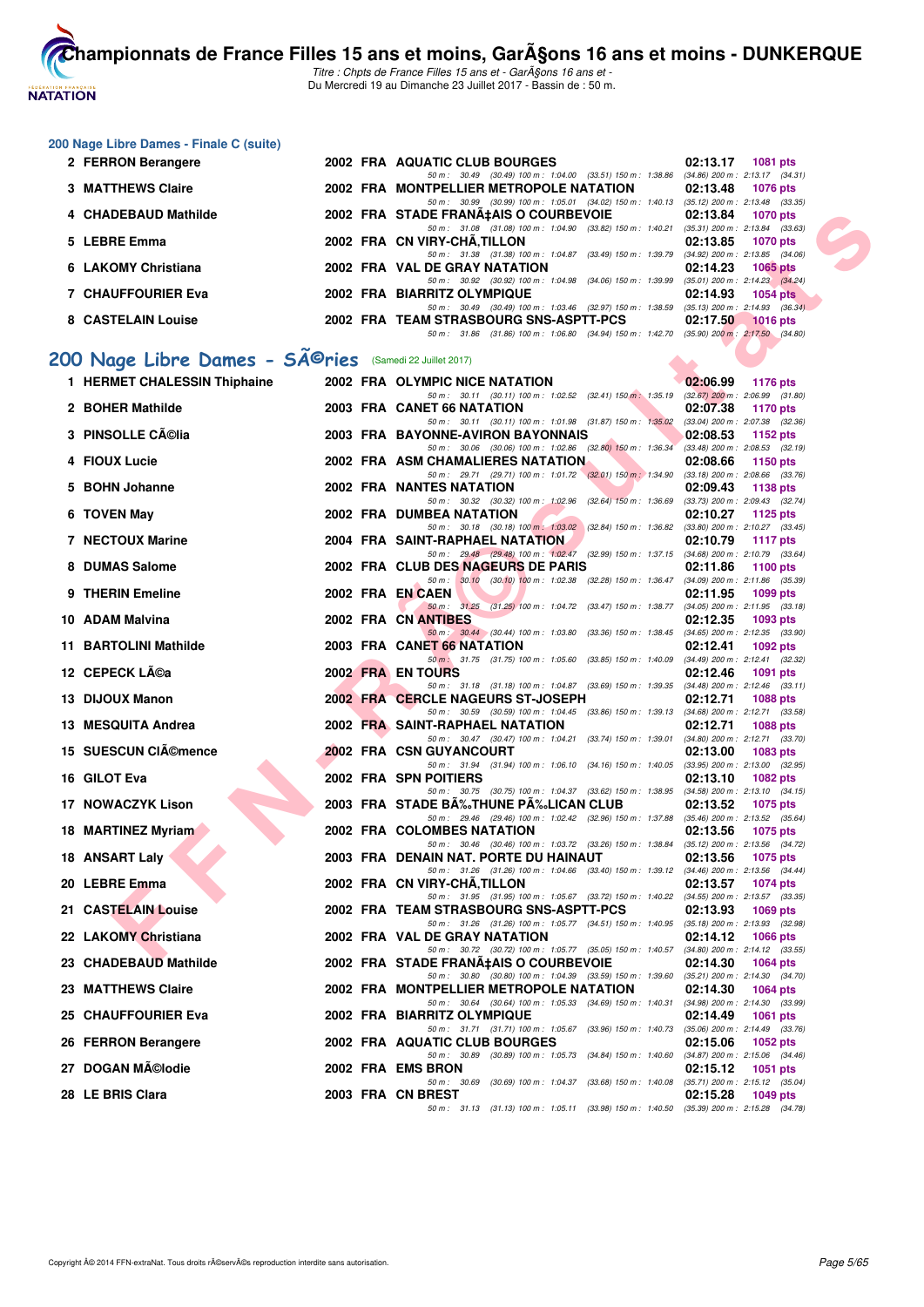

Titre : Chpts de France Filles 15 ans et - GarA§ons 16 ans et -Du Mercredi 19 au Dimanche 23 Juillet 2017 - Bassin de : 50 m.

#### 200 Nage Libre Dames - Séries (suite)

| 29 MURE Manon            |  | 2003 FRA ST-ETIENNE NATATION                                                             | 02:15.51 1045 pts                   |
|--------------------------|--|------------------------------------------------------------------------------------------|-------------------------------------|
|                          |  | 50 m: 31.09 (31.09) 100 m: 1:05.59 (34.50) 150 m: 1:40.67                                | $(35.08)$ 200 m : 2:15.51 $(34.84)$ |
| <b>30 VERDIER Anouk</b>  |  | 2002 FRA ASM CHAMALIERES NATATION                                                        | 02:16.62 1029 pts                   |
|                          |  | 50 m: 32.00 (32.00) 100 m: 1:06.19 (34.19) 150 m: 1:41.91 (35.72) 200 m: 2:16.62 (34.71) |                                     |
| 31 CORABOEUF Coline      |  | 2002 FRA ANGERS NATATION                                                                 | 02:16.73 1027 pts                   |
|                          |  | 50 m: 31.71 (31.71) 100 m: 1:05.80 (34.09) 150 m: 1:41.70 (35.90) 200 m: 2:16.73 (35.03) |                                     |
| 32 ROQUES Jade           |  | 2002 FRA MONTPELLIER METROPOLE NATATION                                                  | $02:17.06$ 1022 pts                 |
|                          |  | 50 m: 31.47 (31.47) 100 m: 1:05.67 (34.20) 150 m: 1:41.21                                | $(35.54)$ 200 m : 2:17.06 $(35.85)$ |
| 33 AUGER Ambre           |  | 2002 FRA CLUB NAUTIQUE DE L'ARPAJONNAIS                                                  | 02:17.80 1012 pts                   |
|                          |  | 50 m: 31.00 (31.00) 100 m: 1:06.14 (35.14) 150 m: 1:42.06 (35.92) 200 m: 2:17.80 (35.74) |                                     |
| <b>34 BOURNIQUE Lisa</b> |  | 2002 FRA AC MOLSHEIM MUTZIG                                                              | 02:18.10<br>1007 $pts$              |
|                          |  | 50 m: 31.77 (31.77) 100 m: 1:06.98 (35.21) 150 m: 1:43.33                                | $(36.35)$ 200 m : 2:18.10 $(34.77)$ |
| 35 HODONOU Agathe        |  | 2002 FRA US ST-ANDRA%                                                                    | 02:19.00<br>994 pts                 |
|                          |  | 50 m: 31.03 (31.03) 100 m: 1:05.90 (34.87) 150 m: 1:42.55                                | $(36.65)$ 200 m : 2:19.00 $(36.45)$ |
| --- MARTIN Margaux       |  | 2002 FRA TOULON VAR NATATION                                                             | <b>DSQ Da</b>                       |
| --- HUET Helvina         |  | 2002 FRA AC HYA^RES                                                                      | <b>DNS</b> dec                      |
| --- DA SILVA Romane      |  | 2002 FRA ASPTT LIMOGES                                                                   | <b>DNS</b> dec                      |

#### **[400 Nage Libre Dames - Finale A](http://www.ffnatation.fr/webffn/resultats.php?idact=nat&go=epr&idcpt=47485&idepr=4)** (Dimanche 23 Juillet 2017)

| <b>31 CORABOEUF Coline</b>                                            | 2002 FRA ANGERS NATATION                                                                                                                                                                                                                                                                                                                                                                                  | 02:16.73<br>1027 pts        |  |
|-----------------------------------------------------------------------|-----------------------------------------------------------------------------------------------------------------------------------------------------------------------------------------------------------------------------------------------------------------------------------------------------------------------------------------------------------------------------------------------------------|-----------------------------|--|
| 32 ROQUES Jade                                                        | 50 m: 31.71 (31.71) 100 m: 1:05.80 (34.09) 150 m: 1:41.70 (35.90) 200 m: 2:16.73 (35.03)<br>2002 FRA MONTPELLIER METROPOLE NATATION                                                                                                                                                                                                                                                                       | 02:17.06<br><b>1022 pts</b> |  |
| 33 AUGER Ambre                                                        | 50 m: 31.47 (31.47) 100 m: 1:05.67 (34.20) 150 m: 1:41.21 (35.54) 200 m: 2:17.06 (35.85)<br>2002 FRA CLUB NAUTIQUE DE L'ARPAJONNAIS                                                                                                                                                                                                                                                                       | 02:17.80<br>1012 pts        |  |
| <b>34 BOURNIQUE Lisa</b>                                              | 50 m: 31.00 (31.00) 100 m: 1:06.14 (35.14) 150 m: 1:42.06 (35.92) 200 m: 2:17.80 (35.74)<br>2002 FRA AC MOLSHEIM MUTZIG                                                                                                                                                                                                                                                                                   | 02:18.10<br>$1007$ pts      |  |
| 35 HODONOU Agathe                                                     | 50 m: 31.77 (31.77) 100 m: 1:06.98 (35.21) 150 m: 1:43.33 (36.35) 200 m: 2:18.10 (34.77)<br>2002 FRA US ST-ANDRA%                                                                                                                                                                                                                                                                                         | 02:19.00<br>994 pts         |  |
| --- MARTIN Margaux                                                    | 50 m: 31.03 (31.03) 100 m: 1.05.90 (34.87) 150 m: 1.42.55 (36.65) 200 m: 2:19.00 (36.45)<br>2002 FRA TOULON VAR NATATION                                                                                                                                                                                                                                                                                  | <b>DSQ Da</b>               |  |
| --- HUET Helvina                                                      | 2002 FRA AC HYA RES                                                                                                                                                                                                                                                                                                                                                                                       | <b>DNS</b> dec              |  |
| --- DA SILVA Romane                                                   | 2002 FRA ASPTT LIMOGES                                                                                                                                                                                                                                                                                                                                                                                    | <b>DNS</b> dec              |  |
|                                                                       |                                                                                                                                                                                                                                                                                                                                                                                                           |                             |  |
| <b>00 Nage Libre Dames - Finale A</b> (Dimanche 23 Juillet 2017)      |                                                                                                                                                                                                                                                                                                                                                                                                           |                             |  |
| 1 BOHER Mathilde                                                      | 2003 FRA CANET 66 NATATION<br>50 m: 30.34 (30.34) 100 m: 1:03.50 (33.16) 150 m: 1:37.29 (33.79) 200 m: 2:10.81 (33.52) 250 m: 2:44.81 (34.00) 300 m: 3:18.67 (33.86) 350 m: 3:52.19 (33.52) 400 m: 4:25.40 (33.21)                                                                                                                                                                                        | 04:25.40 1187 pts           |  |
| 2 FIOUX Lucie                                                         | 2002 FRA ASM CHAMALIERES NATATION                                                                                                                                                                                                                                                                                                                                                                         | 04:27.13 1174 pts           |  |
|                                                                       | 50 m: 30.54 (30.54) 100 m: 1:03.72 (33.18) 150 m: 1:37.48 (33.76) 200 m: 2:12.04 (34.56) 250 m: 2:45.99 (33.95) 300 m: 3:20.38 (34.39) 350 m: 3:54.45 (34.07) 400 m: 4:27.13 (32.68)                                                                                                                                                                                                                      |                             |  |
| 3 HERMET CHALESSIN Thiphaine                                          | 2002 FRA OLYMPIC NICE NATATION                                                                                                                                                                                                                                                                                                                                                                            | 04:28.61<br>1162 pts        |  |
|                                                                       | 50 m : 30.39 (30.39) 100 m : 1:03.65 (33.26) 150 m : 1:37.58 (33.93) 200 m : 2:11.57 (33.99) 250 m : 2:45.73 (34.16) 300 m : 3:19.84 (34.11) 350 m : 3:54.63 (34.79) 400 m : 4:28.61                                                                                                                                                                                                                      | (33.98)                     |  |
| 4 DREVET Juliette                                                     | 2002 FRA ASM CHAMALIERES NATATION<br>50 m : 30.81 (30.81) 100 m : 1:04.28 (33.47) 150 m : 1:38.21 (33.93) 200 m : 2:13.16 (34.95) 250 m : 2:48.04 (34.88) 300 m : 3:23.73 (35.69) 350 m : 3:58.79 (35.06) 400 m : 4:32.78 (33.99)                                                                                                                                                                         | 04:32.78<br>1130 pts        |  |
| 5 MOURET Lucile                                                       | 2002 FRA CNO ST-GERMAIN-EN-LAYE                                                                                                                                                                                                                                                                                                                                                                           | 04:34.27<br>1119 pts        |  |
|                                                                       | 50 m: 31.56 (31.56) 100 m: 1:05.45 (33.89) 150 m: 1:39.77 (34.32) 200 m: 2:14.60 (34.83) 250 m: 2:49.56 (34.96) 300 m: 3:24.99 (35.43) 350 m: 4:00.32 (35.33) 400 m: 4:34.27 (33.95)                                                                                                                                                                                                                      |                             |  |
| 6 HUET Helvina                                                        | 2002 FRA AC HYA^RES<br>$\blacksquare$                                                                                                                                                                                                                                                                                                                                                                     | 04:34.86<br>1114 pts        |  |
|                                                                       | 50 m : 31.07 (31.07) 100 m : 1:04.91 (33.84) 150 m : 1:39.43 (34.52) 200 m : 2:14.08 (34.65) 250 m : 2:49.61 (35.53) 300 m : 3:25.09 (35.48) 350 m : 4:00.63 (35.54) 400 m : 4:34.86 (34.23)                                                                                                                                                                                                              |                             |  |
| 7 COSTANTINI Diane-Grace                                              | 2002 FRA AS MONACO NATATION                                                                                                                                                                                                                                                                                                                                                                               | 04:37.34<br>1095 pts        |  |
| 8 ANSART Laly                                                         | 50 m: 31.07 (31.07) 100 m: 1:04.60 (33.53) 150 m: 1:39.48 (34.88) 200 m: 2:14.80 (35.32) 250 m: 2:50.76 (35.96) 300 m: 3:26.81 (36.05) 350 m: 4:02.88 (36.07) 400 m: 4:37.34 (34.46)<br>2003 FRA DENAIN NAT. PORTE DU HAINAUT                                                                                                                                                                             | 04:37.59<br>1093 pts        |  |
|                                                                       | 50 m: 31.21 (31.21) 100 m: 1:04.97 (33.76) 150 m: 1:39.98 (35.01) 200 m: 2:14.98 (35.00) 250 m: 2:50.42 (35.44) 300 m: 3:26.26 (35.84) 350 m: 4:02.18 (35.92) 400 m: 4:37.59 (35.41)                                                                                                                                                                                                                      |                             |  |
| 00 Nage Libre Dames - Finale B (Dimanche 23 Juillet 2017)             |                                                                                                                                                                                                                                                                                                                                                                                                           |                             |  |
|                                                                       |                                                                                                                                                                                                                                                                                                                                                                                                           |                             |  |
| 1 CATTEAU Madelon                                                     | <b>2003 FRA DAUPHINS TOULOUSE OEC</b><br>50 m: 31.06 (31.06) 100 m: 1:05.02 (33.96) 150 m: 1:39.45 (34.43) 200 m: 2:14.08 (34.63) 250 m: 2:48.45 (34.37) 300 m: 3:23.60 (35.15) 350 m: 3:58.38 (34.78) 400 m: 4:31.92 (33.54)                                                                                                                                                                             | 04:31.92 1137 pts           |  |
| 2 AMBRASS Lilou                                                       | 2002 FRA EN LONGJUMEAU                                                                                                                                                                                                                                                                                                                                                                                    | 04:32.92<br>1129 pts        |  |
|                                                                       | 50 m: 31.54 (31.54) 100 m: 1:05.81 (34.27) 150 m: 1:39.79 (33.98) 200 m: 2:14.49 (34.70) 250 m: 2:49.15 (34.66) 300 m: 3:24.21 (35.06) 350 m: 3:58.99 (34.78) 400 m: 4:32.92 (33.93)                                                                                                                                                                                                                      |                             |  |
| 3 MESQUITA Andrea                                                     | 2002 FRA SAINT-RAPHAEL NATATION                                                                                                                                                                                                                                                                                                                                                                           | 04:36.80<br>1099 pts        |  |
|                                                                       | 50 m : 31.53 (31.53) 100 m : 1:05.79 (34.26) 150 m : 1:41.39 (35.60) 200 m : 2:17.41 (36.02) 250 m : 2:52.68 (35.27) 300 m : 3:28.51 (35.83) 350 m : 4:03.48 (34.97) 400 m : 4:36.80                                                                                                                                                                                                                      | (33.32)                     |  |
| <u>and the second second second</u><br><b>3 BOULIANNE MA©lie</b>      | 2003 FRA ASPTT TOULOUSE                                                                                                                                                                                                                                                                                                                                                                                   | 04:36.80<br>1099 pts        |  |
| the contract of the contract of the contract of<br>5 BARBOSA Manoella | 50 m: 31.43 (31.43) 100 m: 1:05.12 (33.69) 150 m: 1:40.11 (34.99) 200 m: 2:15.07 (34.96) 250 m: 2:50.96 (35.89) 300 m: 3:26.55 (35.59) 350 m: 4:02.51 (35.96) 400 m: 4:36.80 (34.29)<br>2002 FRA CNO ST-GERMAIN-EN-LAYE                                                                                                                                                                                   | 04:37.21<br><b>1096 pts</b> |  |
|                                                                       | 50 m : 32.09 (32.09) 100 m : 1:06.48 (34.39) 150 m : 1:41.61 (35.13) 200 m : 2:17.04 (35.43) 250 m : 2:52.52 (35.48) 300 m : 3:27.74 (35.22) 350 m : 4:03.17 (35.43) 400 m : 4:37.21 (34.04)                                                                                                                                                                                                              |                             |  |
| 6 PETIT Laura                                                         | 2002 FRA C PAUL-BERT RENNES                                                                                                                                                                                                                                                                                                                                                                               | 04:38.26<br>1088 pts        |  |
|                                                                       | 50 m: 32.24 (32.24) 100 m: 1:06.97 (34.73) 150 m: 1:42.16 (35.19) 200 m: 2:17.45 (35.29) 250 m: 2:52.43 (34.98) 300 m: 3:28.01 (35.58) 350 m: 4:03.60 (35.59) 400 m: 4:38.26 (34.66)                                                                                                                                                                                                                      |                             |  |
| 7 LEBRE Emma                                                          | 2002 FRA CN VIRY-CHÂ, TILLON                                                                                                                                                                                                                                                                                                                                                                              | 04:40.54<br><b>1071 pts</b> |  |
|                                                                       | 50 m: 31.50 (31.50) 100 m: 1:06.13 (34.63) 150 m: 1:41.09 (34.96) 200 m: 2:17.06 (35.97) 250 m: 2:52.60 (35.54) 300 m: 3:28.74 (36.14) 350 m: 4:04.72 (35.98) 400 m: 4:40.54 (35.82)                                                                                                                                                                                                                      |                             |  |
| 8 BARTOLINI Mathilde                                                  | 2003 FRA CANET 66 NATATION                                                                                                                                                                                                                                                                                                                                                                                | 04:41.44<br><b>1065 pts</b> |  |
|                                                                       | 50 m: 31.79 (31.79) 100 m: 1:06.30 (34.51) 150 m: 1:41.43 (35.13) 200 m: 2:17.26 (35.83) 250 m: 2:53.62 (36.36) 300 m: 3:30.31 (36.69) 350 m: 4:06.57 (36.26) 400 m: 4:41.44 (34.87)                                                                                                                                                                                                                      |                             |  |
| 00 Nage Libre Dames - Finale $C$ (Dimanche 23 Juillet 2017)           |                                                                                                                                                                                                                                                                                                                                                                                                           |                             |  |
| 1 SIRLONGE Eva                                                        | 2002 FRA ALLIANCE DIJON NATATION                                                                                                                                                                                                                                                                                                                                                                          | 04:36.16 1104 pts           |  |
|                                                                       | 50 m: 32.33 (32.33) 100 m: 1:06.94 (34.61) 150 m: 1:41.88 (34.94) 200 m: 2:17.34 (35.46) 250 m: 2:52.42 (35.08) 300 m: 3:27.77 (35.35) 350 m: 4:02.31 (34.54) 400 m: 4:36.16 (33.85)                                                                                                                                                                                                                      |                             |  |
|                                                                       | $\alpha$ Donnicular $\alpha$ - $\alpha$ - $\alpha$ - $\alpha$ - $\alpha$ - $\alpha$ - $\alpha$ - $\alpha$ - $\alpha$ - $\alpha$ - $\alpha$ - $\alpha$ - $\alpha$ - $\alpha$ - $\alpha$ - $\alpha$ - $\alpha$ - $\alpha$ - $\alpha$ - $\alpha$ - $\alpha$ - $\alpha$ - $\alpha$ - $\alpha$ - $\alpha$ - $\alpha$ - $\alpha$ - $\alpha$ - $\alpha$ - $\alpha$ - $\alpha$ - $\alpha$ - $\alpha$ - $\alpha$ - |                             |  |

# **[400 Nage Libre Dames - Finale B](http://www.ffnatation.fr/webffn/resultats.php?idact=nat&go=epr&idcpt=47485&idepr=4)** (Dimanche 23 Juillet 2017)

| 1 CATTEAU Madelon                               | 2003 FRA DAUPHINS TOULOUSE OEC                                                                                                                                                               | 04:31.92 1137 pts |
|-------------------------------------------------|----------------------------------------------------------------------------------------------------------------------------------------------------------------------------------------------|-------------------|
|                                                 | 50 m: 31.06 (31.06) 100 m: 1:05.02 (33.96) 150 m: 1:39.45 (34.43) 200 m: 2:14.08 (34.63) 250 m: 2:48.45 (34.37) 300 m: 3:23.60 (35.15) 350 m: 3:58.38 (34.78) 400 m: 4:31.92 (33.54)         |                   |
| 2 AMBRASS Lilou                                 | 2002 FRA EN LONGJUMEAU                                                                                                                                                                       | 04:32.92 1129 pts |
|                                                 | 50 m: 31.54 (31.54) 100 m: 1:05.81 (34.27) 150 m: 1:39.79 (33.98) 200 m: 2:14.49 (34.70) 250 m: 2:49.15 (34.66) 300 m: 3:24.21 (35.06) 350 m: 3:58.99 (34.78) 400 m: 4:32.92 (33.93)         |                   |
| 3 MESQUITA Andrea                               | 2002 FRA SAINT-RAPHAEL NATATION                                                                                                                                                              | 04:36.80 1099 pts |
|                                                 | 50 m: 31.53 (31.53) 100 m: 1:05.79 (34.26) 150 m: 1:41.39 (35.60) 200 m: 2:17.41 (36.02) 250 m: 2:52.68 (35.27) 300 m: 3:28.51 (35.83) 350 m: 4:03.48 (34.97) 400 m: 4:36.80 (33.32)         |                   |
| 3 BOULIANNE MAClie                              | <b>2003 FRA ASPTT TOULOUSE</b>                                                                                                                                                               | 04:36.80 1099 pts |
|                                                 | 50 m: 31.43 (31.43) 100 m: 1:05.12 (33.69) 150 m: 1:40.11 (34.99) 200 m: 2:15.07 (34.96) 250 m: 2:50.96 (35.89) 300 m: 3:26.55 (35.59) 350 m: 4:02.51 (35.96) 400 m: 4:36.80 (34.29)         |                   |
| 5 BARBOSA Manoella                              | 2002 FRA CNO ST-GERMAIN-EN-LAYE                                                                                                                                                              | 04:37.21 1096 pts |
|                                                 |                                                                                                                                                                                              |                   |
|                                                 | 50 m: 32.09 (32.09) 100 m: 1:06.48 (34.39) 150 m: 1:41.61 (35.13) 200 m: 2:17.04 (35.43) 250 m: 2:52.52 (35.48) 300 m: 3:27.74 (35.22) 350 m: 4:03.17 (35.43) 400 m: 4:37.21 (34.04)         |                   |
| 6 PETIT Laura                                   | 2002 FRA C PAUL-BERT RENNES                                                                                                                                                                  | 04:38.26 1088 pts |
|                                                 | 50 m : 32.24 (32.24) 100 m : 1:06.97 (34.73) 150 m : 1:42.16 (35.19) 200 m : 2:17.45 (35.29) 250 m : 2:52.43 (34.98) 300 m : 3:28.01 (35.58) 350 m : 4:03.60 (35.59) 400 m : 4:03.60 (34.86) |                   |
| 7 LEBRE Emma                                    | <b>EXAMPLE 2002 FRA CN VIRY-CHÂ, TILLON</b>                                                                                                                                                  | 04:40.54 1071 pts |
|                                                 | 50 m: 31.50 (31.50) 100 m: 1:06.13 (34.63) 150 m: 1:41.09 (34.96) 200 m: 2:17.06 (35.97) 250 m: 2:52.60 (35.54) 300 m: 3:28.74 (36.14) 350 m: 4:04.72 (35.98) 400 m: 4:40.54 (35.82)         |                   |
| 8 BARTOLINI Mathilde 2003 FRA CANET 66 NATATION |                                                                                                                                                                                              | 04:41.44 1065 pts |

# **[400 Nage Libre Dames - Finale C](http://www.ffnatation.fr/webffn/resultats.php?idact=nat&go=epr&idcpt=47485&idepr=4)** (Dimanche 23 Juillet 2017)

| 1 SIRLONGE Eva    | 2002 FRA ALLIANCE DIJON NATATION | 04:36.16 1104 pts                                                                                                                                                                            |
|-------------------|----------------------------------|----------------------------------------------------------------------------------------------------------------------------------------------------------------------------------------------|
|                   |                                  | 50 m: 32.33 (32.33) 100 m: 1:06.94 (34.61) 150 m: 1:41.88 (34.94) 200 m: 2:17.34 (35.46) 250 m: 2:52.42 (35.08) 300 m: 3:27.77 (35.35) 350 m: 4:02.31 (34.54) 400 m: 4:36.16 (33.85)         |
|                   |                                  | 04:37.16 1097 pts                                                                                                                                                                            |
|                   |                                  | 50 m: 31.35 (31.35) 100 m: 1:05.59 (34.24) 150 m: 1:40.03 (34.44) 200 m: 2:15.38 (35.35) 250 m: 2:51.05 (35.67) 300 m: 3:27.18 (36.13) 350 m: 4:02.84 (35.66) 400 m: 4:37.16 (34.32)         |
| 3 GILOT Eva       | 2002 FRA SPN POITIERS            | 04:39.18 1082 pts                                                                                                                                                                            |
|                   |                                  | 50 m : 31.79 (31.79) 100 m : 1:06.61 (34.82) 150 m : 1:42.03 (35.42) 200 m : 2:17.46 (35.43) 250 m : 2:52.95 (35.49) 300 m : 3:28.74 (35.79) 350 m : 4:04.66 (35.92) 400 m : 4:39.18 (34.52) |
| 4 FLAMENT Maiana  | 2002 FRA DUMBEA NATATION         | 04:39.74 1077 pts                                                                                                                                                                            |
|                   |                                  | 50 m: 32.44 (32.44) 100 m: 1:07.57 (35.13) 150 m: 1:43.11 (35.54) 200 m: 2:18.88 (35.77) 250 m: 2:54.90 (36.02) 300 m: 3:30.75 (35.85) 350 m: 4:06.26 (35.51) 400 m: 4:39.74 (33.48)         |
| 5 BATAILLE Alice  | 2003 FRA AC HYA^RES              | 04:40.22 1074 pts                                                                                                                                                                            |
|                   |                                  | 50 m : 32.29 (32.29) 100 m : 1:07.70 (35.41) 150 m : 1:43.52 (35.82) 200 m : 2:18.94 (35.42) 250 m : 2:54.54 (35.60) 300 m : 3:30.03 (35.49) 350 m : 4:05.55 (35.52) 400 m : 4:40.22 (34.67) |
| 6 THOMAS Charline | 2002 FRA AS LA TESTE             | 04:40.30 1073 pts                                                                                                                                                                            |
|                   |                                  | 50 m: 31.64 (31.64) 100 m: 1:05.98 (34.34) 150 m: 1:41.10 (35.12) 200 m: 2:16.71 (35.61) 250 m: 2:52.72 (36.01) 300 m: 3:28.89 (36.17) 350 m: 4:05.05 (36.16) 400 m: 4:40.30 (35.25)         |
| 7 SERNA Elisa     | 2002 FRA CANET 66 NATATION       | 04:43.04 1053 pts                                                                                                                                                                            |
|                   |                                  | 50 m: 32.07 (32.07) 100 m: 1:06.33 (34.26) 150 m: 1:41.94 (35.61) 200 m: 2:17.80 (35.86) 250 m: 2:53.97 (36.17) 300 m: 3:30.56 (36.59) 350 m: 4:07.24 (36.68) 400 m: 4:43.04 (35.80)         |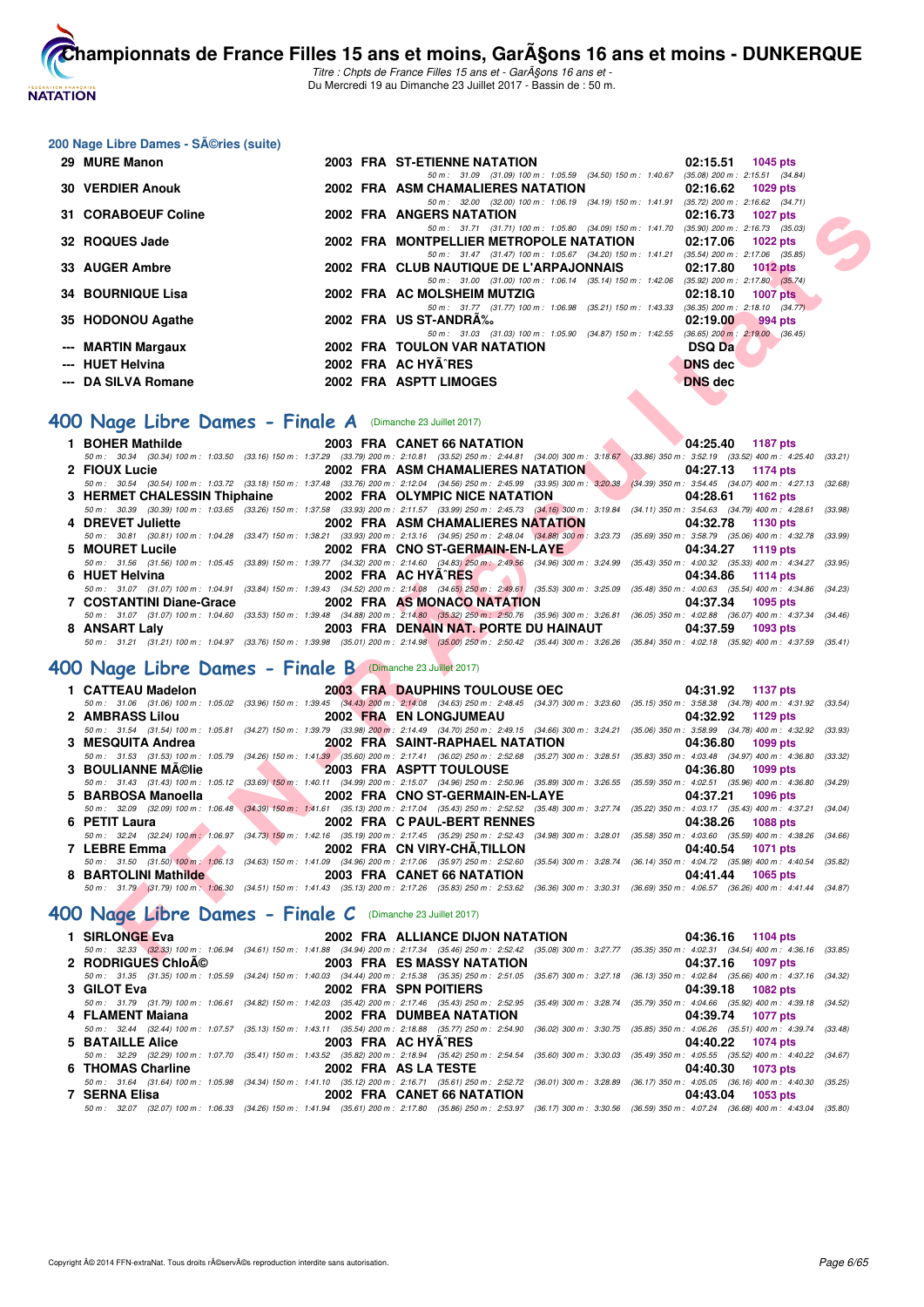

Titre : Chpts de France Filles 15 ans et - GarA§ons 16 ans et -Du Mercredi 19 au Dimanche 23 Juillet 2017 - Bassin de : 50 m.

# **400 Nage Libre Dames - Finale C (suite)**

**8 BOURNIQUE Lisa 2002 FRA AC MOLSHEIM MUTZIG 04:47.90 1017 pts** 50 m : 30.59 (30.59) 100 m : 1:06.27 (35.68) 150 m : 1:42.39 (36.12) 200 m : 2:19.87 (37.48) 250 m : 2:56.60 (36.73) 300 m : 3:34.67 (38.07) 350 m : 4:10.96 (36.29) 400 m : 4:47.90 (36.94)

# 400 Nage Libre Dames - SÃ<sup>@</sup>ries (Dimanche 23 Juillet 2017)

|   | 1 BOHER Mathilde             |  | 2003 FRA CANET 66 NATATION                                                                                                                                                                                                                                                                                                                                                                              | 04:26.94 1175 pts                                                              |         |
|---|------------------------------|--|---------------------------------------------------------------------------------------------------------------------------------------------------------------------------------------------------------------------------------------------------------------------------------------------------------------------------------------------------------------------------------------------------------|--------------------------------------------------------------------------------|---------|
|   | 2 HERMET CHALESSIN Thiphaine |  | 50 m: 30.86 (30.86) 100 m: 1:04.01 (33.15) 150 m: 1:37.61 (33.60) 200 m: 2:11.13 (33.52) 250 m: 2:45.21 (34.08) 300 m: 3:19.32 (34.11) 350 m: 3:53.40 (34.08) 400 m: 4:26.94<br>2002 FRA OLYMPIC NICE NATATION                                                                                                                                                                                          | 04:31.54<br>1139 pts                                                           | (33.54) |
|   | 3 FIOUX Lucie                |  | 50 m: 31.40 (31.40) 100 m: 1:05.13 (33.73) 150 m: 1:39.61 (34.48) 200 m: 2:14.16 (34.55) 250 m: 2:48.81 (34.65) 300 m: 3:23.28 (34.47) 350 m: 3:58.06 (34.78) 400 m: 4:31.54<br>2002 FRA ASM CHAMALIERES NATATION                                                                                                                                                                                       | 04:32.87<br>1129 pts                                                           | (33.48) |
|   | 4 COSTANTINI Diane-Grace     |  | 50 m: 31.35 (31.35) 100 m: 1:05.11 (33.76) 150 m: 1:39.38 (34.27) 200 m: 2:14.07 (34.69) 250 m: 2:48.65 (34.58) 300 m: 3:23.48 (34.83) 350 m: 3:58.42 (34.94) 400 m: 4:32.87 (34.45)<br>2002 FRA AS MONACO NATATION                                                                                                                                                                                     | 04:33.08<br>1128 pts                                                           |         |
|   | 5 MOURET Lucile              |  | 50 m: 31.28 (31.28) 100 m: 1:05.50 (34.22) 150 m: 1:40.18 (34.68) 200 m: 2:14.67 (34.49) 250 m: 2:49.61 (34.94) 300 m: 3:24.99 (35.38) 350 m: 4:00.12 (35.13) 400 m: 4:33.08 (32.96)<br>2002 FRA CNO ST-GERMAIN-EN-LAYE                                                                                                                                                                                 | 04:35.44<br>1110 pts                                                           |         |
| 6 | <b>ANSART Laly</b>           |  | 50 m: 32.33 (32.33) 100 m: 1:06.21 (33.88) 150 m: 1:40.62 (34.41) 200 m: 2:15.23 (34.61) 250 m: 2:50.26 (35.03) 300 m: 3:25.31 (35.05) 350 m: 4:00.74 (35.43) 400 m: 4:35.44 (34.70)<br>2003 FRA DENAIN NAT. PORTE DU HAINAUT                                                                                                                                                                           | 04:35.82<br>$-1107$ pts                                                        |         |
|   | <b>7 DREVET Juliette</b>     |  | 50 m: 31.33 (31.33) 100 m: 1:05.07 (33.74) 150 m: 1:39.04 (33.97) 200 m: 2:13.44 (34.40) 250 m: 2:48.33 (34.89) 300 m: 3:24.28 (35.95) 350 m: 4:00.29 (36.01) 400 m: 4:35.82 (35.53)<br>2002 FRA ASM CHAMALIERES NATATION                                                                                                                                                                               | 04:35.87<br>1106 pts                                                           |         |
|   | 8 HUET Helvina               |  | 50 m: 31.25 (31.25) 100 m: 1:04.97 (33.72) 150 m: 1:40.07 (35.10) 200 m: 2:15.80 (35.73) 250 m: 2:51.86 (36.06) 300 m: 3:27.66 (35.80) 350 m: 4:03.28 (35.62) 400 m: 4:35.87 (32.59)<br>2002 FRA AC HYA^RES                                                                                                                                                                                             | 04:36.92<br>1098 pts                                                           |         |
| 9 | <b>BARBOSA Manoella</b>      |  | 50 m: 31.45 (31.45) 100 m: 1:05.57 (34.12) 150 m: 1:40.44 (34.87) 200 m: 2:15.58 (35.14) 250 m: 2:51.41 (35.83) 300 m: 3:27.16 (35.75) 350 m: 4:02.78 (35.62) 400 m: 4:36.92 (34.14)<br>2002 FRA CNO ST-GERMAIN-EN-LAYE                                                                                                                                                                                 | 04:36.96<br><b>1098 pts</b>                                                    |         |
|   | 10 CATTEAU Madelon           |  | 50 m: 32.20 (32.20) 100 m: 1:06.52 (34.32) 150 m: 1:41.72 (35.20) 200 m: 2:16.85 (35.13) 250 m: 2:52.16 (35.31) 300 m: 3:27.54 (35.38) 350 m: 4:02.80 (35.26) 400 m: 4:36.96<br>2003 FRA DAUPHINS TOULOUSE OEC                                                                                                                                                                                          | 04:37.21<br><b>1096 pts</b>                                                    | (34.16) |
|   | 11 BARTOLINI Mathilde        |  | 50 m: 31.08 (31.08) 100 m: 1:06.05 (34.97) 150 m: 1:40.87 (34.82) 200 m: 2:16.27 (35.40) 250 m: 2:51.55 (35.28) 300 m: 3:27.49 (35.94) 350 m: 4:02.87 (35.38) 400 m: 4:37.21 (34.34)<br>2003 FRA CANET 66 NATATION                                                                                                                                                                                      | 04:37.23<br><b>1096 pts</b>                                                    |         |
|   | 12 MESQUITA Andrea           |  | 50 m : 32.09 (32.09) 100 m : 1:07.21 (35.12) 150 m : 1:43.01 (35.80) 200 m : 2:18.92 (35.91) 250 m : 2:54.20 (35.28) 300 m : 3:29.62 (35.42) 350 m : 4:04.30 (34.68) 400 m : 4:37.23 (32.93)<br>2002 FRA SAINT-RAPHAEL NATATION                                                                                                                                                                         | 04:37.29<br>1096 pts                                                           |         |
|   | <b>13 AMBRASS Lilou</b>      |  | 50 m: 30.64 (30.64) 100 m: 1:05.26 (34.62) 150 m: 1:40.41 (35.15) 200 m: 2:16.61 (36.20) 250 m: 2:52.28 (35.67) 300 m: 3:28.77 (36.49) 350 m: 4:03.26 (34.49) 400 m: 4:37.29<br>2002 FRA EN LONGJUMEAU                                                                                                                                                                                                  | 04:38.00<br>1090 pts                                                           | (34.03) |
|   | 14 PETIT Laura               |  | 50 m: 32.16 (32.16) 100 m: 1:06.30 (34.14) 150 m: 1:41.38 (35.08) 200 m: 2:16.93 (35.55) 250 m: 2:53.00 (36.07) 300 m: 3:28.64 (35.64) 350 m: 4:04.45 (35.81) 400 m: 4:38.00 (33.55)<br>2002 FRA C PAUL-BERT RENNES                                                                                                                                                                                     | 04:39.74<br><b>1077 pts</b>                                                    |         |
|   | 15 LEBRE Emma                |  | 50 m : 32.93 (32.93) 100 m : 1:07.86 (34.93) 150 m : 1:42.88 (35.02) 200 m : 2:17,90 (35.02) 250 m : 2:53.21 (35.31) 300 m : 3:28.94 (35.73) 350 m : 4:04.65 (35.71) 400 m : 4:39.74<br>2002 FRA CN VIRY-CHA, TILLON                                                                                                                                                                                    | 04:39.88<br><b>1076 pts</b>                                                    | (35.09) |
|   | <b>16 BOULIANNE MA©lie</b>   |  | 50 m: 32.57 (32.57) 100 m: 1:07.09 (34.52) 150 m: 1:42.51 (35.42) 200 m: 2:17.94 (35.43) 250 m: 2:53.44 (35.50) 300 m: 3:29.06 (35.62) 350 m: 4:04.76 (35.70) 400 m: 4:39.88<br>2003 FRA ASPTT TOULOUSE<br>50 m : 31.99 (31.99) 100 m : 1:06.44 (34.45) 150 m : 1:41.79 (35.35) 200 m : 2:17.69 (35.90) 250 m : 2:53.67 (35.98) 300 m : 3:29.46 (35.79) 350 m : 4:05.29 (35.83) 400 m : 4:40.19 (34.90) | 04:40.19<br>1074 pts                                                           | (35.12) |
|   | 17 NECTOUX Marine            |  | 2004 FRA SAINT-RAPHAEL NATATION<br>50 m: 30.86 (30.86) 100 m: 1:05.13 (34.27) 150 m: 1:40.60 (35.47) 200 m: 2:16.93 (36.33) 250 m: 2:53.02 (36.09) 300 m: 3:29.40 (36.38) 350 m: 4:05.69 (36.29) 400 m: 4:40.24 (34.55)                                                                                                                                                                                 | 04:40.24<br>1074 pts                                                           |         |
|   | <b>18 SIRLONGE Eva</b>       |  | 2002 FRA ALLIANCE DIJON NATATION<br>50 m : 32.58 (32.58) 100 m : 1:07.70 (35.12) 150 m : 1:43.13 (35.43) 200 m : 2:18.54 (35.41) 250 m : 2:54.67 (36.13) 300 m : 3:30.48 (35.81) 350 m : 4:06.33 (35.85) 400 m : 4:40.40 (34.07)                                                                                                                                                                        | 04:40.40<br><b>1072 pts</b>                                                    |         |
|   | 19 THOMAS Charline           |  | 2002 FRA AS LA TESTE                                                                                                                                                                                                                                                                                                                                                                                    | 04:40.55<br><b>1071 pts</b>                                                    |         |
|   | 20 SERNA Elisa               |  | 50 m: 31.87 (31.87) 100 m: 1:05.89 (34.02) 150 m: 1:40.78 (34.89) 200 m: 2:16.54 (35.76) 250 m: 2:52.34 (35.80) 300 m: 3:28.82 (36.48) 350 m: 4:05.02 (36.20) 400 m: 4:40.55 (35.53)<br>2002 FRA CANET 66 NATATION<br>50 m: 32.16 (32.16) 100 m: 1:06.63 (34.47) 150 m: 1:41.89 (35.26) 200 m: 2:18.27 (36.38) 250 m: 2:53.46 (35.19) 300 m: 3:29.42 (35.96) 350 m: 4:05.13 (35.71) 400 m: 4:40.64      | 04:40.64<br><b>1071 pts</b>                                                    | (35.51) |
|   | 21 GILOT Eva                 |  | <b>2002 FRA SPN POITIERS</b><br>50 m: 32.04 (32.04) 100 m: 1:06.80 (34.76) 150 m: 1:42.48 (35.68) 200 m: 2:18.59 (36.11) 250 m: 2:53.90 (35.31) 300 m: 3:30.12 (36.22) 350 m: 4:05.81 (35.69) 400 m: 4:40.75 (34.94)                                                                                                                                                                                    | 04:40.75<br><b>1070 pts</b>                                                    |         |
|   | <b>22 RODRIGUES ChloA©</b>   |  | 2003 FRA ES MASSY NATATION<br>50 m: 32.30 (32.30) 100 m: 1:06.84 (34.54) 150 m: 1:42.44 (35.60) 200 m: 2:18.13 (35.69) 250 m: 2:54.23 (36.10) 300 m: 3:30.40 (36.17) 350 m: 4:06.52 (36.12) 400 m: 4:41.18 (34.66)                                                                                                                                                                                      | 04:41.18<br><b>1067 pts</b>                                                    |         |
|   | 23 FLAMENT Maiana            |  | 2002 FRA DUMBEA NATATION<br>50 m : 33.66 (33.66) 100 m : 1:08.83 (35.17) 150 m : 1:44.88 (36.05) 200 m : 2:20.78 (35.90) 250 m : 2:56.57 (35.79) 300 m : 3:33.00 (36.43) 350 m : 4:09.50 (36.50) 400 m : 4:43.54 (34.04)                                                                                                                                                                                | 04:43.54<br>1049 pts                                                           |         |
|   | 24 BOURNIQUE Lisa            |  | 2002 FRA AC MOLSHEIM MUTZIG<br>50 m : 30.90 (30.90) 100 m : 1:05.05 (34.15) 150 m : 1:40.98 (35.93) 200 m : 2:17.33 (36.35) 250 m : 2:54.63 (37.30) 300 m : 3:32.03 (37.40) 350 m : 4:08.53 (36.50) 400 m : 4:43.70 (35.17)                                                                                                                                                                             | 04:43.70<br><b>1048 pts</b>                                                    |         |
|   | 25 BARNIET Lou-Anne          |  | 2002 FRA CN MARSEILLE<br>50 m: 31.82 (31.82) 100 m: 1:06.56 (34.74) 150 m: 1:42.43 (35.87) 200 m: 2:18.78 (36.35) 250 m: 2:54.96 (36.18) 300 m: 3:31.14 (36.18) 350 m: 4:08.11 (36.97) 400 m: 4:43.89 (35.78)                                                                                                                                                                                           | 04:43.89<br>1047 pts                                                           |         |
|   | <b>26 BATAILLE Alice</b>     |  | 2003 FRA AC HYA^RES<br>50 m: 32.72 (32.72) 100 m: 1:08.02 (35.30) 150 m: 1:44.57 (36.55) 200 m: 2:20.86 (36.29) 250 m: 2:56.97 (36.11) 300 m: 3:33.00 (36.03) 350 m: 4:08.67 (35.67) 400 m: 4:44.03 (35.36)                                                                                                                                                                                             | 04:44.03<br>1045 pts                                                           |         |
|   | 27 COUSSEAU Solene           |  | 2003 FRA ANGERS NATATION<br>50 m: 32.60 (32.60) 100 m: 1:08.22 (35.62) 150 m: 1:44.78 (36.56) 200 m: 2:21.36 (36.58) 250 m: 2:57.05 (35.69) 300 m: 3:33.32 (36.27) 350 m: 4:09.42 (36.10) 400 m: 4:44.65 (35.23)                                                                                                                                                                                        | 04:44.65<br>1041 pts                                                           |         |
|   | 28 DOGAN MA©lodie            |  | 2002 FRA EMS BRON<br>50 m : 32.57 (32.57) 100 m : 1:08.48 (35.91) 150 m : 1:45.19 (36.71) 200 m : 2:21.94 (36.75) 250 m : 2:58.52 (36.58) 300 m : 3:35.05 (36.53) 350 m : 4:11.50 (36.45) 400 m : 4:45.12 (33.62)                                                                                                                                                                                       | 04:45.12<br><b>1037 pts</b>                                                    |         |
|   | 29 CORABOEUF Coline          |  | 2002 FRA ANGERS NATATION<br>50 m : 32.32 (32.32) 100 m : 1:07.72 (35.40) 150 m : 1:43.24 (35.52) 200 m : 2:19.74 (36.50) 250 m : 2:55.92 (36.18) 300 m : 3:32.49                                                                                                                                                                                                                                        | 04:45.64<br>1034 pts<br>(36.57) 350 m : 4:09.21 (36.72) 400 m : 4:45.64        | (36.43) |
|   | 30 HENRIET Marie-AmA©lie     |  | 2002 FRA CN SALON-DE-PROVENCE<br>50 m : 31.83 (31.83) 100 m : 1:06.45 (34.62) 150 m : 1:42.50 (36.05) 200 m : 2:18.67 (36.17) 250 m : 2:55.65 (36.98) 300 m : 3:32.48                                                                                                                                                                                                                                   | 04:45.76<br>1033 pts<br>(36.83) 350 m : 4:09.44 (36.96) 400 m : 4:45.76        | (36.32) |
|   | 31 ADAM Malvina              |  | 2002 FRA CN ANTIBES<br>50 m : 31.46 (31.46) 100 m : 1:05.80 (34.34) 150 m : 1:41.63 (35.83) 200 m : 2:18.23 (36.60) 250 m : 2:54.84 (36.61) 300 m : 3:31.94 (37.10) 350 m : 4:09.65 (37.71) 400 m : 4:46.26                                                                                                                                                                                             | 04:46.26<br>1029 pts                                                           | (36.61) |
|   | 32 SALCZER Laura             |  | 2002 FRA CHARTRES METROPOLE NAT<br>50 m: 33.11 (33.11) 100 m: 1:08.61 (35.50) 150 m: 1:44.32 (35.71) 200 m: 2:20.61 (36.29) 250 m: 2:56.80 (36.19) 300 m: 3:33.93                                                                                                                                                                                                                                       | 04:46.92<br><b>1024 pts</b><br>(37.13) 350 m : 4:11.07 (37.14) 400 m : 4:46.92 | (35.85) |
|   | 33   CEPECK LA©a             |  | 2002 FRA EN TOURS<br>50 m : 32.08 (32.08) 100 m : 1:06.59 (34.51) 150 m : 1:42.46 (35.87) 200 m : 2:19.07 (36.61) 250 m : 2:55.94 (36.87) 300 m : 3:33.63                                                                                                                                                                                                                                               | 04:46.93<br>1024 pts<br>$(37.69)$ 350 m : 4:10.92 $(37.29)$ 400 m : 4:46.93    | (36.01) |
|   | 34 SIGNORET Amelie           |  | 2002 FRA SN VERSAILLES<br>50 m: 32.02 (32.02) 100 m: 1:07.36 (35.34) 150 m: 1:43.44 (36.08) 200 m: 2:20.23 (36.79) 250 m: 2:56.83 (36.60) 300 m: 3:34.45 (37.62) 350 m: 4:11.16 (36.71) 400 m: 4:47.10 (35.94)                                                                                                                                                                                          | 04:47.10<br>1023 pts                                                           |         |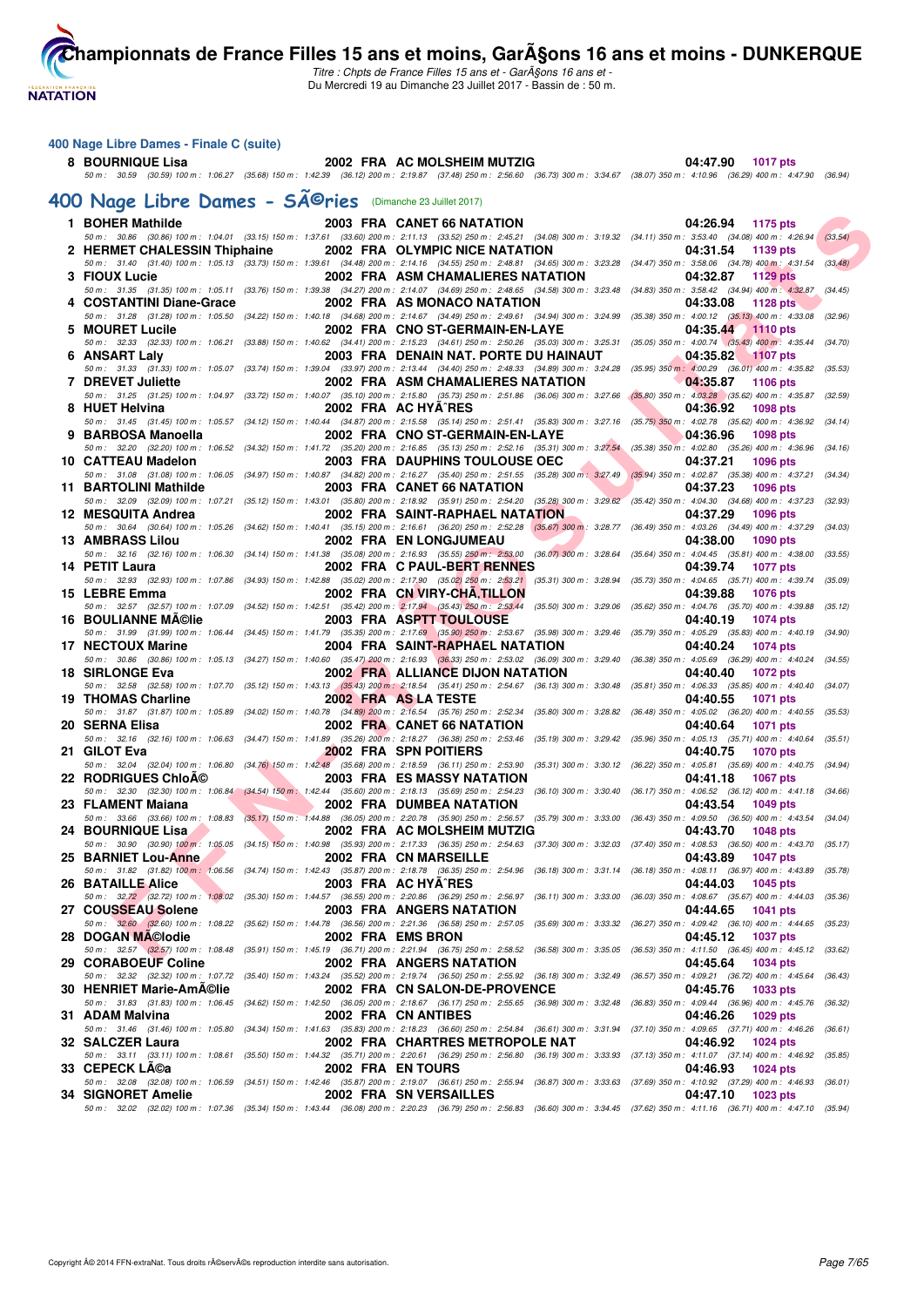

Titre : Chpts de France Filles 15 ans et - GarA§ons 16 ans et -Du Mercredi 19 au Dimanche 23 Juillet 2017 - Bassin de : 50 m.

#### **400 Nage Libre Dames - Séries (suite)**

| 35 MATTHEWS Claire |                          | 2002 FRA MONTPELLIER METROPOLE NATATION 04:48.05 1016 pts                                                                                                                                    |                            |
|--------------------|--------------------------|----------------------------------------------------------------------------------------------------------------------------------------------------------------------------------------------|----------------------------|
|                    |                          | 50 m: 31.56 (31.56) 100 m: 1:07.13 (35.57) 150 m: 1:42.98 (35.85) 200 m: 2:20.02 (37.04) 250 m: 2:56.35 (36.33) 300 m: 3:34.16 (37.81) 350 m: 4:11.51 (37.35) 400 m: 4:48.05 (36.54)         |                            |
| 36 NEVES Clara     |                          | 2002 FRA CA L'HAY-LES-ROSES                                                                                                                                                                  | 04:48.27<br>1015 pts       |
|                    |                          | 50 m: 31.77 (31.77) 100 m: 1:06.91 (35.14) 150 m: 1:43.43 (36.52) 200 m: 2:20.46 (37.03) 250 m: 2:57.77 (37.31) 300 m: 3:35.36 (37.59) 350 m: 4:12.49 (37.13) 400 m: 4:48.27 (35.78)         |                            |
| 37 RODRIGUEZ Maud  |                          | 2003 FRA DAUPHINS TOULOUSE OEC                                                                                                                                                               | 04:48.41<br>$1013$ pts     |
|                    |                          | 50 m: 32.13 (32.13) 100 m: 1:07.22 (35.09) 150 m: 1:43.89 (36.67) 200 m: 2:21.13 (37.24) 250 m: 2:58.55 (37.42) 300 m: 3:35.74 (37.19) 350 m: 4:12.89 (37.15) 400 m: 4:48.41 (35.52)         |                            |
| 38 THERIN Emeline  | 2002 FRA EN CAEN         |                                                                                                                                                                                              | 04:50.31<br>$1000$ pts     |
|                    |                          | 50 m: 33.33 (33.33) 100 m: 1:09.26 (35.93) 150 m: 1:45.70 (36.44) 200 m: 2:22.44 (36.74) 250 m: 2:58.75 (36.31) 300 m: 3:36.54 (37.79) 350 m: 4:13.56 (37.02) 400 m: 4:50.31                 | (36.75)                    |
| 39 AUGER Ambre     |                          | 2002 FRA CLUB NAUTIQUE DE L'ARPAJONNAIS                                                                                                                                                      | 04:52.92<br><b>981 pts</b> |
|                    |                          | 50 m: 33.39 (33.39) 100 m: 1:10.07 (36.68) 150 m: 1:47.62 (37.55) 200 m: 2:25.04 (37.42) 250 m: 3:02.32 (37.28) 300 m: 3:38.96 (36.64) 350 m: 4:16.48 (37.52) 400 m: 4:52.92 (36.44)         |                            |
| 40 GUEZENEC MaA©va | <b>2002 FRA CN LUNEL</b> |                                                                                                                                                                                              | 04:59.34<br>936 pts        |
|                    |                          | 50 m : 32.95 (32.95) 100 m : 1:10.17 (37.22) 150 m : 1:48.18 (38.01) 200 m : 2:26.95 (38.77) 250 m : 3:05.48 (38.53) 300 m : 3:44.12 (38.64) 350 m : 4:22.40 (38.28) 400 m : 4:59.34 (36.94) |                            |
| --- MOREL Juliette |                          | 2002 FRA NAUTIC CLUB NAZMES                                                                                                                                                                  | <b>DNS</b> dec             |
| --- BOHN Johanne   |                          | <b>2002 FRA NANTES NATATION</b>                                                                                                                                                              | DNS dec                    |
|                    |                          |                                                                                                                                                                                              |                            |

# 800 Nage Libre Dames - SÃ<sup>@</sup>rie rapide (Mercredi 19 Juillet 2017)

|    | 37 RODRIGUEZ Maud                                                                  |                                                                                                                                                       | 2003 FRA DAUPHINS TOULOUSE OEC                                                                                                                                                                                                                        | 04:48.41<br><b>1013 pts</b>                                                                                      |                    |
|----|------------------------------------------------------------------------------------|-------------------------------------------------------------------------------------------------------------------------------------------------------|-------------------------------------------------------------------------------------------------------------------------------------------------------------------------------------------------------------------------------------------------------|------------------------------------------------------------------------------------------------------------------|--------------------|
|    |                                                                                    |                                                                                                                                                       | 50 m : 32.13 (32.13) 100 m : 1:07.22 (35.09) 150 m : 1:43.89 (36.67) 200 m : 2:21.13 (37.24) 250 m : 2:58.55 (37.42) 300 m : 3:35.74 (37.19) 350 m : 4:12.89 (37.15) 400 m : 4:48.41                                                                  |                                                                                                                  | (35.52)            |
| 38 | <b>THERIN Emeline</b>                                                              | 2002 FRA EN CAEN                                                                                                                                      |                                                                                                                                                                                                                                                       | 04:50.31<br><b>1000 pts</b>                                                                                      |                    |
| 39 | <b>AUGER Ambre</b>                                                                 |                                                                                                                                                       | 50 m : 33.33 (33.33) 100 m : 1:09.26 (35.93) 150 m : 1:45.70 (36.44) 200 m : 2:22.44 (36.74) 250 m : 2:58.75 (36.31) 300 m : 3:36.54 (37.79) 350 m : 4:13.56 (37.02) 400 m : 4:50.31<br>2002 FRA CLUB NAUTIQUE DE L'ARPAJONNAIS                       | 04:52.92<br><b>981 pts</b>                                                                                       | (36.75)            |
|    |                                                                                    |                                                                                                                                                       | 50 m: 33.39 (33.39) 100 m: 1:10.07 (36.68) 150 m: 1:47.62 (37.55) 200 m: 2:25.04 (37.42) 250 m: 3:02.32 (37.28) 300 m: 3:38.96                                                                                                                        | (36.64) 350 m : 4:16.48 (37.52) 400 m : 4:52.92                                                                  | (36.44)            |
|    | 40 GUEZENEC MaA©va                                                                 |                                                                                                                                                       | 2002 FRA CN LUNEL                                                                                                                                                                                                                                     | 04:59.34<br>936 pts                                                                                              |                    |
|    |                                                                                    |                                                                                                                                                       | 50 m: 32.95 (32.95) 100 m: 1:10.17 (37.22) 150 m: 1:48.18 (38.01) 200 m: 2:26.95 (38.77) 250 m: 3:05.48 (38.53) 300 m: 3:44.12 (38.64) 350 m: 4:22.40 (38.28) 400 m: 4:59.34 (36.94)                                                                  |                                                                                                                  |                    |
|    | <b>MOREL Juliette</b>                                                              |                                                                                                                                                       | 2002 FRA NAUTIC CLUB NAZMES                                                                                                                                                                                                                           | <b>DNS</b> dec                                                                                                   |                    |
|    | <b>BOHN Johanne</b>                                                                |                                                                                                                                                       | <b>2002 FRA NANTES NATATION</b>                                                                                                                                                                                                                       | <b>DNS dec</b>                                                                                                   |                    |
|    |                                                                                    |                                                                                                                                                       |                                                                                                                                                                                                                                                       |                                                                                                                  |                    |
|    | 00 Nage Libre Dames - Série rapide                                                 |                                                                                                                                                       | (Mercredi 19 Juillet 2017)                                                                                                                                                                                                                            |                                                                                                                  |                    |
|    |                                                                                    |                                                                                                                                                       |                                                                                                                                                                                                                                                       |                                                                                                                  |                    |
|    | 1 BOHER Mathilde<br>50 m : 31.23 (31.23) 100 m : 1:05.27                           |                                                                                                                                                       | 2003 FRA CANET 66 NATATION<br>(34.04) 150 m: 1:38.95 (33.68) 200 m: 2:12.46 (33.51) 250 m: 2:46.45 (33.99) 300 m: 3:20.80 (34.35) 350 m: 3:55.21 (34.41) 400 m: 4:29.52                                                                               | 09:03.08<br>1189 pts                                                                                             | (34.31)            |
|    | 450 m : 5:04.11 (34.59) 500 m : 5:38.42                                            |                                                                                                                                                       | (34.31) 550 m : 6:12.53 (34.11) 600 m : 6:46.50 (33.97) 650 m : 7:21.27 (34.77) 700 m : 7:55.79                                                                                                                                                       | $(34.52)$ 750 m : 8:29.79 $(34.00)$ 800 m : 9:03.08                                                              | (33.29)            |
|    | 2 FIOUX Lucie                                                                      |                                                                                                                                                       | 2002 FRA ASM CHAMALIERES NATATION                                                                                                                                                                                                                     | 09:08.02<br><b>1170 pts</b>                                                                                      |                    |
|    | 50 m: 31.07 (31.07) 100 m: 1:04.75<br>450 m : 5:04.93 (34.36) 500 m : 5:39.49      |                                                                                                                                                       | $(33.68)$ 150 m : 1:38.97 $(34.22)$ 200 m : 2:13.50 $(34.53)$ 250 m : 2:48.02 $(34.52)$ 300 m : 3:22.33<br>(34.56) 550 m : 6:14.01 (34.52) 600 m : 6:49.06 (35.05) 650 m : 7:23.97 (34.91) 700 m : 7:59.47                                            | $(34.31)$ 350 m : 3:56.49<br>$(34.16)$ 400 m : 4:30.57<br>$(35.50)$ 750 m : 8:33.87<br>$(34.40)$ 800 m : 9:08.02 | (34.08)<br>(34.15) |
|    | 3 HUET Helvina                                                                     |                                                                                                                                                       | 2002 FRA AC HYA^RES                                                                                                                                                                                                                                   | 09:14.80<br>1143 pts                                                                                             |                    |
|    | 50 m: 30.95 (30.95) 100 m: 1:04.81                                                 | $(33.86)$ 150 m : 1:39.06                                                                                                                             | (34.25) 200 m : 2:13.76 (34.70) 250 m : 2:48.41<br>$(34.65)$ 300 m : 3:23.17                                                                                                                                                                          | $(34.76)$ 350 m : 3:57.87 $(34.70)$ 400 m : 4:32.68                                                              | (34.81)            |
|    | 450 m: 5:07.74 (35.06) 500 m: 5:43.04<br>4   MOURET Lucile                         | $(35.30)$ 550 m : 6:18.56                                                                                                                             | $(35.52)$ 600 m : 6:53.86 $(35.30)$ 650 m : 7:29.34 $(35.48)$ 700 m : 8:04.90<br>2002 FRA CNO ST-GERMAIN-EN-LAYE                                                                                                                                      | $(35.56)$ 750 m : 8:40.33<br>$(35.43)$ 800 m : 9:14.80<br>09:20.55<br>1121 pts                                   | (34.47)            |
|    | 50 m: 31.96 (31.96) 100 m: 1:06.13                                                 | (34.17) 150 m : 1:40.76 (34.63) 200 m : 2:15.55 (34.79) 250 m : 2:51.04                                                                               | $(35.49)$ 300 m : 3:26.26                                                                                                                                                                                                                             | (35.22) 350 m: 4:02.11 (35.85) 400 m: 4:37.50                                                                    | (35.39)            |
|    | 450 m : 5:13.23 (35.73) 500 m : 5:49.01                                            | (35.78) 550 m : 6:24.96 (35.95) 600 m : 7:00.83 (35.87) 650 m : 7:36.66                                                                               | $(35.83)$ 700 m : 8:12.02                                                                                                                                                                                                                             | $(35.36)$ 750 m : 8:47.10<br>$(35.08)$ 800 m : 9:20.55                                                           | (33.45)            |
|    | <b>BARNIET Lou-Anne</b>                                                            |                                                                                                                                                       | 2002 FRA CN MARSEILLE                                                                                                                                                                                                                                 | 09:21.58<br>1117 pts<br>$(35.04)$ 350 m : 3:58.94 $(35.43)$ 400 m : 4:34.90                                      |                    |
|    | 50 m: 31.20 (31.20) 100 m: 1:04.63<br>450 m: 5:10.88 (35.98) 500 m: 5:46.93        | (33.43) 150 m : 1:39.06 (34.43) 200 m : 2:13.51 (34.45) 250 m : 2:48.47<br>(36.05) 550 m : 6:22.92 (35.99) 600 m : 6:58.90 (35.98) 650 m : 7:35.01    | $(34.96)$ 300 m : 3:23.51<br>$(36.11)$ 700 m : 8:11.01                                                                                                                                                                                                | $(36.00)$ 750 m : 8:46.33<br>$(35.32)$ 800 m : 9:21.58                                                           | (35.96)<br>(35.25) |
|    | 6 MESQUITA Andrea                                                                  |                                                                                                                                                       | 2002 FRA SAINT-RAPHAEL NATATION                                                                                                                                                                                                                       | 09:22.88<br>1112 pts                                                                                             |                    |
|    | 50 m: 31.61 (31.61) 100 m: 1:05.60<br>450 m : 5:13.42 (36.19) 500 m : 5:48.83      | $(33.99)$ 150 m : 1:40.70 $(35.10)$ 200 m : 2:15.35 $(34.65)$ 250 m : 2:50.87<br>(35.41) 550 m: 6:24.95 (36.12) 600 m: 7:00.59 (35.64) 650 m: 7:37.04 | $(35.52)$ 300 m : 3:25.90<br>$(36.45)$ 700 m : 8:12.25                                                                                                                                                                                                | $(35.03)$ 350 m : 4:02.02 $(36.12)$ 400 m : 4:37.23<br>(35.21) 750 m : 8:48.41<br>$(36.16)$ 800 m : 9:22.88      | (35.21)<br>(34.47) |
| 8  | <b>BARTOLINI Mathilde</b>                                                          |                                                                                                                                                       | 2003 FRA CANET 66 NATATION                                                                                                                                                                                                                            | 09:26.12<br>1100 pts                                                                                             |                    |
|    | 50 m: 31.72 (31.72) 100 m: 1:06.83                                                 | (35.11) 150 m: 1:41.47 (34.64) 200 m: 2:17.32 (35.85) 250 m: 2:52.82                                                                                  | $(35.50)$ 300 m : 3:28.86                                                                                                                                                                                                                             | $(35.43)$ 400 m : 4:39.27<br>$(36.04)$ 350 m : 4:04.29                                                           | (34.98)            |
|    | 450 m : 5:14.69 (35.42) 500 m : 5:50.73<br>14 PETIT Laura                          | (36.04) 550 m: 6:26.38 (35.65) 600 m: 7:02.53 (36.15) 650 m: 7:38.84                                                                                  | $(36.31)$ 700 m : 8:15.39<br>2002 FRA C PAUL-BERT RENNES                                                                                                                                                                                              | $(36.55)$ 750 m : 8:50.88<br>$(35.49)$ 800 m : 9:26.12<br>09:30.62<br><b>1083 pts</b>                            | (35.24)            |
|    | 50 m: 32.84 (32.84) 100 m: 1:08.45                                                 |                                                                                                                                                       | $(35.61) 150\ m:~~1.43.33~~(34.88)~200\ m:~~2.18.01~~(34.68)~250\ m:~~2.53.25~~(35.24)~300\ m:~~3.28.49~~(35.70)~650\ m:~~6.27.91~~(36.70)~600\ m:~~7.04.24~~(36.33)~650\ m:~~7.41.29~~(37.05)~700\ m:~~8.18.001~(37.01)~(38.02)~(39.03)~(39.04)~(39$ | $(35.24)$ 350 m : 4:04.05 $(35.56)$ 400 m : 4:39.43                                                              | (35.38)            |
|    | $(36.08)$ 500 m : 5:51.21<br>450 m : 5:15.51                                       |                                                                                                                                                       |                                                                                                                                                                                                                                                       | (36.71) 750 m : 8.54.88<br>$(36.88)$ 800 m : 9:30.62                                                             | (35.74)            |
|    | <b>100 Nage Libre Dames - Sĩries lentes</b>                                        |                                                                                                                                                       | (Mercredi 19 Juillet 2017)                                                                                                                                                                                                                            |                                                                                                                  |                    |
|    |                                                                                    |                                                                                                                                                       |                                                                                                                                                                                                                                                       |                                                                                                                  |                    |
|    | <b>7 AMBRASS Lilou</b>                                                             |                                                                                                                                                       | 2002 FRA EN LONGJUMEAU                                                                                                                                                                                                                                | 09:25.00<br>1104 pts                                                                                             |                    |
|    | 50 m : 32.01 (32.01) 100 m : 1:06.07<br>450 m : 5:15.39 (36.34) 500 m : 5:51.18    | $(35.79)$ 550 m : 6:27.75 $(36.57)$ 600 m : 7:03.26 $(35.51)$ 650 m : 7:40.24                                                                         | $(34.06)$ 150 m : 1:41.15 $(35.08)$ 200 m : 2:16.20 $(35.05)$ 250 m : 2:52.22 $(36.02)$ 300 m : 3:27.79<br>(36.98) 700 m : 8:15.95                                                                                                                    | $(35.57)$ 350 m : 4:03.55 $(35.76)$ 400 m : 4:39.05<br>(35.71) 750 m : 8:51.38 (35.43) 800 m : 9:25.00           | (35.50)<br>(33.62) |
| 9  | <b>BOULIANNE MA©lie</b>                                                            |                                                                                                                                                       | <b>2003 FRA ASPTT TOULOUSE</b>                                                                                                                                                                                                                        | 09:26.46<br>1099 pts                                                                                             |                    |
|    | 50 m: 32.74 (32.74) 100 m: 1:07.96<br>450 m : 5:16.91 (35.41) 500 m : 5:52.83      | $(35.22)$ 150 m : 1:43.68<br>(35.92) 550 m: 6:28.50 (35.67) 600 m: 7:04.51 (36.01) 650 m: 7:40.09                                                     | (35.72) 200 m : 2:19.20 (35.52) 250 m : 2:54.72<br>$(35.52)$ 300 m : 3:30.39<br>$(35.58)$ 700 m : 8:16.13                                                                                                                                             | (35.67) 350 m: 4:05.77 (35.38) 400 m: 4:41.50<br>$(36.04)$ 750 m : $8:51.48$<br>$(35.35)$ 800 m : 9:26.46        | (35.73)<br>(34.98) |
|    | 10 COSTANTINI Diane-Grace                                                          |                                                                                                                                                       | 2002 FRA AS MONACO NATATION                                                                                                                                                                                                                           | 09:26.57<br>1099 pts                                                                                             |                    |
|    | 50 m: 32.50 (32.50) 100 m: 1:07.94                                                 | (35.44) 150 m: 1:43.51 (35.57) 200 m: 2:19.35 (35.84) 250 m: 2:54.09                                                                                  | $(34.74)$ 300 m : 3:29.69                                                                                                                                                                                                                             | $(35.60)$ 350 m : 4:04.65 $(34.96)$ 400 m : 4:40.20                                                              | (35.55)            |
|    | 450 m : 5:15.44 (35.24) 500 m : 5:51.51                                            | $(36.07)$ 550 m : 6:27.02 $(35.51)$ 600 m : 7:03.30                                                                                                   | (36.28) 650 m : 7:39.16<br>$(35.86)$ 700 m : 8:15.69                                                                                                                                                                                                  | $(36.53)$ 750 m : $8.51.77$<br>$(36.08)$ 800 m : 9:26.57                                                         | (34.80)            |
|    | 11 LEBRE Emma<br>50 m: 33.31 (33.31) 100 m: 1:08.82                                | (35.51) 150 m: 1:44.08 (35.26) 200 m: 2:19.44 (35.36) 250 m: 2:55.01                                                                                  | 2002 FRA CN VIRY-CHA, TILLON<br>$(35.57)$ 300 m : 3:30.33                                                                                                                                                                                             | 09:26.65<br>1098 pts<br>$(35.32)$ 350 m : 4:06.30 $(35.97)$ 400 m : 4:42.13                                      | (35.83)            |
|    | 450 m: 5:18.01 (35.88) 500 m: 5:53.66                                              | (35.65) 550 m: 6:29.72 (36.06) 600 m: 7:05.48 (35.76) 650 m: 7:41.52                                                                                  | $(36.04)$ 700 m : 8:17.22                                                                                                                                                                                                                             | $(35.70)$ 750 m : 8:52.45<br>$(35.23)$ 800 m : 9:26.65                                                           | (34.20)            |
|    | 12 CATTEAU Madelon                                                                 |                                                                                                                                                       | 2003 FRA DAUPHINS TOULOUSE OEC                                                                                                                                                                                                                        | 09:27.57<br>1095 pts                                                                                             |                    |
|    | 50 m: 31.45 (31.45) 100 m: 1:06.20<br>450 m : 5:15.32<br>$(35.76)$ 500 m : 5:51.53 |                                                                                                                                                       | (34.75) 150 m: 1:40.96 (34.76) 200 m: 2:16.08 (35.12) 250 m: 2:51.34 (35.26) 300 m: 3:27.20<br>(36.21) 550 m : 6:28.19 (36.66) 600 m : 7:04.54 (36.35) 650 m : 7:40.79 (36.25) 700 m : 8:17.16                                                        | $(35.86)$ 350 m : 4:03.44 $(36.24)$ 400 m : 4:39.56<br>(36.37) 750 m : 8:52.88 (35.72) 800 m : 9:27.57           | (36.12)<br>(34.69) |
|    | 13 BARBOSA Manoella                                                                |                                                                                                                                                       | 2002 FRA CNO ST-GERMAIN-EN-LAYE                                                                                                                                                                                                                       | 09:29.10<br>1089 pts                                                                                             |                    |
|    | 50 m: 33.07 (33.07) 100 m: 1:07.84                                                 | $(34.77)$ 150 m : 1:44.09                                                                                                                             | (36.25) 200 m : 2:19.82 (35.73) 250 m : 2:56.17 (36.35) 300 m : 3:31.96                                                                                                                                                                               | $(35.79)$ 350 m : 4:07.99<br>$(36.03)$ 400 m : 4:43.64                                                           | (35.65)            |
|    | 450 m : 5:19.84<br>$(36.20)$ 500 m : 5:55.40<br><b>15 ANSART Laly</b>              | $(35.56)$ 550 m : 6:31.50                                                                                                                             | (36.10) 600 m : 7:07.27 (35.77) 650 m : 7:43.29 (36.02) 700 m : 8:19.18<br>2003 FRA DENAIN NAT. PORTE DU HAINAUT                                                                                                                                      | $(35.89)$ 750 m : $8.54.95$<br>$(35.77)$ 800 m : 9:29.10<br>09:32.14<br><b>1078 pts</b>                          | (34.15)            |
|    | 50 m : 32.15 (32.15) 100 m : 1:06.05                                               |                                                                                                                                                       | (33.90) 150 m : 1:40.79 (34.74) 200 m : 2:16.23 (35.44) 250 m : 2:52.36 (36.13) 300 m : 3:28.18 (35.82) 350 m : 4:04.70 (36.52) 400 m : 4:41.02                                                                                                       |                                                                                                                  | (36.32)            |
|    |                                                                                    |                                                                                                                                                       | 450 m : 5:17.40 (36.38) 500 m : 5:53.93 (36.53) 550 m : 6:30.24 (36.31) 600 m : 7:06.74 (36.50) 650 m : 7:43.38 (36.64) 700 m : 8:19.81 (36.43) 750 m : 8:56.34 (36.53) 800 m : 9:32.14<br>$0.000$ $FDA$ $AO$ $UV$ $7$ $DFA$                          | 00.000                                                                                                           | (35.80)            |
|    |                                                                                    |                                                                                                                                                       |                                                                                                                                                                                                                                                       |                                                                                                                  |                    |

# 800 Nage Libre Dames - SÃ<sup>@</sup>ries lentes (Mercredi 19 Juillet 2017)

| <b>7 AMBRASS Lilou</b>                                                                                                                                                               |                                                                                                                                                                                                        | 2002 FRA EN LONGJUMEAU                                                                                                                                                                         |                                                                                                                                                                              | 09:25.00                                                                                                       | 1104 pts                                        |
|--------------------------------------------------------------------------------------------------------------------------------------------------------------------------------------|--------------------------------------------------------------------------------------------------------------------------------------------------------------------------------------------------------|------------------------------------------------------------------------------------------------------------------------------------------------------------------------------------------------|------------------------------------------------------------------------------------------------------------------------------------------------------------------------------|----------------------------------------------------------------------------------------------------------------|-------------------------------------------------|
| 50 m : 32.01<br>450 m : 5:15.39 (36.34) 500 m : 5:51.18 (35.79) 550 m : 6:27.75 (36.57) 600 m : 7:03.26 (35.51) 650 m : 7:40.24 (36.98) 700 m : 8:15.95                              | $(32.01)$ 100 m : 1.06.07 $(34.06)$ 150 m : 1.41.15 $(35.08)$ 200 m : 2.16.20                                                                                                                          | $(35.05)$ 250 m : 2:52.22                                                                                                                                                                      | (36.02) 300 m : 3:27.79                                                                                                                                                      | $(35.57)$ 350 m : 4:03.55 $(35.76)$ 400 m : 4:39.05<br>$(35.71)$ 750 m : $8.51.38$ $(35.43)$ 800 m : $9.25.00$ | (35.50)<br>(33.62)                              |
| 9 BOULIANNE MAClie                                                                                                                                                                   |                                                                                                                                                                                                        | <b>2003 FRA ASPTT TOULOUSE</b>                                                                                                                                                                 |                                                                                                                                                                              | 09:26.46                                                                                                       | 1099 pts                                        |
| 50 m : 32.74<br>$(32.74)$ 100 m : 1:07.96<br>450 m : 5:16.91 (35.41) 500 m : 5:52.83                                                                                                 |                                                                                                                                                                                                        | (35.22) 150 m: 1:43.68 (35.72) 200 m: 2:19.20 (35.52) 250 m: 2:54.72 (35.52) 300 m: 3:30.39<br>(35.92) 550 m : 6:28.50 (35.67) 600 m : 7:04.51 (36.01) 650 m : 7:40.09 (35.58) 700 m : 8:16.13 |                                                                                                                                                                              | (35.67) 350 m : 4:05.77 (35.38) 400 m : 4:41.50<br>(36.04) 750 m : 8:51.48 (35.35) 800 m : 9:26.46             | (35.73)<br>(34.98)                              |
| 10 COSTANTINI Diane-Grace                                                                                                                                                            |                                                                                                                                                                                                        | 2002 FRA AS MONACO NATATION                                                                                                                                                                    |                                                                                                                                                                              | 09:26.57                                                                                                       | 1099 pts                                        |
| 50 m: 32.50 (32.50) 100 m: 1:07.94<br>450 m : 5:15.44 (35.24) 500 m : 5:51.51 (36.07) 550 m : 6:27.02 (35.51) 600 m : 7:03.30 (36.28) 650 m : 7:39.16 (35.86) 700 m : 8:15.69        | (35.44) 150 m: 1:43.51 (35.57) 200 m: 2:19.35 (35.84) 250 m: 2:54.09 (34.74) 300 m: 3:29.69                                                                                                            |                                                                                                                                                                                                |                                                                                                                                                                              | $(35.60)$ 350 m : 4:04.65 $(34.96)$ 400 m : 4:40.20<br>(36.53) 750 m : 8:51.77 (36.08) 800 m : 9:26.57         | (35.55)<br>(34.80)                              |
| 11 LEBRE Emma                                                                                                                                                                        |                                                                                                                                                                                                        | 2002 FRA CN VIRY-CHÂ, TILLON                                                                                                                                                                   |                                                                                                                                                                              | 09:26.65                                                                                                       | <b>1098 pts</b>                                 |
| 50 m : 33.31<br>$(33.31)$ 100 m : 1:08.82<br>450 m : 5:18.01 (35.88) 500 m : 5:53.66                                                                                                 | (35.51) 150 m: 1:44.08 (35.26) 200 m: 2:19.44 (35.36) 250 m: 2:55.01 (35.57) 300 m: 3:30.33<br>(35.65) 550 m : 6:29.72 (36.06) 600 m : 7:05.48 (35.76) 650 m : 7:41.52 (36.04) 700 m : 8:17.22         |                                                                                                                                                                                                |                                                                                                                                                                              | $(35.32)$ 350 m : 4:06.30 $(35.97)$ 400 m : 4:42.13<br>$(35.70)$ 750 m : 8:52.45 $(35.23)$ 800 m : 9:26.65     | (35, 83)<br>(34.20)                             |
| 12 CATTEAU Madelon                                                                                                                                                                   |                                                                                                                                                                                                        | <b>2003 FRA DAUPHINS TOULOUSE OEC</b>                                                                                                                                                          |                                                                                                                                                                              | 09:27.57                                                                                                       | <b>1095 pts</b>                                 |
| 50 m : 31.45<br>$(31.45)$ 100 m : 1:06.20<br>450 m : 5:15.32 (35.76) 500 m : 5:51.53 (36.21) 550 m : 6:28.19 (36.66) 600 m : 7:04.54 (36.35) 650 m : 7:40.79 (36.25) 700 m : 8:17.16 | $(34.75)$ 150 m : 1:40.96 $(34.76)$ 200 m : 2:16.08                                                                                                                                                    | $(35.12)$ 250 m : 2:51.34 $(35.26)$ 300 m : 3:27.20                                                                                                                                            |                                                                                                                                                                              | $(35.86)$ 350 m : 4:03.44 $(36.24)$ 400 m : 4:39.56<br>(36.37) 750 m : 8:52.88 (35.72) 800 m : 9:27.57         | (36.12)<br>(34.69)                              |
| 13 BARBOSA Manoella                                                                                                                                                                  |                                                                                                                                                                                                        | 2002 FRA CNO ST-GERMAIN-EN-LAYE                                                                                                                                                                |                                                                                                                                                                              | 09:29.10                                                                                                       | <b>1089 pts</b>                                 |
| $50 \text{ m}$ : $33.07$<br>(33.07) 100 m : 1:07.84<br>$450 \text{ m}$ : $5:19.84$<br>$(36.20)$ 500 m : 5:55.40                                                                      | $(34.77)$ 150 m : 1:44.09                                                                                                                                                                              | (36.25) 200 m : 2.19.82 (35.73) 250 m : 2.56.17 (36.35) 300 m : 3:31.96                                                                                                                        | $(35.79)$ 350 m : 4:07.99<br>(35.56) 550 m : 6:31.50 (36.10) 600 m : 7:07.27 (35.77) 650 m : 7:43.29 (36.02) 700 m : 8:19.18 (35.89) 750 m : 8:54.95 (35.77) 800 m : 9:29.10 |                                                                                                                | $(36.03)$ 400 m : 4:43.64<br>(35.65)<br>(34.15) |
| <b>15 ANSART Laly</b>                                                                                                                                                                |                                                                                                                                                                                                        | 2003 FRA DENAIN NAT. PORTE DU HAINAUT                                                                                                                                                          |                                                                                                                                                                              | 09:32.14                                                                                                       | <b>1078 pts</b>                                 |
| 50 m : 32.15 (32.15) 100 m : 1:06.05<br>450 m : 5:17.40 (36.38) 500 m : 5:53.93                                                                                                      | $(33.90)$ 150 m : 1:40.79 $(34.74)$ 200 m : 2:16.23 $(35.44)$ 250 m : 2:52.36 $(36.13)$ 300 m : 3:28.18<br>(36.53) 550 m: 6:30.24 (36.31) 600 m: 7:06.74 (36.50) 650 m: 7:43.38 (36.64) 700 m: 8:19.81 |                                                                                                                                                                                                |                                                                                                                                                                              | (35.82) 350 m : 4:04.70 (36.52) 400 m : 4:41.02<br>(36.43) 750 m : 8:56.34 (36.53) 800 m : 9:32.14             | (36.32)<br>(35.80)                              |
| <b>16 BATAILLE Alice</b>                                                                                                                                                             |                                                                                                                                                                                                        | 2003 FRA AC HYA^RES                                                                                                                                                                            |                                                                                                                                                                              | 09:32.36                                                                                                       | <b>1077 pts</b>                                 |
| 50 m : 32.94<br>$(32.94)$ 100 m : 1:08.22<br>450 m : 5:21.75 (36.78) 500 m : 5:57.69                                                                                                 | (35.28) 150 m : 1:44.46 (36.24) 200 m : 2:20.13 (35.67) 250 m : 2:56.80<br>$(35.94)$ 550 m $: 6.33.92$ $(36.23)$ 600 m $: 7.09.91$ $(35.99)$ 650 m $: 7.46.35$ $(36.44)$ 700 m $: 8.21.76$             |                                                                                                                                                                                                | $(36.67)$ 300 m : 3:32.60                                                                                                                                                    | $(35.80)$ 350 m : 4:09.03 $(36.43)$ 400 m : 4:44.97<br>(35.41) 750 m : 8:57.36 (35.60) 800 m : 9:32.36         | (35.94)<br>(35,00)                              |
| 17 FLAMENT Maiana                                                                                                                                                                    | 2002 FRA                                                                                                                                                                                               | <b>DUMBEA NATATION</b>                                                                                                                                                                         |                                                                                                                                                                              | 09:32.94                                                                                                       | <b>1075 pts</b>                                 |
| 50 m : 32.96<br>$(32.96)$ 100 m : 1:09.01<br>450 m : 5:19.54 (35.92) 500 m : 5:55.51                                                                                                 | $(36.05)$ 150 m : 1:44.54 $(35.53)$ 200 m : 2:20.96<br>(35.97) 550 m : 6:31.88 (36.37) 600 m : 7:08.82 (36.94) 650 m : 7:45.18 (36.36) 700 m : 8:21.72                                                 | $(36.42)$ 250 m : 2:56.57                                                                                                                                                                      | $(35.61)$ 300 m : 3:32.43                                                                                                                                                    | $(35.86)$ 350 m : 4:08.11 $(35.68)$ 400 m : 4:43.62<br>(36.54) 750 m : 8:58.09 (36.37) 800 m : 9:32.94         | (35.51)<br>(34.85)                              |
| 18 ZOCCARATO Laura                                                                                                                                                                   |                                                                                                                                                                                                        | 2002 FRA ND VILLEFRANCHE-EN-BEAUJOLAIS                                                                                                                                                         |                                                                                                                                                                              | 09:35.65                                                                                                       | <b>1064 pts</b>                                 |
| 50 m: 31.91 (31.91) 100 m: 1:06.71<br>450 m : 5:19.92 (36.64) 500 m : 5:56.47                                                                                                        | (36.55) 550 m : 6:33.73 (37.26) 600 m : 7:10.53 (36.80) 650 m : 7:47.48 (36.95) 700 m : 8:23.85                                                                                                        | (34.80) 150 m: 1:42.15 (35.44) 200 m: 2:18.02 (35.87) 250 m: 2:53.91 (35.89) 300 m: 3:30.33                                                                                                    |                                                                                                                                                                              | $(36.42)$ 350 m : 4:06.79 $(36.46)$ 400 m : 4:43.28<br>$(36.37)$ 750 m : $9.00.87$ $(37.02)$ 800 m : $9.35.65$ | (36.49)<br>(34, 78)                             |
| <b>19 CASTELAIN Louise</b>                                                                                                                                                           |                                                                                                                                                                                                        | 2002 FRA TEAM STRASBOURG SNS-ASPTT-PCS                                                                                                                                                         |                                                                                                                                                                              | 09:36.36                                                                                                       | <b>1062 pts</b>                                 |
| 50 m : 32.53 (32.53) 100 m : 1:07.97<br>450 m : 5:21.72 (36.42) 500 m : 5:58.13 (36.41) 550 m : 6:34.77 (36.64) 600 m : 7:11.43 (36.66) 650 m : 7:48.24                              | (35.44) 150 m: 1:43.88 (35.91) 200 m: 2:19.89 (36.01) 250 m: 2:56.25 (36.36) 300 m: 3:31.88                                                                                                            |                                                                                                                                                                                                | $(36.81)$ 700 m : 8:25.08                                                                                                                                                    | $(35.63)$ 350 m : 4:08.57 $(36.69)$ 400 m : 4:45.30<br>(36.84) 750 m : 9:01.97 (36.89) 800 m : 9:36.36         | (36.73)<br>(34.39)                              |
| 20 SERNA Elisa                                                                                                                                                                       |                                                                                                                                                                                                        | 2002 FRA CANET 66 NATATION                                                                                                                                                                     |                                                                                                                                                                              | 09:39.53                                                                                                       | <b>1050 pts</b>                                 |
| 50 m : 32.23 (32.23) 100 m : 1:07.60 (35.37) 150 m : 1:42.89 (35.29) 200 m : 2:19.50 (36.61) 250 m : 2:55.42 (35.92) 300 m : 3:31.98                                                 | 450 m : 5:20.24 (36.00) 500 m : 5:57.52 (37.28) 550 m : 6:34.11 (36.59) 600 m : 7:12.25 (38.14) 650 m : 7:49.06 (36.81) 700 m : 8:27.00 (37.94) 750 m : 9:03.22 (36.22) 800 m : 9:39.53                |                                                                                                                                                                                                |                                                                                                                                                                              | (36.56) 350 m : 4:07.80 (35.82) 400 m : 4:44.24                                                                | (36.44)<br>(36.31)                              |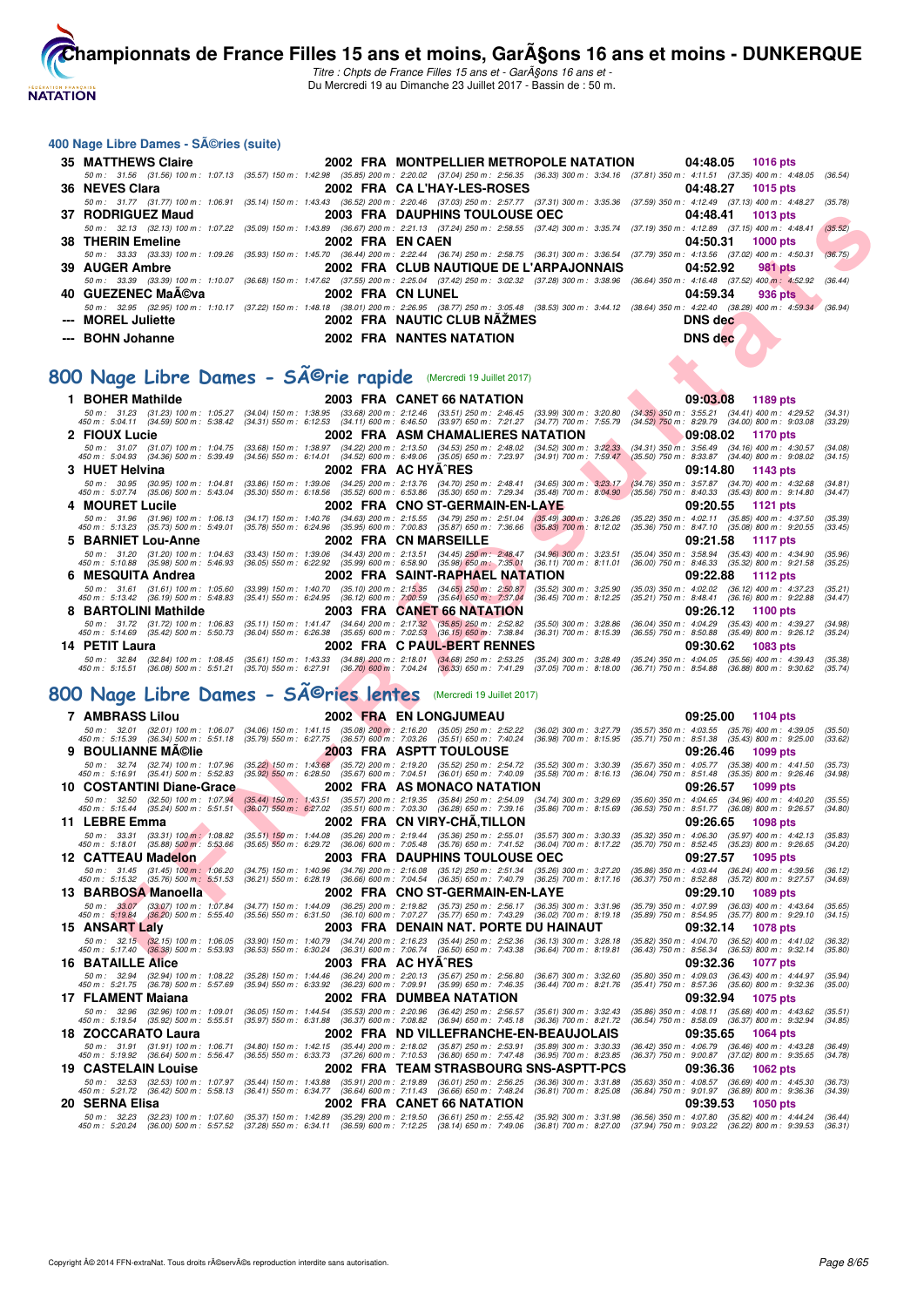

**[Cham](http://www.ffnatation.fr/webffn/index.php)pionnats de France Filles 15 ans et moins, Garçons 16 ans et moins - DUNKERQUE** Titre : Chpts de France Filles 15 ans et - Garçons 16 ans et -

Du Mercredi 19 au Dimanche 23 Juillet 2017 - Bassin de : 50 m.

#### 800 Nage Libre Dames - Séries lentes (suite)

|     | $\frac{1}{2}$                                                                  |                                                                        |                                                                                |                                                      |                                                                                                                                                                     |                                                          |                                                          |          |                                                                                                            |                    |
|-----|--------------------------------------------------------------------------------|------------------------------------------------------------------------|--------------------------------------------------------------------------------|------------------------------------------------------|---------------------------------------------------------------------------------------------------------------------------------------------------------------------|----------------------------------------------------------|----------------------------------------------------------|----------|------------------------------------------------------------------------------------------------------------|--------------------|
|     | 21 COSSON Lea                                                                  |                                                                        |                                                                                |                                                      | 2002 FRA ANGERS NATATION                                                                                                                                            |                                                          |                                                          | 09:39.72 | 1049 pts                                                                                                   |                    |
|     | 50 m : 33.07                                                                   | $(33.07)$ 100 m : 1:08.60                                              |                                                                                |                                                      | (35.53) 150 m : 1:45.12 (36.52) 200 m : 2:21.68 (36.56) 250 m : 2:58.21<br>(36.58) 550 m: 6:37.90 (36.82) 600 m: 7:14.57 (36.67) 650 m: 7:51.29                     | (36.53) 300 m : 3:34.76 (36.55) 350 m : 4:11.55          |                                                          |          | $(36.79)$ 400 m : 4:48.35                                                                                  | (36.80)            |
|     | 450 m : 5:24.50 (36.15) 500 m : 6:01.08<br>22 PERIGUEUX Elea                   |                                                                        |                                                                                |                                                      | 2002 FRA AQUA CLUB PONTAULT-ROISSY                                                                                                                                  | (36.72) 700 m : 8:28.12 (36.83) 750 m : 9:04.59          |                                                          | 09:40.06 | $(36.47)$ 800 m : 9:39.72<br>1048 pts                                                                      | (35.13)            |
|     |                                                                                | 50 m: 32.59 (32.59) 100 m: 1:07.59                                     |                                                                                |                                                      | (35.00) 150 m: 1:43.52 (35.93) 200 m: 2:19.46 (35.94) 250 m: 2:55.26                                                                                                | $(35.80)$ 300 m : 3:31.88                                | $(36.62)$ 350 m : 4:08.21                                |          | $(36.33)$ 400 m : 4:44.61                                                                                  | (36.40)            |
|     | 450 m : 5:21.73 (37.12) 500 m : 5:58.92                                        |                                                                        | $(37.19)$ 550 m : 6:36.24                                                      |                                                      | (37.32) 600 m : 7:12.96 (36.72) 650 m : 7:50.25                                                                                                                     | $(37.29)$ 700 m : 8:27.41                                | $(37.16)$ 750 m : $9:04.60$                              |          | $(37.19)$ 800 m : 9:40.06                                                                                  | (35.46)            |
|     | 23 CORABOEUF Coline                                                            |                                                                        |                                                                                |                                                      | 2002 FRA ANGERS NATATION                                                                                                                                            |                                                          |                                                          | 09:41.48 | 1043 pts                                                                                                   |                    |
|     | 450 m : 5:22.13 (36.57) 500 m : 5:59.08                                        | 50 m: 32.54 (32.54) 100 m: 1:07.35                                     |                                                                                |                                                      | (34.81) 150 m: 1:42.87 (35.52) 200 m: 2:19.46 (36.59) 250 m: 2:55.55 (36.09) 300 m: 3:32.15<br>(36.95) 550 m: 6:35.97 (36.89) 600 m: 7:13.42 (37.45) 650 m: 7:50.30 | $(36.88)$ 700 m : 8:27.79                                | $(36.60)$ 350 m : 4:08.32<br>$(37.49)$ 750 m : 9:04.50   |          | $(36.17)$ 400 m : 4:45.56<br>$(36.71)$ 800 m : 9:41.48                                                     | (37.24)<br>(36.98) |
|     | 24 CORTE Illona                                                                |                                                                        |                                                                                |                                                      | 2002 FRA CLUB DE NATATION DE SASSENAGE                                                                                                                              |                                                          |                                                          | 09:41.89 | <b>1041 pts</b>                                                                                            |                    |
|     | 50 m : 32.31                                                                   | $(32.31)$ 100 m : 1:08.34                                              |                                                                                |                                                      | (36.03) 150 m: 1:44.42 (36.08) 200 m: 2:21.37 (36.95) 250 m: 2:57.76                                                                                                | $(36.39)$ 300 m : 3:34.93                                | (37.17) 350 m : 4:12.23                                  |          | $(37.30)$ 400 m : 4:49.07                                                                                  | (36.84)            |
|     | 450 m :   5:25.85     (36.78)  500 m :   6:02.73                               |                                                                        |                                                                                |                                                      | (36.88) 550 m : 6:39.44 (36.71) 600 m : 7:16.66 (37.22) 650 m : 7:53.71                                                                                             | (37.05) 700 m : 8:30.44                                  | $(36.73)$ 750 m : $9:06.78$                              |          | $(36.34)$ 800 m : $9:41.89$                                                                                | (35.11)            |
|     | 25 GILOT Eva                                                                   |                                                                        |                                                                                | 2002 FRA SPN POITIERS                                |                                                                                                                                                                     |                                                          |                                                          | 09:42.21 | <b>1040 pts</b>                                                                                            |                    |
|     | 450 m : 5:25.31 (37.14) 500 m : 6:02.00                                        | 50 m: 32.65 (32.65) 100 m: 1:08.45                                     |                                                                                |                                                      | (35.80) 150 m : 1:44.99 (36.54) 200 m : 2:21.60 (36.61) 250 m : 2:58.06<br>(36.69) 550 m: 6:38.80 (36.80) 600 m: 7:15.77 (36.97) 650 m: 7:52.94                     | $(36.46)$ 300 m : 3:34.53<br>$(37.17)$ 700 m : 8:30.40   | $(36.47)$ 350 m : 4:10.92<br>$(37.46)$ 750 m : $9.07.01$ |          | $(36.39)$ 400 m : 4:48.17<br>$(36.61)$ 800 m : 9:42.21                                                     | (37.25)<br>(35.20) |
|     | 26 SALCZER Laura                                                               |                                                                        |                                                                                |                                                      | 2002 FRA CHARTRES METROPOLE NAT                                                                                                                                     |                                                          |                                                          | 09:42.93 | <b>1038 pts</b>                                                                                            |                    |
|     |                                                                                | 50 m: 33.10 (33.10) 100 m: 1:08.13                                     |                                                                                |                                                      | (35.03) 150 m : 1:43.82 (35.69) 200 m : 2:19.80 (35.98) 250 m : 2:56.20 (36.40) 300 m : 3:32.80                                                                     |                                                          | (36.60) 350 m : 4:09.55                                  |          | $(36.75)$ 400 m : 4:46.77                                                                                  | (37.22)            |
|     | 450 m : 5:24.29 (37.52) 500 m : 6:01.52                                        |                                                                        | $(37.23)$ 550 m : 6:39.09                                                      |                                                      | $(37.57)$ 600 m : 7:16.41 $(37.32)$ 650 m : 7:53.73                                                                                                                 | $(37.32)$ 700 m : 8:30.49                                | $(36.76)$ 750 m : 9:07.31                                |          | $(36.82)$ 800 m : 9:42.93                                                                                  | (35.62)            |
|     | 27 FRENNEAUX Clara                                                             |                                                                        |                                                                                |                                                      | 2002 FRA CHARLEVILLE-MA‰ZIA^RES NATATION                                                                                                                            |                                                          |                                                          | 09:43.53 | <b>1035 pts</b>                                                                                            |                    |
|     | 450 m : 5:27.03 (36.80) 500 m : 6:03.73                                        | 50 m: 32.73 (32.73) 100 m: 1:08.92                                     |                                                                                |                                                      | (36.19) 150 m : 1:45.68 (36.76) 200 m : 2:22.28 (36.60) 250 m : 2:59.20<br>(36.70) 550 m : 6:40.15 (36.42) 600 m : 7:17.30 (37.15) 650 m : 7:54.11                  | $(36.92)$ 300 m : 3:35.84<br>$(36.81)$ 700 m : $8:31.00$ |                                                          |          | (36.64) 350 m : 4:12.93 (37.09) 400 m : 4:50.23<br>$(36.89)$ 750 m : $9:07.41$ $(36.41)$ 800 m : $9:43.53$ | (37.30)<br>(36.12) |
|     | <b>28 THOMAS Charline</b>                                                      |                                                                        |                                                                                | 2002 FRA AS LA TESTE                                 |                                                                                                                                                                     |                                                          |                                                          | 09:43.83 | 1034 pts                                                                                                   |                    |
|     | 50 m : 32.39                                                                   | $(32.39)$ 100 m : 1:07.70                                              |                                                                                |                                                      | (35.31) 150 m: 1:43.37 (35.67) 200 m: 2:19.79 (36.42) 250 m: 2:55.69                                                                                                | $(35.90)$ 300 m : 3:32.72                                | $(37.03)$ 350 m : 4:09.08                                |          | $(36.36)$ 400 m : 4:45.98                                                                                  | (36.90)            |
|     | 450 m: 5:22.67 (36.69) 500 m: 5:59.88                                          |                                                                        |                                                                                |                                                      | (37.21) 550 m: 6:36.88 (37.00) 600 m: 7:14.25 (37.37) 650 m: 7:51.69                                                                                                | $(37.44)$ 700 m : 8:29.64                                |                                                          |          | $(37.95)$ 750 m : 9:06.78 $(37.14)$ 800 m : 9:43.83                                                        | (37.05)            |
| 29. | <b>COUSSEAU Solene</b>                                                         | 50 m: 33.19 (33.19) 100 m: 1:08.96                                     |                                                                                |                                                      | 2003 FRA ANGERS NATATION<br>(35.77) 150 m: 1:45.43 (36.47) 200 m: 2:21.67 (36.24) 250 m: 2:58.70                                                                    | $(37.03)$ 300 m : 3:35.54                                |                                                          | 09:45.12 | 1030 pts<br>(36.84) 350 m : 4:12.74 (37.20) 400 m : 4:49.59                                                | (36.85)            |
|     | 450 m : 5:26.96 (37.37) 500 m : 6:03.87                                        |                                                                        |                                                                                |                                                      | (36.91) 550 m: 6:41.31 (37.44) 600 m: 7:18.23 (36.92) 650 m: 7:55.73                                                                                                | $(37.50)$ 700 m : 8:32.41                                |                                                          |          | $(36.68)$ 750 m : 9:09.27 $(36.86)$ 800 m : 9:45.12                                                        | (35.85)            |
|     | 30 MIALOT Maud                                                                 |                                                                        |                                                                                | 2003 FRA CAORSAY                                     |                                                                                                                                                                     |                                                          |                                                          | 09:45.31 | 1029 pts                                                                                                   |                    |
|     | 450 m : 5:26.06 (36.88) 500 m : 6:03.61                                        | 50 m: 32.58 (32.58) 100 m: 1:08.59                                     | $(37.55)$ 550 m : 6:40.46                                                      |                                                      | (36.01) 150 m: 1:44.96 (36.37) 200 m: 2:21.67 (36.71) 250 m: 2:58.54<br>$(36.85)$ 600 m $: 7.17.89$ $(37.43)$ 650 m $: 7.54.91$                                     | $(36.87)$ 300 m : 3:35.36<br>$(37.02)$ 700 m : 8:32.09   | $(36.82)$ 350 m : 4:12.18<br>$(37.18)$ 750 m : 9:09.02   |          | $(36.82)$ 400 m : 4:49.18<br>$(36.93)$ 800 m : 9:45.31                                                     | (37.00)            |
|     | <b>31 SIGNORET Amelie</b>                                                      |                                                                        |                                                                                |                                                      | 2002 FRA SN VERSAILLES                                                                                                                                              |                                                          |                                                          | 09:45.60 | 1028 pts                                                                                                   | (36.29)            |
|     |                                                                                | 50 m: 33.29 (33.29) 100 m: 1:08.83                                     |                                                                                |                                                      | (35.54) 150 m: 1:45.20 (36.37) 200 m: 2:21.93 (36.73) 250 m: 2:58.97                                                                                                | $(37.04)$ 300 m : 3:35.79                                |                                                          |          | (36.82) 350 m: 4:13.22 (37.43) 400 m: 4:50.41                                                              | (37.19)            |
|     | 450 m : 5:27.40 (36.99) 500 m : 6:04.52                                        |                                                                        | $(37.12)$ 550 m : 6:42.02                                                      |                                                      | (37.50) 600 m : 7:18.82 (36.80) 650 m : 7:56.26                                                                                                                     | $(37.44)$ 700 m : 8:33.02                                | (36.76) 750 m : 9:09.93                                  |          | $(36.91)$ 800 m : 9:45.60                                                                                  | (35.67)            |
|     | 32 HENRIET Marie-AmA©lie                                                       |                                                                        |                                                                                |                                                      | 2002 FRA CN SALON-DE-PROVENCE                                                                                                                                       |                                                          |                                                          | 09:45.66 | 1028 pts                                                                                                   |                    |
|     | 450 m : 5:24.44 (37.61) 500 m : 6:01.40                                        | 50 m: 32.96 (32.96) 100 m: 1:08.25                                     |                                                                                |                                                      | (35.29) 150 m : 1:44.38 (36.13) 200 m : 2:20.40 (36.02) 250 m : 2:56.97<br>(36.96) 550 m: 6:39.04 (37.64) 600 m: 7:16.28 (37.24) 650 m: 7:54.40                     | $(36.57)$ 300 m : 3:33.38<br>$(38.12)$ 700 m : $8:31.61$ | $(36.41)$ 350 m : 4:10.16<br>$(37.21)$ 750 m : 9:09.36   |          | $(36.78)$ 400 m : 4:46.83<br>$(37.75)$ 800 m : 9:45.66                                                     | (36.67)<br>(36.30) |
|     | 33 GERVAIS Anneline                                                            |                                                                        |                                                                                |                                                      | 2002 FRA CN DOLE & REG                                                                                                                                              |                                                          |                                                          | 09:49.87 | 1012 pts                                                                                                   |                    |
|     |                                                                                | 50 m : 32.74 (32.74) 100 m : 1:08.90                                   |                                                                                |                                                      | (36.16) 150 m: 1:44.96 (36.06) 200 m: 2:21.98 (37.02) 250 m: 2:58.63                                                                                                | $(36.65)$ 300 m : 3:35.79                                | (37.16) 350 m : 4:12.78                                  |          | $(36.99)$ 400 m : 4:50.22                                                                                  | (37.44)            |
|     | 450 m : 5:27.48 (37.26) 500 m : 6:05.24                                        |                                                                        |                                                                                |                                                      | (37.76) 550 m : 6:42.35 (37.11) 600 m : 7:20.07 (37.72) 650 m : 7:57.39                                                                                             | $(37.32)$ 700 m : 8:35.24                                |                                                          |          | (37.85) 750 m : 9:12.93 (37.69) 800 m : 9:49.87                                                            | (36.94)            |
|     | 34 THERIN Emeline                                                              |                                                                        |                                                                                | 2002 FRA EN CAEN                                     |                                                                                                                                                                     |                                                          |                                                          | 09:54.59 | 995 pts                                                                                                    |                    |
|     | 450 m : 5:27.66 (37.35) 500 m : 6:06.54                                        | 50 m: 33.52 (33.52) 100 m: 1:09.92                                     |                                                                                |                                                      | (36.40) 150 m: 1:44.99 (35.07) 200 m: 2:21.52 (36.53) 250 m: 2:57.46<br>(38.88) 550 m: 6:44.70 (38.16) 600 m: 7:23.08 (38.38) 650 m: 8:01.34                        | (35.94) 300 m : 3:35.07<br>$(38.26)$ 700 m : $8:40.18$   | $(38.84)$ 750 m : $9:17.38$                              |          | $(37.61)$ 350 m : 4:12.46 $(37.39)$ 400 m : 4:50.31<br>(37.20) 800 m : 9:54.59                             | (37.85)<br>(37.21) |
|     | 35 AUGER Ambre                                                                 |                                                                        |                                                                                |                                                      | 2002 FRA CLUB NAUTIQUE DE L'ARPAJONNAIS                                                                                                                             |                                                          |                                                          | 09:55.66 | 991 pts                                                                                                    |                    |
|     |                                                                                | 50 m: 34.00 (34.00) 100 m: 1:10.63                                     |                                                                                |                                                      | (36.63) 150 m : 1:48.63 (38.00) 200 m : 2:26.05 (37.42) 250 m : 3:03.48 (37.43) 300 m : 3:41.27                                                                     |                                                          |                                                          |          | (37.79) 350 m : 4:18.54 (37.27) 400 m : 4:56.33                                                            | (37.79)            |
|     | 450 m : 5:34.17 (37.84) 500 m : 6:12.20<br><b>36 BERTON Claire</b>             |                                                                        | $(38.03)$ 550 m : 6:49.49                                                      |                                                      | $(37.29)$ 600 m : 7:27.28 $(37.79)$ 650 m : 8:05.06                                                                                                                 | (37.78) 700 m : 8:42.37                                  |                                                          | 10:07.29 | (37.31) 750 m : 9:19.53 (37.16) 800 m : 9:55.66                                                            | (36.13)            |
|     |                                                                                | 50 m: 34.07 (34.07) 100 m: 1:10.52                                     |                                                                                |                                                      | 2004 FRA CO SAINT-DIZIER NATATION<br>(36.45) 150 m : 1:48.58 (38.06) 200 m : 2:26.32 (37.74) 250 m : 3:05.46 (39.14) 300 m : 3:43.66                                |                                                          | $(38.20)$ 350 m : 4:23.31                                |          | 950 pts<br>$(39.65)$ 400 m : 5:01.68                                                                       | (38.37)            |
|     | 450 m: 5:40.78 (39.10) 500 m: 6:19.08                                          |                                                                        |                                                                                |                                                      | (38.30) 550 m : 6:57.90 (38.82) 600 m : 7:36.24 (38.34) 650 m : 8:14.98 (38.74) 700 m : 8:52.77                                                                     |                                                          | $(37.79)$ 750 m : $9:30.61$                              |          | (37.84) 800 m : 10:07.29                                                                                   | (36.68)            |
|     |                                                                                |                                                                        |                                                                                |                                                      |                                                                                                                                                                     |                                                          |                                                          |          |                                                                                                            |                    |
|     | 1500 Nage Libre Dames - SÄ <sup>©</sup> rie rapide                             |                                                                        |                                                                                |                                                      | (Samedi 22 Juillet 2017)                                                                                                                                            |                                                          |                                                          |          |                                                                                                            |                    |
|     | 1 BARNIET Lou-Anne                                                             |                                                                        |                                                                                |                                                      | 2002 FRA CN MARSEILLE                                                                                                                                               |                                                          |                                                          | 17:29.94 | 1190 pts                                                                                                   |                    |
|     | 50 m : 31.80                                                                   | $(31.80)$ 100 m : 1:05.54                                              | (33.74) 150 m : 1:40.02 (34.48) 200 m : 2:14.37                                |                                                      | $(34.35)$ 250 m : 2:49.07                                                                                                                                           | $(34.70)$ 300 m : 3:24.00                                | (34.93) 350 m : 3:58.83                                  |          | $(34.83)$ 400 m : 4:33.69                                                                                  | (34.86)            |
|     | 450 m : 5:08.76<br>850 m : 9:49.80                                             | $(35.07)$ 500 m : 5:43.78<br>$(35.65)$ 900 m : 10:25.06                | $(35.02)$ 550 m : 6:18.71<br>$(35.26)$ 950 m : 11:01.04                        | $(34.93)$ 600 m : 6:53.60<br>(35.98) 000 m: 11:36.47 | $(34.89)$ 650 m : 7:28.68<br>(35.43) 050 m: 12:11.77                                                                                                                | $(35.08)$ 700 m : 8:03.60<br>(35.30) 100 m : 12:47.35    | $(34.92)$ 750 m : 8:39.05<br>(35.581150 m : 13:23.05     |          | $(35.45)$ 800 m : 9:14.15<br>(35.70) 200 m : 13:58.53                                                      | (35.10)<br>(35.48) |
|     | 1250 m : 14:34.50                                                              | $(35.971300 \text{ m} : 15.10.13$                                      | $(35.631350 \text{ m} : 15.45.45)$                                             | (35.32) 400 m : 16:20.68                             | (35.231450 m : 16:55.88                                                                                                                                             | (35.201500 m: 17:29.94                                   | (34.06)                                                  |          |                                                                                                            |                    |
|     | 2 HUET Helvina                                                                 |                                                                        |                                                                                | 2002 FRA AC HYA^RES                                  |                                                                                                                                                                     |                                                          |                                                          | 17:36.01 | 1178 pts                                                                                                   |                    |
|     | 50 m : 31.69<br>450 m : 5:09.15                                                | $(31.69)$ 100 m $: 1.05.93$<br>$(35.34) 500 \text{ m}$ : 5:44.18       | $(35.03)$ 550 m : 6:19.64                                                      |                                                      | (34.24) 150 m : 1:40.36 (34.43) 200 m : 2:14.77 (34.41) 250 m : 2:49.46 (34.69) 300 m : 3:24.04<br>(35.46) 600 m : 6:54.86 (35.22) 650 m : 7:30.59                  | $(35.73)$ 700 m : 8:05.98                                |                                                          |          | (34.58) 350 m : 3:59.03 (34.99) 400 m : 4:33.81<br>(35.39) 750 m : 8:41.75 (35.77) 800 m : 9:17.24         | (34.78)<br>(35.49) |
|     | 850 m : 9:53.13<br>1250 m: 14:39.03 (35.871300 m: 15:14.84)                    | (35.89) 900 m : 10:28.78                                               | $(35.65)$ 950 m : 11:04.62                                                     | (35.841000 m : 11:40.01                              | (35.391050 m : 12:15.81<br>(35.811350 m : 15:50.70 (35.861400 m : 16:26.20 (35.501450 m : 17:01.57                                                                  | (35.80) 100 m : 12:51.44<br>(35.371500 m : 17:36.01      | (34.44)                                                  |          | (35.63) 150 m: 13:27.25 (35.81) 200 m: 14:03.16                                                            | (35.91)            |
|     | 3 MOURET Lucile                                                                |                                                                        |                                                                                |                                                      | 2002 FRA CNO ST-GERMAIN-EN-LAYE                                                                                                                                     |                                                          |                                                          | 17:38.81 | 1172 pts                                                                                                   |                    |
|     | 50 m : 32.53                                                                   | $(32.53)$ 100 m : 1:07.40                                              | $(34.87)$ 150 m : 1:42.67                                                      | $(35.27)$ 200 m : 2:18.11                            | $(35.44)$ 250 m : 2:53.41                                                                                                                                           | $(35.30)$ 300 m : 3:28.87                                |                                                          |          | $(35.46)$ 350 m : 4:04.18 $(35.31)$ 400 m : 4:39.47                                                        | (35.29)            |
|     | 450 m : 5:14.80<br>850 m : 9:57.82                                             | $(35.33) 500 \text{ m}$ : 5:50.33<br>$(35.70)900 \text{ m}$ : 10:33.33 | $(35.53)$ 550 m : 6:25.46<br>$(35.51)$ 950 m : 11:08.80                        | $(35.13)$ 600 m : 7:00.60<br>(35.471000 m: 11:44.28) | $(35.14)$ 650 m : 7:35.84<br>(35.481050 m: 12:19.98)                                                                                                                | $(35.24)$ 700 m : 8:11.18<br>(35.70) 100 m : 12:55.67    |                                                          |          | (35.34) 750 m : 8:46.63 (35.45) 800 m : 9:22.12<br>(35.69) 150 m : 13:31.68 (36.01) 200 m : 14:07.45       | (35.49)<br>(35.77) |
|     | 1250 m: 14:43.44 (35.991300 m: 15:19.28)                                       |                                                                        | (35.841350 m : 15:55.26                                                        | (35.981400 m : 16:30.78                              | (35.52) 450 m : 17:06.07                                                                                                                                            | (35.291500 m: 17:38.81                                   | (32.74)                                                  |          |                                                                                                            |                    |
|     | 4 MESQUITA Andrea                                                              |                                                                        |                                                                                |                                                      | 2002 FRA SAINT-RAPHAEL NATATION                                                                                                                                     |                                                          |                                                          | 17:38.90 | 1172 pts                                                                                                   |                    |
|     |                                                                                |                                                                        |                                                                                |                                                      |                                                                                                                                                                     |                                                          |                                                          |          |                                                                                                            |                    |
|     |                                                                                | 50 m: 31.12 (31.12) 100 m: 1:05.69                                     | $(34.57)$ 150 m : 1:40.34                                                      | $(34.65)$ 200 m : 2:15.70                            | $(35.36)$ 250 m : 2:50.95<br>$(36.03)$ 650 m : 7:34.19                                                                                                              | (35.25) 300 m : 3:26.67                                  | (35.72) 350 m : 4:01.36<br>$(36.09)$ 750 m : 8:45.38     |          | $(34.69)$ 400 m : 4:37.14                                                                                  | (35.78)            |
|     | 450 m : 5:12.51<br>850 m : 9:56.74<br>1250 m: 14:43.52 (35.591300 m: 15:19.75) | (35.37) 500 m : 5:47.98<br>$(35.36)$ 900 m : 10:33.10                  | (35.47) 550 m : 6:23.01<br>(36.36) 950 m : 11:08.27<br>(36.231350 m : 15:55.80 | $(35.03)$ 600 m : 6:59.04<br>(35.171000 m: 11:44.36  | (36.09) 050 m : 12:19.59<br>(36.051400 m: 16:31.87 (36.071450 m: 17:06.16 (34.291500 m: 17:38.90)                                                                   | $(35.15)$ 700 m : 8:10.28<br>(35.23) 100 m : 12:55.65    | (32.74)                                                  |          | $(35.10)$ 800 m : 9:21.38<br>(36.06) 150 m : 13:31.45 (35.80) 200 m : 14:07.93                             | (36.00)<br>(36.48) |

 $\textbf{8 PETIT Laura} \hspace{1.5cm} \textbf{2002 FRA C PAUL-BERT RENNES} \hspace{1.5cm} \textbf{17:54.45} \hspace{1.5cm} \textbf{17:54.45} \hspace{1.5cm} \textbf{1141 pts} \hspace{1.5cm} \textbf{17:54.45} \hspace{1.5cm} \textbf{1141 pts} \hspace{1.5cm} \textbf{119} \hspace{1.5cm} \textbf{12:528} \hspace{1.5cm} \textbf{131} \hspace{1.5cm} \textbf{143} \hspace{1.$ **9 FLAMENT Maiana** (33.18) 100 m: 1:09.25 (36.10) 150 m: 1:44.14 (34.89) 200 m: 2:19.84 (35.70) 250 m: 2:55.09 (35.25) 300 m: 3:31.19 (36.10) 350 m: 4:05.76 (35.57) 400 m: 4:43.11<br>
450 m: 5:18.39 (35.29) 500 m: 10:43.30 (3 50 m : 33.38 (33.38) 100 m : 1:07.92 (34.54) 150 m : 1:43.33 (35.41) 200 m : 2:18.49 (35.16) 250 m : 2:53.55 (35.06) 300 m : 3:28.66 (35.11) 350 m : 4:04.19 (35.53) 400 m : 4:39.55 (35.36)<br>450 m : 5:15.35 (35.80) 500 m : 5

# **12 SIRLONGE Eva 2002 FRA ALLIANCE DIJON NATATION 13:08.23** (35.75) 350 m : 33.00 (33.00) 100 m : 1:08.74 (35.74) 150 m : 1:44.58 (35.84) 200 m : 2:20.16 (35.58) 250 m : 2:56.48 (36.32) 300 m : 3:32.23 (35.75) 350 m : 4: 50 m : 33.00 (33.00) 100 m : 1:08.74 (35.74) 150 m : 1:44.58 (35.84) 200 m : 2:20.16 (35.58) 250 m : 2:56.48 (36.32) 300 m : 3:32.23 (35.75) 350 m : 4:08.44 (36.21) 400 m : 4:44.40 (35.96)<br>450 m : 5:20.59 (36.19) 500 m : 5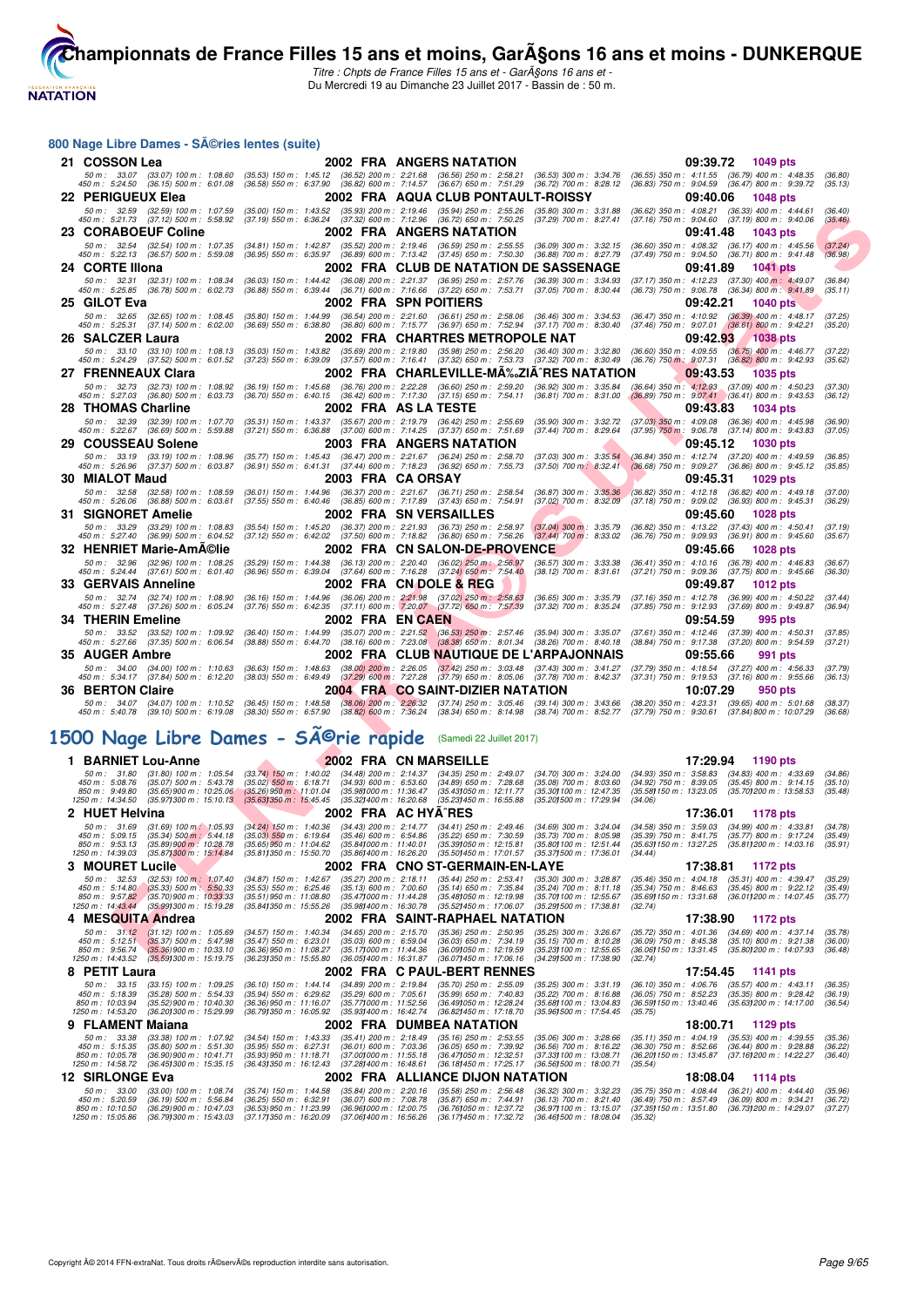

Titre : Chpts de France Filles 15 ans et - Garçons 16 ans et -Du Mercredi 19 au Dimanche 23 Juillet 2017 - Bassin de : 50 m.

**F F N - R é s u l t a t s** 1500 Nage Libre Dames - Série rapide (suite) **16 CASTELAIN Louise 2002 FRA TEAM STRASBOURG SNS-ASPTT-PCS 18:17.31 1096 pts** 50 m : 31.97 (31.97) 100 m : 1:07.22 (35.25) 150 m : 1:42.77 (35.55) 200 m : 2:18.68 (35.91) 250 m : 2:54.52 (35.84) 300 m : 3:30.14 (35.62) 350 m : 4:06.30 (36.16) 400 m : 4:42.61 (36.31)<br>450 m : 5:18.86 (36.25) 500 m : 5 1500 Nage Libre Dames - SÃ<sup>@</sup>ries lentes (Samedi 22 Juillet 2017) **5 AMBRASS Lilou 2002 FRA EN LONGJUMEAU 17:52.67 1144 pts** 50 m : 32.72 (32.72) 100 m : 1:07.88 (35.16) 150 m : 1:43.78 (35.90) 200 m : 2:19.68 (35.90) 250 m : 2:56.16 (36.49) 300 m : 3:32.14 (35.99) 350 m : 4:08.22 (36.08) 400 m : 4:44.36 (36.14)<br>450 m : 5:20.56 (36.20) 500 m : 5 **6 COSTANTINI Diane-Grace** 2002 FRA AS MONACO NATATION 17:53.35 1143 pts<br>
50 m: 32.65 (32.65) 100 m: 1:07.82 (35.17) 150 m: 1:43.48 (35.66) 200 m: 2:19.61 (36.13) 250 m: 2:55.59 (35.98) 300 m: 3:31.44 (35.85) 350 m: 4:07.3 50 m : 32.65 (32.65) 100 m : 1:07.82 (35.17) 150 m : 1:43.48 (35.66) 200 m : 2:19.61 (36.13) 250 m : 2:55.59 (35.89) 300 m : 3:31.44 (35.85) 350 m : 4:07.32 (35.88) 400 m : 4:42.89 (35.57)<br>450 m : 5:18.54 (35.65) 500 m : 5 **7 CATTEAU Madelon** 2003 FRA DAUPHINS TOULOUSE OEC 17:53.41 1143 pts<br>
50 m: 32.21 (32.21) 100 m: 1:07.37 (35.16) 150 m: 1:43.09 (35.72) 200 m: 2:19.12 (36.03) 250 m: 2:55.39 (36.27) 300 m: 3:31.43 (36.04) 350 m: 4:40.16<br>
4 50 m : 3221 (32.21) 100 m : 1:07.37 (35.16) 150 m : 1:43.09 (35.72) 200 m : 2:19.12 (36.03) 250 m : 2:55.39 (36.27) 300 m : 3:31.43 (36.04) 350 m : 4:07.85 (36.42) 400 m : 4:44.10 (36.25<br>450 m : 10:07.92 (36.51) 500 m : 5: **10 CALET Perrine** 2002 BEL US ST-ANDRÉ 18:01.20 1128 pts<br>
50 m : 32.74 (32.74) 100 m : 1:07.65 (34.91) 150 m : 1:43.29 (35.64) 200 m : 2:18.82 (35.53) 250 m : 2:54.47 (35.65) 300 m : 3:30.09 (35.62) 350 m : 4:06.00 (35.9 50 m : 32.74 (32.74) 100 m : 1:07.65 (34.91) 150 m : 1:43.29 (35.64) 200 m : 2:18.82 (35.53) 250 m : 2:5447 (35.65) 300 m : 3:30.09 (35.62) 350 m : 4:06.00 (35.91) 400 m : 4:41.85 (35.85<br>450 m : 10:07.98 (35.59)900 m : 1:3 **11 BATAILLE Alice 2003 FRA AC HYÃ RES 18:07.51 1115 pts**<br>
50 m : 32.85 (32.85) 100 m : 1:08.74 (35.89) 150 m : 1:45.43 (36.69) 200 m : 2:21.97 (36.54) 250 m : 2:58.71 (36.74) 300 m : 3:35.05 (36.34) 350 m : 4:11.30 (36. 50 m : 32.85 (32.85) 100 m : 1:08.74 (35.89) 150 m : 1:45.43 (36.69) 200 m : 2:51.97 (36.54) 250 m : 2:58.71 (36.74) 300 m : 3:35.05 (36.34) 350 m : 4:11.30 (36.25) 400 m : 4:47.40 (36.10)<br>450 m : 5:23.41 (36.01) 500 m : 6 **13 BOULIANNE M©lie**<br>
50 m : 32.61 (32.61) 100 m : 1:07.16 (34.55) 150 m : 1:42.72 (35.56) 200 m : 2:17.98 (35.26) 250 m : 2:54.06 (36.08) 300 m : 3:29.65 (35.59) 350 m : 4:05.97 (36.32) 400 m : 4:41.59<br>
450 m : 5:18.02 ( 50 m : 32.61 (32.61) 100 m : 1:07.16 (34.55) 150 m : 1:42.72 (35.56) 200 m : 2:17.98 (35.26) 250 m : 2:54.06 (36.08) 300 m : 3:29.65 (35.59) 350 m : 4:05.97 (36.32) 400 m : 4:41.59 (35.62) 400 m : 4:41.59 (35.62) 400 m : 5 **14 LEBRE Emma** 2002 FRA CN VIRY-CHÂ, TILLON 18:10.39 1110 pts<br>
50 m : 33.32 (33.32) 100 m : 1:08.83 (35.51) 150 m : 1:44.80 (35.97) 200 m : 2:21.21 (36.41) 250 m : 2:57.74 (36.53) 300 m : 3:34.22 (36.48) 350 m : 4:10.87 ( 50 m : 33.32 (33.32) 100 m : 1:08.83 (35.51) 150 m : 1:44.80 (35.97) 200 m : 2:21.21 (36.41) 250 m : 2:57.74 (36.53) 300 m : 3:34.22 (36.48) 350 m : 4:10.87 (36.65) 400 m : 4:47.04 (36.17<br>450 m : 10:14.59 (36.38) 500 m : 5 **15 PERIGUEUX Elea** 2002 FRA AQUA CLUB PONTAULT-ROISSY 18:13.95 1103 pts<br>
50 m : 33.11 (33.11) 100 m : 1:08.39 (35.28) 150 m : 1:43.75 (35.36) 200 m : 2:20.05 (36.30) 250 m : 2:56.35 (36.30) 300 m : 3:32.73 (36.38) 350 m : 50 m : 33.11 (33.11) 100 m : 1:08.39 (35.28) 150 m : 1:43.75 (35.36) 200 m : 2:20.05 (36.30) 250 m : 2:56.35 (36.30) 300 m : 3:32.73 (36.38) 350 m : 4:09.08 (36.35) 400 m : 4:45.38 (36.30) 300 m : 3:32.73 (36.38) 350 m : 4 **17 COSSON Lea 2002 FRA ANGERS NATATION 18:18.80 1093 pts** 50 m : 32.66 (32.66) 100 m : 1:09.29 (36.63) 150 m : 1:45.43 (36.14) 200 m : 2:22.73 (37.30) 250 m : 2:58.99 (36.26) 300 m : 3:36.42 (37.43) 350 m : 4:12.97 (36.55) 400 m : 4:50.09 (37.12)<br>450 m : 5:26.58 (36.49) 500 m : 6 **18 BARBOSA Manoella** 2002 FRA CNO ST-GERMAIN-EN-LAYE 18:22.88 1085 pts<br>
50 m: 33.07 (33.07) 100 m: 1:08.46 (35.39) 150 m: 1:44.44 (35.98) 200 m: 2:20.47 (36.03) 250 m: 2:56.76 (36.29) 300 m: 3:32.95 (36.19) 350 m: 4:09.45 50 m : 33.07 (33.07) 100 m : 1:08 46 (35.39) 150 m : 1:44.44 (35.98) 200 m : 2:20.47 (36.03) 250 m : 2:56.76 (36.29) 300 m : 3:32.95 (36.19) 350 m : 4:09.45 (36.50) 400 m : 4:45.72 (36.27)<br>450 m : 5:22.19 (36.45/) 500 m : **19 GAUTIER Marie** 2002 FRA CNP DE SAINT-LO<br>
50 m: 32.72 (32.72) 100 m: 1:08.20 (35.48) 150 m: 1:44.55 (36.35) 200 m: 2:21.00 (36.45) 250 m: 2:57.55 (36.55) 300 m: 3:34.50 (36.95) 350 m: 4:11.20 (36.70) 400 m: 4:48.39<br>
450 50 m : 32.72 (32.72) 100 m : 1:08.20 (35.48) 150 m > 1:44.55 (36.35) 200 m : 2:51.00 (36.45) 250 m : 2:57.55 (36.55) 300 m : 3:34.50 (36.95) 350 m : 4:11.20 (36.70) 400 m : 4:48.39 (37.19)<br>450 m : 10:23.10 (37.10)900 m : 6 **20 MIALOT Maud**<br> **2003 FRA CA ORSAY 12:55.52** (36.32) 300 m: 3:36.85 (37.33) 350 m: 4:15.79 (36.94) 400 m: 4:16.22<br> **2003 FRA CA ORSAY** (37.14) 250 m: 2:59.52 (36.32) 300 m: 3:36.85 (37.33) 350 m: 4:15.79 (36.94) 400 m: 50 m : 3324 (3324) 100 m : 1:09 98 (36.74) 150 m : 1:46.06 (36.08) 200 m : 2:23.20 (37.14) 250 m : 2:59.52 (36.32) 300 m : 3:36.85 (37.33) 350 m : 4:13.79 (36.94) 400 m : 4:51.22 (37.43)<br>450 m : 5:27.86 (36.64) 500 m : 6:0 **21 CORTE IIIona 2002 FRA CLUB DE NATATION DE SASSENAGE 18:26.57 1078 pts**<br>
50 m : 32,75 (32.75) 100 m : 1:08.08 (35.33) 150 m : 1:44.22 (36.14) 200 m : 2:20.96 (36.74) 250 m : 2:57.61 (36.65) 300 m : 3:34.78 (37.17) 3 50 m : 32.75 (32.75) 100 m : 108.08 (35.33) 150 m : 1:44.22 (36.14) 200 m : 2:50.96 (36.74) 250 m : 2:57.61 (36.65) 300 m : 3:34.78 (37.17) 350 m : 4:11.59 (36.81) 400 m : 4:49.08 (37.49<br>450 m : 5:26.86 (37.28) 500 m : 6:0 **22 CORABOEUF Coline**<br>
50 m: 33.65 (33.65) 100 m: 1:09.52 (35.87) 150 m: 1:46.00 (36.48) 200 m: 2:22.41 (36.41) 250 m: 2:59.42 (37.01) 300 m: 3:36.13 (36.71) 350 m: 4:13.23 (37.10) 400 m: 4:50.18<br>
450 m: 5:22.27 (37.02) 50 50 m : 33.65 (33.65) 100 m : 1:09.52 (35.87) 150 m : 1:46.00 (36.48) 200 m : 2:22.41 (36.41) 250 m : 2:59.42 (37.01) 300 m : 3:36.13 (36.71) 350 m : 4:13.23 (37.10) 400 m : 4:50.18 (36.95)<br>450 m : 5:27.27 (37.09) 500 m : 6 **23 SALCZER Laura** 2002 FRA CHARTRES METROPOLE NAT 18:33.09 1066 pts<br>
50 m: 525.90 (36.54) 100 m: 1:09.03 (35.52) 150 m: 1:48.36 (36.89) 200 m: 2:16.24 (36.81) 650 m: 7:53.74 (37.50) 700 m: 8:31.12 (37.39) 750 m: 9:08.51 ( 50 m : 33,51 (33,51) 100 m : 1:09.03 (35,52) 150 m : 1:45.32 (36.29) 200 m : 2:51.91 (36.59) 250 m : 2:58.53 (36.62) 300 m : 3:35.25 (36.72) 350 m : 4:12.34 (37.09) 400 m : 4:48.96 (36.62)<br>450 m : 10:23.29 (36.49) 500 m : **24 SIGNORET Amelie** 2002 FRA SN VERSAILLES 18:40.47 1052 pts<br>
50 m: 33.31 (33.31) 100 m: 1:09.43 (36.12) 150 m: 1:46.31 (36.88) 200 m: 2:23.03 (36.72) 250 m: 2:59.83 (36.80) 300 m: 3:36.64 (36.81) 350 m: 4:13.85 (37.21) 4 – 50 m : 33.31 (33.31) 100 m : 1:09.43 – (36.89 (36.81) (36.89 (36.89 (36.72) (36.72) (36.89 (36.80) 300 m : 3:36.64 – (36.81) 35.664 (37.81) 460 m : 4:0.85 (37.81) 400 m : 4:50.41 – 4:0.56 (37.81) 400 m : 4:50.41 (36.85, 850 m : 10:28.56 (38.15)900 m : 11:06.20 (37.69)950 m : 11:44.31 (38.211)000 m : 10:38100 m (38.39100 m : 10:0.97 (37.91)050 m : 14:17.31 (38.441200 m : 14:55.19 (37.88, 17.27.40 (37.99)450 m : 18:04.50 (3 **25 THOMAS Charline**<br> **26 THOMAS Charline** 2002 FRA AS LA TESTE (36.26) 250 m : 2:19.96 (36.36) 250 m : 2:56.25 (36.29) 300 m : 3:32.96 (36.71) 350 m : 4:09.36 (36.40) 400 m : 4:46.36<br>
450 m : 522.85 (38.49) 500 m : 5:32.9 50 m : 32.75 (32.75) 100 m : 1:08.00 (35.25) 150 m : 1:43.60 (35.60) 200 m : 2:19.96 (36.36) 250 m : 2:56.25 (36.29) 300 m : 3:32.96 (36.71) 350 m : 4:09.36 (36.40) 400 m : 4:46.36 (37.00)<br>450 m : 5:22.85 (36.49) 500 m : 5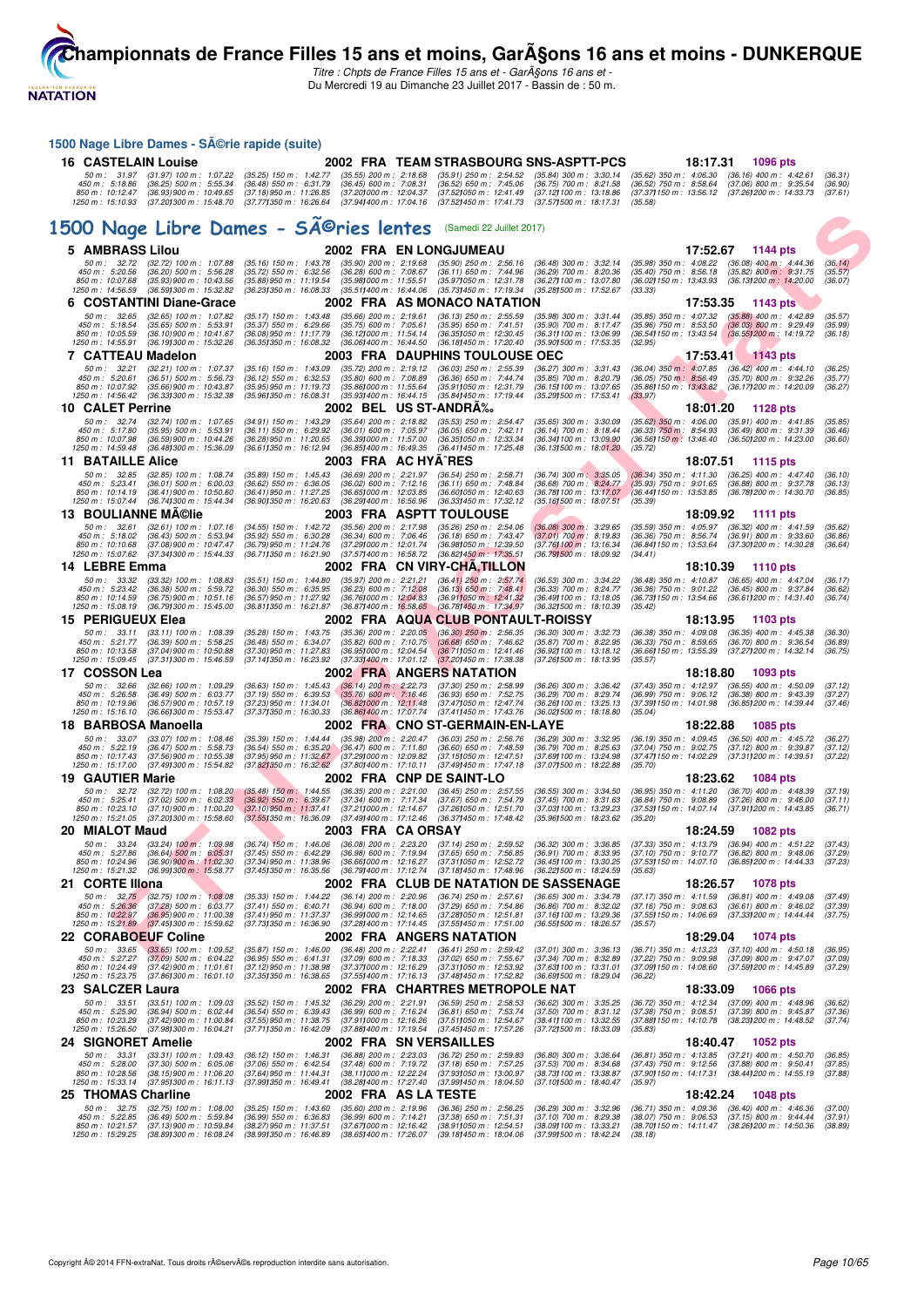

Titre : Chpts de France Filles 15 ans et - GarA§ons 16 ans et -Du Mercredi 19 au Dimanche 23 Juillet 2017 - Bassin de : 50 m.

#### **1500 Nage Libre Dames - Séries lentes (suite)**

**NATATION** 

|   | 26 ZOCCARATO Laura                                                                                                                                                                     |                                                                                                                                                                                                                                         | 2002 FRA ND VILLEFRANCHE-EN-BEAUJOLAIS                                                                                                                                                                                           | 18:46.93                                                                                                                | 1040 pts                                                                                                            |
|---|----------------------------------------------------------------------------------------------------------------------------------------------------------------------------------------|-----------------------------------------------------------------------------------------------------------------------------------------------------------------------------------------------------------------------------------------|----------------------------------------------------------------------------------------------------------------------------------------------------------------------------------------------------------------------------------|-------------------------------------------------------------------------------------------------------------------------|---------------------------------------------------------------------------------------------------------------------|
|   | 50 m: 32.50<br>$(32.50)$ 100 m : 1:07.61<br>450 m : 5:28.07<br>$(37.53)$ 500 m : 6:05.77<br>850 m: 10:33.37<br>(38.89) 900 m : 11:11.53<br>1250 m: 15:39.05<br>(38.511300 m: 16:16.69) | $(36.75)$ 200 m : 2:21.15<br>$(35.11)$ 150 m : 1:44.36<br>(38.04) 600 m: 7:21.63<br>$(37.70)$ 550 m : 6:43.81<br>$(38.16)$ 950 m : 11:50.06<br>$(38.53)000 \text{ m}$ : 12:28.05<br>(37.641350 m : 16:55.34<br>(38.65) 400 m : 17:33.16 | $(36.79)$ 250 m : 2:58.83<br>$(37.68)$ 300 m : 3:36.16<br>$(37.82)$ 650 m : 8:00.05<br>(38.42) 700 m : 8:37.97<br>(37.99) 050 m : 13:06.57<br>(38.52) 100 m : 13:44.54<br>(37.82) 450 m : 18:11.02<br>(37.861500 m: 18:46.93)    | $(37.33)$ 350 m : 4:13.58<br>$(37.92)$ 750 m : $9:16.55$<br>(37.97) 150 m : 14:22.88<br>(35.91)                         | (37.42) 400 m : 4:50.54<br>(36.96)<br>$(38.58)$ 800 m : 9:54.48<br>(37.93)<br>(38.34) 200 m : 15:00.54<br>(37.66)   |
|   | 27 HENRIET Marie-AmA©lie                                                                                                                                                               |                                                                                                                                                                                                                                         | 2002 FRA CN SALON-DE-PROVENCE                                                                                                                                                                                                    | 18:52.35                                                                                                                | 1029 pts                                                                                                            |
|   | (32.23) 100 m : 1:07.37<br>50 m: 32.23<br>450 m: 5:25.17<br>$(37.26)$ 500 m : 6:03.11<br>850 m: 10:29.10<br>$(38.40)$ 900 m : 11:07.75<br>1250 m: 15:38.59<br>(38.87) 300 m : 16:17.86 | $(35.14)$ 150 m : 1:43.19<br>$(35.82)$ 200 m : 2:19.98<br>$(37.94)$ 550 m : 6:40.39<br>$(37.28)$ 600 m : 7:18.71<br>(38.42) 000 m: 12:24.88<br>(38.65) 950 m : 11:46.17<br>(39.27) 350 m : 16:56.76<br>(38.90) 400 m : 17:35.94         | $(36.79)$ 250 m : 2:56.98<br>$(37.00)$ 300 m : 3:33.86<br>$(38.32)$ 650 m : 7:55.80<br>$(37.09)$ 700 m : 8:34.08<br>(38.71) 050 m : 13:03.46<br>(38.58) 100 m : 13:42.15<br>(39.18) 450 m : 18:14.42<br>(38.48) 500 m : 18:52.35 | $(36.88)$ 350 m : 4:10.46<br>$(38.28)$ 750 m : 9:12.20<br>(38.69) 150 m : 14:20.67<br>(37.93)                           | $(36.60)$ 400 m : 4:47.91<br>(37.45)<br>$(38.12)$ 800 m : 9:50.70<br>(38.50)<br>(38.52) 200 m : 14:59.72<br>(39.05) |
|   | 28 RODRIGUEZ Maud                                                                                                                                                                      |                                                                                                                                                                                                                                         | 2003 FRA DAUPHINS TOULOUSE OEC                                                                                                                                                                                                   | 19:15.57                                                                                                                | <b>986 pts</b>                                                                                                      |
|   | 50 m: 33.23<br>(33.23) 100 m: 1:08.54<br>450 m: 5:28.48<br>$(38.27)$ 500 m : 6:06.53<br>850 m: 10:37.07<br>(39.70) 900 m : 11:16.06<br>1250 m: 15:55.92<br>(40.34) 300 m : 16:36.54    | (35.31) 150 m : 1:44.29<br>$(35.75)$ 200 m : 2:20.73<br>$(38.05)$ 550 m : 6:44.54<br>(38.01) 600 m : 7:23.23<br>(38.99) 950 m : 11:56.43<br>(40.37) 000 m : 12:36.10<br>(40.62) 350 m : 17:16.46<br>(39.92) 400 m : 17:57.34            | $(36.44)$ 250 m : 2:57.81<br>(37.08) 300 m : 3:34.98<br>$(38.69)$ 650 m : 8:01.59<br>(38.36) 700 m : 8:39.71<br>(39.67) 050 m : 13:13.93<br>(37.83) 100 m : 13:54.22<br>(40.88) 450 m : 18:36.93<br>(39.59) 500 m : 19:15.57     | $(37.17)$ 350 m : 4:12.74<br>$(38.12)$ 750 m : $9:18.21$<br>(40.29) 150 m : 14:35.79<br>(38.64)                         | $(37.76)$ 400 m : 4:50.21<br>(37.47)<br>$(38.50)$ 800 m : 9:57.37<br>(39.16)<br>(41.57) 200 m : 15:15.58<br>(39.79) |
|   | 29 GERVAIS Anneline                                                                                                                                                                    |                                                                                                                                                                                                                                         | 2002 FRA CN DOLE & REG                                                                                                                                                                                                           | 19:16.38                                                                                                                | 985 pts                                                                                                             |
|   | 50 m: 33.07<br>$(33.07)$ 100 m : 1:10.16<br>(38.35) 500 m : 6:17.38<br>450 m: 5:38.74<br>(38.37) 900 m : 11:25.22<br>850 m : 10:46.38<br>1250 m: 15:59.23<br>(39.32) 300 m : 16:39.02  | $(37.80)$ 200 m : 2:26.71<br>$(37.09)$ 150 m : 1:47.96<br>$(38.14)$ 600 m : 7:34.15<br>(38.64) 550 m : 6.55.52<br>(38.84) 950 m : 12:04.02<br>(38.80) 000 m : 12:43.31<br>(39.79) 350 m : 17:18.58<br>(39.56) 400 m : 17:58.26          | $(38.75)$ 250 m : 3:05.19<br>$(38.48)$ 300 m : 3:43.79<br>$(38.11)$ 700 m : 8:51.02<br>$(38.63)$ 650 m : 8:12.26<br>(39.29) 050 m : 13:21.87<br>(38.56) 100 m : 14:01.18<br>(39.68) 450 m : 18:37.68<br>(39.42) 500 m : 19:16.38 | $(38.60)$ 350 m : 4:21.99 $(38.20)$ 400 m : 5:00.39<br>$(38.76)$ 750 m : 9:29.35<br>(39.31) 150 m : 14:40.25<br>(38.70) | (38.40)<br>$(38.33) 800$ m : 10:08.01<br>(38.66)<br>(39.071200 m : 15:19.91<br>(39.66)                              |
|   | $50$ Dos Dames - Finale A (Dimanche 23 Juillet 2017)                                                                                                                                   |                                                                                                                                                                                                                                         |                                                                                                                                                                                                                                  |                                                                                                                         |                                                                                                                     |
|   | 1 LUCAS Mila                                                                                                                                                                           |                                                                                                                                                                                                                                         | <b>2002 FRA ANGERS NATATION</b>                                                                                                                                                                                                  | 00:30.73                                                                                                                | <b>1147 pts</b>                                                                                                     |
|   | 2 NECTOUX Marine                                                                                                                                                                       |                                                                                                                                                                                                                                         | 2004 FRA SAINT-RAPHAEL NATATION                                                                                                                                                                                                  | 00:30.76                                                                                                                | 1145 pts                                                                                                            |
| 3 | <b>PINSOLLE Célia</b>                                                                                                                                                                  | 2003 FRA                                                                                                                                                                                                                                | <b>BAYONNE-AVIRON BAYONNAIS</b>                                                                                                                                                                                                  | 00:30.82                                                                                                                | 1142 pts                                                                                                            |
| 4 | <b>MEUTER Adelaide</b>                                                                                                                                                                 |                                                                                                                                                                                                                                         | 2003 FRA CNO ST-GERMAIN-EN-LAYE                                                                                                                                                                                                  | 00:30.96                                                                                                                | <b>1134 pts</b>                                                                                                     |
| 5 | <b>GRIFFIT Cheamael</b>                                                                                                                                                                |                                                                                                                                                                                                                                         | 2003 FRA OLYMPIQUE CLUB DU CARBET                                                                                                                                                                                                | 00:31.10                                                                                                                | 1126 pts                                                                                                            |
| 6 | <b>BOURGEOIS Zoe</b>                                                                                                                                                                   |                                                                                                                                                                                                                                         | 2002 FRA AC HYA^RES                                                                                                                                                                                                              | 00:31.16                                                                                                                | 1123 pts                                                                                                            |
| 7 | <b>GARAIX MaA-Ivs</b>                                                                                                                                                                  |                                                                                                                                                                                                                                         | 2003 FRA NAUTIC CLUB ALP'38                                                                                                                                                                                                      | 00:32.25                                                                                                                | 1064 pts                                                                                                            |
|   | --- HOCQUARD Margaux                                                                                                                                                                   |                                                                                                                                                                                                                                         | 2002 FRA RED STAR CLUB CHAMPIGNY                                                                                                                                                                                                 | <b>DSQ 15m</b>                                                                                                          |                                                                                                                     |
|   | 50 Dos Dames - Finale B<br>1 RESSENCOURT Lilou                                                                                                                                         | (Dimanche 23 Juillet 2017)                                                                                                                                                                                                              | 2003 FRA TARBES NAUTIC CLUB                                                                                                                                                                                                      | 00:31.41                                                                                                                | 1109 pts                                                                                                            |
|   | 2 FREUND Margot                                                                                                                                                                        |                                                                                                                                                                                                                                         | 2002 FRA ERSTEIN AQUATIC CLUB                                                                                                                                                                                                    | 00:31.47                                                                                                                | 1106 pts                                                                                                            |
| 3 | <b>NOWACZYK Lison</b>                                                                                                                                                                  |                                                                                                                                                                                                                                         | 2003 FRA STADE BA‰THUNE PĉLICAN CLUB                                                                                                                                                                                             | 00:31.66                                                                                                                | 1095 pts                                                                                                            |
| 4 | <b>MAYOT Axelle</b>                                                                                                                                                                    |                                                                                                                                                                                                                                         | 2002 FRA SPN POITIERS                                                                                                                                                                                                            | 00:31.89                                                                                                                | 1083 pts                                                                                                            |
| 5 | <b>BONARDO Victoria</b>                                                                                                                                                                |                                                                                                                                                                                                                                         | 2003 FRA OLYMPIC NICE NATATION                                                                                                                                                                                                   | 00:31.97                                                                                                                | 1079 pts                                                                                                            |
| 6 | <b>RIVOIRARD Pia</b>                                                                                                                                                                   |                                                                                                                                                                                                                                         | <b>2002 FRA NAUTIC CLUB SORBIERS</b>                                                                                                                                                                                             | 00:32.04                                                                                                                | 1075 pts                                                                                                            |
|   | <b>7 KAMOISE Anouk</b>                                                                                                                                                                 |                                                                                                                                                                                                                                         | 2003 FRA CN DE BAIE-MAHAULT                                                                                                                                                                                                      | 00:32.06                                                                                                                | 1074 pts                                                                                                            |
| 8 | <b>MALLET Lola</b>                                                                                                                                                                     |                                                                                                                                                                                                                                         | 2002 FRA ASM CHAMALIERES NATATION                                                                                                                                                                                                | 00:32.14                                                                                                                | <b>1070 pts</b>                                                                                                     |
|   | 50 Dos Dames - Finale <i>C</i>                                                                                                                                                         | (Dimanche 23 Juillet 2017)                                                                                                                                                                                                              |                                                                                                                                                                                                                                  |                                                                                                                         |                                                                                                                     |
|   | 1 DELATTRE Garance                                                                                                                                                                     |                                                                                                                                                                                                                                         | 2002 FRA RACING CLUB ARRAS                                                                                                                                                                                                       | 00:31.92                                                                                                                | 1081 pts                                                                                                            |
|   | 2 GAUTIER Klervi                                                                                                                                                                       |                                                                                                                                                                                                                                         | 2002 FRA CNGUINGAMP                                                                                                                                                                                                              | 00:32.02                                                                                                                | <b>1076 pts</b>                                                                                                     |
| 3 | <b>CORN Alicia</b>                                                                                                                                                                     |                                                                                                                                                                                                                                         | <b>2002 FRA AQUATIC CLUB BOURGES</b>                                                                                                                                                                                             | 00:32.05                                                                                                                | <b>1074 pts</b>                                                                                                     |
| 4 | <b>MANGARA Julia</b>                                                                                                                                                                   |                                                                                                                                                                                                                                         | 2002 FRA REIMS NATATION 89                                                                                                                                                                                                       | 00:32.07                                                                                                                | <b>1073 pts</b>                                                                                                     |
| 5 | <b>FRESSIER Lola</b>                                                                                                                                                                   |                                                                                                                                                                                                                                         | 2002 FRA CA L'HAY-LES-ROSES                                                                                                                                                                                                      | 00:32.18                                                                                                                | 1067 pts                                                                                                            |
| 6 | <b>CHOLLET Capucine</b>                                                                                                                                                                |                                                                                                                                                                                                                                         | 2003 FRA CHÂ, TEAU-THIERRY NATATION                                                                                                                                                                                              | 00:32.45                                                                                                                | 1053 pts                                                                                                            |
|   | 7 FAURE Lou-Ann                                                                                                                                                                        |                                                                                                                                                                                                                                         | 2003 FRA CSM CLAMART                                                                                                                                                                                                             | 00:32.59                                                                                                                | <b>1046 pts</b>                                                                                                     |
|   | <b>SÃ<sup>©</sup>ries</b><br>50 Dos Dames -                                                                                                                                            | (Dimanche 23 Juillet 2017)                                                                                                                                                                                                              |                                                                                                                                                                                                                                  |                                                                                                                         |                                                                                                                     |
|   | 1 MEUTER Adelaide                                                                                                                                                                      |                                                                                                                                                                                                                                         | 2003 FRA CNO ST-GERMAIN-EN-LAYE                                                                                                                                                                                                  | 00:31.03                                                                                                                | 1130 pts                                                                                                            |
|   | <b>CALLOTALIVAL</b>                                                                                                                                                                    |                                                                                                                                                                                                                                         | <b>COOL FRA CAINT BABUAEL NATATION</b>                                                                                                                                                                                           | 00.01.10                                                                                                                | <b>AMON ARE</b>                                                                                                     |

#### **[50 Dos Dames - Finale A](http://www.ffnatation.fr/webffn/resultats.php?idact=nat&go=epr&idcpt=47485&idepr=11)** (Dimanche 23 Juillet 2017)

| 1 LUCAS Mila                  |  | 2002 FRA ANGERS NATATION          | 00:30.73       | 1147 pts |
|-------------------------------|--|-----------------------------------|----------------|----------|
| 2 NECTOUX Marine              |  | 2004 FRA SAINT-RAPHAEL NATATION   | 00:30.76       | 1145 pts |
| 3 PINSOLLE Célia              |  | 2003 FRA BAYONNE-AVIRON BAYONNAIS | 00:30.82       | 1142 pts |
| 4 MEUTER Adelaide             |  | 2003 FRA CNO ST-GERMAIN-EN-LAYE   | 00:30.96       | 1134 pts |
| 5 GRIFFIT Cheamael            |  | 2003 FRA OLYMPIQUE CLUB DU CARBET | 00:31.10       | 1126 pts |
| 6 BOURGEOIS Zoe               |  | 2002 FRA AC HYA^RES               | 00:31.16       | 1123 pts |
| 7 GARAIX MaÃ <sup>-</sup> lys |  | 2003 FRA NAUTIC CLUB ALP'38       | 00:32.25       | 1064 pts |
| --- HOCQUARD Margaux          |  | 2002 FRA RED STAR CLUB CHAMPIGNY  | <b>DSQ 15m</b> |          |
|                               |  |                                   |                |          |

# **[50 Dos Dames - Finale B](http://www.ffnatation.fr/webffn/resultats.php?idact=nat&go=epr&idcpt=47485&idepr=11)** (Dimanche 23 Juillet 2017)

| 1 RESSENCOURT Lilou    |  | 2003 FRA TARBES NAUTIC CLUB         | 00:31.41 | 1109 pts |
|------------------------|--|-------------------------------------|----------|----------|
| 2 FREUND Margot        |  | 2002 FRA ERSTEIN AQUATIC CLUB       | 00:31.47 | 1106 pts |
| 3 NOWACZYK Lison       |  | 2003 FRA STADE B‰THUNE P‰LICAN CLUB | 00:31.66 | 1095 pts |
| 4 MAYOT Axelle         |  | 2002 FRA SPN POITIERS               | 00:31.89 | 1083 pts |
| 5 BONARDO Victoria     |  | 2003 FRA OLYMPIC NICE NATATION      | 00:31.97 | 1079 pts |
| 6 RIVOIRARD Pia        |  | 2002 FRA NAUTIC CLUB SORBIERS       | 00:32.04 | 1075 pts |
| <b>7 KAMOISE Anouk</b> |  | 2003 FRA CN DE BAIE-MAHAULT         | 00:32.06 | 1074 pts |
| 8 MALLET Lola          |  | 2002 FRA ASM CHAMALIERES NATATION   | 00:32.14 | 1070 pts |

#### **50 Dos Dames - Finale C** (Dimanche 23 Juillet 2017)

| 1 DELATTRE Garance |  | 2002 FRA RACING CLUB ARRAS          | 00:31.92 | 1081 pts |
|--------------------|--|-------------------------------------|----------|----------|
| 2 GAUTIER Klervi   |  | 2002 FRA CN GUINGAMP                | 00:32.02 | 1076 pts |
| 3 CORN Alicia      |  | 2002 FRA AQUATIC CLUB BOURGES       | 00:32.05 | 1074 pts |
| 4 MANGARA Julia    |  | 2002 FRA REIMS NATATION 89          | 00:32.07 | 1073 pts |
| 5 FRESSIER Lola    |  | 2002 FRA CA L'HAY-LES-ROSES         | 00:32.18 | 1067 pts |
| 6 CHOLLET Capucine |  | 2003 FRA CHÃ, TEAU-THIERRY NATATION | 00:32.45 | 1053 pts |
| 7 FAURE Lou-Ann    |  | 2003 FRA CSM CLAMART                | 00:32.59 | 1046 pts |
|                    |  |                                     |          |          |

#### 50 Dos Dames - SÃ<sup>©</sup>ries (Dimanche 23 Juillet 2017)

| 1 MEUTER Adelaide             |  | 2003 FRA CNO ST-GERMAIN-EN-LAYE   | 00:31.03 | 1130 pts        |
|-------------------------------|--|-----------------------------------|----------|-----------------|
| 2 NECTOUX Marine              |  | 2004 FRA SAINT-RAPHAEL NATATION   | 00:31.19 | 1121 pts        |
| 3 LUCAS Mila                  |  | 2002 FRA ANGERS NATATION          | 00:31.31 | <b>1115 pts</b> |
| 3 PINSOLLE Célia              |  | 2003 FRA BAYONNE-AVIRON BAYONNAIS | 00:31.31 | <b>1115 pts</b> |
| 5 BOURGEOIS Zoe               |  | 2002 FRA AC HYA^RES               | 00:31.33 | <b>1113 pts</b> |
| 6 GRIFFIT Cheamael            |  | 2003 FRA OLYMPIQUE CLUB DU CARBET | 00:31.59 | <b>1099 pts</b> |
| 7 HOCQUARD Margaux            |  | 2002 FRA RED STAR CLUB CHAMPIGNY  | 00:31.62 | <b>1098 pts</b> |
| 8 GARAIX MaA <sup>-</sup> lys |  | 2003 FRA NAUTIC CLUB ALP'38       | 00:31.82 | <b>1087 pts</b> |
| 9 FREUND Margot               |  | 2002 FRA ERSTEIN AQUATIC CLUB     | 00:31.84 | <b>1086 pts</b> |
| 10 RIVOIRARD Pia              |  | 2002 FRA NAUTIC CLUB SORBIERS     | 00:31.85 | 1085 pts        |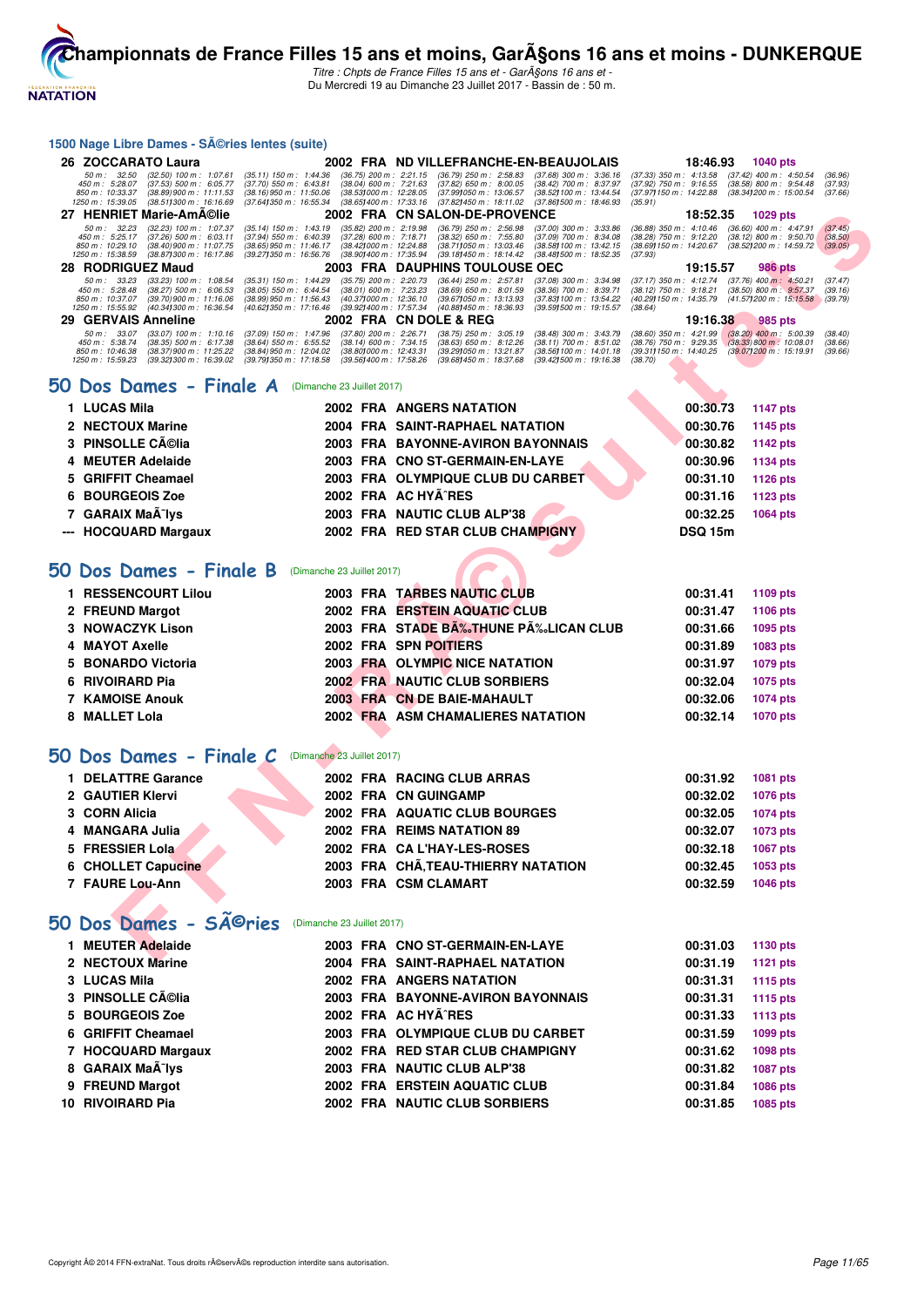

Titre : Chpts de France Filles 15 ans et - Gar $\tilde{A}$ gons 16 ans et -Du Mercredi 19 au Dimanche 23 Juillet 2017 - Bassin de : 50 m.

#### **50 Dos Dames - Séries (suite)**

| 11 RESSENCOURT Lilou                                      |  | 2003 FRA TARBES NAUTIC CLUB            |              | 00:31.91 | 1082 pts                                                      |  |
|-----------------------------------------------------------|--|----------------------------------------|--------------|----------|---------------------------------------------------------------|--|
| 12 BONARDO Victoria                                       |  | 2003 FRA OLYMPIC NICE NATATION         |              | 00:31.93 | 1081 pts                                                      |  |
| 13 MAYOT Axelle                                           |  | 2002 FRA SPN POITIERS                  |              | 00:31.99 | 1078 pts                                                      |  |
| <b>14 KAMOISE Anouk</b>                                   |  | 2003 FRA CN DE BAIE-MAHAULT            |              | 00:32.01 | 1077 pts                                                      |  |
| 15 NOWACZYK Lison                                         |  | 2003 FRA STADE BĉTHUNE PĉLICAN CLUB    |              | 00:32.06 | 1074 pts                                                      |  |
| 16 MALLET Lola                                            |  | 2002 FRA ASM CHAMALIERES NATATION      |              | 00:32.09 | 1072 pts                                                      |  |
| 17 FRESSIER Lola                                          |  | 2002 FRA CA L'HAY-LES-ROSES            |              | 00:32.13 | <b>1070 pts</b>                                               |  |
| <b>17 DELATTRE Garance</b>                                |  | 2002 FRA RACING CLUB ARRAS             |              | 00:32.13 | <b>1070 pts</b>                                               |  |
| 19 FAURE Lou-Ann                                          |  | 2003 FRA CSM CLAMART                   |              | 00:32.15 | <b>1069 pts</b>                                               |  |
| 20   MANGARA Julia                                        |  | 2002 FRA REIMS NATATION 89             |              | 00:32.23 | <b>1065 pts</b>                                               |  |
| 21 CHOLLET Capucine                                       |  | 2003 FRA CHA, TEAU-THIERRY NATATION    |              | 00:32.36 | <b>1058 pts</b>                                               |  |
| 22 SUESCUN CIĩmence                                       |  | 2002 FRA CSN GUYANCOURT                |              | 00:32.38 | <b>1057 pts</b>                                               |  |
| 23 CORN Alicia                                            |  | 2002 FRA AQUATIC CLUB BOURGES          |              | 00:32.42 | 1055 pts                                                      |  |
| 24 GAUTIER Klervi                                         |  | 2002 FRA CN GUINGAMP                   |              | 00:32.46 | 1052 pts                                                      |  |
| <b>25 GUITON Lou-Anne</b>                                 |  | 2003 FRA ALLIANCE DIJON NATATION       |              | 00:32.47 | 1052 pts                                                      |  |
| 26 PORTECOP Naīle                                         |  | 2003 FRA CNIC LES SQUALES              |              | 00:32.54 | 1048 pts                                                      |  |
| 27 VIGUIER Margot                                         |  | 2002 FRA ND VILLEFRANCHE-EN-BEAUJOLAIS |              | 00:32.57 | 1047 pts                                                      |  |
| 28 ORMIERES Séphora                                       |  | 2002 FRA CN BREST                      |              | 00:32.71 | 1039 pts                                                      |  |
| 29 CAYLA Romane                                           |  | 2003 FRA MONTAUBAN NATATION            |              | 00:32.74 | <b>1038 pts</b>                                               |  |
| 30 HESSE Carla                                            |  | 2002 FRA CN ANTIBES                    |              | 00:32.95 | <b>1027 pts</b>                                               |  |
| 31 DGAIMESH Yasmine                                       |  | <b>2003 LBA MONTIGNY NATATION</b>      |              | 00:33.03 | <b>1022 pts</b>                                               |  |
| 31 TISLER Romane                                          |  | 2002 FRA NATATION HOCHFELDEN           |              | 00:33.03 | 1022 pts                                                      |  |
| 33 GUILLON Noemie                                         |  | 2002 FRA RHODIA CLUB NATATION          |              | 00:33.13 | <b>1017 pts</b>                                               |  |
| 34 LECOMTE Marine                                         |  | <b>2003 FRA LANNION NATATION</b>       |              | 00:34.35 | 954 pts                                                       |  |
|                                                           |  |                                        |              |          |                                                               |  |
| <b>00 Dos Dames - Finale A</b> (Vendredi 21 Juillet 2017) |  |                                        |              |          |                                                               |  |
| 1 NECTOUX Marine                                          |  | 2004 FRA SAINT-RAPHAEL NATATION        |              | 01:05.92 | 1135 pts                                                      |  |
|                                                           |  |                                        |              |          | 50 m : 32.02 (32.02) 100 m : 1:05.92 (33.90)                  |  |
| 2 HOCQUARD Margaux                                        |  | 2002 FRA RED STAR CLUB CHAMPIGNY       |              | 01:06.11 | 1130 pts<br>50 m: 31.95 (31.95) 100 m: 1:06.11 (34.16)        |  |
| 3 BONARDO Victoria                                        |  | <b>2003 FRA OLYMPIC NICE NATATION</b>  |              | 01:06.29 | 1125 pts                                                      |  |
|                                                           |  |                                        |              |          | 50 m : 32.52 (32.52) 100 m : 1:06.29 (33.77)                  |  |
| 4 RESSENCOURT Lilou                                       |  | 2003 FRA TARBES NAUTIC CLUB            |              | 01:06.59 | 1117 pts<br>50 m: 32.98 (32.98) 100 m: 1:06.59 (33.61)        |  |
| 5 BOURNIQUE Lisa                                          |  | 2002 FRA AC MOLSHEIM MUTZIG            |              | 01:06.69 | 1114 pts                                                      |  |
|                                                           |  |                                        | 50 m: 32.80  |          | $(32.80)$ 100 m : 1:06.69 $(33.89)$                           |  |
| 6 FRESSIER Lola                                           |  | 2002 FRA CA L'HAY-LES-ROSES            |              | 01:07.16 | 1102 pts<br>50 m: 32.93 (32.93) 100 m: 1:07.16 (34.23)        |  |
| 7 RIVOIRARD Pia                                           |  | 2002 FRA NAUTIC CLUB SORBIERS          |              | 01:07.55 | 1091 pts                                                      |  |
|                                                           |  |                                        | 50 m : 33.00 |          | $(33.00)$ 100 m : 1:07.55 $(34.55)$                           |  |
| 8 BOURGEOIS Zoe                                           |  | 2002 FRA AC HYA^RES                    |              | 01:09.00 | 1053 pts<br>50 m: 33.42 (33.42) 100 m: 1:09.00 (35.58)        |  |
|                                                           |  |                                        |              |          |                                                               |  |
| <b>00 Dos Dames - Finale B</b> (Vendredi 21 Juillet 2017) |  |                                        |              |          |                                                               |  |
| 1 MALLET Lola                                             |  | 2002 FRA ASM CHAMALIERES NATATION      |              | 01:07.26 | 1099 pts                                                      |  |
|                                                           |  |                                        |              |          | 50 m: 33.17 (33.17) 100 m: 1:07.26 (34.09)                    |  |
| 2 FREUND Margot                                           |  | 2002 FRA ERSTEIN AQUATIC CLUB          |              | 01:07.95 | <b>1081 pts</b><br>50 m: 33.24 (33.24) 100 m: 1:07.95 (34.71) |  |
| 2 TAVERNIER CIémence                                      |  | 2002 FRA OLYMPIC NICE NATATION         |              | 01:07.95 | <b>1081 pts</b>                                               |  |
|                                                           |  |                                        | 50 m: 33.43  |          | $(33.43)$ 100 m : 1:07.95 $(34.52)$                           |  |
| 4 GUITON Lou-Anne                                         |  | 2003 FRA ALLIANCE DIJON NATATION       |              | 01:08.42 | <b>1068 pts</b>                                               |  |

#### **[100 Dos Dames - Finale A](http://www.ffnatation.fr/webffn/resultats.php?idact=nat&go=epr&idcpt=47485&idepr=12)** (Vendredi 21 Juillet 2017)

| 1 NECTOUX Marine    |  | 2004 FRA SAINT-RAPHAEL NATATION  |              | 01:05.92                                       | 1135 pts        |  |
|---------------------|--|----------------------------------|--------------|------------------------------------------------|-----------------|--|
| 2 HOCQUARD Margaux  |  | 2002 FRA RED STAR CLUB CHAMPIGNY | 50 m: 32.02  | $(32.02)$ 100 m : 1:05.92 $(33.$<br>01:06.11   | 1130 pts        |  |
| 3 BONARDO Victoria  |  | 2003 FRA OLYMPIC NICE NATATION   | 50 m : 31.95 | $(31.95)$ 100 m : 1:06.11 $(34.$<br>01:06.29   | 1125 pts        |  |
|                     |  | 2003 FRA TARBES NAUTIC CLUB      | 50 m: 32.52  | $(32.52)$ 100 m : 1:06.29 (33.                 |                 |  |
| 4 RESSENCOURT Lilou |  |                                  | 50 m: 32.98  | 01:06.59<br>$(32.98)$ 100 m : 1:06.59 (33.     | 1117 pts        |  |
| 5 BOURNIQUE Lisa    |  | 2002 FRA AC MOLSHEIM MUTZIG      | 50 m : 32.80 | 01:06.69<br>$(32.80)$ 100 m : 1:06.69 (33.     | 1114 pts        |  |
| 6 FRESSIER Lola     |  | 2002 FRA CAL'HAY-LES-ROSES       | 50 m : 32.93 | 01:07.16<br>$(32.93)$ 100 m : 1:07.16 $(34.$   | 1102 pts        |  |
| 7 RIVOIRARD Pia     |  | 2002 FRA NAUTIC CLUB SORBIERS    | 50 m : 33.00 | 01:07.55<br>$(33.00)$ 100 m : 1:07.55 $(34.1)$ | <b>1091 pts</b> |  |
| 8 BOURGEOIS Zoe     |  | 2002 FRA AC HYÃ^RES              |              | 01:09.00                                       | 1053 pts        |  |
|                     |  |                                  |              | 50 m: 33.42 (33.42) 100 m: 1:09.00 (35.        |                 |  |

#### [100 Dos Dames - Finale B](http://www.ffnatation.fr/webffn/resultats.php?idact=nat&go=epr&idcpt=47485&idepr=12) (Vendredi 21 Juillet 2017)

| 1 MALLET Lola        | 2002 FRA ASM CHAMALIERES NATATION |
|----------------------|-----------------------------------|
| 2 FREUND Margot      | 2002 FRA ERSTEIN AQUATIC CLUB     |
| 2 TAVERNIER CIémence | 2002 FRA OLYMPIC NICE NATATION    |
| 4 GUITON Lou-Anne    | 2003 FRA ALLIANCE DIJON NATATION  |
| 5 KAMOISE Anouk      | 2003 FRA CN DE BAIE-MAHAULT       |
| 6 LUCAS Mila         | 2002 FRA ANGERS NATATION          |
| 7 GAUTIER Klervi     | 2002 FRA CN GUINGAMP              |
| 8 SUZE Camille       | 2003 FRA RACING CLUB DE FRANCE WP |

#### **[100 Dos Dames - Finale C](http://www.ffnatation.fr/webffn/resultats.php?idact=nat&go=epr&idcpt=47485&idepr=12)** (Vendredi 21 Juillet 2017)

**1 SIRLONGE Eva 2002 FRA ALLIANCE DIJON NATATION 01:08.13 1076 pts**

50 m : 33.26 (33.26) 100 m : 1:08.13 (34.87)

50 m : 33.60 (33.60) 100 m : 1:08.52 (34.92) **6 COMPT 1065 pts**<br>**6 LUCAS 106 Mila 2002 500 pts**<br>**6 COMPT 1:08.57** (34.9)

**7 GAUGE 1058 pts**<br>**7 GD** m: 33.61 (33.61) 100 m: 1:08.82 (35.2

50 m : 33.63 (33.63) 100 m : 1:08.92 (35.29)

 $(33.24)$  100 m : 1:07.95  $(34.71)$ **2 TAVERNIER Clémence 2002 FRA OLYMPIC NICE NATATION 01:07.95 1081 pts** 50 m : 33.43 (33.43) 100 m : 1:07.95 (34.52) **4 GUITON 1068 pts**<br>**4 GUITE:** 33.42 (33.42) **4 GUITE:** 1:08.42 (35.0

 $(33.42)$  100 m : 1:08.42  $(35.00)$ **5 KAMOISE Anouk 2003 FRA CN DE BAIE-MAHAULT 01:08.52 1066 pts**

 $(33.64)$  100 m : 1:08.57  $(34.93)$ 

 $(33.61)$  100 m : 1:08.82  $(35.21)$ **8 SUZE Camille 2003 FRA RACING CLUB DE FRANCE WP 01:08.92 1055 pts**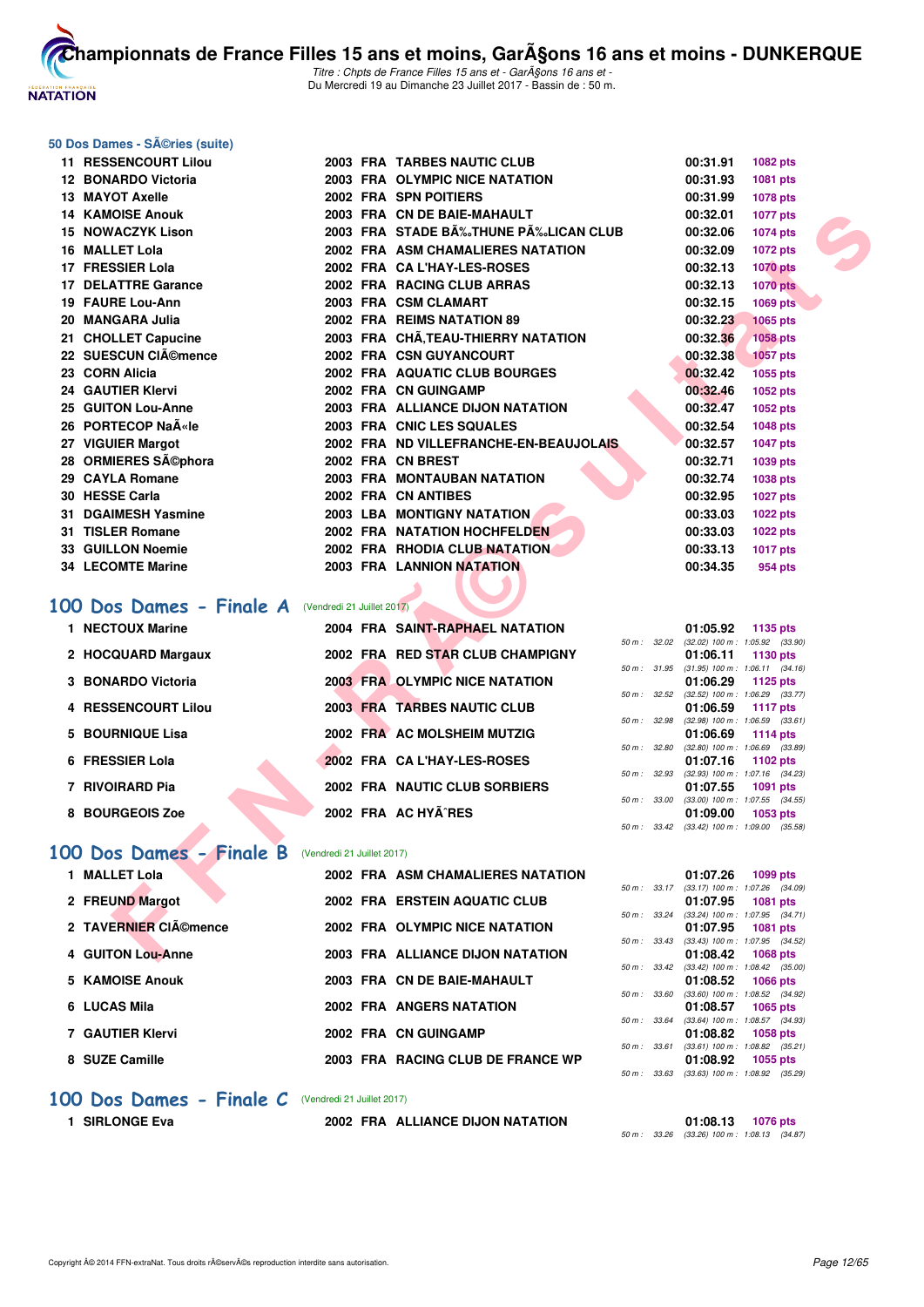

# **100 Dos Dames - Finale C (suite)**

| 2 CHOLLET Capucine | 2003 FRA CHÃ, TEAU-THIERRY NATATION |                        | 01:08.22<br>1074 pts                                            |
|--------------------|-------------------------------------|------------------------|-----------------------------------------------------------------|
| 3 ORMIERES Séphora | 2002 FRA CN BREST                   |                        | 50 m: 32.55 (32.55) 100 m: 1:08.22 (35.<br>01:08.63<br>1063 pts |
|                    |                                     | 50 m : 33.86           | $(33.86)$ 100 m : 1:08.63 (34.                                  |
| 4 JOLY Sol¨ne      | 2003 FRA SN OYONNAX                 |                        | 01:08.96<br>1054 pts<br>50 m: 34.05 (34.05) 100 m: 1:08.96 (34. |
| 5 FAURE Lou-Ann    | 2003 FRA CSM CLAMART                | $50 m$ : $33.51$       | 01:08.97<br>1054 pts<br>$(33.51)$ 100 m : 1:08.97 (35.          |
| 6 BONDOUY Noah     | 2004 FRA ES MASSY NATATION          |                        | 1038 pts<br>01:09.58                                            |
| 7 MANGARA Julia    | 2002 FRA REIMS NATATION 89          | $50 \text{ m}$ : 34.03 | $(34.03)$ 100 m : 1:09.58 (35.<br>01:09.73<br><b>1034 pts</b>   |
| 8 GRIFFIT Cheamael | 2003 FRA OLYMPIQUE CLUB DU CARBET   | 50 m: 33.71            | $(33.71)$ 100 m : 1:09.73 (36.<br>01:09.91<br><b>1030 pts</b>   |
|                    |                                     |                        |                                                                 |

# 100 Dos Dames - SÃ<sup>@</sup>ries (Vendredi 21 Juillet 2017)

| 4  | <b>JOLY SolA</b> "ne                                           |  | 2003 FRA SN OYONNAX                 |              | 01:08.96<br>1054 pts                                                        |
|----|----------------------------------------------------------------|--|-------------------------------------|--------------|-----------------------------------------------------------------------------|
|    | 5 FAURE Lou-Ann                                                |  | 2003 FRA CSM CLAMART                | 50 m : 34.05 | $(34.05)$ 100 m : 1:08.96 $(34.91)$<br>01:08.97<br><b>1054 pts</b>          |
| 6. | <b>BONDOUY Noah</b>                                            |  | <b>2004 FRA ES MASSY NATATION</b>   | 50 m: 33.51  | $(33.51)$ 100 m : 1:08.97 $(35.46)$<br>01:09.58<br>1038 pts                 |
|    | 7 MANGARA Julia                                                |  | 2002 FRA REIMS NATATION 89          | 50 m: 34.03  | $(34.03)$ 100 m : 1:09.58 $(35.55)$<br>01:09.73<br><b>1034 pts</b>          |
|    |                                                                |  |                                     | 50 m : 33.71 | $(33.71)$ 100 m : 1:09.73 $(36.02)$                                         |
|    | 8 GRIFFIT Cheamael                                             |  | 2003 FRA OLYMPIQUE CLUB DU CARBET   |              | 01:09.91<br><b>1030 pts</b><br>50 m : 34.18 (34.18) 100 m : 1:09.91 (35.73) |
|    | 00 Dos Dames - SÃ <sup>@</sup> ries (Vendredi 21 Juillet 2017) |  |                                     |              |                                                                             |
|    | 1 NECTOUX Marine                                               |  | 2004 FRA SAINT-RAPHAEL NATATION     |              | 01:05.70<br>1141 pts                                                        |
|    | 2 FRESSIER Lola                                                |  | 2002 FRA CA L'HAY-LES-ROSES         | 50 m : 32.14 | $(32.14)$ 100 m : 1:05.70 $(33.56)$                                         |
|    |                                                                |  |                                     | 50 m : 32.40 | 01:06.93<br>1108 pts<br>(32.40) 100 m: 1:06.93 (34.53)                      |
|    | 3 BONARDO Victoria                                             |  | 2003 FRA OLYMPIC NICE NATATION      | 50 m: 32.94  | 01:07.00<br><b>1106 pts</b><br>$(32.94)$ 100 m : 1:07.00 $(34.06)$          |
|    | 4 RESSENCOURT Lilou                                            |  | 2003 FRA TARBES NAUTIC CLUB         | 50 m : 33.16 | 01:07.01<br>1106 pts<br>$(33.16)$ 100 m : 1:07.01 $(33.85)$                 |
|    | 5 HOCQUARD Margaux                                             |  | 2002 FRA RED STAR CLUB CHAMPIGNY    |              | 01:07.52<br>1092 pts                                                        |
|    | 6 PINSOLLE Célia                                               |  | 2003 FRA BAYONNE-AVIRON BAYONNAIS   | 50 m: 32.94  | (32.94) 100 m: 1:07.52 (34.58)<br>01:07.56<br>1091 pts                      |
|    | 7 RIVOIRARD Pia                                                |  | 2002 FRA NAUTIC CLUB SORBIERS       | 50 m : 32.73 | $(32.73)$ 100 m : 1:07.56 $(34.83)$<br>01:07.71<br>1087 pts                 |
|    |                                                                |  |                                     | 50 m: 33.13  | $(33.13)$ 100 m : 1:07.71 $(34.58)$                                         |
|    | 8 BOURNIQUE Lisa                                               |  | 2002 FRA AC MOLSHEIM MUTZIG         | 50 m : 33.68 | 01:07.87<br>1083 pts<br>$(33.68)$ 100 m : 1:07.87 $(34.19)$                 |
|    | 9 BOURGEOIS Zoe                                                |  | 2002 FRA AC HYA^RES                 | 50 m : 33.08 | 01:07.94<br><b>1081 pts</b><br>$(33.08)$ 100 m : 1:07.94 $(34.86)$          |
|    | 10 FREUND Margot                                               |  | 2002 FRA ERSTEIN AQUATIC CLUB       |              | 01:08.01<br>1079 pts                                                        |
|    | 11 MALLET Lola                                                 |  | 2002 FRA ASM CHAMALIERES NATATION   | 50 m : 32.84 | $(32.84)$ 100 m : 1:08.01 $(35.17)$<br>01:08.03<br>1079 pts                 |
|    | <b>12 GAUTIER Klervi</b>                                       |  | <b>2002 FRA CN GUINGAMP</b>         | 50 m : 33.29 | $(33.29)$ 100 m : 1:08.03 $(34.74)$<br>01:08.19<br>1075 pts                 |
|    | 13 TAVERNIER CIAO mence                                        |  | 2002 FRA OLYMPIC NICE NATATION      | 50 m : 33.01 | $(33.01)$ 100 m : 1:08.19 $(35.18)$<br>01:08.31<br>1071 pts                 |
|    | 14 LUCAS Mila                                                  |  | <b>2002 FRA ANGERS NATATION</b>     | 50 m : 33.70 | $(33.70)$ 100 m : 1:08.31 $(34.61)$<br>01:08.61                             |
|    |                                                                |  |                                     | 50 m: 33.14  | 1064 pts<br>$(33.14)$ 100 m : 1:08.61 $(35.47)$                             |
|    | <b>15 KAMOISE Anouk</b>                                        |  | 2003 FRA CN DE BAIE-MAHAULT         | 50 m : 33.70 | 01:08.67<br><b>1062 pts</b><br>(33.70) 100 m : 1:08.67 (34.97)              |
|    | <b>16 GUITON Lou-Anne</b>                                      |  | 2003 FRA ALLIANCE DIJON NATATION    | 50 m : 33.74 | 01:08.73<br><b>1060 pts</b><br>(33.74) 100 m : 1:08.73 (34.99)              |
|    | 17 SUZE Camille                                                |  | 2003 FRA RACING CLUB DE FRANCE WP   |              | 01:08.78<br>1059 pts                                                        |
|    | 18 ORMIERES Séphora                                            |  | 2002 FRA CN BREST                   | 50 m : 33.19 | $(33.19)$ 100 m : 1:08.78 $(35.59)$<br>01:08.82<br>1058 pts                 |
|    | 19 BONDOUY Noah                                                |  | 2004 FRA ES MASSY NATATION          | 50 m : 33.77 | (33.77) 100 m : 1:08.82 (35.05)<br>01:08.98<br>1054 pts                     |
|    | 20 FAURE Lou-Ann                                               |  | 2003 FRA CSM CLAMART                | 50 m : 33.67 | $(33.67)$ 100 m : 1:08.98 $(35.31)$<br>01:09.10<br><b>1051 pts</b>          |
|    |                                                                |  |                                     |              | 50 m: 33.86 (33.86) 100 m: 1:09.10 (35.24)                                  |
|    | 21 JOLY SolA ne                                                |  | 2003 FRA SNOYONNAX                  | 50 m : 33.99 | 1050 pts<br>V1:09.14<br>$(33.99)$ 100 m : 1:09.14 $(35.15)$                 |
|    | 22 CHOLLET Capucine                                            |  | 2003 FRA CHÂ, TEAU-THIERRY NATATION | 50 m : 33.38 | 01:09.19<br><b>1048 pts</b><br>$(33.38)$ 100 m : 1:09.19 $(35.81)$          |
|    | 23 GRIFFIT Cheamael                                            |  | 2003 FRA OLYMPIQUE CLUB DU CARBET   | 50 m : 33.54 | 01:09.26<br><b>1047 pts</b><br>(33.54) 100 m: 1:09.26 (35.72)               |
|    | 24 SIRLONGE Eva                                                |  | 2002 FRA ALLIANCE DIJON NATATION    |              | 01:09.31<br>1045 pts                                                        |
|    | 25 MANGARA Julia                                               |  | 2002 FRA REIMS NATATION 89          | 50 m : 33.51 | $(33.51)$ 100 m : 1:09.31 $(35.80)$<br>01:09.51<br>1040 pts                 |
|    | 26 LECOMTE Marine                                              |  | 2003 FRA LANNION NATATION           | 50 m : 33.81 | $(33.81)$ 100 m : 1:09.51 $(35.70)$<br>01:09.53<br><b>1040 pts</b>          |
|    | 27 DGAIMESH Yasmine                                            |  | 2003 LBA MONTIGNY NATATION          | 50 m : 33.95 | $(33.95)$ 100 m : 1:09.53 $(35.58)$<br>01:09.56<br>1039 pts                 |
|    | 28 DELATTRE Garance                                            |  | 2002 FRA RACING CLUB ARRAS          | 50 m : 33.31 | $(33.31)$ 100 m : 1:09.56 $(36.25)$<br>01:09.64<br><b>1037 pts</b>          |
|    |                                                                |  |                                     |              |                                                                             |

|          |       | 01:08.22                            | 1074 pts            |  |
|----------|-------|-------------------------------------|---------------------|--|
| $50 m$ : | 32.55 | $(32.55)$ 100 m :                   | 1:08.22 (35.67)     |  |
|          |       | 01:08.63 1063 pts                   |                     |  |
| $50 m$ : | 33.86 | $(33.86)$ 100 m :                   | $1:08.63$ $(34.77)$ |  |
|          |       | 01:08.96 1054 pts                   |                     |  |
| $50 m$ : | 34.05 | $(34.05)$ 100 m :                   | 1:08.96 (34.91)     |  |
|          |       | 01:08.97 1054 pts                   |                     |  |
| $50 m$ : | 33.51 | $(33.51)$ 100 m :                   | 1:08.97 (35.46)     |  |
|          |       | 01:09.58 1038 pts                   |                     |  |
| $50 m$ : | 34.03 | $(34.03)$ 100 m :                   | $1:09.58$ $(35.55)$ |  |
|          |       | 01:09.73 1034 pts                   |                     |  |
| $50 m$ : | 33.71 | $(33.71)$ 100 m :                   | $1:09.73$ $(36.02)$ |  |
|          |       | 01:09.91 1030 pts                   |                     |  |
| $50 m$ : | 34.18 | $(34.18)$ 100 m : 1.09.91 $(35.73)$ |                     |  |
|          |       |                                     |                     |  |

|          |       | 01:05.70          | 1141            | pts     |
|----------|-------|-------------------|-----------------|---------|
| $50 m$ : | 32.14 | $(32.14) 100 m$ : | 1:05.70         | (33.56) |
|          |       | 01:06.93          | 1108 pts        |         |
| 50 m :   | 32.40 | $(32.40)$ 100 m : | 1:06.93         | (34.53) |
|          |       | 01:07.00          | 1106            | pts     |
| $50 m$ : | 32.94 | $(32.94)$ 100 m : | 1:07.00         | (34.06) |
|          |       | 01:07.01          | 1106            | pts     |
| $50 m$ : | 33.16 | $(33.16) 100 m$ : | 1:07.01         | (33.85) |
|          |       | 01:07.52          | 1092 pts        |         |
| $50 m$ : | 32.94 | $(32.94)$ 100 m : | 1:07.52         | (34.58) |
|          |       | 01:07.56          | 1091            | pts     |
| $50 m$ : | 32.73 | $(32.73) 100 m$ : | 1:07.56         | (34.83) |
|          |       | 01:07.71          | 1087            | pts     |
| $50 m$ : | 33.13 | $(33.13) 100 m$ : | 1:07.71         | (34.58) |
|          |       | 01:07.87          | 1083 pts        |         |
| $50 m$ : | 33.68 | $(33.68) 100 m$ : | 1:07.87         | (34.19) |
|          |       | 01:07.94          | 1081            | pts     |
| $50 m$ : | 33.08 | $(33.08) 100 m$ : | 1:07.94         | (34.86) |
|          |       | 01:08.01          | 1079 pts        |         |
| $50 m$ : | 32.84 | $(32.84) 100 m$ : | 1:08.01         | (35.17) |
|          |       | 01:08.03          | 1079 pts        |         |
| $50 m$ : | 33.29 | $(33.29)$ 100 m : | 1:08.03         | (34.74) |
|          |       | 01:08.19          | 1075            | pts     |
| $50 m$ : | 33.01 | $(33.01)$ 100 m : | 1:08.19         | (35.18) |
|          |       | 01:08.31          | 1071            | pts     |
| $50 m$ : | 33.70 | $(33.70)$ 100 m : | 1:08.31         | (34.61) |
|          |       | 01:08.61          | 1064 pts        |         |
| $50 m$ : | 33.14 | $(33.14) 100 m$ : | 1:08.61         | (35.47) |
|          |       | 01:08.67          | 1062 pts        |         |
| $50 m$ : | 33.70 | $(33.70)$ 100 m : | 1:08.67         | (34.97) |
|          |       | 01:08.73          | <b>1060 pts</b> |         |
| $50 m$ : | 33.74 | $(33.74) 100 m$ : | 1:08.73         | (34.99) |
|          |       | 01:08.78          | 1059 pts        |         |
| $50 m$ : | 33.19 | $(33.19) 100 m$ : | 1:08.78         | (35.59) |
|          |       | 01:08.82          | 1058            | pts     |
| $50 m$ : | 33.77 | $(33.77)$ 100 m : | 1:08.82         | (35.05) |
|          |       | 01:08.98          | 1054 pts        |         |
| $50 m$ : | 33.67 | $(33.67) 100 m$ : | 1:08.98         | (35.31) |
|          |       | 01:09.10          | 1051            | pts     |
| $50 m$ : | 33.86 | $(33.86) 100 m$ : | 1:09.10         | (35.24) |
|          |       | 01:09.14          | 1050            | pts     |
| 50 m :   | 33.99 | $(33.99)$ 100 m : | 1:09.14         | (35.15) |
|          |       | 01:09.19          | 1048 pts        |         |
| $50 m$ : | 33.38 | $(33.38) 100 m$ : | 1:09.19         | (35.81) |
|          |       | 01:09.26          | 1047            | pts     |
| $50 m$ : | 33.54 | $(33.54) 100 m$ : | 1:09.26         | (35.72) |
|          |       | 01:09.31          | 1045 pts        |         |
| $50 m$ : | 33.51 | $(33.51)$ 100 m : | 1:09.31         | (35.80) |
|          |       | 01:09.51          | 1040            | pts     |
| $50 m$ : | 33.81 | $(33.81)$ 100 m : | 1:09.51         | (35.70) |
|          |       | 01:09.53          | 1040 pts        |         |
| $50 m$ : | 33.95 | $(33.95) 100 m$ : | 1:09.53         | (35.58) |
|          |       | 01:09.56          | 1039 pts        |         |
| $50 m$ : | 33.31 | $(33.31)$ 100 m : | 1:09.56         | (36.25) |
|          |       | 01:09.64          | 1037            | pts     |
| $50 m$ : | 34.60 | $(34.60)$ 100 m : | 1:09.64         | (35.04) |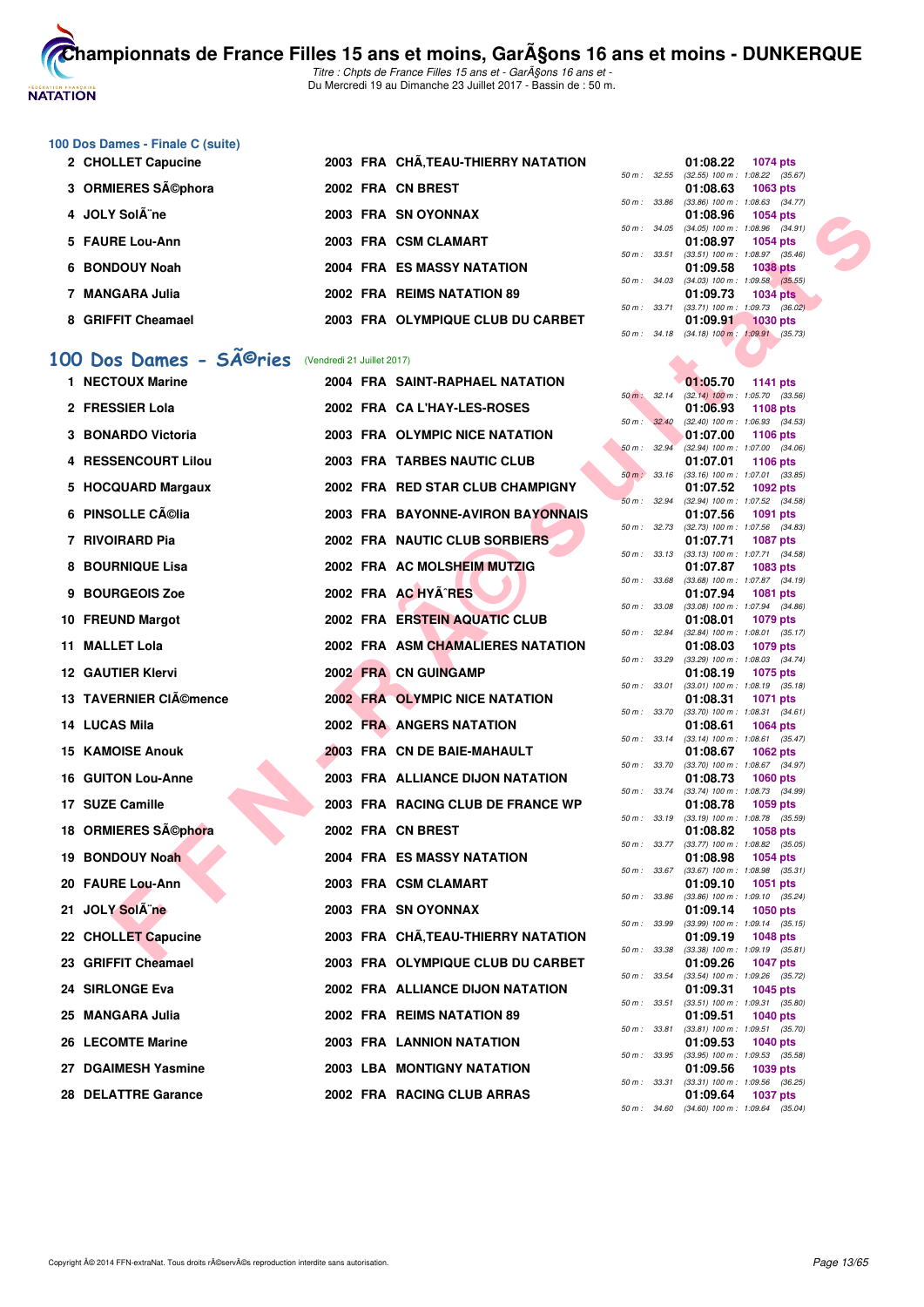

**[Cham](http://www.ffnatation.fr/webffn/index.php)pionnats de France Filles 15 ans et moins, GarA§ons 16 ans et moins - DUNKERQUE** Titre : Chpts de France Filles 15 ans et - GarA§ons 16 ans et -

Du Mercredi 19 au Dimanche 23 Juillet 2017 - Bassin de : 50 m.

# **100 Dos Dames - Séries (suite)**

|     | 29 LEPAUMIER Aude                                   |                            | 2002 FRA CN COUTANCES                                                                                                         | 01:09.67<br><b>1036 pts</b>                                                 |
|-----|-----------------------------------------------------|----------------------------|-------------------------------------------------------------------------------------------------------------------------------|-----------------------------------------------------------------------------|
|     | <b>30 CAYLA Romane</b>                              |                            | <b>2003 FRA MONTAUBAN NATATION</b>                                                                                            | 50 m: 33.81 (33.81) 100 m: 1:09.67 (35.86)<br>01:09.83<br>1032 pts          |
|     |                                                     |                            | $50 m$ : $34.05$                                                                                                              | (34.05) 100 m: 1:09.83 (35.78)                                              |
|     | 31 SAIDJ Feryel                                     |                            | 2002 FRA STADE FRANA‡AIS O COURBEVOIE<br>$50 m$ : $34.05$                                                                     | 01:10.00<br>1028 pts<br>$(34.05)$ 100 m : 1:10.00 $(35.95)$                 |
|     | 32 TREGOAT Angeline                                 |                            | 2002 FRA C PAUL-BERT RENNES                                                                                                   | 01:10.12<br>$1024$ pts                                                      |
|     | 33 CORN Alicia                                      |                            | 50 m : 33.89<br>2002 FRA AQUATIC CLUB BOURGES                                                                                 | $(33.89)$ 100 m : 1:10.12 $(36.23)$<br>01:10.13<br><b>1024 pts</b>          |
|     |                                                     |                            | 50 m : 33.71                                                                                                                  | $(33.71)$ 100 m : 1:10.13 $(36.42)$                                         |
|     | <b>34 GUILLON Noemie</b>                            |                            | 2002 FRA RHODIA CLUB NATATION                                                                                                 | 01:10.31<br><b>1020 pts</b><br>50 m : 34.26 (34.26) 100 m : 1:10.31 (36.05) |
|     | 35 VIGUIER Margot                                   |                            | 2002 FRA ND VILLEFRANCHE-EN-BEAUJOLAIS                                                                                        | 01:10.42<br><b>1017 pts</b>                                                 |
|     | 36 GARAIX MaA <sup>-</sup> lys                      |                            | $50 \text{ m}$ : $34.12$<br>2003 FRA NAUTIC CLUB ALP'38                                                                       | $(34.12)$ 100 m : 1:10.42 $(36.30)$<br>01:10.92<br><b>1004 pts</b>          |
|     |                                                     |                            |                                                                                                                               | 50 m: 33.01 (33.01) 100 m: 1:10.92 (37.91)                                  |
|     | <b>37 CAINAUD Lucie</b>                             |                            | 2003 FRA STADE FRANA‡AIS O COURBEVOIE<br>50 m : 35.19                                                                         | 01:10.94<br>1004 pts<br>(35.19) 100 m : 1:10.94 (35.75)                     |
|     | 38 KOCEN Emelyne                                    |                            | 2002 FRA CLUB NAUTIQUE DE L'ARPAJONNAIS                                                                                       | 01:11.21<br>997 pts                                                         |
|     | 39 DOGAN Mĩlodie                                    |                            | 2002 FRA EMS BRON                                                                                                             | 50 m: 34.56 (34.56) 100 m: 1:11.21 (36.65)<br>01:11.29<br>995 pts           |
|     |                                                     |                            |                                                                                                                               | 50 m: 34.12 (34.12) 100 m: 1:11.29 (37.17)                                  |
| 40. | MARQUART Léa                                        |                            | 2002 FRA AC MOLSHEIM MUTZIG                                                                                                   | 01:11.36<br>993 pts<br>50 m: 34.14 (34.14) 100 m: 1:11.36 (37.22)           |
|     | 41 CORNILLON Amandine                               |                            | 2003 FRA SN MONTGERON                                                                                                         | 01:11.66<br>985 pts                                                         |
|     | 42 PONZETTO Nina                                    |                            | 2003 FRA LYON NATATION METROPOLE                                                                                              | 50 m: 34.13 (34.13) 100 m: 1:11.66 (37.53)<br>01:11.70                      |
|     |                                                     |                            | 50 m: 34.85                                                                                                                   | 984 pts<br>$(34.85)$ 100 m : 1:11.70 $(36.85)$                              |
|     | <b>SUESCUN CIémence</b>                             |                            | 2002 FRA CSN GUYANCOURT                                                                                                       | DNS dec                                                                     |
|     | 200 Dos Dames - Finale A (Mercredi 19 Juillet 2017) |                            |                                                                                                                               |                                                                             |
|     | 1 RESSENCOURT Lilou                                 |                            | 2003 FRA TARBES NAUTIC CLUB<br>50 m: 33.51 (33.51) 100 m: 1:09.04 (35.53) 150 m: 1:44.75 (35.71) 200 m: 2:19.87 (35.12)       | 02:19.87<br>1150 pts                                                        |
|     | 2 FRESSIER Lola                                     |                            | 2002 FRA CAL'HAY-LES-ROSES                                                                                                    | 02:21.17<br>1132 pts                                                        |
|     | <b>3 BOURNIQUE Lisa</b>                             |                            | 50 m : 33.29 (33.29) 100 m : 1:09.05 (35.76) 150 m : 1:45.40 (36.35) 200 m : 2:21.17 (35.77)<br>2002 FRA AC MOLSHEIM MUTZIG   | 02:22.03<br>1120 pts                                                        |
|     |                                                     |                            | 50 m : 33.94 (33.94) 100 m : 1:10.15 (36.21) 150 m : 1:46.44 (36.29) 200 m : 2:22.03 (35.59)                                  |                                                                             |
|     | 4 GUITON Lou-Anne                                   |                            | 2003 FRA ALLIANCE DIJON NATATION<br>50 m: 34.43 (34.43) 100 m: 1:10.67 (36.24) 150 m: 1:47.19 (36.52) 200 m: 2:22.38 (35.19)  | 02:22.38<br><b>1116 pts</b>                                                 |
|     | 5 SIRLONGE Eva                                      |                            |                                                                                                                               |                                                                             |
|     |                                                     |                            | 2002 FRA ALLIANCE DIJON NATATION                                                                                              | 02:22.49<br><b>1114 pts</b>                                                 |
|     |                                                     |                            | 50 m: 34.65 (34.65) 100 m: 1:11.32 (36.67) 150 m: 1:47.42 (36.10) 200 m: 2:22.49 (35.07)                                      |                                                                             |
|     | 6 MALLET Lola                                       |                            | 2002 FRA ASM CHAMALIERES NATATION<br>50 m: 34.49 (34.49) 100 m: 1:11.03 (36.54) 150 m: 1:48.54 (37.51) 200 m: 2:23.19 (34.65) | 02:23.19<br>1105 pts                                                        |
|     | 7 RIVOIRARD Pia                                     |                            | <b>2002 FRA NAUTIC CLUB SORBIERS</b>                                                                                          | 02:24.22<br><b>1091 pts</b>                                                 |
|     |                                                     |                            | 50 m: 33.92 (33.92) 100 m: 1:10.02 (36.10) 150 m: 1:47.60 (37.58) 200 m: 2:24.22 (36.62)                                      |                                                                             |
|     | 8 HOCQUARD Margaux                                  |                            | 2002 FRA RED STAR CLUB CHAMPIGNY<br>50 m: 33.86 (33.86) 100 m: 1:10.36 (36.50) 150 m: 1:47.80 (37.44) 200 m: 2:24.25 (36.45)  | 02:24.25<br>1091 pts                                                        |
|     | 200 Dos Dames - Finale B                            | (Mercredi 19 Juillet 2017) |                                                                                                                               |                                                                             |
|     | 1 BONARDO Victoria                                  |                            | 2003 FRA OLYMPIC NICE NATATION                                                                                                | 02:21.41<br>1129 pts                                                        |
|     | 2 TAVERNIER CIémence                                |                            | 50 m: 33.33 (33.33) 100 m: 1:08.91 (35.58) 150 m: 1:44.74 (35.83) 200 m: 2:21.41 (36.67)<br>2002 FRA OLYMPIC NICE NATATION    | 02:25.14<br>1079 pts                                                        |
|     |                                                     |                            | 50 m: 34.92 (34.92) 100 m: 1:11.77 (36.85) 150 m: 1:48.98 (37.21) 200 m: 2:25.14 (36.16)                                      |                                                                             |
|     | 3 TREGOAT Angeline                                  |                            | 2002 FRA C PAUL-BERT RENNES<br>50 m: 35.05 (35.05) 100 m: 1:11.94 (36.89) 150 m: 1:49.33 (37.39) 200 m: 2:25.84 (36.51)       | 02:25.84<br><b>1070 pts</b>                                                 |
|     | 4 BOURGEOIS Zoe                                     |                            | 2002 FRA AC HYA^RES                                                                                                           | 02:25.89<br><b>1069 pts</b>                                                 |
|     | <b>5 LECOMTE Marine</b>                             |                            | 50 m: 33.96 (33.96) 100 m: 1:11.62 (37.66) 150 m: 1:49.17 (37.55) 200 m: 2:25.89 (36.72)<br>2003 FRA LANNION NATATION         | 02:26.24<br>1064 pts                                                        |

#### [200 Dos Dames - Finale A](http://www.ffnatation.fr/webffn/resultats.php?idact=nat&go=epr&idcpt=47485&idepr=13) (Mercredi 19 Juillet 2017)

|                   | 1 RESSENCOURT Lilou |  | 2003 FRA TARBES NAUTIC CLUB       |                                                                                         |  | 02:19.87                            |          | $1150$ pts |
|-------------------|---------------------|--|-----------------------------------|-----------------------------------------------------------------------------------------|--|-------------------------------------|----------|------------|
|                   |                     |  |                                   | 50 m: 33.51 (33.51) 100 m: 1:09.04 (35.53) 150 m: 1:44.75 (35.71) 200 m: 2:19.87 (35.12 |  |                                     |          |            |
| 2 FRESSIER Lola   |                     |  | 2002 FRA CAL'HAY-LES-ROSES        |                                                                                         |  | 02:21.17                            |          | 1132 pts   |
|                   |                     |  |                                   | 50 m : 33.29 (33.29) 100 m : 1:09.05 (35.76) 150 m : 1:45.40                            |  | (36.35) 200 m : 2:21.17 (35.77      |          |            |
| 3 BOURNIQUE Lisa  |                     |  | 2002 FRA AC MOLSHEIM MUTZIG       |                                                                                         |  | 02:22.03                            | 1120 pts |            |
|                   |                     |  |                                   | 50 m: 33.94 (33.94) 100 m: 1:10.15 (36.21) 150 m: 1:46.44                               |  | $(36.29)$ 200 m : 2:22.03 $(35.59)$ |          |            |
| 4 GUITON Lou-Anne |                     |  | 2003 FRA ALLIANCE DIJON NATATION  |                                                                                         |  | 02:22.38                            |          | 1116 pts   |
|                   |                     |  |                                   | 50 m: 34.43 (34.43) 100 m: 1:10.67 (36.24) 150 m: 1:47.19                               |  | (36.52) 200 m : 2:22.38 (35.19)     |          |            |
| 5 SIRLONGE Eva    |                     |  | 2002 FRA ALLIANCE DIJON NATATION  |                                                                                         |  | 02:22.49                            | 1114 pts |            |
|                   |                     |  |                                   | 50 m: 34.65 (34.65) 100 m: 1:11.32 (36.67) 150 m: 1:47.42                               |  | (36.10) 200 m : 2:22.49 (35.07      |          |            |
| 6 MALLET Lola     |                     |  | 2002 FRA ASM CHAMALIERES NATATION |                                                                                         |  | 02:23.19                            |          | 1105 pts   |
|                   |                     |  |                                   | 50 m: 34.49 (34.49) 100 m: 1:11.03 (36.54) 150 m: 1:48.54                               |  | $(37.51)$ 200 m : 2:23.19 $(34.65)$ |          |            |
| 7 RIVOIRARD Pia   |                     |  | 2002 FRA NAUTIC CLUB SORBIERS     |                                                                                         |  | 02:24.22                            |          | 1091 pts   |
|                   |                     |  |                                   | 50 m : 33.92 (33.92) 100 m : 1:10.02 (36.10) 150 m : 1:47.60                            |  | (37.58) 200 m : 2:24.22 (36.62      |          |            |
|                   | 8 HOCQUARD Margaux  |  | 2002 FRA RED STAR CLUB CHAMPIGNY  |                                                                                         |  | 02:24.25                            |          | 1091 pts   |
|                   |                     |  |                                   | 50 m : 33.86 (33.86) 100 m : 1:10.36 (36.50) 150 m : 1:47.80                            |  | (37.44) 200 m : 2:24.25 (36.45      |          |            |

# **[200 Dos Dames - Finale B](http://www.ffnatation.fr/webffn/resultats.php?idact=nat&go=epr&idcpt=47485&idepr=13)** (Mercredi 19 Juillet 2017)

| 1 BONARDO Victoria    | 2003 FRA OLYMPIC NICE NATATION                                                          | 02:21.41<br>1129 $pts$              |
|-----------------------|-----------------------------------------------------------------------------------------|-------------------------------------|
|                       | (35.58) 150 m : 1:44.74<br>50 m : 33.33 (33.33) 100 m : 1:08.91                         | $(35.83)$ 200 m : 2:21.41 $(36.67)$ |
| 2 TAVERNIER CIA©mence | 2002 FRA OLYMPIC NICE NATATION                                                          | 02:25.14<br>1079 pts                |
|                       | (36.85) 150 m : 1:48.98<br>50 m: 34.92 (34.92) 100 m: 1:11.77                           | $(37.21)$ 200 m : 2:25.14 $(36.16)$ |
| 3 TREGOAT Angeline    | 2002 FRA C PAUL-BERT RENNES                                                             | 02:25.84<br>1070 pts                |
|                       | 50 m: 35.05 (35.05) 100 m: 1:11.94 (36.89) 150 m: 1:49.33                               | $(37.39)$ 200 m : 2:25.84 $(36.51)$ |
| 4 BOURGEOIS Zoe       | 2002 FRA AC HYA RES                                                                     | 02:25.89<br>$1069$ pts              |
|                       | 50 m: 33.96 (33.96) 100 m: 1:11.62 (37.66) 150 m: 1:49.17                               | $(37.55)$ 200 m : 2:25.89 $(36.72)$ |
| 5 LECOMTE Marine      | <b>2003 FRA LANNION NATATION</b>                                                        | 02:26.24<br>1064 pts                |
|                       | 50 m: 34.53 (34.53) 100 m: 1:10.89 (36.36) 150 m: 1:48.90                               | $(38.01)$ 200 m : 2:26.24 $(37.34)$ |
| 6 JOLY Sol¨ne         | 2003 FRA SN OYONNAX                                                                     | 02:26.40<br>1062 $pts$              |
|                       | 50 m: 34.43 (34.43) 100 m: 1:11.38<br>(36.95) 150 m : 1:48.72                           | $(37.34)$ 200 m : 2:26.40 $(37.68)$ |
| 7 FAURE Lou-Ann       | 2003 FRA CSM CLAMART                                                                    | 02:28.19<br>1039 pts                |
|                       | 50 m: 34.33 (34.33) 100 m: 1:11.99 (37.66) 150 m: 1:49.98                               | (37.99) 200 m : 2:28.19 (38.21)     |
| 8 SUZE Camille        | 2003 FRA RACING CLUB DE FRANCE WP                                                       | 02:28.57<br>1034 pts                |
|                       | 50 m: 34.92 (34.92) 100 m: 1:12.57 (37.65) 150 m: 1:51.03 (38.46) 200 m: 2:28.57 (37.54 |                                     |

#### [200 Dos Dames - Finale C](http://www.ffnatation.fr/webffn/resultats.php?idact=nat&go=epr&idcpt=47485&idepr=13) (Mercredi 19 Juillet 2017)

1 CAINAUD Lucie 2003 FRA STADE FRANÇAIS O COURBEVOIE 02:26.60 **1060 pts** 

50 m : 34.72 (34.72) 100 m : 1:12.22 (37.50) 150 m : 1:49.26 (37.04) 200 m : 2:26.60 (37.34)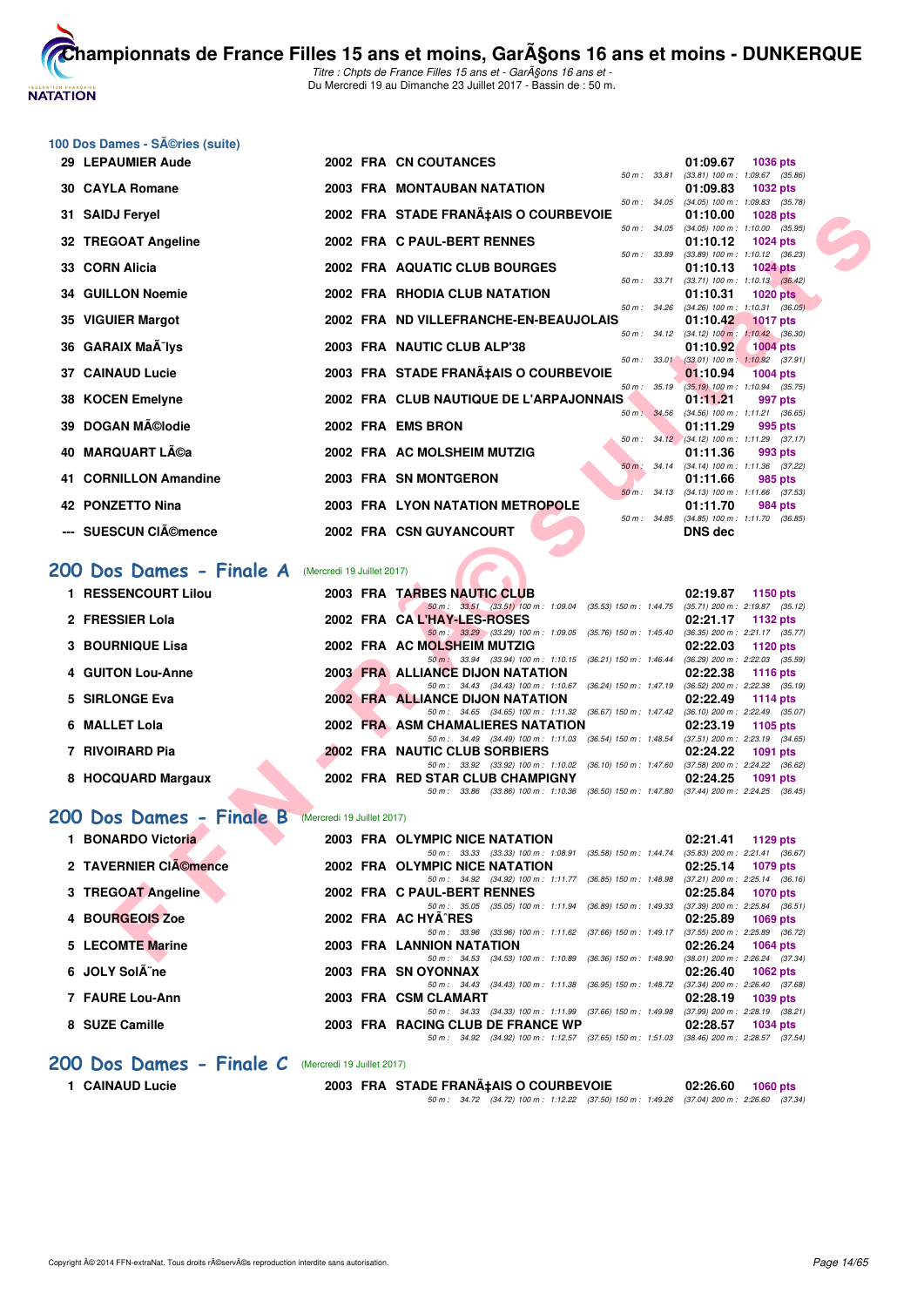# **NATATION FRANÇAISE**

**[Cham](http://www.ffnatation.fr/webffn/index.php)pionnats de France Filles 15 ans et moins, GarA§ons 16 ans et moins - DUNKERQUE** 

Titre : Chpts de France Filles 15 ans et - GarA§ons 16 ans et -Du Mercredi 19 au Dimanche 23 Juillet 2017 - Bassin de : 50 m.

#### **200 Dos Dames - Finale C (suite)**

| 2 BONDOUY Noah   |                    | 2004 FRA ES MASSY NATATION             |                                                           |                                                              | 02:27.18            | 1052 pts                            |
|------------------|--------------------|----------------------------------------|-----------------------------------------------------------|--------------------------------------------------------------|---------------------|-------------------------------------|
|                  |                    |                                        | 50 m: 34.41 (34.41) 100 m: 1:11.64 (37.23) 150 m: 1:49.68 |                                                              |                     | $(38.04)$ 200 m : 2:27.18 $(37.50)$ |
| 3 FREUND Margot  |                    | 2002 FRA ERSTEIN AQUATIC CLUB          |                                                           |                                                              | 02:27.26 1051 pts   |                                     |
|                  |                    |                                        |                                                           | 50 m: 34.33 (34.33) 100 m: 1:11.88 (37.55) 150 m: 1:50.04    |                     | $(38.16)$ 200 m : 2:27.26 $(37.22)$ |
|                  | 4 CHOLLET Capucine | 2003 FRA CHA, TEAU-THIERRY NATATION    |                                                           |                                                              | 02:29.08            | 1027 pts                            |
|                  |                    |                                        |                                                           | 50 m: 34.14 (34.14) 100 m: 1:11.07 (36.93) 150 m: 1:51.07    |                     | $(40.00)$ 200 m : 2:29.08 $(38.01)$ |
| 5 VIGUIER Margot |                    | 2002 FRA ND VILLEFRANCHE-EN-BEAUJOLAIS |                                                           |                                                              |                     | 02:29.30 1024 pts                   |
|                  |                    |                                        |                                                           | 50 m: 35.13 (35.13) 100 m: 1:13.15 (38.02) 150 m: 1:51.86    |                     | $(38.71)$ 200 m : 2:29.30 $(37.44)$ |
|                  | 6 THOMAS Charline  | 2002 FRA AS LA TESTE                   |                                                           |                                                              | $02:29.41$ 1023 pts |                                     |
|                  |                    |                                        |                                                           | 50 m: 35.76 (35.76) 100 m: 1:13.18 (37.42) 150 m: 1:51.75    |                     | $(38.57)$ 200 m : 2:29.41 $(37.66)$ |
|                  | 7 RODRIGUES Chloé  | 2003 FRA ES MASSY NATATION             |                                                           |                                                              | 02:29.90            | $1017$ pts                          |
|                  |                    |                                        | 50 m: 36.01 (36.01) 100 m: 1:13.75 (37.74) 150 m: 1:53.02 |                                                              |                     | $(39.27)$ 200 m : 2:29.90 $(36.88)$ |
| 8 LUCAS Mila     |                    | 2002 FRA ANGERS NATATION               |                                                           |                                                              | 02:31.77            | 993 pts                             |
|                  |                    |                                        |                                                           | 50 m : 36.36 (36.36) 100 m : 1:15.06 (38.70) 150 m : 1:53.20 |                     | $(38.14)$ 200 m : 2:31.77 $(38.57)$ |

# 200 Dos Dames - SÃ<sup>@</sup>ries (Mercredi 19 Juillet 2017)

| 4 CHOLLET Capucine                                                         |  | 2003 FRA CHA,TEAU-THIERRY NATATION                                                                                                   | 02:29.08 | 1027 pts          |
|----------------------------------------------------------------------------|--|--------------------------------------------------------------------------------------------------------------------------------------|----------|-------------------|
| 5 VIGUIER Margot                                                           |  | 50 m: 34.14 (34.14) 100 m: 1:11.07 (36.93) 150 m: 1:51.07 (40.00) 200 m: 2:29.08 (38.01)<br>2002 FRA ND VILLEFRANCHE-EN-BEAUJOLAIS   | 02:29.30 | 1024 pts          |
| 6 THOMAS Charline                                                          |  | 50 m: 35.13 (35.13) 100 m: 1:13.15 (38.02) 150 m: 1:51.86 (38.71) 200 m: 2:29.30 (37.44)<br>2002 FRA AS LA TESTE                     | 02:29.41 | 1023 pts          |
| <b>7 RODRIGUES Chloĩ</b>                                                   |  | 50 m: 35.76 (35.76) 100 m: 1:13.18 (37.42) 150 m: 1:51.75 (38.57) 200 m: 2:29.41 (37.66)<br>2003 FRA ES MASSY NATATION               | 02:29.90 | 1017 $pts$        |
|                                                                            |  | 50 m: 36.01 (36.01) 100 m: 1:13.75 (37.74) 150 m: 1:53.02 (39.27) 200 m: 2:29.90 (36.88)                                             |          |                   |
| 8 LUCAS Mila                                                               |  | 2002 FRA ANGERS NATATION<br>50 m: 36.36 (36.36) 100 m: 1:15.06 (38.70) 150 m: 1:53.20 (38.14) 200 m: 2:31.77 (38.57)                 | 02:31.77 | 993 pts           |
| 00 Dos Dames - $S\widetilde{A}^{\bigcirc}$ ries (Mercredi 19 Juillet 2017) |  |                                                                                                                                      |          |                   |
| 1 RESSENCOURT Lilou                                                        |  | 2003 FRA TARBES NAUTIC CLUB                                                                                                          | 02:22.30 | 1117 pts          |
| 2 FRESSIER Lola                                                            |  | 50 m: 33.95 (33.95) 100 m: 1:10.20 (36.25) 150 m: 1:46.50 (36.30) 200 m: 2:22.30 (35.80)<br>2002 FRA CA L'HAY-LES-ROSES              |          | 02:23.12 1106 pts |
| 3 GUITON Lou-Anne                                                          |  | 50 m: 33.53 (33.53) 100 m: 1:08.93 (35.40) 150 m: 1:45.70 (36.77) 200 m: 2:23.12 (37.42)<br>2003 FRA ALLIANCE DIJON NATATION         | 02:24.21 | 1091 pts          |
|                                                                            |  | 50 m: 34.24 (34.24) 100 m: 1:10.61 (36.37) 150 m: 1:47.71 (37.10) 200 m: 2:24.21 (36.50)                                             |          |                   |
| 4 MALLET Lola                                                              |  | <b>2002 FRA ASM CHAMALIERES NATATION</b><br>50 m: 34.30 (34.30) 100 m: 1:10.77 (36.47) 150 m: 1:48.17 (37.40) 200 m: 2:24.28 (36.11) | 02:24.28 | 1090 pts          |
| 5 SIRLONGE Eva                                                             |  | 2002 FRA ALLIANCE DIJON NATATION<br>50 m: 34.07 (34.07) 100 m: 1:10.55 (36.48) 150 m: 1:47.56 (37.01) 200 m: 2:24.49 (36.93)         | 02:24.49 | 1087 pts          |
| 6 HOCQUARD Margaux                                                         |  | 2002 FRA RED STAR CLUB CHAMPIGNY                                                                                                     | 02:25.01 | 1081 pts          |
| 7 BOURNIQUE Lisa                                                           |  | 50 m: 33.21 (33.21) 100 m: 1:09.95 (36.74) 150 m: 1:47.98 (38.03) 200 m: 2:25.01 (37.03)<br>2002 FRA AC MOLSHEIM MUTZIG              | 02:25.13 | 1079 pts          |
|                                                                            |  | 50 m: 34.39 (34.39) 100 m: 1:11.30 (36.91) 150 m: 1:48.27 (36.97) 200 m: 2:25.13 (36.86)                                             |          |                   |
| 8 RIVOIRARD Pia                                                            |  | 2002 FRA NAUTIC CLUB SORBIERS<br>50 m: 33.85 (33.85) 100 m: 1:10.09 (36.24) 150 m: 1:48.09 (38.00) 200 m: 2:25.27 (37.18)            | 02:25.27 | <b>1077 pts</b>   |
| 9 BONARDO Victoria                                                         |  | 2003 FRA OLYMPIC NICE NATATION<br>50 m: 33.47 (33.47) 100 m: 1:09.24 (35.77) 150 m: 1:46.94 (37.70) 200 m: 2:25.34 (38.40)           | 02:25.34 | 1076 pts          |
| 10 TAVERNIER CIA©mence                                                     |  | 2002 FRA OLYMPIC NICE NATATION                                                                                                       | 02:26.45 | 1062 pts          |
| <b>11 BOURGEOIS Zoe</b>                                                    |  | 50 m : 34.88 (34.88) 100 m : 1:12.10 (37.22) 150 m : 1:49.65 (37.55) 200 m : 2:26.45 (36.80)<br>2002 FRA AC HYA^RES                  | 02:26.65 | 1059 pts          |
| 12 TREGOAT Angeline                                                        |  | 50 m · 34.07 (34.07) 100 m · 1:11.12 (37.05) 150 m · 1:48.92 (37.80) 200 m · 2:26.65 (37.73)<br>2002 FRA C PAUL-BERT RENNES          | 02:26.67 | 1059 pts          |
| <b>13 FAURE Lou-Ann</b>                                                    |  | 50 m: 34.57 (34.57) 100 m: 1:11.92 (37.35) 150 m: 1:49.04 (37.12) 200 m: 2:26.67 (37.63)<br>2003 FRA CSM CLAMART                     | 02:26.80 | 1057 pts          |
|                                                                            |  | 50 m: 34.60 (34.60) 100 m: 1:11.53 (36.93) 150 m: 1:49.72 (38.19) 200 m: 2:26.80 (37.08)                                             |          |                   |
| 14 FIOUX Lucie                                                             |  | 2002 FRA ASM CHAMALIERES NATATION<br>50 m: 34.21 (34.21) 100 m: 1:11.45 (37.24) 150 m: 1:49.72 (38.27) 200 m: 2:27.58 (37.86)        | 02:27.58 | 1047 pts          |
| 14 SUZE Camille                                                            |  | 2003 FRA RACING CLUB DE FRANCE WP<br>50 m: 35.20 (35.20) 100 m: 1:12.90 (37.70) 150 m: 1:51.03 (38.13) 200 m: 2:27.58 (36.55)        | 02:27.58 | <b>1047 pts</b>   |
| 16 JOLY SolA¨ne                                                            |  | 2003 FRA SN OYONNAX                                                                                                                  | 02:27.69 | 1045 pts          |
| 17 LECOMTE Marine                                                          |  | 50 m: 34.94 (34.94) 100 m: 1:11.89 (36.95) 150 m: 1:50.13 (38.24) 200 m: 2:27.69 (37.56)<br>2003 FRA LANNION NATATION                | 02:28.81 | <b>1031 pts</b>   |
| 18 FREUND Margot                                                           |  | 50 m: 34.43 (34.43) 100 m: 1:12.01 (37.58) 150 m: 1:51.17 (39.16) 200 m: 2:28.81 (37.64)<br>2002 FRA ERSTEIN AQUATIC CLUB            | 02:28.85 | 1030 pts          |
|                                                                            |  | 50 m: 34.37 (34.37) 100 m: 1:11.91 (37.54) 150 m: 1:51.08 (39.17) 200 m: 2:28.85 (37.77)                                             |          |                   |
| 19 CHOLLET Capucine                                                        |  | 2003 FRA CHA, TEAU-THIERRY NATATION<br>50 m: 33.42 (33.42) 100 m: 1:10.64 (37.22) 150 m: 1:50.34 (39.70) 200 m: 2:28.93 (38.59)      | 02:28.93 | 1029 pts          |
| 20 BONDOUY Noah                                                            |  | 2004 FRA ES MASSY NATATION                                                                                                           | 02:29.02 | 1028 pts          |
| 21 VIGUIER Margot                                                          |  | 50 m: 34.61 (34.61) 100 m: 1:12.08 (37.47) 150 m: 1:50.85 (38.77) 200 m: 2:29.02 (38.17)<br>2002 FRA ND VILLEFRANCHE-EN-BEAUJOLAIS   | 02:29.95 | 1016 pts          |
| 22 LUCAS Mila                                                              |  | 50 m: 34.95 (34.95) 100 m: 1:13.04 (38.09) 150 m: 1:52.43 (39.39) 200 m: 2:29.95 (37.52)<br>2002 FRA ANGERS NATATION                 | 02:29.96 | <b>1016 pts</b>   |
| 23 RODRIGUES ChloA©                                                        |  | 50 m: 34.06 (34.06) 100 m: 1:12.29 (38.23) 150 m: 1:51.09 (38.80) 200 m: 2:29.96 (38.87)<br>2003 FRA ES MASSY NATATION               | 02:30.31 | 1011 pts          |
| <b>24 CAINAUD Lucie</b>                                                    |  | 50 m: 34.43 (34.43) 100 m: 1:12.69 (38.26) 150 m: 1:52.52 (39.83) 200 m: 2:30.31 (37.79)                                             |          |                   |
|                                                                            |  | 2003 FRA STADE FRANA‡AIS O COURBEVOIE<br>50 m: 34.80 (34.80) 100 m: 1:12.47 (37.67) 150 m: 1:50.97 (38.50) 200 m: 2:30.45 (39.48)    | 02:30.45 | 1010 pts          |
| 25 THOMAS Charline                                                         |  | 2002 FRA AS LA TESTE<br>50 m: 35.82 (35.82) 100 m: 1:13.25 (37.43) 150 m: 1:52.18 (38.93) 200 m: 2:30.78 (38.60)                     | 02:30.78 | 1005 pts          |
| 26 GAUTIER Klervi                                                          |  | 2002 FRA CN GUINGAMP<br>50 m: 34.75 (34.75) 100 m: 1:11.96 (37.21) 150 m: 1:51.45 (39.49) 200 m: 2:31.01 (39.56)                     | 02:31.01 | $1003$ pts        |
| 27 CAYLA Romane                                                            |  | 2003 FRA MONTAUBAN NATATION                                                                                                          | 02:31.32 | 999 pts           |
| 28 ORMIERES Séphora                                                        |  | 50 m: 35.70 (35.70) 100 m: 1:14.37 (38.67) 150 m: 1:53.67 (39.30) 200 m: 2:31.32 (37.65)<br>2002 FRA CN BREST                        | 02:31.71 | 994 pts           |
|                                                                            |  | 50 m: 35.37 (35.37) 100 m: 1:13.69 (38.32) 150 m: 1:52.95 (39.26) 200 m: 2:31.71 (38.76)                                             |          |                   |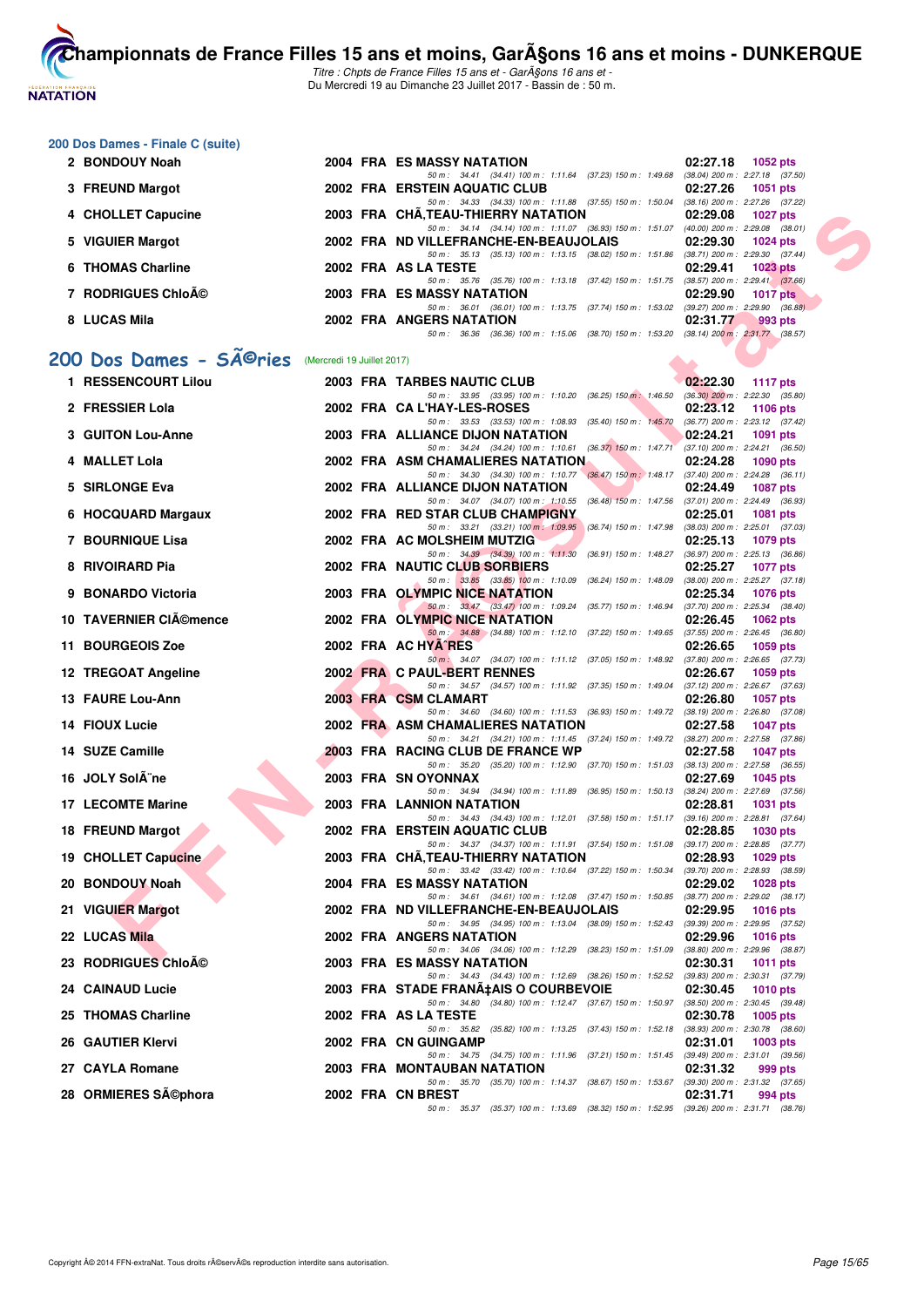

Titre : Chpts de France Filles 15 ans et - GarA§ons 16 ans et -Du Mercredi 19 au Dimanche 23 Juillet 2017 - Bassin de : 50 m.

# **200 Dos Dames - Séries (suite)**

| 29 SAIDJ Feryel                 |                         | 2002 FRA STADE FRANA‡AIS O COURBEVOIE                                                                                                | 02:31.93       | 991 pts                                        |
|---------------------------------|-------------------------|--------------------------------------------------------------------------------------------------------------------------------------|----------------|------------------------------------------------|
| 30 PONZETTO Nina                |                         | 50 m: 35.38 (35.38) 100 m: 1:13.09 (37.71) 150 m: 1:52.87 (39.78) 200 m: 2:31.93 (39.06)<br><b>2003 FRA LYON NATATION METROPOLE</b>  | 02:32.05       | 989 pts                                        |
|                                 |                         | 50 m: 35.57 (35.57) 100 m: 1:14.02 (38.45) 150 m: 1:53.47                                                                            |                | $(39.45)$ 200 m : 2:32.05 $(38.58)$            |
| 31 TISSANDIE Camille            |                         | <b>2004 FRA CASTRES SPORTS NAUTIQUES</b><br>50 m: 35.92 (35.92) 100 m: 1:13.77 (37.85) 150 m: 1:53.62 (39.85) 200 m: 2:32.20 (38.58) | 02:32.20       | 987 pts                                        |
| <b>32 LEPAUMIER Aude</b>        |                         | 2002 FRA CN COUTANCES                                                                                                                | 02:32.47       | 984 pts                                        |
| 33 CORN Alicia                  |                         | 50 m: 35.85 (35.85) 100 m: 1:14.89 (39.04) 150 m: 1:54.61<br>2002 FRA AQUATIC CLUB BOURGES                                           | 02:32.54       | (39.72) 200 m : 2:32.47 (37.86)<br>983 pts     |
| 34 MARQUART Léa                 |                         | 50 m: 35.43 (35.43) 100 m: 1:13.98 (38.55) 150 m: 1:53.60<br>2002 FRA AC MOLSHEIM MUTZIG                                             | 02:32.63       | $(39.62)$ 200 m : 2:32.54 $(38.94)$<br>982 pts |
|                                 |                         | 50 m: 35.64 (35.64) 100 m: 1:14.57 (38.93) 150 m: 1:53.95 (39.38) 200 m: 2:32.63 (38.68)                                             |                |                                                |
| 35 KOCEN Emelyne                |                         | 2002 FRA CLUB NAUTIQUE DE L'ARPAJONNAIS                                                                                              | 02:34.11       | <b>963 pts</b>                                 |
| 36 GARAIX MaÃ <sup>-</sup> lys  |                         | 50 m: 35.01 (35.01) 100 m: 1:14.25 (39.24) 150 m: 1:54.05<br>2003 FRA NAUTIC CLUB ALP'38                                             | 02:35.10       | $(39.80)$ 200 m : 2:34.11 $(40.06)$<br>951 pts |
| --- SUESCUN CIémence            |                         | 50 m: 34.29 (34.29) 100 m: 1:13.06 (38.77) 150 m: 1:54.37 (41.31) 200 m: 2:35.10 (40.73)<br>2002 FRA CSN GUYANCOURT                  | <b>DNS dec</b> |                                                |
|                                 |                         |                                                                                                                                      |                |                                                |
| i0 Brasse Dames - Finale A      |                         |                                                                                                                                      |                |                                                |
|                                 | (Jeudi 20 Juillet 2017) |                                                                                                                                      |                |                                                |
| 1 FOLEY Sarah                   |                         | 2002 USA NEPTUNE CLUB DE FRANCE                                                                                                      | 00:33.60       | 1173 pts                                       |
| 2 JULIA Mélanie                 |                         | 2002 FRA NEPTUNE CLUB DE FRANCE                                                                                                      | 00:34.02       | 1150 pts                                       |
| 3 JULES-MARTHE Will-Insha-Marie |                         | <b>2002 FRA SCHOELCHER NATATION 2000</b>                                                                                             | 00:34.27       | <b>1137 pts</b>                                |
| 4 MICHELIS EloÃ <sup>-</sup> se |                         | 2002 FRA ESPADON VĉLIZY-VILLACOUBLAY                                                                                                 | 00:34.30       | 1135 pts                                       |
| 5 BERTRAND Poerani              |                         | 2002 FRA OLYMPIQUE DE PIRAE                                                                                                          | 00:34.45       | <b>1127 pts</b>                                |
| 6 INGOGLIA Joanne               |                         | <b>2002 FRA NANTES NATATION</b>                                                                                                      | 00:34.54       | 1122 pts                                       |
| 7 GREGET Manon                  |                         | 2002 FRA CN NARBONNE                                                                                                                 | 00:34.58       | 1120 pts                                       |
| 8 BARREAU Laure                 |                         | 2002 FRA CHARTRES METROPOLE NAT                                                                                                      | 00:34.93       | 1102 pts                                       |
|                                 |                         |                                                                                                                                      |                |                                                |
| i0 Brasse Dames - Finale B      | (Jeudi 20 Juillet 2017) |                                                                                                                                      |                |                                                |
| 1 DESBORDES Mila                |                         | 2003 FRA SO ROSNY                                                                                                                    | 00:34.40       | 1130 pts                                       |
| 2 DESPRES Cannelle              |                         | <b>2002 FRA TOULON VAR NATATION</b>                                                                                                  | 00:34.46       | <b>1127 pts</b>                                |
| 3 COLLOT Lilou                  |                         | 2002 FRA P.V GRANDVILLIERS NATATION                                                                                                  | 00:34.61       | 1119 pts                                       |
| 4 GUEZENEC Maéva                |                         | 2002 FRA CN LUNEL                                                                                                                    | 00:35.02       | <b>1097 pts</b>                                |
| 5 BASTIEN Lola                  |                         | 2002 FRA SC LANEUVEVILLE                                                                                                             | 00:35.36       | 1079 pts                                       |
| 6 DUPONT Zia                    |                         | 2002 FRA CHOLET NATATION                                                                                                             | 00:35.50       | <b>1072 pts</b>                                |
| 7 DELOUVRIER Ashley             |                         | 2002 FRA ALBI NATATION                                                                                                               | 00:35.89       | 1052 pts                                       |
| 8 SENECHAL MaA«lle              |                         | 2002 FRA ST-MALO NATATION                                                                                                            | 00:35.96       | <b>1048 pts</b>                                |
|                                 |                         |                                                                                                                                      |                |                                                |
| iO Brasse Dames - Finale C      | (Jeudi 20 Juillet 2017) |                                                                                                                                      |                |                                                |
| 1 BRAUN Chloé                   |                         | 2004 FRA DAUPHINS TOULOUSE OEC                                                                                                       | 00:34.81       | 1108 pts                                       |
| 2 DORIQUE Lisa                  |                         | 2003 FRA AMSL FRA‰JUS                                                                                                                | 00:35.15       | 1090 pts                                       |
| 3 LINDAUER Emma                 |                         | 2003 FRA ERSTEIN AQUATIC CLUB                                                                                                        | 00:35.24       | 1085 pts                                       |
| 4 CASELLAS Chloé                |                         | 2003 FRA SO MILLAU N                                                                                                                 | 00:35.63       | 1065 pts                                       |
| 5 BARBOSA Manoella              |                         | 2002 FRA CNO ST-GERMAIN-EN-LAYE                                                                                                      | 00:35.74       | 1059 pts                                       |
| 6 ANDRIEU Nathalie              |                         | <b>2002 FRA DUNKERQUE NATATION</b>                                                                                                   | 00:35.94       | 1049 pts                                       |
| 7 COQUART Zoé                   |                         | 2002 FRA EN TOURS                                                                                                                    | 00:36.36       | <b>1028 pts</b>                                |
| --- BOISTE Chloe                |                         | 2002 FRA CN BOURG-EN-BRESSE                                                                                                          | <b>DSQ Da</b>  |                                                |
|                                 |                         |                                                                                                                                      |                |                                                |
|                                 |                         |                                                                                                                                      |                |                                                |

#### **50 Brasse Dames - Finale A** (Jeudi 20 Juillet 2017)

| 1 FOLEY Sarah                   | 2002 USA NEPTUNE CLUB DE FRANCE      | 00:33.60 | 1173 pts        |
|---------------------------------|--------------------------------------|----------|-----------------|
| 2 JULIA Mélanie                 | 2002 FRA NEPTUNE CLUB DE FRANCE      | 00:34.02 | 1150 pts        |
| 3 JULES-MARTHE Will-Insha-Marie | 2002 FRA SCHOELCHER NATATION 2000    | 00:34.27 | <b>1137 pts</b> |
| 4 MICHELIS EloÃ <sup>-</sup> se | 2002 FRA ESPADON VÉLIZY-VILLACOUBLAY | 00:34.30 | 1135 pts        |
| 5 BERTRAND Poerani              | 2002 FRA OLYMPIQUE DE PIRAE          | 00:34.45 | 1127 pts        |
| 6 INGOGLIA Joanne               | <b>2002 FRA NANTES NATATION</b>      | 00:34.54 | 1122 pts        |
| 7 GREGET Manon                  | 2002 FRA CN NARBONNE                 | 00:34.58 | 1120 pts        |
| 8 BARREAU Laure                 | 2002 FRA CHARTRES METROPOLE NAT      | 00:34.93 | 1102 pts        |

# **[50 Brasse Dames - Finale B](http://www.ffnatation.fr/webffn/resultats.php?idact=nat&go=epr&idcpt=47485&idepr=21)** (Jeudi 20 Juillet 2017)

| 1 DESBORDES Mila    |  | 2003 FRA SO ROSNY                   | 00:34.40 | 1130 pts |
|---------------------|--|-------------------------------------|----------|----------|
| 2 DESPRES Cannelle  |  | <b>2002 FRA TOULON VAR NATATION</b> | 00:34.46 | 1127 pts |
| 3 COLLOT Lilou      |  | 2002 FRA P.V GRANDVILLIERS NATATION | 00:34.61 | 1119 pts |
| 4 GUEZENEC Maéva    |  | 2002 FRA CN LUNEL                   | 00:35.02 | 1097 pts |
| 5 BASTIEN Lola      |  | 2002 FRA SC LANEUVEVILLE            | 00:35.36 | 1079 pts |
| 6 DUPONT Zia        |  | 2002 FRA CHOLET NATATION            | 00:35.50 | 1072 pts |
| 7 DELOUVRIER Ashley |  | 2002 FRA ALBI NATATION              | 00:35.89 | 1052 pts |
| 8 SENECHAL MaA«lle  |  | 2002 FRA ST-MALO NATATION           | 00:35.96 | 1048 pts |
|                     |  |                                     |          |          |

#### **50 Brasse Dames - Finale C** (Jeudi 20 Juillet 2017)

| 1 BRAUN Chloé      |  | 2004 FRA DAUPHINS TOULOUSE OEC  | 00:34.81      | 1108 pts |
|--------------------|--|---------------------------------|---------------|----------|
| 2 DORIQUE Lisa     |  | 2003 FRA AMSL FRA‰JUS           | 00:35.15      | 1090 pts |
| 3 LINDAUER Emma    |  | 2003 FRA ERSTEIN AQUATIC CLUB   | 00:35.24      | 1085 pts |
| 4 CASELLAS Chloé   |  | 2003 FRA SO MILLAU N            | 00:35.63      | 1065 pts |
| 5 BARBOSA Manoella |  | 2002 FRA CNO ST-GERMAIN-EN-LAYE | 00:35.74      | 1059 pts |
| 6 ANDRIEU Nathalie |  | 2002 FRA DUNKERQUE NATATION     | 00:35.94      | 1049 pts |
| 7 COQUART ZOÃO     |  | 2002 FRA EN TOURS               | 00:36.36      | 1028 pts |
| --- BOISTE Chloe   |  | 2002 FRA CN BOURG-EN-BRESSE     | <b>DSQ Da</b> |          |
|                    |  |                                 |               |          |

# **[50 Brasse Dames - Barrage Finales](http://www.ffnatation.fr/webffn/resultats.php?idact=nat&go=epr&idcpt=47485&idepr=21)** (Jeudi 20 Juillet 2017)

| <b>GREGET Manon</b> | 2002 FRA CN NARBONNE                | 00:34.22 1139 pts |  |
|---------------------|-------------------------------------|-------------------|--|
| 2 COLLOT Lilou      | 2002 FRA P.V GRANDVILLIERS NATATION | 00:34.90 1103 pts |  |

#### 50 Brasse Dames - SÃ<sup>©</sup>ries (Jeudi 20 Juillet 2017)

| 1 FOLEY Sarah     | 2002 USA NEPTUNE CLUB DE FRANCE | 00:33.71 1167 pts |  |
|-------------------|---------------------------------|-------------------|--|
| 2 JULIA MéIanie   | 2002 FRA NEPTUNE CLUB DE FRANCE | 00:33.82 1161 pts |  |
| 3 INGOGLIA Joanne | <b>2002 FRA NANTES NATATION</b> | 00:34.15 1143 pts |  |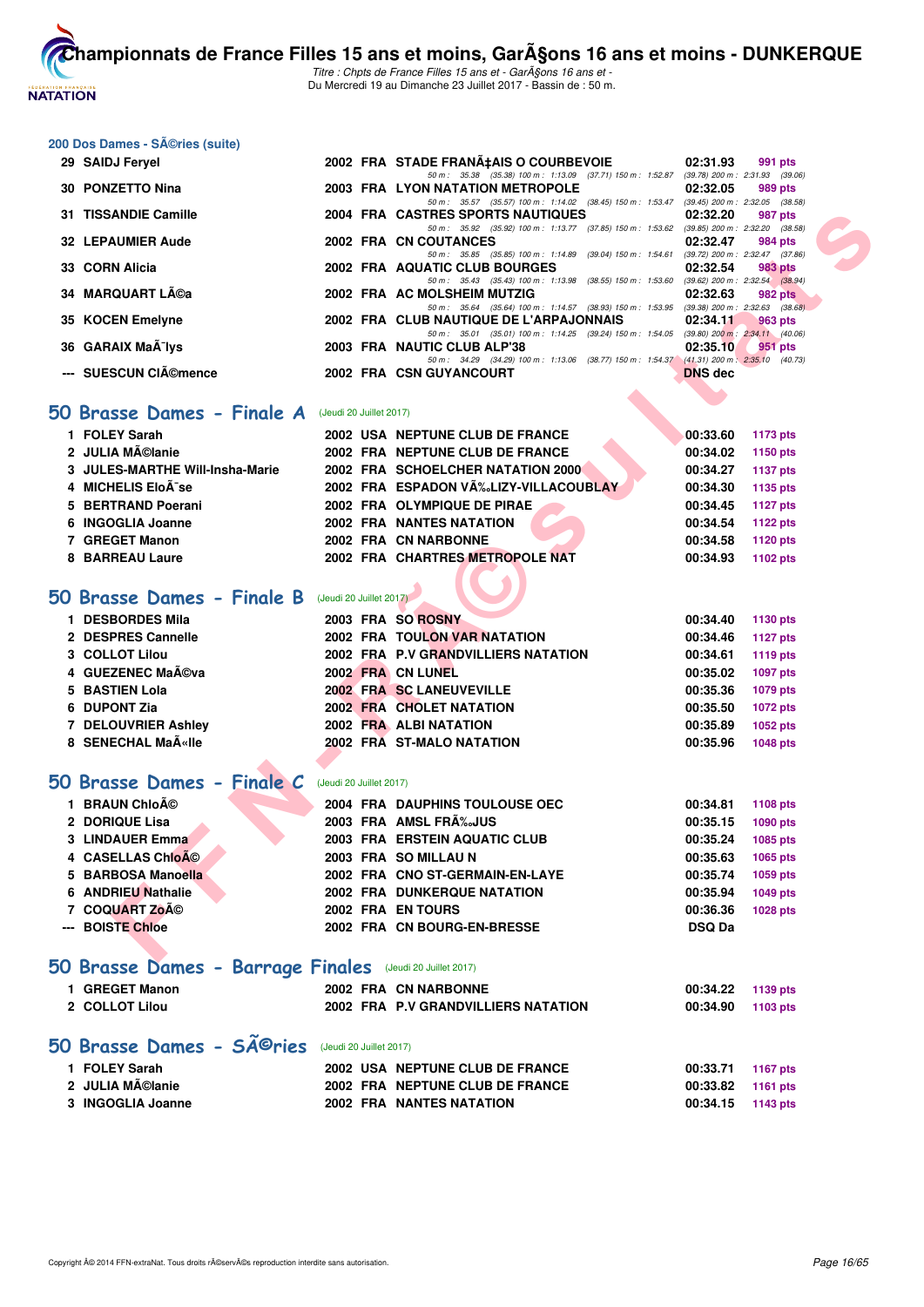

Titre : Chpts de France Filles 15 ans et - GarA§ons 16 ans et -Du Mercredi 19 au Dimanche 23 Juillet 2017 - Bassin de : 50 m.

#### **50 Brasse Dames - Séries (suite)**

| 4 MICHELIS EloÄ <sup>-</sup> se                              |  | 2002 FRA ESPADON VĉLIZY-VILLACOUBLAY |                | 00:34.16                            | 1143 pts                                               |  |
|--------------------------------------------------------------|--|--------------------------------------|----------------|-------------------------------------|--------------------------------------------------------|--|
| 5 BERTRAND Poerani                                           |  | 2002 FRA OLYMPIQUE DE PIRAE          |                | 00:34.31                            | 1135 pts                                               |  |
| <b>6 BARREAU Laure</b>                                       |  | 2002 FRA CHARTRES METROPOLE NAT      |                | 00:34.34                            | 1133 pts                                               |  |
| 6 JULES-MARTHE Will-Insha-Marie                              |  | 2002 FRA SCHOELCHER NATATION 2000    |                | 00:34.34                            | 1133 pts                                               |  |
| 8 COLLOT Lilou                                               |  | 2002 FRA P.V GRANDVILLIERS NATATION  |                | 00:34.40                            | 1130 pts                                               |  |
| 8 GREGET Manon                                               |  | 2002 FRA CN NARBONNE                 |                | 00:34.40                            | 1130 pts                                               |  |
| 10 GUEZENEC Maéva                                            |  | 2002 FRA CN LUNEL                    |                | 00:34.48                            | 1125 pts                                               |  |
| 11 DESBORDES Mila                                            |  | 2003 FRA SO ROSNY                    |                | 00:34.64                            | <b>1117 pts</b>                                        |  |
| 12 DUPONT Zia                                                |  | 2002 FRA CHOLET NATATION             |                | 00:34.67                            | 1115 pts                                               |  |
| 13 DESPRES Cannelle                                          |  | <b>2002 FRA TOULON VAR NATATION</b>  |                | 00:34.71                            | <b>1113 pts</b>                                        |  |
| <b>14 DELOUVRIER Ashley</b>                                  |  | 2002 FRA ALBINATATION                |                | 00:34.83                            | 1107 pts                                               |  |
| <b>15 BASTIEN Lola</b>                                       |  | 2002 FRA SC LANEUVEVILLE             |                | 00:34.91                            | <b>1103 pts</b>                                        |  |
| 16 SENECHAL MaA«lle                                          |  | 2002 FRA ST-MALO NATATION            |                | 00:34.93                            | 1102 pts                                               |  |
| <b>17 BOISRENOULT Emilie</b>                                 |  | 2002 FRA U.S CRETEIL NATATION        |                | 00:34.94                            | 1101 pts                                               |  |
| <b>18 DORIQUE Lisa</b>                                       |  | 2003 FRA AMSL FRA‰JUS                |                | 00:35.04                            | <b>1096 pts</b>                                        |  |
| <b>19 VINCENT Astrid</b>                                     |  | 2002 FRA ASM CHAMALIERES NATATION    |                | 00:35.26                            | 1084 pts                                               |  |
| 20 BOISTE Chloe                                              |  | 2002 FRA CN BOURG-EN-BRESSE          |                | 00:35.37                            | 1079 pts                                               |  |
| 21 BRAUN Chloé                                               |  | 2004 FRA DAUPHINS TOULOUSE OEC       |                | 00:35.39                            | 1078 pts                                               |  |
| 22 BARBOSA Manoella                                          |  | 2002 FRA CNO ST-GERMAIN-EN-LAYE      |                | 00:35.47                            | 1073 pts                                               |  |
| 22 CASELLAS ChloAO                                           |  | 2003 FRA SO MILLAU N                 |                | 00:35.47                            | 1073 pts                                               |  |
| 24 LINDAUER Emma                                             |  | 2003 FRA ERSTEIN AQUATIC CLUB        |                | 00:35.73                            | 1060 pts                                               |  |
| 25 ANDRIEU Nathalie                                          |  | 2002 FRA DUNKERQUE NATATION          |                | 00:35.80                            | 1056 pts                                               |  |
| 26 CORNILLON Amandine                                        |  | 2003 FRA SN MONTGERON                |                | 00:35.86                            | 1053 pts                                               |  |
| 26 COQUART Zoé                                               |  | 2002 FRA EN TOURS                    |                | 00:35.86                            | 1053 pts                                               |  |
| 28 PELLETIER Alizée                                          |  | 2003 FRA AS CORBEIL-ESSONNE          |                | 00:35.87                            | 1053 pts                                               |  |
| 29 FOURCADIER Agathe                                         |  | 2003 FRA GRAND RODEZ NATATION        |                | 00:36.10                            | 1041 pts                                               |  |
| 30 GABRIELE Paloma                                           |  | 2003 FRA NAUTIC CLUB SORBIERS        |                | 00:36.29                            | <b>1031 pts</b>                                        |  |
| 31 KALI ALI Sawsen                                           |  | <b>2003 FRA DAUPHINS D'ANNECY</b>    |                | 00:36.45                            | 1023 pts                                               |  |
| 32 RAUX Zoé                                                  |  | 2002 FRA CANARDS LA ROCHELLE         |                | 00:36.52                            | 1020 pts                                               |  |
| 33 BEY Cécilia                                               |  | <b>2003 FRA TOULON VAR NATATION</b>  |                | 00:36.57                            | <b>1017 pts</b>                                        |  |
| 34 SHEIKBOUDHOU Farah                                        |  | 2002 FRA CN DE BAIE-MAHAULT          |                | 00:36.65                            | 1013 pts                                               |  |
| 35 GARO Anna                                                 |  | 2002 FRA CN BREST                    |                | 00:36.67                            | 1012 pts                                               |  |
| <b>36 SENLIS Juliette</b>                                    |  | 2003 FRA CHOLET NATATION             |                | 00:37.20                            | 985 pts                                                |  |
|                                                              |  |                                      |                |                                     |                                                        |  |
| <b>00 Brasse Dames - Finale A</b> (Mercredi 19 Juillet 2017) |  |                                      |                |                                     |                                                        |  |
| 1 FOLEY Sarah                                                |  | 2002 USA NEPTUNE CLUB DE FRANCE      | 50 m : 34.54   | 01:11.80                            | <b>1209 pts</b><br>$(34.54)$ 100 m : 1:11.80 $(37.26)$ |  |
| 2 BARREAU Laure                                              |  | 2002 FRA CHARTRES METROPOLE NAT      |                | 01:13.03                            | 1179 pts                                               |  |
| 3 JULIA Mélanie                                              |  | 2002 FRA NEPTUNE CLUB DE FRANCE      | 50 m : 34.89   | 01:13.08                            | $(34.89)$ 100 m : 1:13.03 $(38.14)$<br>1178 pts        |  |
| 4 MICHELIS Eloà se                                           |  | 2002 FRA ESPADON VÉLIZY-VILLACOUBLAY | $50 m$ : 34.66 | 01:13.19                            | $(34.66)$ 100 m : 1:13.08 $(38.42)$<br>1176 pts        |  |
| 5 COLLOT Lilou                                               |  | 2002 FRA P.V GRANDVILLIERS NATATION  | 50 m : 34.56   | 01:13.91                            | $(34.56)$ 100 m : 1:13.19 $(38.63)$<br>1158 pts        |  |
| 6 BRAUN ChloA©                                               |  | 2004 FRA DAUPHINS TOULOUSE OEC       | 50 m: 35.10    | 01:14.63                            | $(35.10)$ 100 m : 1:13.91 $(38.81)$<br>1142 pts        |  |
|                                                              |  |                                      | 50 m: 35.53    | $(35.53)$ 100 m : 1:14.63 $(39.10)$ |                                                        |  |
| 7 DREVET Juliette                                            |  | 2002 FRA ASM CHAMALIERES NATATION    |                | 01:15.20                            | 1128 pts                                               |  |
|                                                              |  |                                      |                |                                     | 50 m : 35.25 (35.25) 100 m : 1:15.20 (39.95)           |  |

# [100 Brasse Dames - Finale A](http://www.ffnatation.fr/webffn/resultats.php?idact=nat&go=epr&idcpt=47485&idepr=22) Mercredi 19 Juillet 2017)

| 1 FOLEY Sarah               |                            | 2002 USA NEPTUNE CLUB DE FRANCE      |                  | 01:11.80                                        | 1209 pts        |  |
|-----------------------------|----------------------------|--------------------------------------|------------------|-------------------------------------------------|-----------------|--|
| 2 BARREAU Laure             |                            | 2002 FRA CHARTRES METROPOLE NAT      | 50 m: 34.54      | $(34.54)$ 100 m : 1:11.80 $(37.26)$<br>01:13.03 | 1179 pts        |  |
| 3 JULIA Mélanie             |                            | 2002 FRA NEPTUNE CLUB DE FRANCE      | 50 m: 34.89      | $(34.89)$ 100 m : 1:13.03 $(38.14)$<br>01:13.08 | 1178 pts        |  |
| 4 MICHELIS Eloà se          |                            | 2002 FRA ESPADON VÉLIZY-VILLACOUBLAY | $50 m$ : 34.66   | $(34.66)$ 100 m : 1:13.08 $(38.42)$<br>01:13.19 | 1176 pts        |  |
| 5 COLLOT Lilou              |                            | 2002 FRA P.V GRANDVILLIERS NATATION  | 50 m: 34.56      | $(34.56)$ 100 m : 1:13.19 $(38.63)$             |                 |  |
|                             |                            |                                      | 50 m: 35.10      | 01:13.91<br>$(35.10)$ 100 m : 1:13.91 $(38.81)$ | 1158 pts        |  |
| 6 BRAUN ChloA <sup>©</sup>  |                            | 2004 FRA DAUPHINS TOULOUSE OEC       | 50 m: 35.53      | 01:14.63<br>$(35.53)$ 100 m : 1:14.63 (39.10    | 1142 pts        |  |
| 7 DREVET Juliette           |                            | 2002 FRA ASM CHAMALIERES NATATION    | $50 m$ : $35.25$ | 01:15.20<br>$(35.25)$ 100 m : 1:15.20 $(39.95)$ | 1128 pts        |  |
| 8 BERTRAND Poerani          |                            | 2002 FRA OLYMPIQUE DE PIRAE          | $50 m$ : $35.35$ | 01:15.27<br>$(35.35)$ 100 m : 1:15.27 $(39.92)$ | 1127 $p$ ts     |  |
| 100 Brasse Dames - Finale B | (Mercredi 19 Juillet 2017) |                                      |                  |                                                 |                 |  |
| 1 DUPONT Zia                |                            | 2002 FRA CHOLET NATATION             |                  | 01:14.76                                        | <b>1138 pts</b> |  |

|  |  |  | <b>IUU DI'USSE DUINES - I INUIE D</b> (Meiclear 13 Juliet 2017) |
|--|--|--|-----------------------------------------------------------------|
|  |  |  |                                                                 |

| 2002 FRA CHOLET NATATION | 01:14.76 1138 pts                          |
|--------------------------|--------------------------------------------|
|                          | 50 m: 35.87 (35.87) 100 m: 1:14.76 (38.89) |
| 2002 FRA ASPTT NICE      | 01:15.34 1125 pts                          |
|                          | 50 m: 36.07 (36.07) 100 m: 1:15.34 (39.27) |
| 2002 FRA CN LUNEL        | 01:15.59 1119 pts                          |
|                          | 50 m: 35.56 (35.56) 100 m: 1:15.59 (40.03) |
|                          |                                            |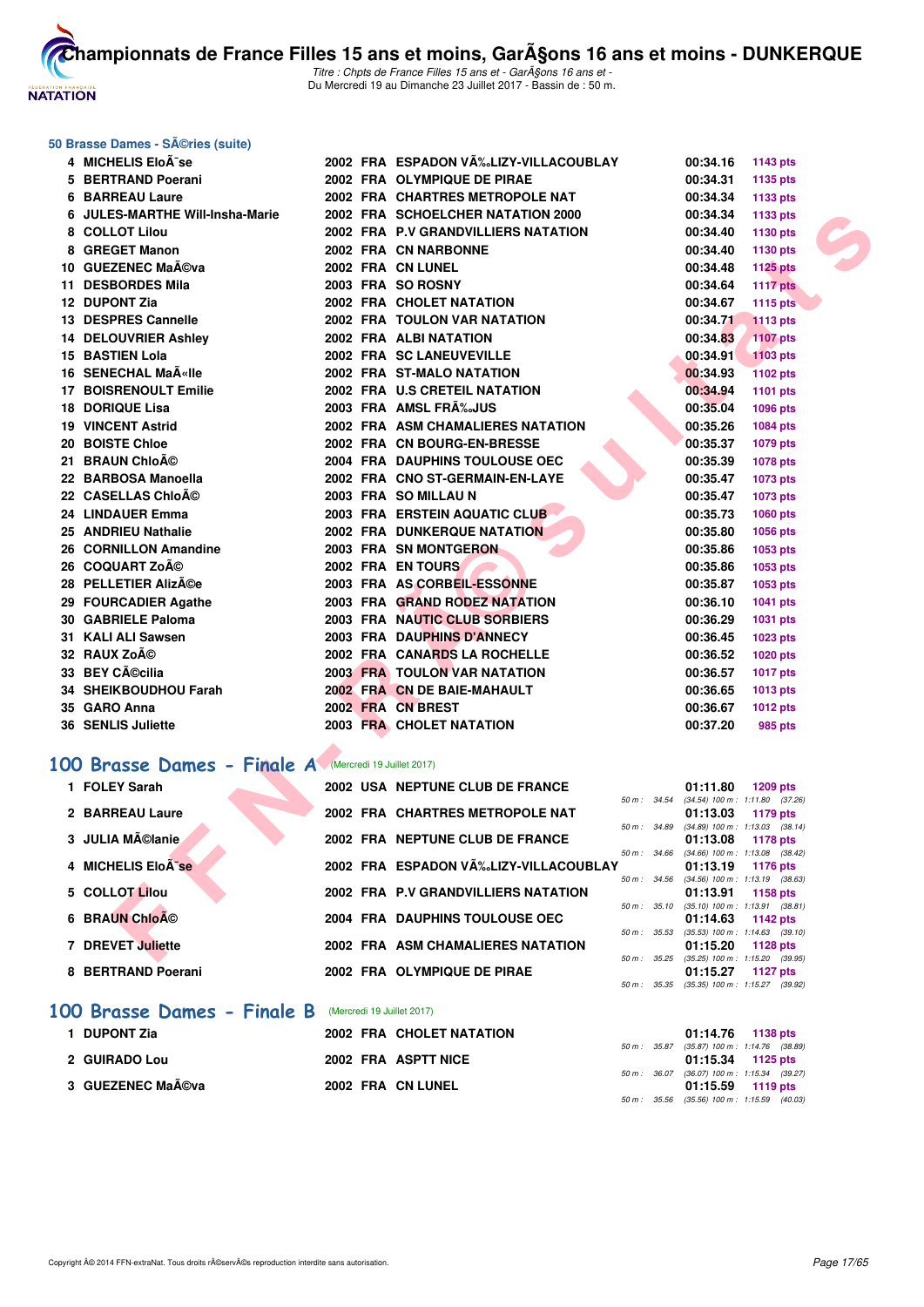

Titre : Chpts de France Filles 15 ans et - GarA§ons 16 ans et -Du Mercredi 19 au Dimanche 23 Juillet 2017 - Bassin de : 50 m.

#### **100 Brasse Dames - Finale B (suite)**

| 4 BARBOSA Manoella |  | 2002 FRA CNO ST-GERMAIN-EN-LAYE |  | 01:15.67 1117 pts                       |                 |  |
|--------------------|--|---------------------------------|--|-----------------------------------------|-----------------|--|
|                    |  |                                 |  | 50 m: 35.48 (35.48) 100 m: 1:15.67 (40. |                 |  |
| 5 PELLETIER Alizée |  | 2003 FRA AS CORBEIL-ESSONNE     |  | 01:15.74 1116 pts                       |                 |  |
|                    |  |                                 |  | 50 m: 36.08 (36.08) 100 m: 1:15.74 (39. |                 |  |
| 6 DESPRES Cannelle |  | 2002 FRA TOULON VAR NATATION    |  | 01:16.04 1109 pts                       |                 |  |
|                    |  |                                 |  | 50 m: 35.26 (35.26) 100 m: 1:16.04 (40. |                 |  |
| 7 DESBORDES Mila   |  | 2003 FRA SO ROSNY               |  | 01:16.42 1100 pts                       |                 |  |
|                    |  |                                 |  | 50 m: 35.95 (35.95) 100 m: 1:16.42 (40. |                 |  |
| 8 SENECHAL MaA«lle |  | 2002 FRA ST-MALO NATATION       |  | 01:17.67                                | <b>1071 pts</b> |  |
|                    |  |                                 |  |                                         |                 |  |

#### [100 Brasse Dames - Finale C](http://www.ffnatation.fr/webffn/resultats.php?idact=nat&go=epr&idcpt=47485&idepr=22) (Mercredi 19 Juillet 2017)

| 1 GREGET Manon    | 2002 FRA CN NARBONNE            | 01:16.37                                               | 1101 pts |
|-------------------|---------------------------------|--------------------------------------------------------|----------|
|                   |                                 | $(35.19) 100 \text{ m}$ : 1:16.37 (41.<br>50 m : 35.19 |          |
| 2 INGOGLIA Joanne | <b>2002 FRA NANTES NATATION</b> | 01:17.26 1081 pts                                      |          |
|                   |                                 | $(35.40)$ 100 m : 1:17.26 (41.<br>$50 m$ : $35.40$     |          |
| 3 LINDAUER Emma   | 2003 FRA ERSTEIN AQUATIC CLUB   | 01:17.54                                               | 1074 pts |
|                   |                                 | $(36.08)$ 100 m : 1:17.54 (41.<br>$50 m$ :<br>36.08    |          |
| 4 KALI ALI Sawsen | 2003 FRA DAUPHINS D'ANNECY      | 01:17.75 1070 pts                                      |          |
|                   |                                 | $(36.79)$ 100 m : 1:17.75 (40.<br>50 m:<br>36.79       |          |
| 5 DUFOUR Jeanne   | 2002 FRA CNM DIEPPE             | 01:17.98 1064 pts                                      |          |
| 6 CASELLAS Chloé  | 2003 FRA SO MILLAU N            | 50 m: 37.50<br>$(37.50)$ 100 m : 1:17.98 (40.          |          |
|                   |                                 | 01:18.66 1049 pts<br>$50 m$ :<br>36.91                 |          |
| 7 GARO Anna       | 2002 FRA CN BREST               | $(36.91)$ 100 m : 1:18.66 (41.<br>01:18.92             | 1043 pts |
|                   |                                 | $(37.90)$ 100 m : 1:18.92 (41.<br>37.90<br>$50 m$ :    |          |
| 8 BEY Cécilia     | 2003 FRA TOULON VAR NATATION    | 01:19.61                                               | 1028 pts |
|                   |                                 |                                                        |          |

# 100 Brasse Dames - SÃ<sup>@</sup>ries (Mercredi 19 Juillet 2017)

| 6 DESPRES Cannelle                                           |  | 2002 FRA TOULON VAR NATATION          |              | 01:16.04<br>1109 pts                                                      |
|--------------------------------------------------------------|--|---------------------------------------|--------------|---------------------------------------------------------------------------|
| 7 DESBORDES Mila                                             |  | 2003 FRA SO ROSNY                     | 50 m: 35.26  | $(35.26)$ 100 m : 1:16.04 $(40.78)$<br>01:16.42<br>1100 pts               |
| 8 SENECHAL MaA«lle                                           |  | 2002 FRA ST-MALO NATATION             | 50 m: 35.95  | $(35.95)$ 100 m : 1:16.42 $(40.47)$<br><b>1071 pts</b>                    |
|                                                              |  |                                       | 50 m : 36.01 | 01:17.67<br>$(36.01)$ 100 m : 1:17.67 $(41.66)$                           |
| <b>00 Brasse Dames - Finale C</b> (Mercredi 19 Juillet 2017) |  |                                       |              |                                                                           |
| 1 GREGET Manon                                               |  | 2002 FRA CN NARBONNE                  |              | $01:16.37$ 1101 pts                                                       |
| 2 INGOGLIA Joanne                                            |  | <b>2002 FRA NANTES NATATION</b>       |              | 50 m : 35.19 (35.19) 100 m : 1:16.37 (41.18)<br>01:17.26<br>1081 pts      |
|                                                              |  |                                       |              | 50 m : 35.40 (35.40) 100 m : 1:17.26 (41.86)                              |
| 3 LINDAUER Emma                                              |  | 2003 FRA ERSTEIN AQUATIC CLUB         | 50 m: 36.08  | 01:17.54<br><b>1074 pts</b><br>$(36.08)$ 100 m : 1:17.54 $(41.46)$        |
| 4 KALI ALI Sawsen                                            |  | 2003 FRA DAUPHINS D'ANNECY            | 50 m : 36.79 | 01:17.75<br>1070 pts<br>(36.79) 100 m: 1:17.75 (40.96)                    |
| 5 DUFOUR Jeanne                                              |  | 2002 FRA CNM DIEPPE                   |              | 01:17.98<br>1064 pts                                                      |
| 6 CASELLAS Chloé                                             |  | 2003 FRA SO MILLAU N                  | 50 m: 37.50  | $(37.50)$ 100 m : 1:17.98 $(40.48)$<br>01:18.66<br>1049 pts               |
| 7 GARO Anna                                                  |  | 2002 FRA CN BREST                     | 50 m : 36.91 | $(36.91)$ 100 m : 1:18.66 $(41.75)$<br>01:18.92<br>1043 pts               |
| 8 BEY Cécilia                                                |  |                                       |              | 50 m: 37.90 (37.90) 100 m: 1:18.92 (41.02)                                |
|                                                              |  | <b>2003 FRA TOULON VAR NATATION</b>   |              | 01:19.61<br><b>1028 pts</b><br>50 m: 36.77 (36.77) 100 m: 1:19.61 (42.84) |
| 00 Brasse Dames - SÃ <sup>©</sup> ries                       |  | (Mercredi 19 Juillet 2017)            |              |                                                                           |
| 1 JULIA Mĩlanie                                              |  | 2002 FRA NEPTUNE CLUB DE FRANCE       |              | 01:13.23<br>1175 pts                                                      |
| 2 FOLEY Sarah                                                |  | 2002 USA NEPTUNE CLUB DE FRANCE       |              | 50 m: 34.56 (34.56) 100 m: 1:13.23 (38.67)<br>01:13.47<br>1169 pts        |
|                                                              |  |                                       |              | 50 m: 34.14 (34.14) 100 m: 1:13.47 (39.33)                                |
| 3 BARREAU Laure                                              |  | 2002 FRA CHARTRES METROPOLE NAT       |              | 01:13.51<br><b>1168 pts</b><br>50 m: 35.25 (35.25) 100 m: 1:13.51 (38.26) |
| 4 COLLOT Lilou                                               |  | 2002 FRA P.V GRANDVILLIERS NATATION   |              | 01:13.89<br>1159 pts                                                      |
| 5 MICHELIS Eloà se                                           |  | 2002 FRA ESPADON VÉLIZY-VILLACOUBLAY  |              | 50 m: 34.78 (34.78) 100 m: 1:13.89 (39.11)<br>01:14.24<br>1151 pts        |
| 6 BRAUN Chloĩ                                                |  | <b>2004 FRA DAUPHINS TOULOUSE OEC</b> |              | 50 m: 34.39 (34.39) 100 m: 1:14.24 (39.85)<br>01:15.19<br>1128 pts        |
| 7 DREVET Juliette                                            |  | 2002 FRA ASM CHAMALIERES NATATION     | 50 m: 35.62  | $(35.62)$ 100 m : 1:15.19 $(39.57)$<br>01:15.25<br>1127 $pts$             |
| 8 BERTRAND Poerani                                           |  | 2002 FRA OLYMPIQUE DE PIRAE           | 50 m : 35.58 | $(35.58)$ 100 m : 1:15.25 $(39.67)$<br>01:15.30<br><b>1126 pts</b>        |
|                                                              |  |                                       | 50 m : 34.99 | $(34.99)$ 100 m : 1:15.30 $(40.31)$                                       |
| 9 GUEZENEC Maéva                                             |  | 2002 FRA CN LUNEL                     | 50 m : 34.90 | 01:15.52<br>1121 pts<br>$(34.90)$ 100 m : 1:15.52 $(40.62)$               |
| 10 GUIRADO Lou                                               |  | 2002 FRA ASPTT NICE                   | 50 m : 36.68 | 01:16.11<br>1107 pts<br>$(36.68)$ 100 m : 1:16.11 $(39.43)$               |
| 11 PELLETIER AlizÃCe                                         |  | 2003 FRA AS CORBEIL-ESSONNE           |              | 01:16.26<br>1104 pts                                                      |
| 12 BARBOSA Manoella                                          |  | 2002 FRA CNO ST-GERMAIN-EN-LAYE       | 50 m : 36.96 | (36.96) 100 m : 1:16.26 (39.30)<br>01:16.42<br>1100 pts                   |
| 13 DESBORDES Mila                                            |  | 2003 FRA SO ROSNY                     | 50 m : 35.28 | $(35.28)$ 100 m : 1:16.42 $(41.14)$<br>01:16.44<br>1099 pts               |
| 14 DUPONT Zia                                                |  | 2002 FRA CHOLET NATATION              |              | 50 m: 36.40 (36.40) 100 m: 1:16.44 (40.04)<br>01:16.47 1099 pts           |
|                                                              |  |                                       |              | 50 m: 35.25 (35.25) 100 m: 1:16.47 (41.22)                                |
| 15 DESPRES Cannelle                                          |  | <b>2002 FRA TOULON VAR NATATION</b>   |              | 01:16.51<br>1098 pts<br>50 m: 35.51 (35.51) 100 m: 1:16.51 (41.00)        |
| 16 SENECHAL MaA«Ile                                          |  | 2002 FRA ST-MALO NATATION             |              | 01:16.78<br>1092 pts<br>50 m: 35.53 (35.53) 100 m: 1:16.78 (41.25)        |
| 17 GREGET Manon                                              |  | 2002 FRA CN NARBONNE                  |              | $01:17.12$ 1084 pts                                                       |
| 18 LINDAUER Emma                                             |  | <b>2003 FRA ERSTEIN AQUATIC CLUB</b>  |              | 50 m: 35.94 (35.94) 100 m: 1:17.12 (41.18)<br>01:17.21<br>1082 pts        |
| 19 INGOGLIA Joanne                                           |  | <b>2002 FRA NANTES NATATION</b>       |              | 50 m: 36.58 (36.58) 100 m: 1:17.21 (40.63)<br>01:17.49 1075 pts           |
| 20 CASELLAS ChloAO                                           |  | 2003 FRA SO MILLAU N                  | 50 m : 36.08 | $(36.08)$ 100 m : 1:17.49 $(41.41)$<br>01:17.51<br><b>1075 pts</b>        |
|                                                              |  |                                       |              | 50 m: 36.68 (36.68) 100 m: 1:17.51 (40.83)                                |
| 21 KALI ALI Sawsen                                           |  | 2003 FRA DAUPHINS D'ANNECY            |              | 01:17.85 1067 pts                                                         |

|              |                   | $01:15.67$ 1117 pts                        |
|--------------|-------------------|--------------------------------------------|
|              |                   | 50 m: 35.48 (35.48) 100 m: 1:15.67 (40.19) |
|              | 01:15.74 1116 pts |                                            |
| 50 m : 36.08 |                   | $(36.08)$ 100 m : 1:15.74 $(39.66)$        |
|              |                   | 01:16.04 1109 pts                          |
|              |                   | 50 m: 35.26 (35.26) 100 m: 1:16.04 (40.78) |
|              |                   | 01:16.42 1100 pts                          |
| 50 m : 35.95 |                   | $(35.95)$ 100 m : 1:16.42 $(40.47)$        |
|              |                   | 01:17.67 1071 pts                          |
|              |                   | 50 m: 36.01 (36.01) 100 m: 1:17.67 (41.66) |

|          |       | 01:16.37          | <b>1101 pts</b>     |  |
|----------|-------|-------------------|---------------------|--|
| $50 m$ : | 35.19 | $(35.19) 100 m$ ; | $1:16.37$ (41.18)   |  |
|          |       | 01:17.26          | 1081 pts            |  |
| $50 m$ : | 35.40 | $(35.40)$ 100 m : | $1:17.26$ $(41.86)$ |  |
|          |       | 01:17.54          | <b>1074 pts</b>     |  |
| $50 m$ : | 36.08 | $(36.08) 100 m$ : | $1:17.54$ $(41.46)$ |  |
|          |       | 01:17.75          | 1070 pts            |  |
| $50 m$ : | 36.79 | $(36.79)$ 100 m : | $1:17.75$ (40.96)   |  |
|          |       |                   |                     |  |
|          |       | 01:17.98          | 1064 pts            |  |
| $50 m$ : | 37.50 | $(37.50)$ 100 m : | $1:17.98$ $(40.48)$ |  |
|          |       | 01:18.66          | 1049 pts            |  |
| $50 m$ : | 36.91 | $(36.91)$ 100 m : | $1:18.66$ $(41.75)$ |  |
|          |       | 01:18.92          | 1043 pts            |  |
| $50 m$ : | 37.90 | $(37.90)$ 100 m : | $1:18.92$ $(41.02)$ |  |
|          |       | 01:19.61          | 1028 pts            |  |
| 50 m :   | 36.77 | (36.77) 100 m :   | $1:19.61$ $(42.84)$ |  |

|          |       | 01:13.23          | 1175 pts        |         |
|----------|-------|-------------------|-----------------|---------|
| $50 m$ : | 34.56 | $(34.56)$ 100 m : | 1:13.23         | (38.67) |
|          |       | 01:13.47          | 1169 pts        |         |
| $50 m$ : | 34.14 | $(34.14) 100 m$ : | 1:13.47         | (39.33) |
|          |       | 01:13.51          | 1168 pts        |         |
| $50 m$ : | 35.25 | $(35.25)$ 100 m : | 1:13.51         | (38.26) |
|          |       | 01:13.89          | 1159 pts        |         |
| $50 m$ : | 34.78 | $(34.78) 100 m$ : | 1:13.89         | (39.11) |
|          |       | 01:14.24          | 1151 pts        |         |
| $50 m$ : | 34.39 | $(34.39) 100 m$ : | 1:14.24         | (39.85) |
|          |       | 01:15.19          | 1128 pts        |         |
| $50 m$ : | 35.62 | $(35.62)$ 100 m : | 1:15.19         | (39.57) |
|          |       | 01:15.25          | 1127            | pts     |
| $50 m$ : | 35.58 | $(35.58) 100 m$ : | 1:15.25         | (39.67) |
|          |       | 01:15.30          | <b>1126 pts</b> |         |
| $50 m$ : | 34.99 | $(34.99)$ 100 m : | 1:15.30         | (40.31) |
|          |       | 01:15.52          | 1121            | pts     |
| $50 m$ : | 34.90 | $(34.90)$ 100 m : | 1:15.52         | (40.62) |
|          |       | 01:16.11          | <b>1107 pts</b> |         |
| $50 m$ : | 36.68 | $(36.68) 100 m$ : | 1:16.11         | (39.43) |
|          |       | 01:16.26          | 1104 pts        |         |
| $50 m$ : | 36.96 | $(36.96) 100 m$ : | 1:16.26         | (39.30) |
|          |       | 01:16.42          | <b>1100 pts</b> |         |
| $50 m$ : | 35.28 | $(35.28) 100 m$ : | 1:16.42         | (41.14) |
|          |       | 01:16.44          | 1099 pts        |         |
| $50 m$ : | 36.40 | $(36.40)$ 100 m : | 1:16.44         | (40.04) |
|          |       | 01:16.47          | 1099 pts        |         |
| $50 m$ : | 35.25 | $(35.25)$ 100 m : | 1:16.47         | (41.22) |
|          |       | 01:16.51          | 1098            | pts     |
| $50 m$ : | 35.51 | $(35.51)$ 100 m : | 1:16.51         | (41.00) |
|          |       | 01:16.78          | 1092 pts        |         |
| $50 m$ : | 35.53 | $(35.53) 100 m$ : | 1:16.78         | (41.25) |
|          |       | 01:17.12          | 1084 pts        |         |
| $50 m$ : | 35.94 | $(35.94) 100 m$ : | 1:17.12         | (41.18) |
|          |       | 01:17.21          | 1082 pts        |         |
| $50 m$ : | 36.58 | $(36.58) 100 m$ : | 1:17.21         | (40.63) |
|          |       | 01:17.49          | 1075 pts        |         |
| $50 m$ : | 36.08 | $(36.08) 100 m$ : | 1:17.49         | (41.41) |
|          |       | 01:17.51          | 1075 pts        |         |
| $50 m$ : | 36.68 | $(36.68) 100 m$ : | 1:17.51         | (40.83) |
|          |       | 01:17.85          | 1067 pts        |         |
| $50 m$ : | 37.20 | $(37.20)$ 100 m : | 1:17.85         | (40.65) |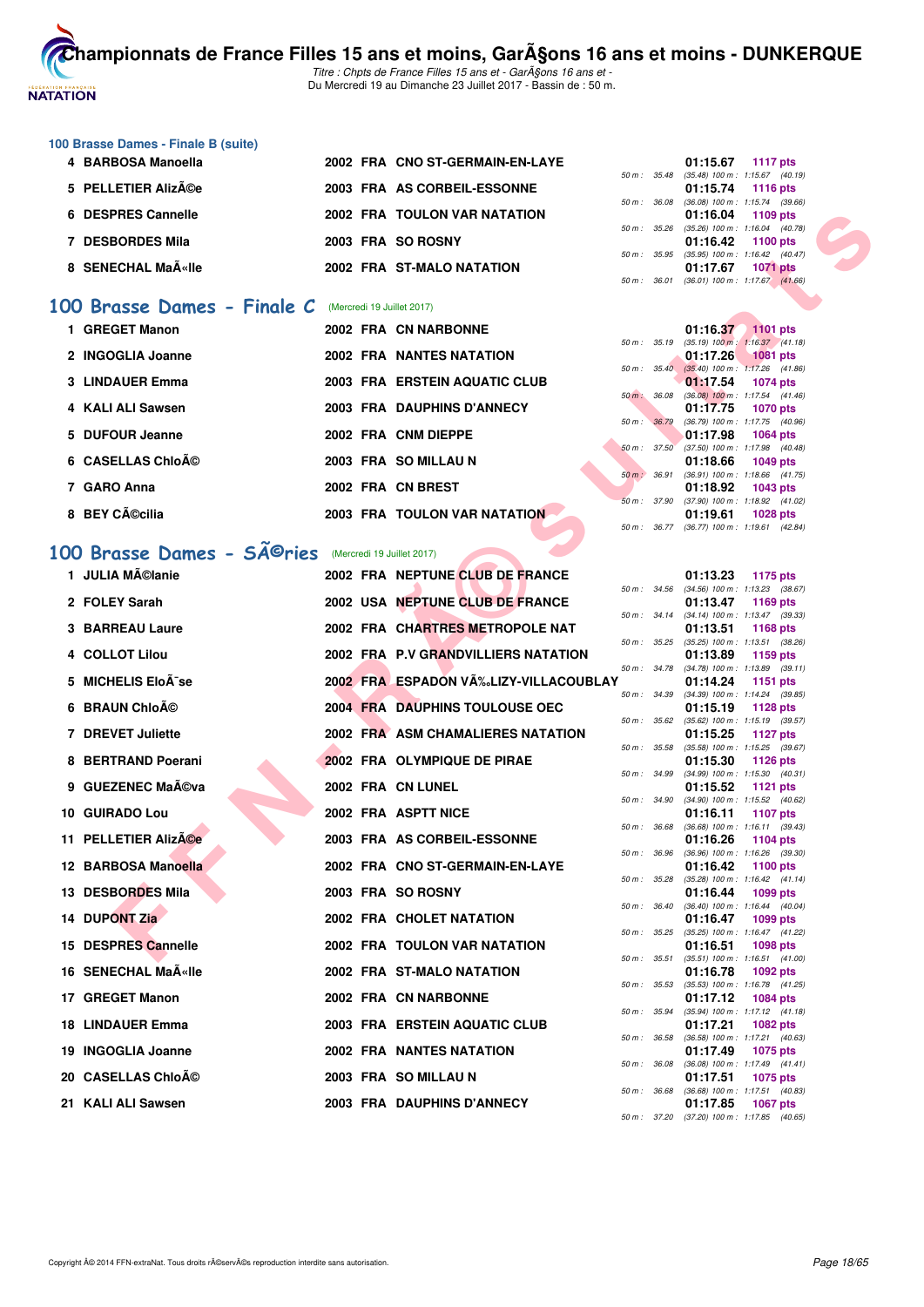

**[Cham](http://www.ffnatation.fr/webffn/index.php)pionnats de France Filles 15 ans et moins, GarA§ons 16 ans et moins - DUNKERQUE** Titre : Chpts de France Filles 15 ans et - GarA§ons 16 ans et -

Du Mercredi 19 au Dimanche 23 Juillet 2017 - Bassin de : 50 m.

# **100 Brasse Dames - Séries (suite)**

| 22 GARO Anna                                               |  | 2002 FRA CN BREST                                                                                                                 | 01:17.99 | 1064 pts                                                      |  |
|------------------------------------------------------------|--|-----------------------------------------------------------------------------------------------------------------------------------|----------|---------------------------------------------------------------|--|
| 23 BEY CA©cilia                                            |  | $50 m$ : $36.73$<br>2003 FRA TOULON VAR NATATION                                                                                  | 01:18.01 | (36.73) 100 m: 1:17.99 (41.26)<br><b>1064 pts</b>             |  |
|                                                            |  | 50 m: 36.51                                                                                                                       |          | $(36.51)$ 100 m : 1:18.01 $(41.50)$                           |  |
| 24 DUFOUR Jeanne                                           |  | 2002 FRA CNM DIEPPE<br>50 m : 37.04                                                                                               | 01:18.15 | <b>1060 pts</b><br>$(37.04)$ 100 m : 1:18.15 $(41.11)$        |  |
| 25 COQUART Zoĩ                                             |  | 2002 FRA EN TOURS                                                                                                                 | 01:18.52 | 1052 pts                                                      |  |
| <b>26 VINCENT Astrid</b>                                   |  | 50 m : 36.36<br>2002 FRA ASM CHAMALIERES NATATION                                                                                 | 01:18.71 | $(36.36)$ 100 m : 1:18.52 $(42.16)$<br><b>1048 pts</b>        |  |
| 27 TROTTE Lou-Anne                                         |  | 50 m : 37.24<br>2002 FRA CN LE MANS                                                                                               | 01:18.76 | $(37.24)$ 100 m : 1:18.71 $(41.47)$<br><b>1047 pts</b>        |  |
|                                                            |  | 50 m: 37.19                                                                                                                       |          | $(37.19)$ 100 m : 1:18.76 $(41.57)$                           |  |
| 28 BOISTE Chloe                                            |  | 2002 FRA CN BOURG-EN-BRESSE<br>50 m : 35.64                                                                                       | 01:18.78 | <b>1046 pts</b><br>$(35.64)$ 100 m : 1:18.78 $(43.14)$        |  |
| 29 JULES-MARTHE Will-Insha-Marie                           |  | 2002 FRA SCHOELCHER NATATION 2000<br>50 m : 36.87                                                                                 | 01:18.96 | <b>1042 pts</b><br>$(36.87)$ 100 m : 1:18.96 $(42.09)$        |  |
| <b>30 BASTIEN Lola</b>                                     |  | 2002 FRA SC LANEUVEVILLE                                                                                                          | 01:18.97 | <b>1042 pts</b>                                               |  |
| 31 SENLIS Juliette                                         |  | 50 m : 36.56<br>2003 FRA CHOLET NATATION                                                                                          |          | $(36.56)$ 100 m : 1:18.97 $(42.41)$                           |  |
|                                                            |  | 50 m : 37.19                                                                                                                      | 01:18.98 | <b>1042 pts</b><br>(37.19) 100 m: 1:18.98 (41.79)             |  |
| 32 SHEIKBOUDHOU Farah                                      |  | 2002 FRA CN DE BAIE-MAHAULT                                                                                                       | 01:19.26 | <b>1036 pts</b>                                               |  |
| 33 DORIQUE Lisa                                            |  | 2003 FRA AMSL FRA‰JUS                                                                                                             | 01:19.45 | 50 m: 37.32 (37.32) 100 m: 1:19.26 (41.94)<br><b>1031 pts</b> |  |
|                                                            |  | 50 m: 36.58                                                                                                                       |          | (36.58) 100 m: 1:19.45 (42.87)                                |  |
| 34 DELOUVRIER Ashley                                       |  | 2002 FRA ALBINATATION                                                                                                             | 01:19.53 | 1030 pts                                                      |  |
| 35 FOHRER Marie                                            |  | $50 m$ : 36.46<br><b>2002 FRA CERGY PONTOISE NATATION</b>                                                                         | 01:19.60 | (36.46) 100 m: 1:19.53 (43.07)<br><b>1028 pts</b>             |  |
|                                                            |  | 50 m : 37.74                                                                                                                      |          | $(37.74)$ 100 m : 1:19.60 $(41.86)$                           |  |
| 35 HUMBERT Juliette                                        |  | 2003 FRA SN VERSAILLES<br>50 m: 37.84                                                                                             | 01:19.60 | 1028 pts<br>$(37.84)$ 100 m : 1:19.60 $(41.76)$               |  |
| <b>37 ANDRIEU Nathalie</b>                                 |  | 2002 FRA DUNKERQUE NATATION                                                                                                       | 01:19.65 | <b>1027 pts</b>                                               |  |
| 38 GABRIELE Paloma                                         |  | 50 m : 37.71<br>2003 FRA NAUTIC CLUB SORBIERS                                                                                     | 01:19.70 | $(37.71)$ 100 m : 1:19.65 $(41.94)$<br><b>1026 pts</b>        |  |
|                                                            |  | 50 m: 37.17                                                                                                                       |          | $(37.17)$ 100 m : 1:19.70 $(42.53)$                           |  |
| 39 DESBONNES Leha                                          |  | 2002 FRA ES MASSY NATATION                                                                                                        | 01:19.95 | <b>1020 pts</b><br>50 m: 37.77 (37.77) 100 m: 1:19.95 (42.18) |  |
| 40 PEREZ Emma                                              |  | 2003 FRA DAUPHINS TOULOUSE OEC                                                                                                    | 01:20.54 | <b>1007 pts</b>                                               |  |
|                                                            |  | 50 m : 38.21                                                                                                                      |          | (38.21) 100 m: 1:20.54 (42.33)                                |  |
| 40 SOULARD Louann                                          |  | 2003 FRA ST-NAZAIRE ATLANTIQUE NATATION<br>50 m : 38.41                                                                           | 01:20.54 | <b>1007 pts</b><br>$(38.41)$ 100 m : 1:20.54 $(42.13)$        |  |
| <b>42 BORDES Amelie</b>                                    |  | 2002 FRA ASEC ST-PAUL LA RA%JUNION                                                                                                | 01:20.56 | 1007 pts                                                      |  |
|                                                            |  | 50 m: 37.30                                                                                                                       |          | (37.30) 100 m: 1:20.56 (43.26)                                |  |
| 43 BOST Manon                                              |  | 2002 FRA CA L'HAY-LES-ROSES                                                                                                       | 01:20.62 | 1005 pts<br>50 m: 38.12 (38.12) 100 m: 1:20.62 (42.50)        |  |
| 44 TABET Lyna                                              |  | 2002 FRA CN ANTIBES                                                                                                               | 01:21.40 | 988 pts                                                       |  |
| 45 OROS Klara                                              |  | 50 m : 37.81<br>2003 FRA CN CASTELNAUDARY                                                                                         | 01:21.81 | $(37.81)$ 100 m : 1:21.40 $(43.59)$<br>979 pts                |  |
|                                                            |  |                                                                                                                                   |          | 50 m: 38.13 (38.13) 100 m: 1:21.81 (43.68)                    |  |
| 46 JOLY Cloe                                               |  | 2002 FRA REIMS NATATION 89                                                                                                        | 01:22.42 | 966 pts                                                       |  |
|                                                            |  | 50 m : 38.39                                                                                                                      |          | (38.39) 100 m: 1:22.42 (44.03)                                |  |
| <b>00 Brasse Dames - Finale A</b> (Samedi 22 Juillet 2017) |  |                                                                                                                                   |          |                                                               |  |
| 1 BARREAU Laure                                            |  | 2002 FRA CHARTRES METROPOLE NAT                                                                                                   | 02:36.00 | <b>1181 pts</b>                                               |  |
|                                                            |  | 50 m: 36.47 (36.47) 100 m: 1:16.59 (40.12) 150 m: 1:56.62 (40.03) 200 m: 2:36.00 (39.38)                                          |          |                                                               |  |
| 2 MICHELIS EloÄ-se                                         |  | 2002 FRA ESPADON VA‰LIZY-VILLACOUBLAY<br>50 m: 36.37 (36.37) 100 m: 1:17.38 (41.01) 150 m: 1:57.73 (40.35) 200 m: 2:38.50 (40.77) | 02:38.50 | 1151 pts                                                      |  |
| 3 FOLEY Sarah                                              |  | 2002 USA NEPTUNE CLUB DE FRANCE                                                                                                   | 02:39.10 | 1144 pts                                                      |  |
| 4 DUPONT Zia                                               |  | 50 m: 36.76 (36.76) 100 m: 1:17.95 (41.19) 150 m: 1:59.02 (41.07) 200 m: 2:39.10 (40.08)<br>2002 FRA CHOLET NATATION              | 02:40.89 | 1123 pts                                                      |  |
|                                                            |  | 50 m: 36.24 (36.24) 100 m: 1:17.07 (40.83) 150 m: 1:59.33 (42.26) 200 m: 2:40.89 (41.56)                                          |          |                                                               |  |
| $E$ DELLETIED ALLA $\alpha$                                |  | 0000 FBA AC OOBBEIL FOCONNIE                                                                                                      | 00.44E   |                                                               |  |

#### [200 Brasse Dames - Finale A](http://www.ffnatation.fr/webffn/resultats.php?idact=nat&go=epr&idcpt=47485&idepr=23) (Samedi 22 Juillet 2017)

| 1 BARREAU Laure     |  | 2002 FRA CHARTRES METROPOLE NAT                                                                                                                                     | 02:36.00 | 1181 pts                                                                          |
|---------------------|--|---------------------------------------------------------------------------------------------------------------------------------------------------------------------|----------|-----------------------------------------------------------------------------------|
| 2 MICHELIS EloÃ-se  |  | 50 m: 36.47 (36.47) 100 m: 1:16.59 (40.12) 150 m: 1:56.62<br>2002 FRA ESPADON VĉLIZY-VILLACOUBLAY 02:38.50                                                          |          | $(40.03)$ 200 m : 2:36.00 $(39.38)$<br>1151 $pts$                                 |
| 3 FOLEY Sarah       |  | 50 m: 36.37 (36.37) 100 m: 1:17.38 (41.01) 150 m: 1:57.73<br>2002 USA NEPTUNE CLUB DE FRANCE                                                                        | 02:39.10 | (40.35) 200 m : 2:38.50 (40.77<br>1144 pts<br>$(41.07)$ 200 m : 2:39.10 $(40.08)$ |
| 4 DUPONT Zia        |  | 50 m: 36.76 (36.76) 100 m: 1:17.95 (41.19) 150 m: 1:59.02<br>2002 FRA CHOLET NATATION<br>50 m: 36.24 (36.24) 100 m: 1:17.07 (40.83) 150 m: 1:59.33                  | 02:40.89 | 1123 pts<br>$(42.26)$ 200 m : 2:40.89 $(41.56)$                                   |
| 5 PELLETIER AlizACe |  | 2003 FRA AS CORBEIL-ESSONNE                                                                                                                                         | 02:41.53 | 1115 $pts$<br>$(41.40)$ 200 m : 2:41.53 $(41.29)$                                 |
| 6 BERTRAND Poerani  |  | 50 m: 37.11 (37.11) 100 m: 1:18.84 (41.73) 150 m: 2:00.24<br>2002 FRA OLYMPIQUE DE PIRAE                                                                            |          | 02:41.97 1110 pts                                                                 |
| 7 JULIA Mélanie     |  | 50 m: 36.63 (36.63) 100 m: 1:17.67 (41.04) 150 m: 1:59.83<br>2002 FRA NEPTUNE CLUB DE FRANCE                                                                        | 02:42.17 | (42.16) 200 m : 2:41.97 (42.14<br>1108 $pts$                                      |
| 8 COLLOT Lilou      |  | 50 m: 36.88 (36.88) 100 m: 1:18.14 (41.26) 150 m: 1:59.97<br>2002 FRA P.V GRANDVILLIERS NATATION<br>(35.97) 100 m : 1:16.41 (40.44) 150 m : 1:58.37<br>50 m : 35.97 | 02:42.33 | (41.83) 200 m : 2:42.17 (42.20<br>1106 $pts$<br>(41.96) 200 m : 2:42.33 (43.96    |
|                     |  |                                                                                                                                                                     |          |                                                                                   |

#### [200 Brasse Dames - Finale B](http://www.ffnatation.fr/webffn/resultats.php?idact=nat&go=epr&idcpt=47485&idepr=23) (Samedi 22 Juillet 2017)

**1 BARBOSA Manoella 2002 FRA CNO ST-GERMAIN-EN-LAYE 02:42.87 1099 pts** 50 m : 36.61 (36.61) 100 m : 1:18.01 (41.40) 150 m : 2:00.46 (42.45) 200 m : 2:42.87 (42.41)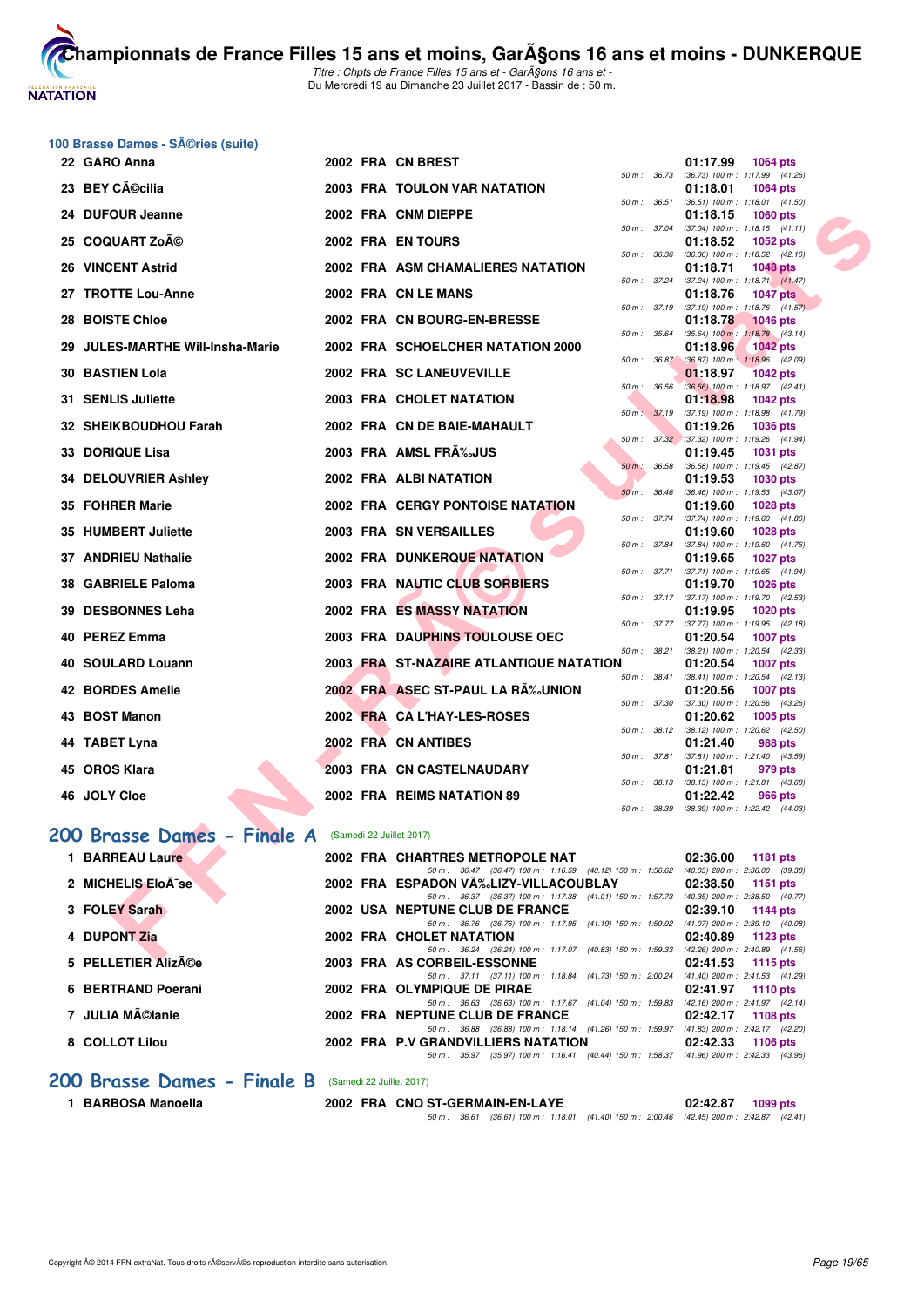

Titre : Chpts de France Filles 15 ans et - GarA§ons 16 ans et -Du Mercredi 19 au Dimanche 23 Juillet 2017 - Bassin de : 50 m.

#### **200 Brasse Dames - Finale B (suite)**

| 2 MALLET Lola                                        |  | 2002 FRA ASM CHAMALIERES NATATION                            |                                                     | 02:43.64 | 1091 pts                            |  |
|------------------------------------------------------|--|--------------------------------------------------------------|-----------------------------------------------------|----------|-------------------------------------|--|
|                                                      |  | 50 m: 37.21 (37.21) 100 m: 1:19.10 (41.89) 150 m: 2:01.77    |                                                     |          | $(42.67)$ 200 m : 2:43.64 $(41.87)$ |  |
| 3 KALI ALI Sawsen                                    |  | 2003 FRA DAUPHINS D'ANNECY                                   |                                                     | 02:44.08 | 1085 pts                            |  |
|                                                      |  | 50 m : 37.38                                                 | (37.38) 100 m : 1:18.90 (41.52) 150 m : 2:01.28     |          | $(42.38)$ 200 m : 2:44.08 $(42.80)$ |  |
| 4 GUEZENEC Maéva                                     |  | 2002 FRA CN LUNEL                                            |                                                     | 02:44.86 | 1076 pts                            |  |
|                                                      |  | 50 m : 36.78 (36.78) 100 m : 1:19.42 (42.64) 150 m : 2:01.92 |                                                     |          | (42.50) 200 m : 2:44.86 (42.94)     |  |
| 5 BRAUN Chloé                                        |  | 2004 FRA DAUPHINS TOULOUSE OEC                               |                                                     | 02:45.36 | <b>1071 pts</b>                     |  |
|                                                      |  | 50 m: 37.62 (37.62) 100 m: 1:19.97 (42.35) 150 m: 2:03.50    |                                                     |          | $(43.53)$ 200 m : 2:45.36 $(41.86)$ |  |
| 6 DUFOUR Jeanne                                      |  | 2002 FRA CNM DIEPPE                                          |                                                     | 02:46.36 | 1059 pts                            |  |
|                                                      |  | 50 m: 38.57 (38.57) 100 m: 1:20.48 (41.91) 150 m: 2:03.74    |                                                     |          | $(43.26)$ 200 m : 2:46.36 $(42.62)$ |  |
| 7 BROUEL Bérénice                                    |  | 2002 FRA CN CHALON-SUR-SAONE                                 |                                                     | 02:46.67 | <b>1056 pts</b>                     |  |
|                                                      |  | 50 m: 38.26 (38.26) 100 m: 1:20.32 (42.06) 150 m: 2:03.86    |                                                     |          | $(43.54)$ 200 m : 2:46.67 $(42.81)$ |  |
| 8 JOLY Cloe                                          |  | 2002 FRA REIMS NATATION 89                                   |                                                     | 02:48.18 | $1039$ pts                          |  |
|                                                      |  | 50 m : 38.58                                                 | $(38.58)$ 100 m : 1:21.63 $(43.05)$ 150 m : 2:04.72 |          | $(43.09)$ 200 m : 2:48.18 $(43.46)$ |  |
|                                                      |  |                                                              |                                                     |          |                                     |  |
| 200 Brasse Dames - Finale C (Samedi 22 Juillet 2017) |  |                                                              |                                                     |          |                                     |  |
|                                                      |  |                                                              |                                                     |          |                                     |  |

#### **1 GARO Anna 2002 FRA CN BREST 02:46.48 1058 pts**

| I GARVAIIIA        |  | ZUVZ FRA CN BRESI                                                                        |                                                                              | <b>02.40.40</b>                     | າ ບວດ ນເຣ  |  |
|--------------------|--|------------------------------------------------------------------------------------------|------------------------------------------------------------------------------|-------------------------------------|------------|--|
|                    |  | 50 m: 37.50 (37.50) 100 m: 1:19.37 (41.87) 150 m: 2:02.57 (43.20) 200 m: 2:46.48 (43.91) |                                                                              |                                     |            |  |
| 2 DESPRES Cannelle |  | <b>2002 FRA TOULON VAR NATATION</b>                                                      |                                                                              | 02:46.69                            | 1055 pts   |  |
|                    |  | 50 m: 37.58 (37.58) 100 m: 1:18.98 (41.40) 150 m: 2:02.86                                |                                                                              | $(43.88)$ 200 m : 2:46.69 $(43.83)$ |            |  |
| 3 VASQUEZ Lucie    |  | 2004 FRA ES MASSY NATATION                                                               |                                                                              | 02:47.37                            | 1048 pts   |  |
|                    |  | 50 m: 38.28 (38.28) 100 m: 1:21.66 (43.38) 150 m: 2:05.50                                |                                                                              | $(43.84)$ 200 m : 2:47.37 $(41.87)$ |            |  |
| 4 BEY Cécilia      |  | <b>2003 FRA TOULON VAR NATATION</b>                                                      |                                                                              | 02:47.90                            | $1042$ pts |  |
|                    |  | 50 m: 37.86 (37.86) 100 m: 1:20.09 (42.23) 150 m: 2:03.81                                |                                                                              | (43.72) 200 m : 2:47.90 (44.09)     |            |  |
| 5 MOREL Juliette   |  | 2002 FRA NAUTIC CLUB NAZMES                                                              |                                                                              | 02:48.86                            | 1031 pts   |  |
|                    |  | 50 m: 37.69 (37.69) 100 m: 1:21.13 (43.44) 150 m: 2:04.47                                |                                                                              | $(43.34)$ 200 m : 2:48.86 $(44.39)$ |            |  |
| 6 BORDES Amelie    |  | 2002 FRA ASEC ST-PAUL LA RA%JUNION                                                       |                                                                              | 02:50.12                            | 1017 pts   |  |
|                    |  | 50 m : 38.36 (38.36) 100 m : 1:20.19                                                     | $(41.83)$ 150 m : 2:04.38                                                    | $(44.19)$ 200 m : 2:50.12 $(45.74)$ |            |  |
| 7 SENECHAL MaA«lle |  | 2002 FRA ST-MALO NATATION                                                                |                                                                              | 02:52.28                            | 993 pts    |  |
|                    |  | 50 m : 36.63 (36.63) 100 m : 1:20.31                                                     | (43.68) 150 m : 2:05.55                                                      | $(45.24)$ 200 m : 2:52.28 $(46.73)$ |            |  |
| 8 DESBORDES Mila   |  | 2003 FRA SO ROSNY                                                                        |                                                                              | 02:54.54                            | 968 pts    |  |
|                    |  | 50 m: 40.04                                                                              | (40.04) 100 m: 1:24.38 (44.34) 150 m: 2:10.62 (46.24) 200 m: 2:54.54 (43.92) |                                     |            |  |

#### 200 Brasse Dames - SÃ<sup>@</sup>ries (Samedi 22 Juillet 2017)

| 4 GUEZENEC MaA©va                                               |  | 2002 FRA CN LUNEL                                                                                                                              | 02:44.86 | 1076 pts          |
|-----------------------------------------------------------------|--|------------------------------------------------------------------------------------------------------------------------------------------------|----------|-------------------|
| 5 BRAUN ChloAO                                                  |  | 50 m: 36.78 (36.78) 100 m: 1:19.42 (42.64) 150 m: 2:01.92 (42.50) 200 m: 2:44.86 (42.94)<br>2004 FRA DAUPHINS TOULOUSE OEC                     | 02:45.36 | 1071 pts          |
| 6 DUFOUR Jeanne                                                 |  | 50 m: 37.62 (37.62) 100 m: 1:19.97 (42.35) 150 m: 2:03.50 (43.53) 200 m: 2:45.36 (41.86)<br>2002 FRA CNM DIEPPE                                | 02:46.36 | 1059 pts          |
| 7 BROUEL Bérénice                                               |  | 50 m: 38.57 (38.57) 100 m: 1:20.48 (41.91) 150 m: 2:03.74 (43.26) 200 m: 2:46.36 (42.62)<br>2002 FRA CN CHALON-SUR-SAONE                       | 02:46.67 | <b>1056 pts</b>   |
|                                                                 |  | 50 m: 38.26 (38.26) 100 m: 1:20.32 (42.06) 150 m: 2:03.86 (43.54) 200 m: 2:46.67 (42.81)                                                       |          |                   |
| 8 JOLY Cloe                                                     |  | 2002 FRA REIMS NATATION 89<br>50 m: 38.58 (38.58) 100 m: 1:21.63 (43.05) 150 m: 2:04.72 (43.09) 200 m: 2:48.18 (43.46)                         |          | 02:48.18 1039 pts |
| <b>00 Brasse Dames - Finale C</b> (Samedi 22 Juillet 2017)      |  |                                                                                                                                                |          |                   |
| 1 GARO Anna                                                     |  | 2002 FRA CN BREST                                                                                                                              | 02:46.48 | 1058 pts          |
| 2 DESPRES Cannelle                                              |  | 50 m: 37.50 (37.50) 100 m: 1:19.37 (41.87) 150 m: 2:02.57 (43.20) 200 m: 2:46.48 (43.91)<br>2002 FRA TOULON VAR NATATION                       | 02:46.69 | 1055 pts          |
| 3 VASQUEZ Lucie                                                 |  | 50 m: 37.58 (37.58) 100 m: 1:18.98 (41.40) 150 m: 2:02.86 (43.88) 200 m: 2:46.69 (43.83)<br>2004 FRA ES MASSY NATATION                         | 02:47.37 | 1048 pts          |
| 4 BEY Cécilia                                                   |  | 50 m: 38.28 (38.28) 100 m: 1:21.66 (43.38) 150 m: 2:05.50 (43.84) 200 m: 2:47.37 (41.87)<br>2003 FRA TOULON VAR NATATION                       | 02:47.90 | 1042 pts          |
|                                                                 |  | 50 m: 37.86 (37.86) 100 m: 1:20.09 (42.23) 150 m: 2:03.81 (43.72) 200 m: 2:47.90 (44.09)                                                       |          |                   |
| 5 MOREL Juliette                                                |  | 2002 FRA NAUTIC CLUB NAZMES<br>50 m: 37.69 (37.69) 100 m: 1:21.13 (43.44) 150 m: 2:04.47 (43.34) 200 m: 2:48.86 (44.39)                        | 02:48.86 | 1031 pts          |
| 6 BORDES Amelie                                                 |  | 2002 FRA ASEC ST-PAUL LA RA‰UNION<br>50 m: 38.36 (38.36) 100 m: 1:20.19 (41.83) 150 m: 2:04.38 (44.19) 200 m: 2:50.12 (45.74)                  | 02:50.12 | 1017 pts          |
| 7 SENECHAL MaA«Ile                                              |  | 2002 FRA ST-MALO NATATION                                                                                                                      | 02:52.28 | 993 pts           |
| 8 DESBORDES Mila                                                |  | 50 m: 36.63 (36.63) 100 m: 1:20.31 (43.68) 150 m: 2:05.55 (45.24) 200 m: 2:52.28 (46.73)<br>2003 FRA SO ROSNY<br><b>The Contract of Street</b> | 02:54.54 | 968 pts           |
|                                                                 |  | 50 m: 40.04 (40.04) 100 m: 1:24.38 (44.34) 150 m: 2:10.62 (46.24) 200 m: 2:54.54 (43.92)                                                       |          |                   |
| 00 Brasse Dames - SÃ <sup>©</sup> ries (Samedi 22 Juillet 2017) |  |                                                                                                                                                |          |                   |
| 1 BARREAU Laure                                                 |  | 2002 FRA CHARTRES METROPOLE NAT                                                                                                                |          | 02:39.04 1144 pts |
| 2 COLLOT Lilou                                                  |  | 50 m: 36.32 (36.32) 100 m: 1:16.66 (40.34) 150 m: 1:57.55 (40.89) 200 m: 2:39.04 (41.49)<br>2002 FRA P.V GRANDVILLIERS NATATION                |          | 02:40.42 1128 pts |
| 3 MICHELIS EloÃ-se                                              |  | 50 m : 36.76 (36.76) 100 m : 1:16.85 (40.09) 150 m : 1:58.52 (41.67) 200 m : 2:40.42 (41.90)<br>2002 FRA ESPADON VA‰LIZY-VILLACOUBLAY          |          | 02:40.47 1128 pts |
| 4 DUPONT Zia                                                    |  | 50 m: 36.76 (36.76) 100 m: 1:17.68 (40.92) 150 m: 1:59.89 (42.21) 200 m: 2:40.47 (40.58)<br><b>2002 FRA CHOLET NATATION</b>                    |          | 02:41.86 1111 pts |
| 5 FOLEY Sarah                                                   |  | 50 m: 36.66 (36.66) 100 m: 1:19.09 (42.43) 150 m: 2:01.63 (42.54) 200 m: 2:41.86 (40.23)<br>2002 USA NEPTUNE CLUB DE FRANCE                    | 02:41.91 |                   |
|                                                                 |  | 50 m: 36.85 (36.85) 100 m: 1:18.26 (41.41) 150 m: 2:00.11 (41.85) 200 m: 2:41.91 (41.80)                                                       |          | 1111 pts          |
| 6 BERTRAND Poerani                                              |  | 2002 FRA OLYMPIQUE DE PIRAE<br>50 m: 36.40 (36.40) 100 m: 1:17.93 (41.53) 150 m: 2:00.22 (42.29) 200 m: 2:42.24 (42.02)                        | 02:42.24 | 1107 pts          |
| 7 PELLETIER Alizĩe                                              |  | 2003 FRA AS CORBEIL-ESSONNE                                                                                                                    | 02:42.73 | 1101 pts          |
| 8 JULIA Mélanie                                                 |  | 50 m: 37.74 (37.74) 100 m: 1:20.43 (42.69) 150 m: 2:01.64 (41.21) 200 m: 2:42.73 (41.09)<br>2002 FRA NEPTUNE CLUB DE FRANCE                    | 02:43.09 | 1097 pts          |
| 9 KALI ALI Sawsen                                               |  | 50 m: 36.06 (36.06) 100 m: 1:17.73 (41.67) 150 m: 2:00.57 (42.84) 200 m: 2:43.09 (42.52)<br>2003 FRA DAUPHINS D'ANNECY                         | 02:43.30 | 1094 pts          |
|                                                                 |  | 50 m: 37.05 (37.05) 100 m: 1:18.89 (41.84) 150 m: 2:00.79 (41.90) 200 m: 2:43.30 (42.51)                                                       |          |                   |
| 10 MALLET Lola                                                  |  | 2002 FRA ASM CHAMALIERES NATATION<br>50 m: 37.15 (37.15) 100 m: 1:19.97 (42.82) 150 m: 2:02.85 (42.88) 200 m: 2:45.30 (42.45)                  | 02:45.30 | 1071 pts          |
| 11 GUEZENEC Maéva                                               |  | 2002 FRA CN LUNEL                                                                                                                              |          | 02:45.64 1067 pts |
| 12 BARBOSA Manoella                                             |  | 50 m: 37.08 (37.08) 100 m: 1:19.18 (42.10) 150 m: 2:01.85 (42.67) 200 m: 2:45.64 (43.79)<br>2002 FRA CNO ST-GERMAIN-EN-LAYE                    |          | 02:45.90 1064 pts |
| 13 DUFOUR Jeanne                                                |  | 50 m: 37.60 (37.60) 100 m: 1:19.61 (42.01) 150 m: 2:03.17 (43.56) 200 m: 2:45.90 (42.73)<br>2002 FRA CNM DIEPPE                                | 02:46.65 | 1056 pts          |
| 14 BRAUN Chloé                                                  |  | 50 m: 38.24 (38.24) 100 m: 1:20.80 (42.56) 150 m: 2:04.04 (43.24) 200 m: 2:46.65 (42.61)<br><b>2004 FRA DAUPHINS TOULOUSE OEC</b>              | 02:46.66 | 1056 pts          |
| 15 JOLY Cloe                                                    |  | 50 m: 37.32 (37.32) 100 m: 1:20.43 (43.11) 150 m: 2:03.20 (42.77) 200 m: 2:46.66 (43.46)<br>2002 FRA REIMS NATATION 89                         |          | 02:46.84 1054 pts |
| 16 BROUEL Bérénice                                              |  | 50 m: 37.89 (37.89) 100 m: 1:20.66 (42.77) 150 m: 2:03.69 (43.03) 200 m: 2:46.84 (43.15)<br>2002 FRA CN CHALON-SUR-SAONE                       | 02:46.98 | 1052 pts          |
| 17 BEY Cécilia                                                  |  | 50 m: 37.77 (37.77) 100 m: 1:19.30 (41.53) 150 m: 2:02.85 (43.55) 200 m: 2:46.98 (44.13)<br>2003 FRA TOULON VAR NATATION                       |          | 02:47.92 1042 pts |
|                                                                 |  | 50 m: 37.64 (37.64) 100 m: 1:19.39 (41.75) 150 m: 2:03.32 (43.93) 200 m: 2:47.92 (44.60)                                                       |          |                   |
| <b>18 VASQUEZ Lucie</b>                                         |  | 2004 FRA ES MASSY NATATION<br>50 m: 38.55 (38.55) 100 m: 1:21.11 (42.56) 150 m: 2:05.25 (44.14) 200 m: 2:48.16 (42.91)                         | 02:48.16 | 1039 pts          |
| 19 GARO Anna                                                    |  | 2002 FRA CN BREST                                                                                                                              | 02:48.26 | 1038 pts          |
|                                                                 |  | 50 m: 38.41 (38.41) 100 m: 1:20.99 (42.58) 150 m: 2:04.86 (43.87) 200 m: 2:48.26 (43.40)                                                       |          |                   |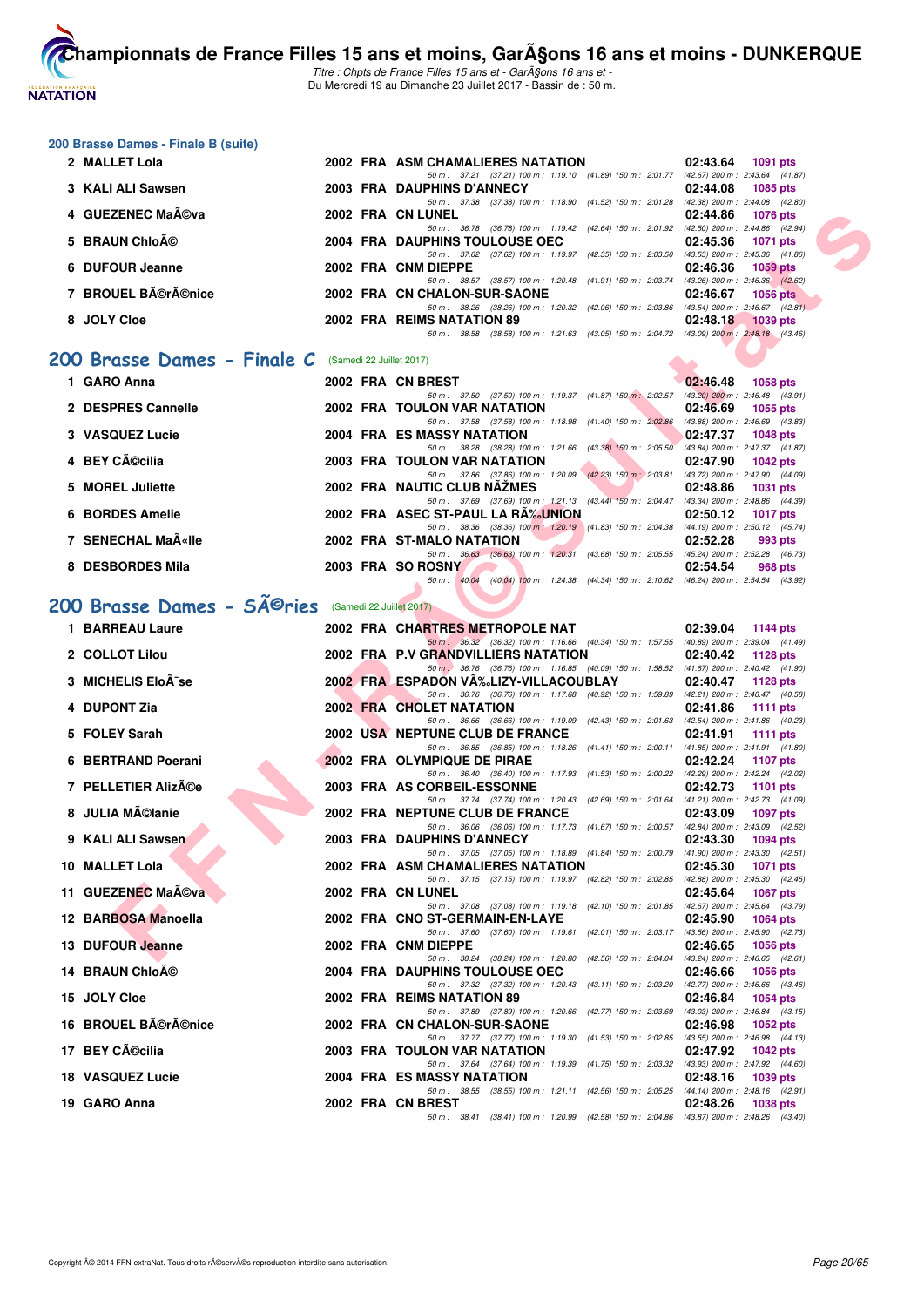

Titre : Chpts de France Filles 15 ans et - GarA§ons 16 ans et -Du Mercredi 19 au Dimanche 23 Juillet 2017 - Bassin de : 50 m.

#### **200 Brasse Dames - Séries (suite)**

| 20 BORDES Amelie                                       |  | 2002 FRA ASEC ST-PAUL LA RA‰UNION                                                                                          | 02:48.61      | <b>1034 pts</b>                                        |
|--------------------------------------------------------|--|----------------------------------------------------------------------------------------------------------------------------|---------------|--------------------------------------------------------|
| 21 MOREL Juliette                                      |  | 50 m: 38.53 (38.53) 100 m: 1:21.15 (42.62) 150 m: 2:05.07<br>2002 FRA NAUTIC CLUB NAZMES                                   | 02:49.33      | $(43.92)$ 200 m : 2:48.61 $(43.54)$<br><b>1026 pts</b> |
|                                                        |  | 50 m: 39.25 (39.25) 100 m: 1:21.71 (42.46) 150 m: 2:05.46 (43.75) 200 m: 2:49.33 (43.87)                                   |               |                                                        |
| 22 DESBORDES Mila                                      |  | 2003 FRA SO ROSNY<br>50 m: 37.98 (37.98) 100 m: 1:20.48 (42.50) 150 m: 2:05.34 (44.86) 200 m: 2:49.39 (44.05)              | 02:49.39      | 1025 $pts$                                             |
| 23 SENECHAL Ma«lle                                     |  | 2002 FRA ST-MALO NATATION                                                                                                  | 02:49.53      | <b>1023 pts</b>                                        |
|                                                        |  | 50 m: 37.78 (37.78) 100 m: 1:21.64 (43.86) 150 m: 2:06.28 (44.64) 200 m: 2:49.53 (43.25)                                   |               |                                                        |
| 24 DESPRES Cannelle                                    |  | 2002 FRA TOULON VAR NATATION<br>50 m: 38.73 (38.73) 100 m: 1:22.19 (43.46) 150 m: 2:05.98                                  | 02:50.87      | <b>1008 pts</b>                                        |
| 25 TROTTE Lou-Anne                                     |  | 2002 FRA CN LE MANS                                                                                                        | 02:50.96      | (43.79) 200 m : 2:50.87 (44.89)<br><b>1007 pts</b>     |
|                                                        |  | 50 m : 38.78 (38.78) 100 m : 1:22.26 (43.48) 150 m : 2:06.27                                                               |               | $(44.01)$ 200 m : 2:50.96 $(44.69)$                    |
| 26 GREGET Manon                                        |  | 2002 FRA CN NARBONNE                                                                                                       | 02:51.04      | <b>1007 pts</b>                                        |
| 27 PEREZ Emma                                          |  | 50 m: 37.75 (37.75) 100 m: 1:20.67 (42.92) 150 m: 2:06.51 (45.84) 200 m: 2:51.04 (44.53)<br>2003 FRA DAUPHINS TOULOUSE OEC | 02:51.25      | <b>1004 pts</b>                                        |
|                                                        |  | 50 m: 38.71 (38.71) 100 m: 1:22.14 (43.43) 150 m: 2:06.19 (44.05) 200 m: 2:51.25 (45.06)                                   |               |                                                        |
| 28 SHEIKBOUDHOU Farah                                  |  | 2002 FRA CN DE BAIE-MAHAULT                                                                                                | 02:51.60      | <b>1000 pts</b>                                        |
| 29 FOHRER Marie                                        |  | 50 m: 39.32 (39.32) 100 m: 1:22.15 (42.83) 150 m: 2:06.15 (44.00) 200 m: 2:51.60 (45.45)                                   |               |                                                        |
|                                                        |  | <b>2002 FRA CERGY PONTOISE NATATION</b><br>50 m: 38.32 (38.32) 100 m: 1:21.76 (43.44) 150 m: 2:06.79                       | 02:51.75      | 999 pts<br>(45.03) 200 m : 2:51.75 (44.96)             |
| 30 BOST Manon                                          |  | 2002 FRA CAL'HAY-LES-ROSES                                                                                                 | 02:52.38      | 992 pts                                                |
|                                                        |  | 50 m: 39.17 (39.17) 100 m: 1:21.66 (42.49) 150 m: 2:07.09 (45.43) 200 m: 2:52.38 (45.29)                                   |               |                                                        |
| 30 OROS Klara                                          |  | 2003 FRA CN CASTELNAUDARY<br>50 m : 38.50 (38.50) 100 m : 1:22.69 (44.19) 150 m : 2:07.06                                  | 02:52.38      | 992 pts                                                |
| 32 LINDAUER Emma                                       |  | 2003 FRA ERSTEIN AQUATIC CLUB                                                                                              | 02:53.95      | (44.37) 200 m : 2:52.38 (45.32)<br>974 pts             |
|                                                        |  | 50 m: 39.02 (39.02) 100 m: 1:23.72 (44.70) 150 m: 2:08.77 (45.05) 200 m: 2:53.95 (45.18)                                   |               |                                                        |
| 33 SOULARD Louann                                      |  | 2003 FRA ST-NAZAIRE ATLANTIQUE NATATION                                                                                    | 03:00.33      | 906 pts                                                |
| --- HUMBERT Juliette                                   |  | 50 m: 38.81 (38.81) 100 m: 1:23.70 (44.89) 150 m: 2:11.83 (48.13) 200 m: 3:00.33 (48.50)<br>2003 FRA SN VERSAILLES         | <b>DSQ Ni</b> |                                                        |
| --- SENLIS Juliette                                    |  | 2003 FRA CHOLET NATATION                                                                                                   | <b>DNS Nd</b> |                                                        |
|                                                        |  |                                                                                                                            |               |                                                        |
|                                                        |  |                                                                                                                            |               |                                                        |
| O Papillon Dames - Finale A (Dimanche 23 Juillet 2017) |  |                                                                                                                            |               |                                                        |
| 1 GUIRADO Lou                                          |  | 2002 FRA ASPTT NICE                                                                                                        | 00:27.94      | 1215 pts                                               |
| 2 PORTECOP Naële                                       |  | 2003 FRA CNIC LES SQUALES                                                                                                  | 00:28.25      | 1195 pts                                               |
| 2 TOVEN May                                            |  | 2002 FRA DUMBEA NATATION                                                                                                   | 00:28.25      | 1195 pts                                               |
| 4 SAVART Coralie                                       |  | 2004 FRA ST-MALO NATATION                                                                                                  | 00:28.42      | 1184 pts                                               |
| 5 BOISRENOULT Emilie                                   |  | 2002 FRA U.S CRETEIL NATATION                                                                                              | 00:28.45      | 1182 pts                                               |
| 6 MARINO Louane                                        |  | 2002 FRA CN ANTIBES                                                                                                        | 00:28.91      | 1152 pts                                               |
| 7 DESBONNES Leha                                       |  | 2002 FRA ES MASSY NATATION                                                                                                 | 00:28.97      | <b>1148 pts</b>                                        |
| 8 SURJUS Emmy                                          |  | 2002 FRA AC HYA^RES                                                                                                        | 00:29.04      | <b>1144 pts</b>                                        |
|                                                        |  |                                                                                                                            |               |                                                        |
| O Papillon Dames - Finale B                            |  | (Dimanche 23 Juillet 2017)                                                                                                 |               |                                                        |
|                                                        |  |                                                                                                                            |               |                                                        |
| 1 SUESCUN CIémence                                     |  | 2002 FRA CSN GUYANCOURT                                                                                                    | 00:29.18      | 1135 pts                                               |
| 2 DREVET Juliette                                      |  | 2002 FRA ASM CHAMALIERES NATATION                                                                                          | 00:29.34      | 1125 pts                                               |
| 2 BERTAUX Tifenn                                       |  | 2003 FRA AS MONACO NATATION                                                                                                | 00:29.34      | 1125 pts                                               |
| 4 BECART Louise                                        |  | 2003 FRA CLUB DES NAGEURS DE PARIS                                                                                         | 00:29.62      | <b>1107 pts</b>                                        |
| 5 BOHN Johanne                                         |  | 2002 FRA NANTES NATATION                                                                                                   | 00:29.77      | 1098 pts                                               |
| 6 BIDEAU ThaÂ-s                                        |  | 2002 FRA C PAUL-BERT RENNES                                                                                                | 00:29.80      | <b>1096 pts</b>                                        |
| 7 DORLIN Shellen                                       |  | 2002 FRA CLUB DES NAGEURS DE PARIS                                                                                         | 00:29.84      | 1093 pts                                               |
| 8 FRANCOIS Lucia                                       |  |                                                                                                                            |               |                                                        |
|                                                        |  | 2002 FRA CN DE BAIE-MAHAULT                                                                                                | 00:30.02      | <b>1082 pts</b>                                        |
|                                                        |  |                                                                                                                            |               |                                                        |

# **[50 Papillon Dames - Finale A](http://www.ffnatation.fr/webffn/resultats.php?idact=nat&go=epr&idcpt=47485&idepr=31)** (Dimanche 23 Juillet 2017)

| 1 GUIRADO Lou        |  | 2002 FRA ASPTT NICE           | 00:27.94          | 1215 pts |
|----------------------|--|-------------------------------|-------------------|----------|
| 2 PORTECOP Naële     |  | 2003 FRA CNIC LES SQUALES     | 00:28.25          | 1195 pts |
| 2 TOVEN May          |  | 2002 FRA DUMBEA NATATION      | 00:28.25          | 1195 pts |
| 4 SAVART Coralie     |  | 2004 FRA ST-MALO NATATION     | 00:28.42 1184 pts |          |
| 5 BOISRENOULT Emilie |  | 2002 FRA U.S CRETEIL NATATION | 00:28.45 1182 pts |          |
| 6 MARINO Louane      |  | 2002 FRA CN ANTIBES           | 00:28.91          | 1152 pts |
| 7 DESBONNES Leha     |  | 2002 FRA ES MASSY NATATION    | 00:28.97          | 1148 pts |
| 8 SURJUS Emmy        |  | 2002 FRA AC HYA^RES           | 00:29.04          | 1144 pts |
|                      |  |                               |                   |          |

#### **[50 Papillon Dames - Finale B](http://www.ffnatation.fr/webffn/resultats.php?idact=nat&go=epr&idcpt=47485&idepr=31)** (Dimanche 23 Juillet 2017)

| 1 SUESCUN CIémence               | 2002 FRA CSN GUYANCOURT            | 00:29.18 | 1135 pts |
|----------------------------------|------------------------------------|----------|----------|
| 2 DREVET Juliette                | 2002 FRA ASM CHAMALIERES NATATION  | 00:29.34 | 1125 pts |
| 2 BERTAUX Tifenn                 | 2003 FRA AS MONACO NATATION        | 00:29.34 | 1125 pts |
| 4 BECART Louise                  | 2003 FRA CLUB DES NAGEURS DE PARIS | 00:29.62 | 1107 pts |
| 5 BOHN Johanne                   | <b>2002 FRA NANTES NATATION</b>    | 00:29.77 | 1098 pts |
| 6   BIDEAU ThaÃ <sup>-</sup> s . | 2002 FRA C PAUL-BERT RENNES        | 00:29.80 | 1096 pts |
| 7 DORLIN Shellen                 | 2002 FRA CLUB DES NAGEURS DE PARIS | 00:29.84 | 1093 pts |
| 8 FRANCOIS Lucia                 | 2002 FRA CN DE BAIE-MAHAULT        | 00:30.02 | 1082 pts |
|                                  |                                    |          |          |

#### **[50 Papillon Dames - Finale C](http://www.ffnatation.fr/webffn/resultats.php?idact=nat&go=epr&idcpt=47485&idepr=31)** (Dimanche 23 Juillet 2017)

| 1 RONDREUX Emma        |  | 2002 FRA CN RIOM                     | 00:29.49 | 1115 pts |
|------------------------|--|--------------------------------------|----------|----------|
| 2 BENEDIC Chiara       |  | 2003 FRA DAUPHINS OBERNAI            | 00:29.54 | 1112 pts |
| 2 CHADEBAUD Mathilde   |  | 2002 FRA STADE FRANÇAIS O COURBEVOIE | 00:29.54 | 1112 pts |
| 2 CROS Tiphaine        |  | 2002 FRA NAUTIC CLUB NAŽMES          | 00:29.54 | 1112 pts |
| 5 TURPIN CIémentine    |  | 2003 FRA ST-DENIS R‰UNION            | 00:29.60 | 1108 pts |
| 6 RIVIERE Clara        |  | 2003 FRA STADE ST-LAURENT-DU-VAR NAT | 00:29.64 | 1106 pts |
| <b>7 MOUNIER Alice</b> |  | 2002 FRA CNP LOUDÉAC                 | 00:29.98 | 1084 pts |
| 8 VERDIER Anouk        |  | 2002 FRA ASM CHAMALIERES NATATION    | 00:30.23 | 1069 pts |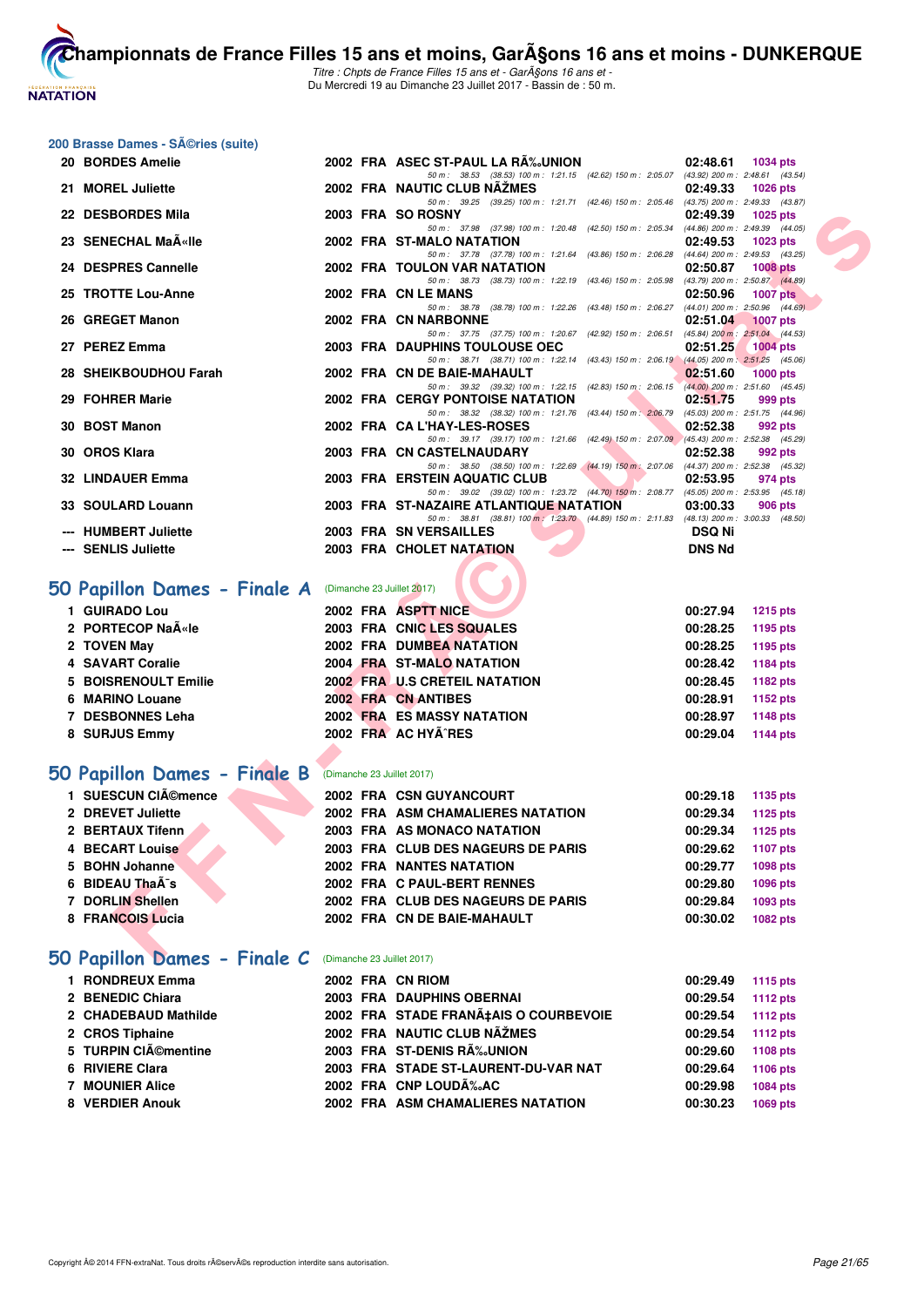

Titre : Chpts de France Filles 15 ans et - GarA§ons 16 ans et -Du Mercredi 19 au Dimanche 23 Juillet 2017 - Bassin de : 50 m.

# 50 Papillon Dames - SÃ<sup>@</sup>ries (Dimanche 23 Juillet 2017)

| 1 GUIRADO Lou                        |  | 2002 FRA ASPTT NICE                      | 00:28.34             | 1189 pts        |  |
|--------------------------------------|--|------------------------------------------|----------------------|-----------------|--|
| 2 PORTECOP Naële                     |  | 2003 FRA CNIC LES SQUALES                | 00:28.46             | 1181 pts        |  |
| 3 TOVEN May                          |  | 2002 FRA DUMBEA NATATION                 | 00:28.49             | <b>1179 pts</b> |  |
| 4 SAVART Coralie                     |  | 2004 FRA ST-MALO NATATION                | 00:29.06             | <b>1143 pts</b> |  |
| 5 SURJUS Emmy                        |  | 2002 FRA AC HYÃ^RES                      | 00:29.14             | <b>1137 pts</b> |  |
| 6 DESBONNES Leha                     |  | <b>2002 FRA ES MASSY NATATION</b>        | 00:29.17             | <b>1136 pts</b> |  |
| 7 MARINO Louane                      |  | 2002 FRA CN ANTIBES                      | 00:29.21             | 1133 pts        |  |
| <b>7 BOISRENOULT Emilie</b>          |  | 2002 FRA U.S CRETEIL NATATION            | 00:29.21             | 1133 pts        |  |
| <b>BECART Louise</b>                 |  | 2003 FRA CLUB DES NAGEURS DE PARIS       | 00:29.24             | <b>1131 pts</b> |  |
| 10 DORLIN Shellen                    |  | 2002 FRA CLUB DES NAGEURS DE PARIS       | 00:29.26             | 1130 pts        |  |
| 11 BIDEAU ThaÂ <sup>-</sup> s        |  | 2002 FRA C PAUL-BERT RENNES              | 00:29.38             | <b>1122 pts</b> |  |
| 12 DREVET Juliette                   |  | 2002 FRA ASM CHAMALIERES NATATION        | 00:29.44             | $-1118$ pts     |  |
| <b>13 FRANCOIS Lucia</b>             |  | 2002 FRA CN DE BAIE-MAHAULT              | 00:29.49             | <b>1115 pts</b> |  |
| 14 BERTAUX Tifenn                    |  | 2003 FRA AS MONACO NATATION              | 00:29.52             | <b>1113 pts</b> |  |
| 15 SUESCUN CIA©mence                 |  | 2002 FRA CSN GUYANCOURT                  | 00:29.57             | 1110 pts        |  |
| 16 BOHN Johanne                      |  | <b>2002 FRA NANTES NATATION</b>          | 00:29.60             | <b>1108 pts</b> |  |
| 17 BENEDIC Chiara                    |  | 2003 FRA DAUPHINS OBERNAI                | 00:29.64             | 1106 pts        |  |
| 18 JULIA Mélanie                     |  | 2002 FRA NEPTUNE CLUB DE FRANCE          | 00:29.67             |                 |  |
| 19 RONDREUX Emma                     |  | 2002 FRA CN RIOM                         |                      | <b>1104 pts</b> |  |
| 20 CHADEBAUD Mathilde                |  | 2002 FRA STADE FRANA‡AIS O COURBEVOIE    | 00:29.76<br>00:29.84 | 1098 pts        |  |
| 21 TURPIN CIémentine                 |  | 2003 FRA ST-DENIS RÉUNION                | 00:29.87             | 1093 pts        |  |
|                                      |  | 2002 FRA NAUTIC CLUB NAZMES              |                      | 1091 pts        |  |
| 22 CROS Tiphaine                     |  | 2002 FRA CNP LOUDA% AC                   | 00:29.88             | 1091 pts        |  |
| 23 MOUNIER Alice<br>24 VERDIER Anouk |  |                                          | 00:29.97             | <b>1085 pts</b> |  |
|                                      |  | <b>2002 FRA ASM CHAMALIERES NATATION</b> | 00:30.06             | 1079 pts        |  |
| 25 RIVIERE Clara                     |  | 2003 FRA STADE ST-LAURENT-DU-VAR NAT     | 00:30.07             | 1079 pts        |  |
| 26 DESBORDES Mila                    |  | 2003 FRA SO ROSNY                        | 00:30.11             | 1076 pts        |  |
| 27 INGOGLIA Joanne                   |  | <b>2002 FRA NANTES NATATION</b>          | 00:30.16             | <b>1073 pts</b> |  |
| 28 MEUTER Adelaide                   |  | 2003 FRA CNO ST-GERMAIN-EN-LAYE          | 00:30.20             | <b>1071 pts</b> |  |
| 29 CHAUFFOURIER Eva                  |  | 2002 FRA BIARRITZ OLYMPIQUE              | 00:30.26             | 1067 pts        |  |
| 30 TABET Lyna                        |  | <b>2002 FRA CN ANTIBES</b>               | 00:30.33             | 1063 pts        |  |
| <b>30 SUTOR Nicole</b>               |  | 2002 FRA OLYMPIC NICE NATATION           | 00:30.33             | 1063 pts        |  |
| 32 TAVERNIER CIémence                |  | 2002 FRA OLYMPIC NICE NATATION           | 00:30.34             | <b>1062 pts</b> |  |
| 33 AMIAR Sana                        |  | <b>2002 FRA CN CUGNAUX</b>               | 00:30.40             | 1058 pts        |  |
| 34 HERTHE Emmy                       |  | 2002 FRA ROYAN OCÉAN CLUB NATATION       | 00:30.42             | <b>1057 pts</b> |  |
| 35 PINSOLLE Célia                    |  | 2003 FRA BAYONNE-AVIRON BAYONNAIS        | 00:30.52             | <b>1051 pts</b> |  |
| 36 SCHNEPF Emma                      |  | <b>2002 FRA ERSTEIN AQUATIC CLUB</b>     | 00:30.53             | <b>1050 pts</b> |  |
| 37 ROQUES Jade                       |  | 2002 FRA MONTPELLIER METROPOLE NATATION  | 00:30.56             | <b>1049 pts</b> |  |
| 38 PETIOT Orane                      |  | 2003 FRA CN CUGNAUX                      | 00:30.60             | <b>1046 pts</b> |  |
| 39 ANSART Laly                       |  | 2003 FRA DENAIN NAT. PORTE DU HAINAUT    | 00:30.64             | <b>1044 pts</b> |  |
| 40 GRIFFIT Cheamael                  |  | 2003 FRA OLYMPIQUE CLUB DU CARBET        | 00:30.74             | 1038 pts        |  |
| 41 GAUTIER Klervi                    |  | 2002 FRA CN GUINGAMP                     | 00:30.78             | 1035 pts        |  |
| 42 BIGUENET Pauline                  |  | 2002 FRA ALLIANCE NATATION BESANCON      | 00:30.79             | 1035 pts        |  |
| <b>43 RESSENCOURT Lilou</b>          |  | <b>2003 FRA TARBES NAUTIC CLUB</b>       | 00:30.85             | <b>1031 pts</b> |  |
| 44 MARQUART Léa                      |  | 2002 FRA AC MOLSHEIM MUTZIG              | 00:30.92             | <b>1027 pts</b> |  |
| 45 DJOUDI InA's                      |  | 2002 FRA SPN POITIERS                    | 00:31.01             | <b>1021 pts</b> |  |
| 46 DELATTRE Garance                  |  | 2002 FRA RACING CLUB ARRAS               | 00:31.10             | <b>1016 pts</b> |  |
| 47 RACHEZ Gabrielle                  |  | 2002 FRA CN MARSEILLE                    | 00:31.24             | <b>1007 pts</b> |  |
| <b>48 DUPONT Zia</b>                 |  | <b>2002 FRA CHOLET NATATION</b>          | 00:31.50             | 992 pts         |  |
| 49 FERRON Berangere                  |  | 2002 FRA AQUATIC CLUB BOURGES            | 00:31.52             | 991 pts         |  |
| 50 DENIEUL Catinca                   |  | 2002 FRA C PAUL-BERT RENNES              | 00:31.73             | 978 pts         |  |
| 51 JULES-MARTHE Will-Insha-Marie     |  | 2002 FRA SCHOELCHER NATATION 2000        | 00:32.47             | 935 pts         |  |
| 52 BARREAU Laure                     |  | 2002 FRA CHARTRES METROPOLE NAT          | 00:33.62             | 869 pts         |  |
| --- TISLER Romane                    |  | 2002 FRA NATATION HOCHFELDEN             | <b>DNS Nd</b>        |                 |  |

# **100 Papillon Dames - Finale A** (Vendredi 21 Juillet 2017)<br>1 PORTECOP Naële 2003 FRA CNIC LE

**1 PORTECOP Naële 2003 FRA CNIC LES SQUALES 01:03.77 1175 pts** 50 m : 30.73 (30.73) 100 m : 1:03.77 (33.04)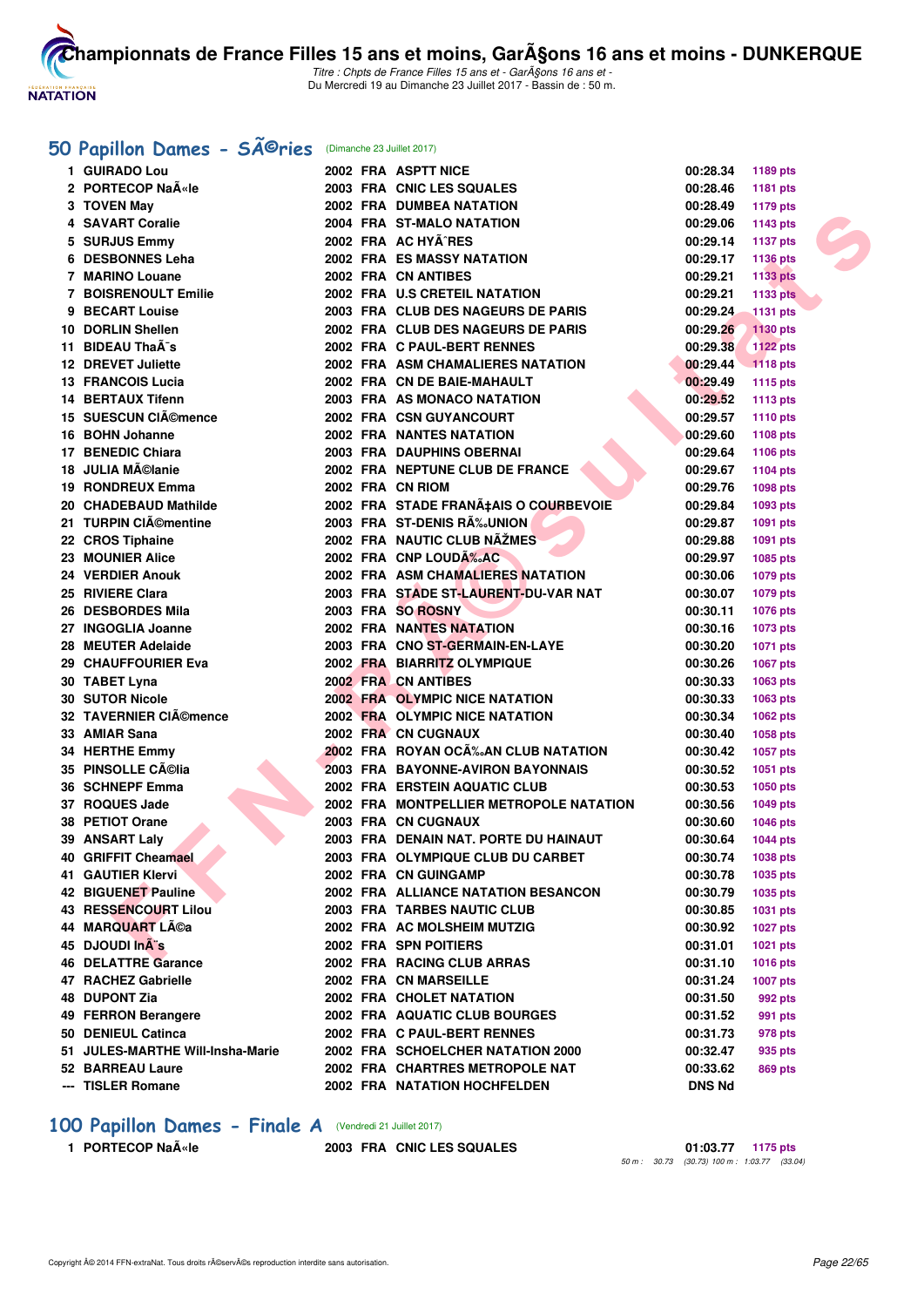

Titre : Chpts de France Filles 15 ans et - GarA§ons 16 ans et -Du Mercredi 19 au Dimanche 23 Juillet 2017 - Bassin de : 50 m.

# **100 Papillon Dames - Finale A (suite)**

| 2 BIDEAU Thaà s    | 2002 FRA C PAUL-BERT RENNES       |                          | 1168 pts<br>01:04.01                                           |
|--------------------|-----------------------------------|--------------------------|----------------------------------------------------------------|
| 3 SURJUS Emmy      | 2002 FRA AC HYA^RES               | $50 \text{ m}$ : $30.04$ | $(30.04)$ 100 m : 1:04.01 (33.                                 |
|                    |                                   |                          | 01:04.05 1167 pts<br>50 m: 29.53 (29.53) 100 m: 1:04.05 (34.   |
| 3 SAVART Coralie   | 2004 FRA ST-MALO NATATION         |                          | 01:04.05 1167 pts                                              |
| 5 SUESCUN CIémence | 2002 FRA CSN GUYANCOURT           |                          | 50 m: 30.19 (30.19) 100 m: 1:04.05 (33.<br>01:04.19 1163 pts   |
| 6 DREVET Juliette  | 2002 FRA ASM CHAMALIERES NATATION | $50 m$ : $30.51$         | $(30.51)$ 100 m : 1:04.19 $(33.$<br>01:04.48 1155 pts          |
| 7 TOVEN May        | 2002 FRA DUMBEA NATATION          |                          | 50 m : 29.68 (29.68) 100 m : 1:04.48 (34.<br>01:04.59 1152 pts |
| 8 SCHNEPF Emma     | 2002 FRA ERSTEIN AQUATIC CLUB     | 50 m: 29.84              | (29.84) 100 m : 1:04.59 (34.<br>01:04.85 1144 pts              |

# **[100 Papillon Dames - Finale B](http://www.ffnatation.fr/webffn/resultats.php?idact=nat&go=epr&idcpt=47485&idepr=32)** (Vendredi 21 Juillet 2017)

| 3 SAVART Coralie                                               |  | 2004 FRA ST-MALO NATATION             |                | 01:04.05<br>1167 pts                                                 |
|----------------------------------------------------------------|--|---------------------------------------|----------------|----------------------------------------------------------------------|
| 5 SUESCUN CIA©mence                                            |  | 2002 FRA CSN GUYANCOURT               | 50 m: 30.19    | $(30.19)$ 100 m : 1:04.05 $(33.86)$<br>01:04.19<br>1163 pts          |
| 6 DREVET Juliette                                              |  | 2002 FRA ASM CHAMALIERES NATATION     | 50 m : 30.51   | $(30.51)$ 100 m : 1:04.19 $(33.68)$<br>01:04.48<br>1155 pts          |
| 7 TOVEN May                                                    |  | 2002 FRA DUMBEA NATATION              | 50 m : 29.68   | (29.68) 100 m : 1:04.48 (34.80)<br>01:04.59<br><b>1152 pts</b>       |
|                                                                |  |                                       | $50 m$ : 29.84 | (29.84) 100 m: 1:04.59 (34.75)                                       |
| 8 SCHNEPF Emma                                                 |  | 2002 FRA ERSTEIN AQUATIC CLUB         |                | 01:04.85<br>1144 pts<br>50 m : 30.16 (30.16) 100 m : 1:04.85 (34.69) |
|                                                                |  |                                       |                |                                                                      |
| <b>00 Papillon Dames - Finale B</b> (Vendredi 21 Juillet 2017) |  |                                       |                |                                                                      |
| 1 GUIRADO Lou                                                  |  | 2002 FRA ASPTT NICE                   |                | 01:04.57<br>1152 pts                                                 |
| 2 MAYOT Axelle                                                 |  | 2002 FRA SPN POITIERS                 | 50 m : 30.29   | $(30.29)$ 100 m : 1:04.57 $(34.28)$<br>01:04.89<br>1143 pts          |
|                                                                |  |                                       | 50 m : 29.99   | (29.99) 100 m: 1:04.89 (34.90)                                       |
| 3 ANSART Laly                                                  |  | 2003 FRA DENAIN NAT. PORTE DU HAINAUT |                | 01:05.19<br>1135 pts                                                 |
| 4 DESBONNES Leha                                               |  | 2002 FRA ES MASSY NATATION            | 50 m: 30.97    | (30.97) 100 m: 1:05.19 (34.22)<br>01:05.21<br>1134 pts               |
|                                                                |  |                                       | 50 m: 29.88    | (29.88) 100 m: 1:05.21 (35.33)                                       |
| <b>5 CHAUFFOURIER Eva</b>                                      |  | 2002 FRA BIARRITZ OLYMPIQUE           |                | 01:05.35<br>1130 pts                                                 |
|                                                                |  |                                       | 50 m: 30.65    | $(30.65)$ 100 m : 1:05.35 $(34.70)$                                  |
| <b>6 BECART Louise</b>                                         |  | 2003 FRA CLUB DES NAGEURS DE PARIS    | 50 m: 30.34    | 01:05.75<br>1119 pts<br>$(30.34)$ 100 m : 1:05.75 $(35.41)$          |
| 7 DORLIN Shellen                                               |  | 2002 FRA CLUB DES NAGEURS DE PARIS    |                | 01:05.83<br><b>1117 pts</b>                                          |
|                                                                |  |                                       |                | 50 m: 30.73 (30.73) 100 m: 1:05.83 (35.10)                           |
| 8 BENEDIC Chiara                                               |  | 2003 FRA DAUPHINS OBERNAI             | 50 m : 30.79   | 01:06.07<br>1110 pts<br>$(30.79)$ 100 m : 1:06.07 $(35.28)$          |
| OO Papillon Dames - Finale C (Vendredi 21 Juillet 2017)        |  |                                       |                |                                                                      |
| 1 VERDIER Anouk                                                |  |                                       |                |                                                                      |
|                                                                |  | 2002 FRA ASM CHAMALIERES NATATION     | 50 m: 30.67    | 01:05.20<br>1134 pts<br>$(30.67)$ 100 m : 1:05.20 $(34.53)$          |
| 2 VINCENT Astrid                                               |  | 2002 FRA ASM CHAMALIERES NATATION     |                | 01:05.39<br>1129 pts                                                 |
|                                                                |  |                                       | 50 m : 30.78   | $(30.78)$ 100 m : 1:05.39 $(34.61)$                                  |
| 3 HESSE Carla                                                  |  | 2002 FRA CN ANTIBES                   | 50 m : 30.93   | 01:06.02<br><b>1112 pts</b><br>$(30.93)$ 100 m : 1:06.02 $(35.09)$   |
| 4 SUTOR Nicole                                                 |  | 2002 FRA OLYMPIC NICE NATATION        |                | 01:06.03<br>1111 pts                                                 |
|                                                                |  |                                       | 50 m: 31.00    | $(31.00)$ 100 m : 1:06.03 $(35.03)$                                  |
| 5 MOUNIER Alice                                                |  | 2002 FRA CNP LOUDA% AC                | 50 m : 30.68   | 01:06.04<br><b>1111 pts</b><br>$(30.68)$ 100 m : 1:06.04 $(35.36)$   |
| 6 MARINO Louane                                                |  | 2002 FRA CN ANTIBES                   |                | 01:06.72<br>1092 pts                                                 |
|                                                                |  |                                       | 50 m : 30.77   | $(30.77)$ 100 m : 1:06.72 $(35.95)$                                  |
| 7 DIJOUX Manon                                                 |  | 2002 FRA CERCLE NAGEURS ST-JOSEPH     |                | 01:07.58<br>1069 pts                                                 |
| 8 RESSENCOURT Lilou                                            |  | 2003 FRA TARBES NAUTIC CLUB           | 50 m: 31.68    | $(31.68)$ 100 m : 1:07.58 $(35.90)$<br>01:08.11<br><b>1054 pts</b>   |
|                                                                |  |                                       |                | 50 m: 31.53 (31.53) 100 m: 1:08.11 (36.58)                           |
| 00 Papillon Dames - SA©ries (Vendredi 21 Juillet 2017)         |  |                                       |                |                                                                      |
| 1 PORTECOP Naële                                               |  | 2003 FRA CNIC LES SQUALES             |                | 01:03.61<br>1180 pts                                                 |
|                                                                |  |                                       | 50 m : 29.71   | $(29.71)$ 100 m : 1:03.61 $(33.90)$                                  |
| 2 SUESCUN CIémence                                             |  | 2002 FRA CSN GUYANCOURT               |                | 01:04.48<br>1155 pts                                                 |
| 3 SURJUS Emmy                                                  |  | 2002 FRA AC HYA^RES                   | 50 m : 30.40   | $(30.40)$ 100 m : 1:04.48 $(34.08)$<br>01:04.58<br>1152 pts          |
|                                                                |  |                                       |                | 50 m : 30.02 (30.02) 100 m : 1:04.58 (34.56)                         |
| 4 SAVART Coralie                                               |  | 2004 FRA ST-MALO NATATION             |                | 01:04.70<br>1149 pts                                                 |

# **[100 Papillon Dames - Finale C](http://www.ffnatation.fr/webffn/resultats.php?idact=nat&go=epr&idcpt=47485&idepr=32)** (Vendredi 21 Juillet 2017)

| 1 VERDIER Anouk     |  | 2002 FRA ASM CHAMALIERES NATATION |             |              | 01:05.20                                     | 1134 pts        |  |
|---------------------|--|-----------------------------------|-------------|--------------|----------------------------------------------|-----------------|--|
| 2 VINCENT Astrid    |  | 2002 FRA ASM CHAMALIERES NATATION |             | 50 m : 30.67 | $(30.67)$ 100 m : 1:05.20 $(34.$<br>01:05.39 |                 |  |
|                     |  |                                   |             | 50 m : 30.78 | $(30.78)$ 100 m : 1:05.39 $(34.$             | 1129 pts        |  |
| 3 HESSE Carla       |  | 2002 FRA CN ANTIBES               |             |              | 01:06.02                                     | 1112 pts        |  |
|                     |  |                                   |             | 50 m: 30.93  | $(30.93)$ 100 m : 1:06.02 (35.               |                 |  |
| 4 SUTOR Nicole      |  | 2002 FRA OLYMPIC NICE NATATION    |             |              | 01:06.03                                     | <b>1111 pts</b> |  |
|                     |  |                                   |             | 50 m: 31.00  | $(31.00)$ 100 m : 1:06.03 (35.               |                 |  |
| 5 MOUNIER Alice     |  | 2002 FRA CNP LOUDA %. AC          |             |              | 01:06.04                                     | 1111 pts        |  |
|                     |  |                                   |             | 50 m: 30.68  | $(30.68)$ 100 m : 1:06.04 $(35.$             |                 |  |
| 6 MARINO Louane     |  | 2002 FRA CN ANTIBES               |             |              | 01:06.72                                     | 1092 pts        |  |
|                     |  |                                   | 50 m :      | 30.77        | $(30.77)$ 100 m : 1:06.72 (35.               |                 |  |
| 7 DIJOUX Manon      |  | 2002 FRA CERCLE NAGEURS ST-JOSEPH |             |              | 01:07.58                                     | 1069 pts        |  |
|                     |  |                                   | 50 m: 31.68 |              | $(31.68)$ 100 m : 1:07.58 (35.               |                 |  |
| 8 RESSENCOURT Lilou |  | 2003 FRA TARBES NAUTIC CLUB       |             |              | 01:08.11                                     | 1054 pts        |  |
|                     |  |                                   |             |              |                                              |                 |  |

# 100 Papillon Dames - SÃ<sup>©</sup>ries (Vendredi 21 Juillet 2017)

| 01:03.61 1180 pts                                              |
|----------------------------------------------------------------|
| $(29.71)$ 100 m : 1:03.61 (33.<br>01:04.48 1155 pts            |
| $(30.40)$ 100 m : 1:04.48 $(34.$<br>01:04.58 1152 pts          |
| 50 m : 30.02 (30.02) 100 m : 1:04.58 (34.<br>01:04.70 1149 pts |
| (29.70) 100 m : 1:04.70 (35.<br>01:04.77 1147 pts              |
| (30.24) 100 m : 1:04.77 (34.<br>01:05.10 1137 pts              |
| $(29.53)$ 100 m : 1:05.10 $(35.1)$<br>01:05.19 1135 pts        |
| $(30.38)$ 100 m : 1:05.19 $(34.$<br>01:05.21 1134 pts          |
| $(30.55)$ 100 m : 1:05.21 $(34.$<br>1132 pts                   |
|                                                                |

|          |       | 01:04.01                            | 1168 pts            |  |
|----------|-------|-------------------------------------|---------------------|--|
| $50 m$ : | 30.04 | $(30.04)$ 100 m : 1:04.01 $(33.97)$ |                     |  |
|          |       | 01:04.05                            | 1167 pts            |  |
| $50 m$ : | 29.53 | $(29.53)$ 100 m :                   | $1:04.05$ $(34.52)$ |  |
|          |       | 01:04.05                            | <b>1167 pts</b>     |  |
| $50 m$ : | 30.19 | $(30.19) 100 m$ :                   | $1:04.05$ $(33.86)$ |  |
|          |       | 01:04.19                            | 1163 pts            |  |
| $50 m$ : | 30.51 | $(30.51)$ 100 m :                   | $1:04.19$ $(33.68)$ |  |
|          |       | 01:04.48                            | 1155 pts            |  |
| $50 m$ : | 29.68 | $(29.68) 100 m$ :                   | $1:04.48$ $(34.80)$ |  |
|          |       | 01:04.59                            | <b>1152 pts</b>     |  |
| $50 m$ : | 29.84 | $(29.84)$ 100 m : 1:04.59 $(34.75)$ |                     |  |
|          |       | 01:04.85 1144 pts                   |                     |  |
| $50 m$ : | 30.16 | $(30.16)$ 100 m : 1.04.85 $(34.69)$ |                     |  |
|          |       |                                     |                     |  |

|                        |       | 01:04.57          | 1152 pts            |  |
|------------------------|-------|-------------------|---------------------|--|
| $50 m$ :               | 30.29 | $(30.29)$ 100 m : | 1:04.57 (34.28)     |  |
|                        |       | 01:04.89          | 1143 pts            |  |
| 50 m:                  | 29.99 | (29.99) 100 m :   | 1:04.89 (34.90)     |  |
|                        |       | 01:05.19          | 1135 pts            |  |
| $50 m$ : $30.97$       |       | $(30.97)$ 100 m : | 1:05.19 (34.22)     |  |
|                        |       | 01:05.21          | 1134 pts            |  |
| $50 \text{ m}$ : 29.88 |       | $(29.88) 100 m$ : | $1:05.21$ $(35.33)$ |  |
|                        |       | 01:05.35          | 1130 pts            |  |
| $50 m$ : 30.65         |       | $(30.65)$ 100 m : | $1:05.35$ $(34.70)$ |  |
|                        |       | 01:05.75          | 1119 pts            |  |
| 50 m: 30.34            |       | $(30.34)$ 100 m : | $1:05.75$ $(35.41)$ |  |
|                        |       | 01:05.83          | <b>1117 pts</b>     |  |
| 50 m: 30.73            |       | $(30.73)$ 100 m : | $1:05.83$ $(35.10)$ |  |
|                        |       | 01:06.07          | 1110 pts            |  |
| 50 m : 30.79           |       | $(30.79)$ 100 m : | 1:06.07 (35.28)     |  |

|             |       | 01:05.20          | <b>1134 pts</b> |
|-------------|-------|-------------------|-----------------|
| $50 m$ :    | 30.67 | $(30.67)$ 100 m : | 1:05.20 (34.53) |
|             |       | 01:05.39          | 1129 pts        |
| 50 m: 30.78 |       | $(30.78)$ 100 m : | 1:05.39 (34.61) |
|             |       | 01:06.02          | <b>1112 pts</b> |
| 50 m :      | 30.93 | $(30.93)$ 100 m : | 1:06.02 (35.09) |
|             |       | 01:06.03          | 1111 pts        |
| $50 m$ :    | 31.00 | $(31.00)$ 100 m : | 1:06.03 (35.03) |
|             |       | 01:06.04          | 1111 pts        |
| 50 m: 30.68 |       | $(30.68)$ 100 m : | 1:06.04 (35.36) |
|             |       | 01:06.72          | 1092 pts        |
| 50 m: 30.77 |       | $(30.77)$ 100 m : | 1:06.72 (35.95) |
|             |       | 01:07.58          | 1069 pts        |
| $50 m$ :    | 31.68 | $(31.68) 100 m$ : | 1:07.58 (35.90) |
|             |       | 01:08.11          | 1054 pts        |
| $50 m$ :    | 31.53 | $(31.53)$ 100 m : | 1:08.11 (36.58) |

|             |              | 01:03.61                            | <b>1180 pts</b>     |  |
|-------------|--------------|-------------------------------------|---------------------|--|
|             | 50 m : 29.71 | $(29.71)$ 100 m :                   | 1:03.61 (33.90)     |  |
|             |              | 01:04.48                            | 1155 $pts$          |  |
| 50 m: 30.40 |              | $(30.40)$ 100 m :                   | 1:04.48 (34.08)     |  |
|             |              | 01:04.58                            | 1152 pts            |  |
| 50 m: 30.02 |              | $(30.02)$ 100 m :                   | 1:04.58 (34.56)     |  |
|             |              | 01:04.70                            | 1149 pts            |  |
| 50 m: 29.70 |              | $(29.70)$ 100 m :                   | 1:04.70 (35.00)     |  |
|             |              | 01:04.77                            | 1147 pts            |  |
| 50 m: 30.24 |              | $(30.24)$ 100 m :                   | $1:04.77$ $(34.53)$ |  |
|             |              | 01:05.10                            | 1137 pts            |  |
| 50 m: 29.53 |              | $(29.53)$ 100 m :                   | $1:05.10$ $(35.57)$ |  |
|             |              | 01:05.19                            | 1135 pts            |  |
| 50 m: 30.38 |              | $(30.38)$ 100 m :                   | $1:05.19$ $(34.81)$ |  |
|             |              | 01:05.21                            | 1134 pts            |  |
|             | 50 m : 30.55 | $(30.55)$ 100 m : 1:05.21 $(34.66)$ |                     |  |
|             |              | 01:05.30                            | 1132 pts            |  |
| 50 m: 30.26 |              | $(30.26)$ 100 m :                   | 1:05.30 (35.04)     |  |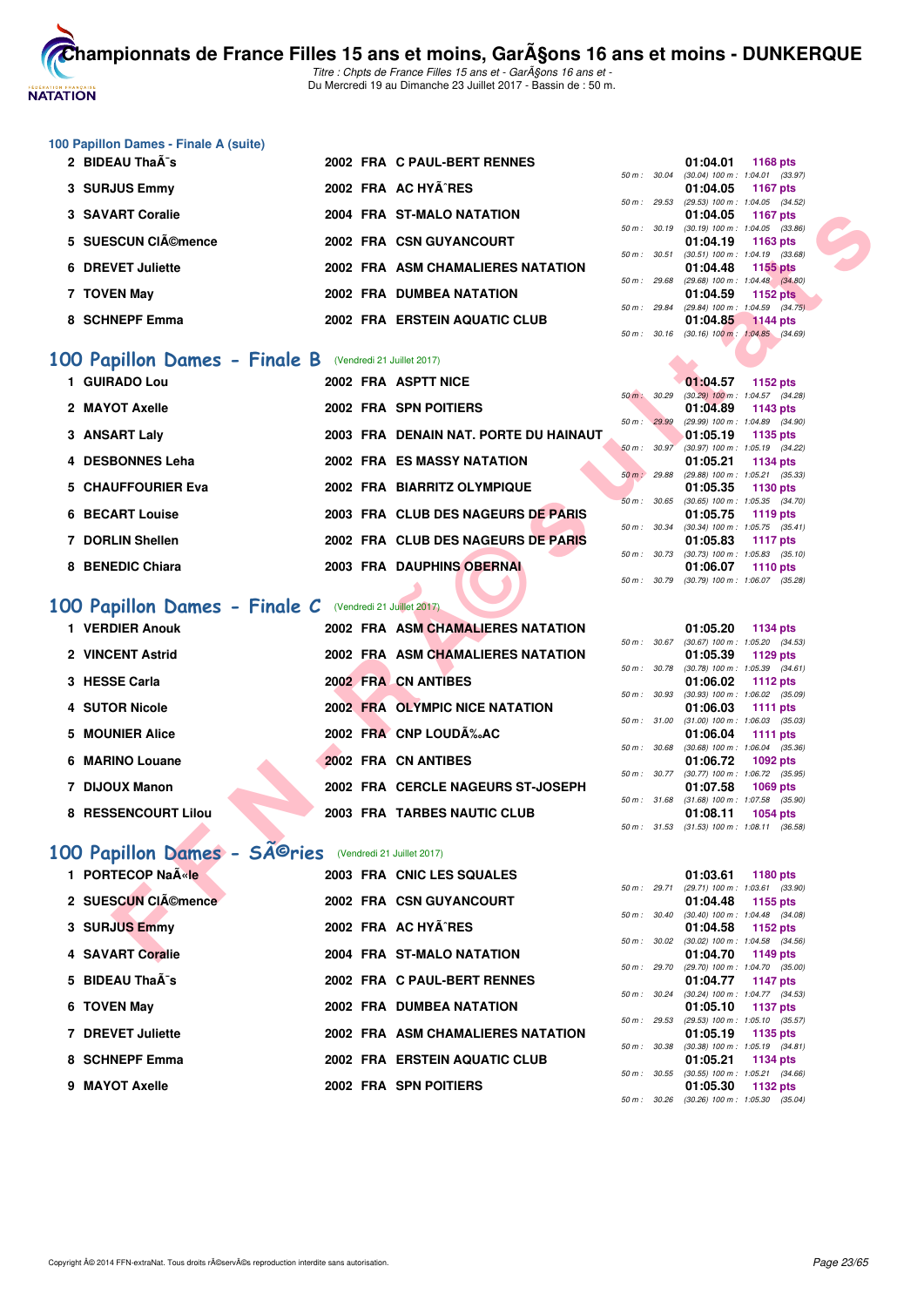

#### **100 Papillon Dames - Séries (suite)**

| <b>10 CHAUFFOURIER Eva</b> |  | 2002 FRA BIARRITZ OLYMPIQUE             |              |              | 01:05.57<br>1124 pts                                                      |
|----------------------------|--|-----------------------------------------|--------------|--------------|---------------------------------------------------------------------------|
| 11 DESBONNES Leha          |  | 2002 FRA ES MASSY NATATION              |              |              | 50 m: 30.80 (30.80) 100 m: 1:05.57 (34.77)<br>01:05.61<br>1123 pts        |
| 12 DORLIN Shellen          |  | 2002 FRA CLUB DES NAGEURS DE PARIS      |              |              | 50 m: 30.37 (30.37) 100 m: 1:05.61 (35.24)<br>01:05.73<br>1120 pts        |
| 13 ANSART Laly             |  | 2003 FRA DENAIN NAT. PORTE DU HAINAUT   |              |              | 50 m: 31.03 (31.03) 100 m: 1:05.73 (34.70)<br>01:05.86<br>1116 pts        |
| 14 GUIRADO Lou             |  | 2002 FRA ASPTT NICE                     | 50 m: 31.08  |              | $(31.08)$ 100 m : 1:05.86 $(34.78)$<br>01:05.99<br><b>1112 pts</b>        |
| 15 BENEDIC Chiara          |  | 2003 FRA DAUPHINS OBERNAI               | 50 m : 30.82 |              | $(30.82)$ 100 m : 1:05.99 $(35.17)$<br>01:06.02<br>1112 $pts$             |
| <b>16 BECART Louise</b>    |  | 2003 FRA CLUB DES NAGEURS DE PARIS      | 50 m : 30.68 |              | $(30.68)$ 100 m : 1:06.02 $(35.34)$<br>01:06.13<br><b>1109 pts</b>        |
| 17 VERDIER Anouk           |  | 2002 FRA ASM CHAMALIERES NATATION       |              | 50 m : 29.78 | $(29.78)$ 100 m : 1:06.13 $(36.35)$<br>01:06.19<br>1107 pts               |
| <b>18 SUTOR Nicole</b>     |  | 2002 FRA OLYMPIC NICE NATATION          |              |              | 50 m : 30.72 (30.72) 100 m : 1:06.19 (35.47)<br>01:06.32<br>1103 pts      |
| <b>19 VINCENT Astrid</b>   |  | 2002 FRA ASM CHAMALIERES NATATION       |              |              | 50 m : 30.58 (30.58) 100 m : 1:06.32 (35.74)<br>01:06.36<br>1102 pts      |
| <b>20 MOUNIER Alice</b>    |  | 2002 FRA CNP LOUDA %. AC                |              |              | 50 m: 31.16 (31.16) 100 m: 1:06.36 (35.20)<br>01:06.41<br><b>1101 pts</b> |
| 21 TAVERNIER CIémence      |  | 2002 FRA OLYMPIC NICE NATATION          |              |              | 50 m : 30.77 (30.77) 100 m : 1:06.41 (35.64)<br>01:06.46<br>1099 pts      |
| 22 RESSENCOURT Lilou       |  | 2003 FRA TARBES NAUTIC CLUB             |              |              | 50 m: 31.11 (31.11) 100 m: 1:06.46 (35.35)<br>01:06.70<br>1093 pts        |
| 23 MARINO Louane           |  | 2002 FRA CN ANTIBES                     |              |              | 50 m: 31.46 (31.46) 100 m: 1:06.70 (35.24)<br>01:06.75<br>1091 pts        |
| 24 HESSE Carla             |  | 2002 FRA CN ANTIBES                     |              | 50 m : 30.44 | $(30.44)$ 100 m : 1:06.75 $(36.31)$<br>01:06.76<br>1091 pts               |
| 25 DIJOUX Manon            |  | 2002 FRA CERCLE NAGEURS ST-JOSEPH       |              |              | 50 m: 31.24 (31.24) 100 m: 1:06.76 (35.52)<br>01:06.87<br><b>1088 pts</b> |
| 26 ROQUES Jade             |  | 2002 FRA MONTPELLIER METROPOLE NATATION | 50 m : 30.84 |              | $(30.84)$ 100 m : 1:06.87 $(36.03)$<br>01:07.00<br>1085 pts               |
| 27 DESBORDES Mila          |  | 2003 FRA SO ROSNY                       | 50 m: 30.19  |              | $(30.19)$ 100 m : 1:07.00 $(36.81)$<br>01:07.01<br>1084 pts               |
| 28 CATTEAU Madelon         |  | 2003 FRA DAUPHINS TOULOUSE OEC          |              |              | 50 m: 31.14 (31.14) 100 m: 1:07.01 (35.87)<br>01:07.52<br>1070 pts        |
| 28 CORTE Illona            |  | 2002 FRA CLUB DE NATATION DE SASSENAGE  | 50 m : 30.84 |              | (30.84) 100 m : 1:07.52 (36.68)<br>01:07.52<br><b>1070 pts</b>            |
| <b>30 FRANCOIS Lucia</b>   |  | 2002 FRA CN DE BAIE-MAHAULT             |              |              | 50 m: 31.58 (31.58) 100 m: 1:07.52 (35.94)<br>01:07.59<br>1068 pts        |
| 31 LAKOMY Christiana       |  | 2002 FRA VAL DE GRAY NATATION           |              |              | 50 m: 31.40 (31.40) 100 m: 1:07.59 (36.19)<br>01:07.64<br><b>1067 pts</b> |
| 32 AMIAR Sana              |  | 2002 FRA CN CUGNAUX                     | 50 m : 31.69 |              | $(31.69)$ 100 m : 1:07.64 $(35.95)$<br>01:07.71<br>1065 pts               |
| 33 RACHEZ Gabrielle        |  | 2002 FRA CN MARSEILLE                   | 50 m : 30.67 |              | $(30.67)$ 100 m : 1:07.71 $(37.04)$<br>01:07.82<br>1062 pts               |
| 33 THERIN Emeline          |  | 2002 FRA EN CAEN                        |              |              | 50 m: 31.72 (31.72) 100 m: 1:07.82 (36.10)<br>01:07.82<br>1062 pts        |
| 33 MESQUITA Andrea         |  | 2002 FRA SAINT-RAPHAEL NATATION         |              |              | 50 m: 31.40 (31.40) 100 m: 1:07.82 (36.42)<br>01:07.82<br>1062 pts        |
| 36 MEUTER Adelaide         |  | 2003 FRA CNO ST-GERMAIN-EN-LAYE         |              |              | 50 m: 31.78 (31.78) 100 m: 1:07.82 (36.04)<br>01:07.86 1061 pts           |
| 37 MURE Manon              |  | 2003 FRA ST-ETIENNE NATATION            |              |              | 50 m: 31.61 (31.61) 100 m: 1:07.86 (36.25)<br>01:07.87<br>1061 pts        |
| 38 TURPIN CIémentine       |  | 2003 FRA ST-DENIS RÉUNION               |              |              | 50 m: 32.38 (32.38) 100 m: 1:07.87 (35.49)<br>01:07.89                    |
|                            |  |                                         |              |              | 1060 pts<br>50 m: 30.87 (30.87) 100 m: 1:07.89 (37.02)                    |
| 39 KAMOISE Anouk           |  | 2003 FRA CN DE BAIE-MAHAULT             |              |              | 01:07.90<br>1060 pts<br>50 m: 32.15 (32.15) 100 m: 1:07.90 (35.75)        |
| 39 RONDREUX Emma           |  | 2002 FRA CN RIOM                        |              |              | 01:07.90<br>1060 pts<br>50 m: 31.13 (31.13) 100 m: 1:07.90 (36.77)        |
| 41 FLORIOT Lison           |  | 2002 FRA PAYS DE GEX NATATION           |              |              | 01:08.01<br>1057 pts<br>50 m: 32.59 (32.59) 100 m: 1:08.01 (35.42)        |
| 42 TABET Lyna              |  | 2002 FRA CN ANTIBES                     |              |              | 01:08.21<br>1052 pts<br>50 m: 31.58 (31.58) 100 m: 1:08.21 (36.63)        |
| 43 LE BRIS Clara           |  | 2003 FRA CN BREST                       |              |              | 01:08.33<br>1048 pts<br>50 m: 32.05 (32.05) 100 m: 1:08.33 (36.28)        |
| 44 TIKOURE Melyssa         |  | 2003 FRA NAUTIC CLUB ALP'38             |              |              | 01:08.48<br>1044 pts<br>50 m : 32.88 (32.88) 100 m : 1:08.48 (35.60)      |
| 45 PETIOT Orane            |  | 2003 FRA CN CUGNAUX                     |              |              | 01:08.55<br>1042 pts<br>50 m: 31.69 (31.69) 100 m: 1:08.55 (36.86)        |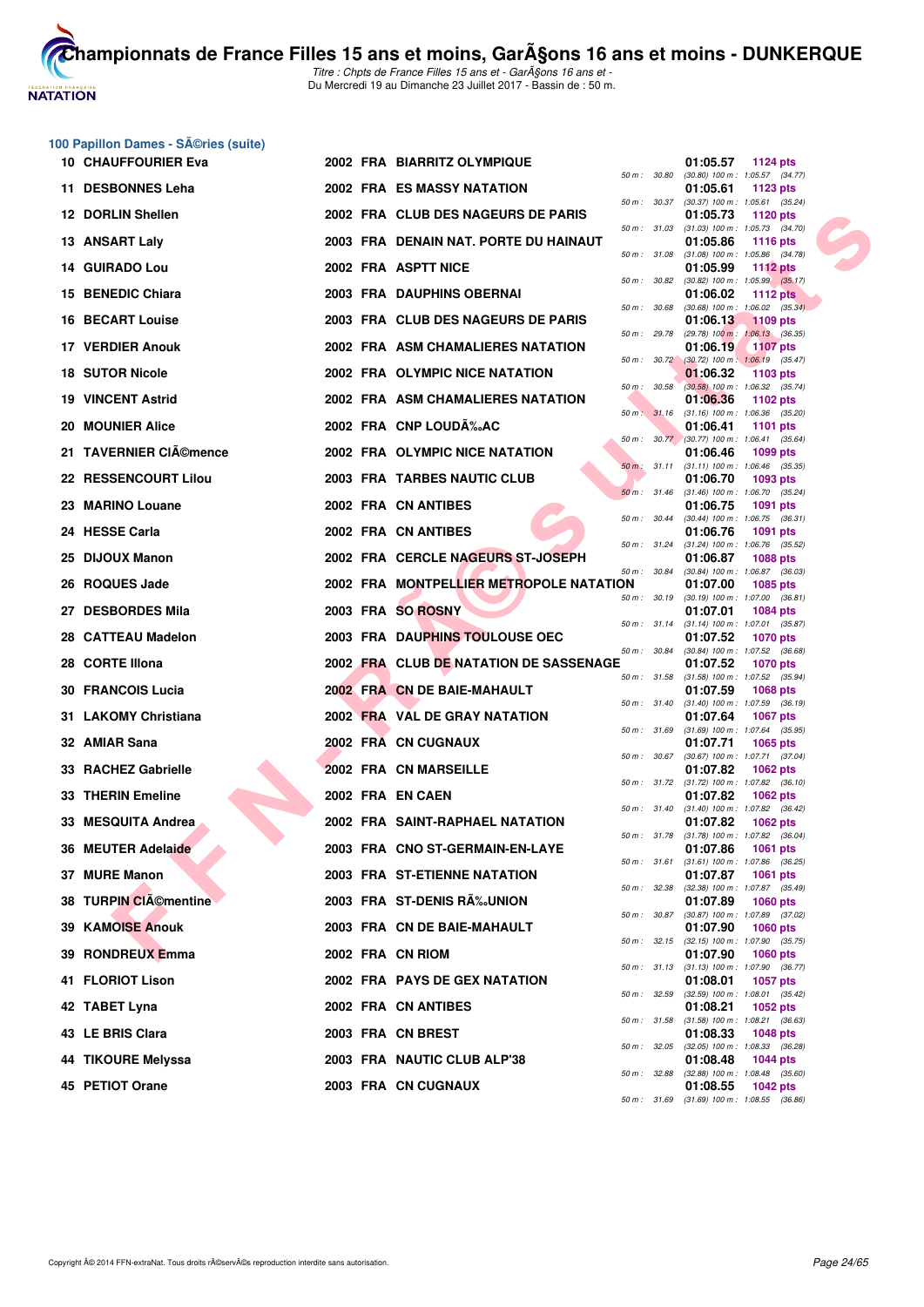

Titre : Chpts de France Filles 15 ans et - GarA§ons 16 ans et -Du Mercredi 19 au Dimanche 23 Juillet 2017 - Bassin de : 50 m.

#### **100 Papillon Dames - Séries (suite)**

| 46 COTTIER Camille                                       |  | 2003 FRA AC HYA^RES                                                                                                           | 01:08.66<br><b>1039 pts</b>                                        |
|----------------------------------------------------------|--|-------------------------------------------------------------------------------------------------------------------------------|--------------------------------------------------------------------|
| 47 BLOUZA Leyla                                          |  | $50 m$ : $32.27$<br>2002 FRA CAL'HAY-LES-ROSES                                                                                | (32.27) 100 m: 1:08.66 (36.39)<br>01:08.87<br><b>1034 pts</b>      |
|                                                          |  |                                                                                                                               | 50 m: 32.15 (32.15) 100 m: 1:08.87 (36.72)                         |
| 48 BIGAY Clara                                           |  | 2002 FRA STADE DE VANVES<br>50 m: 32.44                                                                                       | 01:08.89<br>1033 pts<br>(32.44) 100 m: 1:08.89 (36.45)             |
| 49 ADAM Malvina                                          |  | 2002 FRA CN ANTIBES                                                                                                           | 01:08.90<br>1033 pts                                               |
| 50 TISSANDIE Camille                                     |  | 50 m: 31.70<br>2004 FRA CASTRES SPORTS NAUTIQUES                                                                              | $(31.70)$ 100 m : 1:08.90 $(37.20)$<br>01:08.94<br><b>1032 pts</b> |
| 51 HERTHE Emmy                                           |  | 50 m: 32.51<br>2002 FRA ROYAN OC‰AN CLUB NATATION                                                                             | $(32.51)$ 100 m : 1:08.94 $(36.43)$<br>01:09.09<br><b>1028 pts</b> |
|                                                          |  | 50 m: 31.57                                                                                                                   | $(31.57)$ 100 m : 1:09.09 $(37.52)$                                |
| 52 ROUSSEAU Elsa                                         |  | 2003 FRA ES MASSY NATATION<br>50 m : 32.26                                                                                    | 01:09.11<br><b>1027 pts</b><br>$(32.26)$ 100 m : 1:09.11 $(36.85)$ |
| 53 GAUTIER Marie                                         |  | 2002 FRA CNP DE SAINT-LO                                                                                                      | 01:09.15<br><b>1026 pts</b>                                        |
| 54 BRAUN Chloé                                           |  | 50 m : 32.81<br>2004 FRA DAUPHINS TOULOUSE OEC                                                                                | $(32.81)$ 100 m : 1:09.15 $(36.34)$<br>01:09.26<br>1023 pts        |
|                                                          |  | 50 m: 32.41                                                                                                                   | (32.41) 100 m : 1:09.26 (36.85)                                    |
| 55 GRIFFIT Cheamael                                      |  | 2003 FRA OLYMPIQUE CLUB DU CARBET                                                                                             | 01:09.46<br><b>1018 pts</b>                                        |
| 56 LIENARD Maelle                                        |  | 50 m: 32.87<br>2002 FRA CHARLEVILLE-M‰ZIÂ^RES NATATION                                                                        | (32.87) 100 m : 1:09.46 (36.59)<br>01:09.69<br><b>1012 pts</b>     |
|                                                          |  |                                                                                                                               | 50 m: 32.17 (32.17) 100 m: 1:09.69 (37.52)                         |
| 57 PARRAIN-COLOMBAN Marina                               |  | 2002 FRA AS CACHALOTS SIX-FOURS<br>50 m: 32.47                                                                                | 01:09.98<br><b>1004 pts</b><br>$(32.47)$ 100 m : 1:09.98 $(37.51)$ |
| 58 CASTELAIN Louise                                      |  | 2002 FRA TEAM STRASBOURG SNS-ASPTT-PCS                                                                                        | 01:10.06<br><b>1002 pts</b>                                        |
| 59 BIGUENET Pauline                                      |  | 2002 FRA ALLIANCE NATATION BESANCON                                                                                           | 50 m: 33.17 (33.17) 100 m: 1:10.06 (36.89)<br>01:10.22<br>998 pts  |
|                                                          |  | 50 m : 31.21                                                                                                                  | $(31.21)$ 100 m : 1:10.22 $(39.01)$                                |
| 60 GUITON Lou-Anne                                       |  | 2003 FRA ALLIANCE DIJON NATATION                                                                                              | 01:10.31<br>996 pts                                                |
| 61 RIVIERE Clara                                         |  | 50 m: 32.83<br>2003 FRA STADE ST-LAURENT-DU-VAR NAT                                                                           | $(32.83)$ 100 m : 1:10.31 $(37.48)$<br>01:12.04<br>951 pts         |
|                                                          |  |                                                                                                                               | 50 m: 33.79 (33.79) 100 m: 1:12.04 (38.25)                         |
| --- BOISRENOULT Emilie                                   |  | 2002 FRA U.S CRETEIL NATATION                                                                                                 | <b>DNS dec</b>                                                     |
|                                                          |  |                                                                                                                               |                                                                    |
| 200 Papillon Dames - Finale A (Mercredi 19 Juillet 2017) |  |                                                                                                                               |                                                                    |
| 1 SURJUS Emmy                                            |  | 2002 FRA AC HYA^RES                                                                                                           | 02:22.16<br>1127 pts                                               |
| 2 MAYOT Axelle                                           |  | 50 m · 30.79 (30.79) 100 m · 1:07.23 (36.44) 150 m · 1:44.92 (37.69) 200 m · 2:22.16 (37.24)<br>2002 FRA SPN POITIERS         | 02:23.47<br><b>1108 pts</b>                                        |
|                                                          |  | 50 m: 31.13 (31.13) 100 m: 1:07.33 (36.20) 150 m: 1:44.60 (37.27) 200 m: 2:23.47 (38.87)                                      |                                                                    |
| <b>3 VINCENT Astrid</b>                                  |  | 2002 FRA ASM CHAMALIERES NATATION<br>50 m: 32.06 (32.06) 100 m: 1:08.73 (36.67) 150 m: 1:45.91 (37.18) 200 m: 2:23.60 (37.69) | 02:23.60<br><b>1106 pts</b>                                        |
| 4 BIDEAU Thaà s                                          |  | 2002 FRA C PAUL-BERT RENNES                                                                                                   | 02:24.02<br>1100 pts                                               |
|                                                          |  | 50 m: 32.62 (32.62) 100 m: 1:08.88 (36.26) 150 m: 1:46.53 (37.65) 200 m: 2:24.02 (37.49)                                      |                                                                    |
| 5 SUESCUN CIA©mence                                      |  | <b>2002 FRA CSN GUYANCOURT</b><br>50 m: 31.56 (31.56) 100 m: 1:07.06 (35.50) 150 m: 1:44.12 (37.06) 200 m: 2:24.12 (40.00)    | 02:24.12<br>1099 pts                                               |
| 6 HESSE Carla                                            |  | 2002 FRA CN ANTIBES                                                                                                           | 02:25.52<br>1079 pts                                               |
| 7 SCHNEPF Emma                                           |  | 50 m: 31.08 (31.08) 100 m: 1:07.27 (36.19) 150 m: 1:45.14 (37.87) 200 m: 2:25.52 (40.38)<br>2002 FRA ERSTEIN AQUATIC CLUB     | 02:26.00<br><b>1073 pts</b>                                        |
|                                                          |  | 50 m: 32.12 (32.12) 100 m: 1:09.05 (36.93) 150 m: 1:47.56 (38.51) 200 m: 2:26.00 (38.44)                                      |                                                                    |
| 8 LEBRE Emma                                             |  | 2002 FRA CN VIRY-CHA, TILLON                                                                                                  | 02:26.57<br>1065 pts                                               |
|                                                          |  | 50 m: 32.88 (32.88) 100 m: 1.09.50 (36.62) 150 m: 1.47.97 (38.47) 200 m: 2.26.57 (38.60)                                      |                                                                    |
| 200 Papillon Dames - Finale B (Mercredi 19 Juillet 2017) |  |                                                                                                                               |                                                                    |
| 1 SUTOR Nicole                                           |  | 2002 FRA OLYMPIC NICE NATATION                                                                                                | 02:25.56<br>1079 pts                                               |
|                                                          |  | 50 m: 32.20 (32.20) 100 m: 1:09.21 (37.01) 150 m: 1:47.39 (38.18) 200 m: 2:25.56 (38.17)                                      |                                                                    |
| 2 MARTIN Margaux                                         |  | 2002 FRA TOULON VAR NATATION<br>50 m: 32.23 (32.23) 100 m: 1:08.78 (36.55) 150 m: 1:46.72 (37.94) 200 m: 2:26.00 (39.28)      | 02:26.00<br><b>1073 pts</b>                                        |
| 3 GAUTIER Marie                                          |  | 2002 FRA CNP DE SAINT-LO                                                                                                      | 02:26.05<br>1072 pts                                               |
|                                                          |  | 50 m : 32.99 (32.99) 100 m : 1:09.74 (36.75) 150 m : 1:48.16 (38.42) 200 m : 2:26.05 (37.89)                                  |                                                                    |

# **[200 Papillon Dames - Finale A](http://www.ffnatation.fr/webffn/resultats.php?idact=nat&go=epr&idcpt=47485&idepr=33)** (Mercredi 19 Juillet 2017)

| 1 SURJUS Emmy                | 2002 FRA AC HYA'RES                                                                                  | 02:22.16<br>1127 $p$ ts                                     |
|------------------------------|------------------------------------------------------------------------------------------------------|-------------------------------------------------------------|
| 2 MAYOT Axelle               | (30.79) 100 m : 1:07.23 (36.44) 150 m : 1:44.92<br>$50 \text{ m}$ ; $30.79$<br>2002 FRA SPN POITIERS | $(37.69)$ 200 m : 2:22.16 $(37.24)$<br>02:23.47<br>1108 pts |
|                              | 50 m: 31.13 (31.13) 100 m: 1:07.33 (36.20) 150 m: 1:44.60                                            | (37.27) 200 m : 2:23.47 (38.87)                             |
| 3 VINCENT Astrid             | 2002 FRA ASM CHAMALIERES NATATION<br>50 m: 32.06 (32.06) 100 m: 1:08.73 (36.67) 150 m: 1:45.91       | 02:23.60<br>1106 pts<br>$(37.18)$ 200 m : 2:23.60 $(37.69)$ |
| 4 BIDEAU ThaÂ <sup>-</sup> s | 2002 FRA C PAUL-BERT RENNES<br>50 m: 32.62 (32.62) 100 m: 1:08.88 (36.26) 150 m: 1:46.53             | 02:24.02<br>1100 pts<br>$(37.65)$ 200 m : 2:24.02 $(37.49)$ |
| 5 SUESCUN CIémence           | <b>2002 FRA CSN GUYANCOURT</b>                                                                       | 02:24.12<br>1099 pts                                        |
| 6 HESSE Carla                | 50 m: 31.56 (31.56) 100 m: 1:07.06 (35.50) 150 m: 1:44.12<br>2002 FRA CN ANTIBES                     | $(37.06)$ 200 m : 2:24.12 $(40.00)$<br>02:25.52<br>1079 pts |
| 7 SCHNEPF Emma               | 50 m: 31.08 (31.08) 100 m: 1:07.27 (36.19) 150 m: 1:45.14<br>2002 FRA ERSTEIN AQUATIC CLUB           | $(37.87)$ 200 m : 2:25.52 $(40.38)$<br>02:26.00<br>1073 pts |
|                              | 50 m: 32.12 (32.12) 100 m: 1:09.05 (36.93) 150 m: 1:47.56                                            | $(38.51)$ 200 m : 2:26.00 $(38.44)$                         |
| 8 LEBRE Emma                 | 2002 FRA CN VIRY-CHA, TILLON<br>50 m : 32.88 (32.88) 100 m : 1:09.50 (36.62) 150 m : 1:47.97         | 02:26.57<br>1065 pts<br>$(38.47)$ 200 m : 2:26.57 $(38.60)$ |

# [200 Papillon Dames - Finale B](http://www.ffnatation.fr/webffn/resultats.php?idact=nat&go=epr&idcpt=47485&idepr=33) (Mercredi 19 Juillet 2017)

| 1 SUTOR Nicole                                                                                                   |  | 2002 FRA OLYMPIC NICE NATATION                               |                                                 | 02:25.56                            | 1079 pts                       |
|------------------------------------------------------------------------------------------------------------------|--|--------------------------------------------------------------|-------------------------------------------------|-------------------------------------|--------------------------------|
|                                                                                                                  |  | 50 m: 32.20 (32.20) 100 m: 1:09.21 (37.01) 150 m: 1:47.39    |                                                 |                                     | (38.18) 200 m : 2:25.56 (38.17 |
| 2 MARTIN Margaux                                                                                                 |  | <b>2002 FRA TOULON VAR NATATION</b>                          |                                                 | 02:26.00                            | 1073 pts                       |
|                                                                                                                  |  | 50 m: 32.23 (32.23) 100 m: 1:08.78 (36.55) 150 m: 1:46.72    |                                                 | $(37.94)$ 200 m : 2:26.00 $(39.28)$ |                                |
| 3 GAUTIER Marie                                                                                                  |  | 2002 FRA CNP DE SAINT-LO                                     |                                                 | 02:26.05                            | 1072 pts                       |
|                                                                                                                  |  | 50 m: 32.99 (32.99) 100 m: 1:09.74 (36.75) 150 m: 1:48.16    |                                                 |                                     | (38.42) 200 m : 2:26.05 (37.89 |
| <b>4 CHAUFFOURIER Eva</b>                                                                                        |  | 2002 FRA BIARRITZ OLYMPIQUE                                  |                                                 | 02:26.91                            | 1060 $pts$                     |
|                                                                                                                  |  | 50 m: 33.31 (33.31) 100 m: 1:09.92 (36.61) 150 m: 1:48.79    |                                                 |                                     | (38.87) 200 m : 2:26.91 (38.12 |
| 5 ANSART Laly                                                                                                    |  | 2003 FRA DENAIN NAT, PORTE DU HAINAUT                        |                                                 | 02:27.08                            | 1058 pts                       |
|                                                                                                                  |  | 50 m : 32.11 (32.11) 100 m : 1:09.34 (37.23) 150 m : 1:48.12 |                                                 | (38.78) 200 m : 2:27.08 (38.96      |                                |
| 6 COTTIER Camille                                                                                                |  | 2003 FRA AC HYA RES                                          |                                                 | 02:29.88                            | 1019 $pts$                     |
|                                                                                                                  |  | 50 m: 32.18 (32.18) 100 m: 1:09.82 (37.64) 150 m: 1:50.29    |                                                 |                                     | (40.47) 200 m : 2:29.88 (39.59 |
| 7 GRIEUMARD Capucine                                                                                             |  | 2002 FRA AVENIR MURET NATATION                               |                                                 | 02:30.67                            | $1009$ pts                     |
|                                                                                                                  |  | 50 m: 33.40 (33.40) 100 m: 1:11.85 (38.45) 150 m: 1:50.69    |                                                 | $(38.84)$ 200 m : 2:30.67 (39.98)   |                                |
| 8 MOUNIER Alice                                                                                                  |  | 2002 FRA CNP LOUDA%AC                                        |                                                 | 02:31.46                            | 998 pts                        |
|                                                                                                                  |  | 50 m : 32.40                                                 | (32.40) 100 m : 1:11.18 (38.78) 150 m : 1:50.78 | $(39.60)$ 200 m : 2:31.46 $(40.68)$ |                                |
| 000 December National Phone 2012 Committee Committee Committee Committee Committee Committee Committee Committee |  |                                                              |                                                 |                                     |                                |

#### **[200 Papillon Dames - Finale C](http://www.ffnatation.fr/webffn/resultats.php?idact=nat&go=epr&idcpt=47485&idepr=33)** (Mercredi 19 Juillet 2017)

**1 VERDIER Anouk 2002 FRA ASM CHAMALIERES NATATION 02:26.85 1061 pts**

50 m : 33.11 (33.11) 100 m : 1:10.74 (37.63) 150 m : 1:49.69 (38.95) 200 m : 2:26.85 (37.16)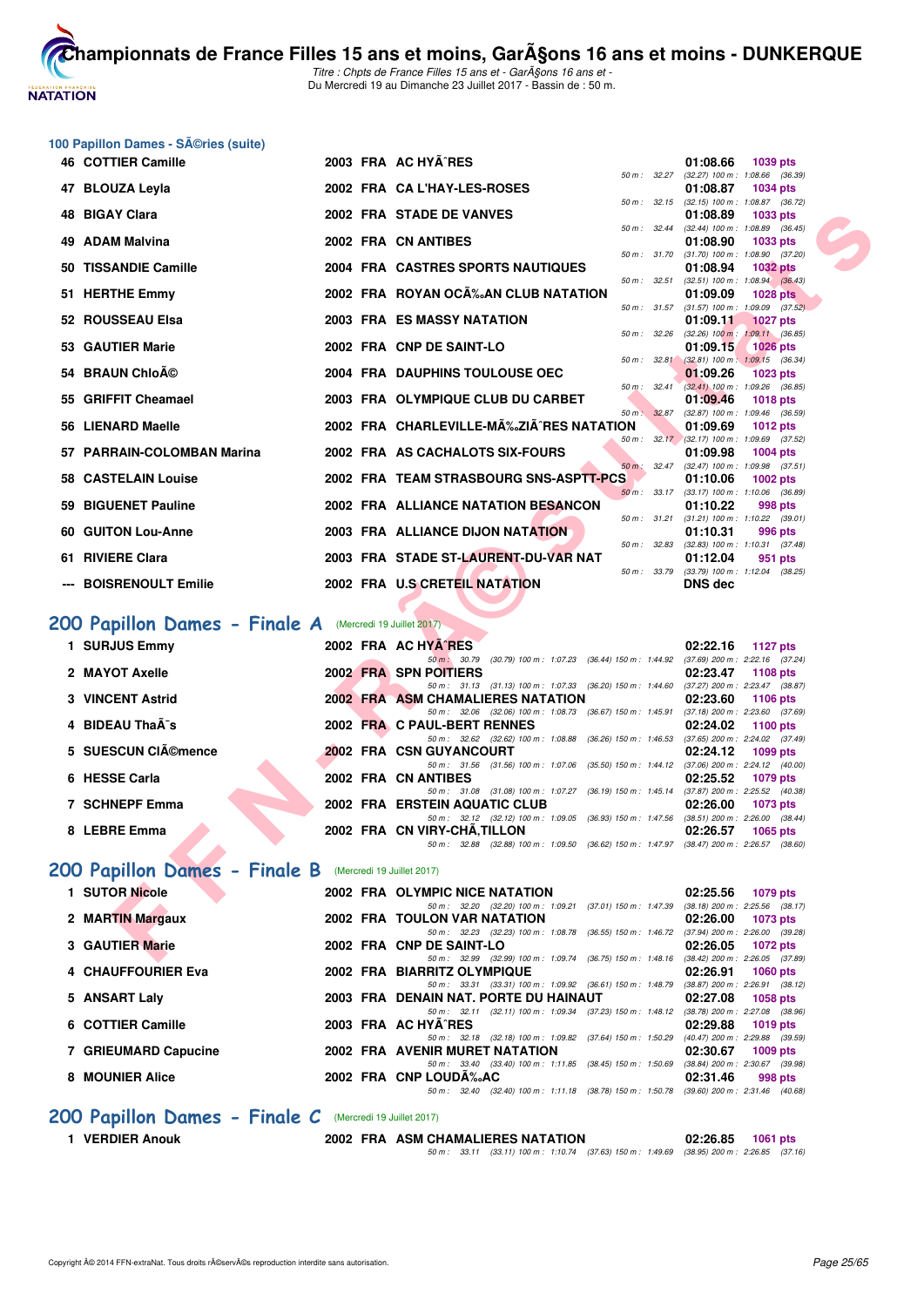

Titre : Chpts de France Filles 15 ans et - GarA§ons 16 ans et -Du Mercredi 19 au Dimanche 23 Juillet 2017 - Bassin de : 50 m.

#### **200 Papillon Dames - Finale C (suite)**

| 2 BLOUZA Leyla<br>2002 FRA CA L'HAY-LES-ROSES                       | 02:28.61 | <b>1037 pts</b>                     |
|---------------------------------------------------------------------|----------|-------------------------------------|
| 50 m: 32.99 (32.99) 100 m: 1:09.99 (37.00) 150 m: 1:48.63           |          | $(38.64)$ 200 m : 2:28.61 $(39.98)$ |
| 2002 FRA CHARLEVILLE-MÉZIÃ^RES NATATION<br>3 LIENARD Maelle         | 02:29.79 | $1020$ pts                          |
| 50 m: 32.48 (32.48) 100 m: 1:10.49 (38.01) 150 m: 1:50.03           |          | $(39.54)$ 200 m : 2:29.79 $(39.76)$ |
| 4 ROUSSEAU Elsa<br>2003 FRA ES MASSY NATATION                       | 02:30.12 | $1016$ pts                          |
| 50 m: 32.92 (32.92) 100 m: 1:10.42 (37.50) 150 m: 1:50.20           |          | $(39.78)$ 200 m : 2:30.12 $(39.92)$ |
| 5 FLORIOT Lison<br>2002 FRA PAYS DE GEX NATATION                    | 02:30.32 | 1013 pts                            |
| 50 m: 34.14 (34.14) 100 m: 1:11.96 (37.82) 150 m: 1:51.11           |          | $(39.15)$ 200 m : 2:30.32 $(39.21)$ |
| 6 TREBAOL Lucie<br>2002 FRA CN BREST                                | 02:30.55 | $1010$ pts                          |
| 50 m: 33.61 (33.61) 100 m: 1:11.48 (37.87) 150 m: 1:50.91           |          | $(39.43)$ 200 m : 2:30.55 $(39.64)$ |
| 7 PARRAIN-COLOMBAN Marina<br>2002 FRA AS CACHALOTS SIX-FOURS        | 02:34.10 | 963 pts                             |
| (38.02) 150 m : 1:51.73<br>50 m : 32.32 (32.32) 100 m : 1:10.34     |          | $(41.39)$ 200 m : 2:34.10 $(42.37)$ |
| 8 TIKOURE Melyssa<br>2003 FRA NAUTIC CLUB ALP'38                    | 02:36.31 | 934 pts                             |
| $(33.44)$ 100 m : 1:13.16 $(39.72)$ 150 m : 1:53.86<br>50 m : 33.44 |          | $(40.70)$ 200 m : 2:36.31 $(42.45)$ |
|                                                                     |          |                                     |
| 00 Papillon Dames - SÃ <sup>@</sup> ries (Mercredi 19 Juillet 2017) |          |                                     |
| $4$ MAVOT Avalla<br><b>2002 EDA CON DOITIEDS</b>                    | nn.nn nn | $A$ $A$ $B$ $E$ $A$ $A$ $A$         |

# 200 Papillon Dames - SÃ<sup>@</sup>ries (Mercredi 19 Juillet 2017)

| 4 ROUSSEAU Elsa                                                     |  | <b>2003 FRA ES MASSY NATATION</b>                                                                                                    | 02:30.12 | 1016 pts        |
|---------------------------------------------------------------------|--|--------------------------------------------------------------------------------------------------------------------------------------|----------|-----------------|
| 5 FLORIOT Lison                                                     |  | 50 m: 32.92 (32.92) 100 m: 1:10.42 (37.50) 150 m: 1:50.20 (39.78) 200 m: 2:30.12 (39.92)<br>2002 FRA PAYS DE GEX NATATION            | 02:30.32 | $1013$ pts      |
| 6 TREBAOL Lucie                                                     |  | 50 m: 34.14 (34.14) 100 m: 1:11.96 (37.82) 150 m: 1:51.11 (39.15) 200 m: 2:30.32 (39.21)<br>2002 FRA CN BREST                        | 02:30.55 | 1010 $pts$      |
| 7 PARRAIN-COLOMBAN Marina                                           |  | 50 m: 33.61 (33.61) 100 m: 1:11.48 (37.87) 150 m: 1:50.91 (39.43) 200 m: 2:30.55 (39.64)<br>2002 FRA AS CACHALOTS SIX-FOURS          | 02:34.10 | 963 pts         |
|                                                                     |  | 50 m: 32.32 (32.32) 100 m: 1:10.34 (38.02) 150 m: 1:51.73 (41.39) 200 m: 2:34.10 (42.37)                                             |          |                 |
| 8 TIKOURE Melyssa                                                   |  | 2003 FRA NAUTIC CLUB ALP'38<br>50 m: 33.44 (33.44) 100 m: 1:13.16 (39.72) 150 m: 1:53.86 (40.70) 200 m: 2:36.31 (42.45)              | 02:36.31 | 934 pts         |
| 00 Papillon Dames - SÃ <sup>©</sup> ries (Mercredi 19 Juillet 2017) |  |                                                                                                                                      |          |                 |
| 1 MAYOT Axelle                                                      |  | 2002 FRA SPN POITIERS                                                                                                                | 02:22.29 | 1125 pts        |
| 2 SURJUS Emmy                                                       |  | 50 m: 31.18 (31.18) 100 m: 1:07.78 (36.60) 150 m: 1:44.67 (36.89) 200 m: 2:22.29 (37.62)<br>2002 FRA AC HYA^RES                      | 02:23.44 | 1109 pts        |
| 3 HESSE Carla                                                       |  | 50 m: 30.41 (30.41) 100 m: 1:06.93 (36.52) 150 m: 1:45.05 (38.12) 200 m: 2:23.44 (38.39)<br>2002 FRA CN ANTIBES                      | 02:24.05 | 1100 pts        |
| 4 BIDEAU Tha s                                                      |  | 50 m: 31.39 (31.39) 100 m: 1:07.74 (36.35) 150 m: 1:45.86 (38.12) 200 m: 2:24.05 (38.19)<br>2002 FRA C PAUL-BERT RENNES              | 02:25.05 | 1086 pts        |
| 5 SUESCUN CIémence                                                  |  | 50 m: 32.52 (32.52) 100 m: 1:08.89 (36.37) 150 m: 1:46.66 (37.77) 200 m: 2:25.05 (38.39)<br>2002 FRA CSN GUYANCOURT                  | 02:25.09 | 1085 pts        |
| 6 LEBRE Emma                                                        |  | 50 m: 32.50 (32.50) 100 m: 1:08.41 (35.91) 150 m: 1:46.54 (38.13) 200 m: 2:25.09 (38.55)<br>2002 FRA CN VIRY-CHA, TILLON             |          |                 |
|                                                                     |  | 50 m: 32.73 (32.73) 100 m: 1:09.52 (36.79) 150 m: 1:47.24 (37.72) 200 m: 2:26.02 (38.78)                                             | 02:26.02 | 1072 pts        |
| 7 VINCENT Astrid                                                    |  | 2002 FRA ASM CHAMALIERES NATATION<br>50 m: 32.63 (32.63) 100 m: 1.09.54 (36.91) 150 m: 1.47.53 (37.99) 200 m: 2:26.08 (38.55)        | 02:26.08 | 1071 pts        |
| 8 SCHNEPF Emma                                                      |  | 2002 FRA ERSTEIN AQUATIC CLUB                                                                                                        | 02:26.24 | 1069 $pts$      |
| 9 MARTIN Margaux                                                    |  | 50 m: 32.31 (32.31) 100 m: 1:09.26 (36.95) 150 m: 1:46.96 (37.70) 200 m: 2:26.24 (39.28)<br>2002 FRA TOULON VAR NATATION             | 02:26.96 | 1059 pts        |
| 10 GAUTIER Marie                                                    |  | 50 m: 32.17 (32.17) 100 m: 1.09.06 (36.89) 150 m: 1.48.33 (39.27) 200 m: 2:26.96 (38.63)<br>2002 FRA CNP DE SAINT-LO                 | 02:27.60 | 1050 pts        |
| 11 SUTOR Nicole                                                     |  | 50 m : 32.51 (32.51) 100 m : 1:10.14 (37.63) 150 m : 1:48.94 (38.80) 200 m : 2:27.60 (38.66)<br>2002 FRA OLYMPIC NICE NATATION       | 02:27.87 | 1047 pts        |
| <b>12 CHAUFFOURIER Eva</b>                                          |  | $50 \text{ m}$ : 32.07 (32.07) 100 m: 1:09.16 (37.09) 150 m: 1:47.87 (38.71) 200 m: 2:27.87 (40.00)<br>2002 FRA BIARRITZ OLYMPIQUE   | 02:28.23 | 1042 pts        |
|                                                                     |  | 50 m: 33.35 (33.35) 100 m: 1:10.64 (37.29) 150 m: 1:49.38 (38.74) 200 m: 2:28.23 (38.85)                                             |          |                 |
| 13 GRIEUMARD Capucine                                               |  | <b>2002 FRA AVENIR MURET NATATION</b><br>50 m: 33.39 (33.39) 100 m: 1:11.10 (37.71) 150 m: 1:49.31 (38.21) 200 m: 2:28.56 (39.25)    | 02:28.56 | 1037 pts        |
| 14 ANSART Laly                                                      |  | 2003 FRA DENAIN NAT. PORTE DU HAINAUT<br>50 m: 32.45 (32.45) 100 m: 1:09.82 (37.37) 150 m: 1:49.10 (39.28) 200 m: 2:28.87 (39.77)    | 02:28.87 | 1033 pts        |
| <b>15 MOUNIER Alice</b>                                             |  | 2002 FRA CNP LOUDA‰AC<br>50 m: 32.24 (32.24) 100 m: 1:11.42 (39.18) 150 m: 1:49.99 (38.57) 200 m: 2:29.89 (39.90)                    | 02:29.89 | 1019 pts        |
| 16 COTTIER Camille                                                  |  | 2003 FRA AC HYA^RES<br>50 m: 32.39 (32.39) 100 m: 1:10.39 (38.00) 150 m: 1:50.24 (39.85) 200 m: 2:30.16 (39.92)                      | 02:30.16 | 1015 pts        |
| 17 VERDIER Anouk                                                    |  | 2002 FRA ASM CHAMALIERES NATATION                                                                                                    | 02:30.37 | $1013$ pts      |
| <b>18 ROUSSEAU Elsa</b>                                             |  | 50 m: 33.95 (33.95) 100 m: 1:12.15 (38.20) 150 m: 1:51.37 (39.22) 200 m: 2:30.37 (39.00)<br><b>2003 FRA ES MASSY NATATION</b>        | 02:30.83 | 1006 pts        |
| 19 BIDEAU Marla                                                     |  | 50 m: 33.19 (33.19) 100 m: 1:10.61 (37.42) 150 m: 1:49.86 (39.25) 200 m: 2:30.83 (40.97)<br>2002 FRA C PAUL-BERT RENNES              | 02:31.32 | <b>1000 pts</b> |
|                                                                     |  | 50 m: 33.29 (33.29) 100 m: 1:10.65 (37.36) 150 m: 1:51.06 (40.41) 200 m: 2:31.32 (40.26)                                             |          |                 |
| 20 LIENARD Maelle                                                   |  | 2002 FRA CHARLEVILLE-MA‰ZIA^RES NATATION<br>50 m: 33.16 (33.16) 100 m: 1:11.36 (38.20) 150 m: 1:51.83 (40.47) 200 m: 2:31.78 (39.95) | 02:31.78 | 994 pts         |
| 21 MESQUITA Andrea                                                  |  | 2002 FRA SAINT-RAPHAEL NATATION<br>50 m: 33.18 (33.18) 100 m: 1:11.11 (37.93) 150 m: 1:51.65 (40.54) 200 m: 2:31.83 (40.18)          | 02:31.83 | 993 pts         |
| 22 TREBAOL Lucie                                                    |  | 2002 FRA CN BREST<br>50 m: 33.63 (33.63) 100 m: 1:11.91 (38.28) 150 m: 1:51.31 (39.40) 200 m: 2:32.34 (41.03)                        | 02:32.34 | 986 pts         |
| 23 PARRAIN-COLOMBAN Marina                                          |  | 2002 FRA AS CACHALOTS SIX-FOURS                                                                                                      | 02:32.40 | 985 pts         |
| 24 BLOUZA Leyla                                                     |  | 50 m: 32.65 (32.65) 100 m: 1:11.10 (38.45) 150 m: 1:51.61 (40.51) 200 m: 2:32.40 (40.79)<br>2002 FRA CA L'HAY-LES-ROSES              | 02:32.83 | 980 pts         |
| 25 TIKOURE Melyssa                                                  |  | 50 m: 33.24 (33.24) 100 m: 1:10.54 (37.30) 150 m: 1:50.50 (39.96) 200 m: 2:32.83 (42.33)<br>2003 FRA NAUTIC CLUB ALP'38              | 02:32.87 | 979 pts         |
| 26 FLORIOT Lison                                                    |  | 50 m: 34.56 (34.56) 100 m: 1:13.43 (38.87) 150 m: 1:53.72 (40.29) 200 m: 2:32.87 (39.15)<br>2002 FRA PAYS DE GEX NATATION            | 02:32.97 | 978 pts         |
| 27 NEVES Clara                                                      |  | 50 m: 33.85 (33.85) 100 m: 1:12.06 (38.21) 150 m: 1:52.41 (40.35) 200 m: 2:32.97 (40.56)<br>2002 FRA CA L'HAY-LES-ROSES              | 02:33.05 | 977 pts         |
|                                                                     |  | 50 m: 33.07 (33.07) 100 m: 1:11.91 (38.84) 150 m: 1:52.74 (40.83) 200 m: 2:33.05 (40.31)                                             |          |                 |
| 28 BIGAY Clara                                                      |  | 2002 FRA STADE DE VANVES<br>50 m: 33.34 (33.34) 100 m: 1:11.94 (38.60) 150 m: 1:52.81 (40.87) 200 m: 2:33.62 (40.81)                 | 02:33.62 | 969 pts         |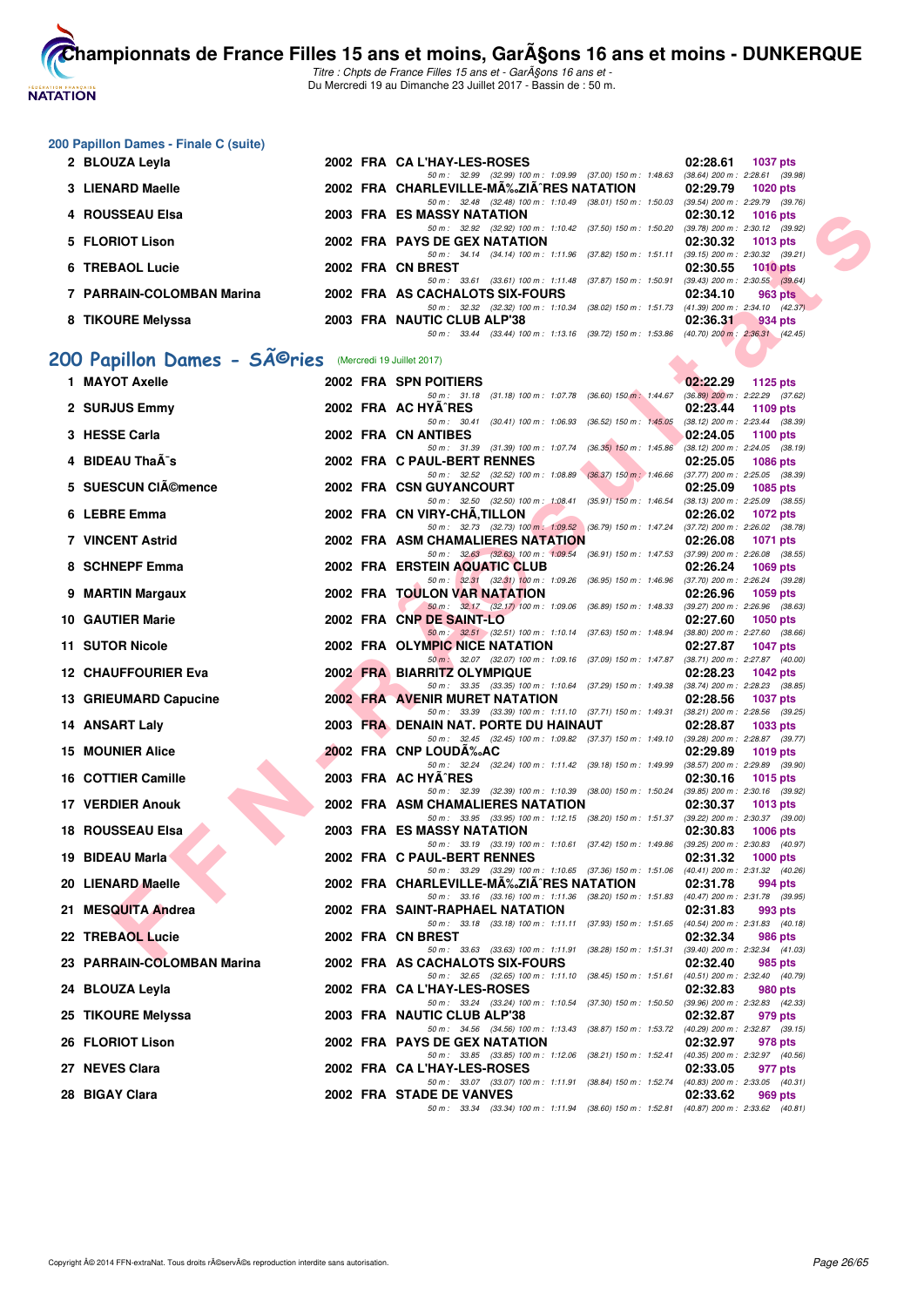

**.**<br>Thampionnats de France Filles 15 ans et moins, Garçons 16 ans et moins - DUNKERQUE Titre : Chpts de France Filles 15 ans et - Garçons 16 ans et -

Du Mercredi 19 au Dimanche 23 Juillet 2017 - Bassin de : 50 m.

#### 200 Papillon Dames - Séries (suite)

| 29 MOZAR Ilona           |  | 2003 FRA SENS NATATION                                                                      | 02:34.04 | 964 pts                             |  |
|--------------------------|--|---------------------------------------------------------------------------------------------|----------|-------------------------------------|--|
|                          |  | 50 m: 34.43 (34.43) 100 m: 1:13.30 (38.87) 150 m: 1:53.13                                   |          | $(39.83)$ 200 m : 2:34.04 $(40.91)$ |  |
| <b>30 BERTON Claire</b>  |  | 2004 FRA CO SAINT-DIZIER NATATION                                                           | 02:34.09 | 963 pts                             |  |
|                          |  | 50 m: 33.84 (33.84) 100 m: 1:11.17 (37.33) 150 m: 1:52.01                                   |          | $(40.84)$ 200 m : 2:34.09 $(42.08)$ |  |
| 31 RACHEZ Gabrielle      |  | 2002 FRA CN MARSEILLE                                                                       | 02:34.71 | 955 pts                             |  |
|                          |  | 50 m: 34.62 (34.62) 100 m: 1:13.65 (39.03) 150 m: 1:54.73                                   |          | $(41.08)$ 200 m : 2:34.71 $(39.98)$ |  |
| 32 WITTMER Lisa          |  | 2002 FRA C.N DE VALLEE DE SEINE                                                             | 02:34.78 | 954 pts                             |  |
|                          |  | 50 m: 34.03 (34.03) 100 m: 1:12.80 (38.77) 150 m: 1:52.45                                   |          | $(39.65)$ 200 m : 2:34.78 $(42.33)$ |  |
| 33 MARQUART Léa          |  | 2002 FRA AC MOLSHEIM MUTZIG                                                                 | 02:37.99 | 912 pts                             |  |
|                          |  | 50 m: 34.64 (34.64) 100 m: 1:14.73 (40.09) 150 m: 1:56.82                                   |          | $(42.09)$ 200 m : 2:37.99 $(41.17)$ |  |
| <b>34 SAVART Coralie</b> |  | 2004 FRA ST-MALO NATATION                                                                   | 02:41.55 | 867 pts                             |  |
|                          |  | 50 m: 32.11 (32.11) 100 m: 1:11.99 (39.88) 150 m: 1:56.58                                   |          | $(44.59)$ 200 m : 2:41.55 $(44.97)$ |  |
| 35 BONTE CIémence        |  | 2003 FRA JN COMPIA GNE                                                                      | 02:42.27 | 858 pts                             |  |
|                          |  | (32.41) 100 m : 1:11.90 (39.49) 150 m : 1:56.15<br>$50 \text{ m}$ : 32.41                   |          | $(44.25)$ 200 m : 2:42.27 $(46.12)$ |  |
| 36 PETIOT Orane          |  | 2003 FRA CN CUGNAUX                                                                         | 02:44.26 | 833 pts                             |  |
|                          |  | (33.99) 100 m: 1:15.61 (41.62) 150 m: 2:00.64 (45.03) 200 m: 2:44.26 (43.62)<br>50 m: 33.99 |          |                                     |  |

#### [200 4 Nages Dames - Finale A](http://www.ffnatation.fr/webffn/resultats.php?idact=nat&go=epr&idcpt=47485&idepr=41) (Samedi 22 Juillet 2017)

| 1 DREVET Juliette        | 2002 FRA ASM CHAMALIERES NATATION                                                | 02:22.29<br>1149 pts                |
|--------------------------|----------------------------------------------------------------------------------|-------------------------------------|
|                          | 50 m: 29.76 (29.76) 100 m: 1:06.95<br>$(37.19)$ 150 m : 1:49.23                  | $(42.28)$ 200 m : 2:22.29 $(33.06)$ |
| 2 RESSENCOURT Lilou      | 2003 FRA TARBES NAUTIC CLUB                                                      | 02:25.14<br>1109 $pts$              |
|                          | 50 m: 31.04 (31.04) 100 m: 1:07.37 (36.33) 150 m: 1:52.79                        | (45.42) 200 m : 2:25.14 (32.35)     |
| <b>3 GUITON Lou-Anne</b> | 2003 FRA ALLIANCE DIJON NATATION                                                 | 02:25.68<br>1102 $p$ ts             |
|                          | 50 m: 31.18 (31.18) 100 m: 1:07.91 (36.73) 150 m: 1:51.92                        | $(44.01)$ 200 m : 2:25.68 $(33.76)$ |
| 4 VINCENT Astrid         | 2002 FRA ASM CHAMALIERES NATATION                                                | 02:26.20<br>$1094$ pts              |
|                          | $(37.99)$ 150 m : 1:52.23<br>50 m : 30.83 (30.83) 100 m : 1:08.82                | $(43.41)$ 200 m : 2:26.20 $(33.97)$ |
| 5 BOHN Johanne           | <b>2002 FRA NANTES NATATION</b>                                                  | 02:26.29<br>1093 pts                |
|                          | $(37.79)$ 150 m : 1:54.23<br>50 m: 31.46 (31.46) 100 m: 1:09.25                  | $(44.98)$ 200 m : 2:26.29 $(32.06)$ |
| 6 BIDEAU Marla           | 2002 FRA C PAUL-BERT RENNES                                                      | 02:28.15<br>$1068$ pts              |
|                          | $(39.55)$ 150 m : 1:54.11<br>50 m: 31.46 (31.46) 100 m: 1:11.01                  | $(43.10)$ 200 m : 2:28.15 $(34.04)$ |
| 7 BONDOUY Noah           | 2004 FRA ES MASSY NATATION                                                       | 02:28.28<br><b>1066 pts</b>         |
|                          | $(31.88)$ 100 m : 1:08.78<br>(36.90) 150 m : 1:53.40<br>$50 \text{ m}$ : $31.88$ | $(44.62)$ 200 m : 2:28.28 $(34.88)$ |
| 8 MAYOT Axelle           | 2002 FRA SPN POITIERS                                                            | 02:28.64<br><b>1061 pts</b>         |
|                          | $(30.40)$ 100 m : 1:08.50<br>(38.10) 150 m : 1:54.10<br>50 m: 30.40              | $(45.60)$ 200 m : 2:28.64 $(34.54)$ |

#### **[200 4 Nages Dames - Finale B](http://www.ffnatation.fr/webffn/resultats.php?idact=nat&go=epr&idcpt=47485&idepr=41)** (Samedi 22 Juillet 2017)

| 1 RACHEZ Gabrielle                                    | 2002 FRA CN MARSEILLE                                                                                                         | 02:34.71<br>955 pts         |
|-------------------------------------------------------|-------------------------------------------------------------------------------------------------------------------------------|-----------------------------|
| 2   WITTMER Lisa                                      | 50 m: 34.62 (34.62) 100 m: 1:13.65 (39.03) 150 m: 1:54.73 (41.08) 200 m: 2:34.71 (39.98)<br>2002 FRA C.N DE VALLEE DE SEINE   | 02:34.78<br>954 pts         |
| 3 MARQUART Léa                                        | 50 m: 34.03 (34.03) 100 m: 1:12.80 (38.77) 150 m: 1:52.45 (39.65) 200 m: 2:34.78 (42.33)<br>2002 FRA AC MOLSHEIM MUTZIG       | 02:37.99<br>912 pts         |
|                                                       | 50 m: 34.64 (34.64) 100 m: 1:14.73 (40.09) 150 m: 1:56.82 (42.09) 200 m: 2:37.99 (41.17)                                      |                             |
| 4 SAVART Coralie                                      | 2004 FRA ST-MALO NATATION                                                                                                     | 02:41.55<br>867 pts         |
| 5 BONTE CIémence                                      | 50 m: 32.11 (32.11) 100 m: 1:11.99 (39.88) 150 m: 1:56.58 (44.59) 200 m: 2:41.55 (44.97)<br>2003 FRA JN COMPIÃ GNE            | 02:42.27<br>858 pts         |
|                                                       | 50 m: 32.41 (32.41) 100 m: 1:11.90 (39.49) 150 m: 1:56.15 (44.25) 200 m: 2:42.27 (46.12)                                      |                             |
| 6 PETIOT Orane                                        | 2003 FRA CN CUGNAUX<br>50 m: 33.99 (33.99) 100 m: 1:15.61 (41.62) 150 m: 2:00.64 (45.03) 200 m: 2:44.26 (43.62)               | 02:44.26<br>833 pts         |
|                                                       |                                                                                                                               |                             |
| 10 4 Nages Dames - Finale A (Samedi 22 Juillet 2017)  |                                                                                                                               |                             |
| 1 DREVET Juliette                                     | 2002 FRA ASM CHAMALIERES NATATION                                                                                             | 02:22.29 1149 pts           |
| <b>2 RESSENCOURT Lilou</b>                            | 50 m: 29.76 (29.76) 100 m: 1:06.95 (37.19) 150 m: 1:49.23 (42.28) 200 m: 2:22.29 (33.06)<br>2003 FRA TARBES NAUTIC CLUB       | 02:25.14<br>1109 pts        |
|                                                       | 50 m: 31.04 (31.04) 100 m: 1:07.37 (36.33) 150 m: 1:52.79 (45.42) 200 m: 2:25.14 (32.35)                                      |                             |
| <b>3 GUITON Lou-Anne</b>                              | 2003 FRA ALLIANCE DIJON NATATION                                                                                              | 02:25.68<br>1102 pts        |
|                                                       | 50 m: 31.18 (31.18) 100 m: 1:07.91 (36.73) 150 m: 1:51.92 (44.01) 200 m: 2:25.68 (33.76)                                      |                             |
| 4 VINCENT Astrid                                      | 2002 FRA ASM CHAMALIERES NATATION<br>50 m: 30.83 (30.83) 100 m: 1:08.82 (37.99) 150 m: 1:52.23 (43.41) 200 m: 2:26.20 (33.97) | 02:26.20 1094 pts           |
| 5 BOHN Johanne                                        | 2002 FRA NANTES NATATION                                                                                                      | 02:26.29<br>1093 pts        |
|                                                       | 50 m : 31.46 (31.46) $100 \text{ m}$ : 1.09.25 (37.79) $150 \text{ m}$ : 1.54.23 (44.98) $200 \text{ m}$ : 2:26.29 (32.06)    |                             |
| 6 BIDEAU Marla                                        | 2002 FRA C PAUL-BERT RENNES                                                                                                   | 02:28.15 1068 pts           |
| 7   BONDOUY Noah                                      | 50 m: 31.46 (31.46) 100 m: 1:11.01 (39.55) 150 m: 1:54.11 (43.10) 200 m: 2:28.15 (34.04)<br>2004 FRA ES MASSY NATATION        | 02:28.28<br>1066 pts        |
|                                                       | 50 m: 31.88 (31.88) 100 m: 1.08.78 (36.90) 150 m: 1.53.40 (44.62) 200 m: 2:28.28 (34.88)                                      |                             |
| 8 MAYOT Axelle                                        | 2002 FRA SPN POITIERS                                                                                                         | 02:28.64<br><b>1061 pts</b> |
|                                                       | 50 m: 30.40 (30.40) 100 m: 1:08.50 (38.10) 150 m: 1:54.10 (45.60) 200 m: 2:28.64 (34.54)                                      |                             |
| 0 4 Nages Dames - Finale B $(Samedi 22$ Juillet 2017) |                                                                                                                               |                             |
| 1 HESSE Carla                                         | 2002 FRA CN ANTIBES                                                                                                           | 02:26.52<br>1090 pts        |
|                                                       | 50 m : 31.29 (31.29) 100 m : 1:07.12 (35.83) 150 m : 1:52.86 (45.74) 200 m : 2:26.52 (33.66)                                  |                             |
| 2 DESBONNES Leha                                      | <b>2002 FRA ES MASSY NATATION</b>                                                                                             | 02:27.30<br>1079 pts        |
| 3 FRESSIER Lola                                       | 50 m: 29.78 (29.78) 100 m: 1:08.44 (38.66) 150 m: 1:53.53 (45.09) 200 m: 2:27.30 (33.77)<br>2002 FRA CAL'HAY-LES-ROSES        | 02:28.97<br>1056 pts        |
|                                                       | 50 m: 31.92 (31.92) 100 m: 1:07.72 (35.80) 150 m: 1:53.94 (46.22) 200 m: 2:28.97 (35.03)                                      |                             |
| 4 RODRIGUES ChloA©                                    | 2003 FRA ES MASSY NATATION                                                                                                    | 02:29.20<br>$1053$ pts      |
|                                                       | 50 m: 31.99 (31.99) 100 m: 1:10.42 (38.43) 150 m: 1:55.72 (45.30) 200 m: 2:29.20 (33.48)                                      |                             |
| 5 BARTOLINI Mathilde                                  | 2003 FRA CANET 66 NATATION<br>50 m: 32.34 (32.34) 100 m: 1:12.46 (40.12) 150 m: 1:56.00 (43.54) 200 m: 2:29.49 (33.49)        | 02:29.49<br>1049 pts        |
| 6   TISSANDIE Camille                                 | 2004 FRA CASTRES SPORTS NAUTIQUES                                                                                             | 02:29.50<br>1049 pts        |
|                                                       | 50 m: 31.93 (31.93) 100 m: 1:09.94 (38.01) 150 m: 1:55.65 (45.71) 200 m: 2:29.50 (33.85)                                      |                             |
| 7 ANDRIEU Nathalie                                    | 2002 FRA DUNKERQUE NATATION                                                                                                   | 02:29.73<br>1046 pts        |
|                                                       | 50 m: 32.21 (32.21) 100 m: 1:12.92 (40.71) 150 m: 1:53.85 (40.93) 200 m: 2:29.73 (35.88)<br>2003 FRA SO ROSNY                 | 02:30.02<br>1042 pts        |
| 8 DESBORDES Mila                                      | $50 m$ : 31.85 (31.85) $100 m$ : 1:11.44 (39.59) $150 m$ : 1:55.01 (43.57) $200 m$ : 2:30.02 (35.01)                          |                             |
|                                                       |                                                                                                                               |                             |
| 10 4 Nages Dames - Finale C (Samedi 22 Juillet 2017)  |                                                                                                                               |                             |
| 1 GREGET Manon                                        | 2002 FRA CN NARBONNE                                                                                                          | 02:28.89<br>1057 pts        |
|                                                       | 50 m: 32.10 (32.10) 100 m: 1:10.61 (38.51) 150 m: 1:53.58 (42.97) 200 m: 2:28.89 (35.31)                                      |                             |
| 2 CORVAISIER Louise 2002 FRA ANGERS NATATION          | 50 m: 32.96 (32.96) 100 m: 1:11.06 (38.10) 150 m: 1:56.40 (45.34) 200 m: 2:30.45 (34.05)                                      | 02:30.45<br><b>1036 pts</b> |
| 3 SIRLONGE Eva                                        | 2002 FRA ALLIANCE DIJON NATATION                                                                                              | 02:30.86<br>1031 pts        |
|                                                       |                                                                                                                               |                             |

#### [200 4 Nages Dames - Finale C](http://www.ffnatation.fr/webffn/resultats.php?idact=nat&go=epr&idcpt=47485&idepr=41) (Samedi 22 Juillet 2017)

| 1 GREGET Manon      |  | 2002 FRA CN NARBONNE                                                                     | 02:28.89      | <b>1057 pts</b>                     |
|---------------------|--|------------------------------------------------------------------------------------------|---------------|-------------------------------------|
|                     |  | (38.51) 150 m : 1:53.58<br>50 m : 32.10 (32.10) 100 m : 1:10.61                          |               | (42.97) 200 m : 2:28.89 (35.31)     |
| 2 CORVAISIER Louise |  | 2002 FRA ANGERS NATATION                                                                 | 02:30.45      | 1036 pts                            |
|                     |  | 50 m: 32.96 (32.96) 100 m: 1:11.06 (38.10) 150 m: 1:56.40                                |               | $(45.34)$ 200 m : 2:30.45 $(34.05)$ |
| 3 SIRLONGE Eva      |  | 2002 FRA ALLIANCE DIJON NATATION                                                         | 02:30.86      | 1031 pts                            |
|                     |  | 50 m: 33.28 (33.28) 100 m: 1:10.01 (36.73) 150 m: 1:56.60                                |               | (46.59) 200 m : 2:30.86 (34.26)     |
| 4 DA SILVA Romane   |  | 2002 FRA ASPTT LIMOGES                                                                   | 02:31.14      | 1027 pts                            |
|                     |  | 50 m: 31.72 (31.72) 100 m: 1:11.26 (39.54) 150 m: 1:55.56                                |               | $(44.30)$ 200 m : 2:31.14 $(35.58)$ |
| 5 TABET Lyna        |  | 2002 FRA CN ANTIBES                                                                      | 02:31.48      | 1022 pts                            |
|                     |  | 50 m: 31.04 (31.04) 100 m: 1:10.29 (39.25) 150 m: 1:56.26 (45.97) 200 m: 2:31.48 (35.22) |               |                                     |
| 6 MOREL Juliette    |  | 2002 FRA NAUTIC CLUB NAŽMES                                                              | 02:34.73      | 979 pts                             |
|                     |  | 50 m: 35.18 (35.18) 100 m: 1:15.06 (39.88) 150 m: 1:58.07                                |               | $(43.01)$ 200 m : 2:34.73 $(36.66)$ |
| 7 CASELLAS Chloé    |  | 2003 FRA SO MILLAU N                                                                     | 02:35.43      | 970 pts                             |
|                     |  | 50 m: 32.85 (32.85) 100 m: 1:12.59 (39.74) 150 m: 1:59.79 (47.20) 200 m: 2:35.43 (35.64) |               |                                     |
| --- FRENNEAUX Clara |  | 2002 FRA CHARLEVILLE-MÉZIÃ^RES NATATION                                                  | <b>DSQ Da</b> |                                     |

# 200 4 Nages Dames - SÃ<sup>@</sup>ries (Samedi 22 Juillet 2017)

#### **1 DREVET Juliette 2002 FRA ASM CHAMALIERES NATATION 02:24.63 1116 pts**

50 m : 30.38 (30.38) 100 m : 1:07.40 (37.02) 150 m : 1:50.37 (42.97) 200 m : 2:24.63 (34.26)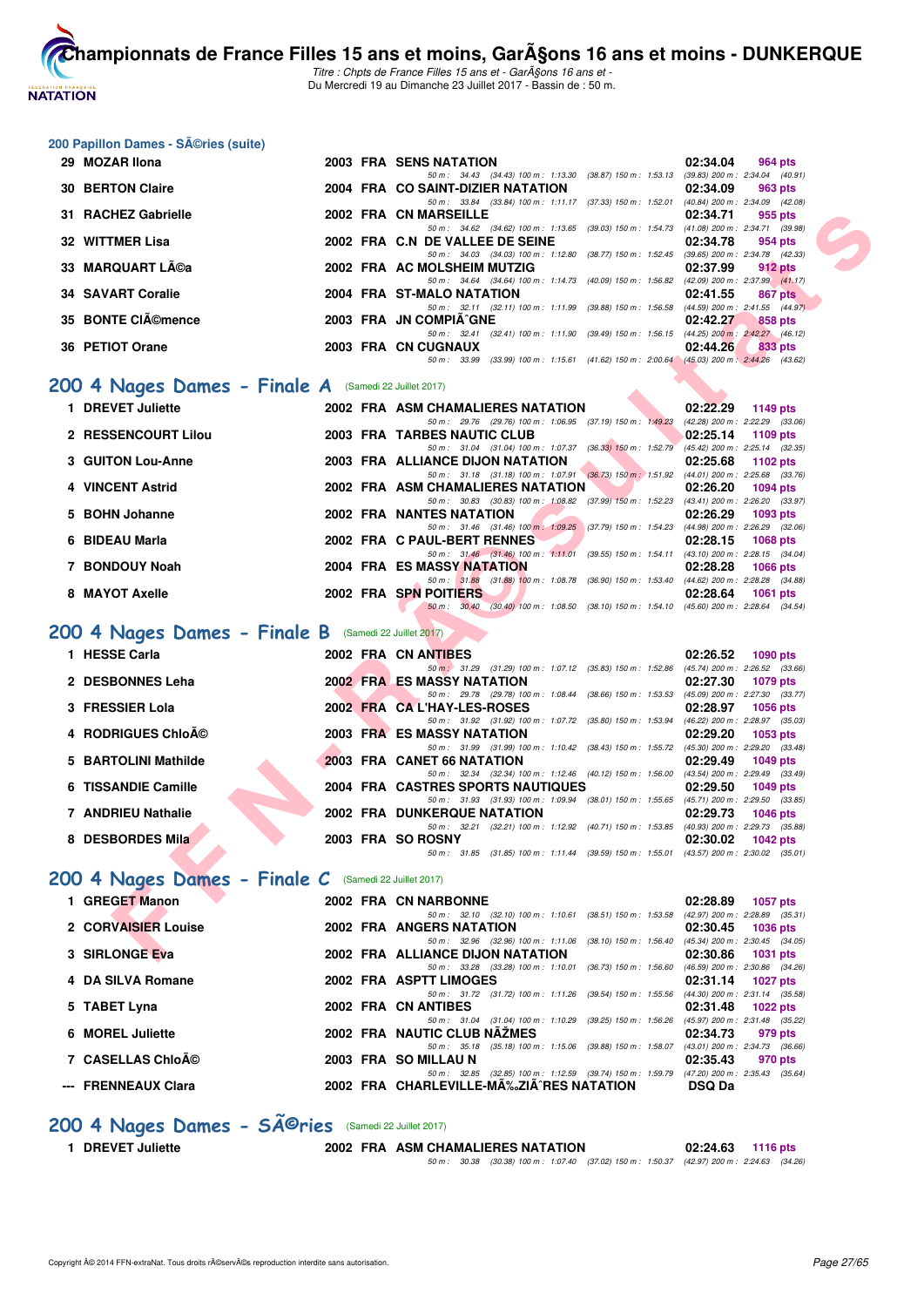# **NATATION FRANÇAISE**

**[Cham](http://www.ffnatation.fr/webffn/index.php)pionnats de France Filles 15 ans et moins, GarA§ons 16 ans et moins - DUNKERQUE** Titre : Chpts de France Filles 15 ans et - GarA§ons 16 ans et -

Du Mercredi 19 au Dimanche 23 Juillet 2017 - Bassin de : 50 m.

#### **200 4 Nages Dames - Séries (suite)**

| 2 BOHN Johanne               |  | 2002 FRA NANTES NATATION                                                                                                             | 02:27.52 | 1076 pts                                   |
|------------------------------|--|--------------------------------------------------------------------------------------------------------------------------------------|----------|--------------------------------------------|
| 3 RESSENCOURT Lilou          |  | 50 m: 31.29 (31.29) 100 m: 1:09.02 (37.73) 150 m: 1:54.32 (45.30) 200 m: 2:27.52 (33.20)<br>2003 FRA TARBES NAUTIC CLUB              | 02:27.60 | <b>1075 pts</b>                            |
| 4 VINCENT Astrid             |  | 50 m: 30.78 (30.78) 100 m: 1:07.89 (37.11) 150 m: 1:54.40 (46.51) 200 m: 2:27.60 (33.20)<br>2002 FRA ASM CHAMALIERES NATATION        | 02:27.66 | 1074 pts                                   |
|                              |  | 50 m: 31.44 (31.44) 100 m: 1:09.80 (38.36) 150 m: 1:53.37 (43.57) 200 m: 2:27.66 (34.29)                                             |          |                                            |
| 5 GUITON Lou-Anne            |  | 2003 FRA ALLIANCE DIJON NATATION<br>50 m: 31.05 (31.05) 100 m: 1:07.84 (36.79) 150 m: 1:52.92 (45.08) 200 m: 2:27.71 (34.79)         | 02:27.71 | <b>1074 pts</b>                            |
| 6 BIDEAU Marla               |  | 2002 FRA C PAUL-BERT RENNES                                                                                                          | 02:28.34 | 1065 pts                                   |
| 7 BONDOUY Noah               |  | 50 m: 31.83 (31.83) 100 m: 1:11.48 (39.65) 150 m: 1:54.89 (43.41) 200 m: 2:28.34 (33.45)<br>2004 FRA ES MASSY NATATION               | 02:28.79 | 1059 pts                                   |
|                              |  | 50 m: 32.58 (32.58) 100 m: 1:09.08 (36.50) 150 m: 1:54.18 (45.10) 200 m: 2:28.79 (34.61)                                             |          |                                            |
| 7 MAYOT Axelle               |  | 2002 FRA SPN POITIERS<br>50 m: 30.54 (30.54) 100 m: 1:08.89 (38.35) 150 m: 1:53.56 (44.67) 200 m: 2:28.79 (35.23)                    | 02:28.79 | <b>1059 pts</b>                            |
| 9 DESBONNES Leha             |  | 2002 FRA ES MASSY NATATION                                                                                                           | 02:29.24 | $1053$ pts                                 |
| <b>10 BARTOLINI Mathilde</b> |  | 50 m: 30.87 (30.87) 100 m: 1:09.64 (38.77) 150 m: 1:54.23 (44.59) 200 m: 2:29.24 (35.01)<br>2003 FRA CANET 66 NATATION               | 02:29.45 | 1050 pts                                   |
|                              |  | 50 m: 32.58 (32.58) 100 m: 1:12.94 (40.36) 150 m: 1:56.50 (43.56) 200 m: 2:29.45 (32.95)                                             |          |                                            |
| 11 FRESSIER Lola             |  | 2002 FRA CA L'HAY-LES-ROSES<br>50 m: 32.22 (32.22) 100 m: 1:08.37 (36.15) 150 m: 1:54.66 (46.29) 200 m: 2:29.63 (34.97)              | 02:29.63 | <b>1047 pts</b>                            |
| 12 TISSANDIE Camille         |  | 2004 FRA CASTRES SPORTS NAUTIQUES                                                                                                    | 02:29.70 | 1046 pts                                   |
| 13 RODRIGUES Chloé           |  | 50 m: 31.65 (31.65) 100 m: 1:09.34 (37.69) 150 m: 1:54.67 (45.33) 200 m: 2:29.70 (35.03)<br>2003 FRA ES MASSY NATATION               | 02:29.76 | <b>1046 pts</b>                            |
|                              |  | 50 m: 31.96 (31.96) 100 m: 1:10.08 (38.12) 150 m: 1:56.23 (46.15) 200 m: 2:29.76 (33.53)                                             |          |                                            |
| 14 HESSE Carla               |  | 2002 FRA CN ANTIBES<br>50 m: 31.84 (31.84) 100 m: 1:08.94 (37.10) 150 m: 1:55.87 (46.93) 200 m: 2:29.85 (33.98)                      | 02:29.85 | 1044 pts                                   |
| 15 ANDRIEU Nathalie          |  | <b>2002 FRA DUNKERQUE NATATION</b>                                                                                                   | 02:30.27 | 1039 pts                                   |
| 16 DESBORDES Mila            |  | 50 m : 33.14 (33.14) 100 m : 1:12.53 (39.39) 150 m : 1:55.02 (42.49) 200 m : 2:30.27 (35.25)<br>2003 FRA SO ROSNY                    | 02:30.54 | 1035 pts                                   |
|                              |  | 50 m: 31.29 (31.29) 100 m: 1:10.35 (39.06) 150 m: 1:55.21 (44.86) 200 m: 2:30.54 (35.33)                                             |          |                                            |
| 17 GUIRADO Lou               |  | 2002 FRA ASPTT NICE<br>50 m: 31.76 (31.76) 100 m: 1:11.43 (39.67) 150 m: 1:55.32 (43.89) 200 m: 2:30.79 (35.47)                      | 02:30.79 | 1032 pts                                   |
| 18 TREGOAT Angeline          |  | 2002 FRA C PAUL-BERT RENNES                                                                                                          | 02:30.97 | 1029 pts                                   |
| <b>19 CORVAISIER Louise</b>  |  | 50 m: 31.65 (31.65) 100 m: 1:09.46 (37.81) 150 m: 1:54.43 (44.97) 200 m: 2:30.97 (36.54)<br>2002 FRA ANGERS NATATION                 | 02:31.39 | 1024 pts                                   |
|                              |  | 50 m: 32.76 (32.76) 100 m: 1:10.61 (37.85) 150 m: 1:56.67 (46.06) 200 m: 2:31.39 (34.72)                                             |          |                                            |
| 20 GREGET Manon              |  | 2002 FRA CN NARBONNE<br>50 m: 31.86 (31.86) 100 m: 1:12.17 (40.31) 150 m: 1:56.00 (43.83) 200 m: 2:31.52 (35.52)                     | 02:31.52 | 1022 pts                                   |
| 21 MOREL Juliette            |  | 2002 FRA NAUTIC CLUB NAZMES                                                                                                          | 02:31.56 | <b>1021 pts</b>                            |
| 22 FRENNEAUX Clara           |  | 50 m: 33.46 (33.46) 100 m: 1:13.07 (39.61) 150 m: 1:56.45 (43.38) 200 m: 2:31.56 (35.11)<br>2002 FRA CHARLEVILLE-MA‰ZIA^RES NATATION | 02:32.85 | 1004 pts                                   |
|                              |  | 50 m: 32.84 (32.84) 100 m: 1:12.08 (39.24) 150 m: 1:58.00 (45.92) 200 m: 2:32.85 (34.85)                                             |          |                                            |
| 22 SIRLONGE Eva              |  | 2002 FRA ALLIANCE DIJON NATATION<br>50 m: 33.06 (33.06) 100 m: 1:09.17 (36.11) 150 m: 1:57.81 (48.64) 200 m: 2:32.85 (35.04)         | 02:32.85 | 1004 pts                                   |
| 24 TABET Lyna                |  | 2002 FRA CN ANTIBES                                                                                                                  | 02:33.54 | 995 pts                                    |
| 25 DA SILVA Romane           |  | 50 m: 32.40 (32.40) 100 m: 1:11.80 (39.40) 150 m: 1:58.21 (46.41) 200 m: 2:33.54 (35.33)<br>2002 FRA ASPTT LIMOGES                   | 02:34.09 | 988 pts                                    |
|                              |  | 50 m: 31.38 (31.38) 100 m: 1:11.15 (39.77) 150 m: 1:57.94 (46.79) 200 m: 2:34.09 (36.15)                                             |          |                                            |
| 26 CASELLAS ChloA©           |  | 2003 FRA SO MILLAU N<br>50 m: 34.16 (34.16) 100 m: 1:13.66 (39.50) 150 m: 1:59.13 (45.47) 200 m: 2:34.77 (35.64)                     | 02:34.77 | 979 pts                                    |
| 27 JOLY SolÂ"ne              |  | 2003 FRA SNOYONNAX                                                                                                                   | 02:34.85 | 978 pts                                    |
| 28 BARNIET Lou-Anne          |  | 50 m: 33.97 (33.97) 100 m: 1:12.48 (38.51) 150 m: 1:59.63 (47.15) 200 m: 2:34.85 (35.22)<br>2002 FRA CN MARSEILLE                    | 02:35.01 | 976 pts                                    |
|                              |  | 50 m: 34.40 (34.40) 100 m: 1:13.68 (39.28) 150 m: 1:59.18 (45.50) 200 m: 2:35.01 (35.83)                                             |          |                                            |
| 29 SUZE Camille              |  | 2003 FRA RACING CLUB DE FRANCE WP<br>50 m: 33.19 (33.19) 100 m: 1:11.20 (38.01) 150 m: 1:58.15 (46.95) 200 m: 2:35.09 (36.94)        | 02:35.09 | 975 pts                                    |
| 30 LEGENDRE Aubane           |  | 2002 FRA CNM DIEPPE                                                                                                                  | 02:35.28 | 972 pts                                    |
| 31 LE BRIS Clara             |  | 50 m: 32.95 (32.95) 100 m: 1:13.42 (40.47) 150 m: 2:00.73 (47.31) 200 m: 2:35.28 (34.55)<br>2003 FRA CN BREST                        | 02:37.77 | 940 pts                                    |
|                              |  | 50 m : 31.88 (31.88) 100 m : 1:13.01 (41.13) 150 m : 2:01.87 (48.86) 200 m : 2:37.77 (35.90)                                         |          |                                            |
| 32 LAKOMY Christiana         |  | 2002 FRA VAL DE GRAY NATATION<br>50 m : 32.72 (32.72) 100 m : 1:15.80 (43.08) 150 m : 2:01.31                                        | 02:39.86 | 913 pts<br>(45.51) 200 m : 2:39.86 (38.55) |
| 33 KOCEN Emelyne             |  | 2002 FRA  CLUB NAUTIQUE DE L'ARPAJONNAIS                                                                                             | 02:40.75 | 902 pts                                    |
|                              |  | 50 m : 33.23 (33.23) 100 m : 1:12.84 (39.61) 150 m : 2:04.23 (51.39) 200 m : 2:40.75 (36.52)                                         |          |                                            |

# **[400 4 Nages Dames - Finale A](http://www.ffnatation.fr/webffn/resultats.php?idact=nat&go=epr&idcpt=47485&idepr=42)** (Jeudi 20 Juillet 2017)

| <b>BOHER Mathilde</b>      | 2003 FRA CANET 66 NATATION                                                                                                                                                                   | 05:03.18 1121 pts |
|----------------------------|----------------------------------------------------------------------------------------------------------------------------------------------------------------------------------------------|-------------------|
|                            | 50 m : 33.39 (33.39) 100 m : 1:10.69 (37.30) 150 m : 1:50.84 (40.15) 200 m : 2:29.32 (38.48) 250 m : 3:12.88 (43.56) 300 m : 3:56.58 (43.70) 350 m : 4:30.80 (34.22) 400 m : 5:03.18 (32.38) |                   |
| 2 DREVET Juliette          | 2002 FRA ASM CHAMALIERES NATATION                                                                                                                                                            | 05:04.60 1111 pts |
|                            | 50 m: 31.18 (31.18) 100 m: 1:08.76 (37.58) 150 m: 1:48.72 (39.96) 200 m: 2:28.36 (39.64) 250 m: 3:11.67 (43.31) 300 m: 3:55.62 (43.95) 350 m: 4:30.41 (34.79) 400 m: 5:04.60 (34.19)         |                   |
| <b>3 RESSENCOURT Lilou</b> | 2003 FRA TARBES NAUTIC CLUB                                                                                                                                                                  | 05:06.49 1098 pts |
|                            | 50 m : 32.41 (32.41) 100 m : 1:08.94 (36.53) 150 m : 1:47.76 (38.82) 200 m : 2:25.90 (38.14) 250 m : 3:13.04 (47.14) 300 m : 3:58.92 (45.88) 350 m : 4:33.12 (34.20) 400 m : 5:06.49 (33.37) |                   |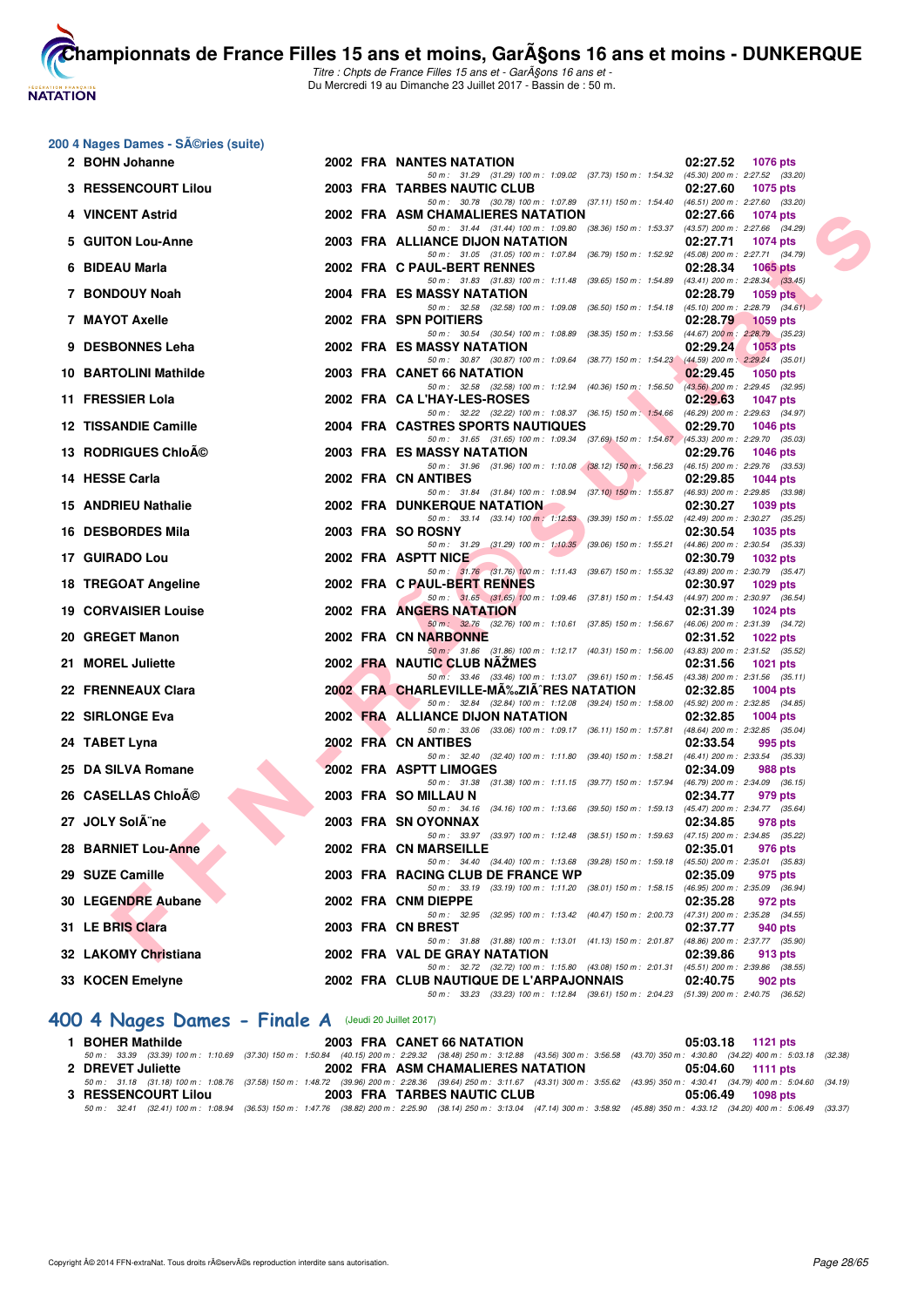

Titre : Chpts de France Filles 15 ans et - GarA§ons 16 ans et -Du Mercredi 19 au Dimanche 23 Juillet 2017 - Bassin de : 50 m.

#### **400 4 Nages Dames - Finale A (suite)**

| 4 HESSE Carla                        | 2002 FRA CN ANTIBES                                                                                                                                                                          | 05:07.82 1088 pts      |
|--------------------------------------|----------------------------------------------------------------------------------------------------------------------------------------------------------------------------------------------|------------------------|
| 50 m : 31.45 (31.45) 100 m : 1:08.07 | (36.62) 150 m : 1:46.84 (38.77) 200 m : 2:24.42 (37.58) 250 m : 3:10.84 (46.42) 300 m : 3:57.78 (46.94) 350 m : 4:33.83 (36.05) 400 m : 5:07.82 (33.99)                                      |                        |
| 5 LEBRE Emma                         | 2002 FRA CN VIRY-CHÂ, TILLON                                                                                                                                                                 | 05:07.90 1088 pts      |
| 50 m : 33.46 (33.46) 100 m : 1:10.52 | (37.06) 150 m : 1:50.60 (40.08) 200 m : 2:29.82 (39.22) 250 m : 3:14.66 (44.84) 300 m : 3:58.98 (44.32) 350 m : 4:33.93 (34.95) 400 m : 5:07.90 (33.97)                                      |                        |
| 6 MALLET Lola                        | 2002 FRA ASM CHAMALIERES NATATION                                                                                                                                                            | 05:11.17<br>1065 pts   |
|                                      | 50 m: 33.09 (33.09) 100 m: 1:12.81 (39.72) 150 m: 1:53.15 (40.34) 200 m: 2:33.25 (40.10) 250 m: 3:16.78 (43.53) 300 m: 4:01.20 (44.42) 350 m: 4:37.53 (36.33) 400 m: 5:11.17 (33.64)         |                        |
| 7 BONDOUY Noah                       | 2004 FRA ES MASSY NATATION                                                                                                                                                                   | 05:11.43 1064 pts      |
|                                      | 50 m: 33.33 (33.33) 100 m: 1:13.46 (40.13) 150 m: 1:51.90 (38.44) 200 m: 2:30.75 (38.85) 250 m: 3:16.12 (45.37) 300 m: 4:02.17 (46.05) 350 m: 4:37.11 (34.94) 400 m: 5:11.43 (34.32)         |                        |
| 8 MOREL Juliette                     | 2002 FRA NAUTIC CLUB NÃŽMES                                                                                                                                                                  | 05:11.94<br>$1060$ pts |
|                                      | 50 m : 34.23 (34.23) 100 m : 1:12.85 (38.62) 150 m : 1:53.55 (40.70) 200 m : 2:32.76 (39.21) 250 m : 3:16.42 (43.66) 300 m : 3:59.98 (43.56) 350 m : 4:36.92 (36.94) 400 m : 5:11.94 (35.02) |                        |

#### **[400 4 Nages Dames - Finale B](http://www.ffnatation.fr/webffn/resultats.php?idact=nat&go=epr&idcpt=47485&idepr=42)** (Jeudi 20 Juillet 2017)

| 6 | MALLET Lola                                                |                   | 2002 FRA ASM CHAMALIERES NATATION                                                                                                                                                                                          | $05:11.17$ 1065 pts         |         |
|---|------------------------------------------------------------|-------------------|----------------------------------------------------------------------------------------------------------------------------------------------------------------------------------------------------------------------------|-----------------------------|---------|
|   |                                                            |                   | 50 m: 33.09 (33.09) 100 m: 1:12.81 (39.72) 150 m: 1:53.15 (40.34) 200 m: 2:33.25 (40.10) 250 m: 3:16.78 (43.53) 300 m: 4:01.20 (44.42) 350 m: 4:37.53 (36.33) 400 m: 5:11.17 (33.64)                                       |                             |         |
|   | 7 BONDOUY Noah                                             |                   | 2004 FRA ES MASSY NATATION<br>50 m: 33.33 (33.33) 100 m: 1:13.46 (40.13) 150 m: 1:51.90 (38.44) 200 m: 2:30.75 (38.85) 250 m: 3:16.12 (45.37) 300 m: 4:02.17 (46.05) 350 m: 4:37.11 (34.94) 400 m: 5:11.43 (34.32)         | 05:11.43<br><b>1064 pts</b> |         |
|   | 8 MOREL Juliette                                           |                   | 2002 FRA NAUTIC CLUB NAZMES                                                                                                                                                                                                | 05:11.94<br>1060 pts        |         |
|   |                                                            |                   | 50 m : 34.23 (34.23) 100 m : 1:12.85 (38.62) 150 m : 1:53.55 (40.70) 200 m : 2:32.76 (39.21) 250 m : 3:16.42 (43.66) 300 m : 3:59.98 (43.56) 350 m : 4:36.92 (36.94) 400 m : 5:11.94 (35.02)                               |                             |         |
|   |                                                            |                   |                                                                                                                                                                                                                            |                             |         |
|   | <b>00 4 Nages Dames - Finale B</b> (Jeudi 20 Juillet 2017) |                   |                                                                                                                                                                                                                            |                             |         |
|   | 1 FIOUX Lucie                                              |                   | 2002 FRA ASM CHAMALIERES NATATION                                                                                                                                                                                          | 05:09.44 1077 pts           |         |
|   |                                                            |                   | 50 m : 31.84 (31.84) 100 m : 1:07.88 (36.04) 150 m : 1:48.07 (40.19) 200 m : 2:26.60 (38.53) 250 m : 3:13.12 (46.52) 300 m : 4:00.29 (47.17) 350 m : 4:35.43 (35.14) 400 m : 5:09.44 (34.01)                               |                             |         |
|   | 2 AMBRASS Lilou                                            |                   | 2002 FRA EN LONGJUMEAU                                                                                                                                                                                                     | 05:13.62<br>1049 pts        |         |
|   |                                                            |                   | 50 m: 31.41 (31.41) 100 m: 1:08.22 (36.81) 150 m: 1:49.71 (41.49) 200 m: 2:31.25 (41.54) 250 m: 3:17.44 (46.19) 300 m: 4:03.46 (46.02) 350 m: 4:38.56 (35.10) 400 m: 5:13.62 (35.06)                                       |                             |         |
|   | 3 MOURET Lucile                                            |                   | 2002 FRA CNO ST-GERMAIN-EN-LAYE                                                                                                                                                                                            | 05:15.07<br>1039 pts        |         |
|   | 4 TISSANDIE Camille                                        |                   | 50 m: 33.31 (33.31) 100 m: 1:12.01 (38.70) 150 m: 1:54.54 (42.53) 200 m: 2:35.69 (41.15) 250 m: 3:20.25 (44.56) 300 m: 4:04.95 (44.70) 350 m: 4:40.87 (35.92) 400 m: 5:15.07 (34.20)<br>2004 FRA CASTRES SPORTS NAUTIQUES  | 05:15.32<br>1037 pts        |         |
|   |                                                            |                   | 50 m: 33.63 (33.63) 100 m: 1:12.25 (38.62) 150 m: 1:53.34 (41.09) 200 m: 2:33.16 (39.82) 250 m: 3:21.02 (47.86) 300 m: 4:05.43 (44.41) 350 m: 4:41.33 (35.90) 400 m: 5:15.32 (33.99)                                       |                             |         |
|   | 5 ANSART Laly                                              |                   | 2003 FRA DENAIN NAT. PORTE DU HAINAUT                                                                                                                                                                                      | 05:15.67<br><b>1035 pts</b> |         |
|   |                                                            |                   | 50 m: 31.83 (31.83) 100 m: 1:07.66 (35.83) 150 m: 1:48.59 (40.93) 200 m: 2:28.56 (39.97) 250 m: 3:17.80 (49.24) 300 m: 4:05.87 (48.07) 350 m: 4:41.41 (35.54) 400 m: 5:15.67 (34.26)                                       |                             |         |
|   | 6 SIRLONGE Eva                                             |                   | 2002 FRA ALLIANCE DIJON NATATION                                                                                                                                                                                           | 05:15.78<br><b>1034 pts</b> |         |
|   |                                                            |                   | 50 m: 33.85 (33.85) 100 m: 1:13.36 (39.51) 150 m: 1:51.92 (38.56) 200 m: 2:30.00 (38.08) 250 m: 3:17.91 (47.91) 300 m: 4:06.03 (48.12) 350 m: 4:41.52 (35.49) 400 m: 5:15.78 (34.26)                                       |                             |         |
|   | 7 PETIT Laura                                              |                   | 2002 FRA C PAUL-BERT RENNES<br>50 m: 33.92 (33.92) 100 m: 1:12.83 (38.91) 150 m: 1:54.99 (42.16) 200 m: 2:35.60 (40.61) 250 m: 3:20.66 (45.06) 300 m: 4:06.01 (45.35) 350 m: 4:41.84 (35.83) 400 m: 5:15.96 (34.12)        | 05:15.96<br><b>1033 pts</b> |         |
|   | 8 GUITON Lou-Anne                                          |                   | 2003 FRA ALLIANCE DIJON NATATION                                                                                                                                                                                           | 05:17.05<br><b>1026 pts</b> |         |
|   |                                                            |                   | 50 m: 33.20 (33.20) 100 m: 1:13.29 (40.09) 150 m: 1:53.65 (40.36) 200 m: 2:33.20 (39.55) 250 m: 3:19.42 (46.22) 300 m: 4:06.58 (47.16) 350 m: 4:42.26 (35.68) 400 m: 5:17.05 (34.79)                                       |                             |         |
|   |                                                            |                   |                                                                                                                                                                                                                            |                             |         |
|   | 00 4 Nages Dames - Finale $C$ (Jeudi 20 Juillet 2017)      |                   |                                                                                                                                                                                                                            |                             |         |
|   | 1 VINCENT Astrid                                           |                   | 2002 FRA ASM CHAMALIERES NATATION                                                                                                                                                                                          | 05:09.88<br><b>1074 pts</b> |         |
|   |                                                            |                   |                                                                                                                                                                                                                            |                             |         |
|   |                                                            |                   | 50 m: 33.16 (33.16) 100 m: 1:09.74 (36.58) 150 m: 1:49.62 (39.88) 200 m: 2:29.08 (39.46) 250 m: 3:13.59 (44.51) 300 m: 3:58.46 (44.87) 350 m: 4:35.25 (36.79) 400 m: 5:09.88 (34.63)                                       |                             |         |
|   | 2 BARBOSA Manoella                                         |                   | 2002 FRA CNO ST-GERMAIN-EN-LAYE                                                                                                                                                                                            | 05:15.70<br><b>1035 pts</b> |         |
|   |                                                            |                   | 50 m: 33.81 (33.81) 100 m: 1:11.76 (37.95) 150 m: 1:55.46 (43.70) 200 m: 2:37.11 (41.65) 250 m: 3:21.62 (44.51) 300 m: 4:05.21 (43.59) 350 m: 4:41.76 (36.55) 400 m: 5:15.70 (33.94)                                       |                             |         |
|   | <b>3 RODRIGUES ChloA©</b>                                  |                   | 2003 FRA ES MASSY NATATION                                                                                                                                                                                                 | 05:15.95<br>1033 pts        |         |
|   |                                                            |                   | 50 m: 32.08 (32.08) 100 m: 1:10.43 (38.35) 150 m: 1:51.36 (40.93) 200 m: 2:31.28 (39.92) 250 m: 3:16.97 (45.69) 300 m: 4:03.82 (46.85) 350 m: 4:40.86 (37.04) 400 m: 5:15.95 (35.09)                                       |                             |         |
|   | 4 DESBORDES Mila                                           | 2003 FRA SO ROSNY |                                                                                                                                                                                                                            | 05:16.29<br><b>1031 pts</b> |         |
|   | 5 FRENNEAUX Clara                                          |                   | 50 m: 33.04 (33.04) 100 m: 1:11.34 (38.30) 150 m: 1:53.04 (41.70) 200 m: 2:33.45 (40.41) 250 m: 3:18.47 (45.02) 300 m: 4:03.93 (45.46) 350 m: 4:40.66 (36.73) 400 m: 5:16.29<br>2002 FRA CHARLEVILLE-M‰ZIÂ^RES NATATION    | 05:17.64<br><b>1022 pts</b> | (35.63) |
|   |                                                            |                   | 50 m: 33.67 (33.67) 100 m: 1:12.57 (38.90) 150 m: 1:54.40 (41.83) 200 m: 2:34.31 (39.91) 250 m: 3:21.60 (47.29) 300 m: 4:06.32 (44.72) 350 m: 4:43.07 (36.75) 400 m: 5:17.64 (34.57)                                       |                             |         |
|   | 6 TREGOAT Angeline                                         |                   | 2002 FRA C PAUL-BERT RENNES                                                                                                                                                                                                | 05:19.79<br><b>1007 pts</b> |         |
|   |                                                            |                   | 50 m: 33.37 (33.37) 100 m: 1:12.19 (38.82) 150 m: 1:52.11 (39.92) 200 m: 2:31.03 (38.92) 250 m: 3:18.22 (47.19) 300 m: 4:05.24 (47.02) 350 m: 4:43.38 (38.14) 400 m: 5:19.79 (36.41)                                       |                             |         |
|   | 7 BARTOLINI Mathilde                                       |                   | 2003 FRA CANET 66 NATATION                                                                                                                                                                                                 | 05:21.82<br>994 pts         |         |
|   |                                                            |                   | 50 m: 34.57 (34.57) 100 m: 1:15.91 (41.34) 150 m: 1:57.91 (42.00) 200 m: 2:39.51 (41.60) 250 m: 3:24.33 (44.82) 300 m: 4:11.34 (47.01) 350 m: 4:47.65 (36.31) 400 m: 5:21.82 (34.17)                                       |                             |         |
|   | -- BIDEAU Marla                                            |                   | 2002 FRA C PAUL-BERT RENNES                                                                                                                                                                                                | <b>DSQ Vi</b>               |         |
|   |                                                            |                   |                                                                                                                                                                                                                            |                             |         |
|   | 00 4 Nages Dames - SA©ries (Jeudi 20 Juillet 2017)         |                   |                                                                                                                                                                                                                            |                             |         |
|   |                                                            |                   |                                                                                                                                                                                                                            |                             |         |
|   | 1 RESSENCOURT Lilou                                        |                   | <b>2003 FRA TARBES NAUTIC CLUB</b><br>50 m: 32.29 (32.29) 100 m: 1:08.63 (36.34) 150 m: 1:47.53 (38.90) 200 m: 2:25.40 (37.87) 250 m: 3:11.67 (46.27) 300 m: 3:57.65 (45.98) 350 m: 4:32.30 (34.65) 400 m: 5:06.24 (33.94) | 05:06.24<br>1099 pts        |         |
|   | 2 BOHER Mathilde                                           |                   | 2003 FRA CANET 66 NATATION                                                                                                                                                                                                 | 05:08.27<br>1085 pts        |         |
|   |                                                            |                   | 50 m: 32.99 (32.99) 100 m: 1:10.99 (38.00) 150 m: 1:51.70 (40.71) 200 m: 2:30.93 (39.23) 250 m: 3:14.85 (43.92) 300 m: 3:58.91 (44.06) 350 m: 4:34.14 (35.23) 400 m: 5:08.27 (34.13)                                       |                             |         |
|   | 3 DREVET Juliette                                          |                   | 2002 FRA ASM CHAMALIERES NATATION                                                                                                                                                                                          | 05:09.39<br><b>1078 pts</b> |         |
|   |                                                            |                   | 50 m: 33.23 (33.23) 100 m: 1:10.60 (37.37) 150 m: 1:51.28 (40.68) 200 m: 2:30.85 (39.57) 250 m: 3:14.42 (43.57) 300 m: 3:58.74 (44.32) 350 m: 4:34.69 (35.95) 400 m: 5:09.39 (34.70)                                       |                             |         |
|   | 4 LEBRE Emma                                               |                   | 2002 FRA CN VIRY-CHA.TILLON                                                                                                                                                                                                | 05:10.37<br>1071 pts        |         |
|   | 5 MALLET Lola                                              |                   | 50 m: 33.62 (33.62) 100 m: 1:10.60 (36.98) 150 m: 1:50.88 (40.28) 200 m: 2:30.11 (39.23) 250 m: 3:15.42 (45.31) 300 m: 4:00.75 (45.33) 350 m: 4:35.92 (35.17) 400 m: 5:10.37 (34.45)<br>2002 FRA ASM CHAMALIERES NATATION  | 05:10.94<br><b>1067 pts</b> |         |
|   | 6 MOREL Juliette                                           |                   | 50 m: 33.35 (33.35) 100 m: 1:13.67 (40.32) 150 m: 1:54.02 (40.35) 200 m: 2:32.39 (38.37) 250 m: 3:16.52 (44.13) 300 m: 4:00.16 (43.64) 350 m: 4:36.85 (36.69) 400 m: 5:10.94 (34.09)<br>2002 FRA NAUTIC CLUB NAZMES        | 05:11.29                    |         |

#### **[400 4 Nages Dames - Finale C](http://www.ffnatation.fr/webffn/resultats.php?idact=nat&go=epr&idcpt=47485&idepr=42)** (Jeudi 20 Juillet 2017)

| 1 VINCENT Astrid     | 2002 FRA ASM CHAMALIERES NATATION | 05:09.88 1074 pts                                                                                                                                                                    |          |
|----------------------|-----------------------------------|--------------------------------------------------------------------------------------------------------------------------------------------------------------------------------------|----------|
|                      |                                   | 50 m: 33.16 (33.16) 100 m: 1:09.74 (36.58) 150 m: 1:49.62 (39.88) 200 m: 2:29.08 (39.46) 250 m: 3:13.59 (44.51) 300 m: 3:58.46 (44.87) 350 m: 4:35.25 (36.79) 400 m: 5:09.88 (34.63) |          |
| 2 BARBOSA Manoella   | 2002 FRA CNO ST-GERMAIN-EN-LAYE   | 05:15.70 1035 pts                                                                                                                                                                    |          |
|                      |                                   | 50 m: 33.81 (33.81) 100 m: 1:11.76 (37.95) 150 m: 1:55.46 (43.70) 200 m: 2:37.11 (41.65) 250 m: 3:21.62 (44.51) 300 m: 4:05.21 (43.59) 350 m: 4:41.76 (36.55) 400 m: 5:15.70 (33.94) |          |
| 3 RODRIGUES Chloĩ    | <b>2003 FRA ES MASSY NATATION</b> | 05:15.95 1033 pts                                                                                                                                                                    |          |
|                      |                                   | 50 m: 32.08 (32.08) 100 m: 1:10.43 (38.35) 150 m: 1:51.36 (40.93) 200 m: 2:31.28 (39.92) 250 m: 3:16.97 (45.69) 300 m: 4:03.82 (46.85) 350 m: 4:40.86 (37.04) 400 m: 5:15.95 (35.09) |          |
| 4 DESBORDES Mila     | 2003 FRA SO ROSNY                 | 05:16.29 1031 pts                                                                                                                                                                    |          |
|                      |                                   | 50 m: 33.04 (33.04) 100 m: 1:11.34 (38.30) 150 m: 1:53.04 (41.70) 200 m: 2:33.45 (40.41) 250 m: 3:18.47 (45.02) 300 m: 4:03.93 (45.46) 350 m: 4:40.66 (36.73) 400 m: 5:16.29 (35.63) |          |
| 5 FRENNEAUX Clara    |                                   | 2002 FRA CHARLEVILLE-MA‰ZIA^RES NATATION 05:17.64                                                                                                                                    | 1022 pts |
|                      |                                   | 50 m: 33.67 (33.67) 100 m: 1:12.57 (38.90) 150 m: 1:54.40 (41.83) 200 m: 2:34.31 (39.91) 250 m: 3:21.60 (47.29) 300 m: 4:06.32 (44.72) 350 m: 4:43.07 (36.75) 400 m: 5:17.64 (34.57) |          |
| 6 TREGOAT Angeline   | 2002 FRA C PAUL-BERT RENNES       | 05:19.79                                                                                                                                                                             | 1007 pts |
|                      |                                   | 50 m: 33.37 (33.37) 100 m: 1:12.19 (38.82) 150 m: 1:52.11 (39.92) 200 m: 2:31.03 (38.92) 250 m: 3:18.22 (47.19) 300 m: 4:05.24 (47.02) 350 m: 4:43.38 (38.14) 400 m: 5:19.79 (36.41) |          |
| 7 BARTOLINI Mathilde | 2003 FRA CANET 66 NATATION        | 05:21.82                                                                                                                                                                             | 994 pts  |
|                      |                                   | 50 m: 34.57 (34.57) 100 m: 1:15.91 (41.34) 150 m: 1:57.91 (42.00) 200 m: 2:39.51 (41.60) 250 m: 3:24.33 (44.82) 300 m: 4:11.34 (47.01) 350 m: 4:47.65 (36.31) 400 m: 5:21.82 (34.17) |          |
| --- BIDEAU Marla     | 2002 FRA C PAUL-BERT RENNES       | DSQ Vi                                                                                                                                                                               |          |

# **[400 4 Nages Dames - Séries](http://www.ffnatation.fr/webffn/resultats.php?idact=nat&go=epr&idcpt=47485&idepr=42)** (Jeudi 20 Juillet 2017)

| 1 RESSENCOURT Lilou | 2003 FRA TARBES NAUTIC CLUB                                                                                                                                                                 | 05:06.24<br>1099 pts        |
|---------------------|---------------------------------------------------------------------------------------------------------------------------------------------------------------------------------------------|-----------------------------|
|                     | 50 m : 32.29 (32.29) 100 m : 1:08.63 (36.34) 150 m : 1:47.53 (38.90) 200 m : 2:25.40 (37.87) 250 m : 3:11.67 (46.27) 300 m : 3:57.65 (45.98) 350 m : 4:32.30 (34.65) 400 m : 5:06.24 (33.94 |                             |
| 2 BOHER Mathilde    | 2003 FRA CANET 66 NATATION                                                                                                                                                                  | 05:08.27<br>1085 pts        |
|                     | 50 m : 32.99 (32.99) 100 m : 1:10.99 (38.00) 150 m : 1:51.70 (40.71) 200 m : 2:30.93 (39.23) 250 m : 3:14.85 (43.92) 300 m : 3:58.91 (44.06) 350 m : 4:34.14 (35.23) 400 m : 5:08.27 (34.13 |                             |
| 3 DREVET Juliette   | 2002 FRA ASM CHAMALIERES NATATION                                                                                                                                                           | 05:09.39<br>1078 pts        |
|                     | 50 m : 33.23 (33.23) 100 m : 1:10.60 (37.37) 150 m : 1:51.28 (40.68) 200 m : 2:30.85 (39.57) 250 m : 3:14.42 (43.57) 300 m : 3:58.74 (44.32) 350 m : 4:34.69 (35.95) 400 m : 5:09.39 (34.70 |                             |
| 4 LEBRE Emma        | 2002 FRA CN VIRY-CHA.TILLON                                                                                                                                                                 | 05:10.37<br><b>1071 pts</b> |
|                     | 50 m: 33.62 (33.62) 100 m: 1:10.60 (36.98) 150 m: 1:50.88 (40.28) 200 m: 2:30.11 (39.23) 250 m: 3:15.42 (45.31) 300 m: 4:00.75 (45.33) 350 m: 4:35.92 (35.17) 400 m: 5:10.37 (34.45         |                             |
| 5 MALLET Lola       | 2002 FRA ASM CHAMALIERES NATATION                                                                                                                                                           | 05:10.94<br>1067 pts        |
|                     | 50 m: 33.35 (33.35) 100 m: 1:13.67 (40.32) 150 m: 1:54.02 (40.35) 200 m: 2:32.39 (38.37) 250 m: 3:16.52 (44.13) 300 m: 4:00.16 (43.64) 350 m: 4:36.85 (36.69) 400 m: 5:10.94 (34.09         |                             |
| 6 MOREL Juliette    | 2002 FRA NAUTIC CLUB NÄŽMES                                                                                                                                                                 | 05:11.29<br>$1065$ pts      |
|                     | 50 m: 34.28 (34.28) 100 m: 1:12.19 (37.91) 150 m: 1:52.83 (40.64) 200 m: 2:32.58 (39.75) 250 m: 3:15.89 (43.31) 300 m: 3:59.24 (43.35) 350 m: 4:36.50 (37.26) 400 m: 5:11.29 (34.79         |                             |
| 7 BONDOUY Noah      | <b>2004 FRA ES MASSY NATATION</b>                                                                                                                                                           | 05:11.45<br>1063 pts        |
|                     | 50 m: 33.49 (33.49) 100 m: 1:12.74 (39.25) 150 m: 1:51.02 (38.28) 200 m: 2:29.32 (38.30) 250 m: 3:14.84 (45.52) 300 m: 3:59.94 (45.10) 350 m: 4:36.21 (36.27) 400 m: 5:11.45 (35.24)        |                             |
| 8 HESSE Carla       | 2002 FRA CN ANTIBES                                                                                                                                                                         | 05:14.02<br>1046 pts        |
|                     | 50 m : 33.04 (33.04) 100 m : 1:11.86 (38.82) 150 m : 1:50.69 (38.83) 200 m : 2:28.81 (38.12) 250 m : 3:15.81 (47.00) 300 m : 4:02.60 (46.79) 350 m : 4:39.16 (36.56) 400 m : 5:14.02 (34.86 |                             |
| 9 FIOUX Lucie       | 2002 FRA ASM CHAMALIERES NATATION                                                                                                                                                           | 05:14.94<br><b>1040 pts</b> |
|                     | 50 m: 31.53 (31.53) 100 m: 1:08.67 (37.14) 150 m: 1:49.91 (41.24) 200 m: 2:28.97 (39.06) 250 m: 3:16.56 (47.59) 300 m: 4:04.81 (48.25) 350 m: 4:40.48 (35.67) 400 m: 5:14.94 (34.46         |                             |
| 10 MOURET Lucile    | 2002 FRA CNO ST-GERMAIN-EN-LAYE                                                                                                                                                             | 05:15.57<br><b>1036 pts</b> |
|                     | 50 m: 33.75 (33.75) 100 m: 1:12.91 (39.16) 150 m: 1:55.04 (42.13) 200 m: 2:35.94 (40.90) 250 m: 3:20.44 (44.50) 300 m: 4:05.20 (44.76) 350 m: 4:41.45 (36.25) 400 m: 5:15.57 (34.12         |                             |
| 11 AMBRASS Lilou    | <b>2002 FRA EN LONGJUMEAU</b>                                                                                                                                                               | 05:15.67<br>1035 pts        |
|                     | 50 m: 32.25 (32.25) 100 m: 1:08.84 (36.59) 150 m: 1:50.72 (41.88) 200 m: 2:30.98 (40.26) 250 m: 3:17.63 (46.65) 300 m: 4:04.10 (46.47) 350 m: 4:41.11 (37.01) 400 m: 5:15.67 (34.56         |                             |
|                     |                                                                                                                                                                                             |                             |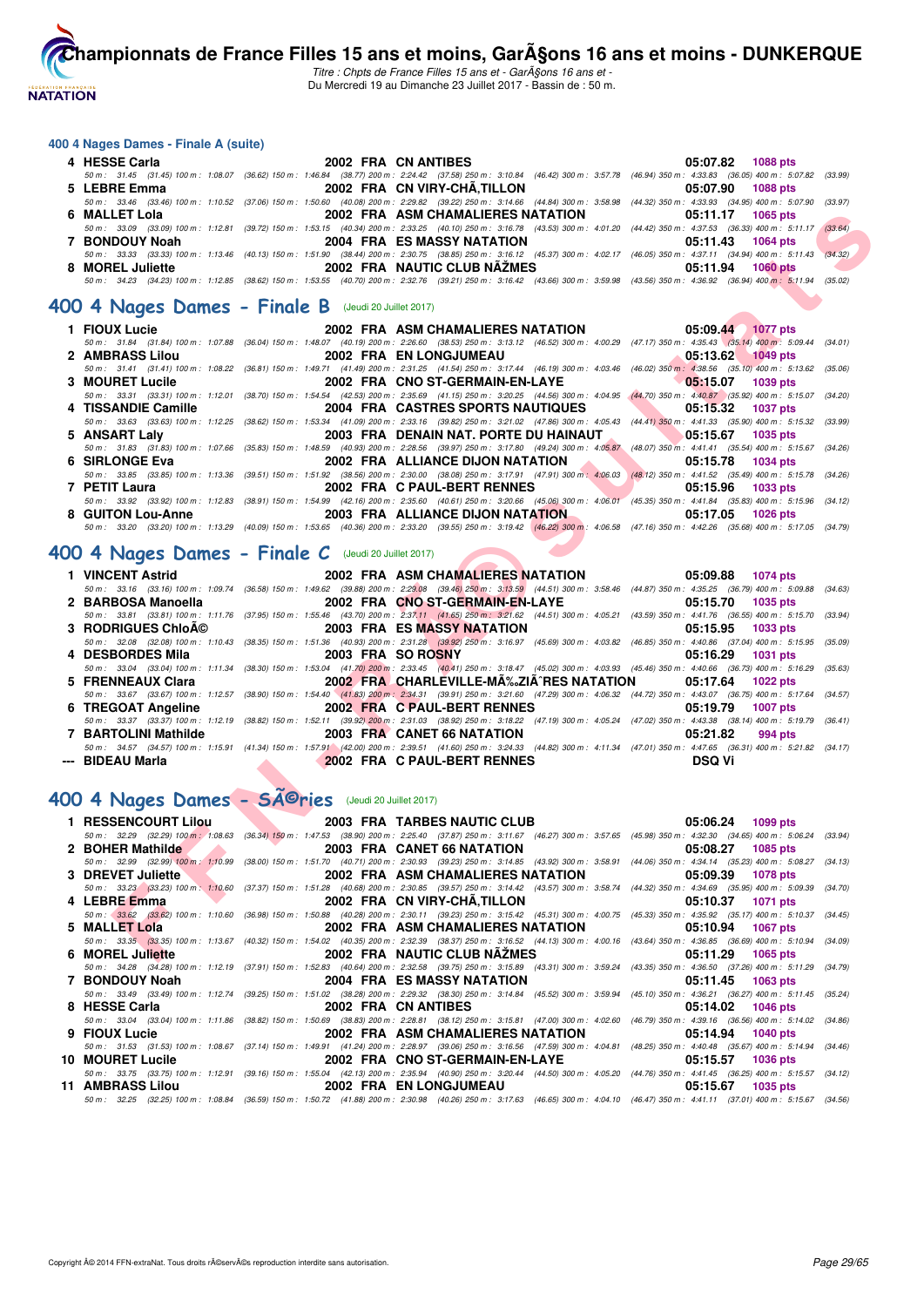

Titre : Chpts de France Filles 15 ans et - GarA§ons 16 ans et -Du Mercredi 19 au Dimanche 23 Juillet 2017 - Bassin de : 50 m.

#### **400 4 Nages Dames - Séries (suite)**

| 12 TISSANDIE Camille      | 2004 FRA CASTRES SPORTS NAUTIQUES<br>05:16.12<br>1032 pts                                                                                                                                                                                               |         |
|---------------------------|---------------------------------------------------------------------------------------------------------------------------------------------------------------------------------------------------------------------------------------------------------|---------|
|                           | 50 m: 33.24 (33.24) 100 m: 1:12.59 (39.35) 150 m: 1:53.17 (40.58) 200 m: 2:33.10 (39.93) 250 m: 3:19.52 (46.42) 300 m: 4:05.21 (45.69) 350 m: 4:41.32 (36.11) 400 m: 5:16.12 (34.80)                                                                    |         |
| 13 SIRLONGE Eva           | 2002 FRA ALLIANCE DIJON NATATION<br>05:16.29<br><b>1031 pts</b><br>50 m: 33.76 (33.76) 100 m: 1:13.13 (39.37) 150 m: 1:51.73 (38.60) 200 m: 2:29.51 (37.78) 250 m: 3:17.58 (48.07) 300 m: 4:05.34 (47.76) 350 m: 4:41.69 (36.35) 400 m: 5:16.29 (34.60) |         |
| 14 PETIT Laura            | 2002 FRA C PAUL-BERT RENNES<br><b>1026 pts</b><br>05:17.08                                                                                                                                                                                              |         |
|                           | 50 m: 34.75 (34.75) 100 m: 1:14.09 (39.34) 150 m: 1:56.41 (42.32) 200 m: 2:36.95 (40.54) 250 m: 3:22.27 (45.32) 300 m: 4:07.56 (45.29) 350 m: 4:43.11 (35.55) 400 m: 5:17.08 (33.97)                                                                    |         |
| <b>15 GUITON Lou-Anne</b> | 2003 FRA ALLIANCE DIJON NATATION<br>05:17.55<br><b>1022 pts</b><br>50 m: 34.07 (34.07) 100 m: 1:14.93 (40.86) 150 m: 1:55.81 (40.88) 200 m: 2:34.35 (38.54) 250 m: 3:19.98 (45.63) 300 m: 4:05.42 (45.44) 350 m: 4:42.66 (37.24) 400 m: 5:17.55 (34.89) |         |
| 16 ANSART Laly            | 2003 FRA DENAIN NAT. PORTE DU HAINAUT<br>05:18.05<br><b>1019 pts</b>                                                                                                                                                                                    |         |
|                           | 50 m : 32.16 (32.16) 100 m : 1:08.96 (36.80) 150 m : 1:49.92 (40.96) 200 m : 2:30.23 (40.31) 250 m : 3:19.44 (49.21) 300 m : 4:08.44 (49.00) 350 m : 4:43.80 (35.36) 400 m : 5:18.05 (34.25)                                                            |         |
| 17 VINCENT Astrid         | 2002 FRA ASM CHAMALIERES NATATION<br>05:18.36<br><b>1017 pts</b>                                                                                                                                                                                        |         |
| 18 DESBORDES Mila         | 50 m : 33.20 (33.20) 100 m : 1:12.42 (39.22) 150 m : 1:53.98 (41.56) 200 m : 2:34.58 (40.60) 250 m : 3:20.07 (45.49) 300 m : 4:06.02 (45.95) 350 m : 4:42.94 (36.92) 400 m : 5:18.36 (35.42)<br>2003 FRA SO ROSNY<br>05:18.40<br><b>1017 pts</b>        |         |
|                           | 50 m: 33.04 (33.04) 100 m: 1:11.32 (38.28) 150 m: 1:52.30 (40.98) 200 m: 2:32.78 (40.48) 250 m: 3:17.82 (45.04) 300 m: 4:04.23 (46.41) 350 m: 4:41.87 (37.64) 400 m: 5:18.40 (36.53)                                                                    |         |
| 19 BIDEAU Marla           | 2002 FRA C PAUL-BERT RENNES<br>05:18.55<br><b>1016 pts</b>                                                                                                                                                                                              |         |
|                           | 50 m: 32.81 (32.81) 100 m: 1:10.02 (37.21) 150 m: 1:52.32 (42.30) 200 m: 2:32.90 (40.58) 250 m: 3:18.55 (45.65) 300 m: 4:04.66 (46.11) 350 m: 4:42.83 (38.17) 400 m: 5:18.55 (35.72)                                                                    |         |
| 20 BARBOSA Manoella       | 2002 FRA CNO ST-GERMAIN-EN-LAYE<br>05:19.16<br><b>1012 pts</b><br>50 m: 33.52 (33.52) 100 m: 1:12.26 (38.74) 150 m: 1:57.17 (44.91) 200 m: 2:40.04 (42.87) 250 m: 3:23.91 (43.87) 300 m: 4:07.72 (43.81) 350 m: 4:44.53 (36.81) 400 m: 5:19.16 (34.63)  |         |
| 21 RODRIGUES ChloA©       | 2003 FRA ES MASSY NATATION<br>05:19.25<br><b>1011 pts</b>                                                                                                                                                                                               |         |
|                           | 50 m: 32.77 (32.77) 100 m: 1:11.46 (38.69) 150 m: 1:52.18 (40.72) 200 m: 2:31.79 (39.61) 250 m: 3:19.30 (47.51) 300 m: 4:07.24 (47.94) 350 m: 4:43.81 (36.57) 400 m: 5:19.25 (35.44)                                                                    |         |
| 22 TREGOAT Angeline       | 2002 FRA C PAUL-BERT RENNES<br><b>1010 pts</b><br>05:19.43                                                                                                                                                                                              |         |
| 23 BARTOLINI Mathilde     | 50 m: 33.51 (33.51) 100 m: 1:12.73 (39.22) 150 m: 1:51.68 (38.95) 200 m: 2:30.64 (38.96) 250 m: 3:16.81 (46.17) 300 m: 4:04.18 (47.37) 350 m: 4:42.45 (38.27) 400 m: 5:19.43 (36.98)<br>2003 FRA CANET 66 NATATION<br>05:19.48<br>1010 pts              |         |
|                           | 50 m: 34.01 (34.01) 100 m: 1:14.88 (40.87) 150 m: 1:56.66 (41.78) 200 m: 2:37.72 (41.06) 250 m: 3:21.73 (44.01) 300 m: 4:07.90 (46.17) 350 m: 4:44.31 (36.41) 400 m: 5:19.48 (35.17)                                                                    |         |
| 24 FRENNEAUX Clara        | 2002 FRA CHARLEVILLE-MA‰ZIA^RES NATATION<br>05:20.06<br><b>1006 pts</b>                                                                                                                                                                                 |         |
|                           | 50 m: 33.36 (33.36) 100 m: 1:13.16 (39.80) 150 m: 1:54.61 (41.45) 200 m: 2:35.89 (41.28) 250 m: 3:21.74 (45.85) 300 m: 4:08.67 (46.93) 350 m: 4:44.96 (36.29) 400 m: 5:20.06 (35.10)                                                                    |         |
| 25 GREGET Manon           | 2002 FRA CN NARBONNE<br>05:20.25<br><b>1004 pts</b><br>50 m: 32.57 (32.57) 100 m: 1:11.52 (38.95) 150 m: 1:53.66 (42.14) 200 m: 2:34.77 (41.11) 250 m: 3:19.44 (44.67) 300 m: 4:05.07 (45.63) 350 m: 4:43.90 (38.83) 400 m: 5:20.25 (36.35)             |         |
| 26 VASQUEZ Lucie          | <b>2004 FRA ES MASSY NATATION</b><br>05:20.75<br><b>1001 pts</b>                                                                                                                                                                                        |         |
|                           | 50 m: 33.52 (33.52) 100 m: 1:12.32 (38.80) 150 m: 1:54.76 (42.44) 200 m: 2:36.55 (41.79) 250 m: 3:21.05 (44.50) 300 m: 4:06.53 (45.48) 350 m: 4:43.45 (36.92) 400 m: 5:20.75 (37.30)                                                                    |         |
| 27 ROUSSEAU Elsa          | <b>2003 FRA ES MASSY NATATION</b><br>05:20.77<br><b>1001 pts</b>                                                                                                                                                                                        |         |
| 28 CORVAISIER Louise      | 50 m: 32.81 (32.81) 100 m: 1:10.66 (37.85) 150 m: 1:53.55 (42.89) 200 m: 2:34.78 (41.23) 250 m: 3:21.08 (46.30) 300 m: 4:07.54 (46.46) 350 m: 4:45.21 (37.67) 400 m: 5:20.77 (35.56)<br>2002 FRA ANGERS NATATION<br>05:20.95<br><b>1000 pts</b>         |         |
|                           | 50 m : 33.50 (33.50) 100 m : 1:13.16 (39.66) 150 m : 1:53.37 (40.21) 200 m : 2:33.46 (40.09) 250 m : 3:20.44 (46.98) 300 m : 4:07.87 (47.43) 350 m : 4:44.63 (36.76) 400 m : 5:20.95 (36.32)                                                            |         |
| 29 BARNIET Lou-Anne       | 2002 FRA CN MARSEILLE<br>05:21.45<br>997 pts                                                                                                                                                                                                            |         |
| <b>30 KAMOISE Anouk</b>   | 50 m: 35.16 (35.16) 100 m: 1:16.07 (40.91) 150 m: 1:57.23 (41.16) 200 m: 2:37.45 (40.22) 250 m: 3:23.34 (45.89) 300 m: 4:09.61 (46.27) 350 m: 4:46.22 (36.61) 400 m: 5:21.45 (35.23)<br>2003 FRA CN DE BAIE-MAHAULT<br>05:22.51<br>990 pts              |         |
|                           | 50 m : 33.32 (33.32) 100 m : 1:11.44 (38.12) 150 m : 1:51.75 (40.31) 200 m : 2:31.28 (39.53) 250 m : 3:20.13 (48.85) 300 m : 4:09.91<br>(49.78) 350 m : 4:47.21 (37.30) 400 m : 5:22.51                                                                 | (35.30) |
| 31 GRIEUMARD Capucine     | <b>2002 FRA AVENIR MURET NATATION</b><br>05:22.98<br><b>986 pts</b>                                                                                                                                                                                     |         |
|                           | 50 m: 34.17 (34.17) 100 m: 1:12.36 (38.19) 150 m: 1:55.31 (42.95) 200 m: 2:35.71 (40.40) 250 m: 3:24.29 (48.58) 300 m: 4:12.20 (47.91) 350 m: 4:48.41 (36.21) 400 m: 5:22.98 (34.57)                                                                    |         |
| 32 BROUEL BA©rA©nice      | 2002 FRA CN CHALON-SUR-SAONE<br>05:23.74<br>981 pts<br>50 m: 32.62 (32.62) 100 m: 1:11.71 (39.09) 150 m: 1:55.08 (43.37) 200 m: 2:37.85 (42.77) 250 m: 3:22.83 (44.98) 300 m: 4:08.93 (46.10) 350 m: 4:46.56 (37.63) 400 m: 5:23.74 (37.18)             |         |
| 33 HUMBERT Juliette       | 2003 FRA SN VERSAILLES<br>05:26.04<br><b>967 pts</b>                                                                                                                                                                                                    |         |
|                           | 50 m: 34.39 (34.39) 100 m: 1:14.59 (40.20) 150 m: 1:57.97 (43.38) 200 m: 2:40.48 (42.51) 250 m: 3:25.53 (45.05) 300 m: 4:10.49 (44.96) 350 m: 4:49.22 (38.73) 400 m: 5:26.04 (36.82)                                                                    |         |
| 34 CEPECK Lĩa             | 2002 FRA EN TOURS<br>05:27.40<br>958 pts                                                                                                                                                                                                                |         |
| 35 LEGENDRE Aubane        | 50 m: 33.45 (33.45) 100 m: 1:12.17 (38.72) 150 m: 1:54.62 (42.45) 200 m: 2:35.05 (40.43) 250 m: 326.34 (51.29) 300 m: 4:16.79 (50.45) 350 m: 4:53.37 (36.58) 400 m: 5:27.40 (34.03)<br>2002 FRA CNM DIEPPE<br>05:27.50<br>957 pts                       |         |
|                           | 50 m: 33.98 (33.98) 100 m: 1:14.48 (40.50) 150 m: 1:56.74 (42.26) 200 m: 2:37.69 (40.95) 250 m: 3:25.87 (48.18) 300 m: 4:14.41 (48.54) 350 m: 4:51.16 (36.75) 400 m: 5:27.50 (36.34)                                                                    |         |
| 36 TREBAOL Lucie          | 2002 FRA CN BREST<br>05:28.45<br>951 pts                                                                                                                                                                                                                |         |
|                           | 50 m: 34.19 (34.19) 100 m: 1:13.23 (39.04) 150 m: 1:56.65 (43.42) 200 m: 2:39.27 (42.62) 250 m: 3:25.45 (46.18) 300 m: 4:12.22 (46.77) 350 m: 4:51.00 (38.78) 400 m: 5:28.45 (37.45)                                                                    |         |
|                           | 4x100 Nage Libre Dames - SÃ <sup>©</sup> ries (Samedi 22 Juillet 2017)                                                                                                                                                                                  |         |
|                           |                                                                                                                                                                                                                                                         |         |
| 1 MARINO Louane           | 2002 FRA CN ANTIBES<br>04:00.11<br>1181 pts                                                                                                                                                                                                             |         |
| <b>HESSE Carla</b>        | 2002 FRA                                                                                                                                                                                                                                                |         |
| <b>ADAM Malvina</b>       | 2002 FRA                                                                                                                                                                                                                                                |         |
| <b>TABET Lyna</b>         | 2002 FRA                                                                                                                                                                                                                                                |         |
| 2 FIOUX Lucie             | 50 m: 28.87 (28.87) 100 m: 59.54 (30.67) 150 m: 1:28.31 (28.77) 200 m: 1:59.96 (31.65) 250 m: 2:28.74 (28.78) 300 m: 3:00.06 (31.32) 350 m: 3:28.68 (28.62) 400 m: 4:00.11 (31.43)<br>2002 FRA ASM CHAMALIERES NATATION<br>04:01.22<br>1172 pts         |         |
|                           |                                                                                                                                                                                                                                                         |         |
| <b>MALLET Lola</b>        | 2002 FRA                                                                                                                                                                                                                                                |         |

| 1 MARINO Louane         |          | 2002 FRA CN ANTIBES                                                                                                                                                                  | 04:00.11<br>1181 pts |
|-------------------------|----------|--------------------------------------------------------------------------------------------------------------------------------------------------------------------------------------|----------------------|
| <b>HESSE Carla</b>      | 2002 FRA |                                                                                                                                                                                      |                      |
| <b>ADAM Malvina</b>     | 2002 FRA |                                                                                                                                                                                      |                      |
| <b>TABET Lyna</b>       | 2002 FRA |                                                                                                                                                                                      |                      |
|                         |          | 50 m: 28.87 (28.87) 100 m: 59.54 (30.67) 150 m: 1:28.31 (28.77) 200 m: 1:59.96 (31.65) 250 m: 2:28.74 (28.78) 300 m: 3:00.06 (31.32) 350 m: 3:28.68 (28.62) 400 m: 4:00.11 (31.43)   |                      |
| 2 FIOUX Lucie           |          | 2002 FRA ASM CHAMALIERES NATATION                                                                                                                                                    | 04:01.22<br>1172 pts |
| <b>MALLET Lola</b>      | 2002 FRA |                                                                                                                                                                                      |                      |
| <b>VINCENT Astrid</b>   | 2002 FRA |                                                                                                                                                                                      |                      |
| <b>DREVET Juliette</b>  | 2002 FRA |                                                                                                                                                                                      |                      |
|                         |          | 50 m: 28.84 (28.84) 100 m: 59.92 (31.08) 150 m: 1:28.87 (28.95) 200 m: 2:00.82 (31.95) 250 m: 2:30.80 (29.98) 300 m: 3:02.44 (31.64) 350 m: 3:31.01 (28.57) 400 m: 4:01.22 (30.21)   |                      |
| 3 DENIEUL Catinca       |          | 2002 FRA C PAUL-BERT RENNES                                                                                                                                                          | 04:02.58<br>1162 pts |
| <b>BIDEAU Marla</b>     | 2002 FRA |                                                                                                                                                                                      |                      |
| <b>TREGOAT Angeline</b> | 2002 FRA |                                                                                                                                                                                      |                      |
| <b>BIDEAU Thaà s</b>    | 2002 FRA |                                                                                                                                                                                      |                      |
|                         |          | 50 m: 28.79 (28.79) 100 m: 1:00.60 (31.81) 150 m: 1:29.62 (29.02) 200 m: 2:00.92 (31.30) 250 m: 2:29.81 (28.89) 300 m: 3:02.14 (32.33) 350 m: 3:30.73 (28.59) 400 m: 4:02.58 (31.85) |                      |
| 4 TAVERNIER CIAO mence  |          | 2002 FRA OLYMPIC NICE NATATION                                                                                                                                                       | 04:05.65<br>1137 pts |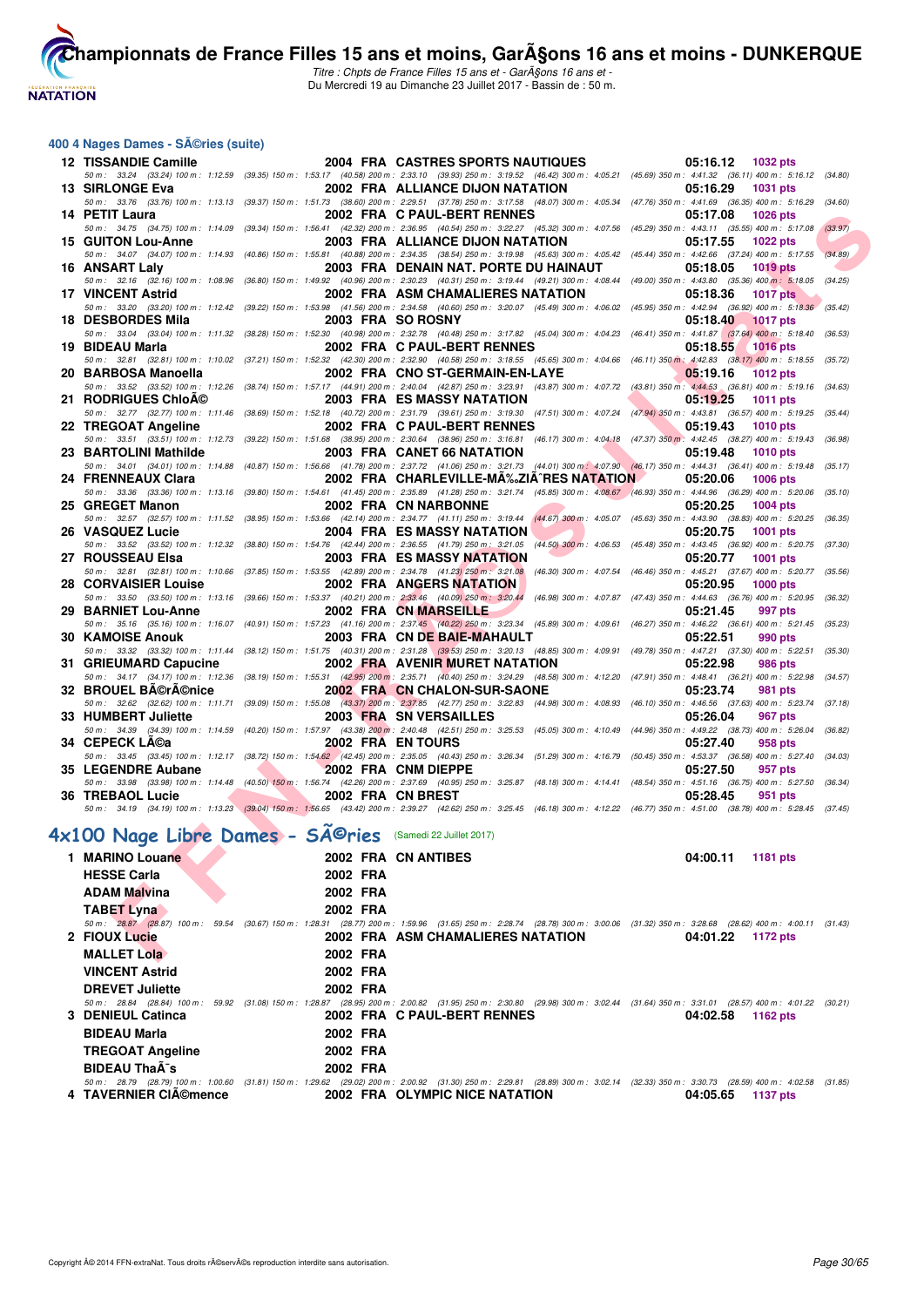

J.

**[Cham](http://www.ffnatation.fr/webffn/index.php)pionnats de France Filles 15 ans et moins, GarA§ons 16 ans et moins - DUNKERQUE** 

Titre : Chpts de France Filles 15 ans et - GarA§ons 16 ans et -Du Mercredi 19 au Dimanche 23 Juillet 2017 - Bassin de : 50 m.

| 4x100 Nage Libre Dames - SA©ries (suite)                                 |          |                                                                                                                                                                                                                                                       |
|--------------------------------------------------------------------------|----------|-------------------------------------------------------------------------------------------------------------------------------------------------------------------------------------------------------------------------------------------------------|
| <b>SUTOR Nicole</b>                                                      | 2002 FRA |                                                                                                                                                                                                                                                       |
| <b>BONARDO Victoria</b>                                                  | 2003 FRA |                                                                                                                                                                                                                                                       |
| <b>HERMET CHALESSIN Thiphaine</b>                                        | 2002 FRA |                                                                                                                                                                                                                                                       |
|                                                                          |          | 50 m: 30.03 (30.03) 100 m: 1:01.94 (31.91) 150 m: 1:31.60 (29.66) 200 m: 2:04.26 (32.66) 250 m: 2:33.56 (29.30) 300 m: 3:06.75 (33.19) 350 m: 3:35.18 (28.43) 400 m: 4:05.65 (30.47)                                                                  |
| 5 SCHNEPF Emma                                                           |          | 2002 FRA ERSTEIN AQUATIC CLUB<br>04:07.08<br>1126 pts                                                                                                                                                                                                 |
| <b>LINDAUER Emma</b>                                                     | 2003 FRA |                                                                                                                                                                                                                                                       |
| <b>FREUND Margot</b>                                                     | 2002 FRA |                                                                                                                                                                                                                                                       |
| <b>GELIG Lisa</b>                                                        | 2004 FRA |                                                                                                                                                                                                                                                       |
| 6 VASQUEZ Lucie                                                          |          | 50 m : 29.11 (29.11) 100 m : 1:00.73 (31.62) 150 m : 1:30.39 (29.66) 200 m : 2:02.27 (31.88) 250 m : 2:32.18 (29.91) 300 m : 3:04.89 (32.71) 350 m : 3:34.83 (29.94) 400 m : 4:07.08<br>(32.25)<br>2004 FRA ES MASSY NATATION<br>04:08.15<br>1118 pts |
| <b>ROUSSEAU Elsa</b>                                                     | 2003 FRA |                                                                                                                                                                                                                                                       |
| <b>RODRIGUES ChloAO</b>                                                  | 2003 FRA |                                                                                                                                                                                                                                                       |
|                                                                          |          |                                                                                                                                                                                                                                                       |
| <b>DESBONNES Leha</b>                                                    | 2002 FRA | 50 m: 29.70 (29.70) 100 m: 1:02.06 (32.36) 150 m: 1:33.13 (31.07) 200 m: 2:05.67 (32.54) 250 m: 2:35.52 (29.85) 300 m: 3:07.67 (32.15) 350 m: 3:36.34 (28.67) 400 m: 4:08.15 (31.81)                                                                  |
| 7 FLORI Lisa                                                             |          | 2003 FRA AS MONACO NATATION<br>04:09.31<br>1109 pts                                                                                                                                                                                                   |
| <b>COSTANTINI Diane-Grace</b>                                            | 2002 FRA |                                                                                                                                                                                                                                                       |
| <b>BERTAUX Tifenn</b>                                                    | 2003 FRA |                                                                                                                                                                                                                                                       |
| <b>LEPRA Julianne</b>                                                    | 2003 FRA |                                                                                                                                                                                                                                                       |
|                                                                          |          | 50 m : 30.39 (30.39) 100 m : 1:03.80 (33.41) 150 m : 1:34.08 (30.28) 200 m : 2:06.93 (32.85) 250 m : 2:35.28 (28.35) 300 m : 3:05.77 (30.49) 350 m : 3:36.24 (30.47) 400 m : 4:09.31 (33.07)                                                          |
| 8 LUCAS Mila                                                             |          | 2002 FRA ANGERS NATATION<br>04:09.45<br>1108 pts                                                                                                                                                                                                      |
| <b>CORVAISIER Louise</b>                                                 | 2002 FRA |                                                                                                                                                                                                                                                       |
| <b>CORABOEUF Coline</b>                                                  | 2002 FRA |                                                                                                                                                                                                                                                       |
| <b>COUSSEAU Solene</b>                                                   | 2003 FRA |                                                                                                                                                                                                                                                       |
| 9 NEVES Clara                                                            |          | 50 m: 29.81 (29.81) 100 m: 1:01.86 (32.05) 150 m: 1:32.62 (30.76) 200 m: 2:04.67 (32.05) 250 m: 2:35.38 (30.71) 300 m: 3:08.72 (33.34) 350 m: 3:38.10 (29.38) 400 m: 4:09.45 (31.35)<br>2002 FRA CA L'HAY-LES-ROSES<br>04:14.59<br>1068 pts           |
| <b>BLOUZA Leyla</b>                                                      | 2002 FRA |                                                                                                                                                                                                                                                       |
| <b>SEIGNEUR Stella</b>                                                   | 2004 FRA |                                                                                                                                                                                                                                                       |
| <b>FRESSIER Lola</b>                                                     | 2002 FRA |                                                                                                                                                                                                                                                       |
|                                                                          |          | 50 m : 30.95 (30.95) 100 m : 1:03.81 (32.86) 150 m : 1:34.23 (30.42) 200 m : 2:07.86 (33.63) 250 m : 2:38.59 (30.73) 300 m : 3:12.69 (34.10) 350 m : 3:42.69 (30.00) 400 m : 4:14.59 (31.90)                                                          |
| 10 SAVART Coralie                                                        |          | 2004 FRA ST-MALO NATATION<br>04:15.38<br>1062 pts                                                                                                                                                                                                     |
| <b>SENECHAL MaA«Ile</b>                                                  | 2002 FRA |                                                                                                                                                                                                                                                       |
| <b>LEFFRAY Clarisse</b>                                                  | 2002 FRA |                                                                                                                                                                                                                                                       |
| <b>MOUNIER Sasha</b>                                                     | 2004 FRA |                                                                                                                                                                                                                                                       |
|                                                                          |          | 50 m: 29.41 (29.41) 100 m: 1:02.03 (32.62) 150 m: 1:33.16 (31.13) 200 m: 2:06.47 (33.31) 250 m: 2:36.72 (30.25) 300 m: 3:10.38 (33.66) 350 m: 3:41.56 (31.18) 400 m: 4:15.38 (33.82)                                                                  |
| 11 HURTRELLE Lou                                                         |          | <b>2003 FRA DUNKERQUE NATATION</b><br>04:16.69<br>1053 pts                                                                                                                                                                                            |
| <b>ANDRIEU Nathalie</b>                                                  | 2002 FRA |                                                                                                                                                                                                                                                       |
| <b>ISAERT Louise</b>                                                     | 2003 FRA |                                                                                                                                                                                                                                                       |
| <b>PETIT Marion</b>                                                      | 2002 FRA |                                                                                                                                                                                                                                                       |
| 12 CATTEAU Madelon                                                       |          | 50 m: 29.45 (29.45) 100 m: 1:00.45 (31.00) 150 m: 1:31.90 (31.45) 200 m: 2:04.68 (32.78) 250 m: 2:36.15 (31.47) 300 m: 3:11.63 (35.48) 350 m: 3:41.92 (30.29) 400 m: 4:16.69 (34.77)<br>2003 FRA DAUPHINS TOULOUSE OEC<br>04:17.61<br><b>1046 pts</b> |
| <b>PEREZ Emma</b>                                                        | 2003 FRA |                                                                                                                                                                                                                                                       |
| <b>RODRIGUEZ Maud</b>                                                    | 2003 FRA |                                                                                                                                                                                                                                                       |
| <b>BRAUN Chloĩ</b>                                                       | 2004 FRA |                                                                                                                                                                                                                                                       |
|                                                                          |          | 50 m: 29.54 (29.54) 100 m: 1:01.21 (31.67) 150 m: 1:31.62 (30.41) 200 m: 2:06.09 (34.47) 250 m: 2:37.48 (31.39) 300 m: 3:12.87 (35.39) 350 m: 3:43.47 (30.60) 400 m: 4:17.61 (34.14)                                                                  |
| 13 ORMIERES SA©phora                                                     |          | 2002 FRA CN BREST<br>04:21.27 1018 pts                                                                                                                                                                                                                |
| <b>GARO Anna</b>                                                         | 2002 FRA |                                                                                                                                                                                                                                                       |
| <b>TREBAOL Lucie</b>                                                     | 2002 FRA |                                                                                                                                                                                                                                                       |
| <b>LE BRIS Clara</b>                                                     | 2003 FRA |                                                                                                                                                                                                                                                       |
|                                                                          |          | 50 m: 30.57 (30.57) 100 m: 1:03.61 (33.04) 150 m: 1:36.27 (32.66) 200 m: 2:12.08 (35.81) 250 m: 2:43.69 (31.61) 300 m: 3:19.57 (35.88) 350 m: 3:48.90 (29.33) 400 m: 4:21.27 (32.37)                                                                  |
| 4x200 Nage Libre Dames - SÃ <sup>@</sup> ries (Mercredi 19 Juillet 2017) |          |                                                                                                                                                                                                                                                       |
| 1 DREVET Juliette                                                        |          | 2002 FRA ASM CHAMALIERES NATATION<br>08:41.63<br>1167 pts                                                                                                                                                                                             |
| <b>MALLET Lola</b>                                                       | 2002 FRA |                                                                                                                                                                                                                                                       |
| <b>VINCENT Astrid</b>                                                    | 2002 FRA |                                                                                                                                                                                                                                                       |
| <b>FIOUX Lucie</b>                                                       | 2002 FRA |                                                                                                                                                                                                                                                       |
|                                                                          |          | 50 m : 30.10 (30.10) 100 m : 1:02.60 (32.50) 150 m : 1:36.54 (33.94) 200 m : 2:09.95 (33.41) 250 m : 2:39.94 (29.99) 300 m : 3:13.79 (33.85) 350 m : 3:48.97 (35.18) 400 m : 4:22.74 (33.77) 450 m : 4:53.87                                          |
| 2 HERMET CHALESSIN Thiphaine                                             |          | 2002 FRA OLYMPIC NICE NATATION<br>08:49.12 1137 pts                                                                                                                                                                                                   |
| <b>BONARDO Victoria</b>                                                  | 2003 FRA |                                                                                                                                                                                                                                                       |
| <b>SUTOR Nicole</b>                                                      | 2002 FRA |                                                                                                                                                                                                                                                       |
| <b>TAVERNIER CIémence</b>                                                | 2002 FRA |                                                                                                                                                                                                                                                       |

**TAVERNIER CI©mence 2002 FRA**<br>50 m: 30.30 {30.30) 100 m: 1:02.33 {32.03) 150 m: 1:35.30 (32.97) 200 m: 2:07.20 (31.90) 250 m: 2:37.83 (30.63) 300 m: 3:11.24 (33.41) 350 m: 3:47.01 (35.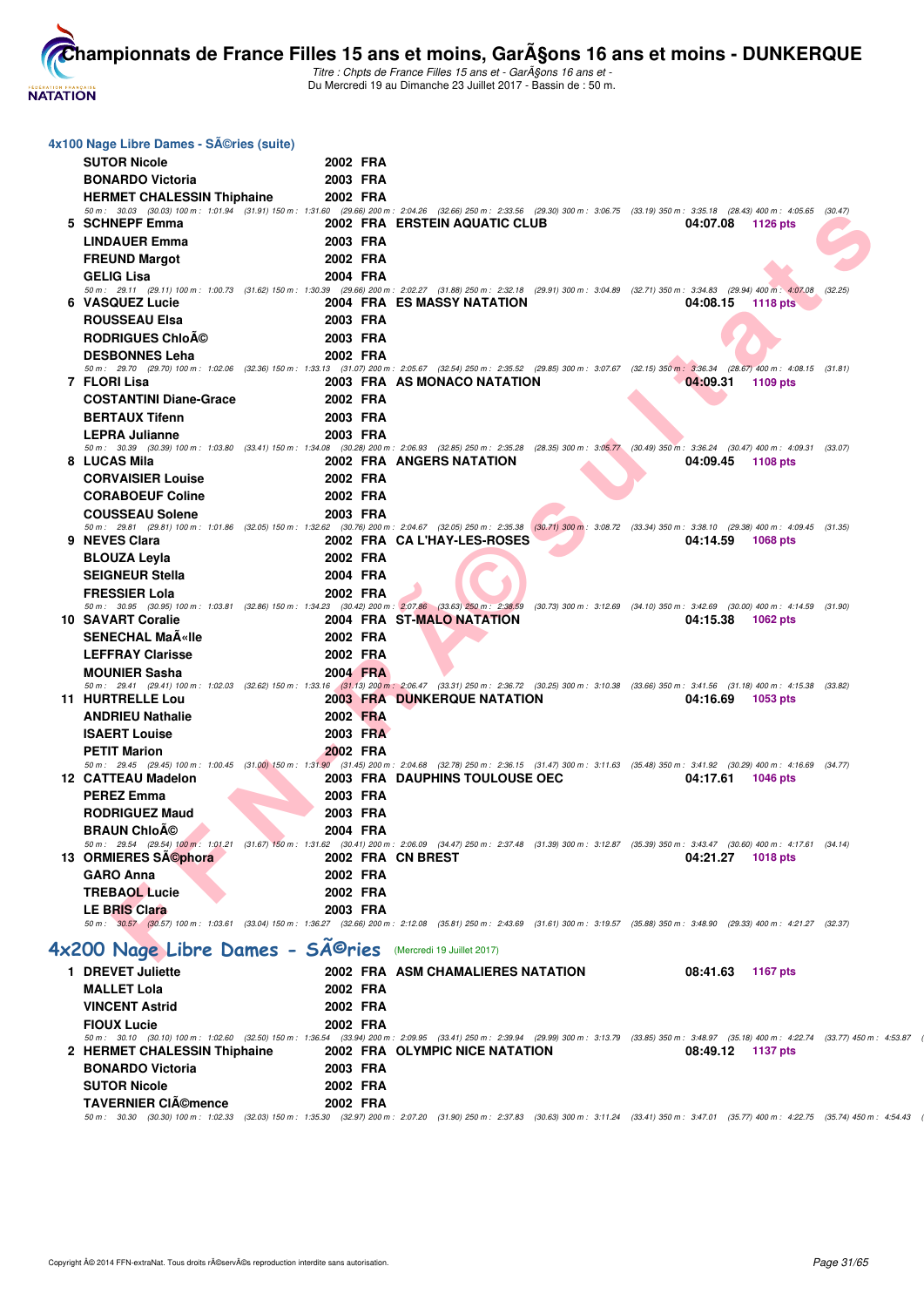

Titre : Chpts de France Filles 15 ans et - GarA§ons 16 ans et -Du Mercredi 19 au Dimanche 23 Juillet 2017 - Bassin de : 50 m.

| 4x200 Nage Libre Dames - Séries (suite)                  |                 |                                                                                                                                                                                                     |                      |  |
|----------------------------------------------------------|-----------------|-----------------------------------------------------------------------------------------------------------------------------------------------------------------------------------------------------|----------------------|--|
| 3 BARTOLINI Mathilde                                     |                 | 2003 FRA CANET 66 NATATION                                                                                                                                                                          | 08:50.53<br>1132 pts |  |
| <b>BOHER Mathilde</b>                                    | 2003 FRA        |                                                                                                                                                                                                     |                      |  |
| <b>MOREL Luna</b>                                        | 2002 FRA        |                                                                                                                                                                                                     |                      |  |
| <b>SERNA Elisa</b>                                       | 2002 FRA        |                                                                                                                                                                                                     |                      |  |
|                                                          |                 | 50 m: 31.45 (31.45) 100 m: 1:04.41 (32.96) 150 m: 1:39.06 (34.65) 200 m: 2:13.17 (34.11) 250 m: 2:43.10 (29.93) 300 m: 3:15.77 (32.67) 350 m: 3:48.87 (33.10) 400 m: 4:20.84 (31.97) 450 m: 4:51.88 |                      |  |
| 4 ADAM Malvina                                           |                 | 2002 FRA CN ANTIBES                                                                                                                                                                                 | 08:53.50<br>1120 pts |  |
| <b>HESSE Carla</b>                                       | 2002 FRA        |                                                                                                                                                                                                     |                      |  |
| <b>TABET Lyna</b>                                        | 2002 FRA        |                                                                                                                                                                                                     |                      |  |
| <b>MARINO Louane</b>                                     | 2002 FRA        | 50 m: 30.05 (30.05) 100 m: 1:02.68 (32.63) 150 m: 1:37.43 (34.75) 200 m: 2:12.92 (35.49) 250 m: 2:43.13 (30.21) 300 m: 3:17.11 (33.98) 350 m: 3:52.02 (34.91) 400 m: 4:26.65 (34.63) 450 m: 4:56.00 |                      |  |
| 5 DESBONNES Leha                                         |                 | 2002 FRA ES MASSY NATATION                                                                                                                                                                          | 08:54.94 1114 pts    |  |
| <b>RODRIGUES Chloĩ</b>                                   | 2003 FRA        |                                                                                                                                                                                                     |                      |  |
| <b>BONDOUY Noah</b>                                      | 2004 FRA        |                                                                                                                                                                                                     |                      |  |
| <b>ROUSSEAU Elsa</b>                                     | 2003 FRA        |                                                                                                                                                                                                     |                      |  |
|                                                          |                 | 50 m: 30.40 (30.40) 100 m: 1:03.52 (33.12) 150 m: 1:37.88 (34.36) 200 m: 2:11.12 (33.24) 250 m: 2:41.41 (30.29) 300 m: 3:15.24 (33.83) 350 m: 3:50.24 (35.00) 400 m: 4:24.19 (33.95) 450 m: 4:54.57 |                      |  |
| 6 BIDEAU Marla                                           |                 | 2002 FRA C PAUL-BERT RENNES                                                                                                                                                                         | 08:58.17<br>1102 pts |  |
| <b>PETIT Laura</b>                                       | 2002 FRA        |                                                                                                                                                                                                     |                      |  |
| <b>TREGOAT Angeline</b>                                  | 2002 FRA        |                                                                                                                                                                                                     |                      |  |
| <b>BIDEAU ThaA<sup>-</sup>s</b>                          | 2002 FRA        | 50 m: 31.18 (31.18) 100 m: 1:05.50 (34.32) 150 m: 1:40.18 (34.68) 200 m: 2:14.11 (33.93) 250 m: 2:45.01 (30.90) 300 m: 3:18.92 (33.91) 350 m: 3:54.08 (35.16) 400 m: 4:29.26 (35.18) 450 m: 5:00.17 |                      |  |
| 7 COUSSEAU Solene                                        |                 | 2003 FRA ANGERS NATATION                                                                                                                                                                            | 08:59.17<br>1098 pts |  |
| <b>CORABOEUF Coline</b>                                  | 2002 FRA        |                                                                                                                                                                                                     |                      |  |
| <b>CORVAISIER Louise</b>                                 | 2002 FRA        |                                                                                                                                                                                                     |                      |  |
| <b>LUCAS Mila</b>                                        | 2002 FRA        |                                                                                                                                                                                                     |                      |  |
|                                                          |                 | 50 m: 31.58 (31.58) 100 m: 1:05.96 (34.38) 150 m: 1:40.59 (34.63) 200 m: 2:15.26 (34.67) 250 m: 2:46.15 (30.89) 300 m: 3:20.22 (34.07) 350 m: 3:54.84 (34.62) 400 m: 4:29.63 (34.79) 450 m: 4:59.86 |                      |  |
| 8 HUET Helvina                                           |                 | 2002 FRA AC HYA^RES                                                                                                                                                                                 | 09:06.43<br>1070 pts |  |
| <b>BATAILLE Alice</b>                                    | 2003 FRA        |                                                                                                                                                                                                     |                      |  |
| <b>COTTIER Camille</b>                                   | 2003 FRA        |                                                                                                                                                                                                     |                      |  |
| <b>BOURGEOIS Zoe</b>                                     | 2002 FRA        | 50 m: 30.86 (30.86) 100 m: 1:04.58 (33.72) 150 m: 1:39.71 (35.13) 200 m: 2:14.10 (34.39) 250 m: 2:45.75 (31.65) 300 m: 3:19.95 (34.20) 350 m: 3:55.32 (35.37) 400 m: 4:29.55 (34.23) 450 m: 5:00.72 |                      |  |
| 9 COSTANTINI Diane-Grace                                 |                 | 2002 FRA AS MONACO NATATION                                                                                                                                                                         | 09:08.89<br>1060 pts |  |
| <b>BERTAUX Tifenn</b>                                    | 2003 FRA        |                                                                                                                                                                                                     |                      |  |
| <b>FLORI Lisa</b>                                        | 2003 FRA        |                                                                                                                                                                                                     |                      |  |
| <b>LEPRA Julianne</b>                                    | 2003 FRA        |                                                                                                                                                                                                     |                      |  |
|                                                          |                 | 50 m: 31.68 (31.68) 100 m: 1:05.56 (33.88) 150 m: 1:40.82 (35.26) 200 m: 2:15.17 (34.35) 250 m: 2:45.69 (30.52) 300 m: 3:20.54 (34.85) 350 m: 3:56.04 (35.50) 400 m: 4:29.32 (33.28) 450 m: 5:00.38 |                      |  |
| 10 HURTRELLE Lou                                         |                 | <b>2003 FRA DUNKERQUE NATATION</b>                                                                                                                                                                  | 09:11.36<br>1051 pts |  |
| <b>ANDRIEU Nathalie</b>                                  | 2002 FRA        |                                                                                                                                                                                                     |                      |  |
| <b>ISAERT Louise</b>                                     | 2003 FRA        |                                                                                                                                                                                                     |                      |  |
| <b>PETIT Marion</b>                                      | <b>2002 FRA</b> | 50 m: 30.09 (30.09) 100 m: 1:03.88 (33.79) 150 m: 1:38.93 (35.05) 200 m: 2:13.35 (34.42) 250 m: 2:44.98 (31.63) 300 m: 3:19.32 (34.34) 350 m: 3:54.81 (35.49) 400 m: 4:29.81 (35.00) 450 m: 5:02.08 |                      |  |
| 11 NEVES Clara                                           |                 | 2002 FRA CAL'HAY-LES-ROSES                                                                                                                                                                          | 09:16.34<br>1032 pts |  |
| <b>FRESSIER Lola</b>                                     | 2002 FRA        |                                                                                                                                                                                                     |                      |  |
| <b>SEIGNEUR Stella</b>                                   | 2004 FRA        |                                                                                                                                                                                                     |                      |  |
| BLOUZA Leyla                                             | 2002 FRA        |                                                                                                                                                                                                     |                      |  |
|                                                          |                 | 50 m: 30.93 (30.93) 100 m: 1:05.71 (34.78) 150 m: 1:42.86 (37.15) 200 m: 2:19.30 (36.44) 250 m: 2:49.99 (30.69) 300 m: 3:24.06 (34.07) 350 m: 3:59.91 (35.85) 400 m: 4:35.85 (35.94) 450 m: 5:07.79 |                      |  |
| <b>12 SAVART Coralie</b>                                 |                 | 2004 FRA ST-MALO NATATION                                                                                                                                                                           | 09:46.09<br>923 pts  |  |
| <b>LEFFRAY Clarisse</b>                                  | 2002 FRA        |                                                                                                                                                                                                     |                      |  |
| <b>MOUNIER Sasha</b>                                     | 2004 FRA        |                                                                                                                                                                                                     |                      |  |
| <b>LACHEVER AlizA©e</b>                                  | 2004 FRA        | 50 m: 31.43 (31.43) 100 m: 1:06.41 (34.98) 150 m: 1:43.30 (36.89) 200 m: 2:19.96 (36.66) 250 m: 2:52.71 (32.75) 300 m: 3:30.03 (37.32) 350 m: 4:08.54 (38.51) 400 m: 4:46.07 (37.53) 450 m: 5:19.38 |                      |  |
|                                                          |                 |                                                                                                                                                                                                     |                      |  |
| 4x100 4 Nages Dames - SA@ries (Vendredi 21 Juillet 2017) |                 |                                                                                                                                                                                                     |                      |  |
| 1 MALLET Lola                                            |                 | 2002 FRA ASM CHAMALIERES NATATION                                                                                                                                                                   | 04:26.55<br>1167 pts |  |
|                                                          |                 |                                                                                                                                                                                                     |                      |  |

| <b>DREVET Juliette</b> | 2002 FRA                                                                                                                                                                             |                      |
|------------------------|--------------------------------------------------------------------------------------------------------------------------------------------------------------------------------------|----------------------|
| <b>VERDIER Anouk</b>   | 2002 FRA                                                                                                                                                                             |                      |
| <b>FIOUX Lucie</b>     | 2002 FRA                                                                                                                                                                             |                      |
|                        | 50 m: 32.94 (32.94) 100 m: 1:06.70 (33.76) 150 m: 1:42.30 (35.60) 200 m: 2:22.84 (40.54) 250 m: 2:52.21 (29.37) 300 m: 3:27.22 (35.01) 350 m: 3:55.38 (28.16) 400 m: 4:26.55 (31.17) |                      |
| 2 FREUND Margot        | 2002 FRA ERSTEIN AQUATIC CLUB                                                                                                                                                        | 04:31.69<br>1131 pts |
| <b>LINDAUER Emma</b>   | 2003 FRA                                                                                                                                                                             |                      |
| <b>SCHNEPF Emma</b>    | 2002 FRA                                                                                                                                                                             |                      |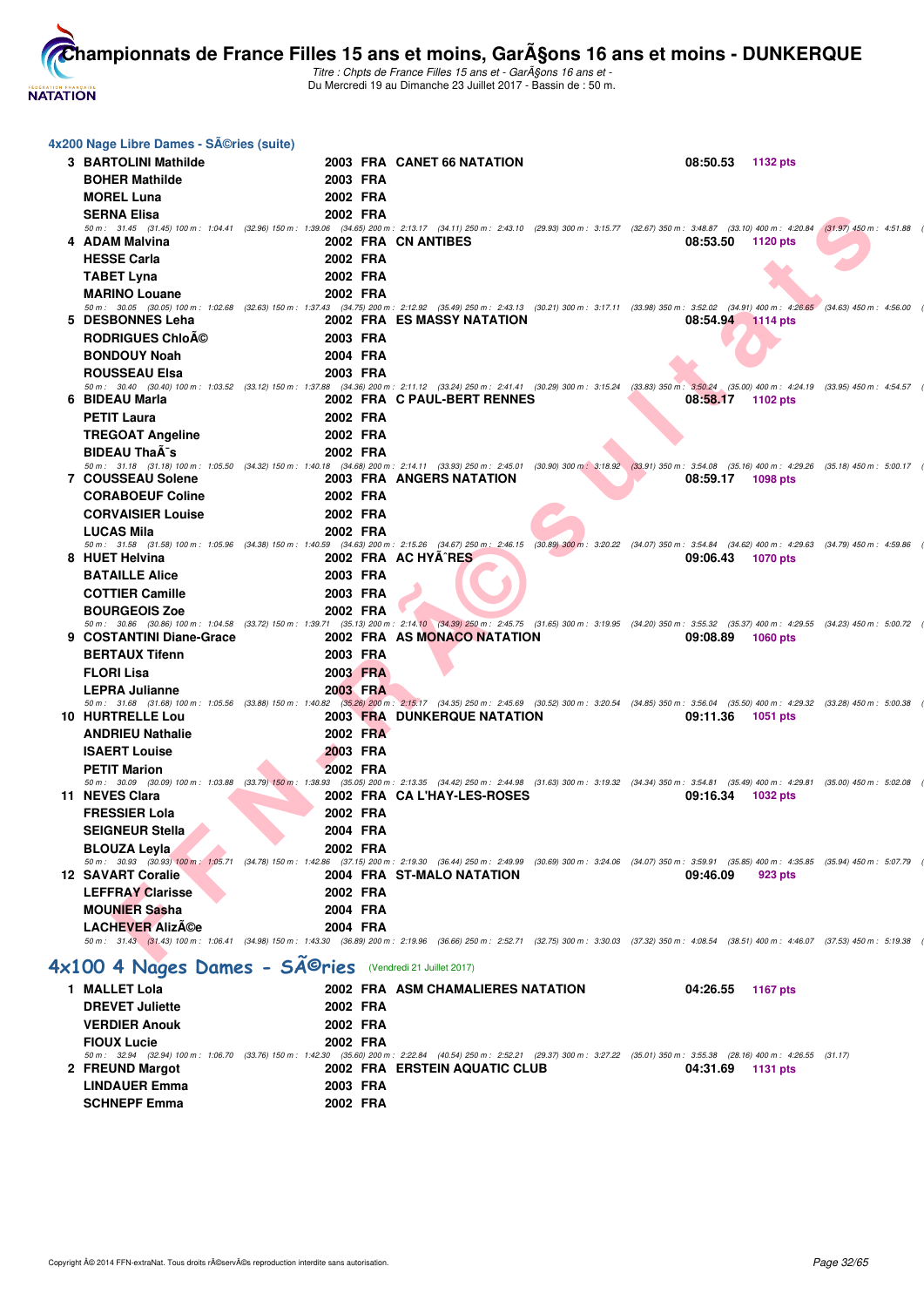

Titre : Chpts de France Filles 15 ans et - GarA§ons 16 ans et -Du Mercredi 19 au Dimanche 23 Juillet 2017 - Bassin de : 50 m.

| 4x100 4 Nages Dames - Séries (suite) |                   |                                                                                                                                                                                                                        |                             |  |
|--------------------------------------|-------------------|------------------------------------------------------------------------------------------------------------------------------------------------------------------------------------------------------------------------|-----------------------------|--|
| <b>GELIG Lisa</b>                    | 2004 FRA          |                                                                                                                                                                                                                        |                             |  |
|                                      |                   | 50 m: 33.14 (33.14) 100 m: 1:08.80 (35.66) 150 m: 1:44.06 (35.26) 200 m: 2:24.54 (40.48) 250 m: 2:54.84 (30.30) 300 m: 3:30.00 (35.16) 350 m: 3:59.64 (29.64) 400 m: 4:31.69 (32.05)                                   |                             |  |
| 3 TREGOAT Angeline                   |                   | 2002 FRA C PAUL-BERT RENNES                                                                                                                                                                                            | 04:32.13<br>1128 pts        |  |
| <b>BIDEAU Marla</b>                  | 2002 FRA          |                                                                                                                                                                                                                        |                             |  |
| <b>BIDEAU ThaA's</b>                 | 2002 FRA          |                                                                                                                                                                                                                        |                             |  |
| <b>DENIEUL Catinca</b>               | 2002 FRA          | 50 m: 33.28 (33.28) 100 m: 1:08.61 (35.33) 150 m: 1:45.00 (36.39) 200 m: 2:27.32 (42.32) 250 m: 2:56.99 (29.67) 300 m: 3:31.67 (34.68) 350 m: 4:00.19 (28.52) 400 m: 4:32.13 (31.94)                                   |                             |  |
| 4 ORMIERES SA©phora                  | 2002 FRA CN BREST |                                                                                                                                                                                                                        | 04:34.15<br><b>1114 pts</b> |  |
| <b>GARO Anna</b>                     | 2002 FRA          |                                                                                                                                                                                                                        |                             |  |
| <b>TREBAOL Lucie</b>                 | 2002 FRA          |                                                                                                                                                                                                                        |                             |  |
| <b>LE BRIS Clara</b>                 | 2003 FRA          |                                                                                                                                                                                                                        |                             |  |
|                                      |                   | 50 m: 33.38 (33.38) 100 m: 1:08.14 (34.76) 150 m: 1:43.91 (35.77) 200 m: 2:5.16 (41.25) 250 m: 2:57.52 (32.36) 300 m: 3:34.27 (36.75) 350 m: 4:02.54 (28.27) 400 m: 4:34.15 (31.61)                                    |                             |  |
| 5 HESSE Carla                        |                   | 2002 FRA CN ANTIBES                                                                                                                                                                                                    | 04:34.39<br>1113 pts        |  |
| <b>TABET Lyna</b>                    | 2002 FRA          |                                                                                                                                                                                                                        |                             |  |
| <b>MARINO Louane</b>                 | 2002 FRA          |                                                                                                                                                                                                                        |                             |  |
| <b>ADAM Malvina</b>                  | 2002 FRA          | 50 m: 33.09 (33.09) 100 m: 1:08.78 (35.69) 150 m: 1:45.03 (36.25) 200 m: 2:27.88 (42.85) 250 m: 2:58.21 (30.33) 300 m: 3:35.15 (36.94) 350 m: 4:03.34 (28.19) 400 m: 4:34.39 (31.05)                                   |                             |  |
| 6 COGNAC Eleonore                    |                   | 2002 FRA CNO ST-GERMAIN-EN-LAYE                                                                                                                                                                                        | 04:35.42<br><b>1106 pts</b> |  |
| <b>BARBOSA Manoella</b>              | 2002 FRA          |                                                                                                                                                                                                                        |                             |  |
| <b>MOURET Lucile</b>                 | 2002 FRA          |                                                                                                                                                                                                                        |                             |  |
| <b>MEUTER Adelaide</b>               | 2003 FRA          |                                                                                                                                                                                                                        |                             |  |
|                                      |                   | 50 m: 34.59 (34.59) 100 m: 1:11.83 (37.24) 150 m: 1:46.79 (34.96) 200 m: 2:27.54 (40.75) 250 m: 2:58.81 (31.27) 300 m: 3:35.91 (37.10) 350 m: 4:04.28 (28.37) 400 m: 4:35.42 (31.14)                                   |                             |  |
| 7 FRESSIER Lola                      |                   | 2002 FRA CAL'HAY-LES-ROSES                                                                                                                                                                                             | 04:35.50<br>1105 pts        |  |
| <b>BOST Manon</b>                    | 2002 FRA          |                                                                                                                                                                                                                        |                             |  |
| <b>BLOUZA Leyla</b>                  | 2002 FRA          |                                                                                                                                                                                                                        |                             |  |
| <b>NEVES Clara</b>                   | 2002 FRA          | 50 m: 32.26 (32.26) 100 m: 1:06.71 (34.45) 150 m: 1:43.58 (36.87) 200 m: 2:25.68 (42.10) 250 m: 2:56.47 (30.79) 300 m: 3:32.82 (36.35) 350 m: 4:02.49 (29.67) 400 m: 4:35.50 (33.01)                                   |                             |  |
| 8 BOURGEOIS Zoe                      |                   | 2002 FRA AC HYA^RES                                                                                                                                                                                                    | 04:35.57<br>1105 pts        |  |
| <b>COTTIER Camille</b>               | 2003 FRA          |                                                                                                                                                                                                                        |                             |  |
| <b>SURJUS Emmy</b>                   | 2002 FRA          |                                                                                                                                                                                                                        |                             |  |
| <b>HUET Helvina</b>                  | 2002 FRA          |                                                                                                                                                                                                                        |                             |  |
| 9 BONARDO Victoria                   |                   | 50 m: 32.79 (32.79) 100 m: 1:08.79 (36.00) 150 m: 1:47.02 (38.23) 200 m: 2:31.34 (44.32) 250 m: 3:00.63 (29.29) 300 m: 3:34.75 (34.12) 350 m: 4:04.06 (29.31) 400 m: 4:35.57 (31.51)<br>2003 FRA OLYMPIC NICE NATATION | 04:36.98<br>1095 pts        |  |
| <b>SUTOR Nicole</b>                  | 2002 FRA          |                                                                                                                                                                                                                        |                             |  |
| <b>TAVERNIER CIémence</b>            | 2002 FRA          |                                                                                                                                                                                                                        |                             |  |
| <b>HERMET CHALESSIN Thiphaine</b>    | 2002 FRA          |                                                                                                                                                                                                                        |                             |  |
|                                      |                   | 50 m: 32.84 (32.84) 100 m: 1:07.22 (34.38) 150 m: 1:46.99 (39.77) 200 m: 2:32.08 (45.09) 250 m: 3:02.05 (29.97) 300 m: 3:38.60 (36.55) 350 m: 4:06.39 (27.79) 400 m: 4:36.98 (30.59)                                   |                             |  |
| 10 BONDOUY Noah                      |                   | <b>2004 FRA ES MASSY NATATION</b>                                                                                                                                                                                      | 04:38.39<br><b>1086 pts</b> |  |
| <b>VASQUEZ Lucie</b>                 | 2004 FRA          |                                                                                                                                                                                                                        |                             |  |
| <b>DESBONNES Leha</b>                | 2002 FRA          |                                                                                                                                                                                                                        |                             |  |
| <b>RODRIGUES ChloA©</b>              | 2003 FRA          | 50 m: 33.98 (33.98) 100 m: 1:10.20 (36.22) 150 m: 1:46.97 (36.77) 200 m: 2:28.66 (41.69) 250 m: 2:59.39 (30.73) 300 m: 3:36.53 (37.14) 350 m: 4:06.12 (29.59) 400 m: 4:38.39 (32.27)                                   |                             |  |
| 11 CATTEAU Madelon                   |                   | 2003 FRA DAUPHINS TOULOUSE OEC                                                                                                                                                                                         | 04:42.81<br><b>1056 pts</b> |  |
| <b>PEREZ Emma</b>                    | 2003 FRA          |                                                                                                                                                                                                                        |                             |  |
| <b>BRAUN ChloAO</b>                  | 2004 FRA          |                                                                                                                                                                                                                        |                             |  |
| <b>RODRIGUEZ Maud</b>                | 2003 FRA          |                                                                                                                                                                                                                        |                             |  |
|                                      |                   | 50 m: 33.76 (33.76) 100 m: 1:09.88 (36.12) 150 m: 1:46.90 (37.02) 200 m: 2:28.75 (41.85) 250 m: 3:00.55 (31.80) 300 m: 3:36.96 (36.41) 350 m: 4:07.82 (30.86) 400 m: 4:42.81 (34.99)                                   |                             |  |
| 12 LACHEVER AlizACe                  |                   | 2004 FRA ST-MALO NATATION                                                                                                                                                                                              | 04:43.92 1049 pts           |  |
| <b>SENECHAL MaA«lle</b>              | 2002 FRA          |                                                                                                                                                                                                                        |                             |  |
| <b>SAVART Coralie</b>                | 2004 FRA          |                                                                                                                                                                                                                        |                             |  |
| <b>LEFFRAY Clarisse</b>              | 2002 FRA          | 50 m: 36.48 (36.48) 100 m: 1:17.16 (40.68) 150 m: 1:52.05 (34.89) 200 m: 2:35.30 (43.25) 250 m: 3:04.97 (29.67) 300 m: 3:39.97 (35.00) 350 m: 4:09.91 (29.94) 400 m: 4:43.92 (34.01)                                   |                             |  |
| 13 PETIT Marion                      |                   | <b>2002 FRA DUNKERQUE NATATION</b>                                                                                                                                                                                     | 04:44.92 1042 pts           |  |
| <b>ANDRIEU Nathalie</b>              | 2002 FRA          |                                                                                                                                                                                                                        |                             |  |
| <b>ISAERT Louise</b>                 | 2003 FRA          |                                                                                                                                                                                                                        |                             |  |
| <b>HURTRELLE Lou</b>                 | 2003 FRA          |                                                                                                                                                                                                                        |                             |  |
| <b>14 BERTAUX Tifenn</b>             |                   | 50 m: 36.17 (36.17) 100 m: 1:17.33 (41.16) 150 m: 1:53.25 (35.92) 200 m: 2:33.96 (40.71) 250 m: 3:06.08 (32.12) 300 m: 3:43.92 (37.84) 350 m: 4:13.73 (29.81) 400 m: 4:44.92 (31.19)                                   |                             |  |
| <b>LEPRA Julianne</b>                | 2003 FRA          | 2003 FRA AS MONACO NATATION                                                                                                                                                                                            | 04:49.21<br>1014 pts        |  |
| <b>FLORI Lisa</b>                    | 2003 FRA          |                                                                                                                                                                                                                        |                             |  |
|                                      |                   |                                                                                                                                                                                                                        |                             |  |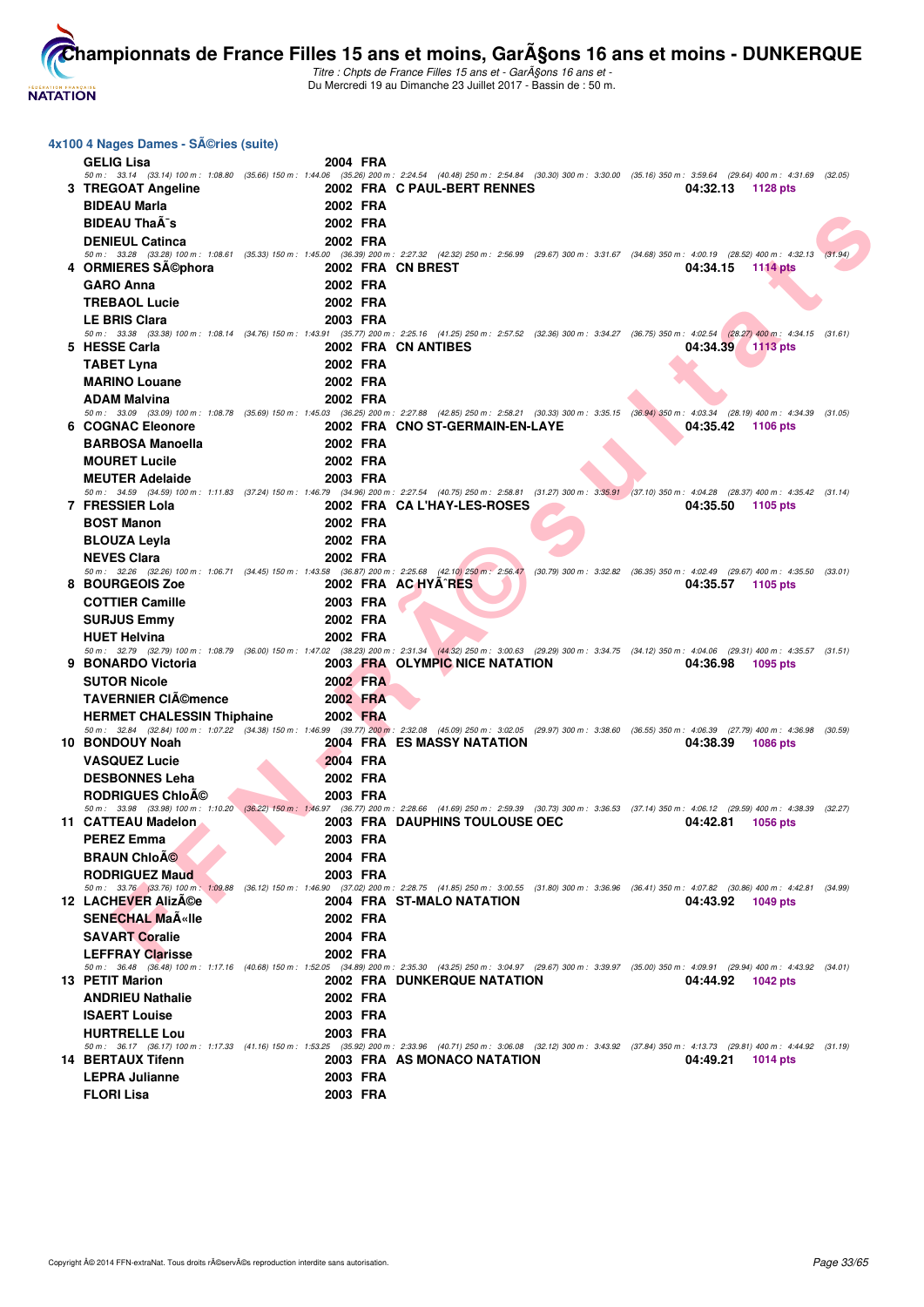

Titre : Chpts de France Filles 15 ans et - GarA§ons 16 ans et -Du Mercredi 19 au Dimanche 23 Juillet 2017 - Bassin de : 50 m.

| 4x100 4 Nages Dames - SA©ries (suite) |  |  |  |
|---------------------------------------|--|--|--|
|---------------------------------------|--|--|--|

| <b>COSTANTINI Diane-Grace</b>                                                                                                                                | 2002 FRA |  |                                     |  |
|--------------------------------------------------------------------------------------------------------------------------------------------------------------|----------|--|-------------------------------------|--|
| 50 m : 36.10 (36.10) 100 m : 1:14.45 (38.35) 150 m : 1:52.18 (37.73) 200 m : 2:34.83 (42.65) 250 m : 3:06.85 (32.02) 300 m : 3:46.27 (39.42) 350 m : 4:16.61 |          |  | $(30.34)$ 400 m : 4:49.21 $(32.60)$ |  |

#### **[50 Nage Libre Messieurs - Finale A](http://www.ffnatation.fr/webffn/resultats.php?idact=nat&go=epr&idcpt=47485&idepr=51)** (Jeudi 20 Juillet 2017)

| 1 BEROL Julien                                                    |  | 2001 FRA LONGVILLIERS CLUB            | 00:23.51                  | <b>1208 pts</b> |
|-------------------------------------------------------------------|--|---------------------------------------|---------------------------|-----------------|
| 2 AUVRAY MAGRO lan                                                |  | 2001 FRA LYON NATATION METROPOLE      | 00:24.28                  | 1153 pts        |
| 3 PICOCHE Louis                                                   |  | 2002 FRA CN BREST                     | 00:24.32                  | 1150 pts        |
| 4 BUGLER Enzo                                                     |  | 2001 FRA CN MELUN VAL DE SEINE        | 00:24.33                  | <b>1149 pts</b> |
| 5 HUGEL Joakim                                                    |  | 2001 FRA DAUPHINS D'ANNECY            | 00:24.51                  | <b>1137 pts</b> |
| 6 RENE-CORAIL Brice                                               |  | 2001 FRA LONGVILLIERS CLUB            | 00:24.59                  | <b>1131 pts</b> |
| 7 MUSART Adrien                                                   |  | 2002 FRA JN COMPIÂ^GNE                | 00:25.12                  | 1095 pts        |
| 8 DESFONTAINES Bastien                                            |  | 2001 FRA STADE BĉTHUNE PĉLICAN CLUB   | 00:25.15                  | <b>1092 pts</b> |
|                                                                   |  |                                       |                           |                 |
| 50 Nage Libre Messieurs - Finale B (Jeudi 20 Juillet 2017)        |  |                                       |                           |                 |
| 1 NICOLAS Yohan                                                   |  | 2001 FRA AS MONACO NATATION           | 00:24.82                  | 1115 pts        |
| 2 SALAUN Julien                                                   |  | 2001 FRA CN BREST                     | 00:24.93                  | 1108 pts        |
| 2 CANIVET Ambroise                                                |  | 2001 FRA REIMS CHAMPAGNE NATATION     | 00:24.93                  | 1108 pts        |
| 4 DIDI Lyà s                                                      |  | 2001 FRA STADE FRANA‡AIS O COURBEVOIE | 00:24.99                  | 1103 pts        |
| 5 WAHART Louis                                                    |  | 2001 FRA REIMS NATATION 89            | 00:25.04                  | 1100 pts        |
| 6 HUG-DREYFUS Tom                                                 |  | 2002 FRA MULHOUSE ON                  | 00:25.12                  | 1095 pts        |
| 7 GUERIN Thomas                                                   |  | 2001 FRA AMIENS METROPOLE NAT.        | 00:25.19                  | 1090 pts        |
| 8 BADRE Eliot                                                     |  | 2001 FRA REIMS NATATION 89            | 00:25.22                  | 1088 pts        |
|                                                                   |  |                                       |                           |                 |
| 50 Nage Libre Messieurs - Finale C (Jeudi 20 Juillet 2017)        |  |                                       |                           |                 |
| 1 PASTULA Kacper                                                  |  | 2001 POL ES VITRY                     | 00:24.68                  | 1125 pts        |
| 2 COLLIN Pablo                                                    |  | 2001 FRA CN MARSEILLE                 | 00:24.94                  | 1107 pts        |
| 3 SCHUG Lilian                                                    |  | 2002 FRA SN METZ                      | 00:24.98                  | 1104 pts        |
| 4 RAKOTONDRAMANGA Eliot-Tahina                                    |  | 2002 FRA ES MASSY NATATION            | 00:25.00                  | 1103 pts        |
| 5 DECAIX Corentin                                                 |  | 2001 FRA DUMBEA NATATION              | 00:25.13                  | <b>1094 pts</b> |
| <b>6 CHAUVIN Dennys</b>                                           |  | 2001 FRA ES VITRY                     | 00:25.38                  | 1077 pts        |
| 7 THENU Maxime                                                    |  | 2002 FRA AQUA CLUB PONTAULT-ROISSY    | 00:25.59                  | 1063 pts        |
| 8 TABOUCHE Ismael                                                 |  | 2001 FRA EN ALBI                      | 00:25.60                  | 1062 pts        |
|                                                                   |  |                                       |                           |                 |
| 50 Nage Libre Messieurs - Barrage Finales (Jeudi 20 Juillet 2017) |  |                                       |                           |                 |
| 1 WAHART Louis                                                    |  | 2001 FRA REIMS NATATION 89            | 00:24.55                  | 1134 pts        |
| 2 RAKOTONDRAMANGA Eliot-Tahina                                    |  | 2002 FRA ES MASSY NATATION            | 00:24.60                  | <b>1131 pts</b> |
|                                                                   |  |                                       |                           |                 |
| 50 Nage Libre Messieurs - Séries                                  |  | (Jeudi 20 Juillet 2017)               |                           |                 |
| 1 BUGLER Enzo                                                     |  | 2001 FRA CN MELUN VAL DE SEINE        | 00:24.41                  | 1144 pts        |
| 2 AUVRAY MAGRO lan                                                |  | 2001 FRA LYON NATATION METROPOLE      | 00:24.44                  | 1142 pts        |
| 3 HUGEL Joakim                                                    |  | 2001 FRA DAUPHINS D'ANNECY            | 00:24.60                  | 1131 pts        |
| 3 BEROL Julien                                                    |  | 2001 FRA LONGVILLIERS CLUB            | 00:24.60                  | <b>1131 pts</b> |
| 5 PICOCHE Louis                                                   |  | 2002 FRA CN BREST                     | 00:24.76                  | 1119 pts        |
| <b>6 RENE-CORAIL Brice</b>                                        |  | <b>2001 FRA LONGVILLIERS CLUB</b>     | 00:24.82                  | 1115 pts        |
| $C$ MUCADT A $\overline{A}$                                       |  | $0.000$ FBA IN OOMBLÃ^OMF             | $0.0.0100 \times 10^{-1}$ |                 |

#### **[50 Nage Libre Messieurs - Finale B](http://www.ffnatation.fr/webffn/resultats.php?idact=nat&go=epr&idcpt=47485&idepr=51)** (Jeudi 20 Juillet 2017)

| 1 NICOLAS Yohan    |  | 2001 FRA AS MONACO NATATION           | 00:24.82 | 1115 pts |
|--------------------|--|---------------------------------------|----------|----------|
| 2 SALAUN Julien    |  | 2001 FRA CN BREST                     | 00:24.93 | 1108 pts |
| 2 CANIVET Ambroise |  | 2001 FRA REIMS CHAMPAGNE NATATION     | 00:24.93 | 1108 pts |
| 4 DIDI Lyès        |  | 2001 FRA STADE FRANA‡AIS O COURBEVOIE | 00:24.99 | 1103 pts |
| 5 WAHART Louis     |  | 2001 FRA REIMS NATATION 89            | 00:25.04 | 1100 pts |
| 6 HUG-DREYFUS Tom  |  | 2002 FRA MULHOUSE ON                  | 00:25.12 | 1095 pts |
| 7 GUERIN Thomas    |  | 2001 FRA AMIENS METROPOLE NAT.        | 00:25.19 | 1090 pts |
| 8 BADRE Eliot      |  | 2001 FRA REIMS NATATION 89            | 00:25.22 | 1088 pts |
|                    |  |                                       |          |          |

# **50 Nage Libre Messieurs - Finale C** (Jeudi 20 Juillet 2017)

| 1 PASTULA Kacper               |  | 2001 POL ES VITRY                  | 00:24.68 | 1125 pts |
|--------------------------------|--|------------------------------------|----------|----------|
| 2 COLLIN Pablo                 |  | 2001 FRA CN MARSEILLE              | 00:24.94 | 1107 pts |
| 3 SCHUG Lilian                 |  | 2002 FRA SN METZ                   | 00:24.98 | 1104 pts |
| 4 RAKOTONDRAMANGA Eliot-Tahina |  | 2002 FRA ES MASSY NATATION         | 00:25.00 | 1103 pts |
| 5 DECAIX Corentin              |  | 2001 FRA DUMBEA NATATION           | 00:25.13 | 1094 pts |
| <b>6 CHAUVIN Dennys</b>        |  | 2001 FRA ES VITRY                  | 00:25.38 | 1077 pts |
| 7 THENU Maxime                 |  | 2002 FRA AQUA CLUB PONTAULT-ROISSY | 00:25.59 | 1063 pts |
| 8 TABOUCHE Ismael              |  | 2001 FRA EN ALBI                   | 00:25.60 | 1062 pts |

#### **[50 Nage Libre Messieurs - Barrage Finales](http://www.ffnatation.fr/webffn/resultats.php?idact=nat&go=epr&idcpt=47485&idepr=51)** (Jeudi 20 Juillet 2017)

| <b>WAHART Louis</b>            | 2001 FRA REIMS NATATION 89        | 00:24.55 | 1134 pts |
|--------------------------------|-----------------------------------|----------|----------|
| 2 RAKOTONDRAMANGA Eliot-Tahina | <b>2002 FRA ES MASSY NATATION</b> | 00:24.60 | 1131 pts |

# 50 Nage Libre Messieurs - SÃ<sup>@</sup>ries (Jeudi 20 Juillet 2017)

| 1 BUGLER Enzo              |  | 2001 FRA CN MELUN VAL DE SEINE           | 00:24.41 | <b>1144 pts</b> |
|----------------------------|--|------------------------------------------|----------|-----------------|
| 2 AUVRAY MAGRO lan         |  | 2001 FRA LYON NATATION METROPOLE         | 00:24.44 | <b>1142 pts</b> |
| 3 HUGEL Joakim             |  | 2001 FRA DAUPHINS D'ANNECY               | 00:24.60 | <b>1131 pts</b> |
| 3 BEROL Julien             |  | 2001 FRA LONGVILLIERS CLUB               | 00:24.60 | <b>1131 pts</b> |
| 5 PICOCHE Louis            |  | 2002 FRA CN BREST                        | 00:24.76 | <b>1119 pts</b> |
| <b>6 RENE-CORAIL Brice</b> |  | 2001 FRA LONGVILLIERS CLUB               | 00:24.82 | 1115 pts        |
| 6 MUSART Adrien            |  | 2002 FRA JN COMPIÃ^GNE                   | 00:24.82 | 1115 pts        |
| 8 DESFONTAINES Bastien     |  | 2001 FRA STADE BÉTHUNE PÉLICAN CLUB      | 00:24.83 | 1115 pts        |
| 9 DIDI Lyès                |  | 2001 FRA STADE FRANA‡AIS O COURBEVOIE    | 00:24.84 | <b>1114 pts</b> |
| 10 SALAUN Julien           |  | 2001 FRA CN BREST                        | 00:24.90 | <b>1110 pts</b> |
| <b>11 HUG-DREYFUS Tom</b>  |  | 2002 FRA MULHOUSE ON                     | 00:24.98 | 1104 pts        |
| 12 NICOLAS Yohan           |  | 2001 FRA AS MONACO NATATION              | 00:25.01 | 1102 pts        |
| 13 GUERIN Thomas           |  | 2001 FRA AMIENS METROPOLE NAT.           | 00:25.02 | 1101 pts        |
| <b>14 CANIVET Ambroise</b> |  | <b>2001 FRA REIMS CHAMPAGNE NATATION</b> | 00:25.06 | 1099 pts        |
| <b>14 BADRE Eliot</b>      |  | 2001 FRA REIMS NATATION 89               | 00:25.06 | 1099 pts        |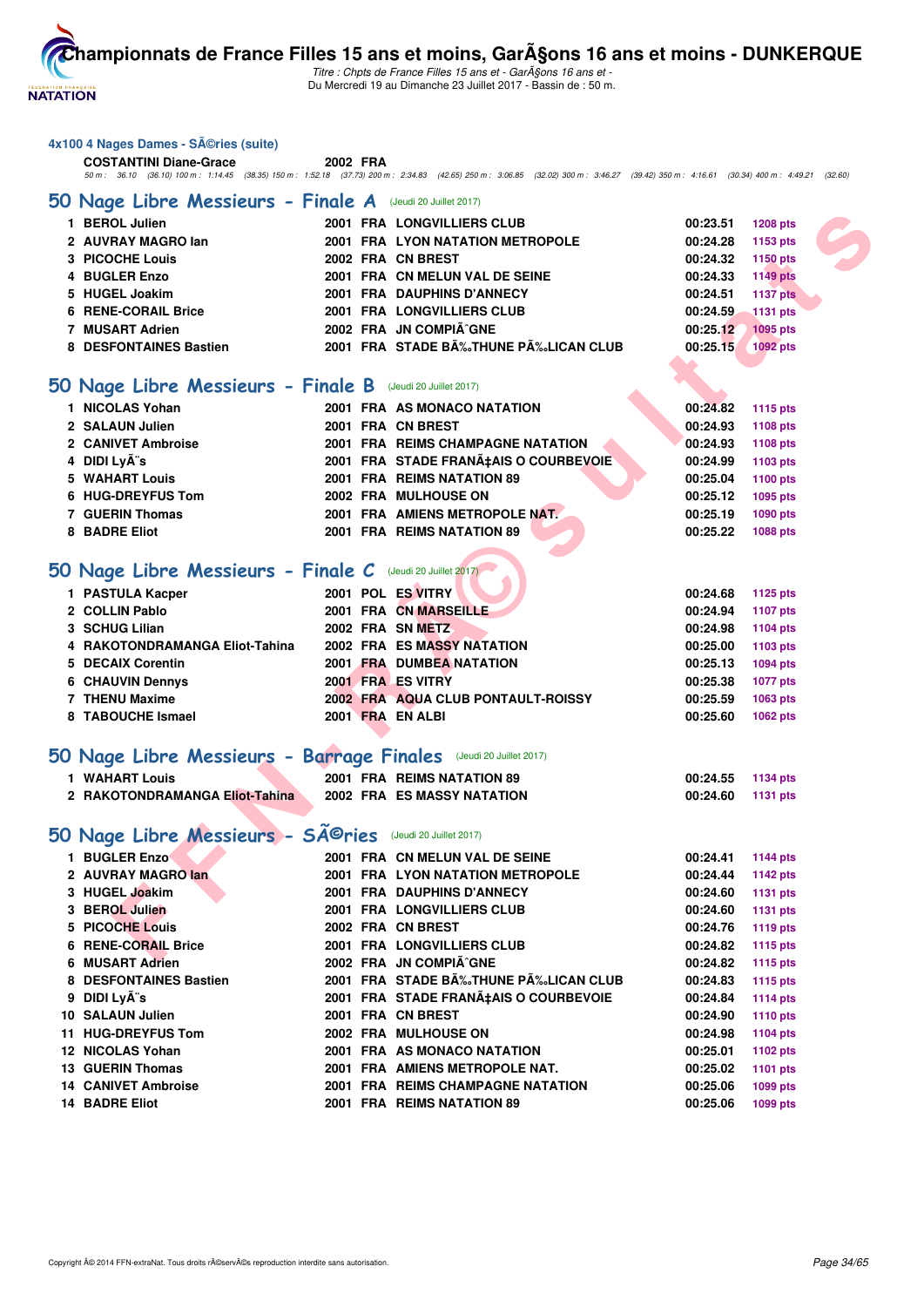

Titre : Chpts de France Filles 15 ans et - GarA§ons 16 ans et -Du Mercredi 19 au Dimanche 23 Juillet 2017 - Bassin de : 50 m.

#### **50 Nage Libre Messieurs - Séries (suite)**

| <b>16 WAHART Louis</b>                                        |  | 2001 FRA REIMS NATATION 89                      |              | 00:25.08                                               | <b>1097 pts</b> |  |
|---------------------------------------------------------------|--|-------------------------------------------------|--------------|--------------------------------------------------------|-----------------|--|
| 16 RAKOTONDRAMANGA Eliot-Tahina                               |  | 2002 FRA ES MASSY NATATION                      |              | 00:25.08                                               | 1097 pts        |  |
| 18 COLLIN Pablo                                               |  | 2001 FRA CN MARSEILLE                           |              | 00:25.16                                               | 1092 pts        |  |
| 19 SCHUG Lilian                                               |  | 2002 FRA SN METZ                                |              | 00:25.23                                               | <b>1087 pts</b> |  |
| 20 CHAUVIN Dennys                                             |  | 2001 FRA ES VITRY                               |              | 00:25.25                                               | 1086 pts        |  |
| 21 DECAIX Corentin                                            |  | 2001 FRA DUMBEA NATATION                        |              | 00:25.27                                               | 1084 pts        |  |
| 22 THENU Maxime                                               |  | 2002 FRA AQUA CLUB PONTAULT-ROISSY              |              | 00:25.33                                               | <b>1080 pts</b> |  |
| 23 PASTULA Kacper                                             |  | 2001 POL ES VITRY                               |              | 00:25.35                                               | <b>1079 pts</b> |  |
| 24 TABOUCHE Ismael                                            |  | 2001 FRA EN ALBI                                |              | 00:25.36                                               | <b>1078 pts</b> |  |
| 25 SCHEERS Hugo                                               |  | 2001 FRA CN VIRY-CHA, TILLON                    |              | 00:25.37                                               | <b>1077 pts</b> |  |
| 26 DELBOIS Jérémie                                            |  | 2001 FRA L'ESPADON CN FORT-DE-FRANCE            |              | 00:25.43                                               | 1073 pts        |  |
| 27 ANDRE Timothe                                              |  | 2001 FRA ROCHEFORT NEPTUNE CLUB                 |              | 00:25.44                                               | <b>1073 pts</b> |  |
| 28 FERRAOUN Charef                                            |  | 2001 FRA SPN POITIERS                           |              | 00:25.45                                               | 1072 pts        |  |
| 29 FERRAKH FarÂ"s                                             |  | 2001 FRA NAUTIC CLUB NAZMES                     |              | 00:25.50                                               | 1069 pts        |  |
| 30 REICHEL Alexandre                                          |  | 2002 FRA MULHOUSE ON                            |              | 00:25.51                                               | 1068 pts        |  |
| 31 ELIE Loris                                                 |  | 2001 FRA L'ESPADON CN FORT-DE-FRANCE            |              | 00:25.53                                               | 1067 pts        |  |
| 31 JODIN Matéo                                                |  | <b>2001 FRA NANTES NATATION</b>                 |              | 00:25.53                                               | 1067 pts        |  |
| 33 EGGIMANN Rudy                                              |  | 2001 FRA MONTIGNY NATATION                      |              | 00:25.57                                               | <b>1064 pts</b> |  |
| 33 REBAUDO Alessandro                                         |  | 2001 ITA AS MONACO NATATION                     |              | 00:25.57                                               | <b>1064 pts</b> |  |
| 35 PESQUET Sidney                                             |  | 2001 FRA CN NARBONNE                            |              | 00:25.64                                               | 1059 pts        |  |
| <b>36 BASTIEN Thibault</b>                                    |  | 2001 FRA STADE OLYMPIQUE CHAMBA‰RY              |              | 00:25.65                                               | 1058 pts        |  |
| 37 BOILEAU Rom©o                                              |  | 2002 FRA MARLINS BL TROIS-RIVIERE               |              | 00:25.69                                               | 1056 pts        |  |
| <b>38 GRANDJEAN Etienne</b>                                   |  | 2001 FRA RACING CLUB DE FRANCE WP               |              | 00:25.77                                               | 1050 pts        |  |
| 39 BONNET-ZAHEDI Darel                                        |  | 2001 FRA CN LUNEL                               |              | 00:25.80                                               | 1048 pts        |  |
| <b>40 VERMOREL Guillaume</b>                                  |  | 2001 FRA CN POLYNESIE                           |              | 00:25.86                                               | <b>1044 pts</b> |  |
| 41 POTERIE Arthur                                             |  | 2001 FRA EN CAEN                                |              | 00:25.95                                               | 1038 pts        |  |
| 42 ROUX Romain                                                |  | 2001 FRA ALLIANCE DIJON NATATION                |              | 00:26.00                                               | 1035 pts        |  |
| 43 BOUHAMIDI Mohamed-Ryad                                     |  | 2002 FRA CN ANTIBES                             |              | 00:26.12                                               | <b>1027 pts</b> |  |
| 44 BOURGEOIS Mathieu                                          |  | 2001 FRA EA NOGENT-VILLERS                      |              | 00:26.13                                               | 1026 pts        |  |
| 45 NAUD Theo                                                  |  | 2001 FRA CHARTRES METROPOLE NAT                 |              | 00:26.29                                               | 1016 pts        |  |
| <b>46 THUROTTE Mathys</b>                                     |  | 2003 FRA US CRA%PY-EN-VALOIS                    |              | 00:26.31                                               | 1014 pts        |  |
| <b>47 SPITERI Charles</b>                                     |  | 2001 FRA C NAUTIQUE DU GR‰SIVAUDAN              |              | 00:26.39                                               | 1009 pts        |  |
| 48 MAJOU CIément                                              |  | 2002 FRA CN POISSY                              |              | 00:27.03                                               | 967 pts         |  |
| --- MALAC SeA <sup>-</sup> fiann                              |  | 2002 FRA MEGAQUARIUS CLUB GUYANE                |              | <b>DNS Nd</b>                                          |                 |  |
|                                                               |  |                                                 |              |                                                        |                 |  |
| 00 Nage Libre Messieurs - Finale A (Vendredi 21 Juillet 2017) |  |                                                 |              |                                                        |                 |  |
| 1 BEROL Julien                                                |  | <b>2001 FRA LONGVILLIERS CLUB</b>               |              | 00:51.41                                               | <b>1210 pts</b> |  |
| 2 FOURNIER Pierrick                                           |  | 2001 FRA ASPTT TOULOUSE                         |              | 50 m: 24.55 (24.55) 100 m: 51.41 (26.86)               |                 |  |
|                                                               |  |                                                 | 50 m: 26.02  | 00:52.95<br>$(26.02)$ 100 m : 52.95 $(26.93)$          | <b>1157 pts</b> |  |
| 3 AUVRAY MAGRO lan                                            |  | 2001 FRA LYON NATATION METROPOLE                |              | 00:52.98                                               | 1156 pts        |  |
|                                                               |  |                                                 | 50 m : 25.90 | $(25.90)$ 100 m : 52.98 $(27.08)$                      |                 |  |
| 4 HUGEL Joakim                                                |  | 2001 FRA DAUPHINS D'ANNECY                      | 50 m: 25.72  | 00:53.62<br>$(25.72)$ 100 m : 53.62 $(27.90)$          | 1134 pts        |  |
| 4 RENE-CORAIL Brice                                           |  | 2001 FRA LONGVILLIERS CLUB                      |              | 00:53.62                                               | 1134 pts        |  |
| 6 COLLIN Pablo                                                |  | 2001 FRA CN MARSEILLE                           |              | 50 m: 26.13 (26.13) 100 m: 53.62 (27.49)               |                 |  |
|                                                               |  |                                                 |              | 00:53.63<br>50 m : 25.91 (25.91) 100 m : 53.63 (27.72) | 1134 pts        |  |
| <b>EXAMPLE AREA MARGARET</b>                                  |  | <b>0004 FBA OT NAZAIDE ATI ANTIQUE NATATION</b> |              | 00.5077                                                | $1100 -$        |  |

#### [100 Nage Libre Messieurs - Finale A](http://www.ffnatation.fr/webffn/resultats.php?idact=nat&go=epr&idcpt=47485&idepr=52) (Vendredi 21 Juillet 2017)

| 1 BEROL Julien      |  | 2001 FRA LONGVILLIERS CLUB               |                        |                | 00:51.41                          | <b>1210 pts</b> |
|---------------------|--|------------------------------------------|------------------------|----------------|-----------------------------------|-----------------|
|                     |  |                                          | 50 m: 24.55            |                | $(24.55)$ 100 m : 51.41 $(26.86)$ |                 |
| 2 FOURNIER Pierrick |  | 2001 FRA ASPTT TOULOUSE                  |                        |                | 00:52.95                          | 1157 pts        |
|                     |  |                                          | $50 m$ : 26.02         |                | (26.02) 100 m : 52.95 (26.93)     |                 |
| 3 AUVRAY MAGRO lan  |  | 2001 FRA LYON NATATION METROPOLE         |                        |                | 00:52.98                          | 1156 pts        |
|                     |  |                                          |                        | 50 m: 25.90    | $(25.90)$ 100 m : 52.98 $(27.08)$ |                 |
| 4 HUGEL Joakim      |  | 2001 FRA DAUPHINS D'ANNECY               |                        |                | 00:53.62                          | 1134 pts        |
|                     |  |                                          |                        | $50 m$ : 25.72 | $(25.72)$ 100 m : 53.62 $(27.90)$ |                 |
| 4 RENE-CORAIL Brice |  | 2001 FRA LONGVILLIERS CLUB               |                        |                | $00:53.62$ 1134 pts               |                 |
|                     |  |                                          | $50 \text{ m}$ : 26.13 |                | (26.13) 100 m: 53.62 (27.49)      |                 |
| 6 COLLIN Pablo      |  | 2001 FRA CN MARSEILLE                    |                        |                | 00:53.63                          | 1134 pts        |
|                     |  |                                          | 50 m: 25.91            |                | (25.91) 100 m: 53.63 (27.72)      |                 |
| 7 SOULARD Nathanael |  | 2001 FRA ST-NAZAIRE ATLANTIQUE NATATION  |                        |                | 00:53.77                          | 1129 pts        |
|                     |  |                                          |                        | $50 m$ : 26.10 | (26.10) 100 m: 53.77 (27.67)      |                 |
| 8 CANIVET Ambroise  |  | <b>2001 FRA REIMS CHAMPAGNE NATATION</b> |                        |                | 00:53.87                          | 1126 pts        |
|                     |  |                                          | $50 \text{ m}$ : 25.98 |                | (25.98) 100 m : 53.87 (27.89)     |                 |
|                     |  |                                          |                        |                |                                   |                 |

# **[100 Nage Libre Messieurs - Finale B](http://www.ffnatation.fr/webffn/resultats.php?idact=nat&go=epr&idcpt=47485&idepr=52)** (Vendredi 21 Juillet 2017)

| <b>WAHART Louis</b> |  | 2001 FRA REIMS NATATION 89        |  | 00:54.17 1116 pts                          |  |
|---------------------|--|-----------------------------------|--|--------------------------------------------|--|
|                     |  |                                   |  | 50 m: 26.05 (26.05) 100 m: 54.17 (28.12)   |  |
| 2 BOILEAU Rom©o     |  | 2002 FRA MARLINS BL TROIS-RIVIERE |  | 00:54.18 1116 pts                          |  |
|                     |  |                                   |  | 50 m: 26.74 (26.74) 100 m: 54.18 (27.44)   |  |
| 3 NICOLAS Yohan     |  | 2001 FRA AS MONACO NATATION       |  | 00:54.30 1112 pts                          |  |
|                     |  |                                   |  | 50 m : 26.04 (26.04) 100 m : 54.30 (28.26) |  |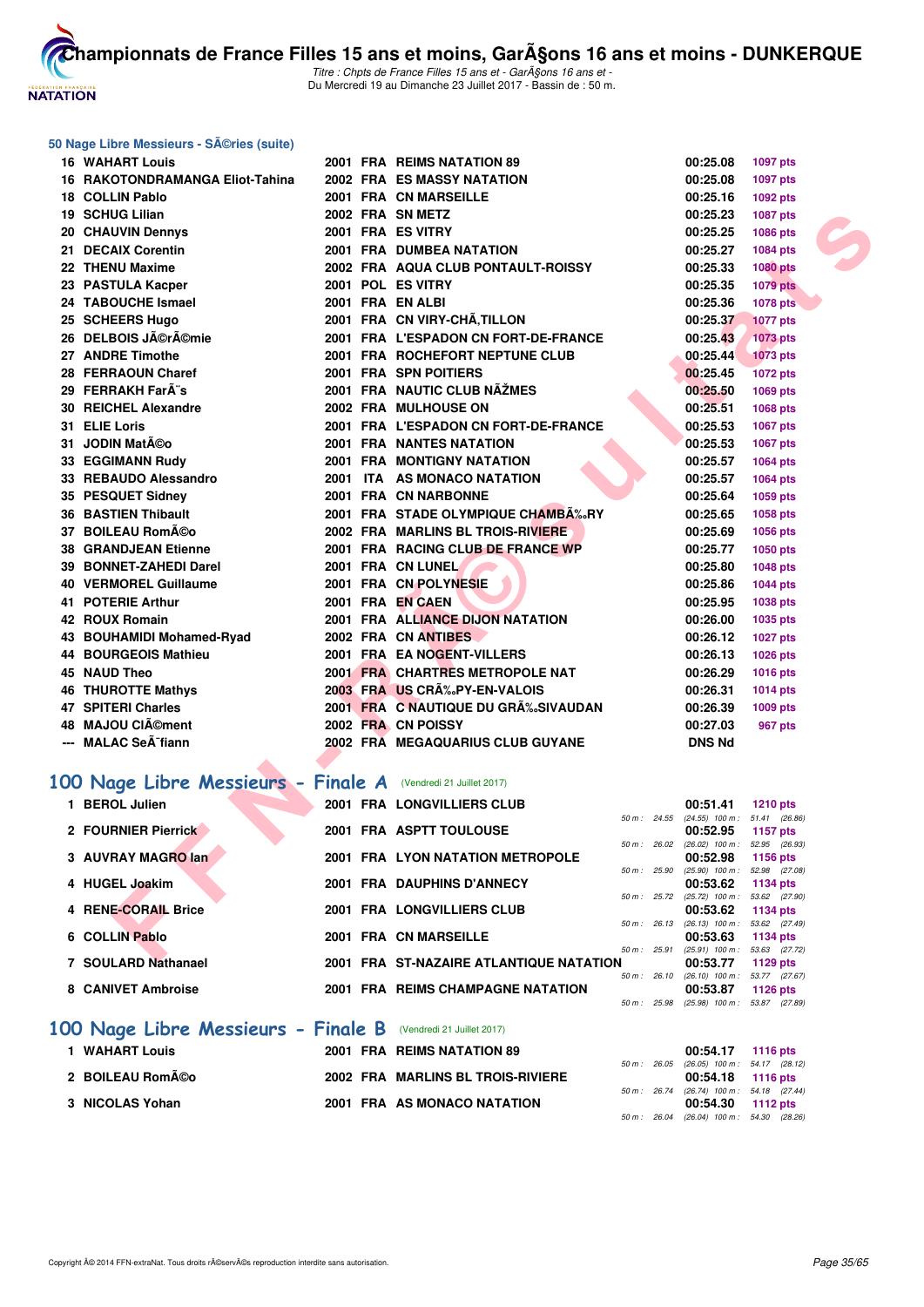

Titre : Chpts de France Filles 15 ans et - GarA§ons 16 ans et -Du Mercredi 19 au Dimanche 23 Juillet 2017 - Bassin de : 50 m.

| 100 Nage Libre Messieurs - Finale B (suite) |  |                                       |                |                              |            |
|---------------------------------------------|--|---------------------------------------|----------------|------------------------------|------------|
| 4 BUGLER Enzo                               |  | 2001 FRA CN MELUN VAL DE SEINE        |                | 00:54.36                     | 1110 $pts$ |
|                                             |  |                                       | $50 m$ : 26.09 | (26.09) 100 m : 54.36 (28.27 |            |
| 5 DECAIX Corentin                           |  | <b>2001 FRA DUMBEA NATATION</b>       |                | 00:54.40                     | 1108 $pts$ |
|                                             |  |                                       | $50 m$ : 26.74 | (26.74) 100 m : 54.40 (27.66 |            |
| 6 MONIER Aymeric                            |  | 2001 FRA CN ST-PIERRE RA‰UNION        |                | 00:54.52                     | 1104 pts   |
|                                             |  |                                       | $50 m$ : 26.26 | (26.26) 100 m : 54.52 (28.26 |            |
| 7 DIDI Ly¨s                                 |  | 2001 FRA STADE FRANA‡AIS O COURBEVOIE |                | 00:54.70                     | 1098 pts   |
|                                             |  |                                       | $50 m$ : 26.22 | (26.22) 100 m: 54.70 (28.48) |            |
| 8 RIYAHI Corentin                           |  | 2002 FRA CN MARSEILLE                 |                | 00:54.84                     | $1094$ pts |
|                                             |  |                                       | $50 m$ : 26.75 | (26.75) 100 m : 54.84 (28.09 |            |

#### **[100 Nage Libre Messieurs - Finale C](http://www.ffnatation.fr/webffn/resultats.php?idact=nat&go=epr&idcpt=47485&idepr=52)** (Vendredi 21 Juillet 2017)

| 1 DESFONTAINES Bastien         |  | 2001 FRA STADE B‰THUNE P‰LICAN CLUB |                        |       | 00:54.18                     | $1116$ pts      |  |
|--------------------------------|--|-------------------------------------|------------------------|-------|------------------------------|-----------------|--|
|                                |  |                                     | $50 \text{ m}$ : 26.41 |       | $(26.41)$ 100 m :            | 54.18 (27.77)   |  |
| 2 KORNELUK IIya                |  | 2001 BLR US GRIGNY                  |                        |       | 00:54.21                     | $1115$ pts      |  |
|                                |  |                                     | $50 m$ : 26.14         |       | $(26.14)$ 100 m :            | 54.21 (28.07)   |  |
| 3 MOUILLEY Alexandre           |  | 2001 FRA AQUATIC CLUB BOURGES       |                        |       | 00:54.66                     | 1100 $pts$      |  |
|                                |  |                                     | 50 m: 26.36            |       | $(26.36)$ 100 m :            | 54.66 (28.30)   |  |
| 4 DA SILVA UMMENHOVER Thibault |  | 2001 FRA NOGENT NATATION 94         |                        |       | 00:54.76                     | <b>1096 pts</b> |  |
|                                |  |                                     | 50 m : 26.77           |       | $(26.77)$ 100 m :            | 54.76 (27.99)   |  |
| 5 FERRAKH Farà s               |  | 2001 FRA NAUTIC CLUB NAŽMES         |                        |       | 00:54.93                     | 1091 $pts$      |  |
|                                |  |                                     | 50 m: 26.55            |       | $(26.55)$ 100 m :            | 54.93 (28.38)   |  |
| 6 THUROTTE Cyprien             |  | 2001 FRA US CRA%PY-EN-VALOIS        |                        |       | 00:54.94                     | $1090$ pts      |  |
|                                |  |                                     | $50 m$ :               | 26.74 | $(26.74)$ 100 m :            | 54.94 (28.20)   |  |
| 7 SALAUN Julien                |  | 2001 FRA CN BREST                   |                        |       | 00:55.01                     | <b>1088 pts</b> |  |
|                                |  |                                     | $50 m$ :               | 26.71 | $(26.71)$ 100 m :            | 55.01 (28.30)   |  |
| 8 PALFRAY Léo                  |  | 2001 FRA AC MOLSHEIM MUTZIG         |                        |       | 00:55.56                     | <b>1070 pts</b> |  |
|                                |  |                                     | 50 m: 27.18            |       | (27.18) 100 m: 55.56 (28.38) |                 |  |

### 100 Nage Libre Messieurs - SA<sup>©</sup>ries (Vendredi 21 Juillet 2017)

| 6 MONIER Aymeric                                              |  | 2001 FRA CN ST-PIERRE RA‰UNION          |                | 00:54.52                                               | <b>1104 pts</b>           |  |
|---------------------------------------------------------------|--|-----------------------------------------|----------------|--------------------------------------------------------|---------------------------|--|
| 7 DIDI Lyà s                                                  |  | 2001 FRA STADE FRANA‡AIS O COURBEVOIE   | 50 m: 26.26    | $(26.26)$ 100 m : 54.52 $(28.26)$<br>00:54.70          | <b>1098 pts</b>           |  |
| 8 RIYAHI Corentin                                             |  | 2002 FRA CN MARSEILLE                   | 50 m: 26.22    | (26.22) 100 m: 54.70 (28.48)<br>00:54.84               | <b>1094 pts</b>           |  |
|                                                               |  |                                         | 50 m : 26.75   | $(26.75)$ 100 m : 54.84 $(28.09)$                      |                           |  |
| 00 Nage Libre Messieurs - Finale C (Vendredi 21 Juillet 2017) |  |                                         |                |                                                        |                           |  |
| 1 DESFONTAINES Bastien                                        |  | 2001 FRA STADE BĉTHUNE PĉLICAN CLUB     |                | 00:54.18                                               | <b>1116 pts</b>           |  |
| 2 KORNELUK IIya                                               |  | 2001 BLR US GRIGNY                      | 50 m : 26.41   | $(26.41)$ 100 m : 54.18 $(27.77)$<br>00:54.21          | <b>1115 pts</b>           |  |
| 3 MOUILLEY Alexandre                                          |  | 2001 FRA AQUATIC CLUB BOURGES           |                | 50 m: 26.14 (26.14) 100 m:<br>00:54.66                 | 54.21 (28.07)<br>1100 pts |  |
| 4 DA SILVA UMMENHOVER Thibault                                |  | 2001 FRA NOGENT NATATION 94             | 50 m : 26.36   | $(26.36)$ 100 m : 54.66 $(28.30)$<br>00:54.76          | 1096 pts                  |  |
|                                                               |  |                                         | 50 m : 26.77   | (26.77) 100 m: 54.76 (27.99)                           |                           |  |
| 5 FERRAKH Far¨s                                               |  | 2001 FRA NAUTIC CLUB NAŽMES             | $50 m$ : 26.55 | 00:54.93<br>(26.55) 100 m: 54.93 (28.38)               | 1091 pts                  |  |
| 6 THUROTTE Cyprien                                            |  | 2001 FRA US CRA%PY-EN-VALOIS            | 50 m : 26.74   | 00:54.94<br>(26.74) 100 m: 54.94 (28.20)               | 1090 pts                  |  |
| 7 SALAUN Julien                                               |  | 2001 FRA CN BREST                       |                | 00:55.01                                               | 1088 pts                  |  |
| 8 PALFRAY Léo                                                 |  | 2001 FRA AC MOLSHEIM MUTZIG             | 50 m: 26.71    | $(26.71)$ 100 m : 55.01 (28.30)<br>00:55.56            | 1070 pts                  |  |
|                                                               |  |                                         |                | 50 m: 27.18 (27.18) 100 m: 55.56 (28.38)               |                           |  |
| 00 Nage Libre Messieurs - Séries (Vendredi 21 Juillet 2017)   |  |                                         |                |                                                        |                           |  |
| 1 FOURNIER Pierrick                                           |  | 2001 FRA ASPTT TOULOUSE                 |                | 00:52.98                                               | 1156 pts                  |  |
| 2 HUGEL Joakim                                                |  | 2001 FRA DAUPHINS D'ANNECY              |                | 50 m: 25.75 (25.75) 100 m: 52.98 (27.23)<br>00:53.40   | <b>1142 pts</b>           |  |
| 3 AUVRAY MAGRO lan                                            |  | 2001 FRA LYON NATATION METROPOLE        | 50 m : 26.20   | $(26.20)$ 100 m : 53.40 $(27.20)$<br>00:53.41          | 1141 pts                  |  |
| 4 BEROL Julien                                                |  | <b>2001 FRA LONGVILLIERS CLUB</b>       |                | 50 m: 26.22 (26.22) 100 m: 53.41 (27.19)               | 1129 pts                  |  |
|                                                               |  |                                         | 50 m : 25.31   | 00:53.79<br>(25.31) 100 m: 53.79 (28.48)               |                           |  |
| 5 RENE-CORAIL Brice                                           |  | 2001 FRA LONGVILLIERS CLUB              | 50 m : 25.87   | 00:53.84<br>$(25.87)$ 100 m : 53.84 $(27.97)$          | 1127 pts                  |  |
| 6 CANIVET Ambroise                                            |  | 2001 FRA REIMS CHAMPAGNE NATATION       | 50 m : 26.30   | 00:53.91<br>$(26.30)$ 100 m : 53.91 $(27.61)$          | 1125 pts                  |  |
| 7 SOULARD Nathanael                                           |  | 2001 FRA ST-NAZAIRE ATLANTIQUE NATATION |                | 00:54.04                                               | <b>1120 pts</b>           |  |
| 8 COLLIN Pablo                                                |  | 2001 FRA CN MARSEILLE                   | 50 m: 26.33    | $(26.33)$ 100 m : 54.04 $(27.71)$<br>00:54.07          | 1119 pts                  |  |
| 9 MONIER Aymeric                                              |  | 2001 FRA CN ST-PIERRE RÉUNION           | 50 m: 26.08    | (26.08) 100 m : 54.07 (27.99)<br>00:54.17              | <b>1116 pts</b>           |  |
| <b>10 DECAIX Corentin</b>                                     |  | <b>2001 FRA DUMBEA NATATION</b>         |                | 50 m: 25.72 (25.72) 100 m: 54.17 (28.45)               |                           |  |
|                                                               |  |                                         | 50 m : 26.38   | 00:54.18<br>$(26.38)$ 100 m : 54.18 $(27.80)$          | <b>1116 pts</b>           |  |
| 11 DIDI Lyà s                                                 |  | 2001 FRA STADE FRANA‡AIS O COURBEVOIE   | 50 m : 26.09   | 00:54.32<br>$(26.09)$ 100 m : 54.32 $(28.23)$          | 1111 pts                  |  |
| 12 BOILEAU RomA©o                                             |  | 2002 FRA MARLINS BL TROIS-RIVIERE       |                | 00:54.38                                               | 1109 pts                  |  |
| <b>13 BUGLER Enzo</b>                                         |  | 2001 FRA CN MELUN VAL DE SEINE          | 50 m: 26.61    | (26.61) 100 m: 54.38 (27.77)<br>00:54.55               | 1103 pts                  |  |
| 13 NICOLAS Yohan                                              |  | 2001 FRA AS MONACO NATATION             |                | 50 m : 26.60 (26.60) 100 m : 54.55 (27.95)<br>00:54.55 | 1103 pts                  |  |
| <b>15 RIYAHI Corentin</b>                                     |  | 2002 FRA CN MARSEILLE                   |                | 50 m : 26.50 (26.50) 100 m : 54.55 (28.05)<br>00:54.72 | 1098 pts                  |  |
|                                                               |  |                                         |                | 50 m: 26.82 (26.82) 100 m: 54.72 (27.90)               |                           |  |
| <b>16 WAHART Louis</b>                                        |  | 2001 FRA REIMS NATATION 89              |                | 00:54.78<br>50 m: 26.77 (26.77) 100 m: 54.78 (28.01)   | <b>1096 pts</b>           |  |
| 17 THUROTTE Cyprien                                           |  | 2001 FRA US CRA%PY-EN-VALOIS            |                | 00:54.82<br>50 m : 26.33 (26.33) 100 m : 54.82 (28.49) | 1094 pts                  |  |
| <b>18 DESFONTAINES Bastien</b>                                |  | 2001 FRA STADE BÉTHUNE PÉLICAN CLUB     |                | 00:54.83                                               | 1094 pts                  |  |
| 19 FERRAKH Far¨s                                              |  | 2001 FRA NAUTIC CLUB NAŽMES             |                | 50 m: 27.05 (27.05) 100 m: 54.83 (27.78)<br>00:54.84   | 1094 pts                  |  |
| 20 SALAUN Julien                                              |  | 2001 FRA CN BREST                       | 50 m : 26.57   | $(26.57)$ 100 m : 54.84 $(28.27)$<br>00:54.86          | 1093 pts                  |  |
| 21 PALFRAY Léo                                                |  |                                         |                | 50 m: 26.41 (26.41) 100 m: 54.86 (28.45)               |                           |  |
|                                                               |  | 2001 FRA AC MOLSHEIM MUTZIG             |                | 00:54.89<br>50 m; 26.94 (26.94) 100 m; 54.89 (27.95)   | 1092 pts                  |  |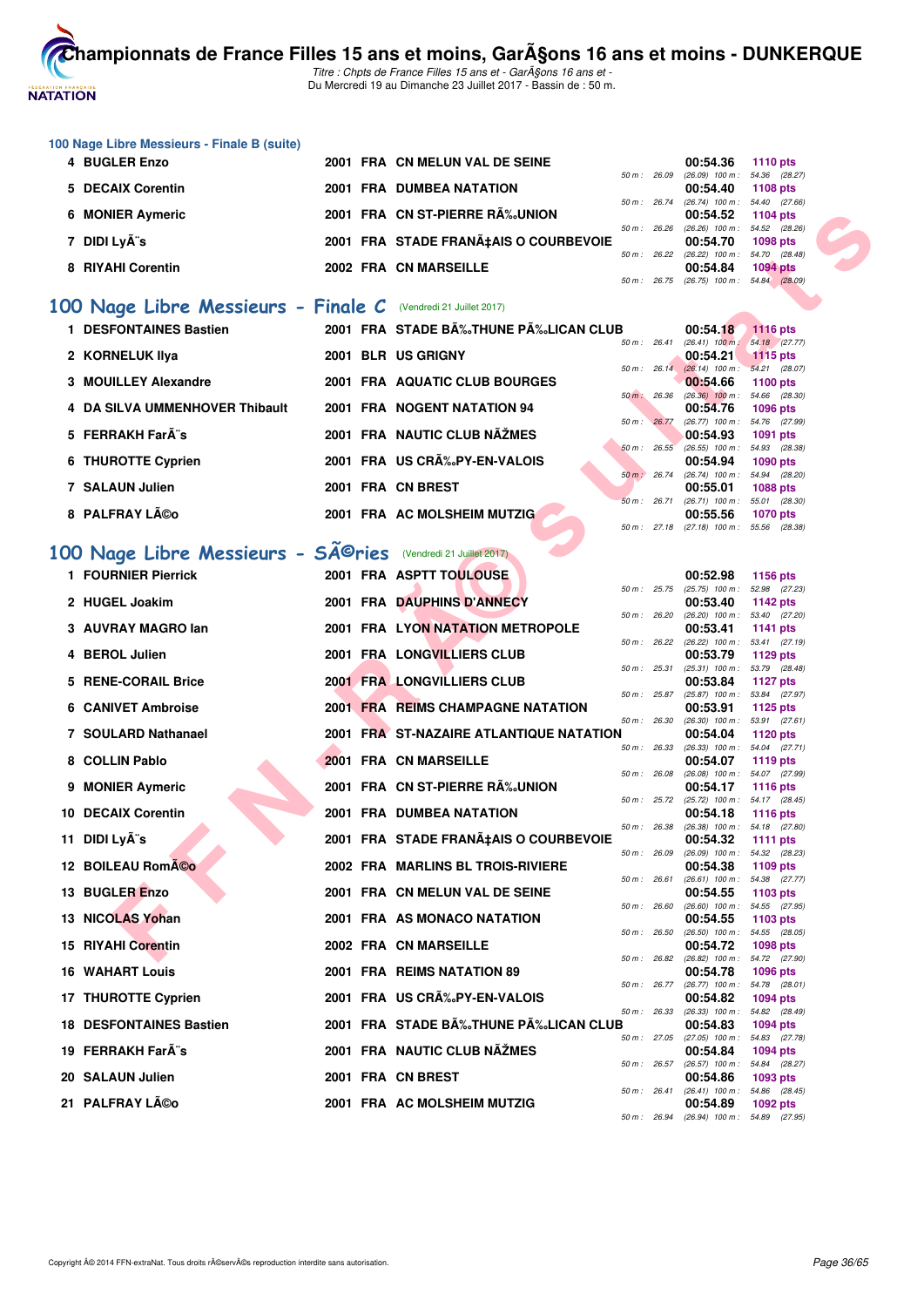

Titre : Chpts de France Filles 15 ans et - GarA§ons 16 ans et -Du Mercredi 19 au Dimanche 23 Juillet 2017 - Bassin de : 50 m.

| 100 Nage Libre Messieurs - Séries (suite) |
|-------------------------------------------|
| 22 PASTULA Kacper                         |

| 22 PASTULA Kacper                                           |  | 2001 POL ES VITRY                                                                                               |                        | 00:54.94<br>1090 pts                                                       |  |
|-------------------------------------------------------------|--|-----------------------------------------------------------------------------------------------------------------|------------------------|----------------------------------------------------------------------------|--|
| 23 DA SILVA UMMENHOVER Thibault                             |  | 2001 FRA NOGENT NATATION 94                                                                                     |                        | 50 m: 26.45 (26.45) 100 m: 54.94 (28.49)<br>00:54.95<br>1090 pts           |  |
| 23 MOUILLEY Alexandre                                       |  | 2001 FRA AQUATIC CLUB BOURGES                                                                                   | 50 m: 26.40            | $(26.40)$ 100 m : 54.95 $(28.55)$<br>00:54.95<br><b>1090 pts</b>           |  |
|                                                             |  |                                                                                                                 | 50 m: 26.41            | (26.41) 100 m: 54.95 (28.54)                                               |  |
| 25 KORNELUK Ilya                                            |  | 2001 BLR US GRIGNY                                                                                              | 50 m : 26.35           | 00:54.98<br>1089 pts<br>54.98 (28.63)<br>$(26.35)$ 100 m :                 |  |
| 26 ELIE Loris                                               |  | 2001 FRA L'ESPADON CN FORT-DE-FRANCE                                                                            |                        | 00:55.08<br><b>1086 pts</b>                                                |  |
| 27 BERINGUE Raphael                                         |  | 2001 FRA CA ORSAY                                                                                               | 50 m: 26.53            | $(26.53)$ 100 m : 55.08 $(28.55)$<br>00:55.18<br><b>1082 pts</b>           |  |
| 28 GUERIN Thomas                                            |  | 2001 FRA AMIENS METROPOLE NAT.                                                                                  |                        | 50 m: 27.14 (27.14) 100 m:<br>55.18 (28.04)<br>00:55.19<br><b>1082 pts</b> |  |
|                                                             |  |                                                                                                                 | 50 m : 26.88           | $(26.88)$ 100 m :<br>55.19 (28.31)                                         |  |
| 29 VALOUR Julien                                            |  | 2001 FRA ST-ETIENNE NATATION                                                                                    |                        | 00:55.29<br><b>1079 pts</b><br>50 m : 26.69 (26.69) 100 m : 55.29 (28.60)  |  |
| 30 DE GASPERI Dimitri                                       |  | 2001 FRA DAUPHINS TOULOUSE OEC                                                                                  |                        | 00:55.33<br><b>1077 pts</b>                                                |  |
| 30 BENEZIT Corentin                                         |  | <b>2001 FRA STADE CLERMONT NATATION</b>                                                                         | 50 m: 27.21            | (27.21) 100 m: 55.33 (28.12)<br>00:55.33<br>1077 pts                       |  |
|                                                             |  |                                                                                                                 | 50 m: 26.97            | $(26.97)$ 100 m : 55.33 $(28.36)$                                          |  |
| 32 LIONZO Matteo                                            |  | 2001 FRA EN ALBI                                                                                                |                        | 00:55.36<br><b>1076 pts</b><br>50 m : 26.87 (26.87) 100 m : 55.36 (28.49)  |  |
| 33 SCHUG Lilian                                             |  | 2002 FRA SN METZ                                                                                                |                        | 00:55.39<br><b>1075 pts</b>                                                |  |
| 34 REICHEL Alexandre                                        |  | 2002 FRA MULHOUSE ON                                                                                            | 50 m: 26.38            | $(26.38)$ 100 m : 55.39 $(29.01)$<br>00:55.44                              |  |
|                                                             |  |                                                                                                                 | 50 m: 26.64            | <b>1074 pts</b><br>$(26.64)$ 100 m : 55.44 $(28.80)$                       |  |
| 35 TRINEZ Corentin                                          |  | 2002 FRA LA JEANNE NATATION PORT                                                                                |                        | 00:55.70<br>1065 pts                                                       |  |
| 36 MARCHAND LA©on                                           |  | 2002 FRA DAUPHINS TOULOUSE OEC                                                                                  | 50 m: 27.44            | (27.44) 100 m: 55.70 (28.26)<br>00:55.76<br><b>1063 pts</b>                |  |
|                                                             |  |                                                                                                                 | 50 m: 26.97            | (26.97) 100 m: 55.76 (28.79)                                               |  |
| 37 BADRE Eliot                                              |  | 2001 FRA REIMS NATATION 89                                                                                      | $50 \text{ m}$ : 26.79 | 00:56.00<br>1056 pts<br>$(26.79)$ 100 m : 56.00 $(29.21)$                  |  |
| 38 HIPP-DINANE Mathys                                       |  | 2002 FRA CN DE BAIE-MAHAULT                                                                                     |                        | 00:56.03<br>1055 pts                                                       |  |
| 39 MARIE Valerian                                           |  | 2001 FRA ESPADON GRAND-QUEVILLY                                                                                 | 50 m: 26.81            | $(26.81)$ 100 m : 56.03 $(29.22)$<br>00:56.54<br>1038 pts                  |  |
|                                                             |  |                                                                                                                 | 50 m: 27.11            | $(27.11)$ 100 m : 56.54 $(29.43)$                                          |  |
| 40 LATRECHE Adam                                            |  | 2001 FRA CERGY PONTOISE NATATION                                                                                | 50 m: 27.45            | 00:56.87<br><b>1028 pts</b><br>(27.45) 100 m : 56.87 (29.42)               |  |
| 41   CHALENDAR Léo                                          |  | 2003 FRA AC BOULOGNE-BILLANCOURT                                                                                |                        | 00:57.47<br><b>1008 pts</b>                                                |  |
| <b>42 LOCHKOVITCH Loucas</b>                                |  | 2001 FRA ASM CHAMALIERES NATATION                                                                               | 50 m : 27.79           | $(27.79)$ 100 m : 57.47 $(29.68)$                                          |  |
|                                                             |  |                                                                                                                 | $50 m$ : 27.24         | 00:57.60<br><b>1004 pts</b><br>$(27.24)$ 100 m : 57.60 $(30.36)$           |  |
| 43 BOUCHER Millian                                          |  | 2002 FRA ASEC ST-PAUL LA RA%JUNION                                                                              |                        | 00:57.63<br>1003 pts                                                       |  |
| 44 BORO Tanguy                                              |  | 2002 FRA CN AIX EN SAVOIE                                                                                       | 50 m: 27.66            | $(27.66)$ 100 m : 57.63 $(29.97)$<br>00:57.70<br><b>1001 pts</b>           |  |
|                                                             |  |                                                                                                                 | 50 m: 27.61            | $(27.61)$ 100 m : 57.70<br>(30.09)                                         |  |
| 45 MUSART Adrien                                            |  | 2002 FRA JN COMPIÄ^GNE                                                                                          |                        | 00:58.81<br>966 pts<br>50 m: 28.13 (28.13) 100 m: 58.81 (30.68)            |  |
| --- FERRAOUN Charef                                         |  | 2001 FRA SPN POITIERS                                                                                           |                        | <b>DNS dec</b>                                                             |  |
| --- MALAC SeA <sup>-</sup> fiann                            |  | 2002 FRA MEGAQUARIUS CLUB GUYANE                                                                                |                        | <b>DNS Nd</b>                                                              |  |
|                                                             |  |                                                                                                                 |                        |                                                                            |  |
| 00 Nage Libre Messieurs - Finale A (Samedi 22 Juillet 2017) |  |                                                                                                                 |                        |                                                                            |  |
| 1 FOURNIER Pierrick                                         |  | 2001 FRA ASPTT TOULOUSE                                                                                         |                        | 01:51.92<br>1224 pts                                                       |  |
|                                                             |  | 50 m: 26.76 (26.76) 100 m: 55.10 (28.34) 150 m: 1:23.53 (28.43) 200 m: 1:51.92 (28.39)                          |                        |                                                                            |  |
| 2 BEROL Julien                                              |  | 2001 FRA LONGVILLIERS CLUB                                                                                      |                        | 01:54.08<br>1187 pts                                                       |  |
| 3 CLUSMAN Jean-Baptiste                                     |  | 50 m: 25.41 (25.41) 100 m: 54.64 (29.23) 150 m: 1:24.24 (29.60) 200 m: 1:54.08 (29.84)<br>2001 FRA US ST-ANDRA% |                        | 01:56.01<br>1154 pts                                                       |  |
|                                                             |  | 50 m: 28.03 (28.03) 100 m: 57.47 (29.44) 150 m: 1:26.87 (29.40) 200 m: 1:56.01 (29.14)                          |                        |                                                                            |  |
| 4 ROUX Guillaume                                            |  | 2001 FRA CN AVIGNON                                                                                             |                        | 01:56.19<br>1151 pts                                                       |  |

# 200 Nage Libre Messieurs - Finale A

|          |       |                               | ruu plu                      |  |
|----------|-------|-------------------------------|------------------------------|--|
| $50 m$ : | 26.45 | $(26.45)$ 100 m :             | 54.94<br>(28.49)             |  |
|          |       | 00:54.95                      | 1090 pts                     |  |
| $50 m$ : | 26.40 | (26.40)<br>$100 m$ :          | (28.55)<br>54.95             |  |
|          |       | 00:54.95                      | 1090 pts                     |  |
| $50 m$ : | 26.41 | $(26.41)$ 100 m :             | 54.95<br>(28.54)             |  |
|          |       | 00:54.98                      | 1089 pts                     |  |
| $50 m$ : | 26.35 | $(26.35)$ 100 m :             | 54.98<br>(28.63)             |  |
|          |       | 00:55.08                      | 1086 pts                     |  |
| $50 m$ : | 26.53 | $(26.53)$ 100 m :             | 55.08<br>(28.55)             |  |
|          |       | 00:55.18                      | <b>1082 pts</b>              |  |
| $50 m$ : | 27.14 | $(27.14)$ 100 m :             | 55.18<br>(28.04)             |  |
|          |       | 00:55.19                      | 1082 pts                     |  |
| $50 m$ : | 26.88 | $(26.88)$ 100 m :             | 55.19<br>(28.31)             |  |
|          |       | 00:55.29                      | <b>1079 pts</b>              |  |
| $50 m$ : | 26.69 | $(26.69)$ 100 m:              | (28.60)<br>55.29             |  |
|          |       | 00:55.33                      | 1077 pts                     |  |
| $50 m$ : | 27.21 | $(27.21)$ 100 m :             | (28.12)<br>55.33             |  |
|          |       | 00:55.33                      | 1077 pts                     |  |
| $50 m$ : | 26.97 | $(26.97)$ 100 m :             | 55.33<br>(28.36)             |  |
|          |       | 00:55.36                      | 1076 pts                     |  |
| $50 m$ : | 26.87 | $(26.87)$ 100 m :             | 55.36<br>(28.49)             |  |
|          |       | 00:55.39                      | 1075 pts                     |  |
| $50 m$ : | 26.38 | $(26.38)$ 100 m :             | 55.39<br>(29.01)             |  |
|          | 26.64 | 00:55.44                      | 1074 pts                     |  |
| $50 m$ : |       | $(26.64)$ 100 m :<br>00:55.70 | 55.44<br>(28.80)             |  |
| $50 m$ : | 27.44 | $(27.44)$ 100 m :             | 1065 pts<br>55.70<br>(28.26) |  |
|          |       | 00:55.76                      | 1063 pts                     |  |
| $50 m$ : | 26.97 | $(26.97)$ 100 m :             | 55.76<br>(28.79)             |  |
|          |       | 00:56.00                      | 1056 pts                     |  |
| $50 m$ : | 26.79 | $(26.79)$ 100 m :             | 56.00<br>(29.21)             |  |
|          |       | 00:56.03                      | 1055 pts                     |  |
| $50 m$ : | 26.81 | $(26.81)$ 100 m :             | 56.03<br>(29.22)             |  |
|          |       | 00:56.54                      | 1038 pts                     |  |
| $50 m$ : | 27.11 | $(27.11)$ 100 m :             | 56.54<br>(29.43)             |  |
|          |       | 00:56.87                      | 1028 pts                     |  |
| $50 m$ : | 27.45 | $(27.45)$ 100 m :             | 56.87<br>(29.42)             |  |
|          |       | 00:57.47                      | 1008 pts                     |  |
| $50 m$ : | 27.79 | $(27.79)$ 100 m :             | (29.68)<br>57.47             |  |
|          |       | 00:57.60                      | 1004 pts                     |  |
| $50 m$ : | 27.24 | $(27.24)$ 100 m :             | 57.60<br>(30.36)             |  |
|          |       | 00:57.63                      | 1003 pts                     |  |
| $50 m$ : | 27.66 | $(27.66)$ 100 m :             | 57.63<br>(29.97)             |  |
|          |       | 00:57.70                      | 1001<br>pts                  |  |
| $50 m$ : | 27.61 | $(27.61)$ 100 m :             | 57.70<br>(30.09)             |  |
|          |       | 00:58.81                      | <b>966 pts</b>               |  |
| $50 m$ : | 28.13 | $(28.13)$ 100 m :             | 58.81<br>(30.68)             |  |
|          |       | DNS dec                       |                              |  |
|          |       | <b>DNS Nd</b>                 |                              |  |

| 200 Nage Libre Messieurs - Finale A (Samedi 22 Juillet 2017) |                                                                                                              |          |                                     |
|--------------------------------------------------------------|--------------------------------------------------------------------------------------------------------------|----------|-------------------------------------|
| 1 FOURNIER Pierrick                                          | 2001 FRA ASPTT TOULOUSE                                                                                      | 01:51.92 | 1224 pts                            |
|                                                              | 50 m: 26.76 (26.76) 100 m: 55.10 (28.34) 150 m: 1:23.53                                                      |          | (28.43) 200 m : 1:51.92 (28.39)     |
| 2 BEROL Julien                                               | 2001 FRA LONGVILLIERS CLUB                                                                                   | 01:54.08 | 1187 pts                            |
|                                                              | 50 m: 25.41 (25.41) 100 m: 54.64 (29.23) 150 m: 1:24.24                                                      |          | $(29.60)$ 200 m : 1:54.08 $(29.84)$ |
| 3 CLUSMAN Jean-Baptiste                                      | 2001 FRA US ST-ANDRA%                                                                                        | 01:56.01 | <b>1154 pts</b>                     |
|                                                              | 50 m: 28.03 (28.03) 100 m: 57.47 (29.44) 150 m: 1:26.87                                                      |          | $(29.40)$ 200 m : 1:56.01 $(29.14)$ |
| 4 ROUX Guillaume                                             | 2001 FRA CN AVIGNON                                                                                          | 01:56.19 | 1151 $pts$                          |
|                                                              | 50 m: 27.42 (27.42) 100 m: 56.51 (29.09) 150 m: 1:26.58                                                      |          | $(30.07)$ 200 m : 1:56.19 $(29.61)$ |
| 5 SOULARD Nathanael                                          | 2001 FRA ST-NAZAIRE ATLANTIQUE NATATION                                                                      | 01:56.30 | 1149 $pts$                          |
|                                                              | 50 m: 27.05 (27.05) 100 m: 56.06 (29.01) 150 m: 1:26.34                                                      |          | $(30.28)$ 200 m : 1:56.30 $(29.96)$ |
| 6 HUGEL Joakim                                               | 2001 FRA DAUPHINS D'ANNECY                                                                                   | 01:56.55 | 1145 $pts$                          |
|                                                              | 50 m: 27.00 (27.00) 100 m: 56.59<br>$(29.59)$ 150 m : 1:26.97                                                |          | $(30.38)$ 200 m : 1:56.55 $(29.58)$ |
| 7 MOUILLEY Alexandre                                         | 2001 FRA AQUATIC CLUB BOURGES                                                                                | 01:56.92 | 1139 $pts$                          |
|                                                              | (29.12) 150 m : 1:26.61<br>50 m: 27.04 (27.04) 100 m: 56.16                                                  |          | $(30.45)$ 200 m : 1:56.92 $(30.31)$ |
| 8 TRINEZ Corentin                                            | 2002 FRA LA JEANNE NATATION PORT                                                                             | 01:57.32 | 1132 pts                            |
|                                                              | (29.77) 150 m : 1:26.82 (29.90) 200 m : 1:57.32 (30.50)<br>$(27.15)$ 100 m : 56.92<br>$50 \text{ m}$ : 27.15 |          |                                     |
|                                                              |                                                                                                              |          |                                     |

# **[200 Nage Libre Messieurs - Finale B](http://www.ffnatation.fr/webffn/resultats.php?idact=nat&go=epr&idcpt=47485&idepr=53)** (Samedi 22 Juillet 2017)

| 1 BERINGUE Raphael |
|--------------------|
|--------------------|

**1 BERINGUE Raphael 2001 FRA CA ORSAY 01:57.26 1133 pts**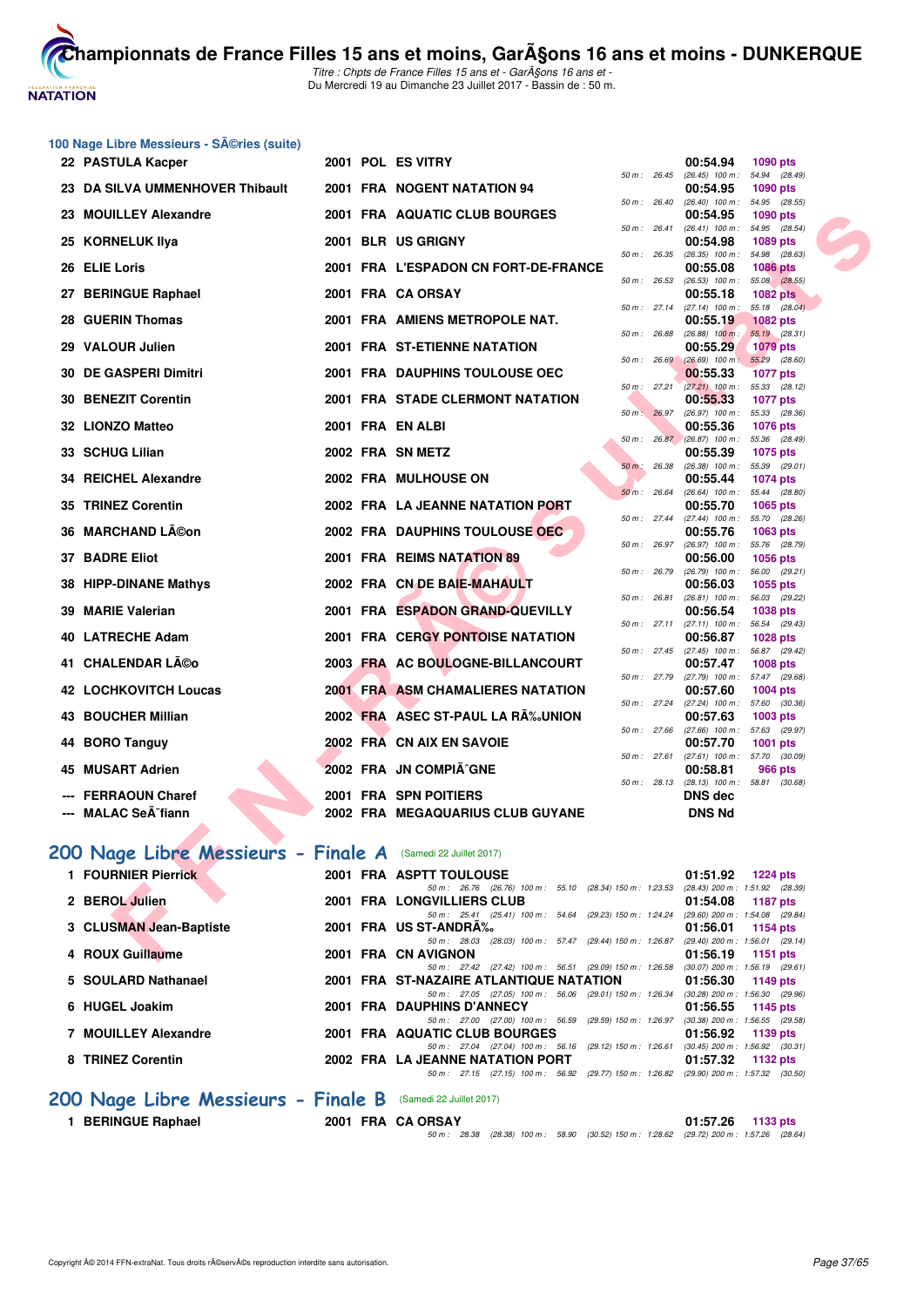

Titre : Chpts de France Filles 15 ans et - GarA§ons 16 ans et -Du Mercredi 19 au Dimanche 23 Juillet 2017 - Bassin de : 50 m.

| 200 Nage Libre Messieurs - Finale B (suite)                              |  |                                                                                                                                             |                                                               |
|--------------------------------------------------------------------------|--|---------------------------------------------------------------------------------------------------------------------------------------------|---------------------------------------------------------------|
| 2 DECAIX Corentin                                                        |  | 2001 FRA DUMBEA NATATION<br>50 m: 27.60 (27.60) 100 m: 57.26 (29.66) 150 m: 1:27.69 (30.43) 200 m: 1:57.39 (29.70)                          | 01:57.39<br><b>1131 pts</b>                                   |
| 3 COLLIN Pablo                                                           |  | 2001 FRA CN MARSEILLE                                                                                                                       | 01:57.95<br>1121 $pts$                                        |
| 4 KORNELUK IIya                                                          |  | 50 m: 28.15 (28.15) 100 m: 57.83 (29.68) 150 m: 1:27.94 (30.11) 200 m: 1:57.95 (30.01)<br>2001 BLR US GRIGNY                                | 01:58.22<br>1117 $pts$                                        |
| 5 BRILLIARD Théo                                                         |  | 50 m: 27.61 (27.61) 100 m: 57.82 (30.21) 150 m: 1:28.29 (30.47) 200 m: 1:58.22 (29.93)<br><b>2001 FRA ALLIANCE DIJON NATATION</b>           | 01:58.23<br>1117 $pts$                                        |
| <b>6 CANIVET Ambroise</b>                                                |  | 50 m: 27.72 (27.72) 100 m: 57.71 (29.99) 150 m: 1:28.29 (30.58) 200 m: 1:58.23 (29.94)<br>2001 FRA REIMS CHAMPAGNE NATATION                 | 01:59.39<br>1097 pts                                          |
| 7 BOURDON Rayane                                                         |  | 50 m: 27.36 (27.36) 100 m: 57.69 (30.33) 150 m: 1:28.52 (30.83) 200 m: 1:59.39 (30.87)<br>2001 FRA CN VIRY-CHA, TILLON                      | 02:00.14<br><b>1085 pts</b>                                   |
| 8 THUROTTE Cyprien                                                       |  | 50 m: 27.26 (27.26) 100 m: 58.06 (30.80) 150 m: 1:28.89 (30.83) 200 m: 2:00.14 (31.25)<br>2001 FRA US CRA%PY-EN-VALOIS                      | 02:01.10<br><b>1069 pts</b>                                   |
|                                                                          |  | 50 m: 27.71 (27.71) 100 m: 58.02 (30.31) 150 m: 1:29.25 (31.23) 200 m: 2:01.10 (31.85)                                                      |                                                               |
| 200 Nage Libre Messieurs - Finale C (Samedi 22 Juillet 2017)             |  |                                                                                                                                             |                                                               |
| 1 BOILEAU Roméo                                                          |  | 2002 FRA MARLINS BL TROIS-RIVIERE                                                                                                           | 01:57.76<br>1125 $pts$                                        |
| 2 PUSIOL Corentin                                                        |  | 50 m: 27.70 (27.70) 100 m: 57.44 (29.74) 150 m: 1:27.36 (29.92) 200 m: 1:57.76 (30.40)<br>2001 FRA NAUTIC CLUB ALP'38                       | 01:59.09<br>1102 $pts$                                        |
| 3 MEY Maxence                                                            |  | 50 m: 28.10 (28.10) 100 m: 57.80 (29.70) 150 m: 1:28.45 (30.65) 200 m: 1:59.09 (30.64)<br>2001 FRA TRITON CLUB BELLEVILLE                   | 01:59.15<br>1101 pts                                          |
| 4 HENDERSON Jules                                                        |  | 50 m: 28.52 (28.52) 100 m: 58.31 (29.79) 150 m: 1:29.09 (30.78) 200 m: 1:59.15 (30.06)<br>2001 FRA CLUB DES NAGEURS DE PARIS                | 01:59.64<br>1093 pts                                          |
| 5 DESSOIT Maxence                                                        |  | 50 m : 27.96 (27.96) 100 m : 58.58 (30.62) 150 m : 1:29.61 (31.03) 200 m : 1:59.64 (30.03)<br><b>2001 FRA STADE BA%JHUNE PA%JLICAN CLUB</b> |                                                               |
|                                                                          |  | 50 m: 28.29 (28.29) 100 m: 58.51 (30.22) 150 m: 1:29.18 (30.67) 200 m: 1:59.68 (30.50)                                                      | 01:59.68<br>1093 $pts$                                        |
| 6 LE GALL Théophile                                                      |  | 2001 FRA S.M MONTROUGE<br>50 m: 27.89 (27.89) 100 m: 58.54 (30.65) 150 m: 1:29.74 (31.20) 200 m: 1:59.78 (30.04)                            | 01:59.78<br>1091 pts                                          |
| 7 GUILLAMIN Tom                                                          |  | 2002 FRA CN ANTIBES<br>50 m : 28.52 (28.52) 100 m : 59.18 (30.66) 150 m : 1:29.76 (30.58) 200 m : 2:00.06 (30.30)                           | 02:00.06<br><b>1086 pts</b>                                   |
| 8 DA SILVA UMMENHOVER Thibault                                           |  | 2001 FRA NOGENT NATATION 94                                                                                                                 | 02:00.33<br>1082 pts                                          |
|                                                                          |  | 50 m: 28.02 (28.02) 100 m: 57.86 (29.84) 150 m: 1:29.24 (31.38) 200 m: 2:00.33 (31.09)                                                      |                                                               |
| 200 Nage Libre Messieurs - SÃ <sup>©</sup> ries (Samedi 22 Juillet 2017) |  |                                                                                                                                             |                                                               |
| 1 BEROL Julien                                                           |  | 2001 FRA LONGVILLIERS CLUB<br>50 m: 27.75 (27.75) 100 m: 56.58 (28.83) 150 m: 1:26.49 (29.91) 200 m: 1:56.12 (29.63)                        | 01:56.12<br>1152 pts                                          |
| 2 HUGEL Joakim                                                           |  | 2001 FRA DAUPHINS D'ANNECY                                                                                                                  | 01:56.79<br>1141 pts                                          |
| 3 ROUX Guillaume                                                         |  | 50 m : 27.83 (27.83) 100 m : 57.69 (29.86) 150 m : 1:27.29 (29.60) 200 m : 1:56.79 (29.50)<br>2001 FRA CN AVIGNON                           | 01:56.91<br>1139 pts                                          |
| 3 CLUSMAN Jean-Baptiste                                                  |  | 50 m: 27.76 (27.76) 100 m: 57.26 (29.50) 150 m: 1:27.17 (29.91) 200 m: 1:56.91 (29.74)<br>2001 FRA US ST-ANDRA%                             | 01:56.91<br>1139 pts                                          |
| 5 MOUILLEY Alexandre                                                     |  | 50 m: 28.45 (28.45) 100 m: 58.36 (29.91) 150 m: 1:27.84 (29.48) 200 m: 1:56.91 (29.07)<br>2001 FRA AQUATIC CLUB BOURGES                     | 01:57.36<br>1131 pts                                          |
| 6 TRINEZ Corentin                                                        |  | 50 m: 27.61 (27.61) 100 m: 57.15 (29.54) 150 m: 1:27.38 (30.23) 200 m: 1:57.36 (29.98)<br>2002 FRA LA JEANNE NATATION PORT                  | 01:57.41<br>1130 pts                                          |
|                                                                          |  | 50 m: 27.60 (27.60) 100 m: 57.48 (29.88) 150 m: 1:27.76 (30.28) 200 m: 1:57.41 (29.65)                                                      |                                                               |
| 7 FOURNIER Pierrick                                                      |  | 2001 FRA ASPTT TOULOUSE<br>50 m: 27.21 (27.21) 100 m: 56.77 (29.56) 150 m: 1:27.32 (30.55) 200 m: 1:57.58 (30.26)                           | 01:57.58<br>1128 pts                                          |
| 8 CAMBLONG Tommy-Lee                                                     |  | 2001 FRA CANET 66 NATATION<br>50 m: 27.50 (27.50) 100 m: 57.54 (30.04) 150 m: 1:27.86 (30.32) 200 m: 1:58.16 (30.30)                        | 01:58.16<br>1118 pts                                          |
| <b>SOULARD Nathanael</b>                                                 |  | 2001 FRA ST-NAZAIRE ATLANTIQUE NATATION                                                                                                     | <b>1116 pts</b><br>01:58.24                                   |
| 10 BRILLIARD ThAOO                                                       |  | 50 m: 27.63 (27.63) 100 m: 57.61 (29.98) 150 m: 1:27.87<br>2001 FRA ALLIANCE DIJON NATATION                                                 | $(30.26)$ 200 m : 1:58.24 $(30.37)$<br>01:58.47<br>1113 pts   |
| 11 COLLIN Pablo                                                          |  | 50 m: 27.80 (27.80) 100 m: 57.87 (30.07) 150 m: 1:28.41<br>2001 FRA CN MARSEILLE                                                            | (30.54) 200 m : 1:58.47 (30.06)<br>01:58.52<br>1112 pts       |
| 12 KORNELUK IIya                                                         |  | 50 m: 27.77 (27.77) 100 m: 57.34 (29.57) 150 m: 1:27.61<br>2001 BLR US GRIGNY                                                               | (30.27) 200 m: 1:58.52 (30.91)<br>01:58.58<br><b>1111 pts</b> |
|                                                                          |  | 50 m: 27.67 (27.67) 100 m: 58.40 (30.73) 150 m: 1:28.68                                                                                     | $(30.28)$ 200 m : 1:58.58 $(29.90)$                           |
| <b>13 DECAIX Corentin</b>                                                |  | 2001 FRA DUMBEA NATATION<br>50 m: 27.40 (27.40) 100 m: 57.75 (30.35) 150 m: 1:28.23 (30.48) 200 m: 1:58.62 (30.39)                          | 01:58.62<br><b>1110 pts</b>                                   |
| <b>14 CANIVET Ambroise</b>                                               |  | 2001 FRA REIMS CHAMPAGNE NATATION<br>50 m: 27.45 (27.45) 100 m: 57.49 (30.04) 150 m: 1:28.63                                                | 01:59.05<br>1103 pts<br>$(31.14)$ 200 m : 1:59.05 $(30.42)$   |
| 15 THUROTTE Cyprien                                                      |  | 2001 FRA US CRA%PY-EN-VALOIS                                                                                                                | 01:59.18<br>1101 pts                                          |
| 16 COCCORDANO Aubin                                                      |  | 50 m : 28.08 (28.08) 100 m : 58.31 (30.23) 150 m : 1:29.10 (30.79) 200 m : 1:59.18 (30.08)<br>2001 FRA US ST-ANDRA%                         | 01:59.22<br>1100 pts                                          |
| 17 BOURDON Rayane                                                        |  | 50 m: 28.47 (28.47) 100 m: 58.77 (30.30) 150 m: 1:29.26 (30.49) 200 m: 1:59.22 (29.96)<br>2001 FRA CN VIRY-CHA, TILLON                      | 01:59.28<br>1099 pts                                          |
| 18 BERINGUE Raphael                                                      |  | 50 m: 27.46 (27.46) 100 m: 57.49 (30.03) 150 m: 1:28.03 (30.54) 200 m: 1:59.28 (31.25)<br>2001 FRA CA ORSAY                                 | 01:59.29<br>1099 pts                                          |
| 19 MEY Maxence                                                           |  | 50 m: 29.02 (29.02) 100 m: 1:00.14 (31.12) 150 m: 1:29.71 (29.57) 200 m: 1:59.29 (29.58)<br>2001 FRA TRITON CLUB BELLEVILLE                 | 01:59.43<br>1097 pts                                          |
|                                                                          |  | 50 m: 28.41 (28.41) 100 m: 59.08 (30.67) 150 m: 1:30.14 (31.06) 200 m: 1:59.43 (29.29)                                                      |                                                               |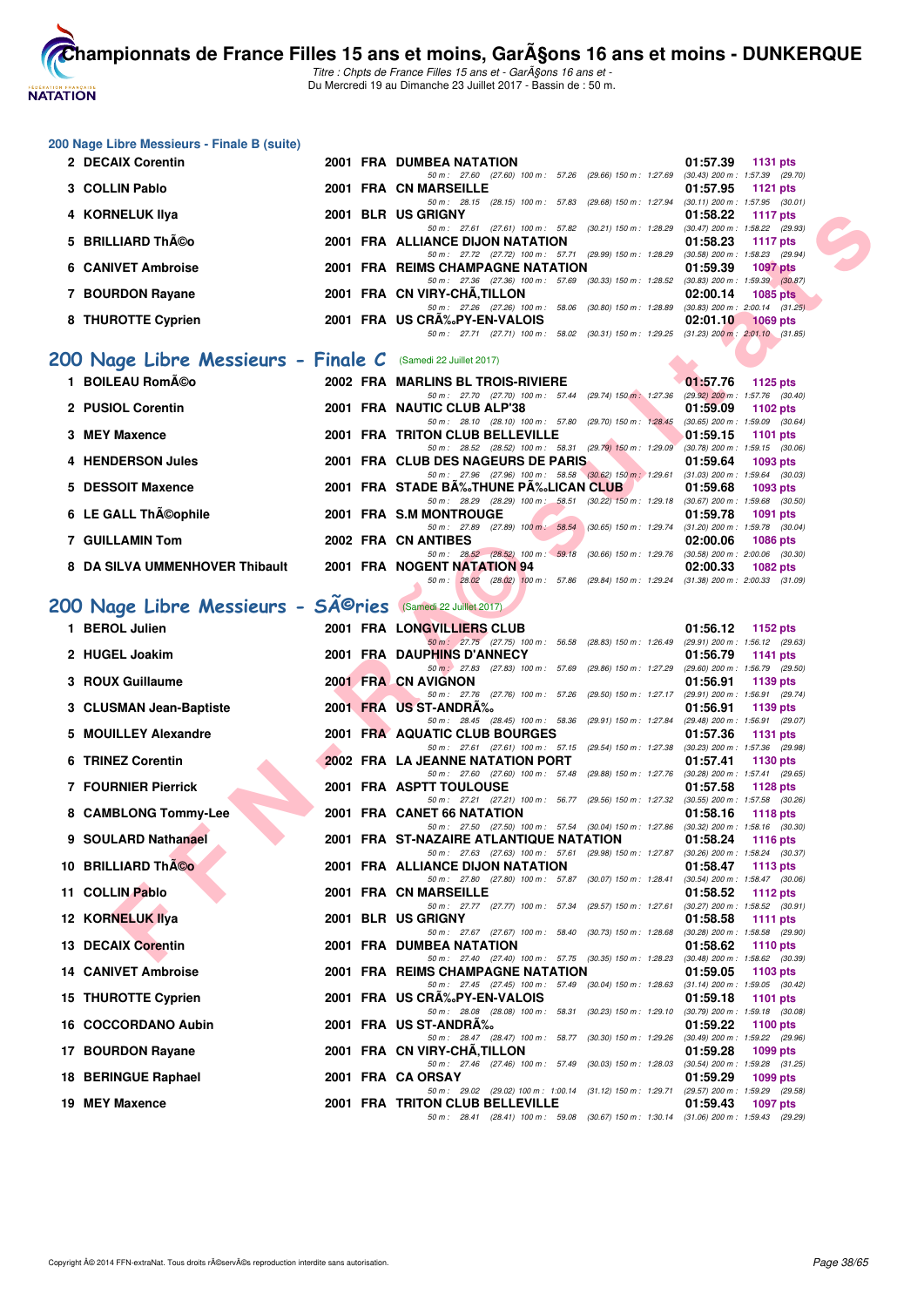

Titre : Chpts de France Filles 15 ans et - GarA§ons 16 ans et -Du Mercredi 19 au Dimanche 23 Juillet 2017 - Bassin de : 50 m.

#### **200 Nage Libre Messieurs - Séries (suite)**

| 20 LE GALL ThA©ophile                                      |  | 2001 FRA S.M MONTROUGE                                                                                                                                                             | 02:00.00<br>1087 pts                                               |
|------------------------------------------------------------|--|------------------------------------------------------------------------------------------------------------------------------------------------------------------------------------|--------------------------------------------------------------------|
| 21 GUILLAMIN Tom                                           |  | 50 m: 27.72 (27.72) 100 m: 58.42 (30.70) 150 m: 1:29.95<br>2002 FRA CN ANTIBES                                                                                                     | $(31.53)$ 200 m : 2:00.00 $(30.05)$<br>02:00.08<br><b>1086 pts</b> |
|                                                            |  | 50 m: 28.49 (28.49) 100 m: 58.67 (30.18) 150 m: 1:29.85 (31.18) 200 m: 2:00.08 (30.23)                                                                                             |                                                                    |
| 22 BOILEAU Rom©o                                           |  | 2002 FRA MARLINS BL TROIS-RIVIERE                                                                                                                                                  | 02:00.13<br>1085 pts                                               |
| 23 DESSOIT Maxence                                         |  | 50 m: 28.49 (28.49) 100 m: 59.14 (30.65) 150 m: 1:29.51 (30.37) 200 m: 2:00.13 (30.62)<br>2001 FRA STADE BA‰THUNE PA‰LICAN CLUB                                                    | 02:00.16<br><b>1085 pts</b>                                        |
|                                                            |  | 50 m: 27.79 (27.79) 100 m: 58.03 (30.24) 150 m: 1:29.10 (31.07) 200 m: 2:00.16 (31.06)                                                                                             |                                                                    |
| 24 PUSIOL Corentin                                         |  | 2001 FRA NAUTIC CLUB ALP'38                                                                                                                                                        | 02:00.21<br><b>1084 pts</b>                                        |
|                                                            |  | 50 m: 28.66 (28.66) 100 m: 58.79 (30.13) 150 m: 1:29.67 (30.88) 200 m: 2:00.21 (30.54)                                                                                             |                                                                    |
| 25 HENDERSON Jules                                         |  | 2001 FRA CLUB DES NAGEURS DE PARIS                                                                                                                                                 | 02:00.41<br><b>1081 pts</b>                                        |
|                                                            |  | 50 m: 28.53 (28.53) 100 m: 59.50 (30.97) 150 m: 1:30.13 (30.63) 200 m: 2:00.41 (30.28)                                                                                             |                                                                    |
| 26 DA SILVA UMMENHOVER Thibault                            |  | 2001 FRA NOGENT NATATION 94<br>50 m: 28.47 (28.47) 100 m: 58.94 (30.47) 150 m: 1.30.15 (31.21) 200 m: 2.00.50 (30.35)                                                              | 02:00.50<br><b>1079 pts</b>                                        |
| 27 VOGELEISEN Lilian                                       |  | 2001 FRA DAUPHINS OBERNAI                                                                                                                                                          | 02:00.57<br><b>1078 pts</b>                                        |
|                                                            |  | 50 m: 28.23 (28.23) 100 m: 58.54 (30.31) 150 m: 1:29.64 (31.10) 200 m: 2:00.57 (30.93)                                                                                             |                                                                    |
| 28 AUVRAY MAGRO lan                                        |  | 2001 FRA LYON NATATION METROPOLE                                                                                                                                                   | 02:00.72<br><b>1075 pts</b>                                        |
|                                                            |  | 50 m: 27.50 (27.50) 100 m: 58.43 (30.93) 150 m: 1:29.58 (31.15) 200 m: 2:00.72 (31.14)                                                                                             |                                                                    |
| 29 DE GASPERI Dimitri                                      |  | <b>2001 FRA DAUPHINS TOULOUSE OEC</b>                                                                                                                                              | 02:00.73<br>1075 pts                                               |
|                                                            |  | 50 m: 28.27 (28.27) 100 m: 59.11 (30.84) 150 m: 1:30.73 (31.62) 200 m: 2:00.73 (30.00)                                                                                             |                                                                    |
| <b>30 CHAMBRAUD Charles</b>                                |  | 2001 FRA COLOMBES NATATION<br>50 m: 27.64 (27.64) 100 m: 57.82 (30.18) 150 m: 1:29.20 (31.38) 200 m: 2:00.84 (31.64)                                                               | 02:00.84<br><b>1074 pts</b>                                        |
| 31 LIONZO Matteo                                           |  | 2001 FRA EN ALBI                                                                                                                                                                   | 02:01.25<br><b>1067 pts</b>                                        |
|                                                            |  | 50 m: 28.28 (28.28) 100 m: 58.92 (30.64) 150 m: 1:30.46                                                                                                                            | $(31.54)$ 200 m : 2:01.25 $(30.79)$                                |
| 32 BUGLER Enzo                                             |  | 2001 FRA CN MELUN VAL DE SEINE                                                                                                                                                     | 02:01.31<br><b>1066 pts</b>                                        |
|                                                            |  | 50 m: 28.74 (28.74) 100 m: 59.48 (30.74) 150 m: 1:30.05 (30.57) 200 m: 2:01.31 (31.26)                                                                                             |                                                                    |
| 33 RIO Thomas                                              |  | 2001 FRA CN CANNES                                                                                                                                                                 | 02:01.40<br><b>1064 pts</b>                                        |
| 34 REICHEL Alexandre                                       |  | 50 m: 28.40 (28.40) 100 m: 59.11 (30.71) 150 m: 1:30.45 (31.34) 200 m: 2:01.40 (30.95)<br>2002 FRA MULHOUSE ON                                                                     |                                                                    |
|                                                            |  | 50 m: 28.46 (28.46) 100 m: 59.45 (30.99) 150 m: 1.31.01 (31.56) 200 m: 2.01.59 (30.58)                                                                                             | 02:01.59<br><b>1061 pts</b>                                        |
| <b>35 DANDELEUX Lucas</b>                                  |  | 2001 FRA CHARTRES METROPOLE NAT                                                                                                                                                    | 02:01.61<br><b>1061 pts</b>                                        |
|                                                            |  | 50 m: 28.24 (28.24) 100 m: 58.94 (30.70) 150 m: 1:30.24 (31.30) 200 m: 2:01.61 (31.37)                                                                                             |                                                                    |
| 36 ZACHELIN AnaÄ-que                                       |  | 2001 FRA CN DE BAIE-MAHAULT                                                                                                                                                        | 02:01.73<br>1059 pts                                               |
|                                                            |  | 50 m: 28.84 (28.84) 100 m: 1:00.11 (31.27) 150 m: 1:30.56 (30.45) 200 m: 2:01.73 (31.17)                                                                                           |                                                                    |
| <b>37 RENE-CORAIL Brice</b>                                |  | 2001 FRA LONGVILLIERS CLUB                                                                                                                                                         | 02:01.77<br><b>1058 pts</b>                                        |
| 38 SALAUN Julien                                           |  | 50 m: 26.81 (26.81) 100 m: 56.51 (29.70) 150 m: 1:28.68 (32.17) 200 m: 2:01.77 (33.09)<br>2001 FRA CN BREST                                                                        | 02:01.97<br>1055 pts                                               |
|                                                            |  | 50 m: 27.97 (27.97) 100 m: 58.68 (30.71) 150 m: 1:30.07                                                                                                                            | $(31.39)$ 200 m : 2:01.97 $(31.90)$                                |
| <b>39 SAUDA Enzo</b>                                       |  | 2001 FRA ANGERS NATATION                                                                                                                                                           | 02:02.32<br>1049 pts                                               |
|                                                            |  | 50 m: 28.11 (28.11) 100 m: 59.02 (30.91) 150 m: 1:31.84 (32.82) 200 m: 2:02.32 (30.48)                                                                                             |                                                                    |
| 40 BALZ Yael                                               |  | 2002 GER ALLEMAGNE                                                                                                                                                                 | 02:02.45<br><b>1047 pts</b>                                        |
|                                                            |  | 50 m: 28.17 (28.17) 100 m: 59.20 (31.03) 150 m: 1:31.42 (32.22) 200 m: 2:02.45 (31.03)                                                                                             |                                                                    |
| 41 BOUDJEMA Adam                                           |  | 2001 FRA STADE CLERMONT NATATION                                                                                                                                                   | 02:02.70<br>1043 pts                                               |
| 42 DIDI LyA"s                                              |  | 50 m: 28.63 (28.63) 100 m: 59.80 (31.17) 150 m: 1.31.42 (31.62) 200 m: 2.02.70 (31.28)<br>2001 FRA STADE FRANA‡AIS O COURBEVOIE                                                    | 02:02.72<br>1043 pts                                               |
|                                                            |  | 50 m: 28.78 (28.78) 100 m: 59.67 (30.89) 150 m: 1:31.21 (31.54) 200 m: 2:02.72 (31.51)                                                                                             |                                                                    |
| 43 DE PAOLI Maxime                                         |  | 2002 FRA NAUTIC CLUB ALP'38                                                                                                                                                        | 02:03.51<br><b>1030 pts</b>                                        |
|                                                            |  | 50 m: 28.05 (28.05) 100 m: 59.24 (31.19) 150 m: 1.31.69 (32.45) 200 m: 2.03.51 (31.82)                                                                                             |                                                                    |
| 44 NICOLAS Yohan                                           |  | 2001 FRA AS MONACO NATATION                                                                                                                                                        | 02:03.52<br><b>1030 pts</b>                                        |
|                                                            |  | 50 m: 28.22 (28.22) 100 m: 59.64 (31.42) 150 m: 1:31.92 (32.28) 200 m: 2:03.52 (31.60)                                                                                             |                                                                    |
| 45 FERRAOUN Charef                                         |  | 2001 FRA SPN POITIERS                                                                                                                                                              | 02:04.43<br><b>1016 pts</b>                                        |
|                                                            |  | 50 m: 27.64 (27.64) 100 m: 58.52 (30.88) 150 m: 1:31.66 (33.14) 200 m: 2:04.43 (32.77)                                                                                             |                                                                    |
| OO Nage Libre Messieurs - Finale A (Jeudi 20 Juillet 2017) |  |                                                                                                                                                                                    |                                                                    |
| 1 FOURNIER Pierrick                                        |  | 2001 FRA ASPTT TOULOUSE                                                                                                                                                            | 03:58.36<br>1218 pts                                               |
|                                                            |  | 50 m: 27.05 (27.05) 100 m: 56.37 (29.32) 150 m: 1:26.60 (30.23) 200 m: 1:57.27 (30.67) 250 m: 2:27.92 (30.65) 300 m: 2:58.78 (30.86) 350 m: 3:29.39 (30.61) 400 m: 3:58.36 (28.97) |                                                                    |
| 2 ROUX Guillaume                                           |  | 2001 FRA CN AVIGNON                                                                                                                                                                | 04:01.13<br>1194 pts                                               |
|                                                            |  | 50 m: 28.40 (28.40) 100 m: 58.41 (30.01) 150 m: 1:28.75 (30.34) 200 m: 1:59.19 (30.44) 250 m: 2:29.42 (30.23) 300 m: 3:00.25 (30.83) 350 m: 3:31.06 (30.81) 400 m: 4:01.13 (30.07) |                                                                    |
| 3 PLAZA Swann                                              |  | 2001 FRA DAUPHINS AIXE-SUR-VIENNE                                                                                                                                                  | 04:01.46<br>1191 pts                                               |
|                                                            |  | 50 m: 28.71 (28.71) 100 m: 59.53 (30.82) 150 m: 1:30.37 (30.84) 200 m: 2:01.01 (30.64) 250 m: 2:31.81 (30.80) 300 m: 3:02.47 (30.66) 350 m: 3:32.92 (30.45) 400 m: 4:01.46 (28.54) | $0.4.00 \pm 1.0$<br><b>AMOR</b> ALL                                |

# **[400 Nage Libre Messieurs - Finale A](http://www.ffnatation.fr/webffn/resultats.php?idact=nat&go=epr&idcpt=47485&idepr=54)** (Jeudi 20 Juillet 2017)

| 1 FOURNIER Pierrick | 2001 FRA ASPTT TOULOUSE                         | 03:58.36 1218 pts                                                                                                                                                                          |
|---------------------|-------------------------------------------------|--------------------------------------------------------------------------------------------------------------------------------------------------------------------------------------------|
|                     |                                                 | 50 m: 27.05 (27.05) 100 m: 56.37 (29.32) 150 m: 1:26.60 (30.23) 200 m: 1:57.27 (30.67) 250 m: 2:27.92 (30.65) 300 m: 2:58.78 (30.86) 350 m: 3:29.39 (30.61) 400 m: 3:58.36 (28.97)         |
| 2 ROUX Guillaume    | 2001 FRA CN AVIGNON                             | 04:01.13 1194 pts                                                                                                                                                                          |
|                     |                                                 | 50 m: 28.40 (28.40) 100 m: 58.41 (30.01) 150 m: 1:28.75 (30.34) 200 m: 1:59.19 (30.44) 250 m: 2:29.42 (30.23) 300 m: 3:00.25 (30.83) 350 m: 3:31.06 (30.81) 400 m: 4:01.13 (30.07)         |
| 3 PLAZA Swann       |                                                 |                                                                                                                                                                                            |
|                     |                                                 | 50 m: 28.71 (28.71) 100 m: 59.53 (30.82) 150 m: 1:30.37 (30.84) 200 m: 2:01.01 (30.64) 250 m: 2:31.81 (30.80) 300 m: 3:02.47 (30.66) 350 m: 3:32.92 (30.45) 400 m: 4:01.46 (28.54)         |
|                     | 4 CAMBLONG Tommy-Lee 2001 FRA CANET 66 NATATION | 04:02.14 1185 pts                                                                                                                                                                          |
|                     |                                                 | 50 m: 27.76 (27.76) 100 m: 58.10 (30.34) 150 m: 1:28.66 (30.56) 200 m: 1:59.67 (31.01) 250 m: 2:30.54 (30.87) 300 m: 3:01.78 (31.24) 350 m: 3:32.41 (30.63) 400 m: 4:02.14 (29.73)         |
|                     | 5 CLUSMAN Jean-Baptiste 2001 FRA US ST-ANDRA‰   | 04:02.17 1185 pts                                                                                                                                                                          |
|                     |                                                 | 50 m: 28.84 (28.84) 100 m: 59.30 (30.46) 150 m: 1:30.06 (30.76) 200 m: 2:00.84 (30.78) 250 m: 2:31.59 (30.75) 300 m: 3:02.19 (30.60) 350 m: 3:33.00 (30.81) 400 m: 4:02.17 (29.17)         |
|                     |                                                 | 04:05.24 1159 pts                                                                                                                                                                          |
|                     |                                                 | 50 m : 28.91 (28.91) 100 m : 59.58 (30.67) 150 m : 1:30.74 (31.16) 200 m : 2:01.95 (31.21) 250 m : 2:32.93 (30.98) 300 m : 3:04.37 (31.44) 350 m : 3:35.40 (31.03) 400 m : 4:05.24 (29.84) |
|                     |                                                 | 1129 pts                                                                                                                                                                                   |
|                     |                                                 | 50 m: 29.30 (29.30) 100 m: 1:00.66 (31.36) 150 m: 1:31.94 (31.28) 200 m: 2:03.50 (31.56) 250 m: 2:34.77 (31.27) 300 m: 3:06.63 (31.86) 350 m: 3:38.02 (31.39) 400 m: 4:08.76 (30.74)       |
|                     | 8 BERINGUE Raphael 2001 FRA CA ORSAY            | 04:13.28 1092 pts                                                                                                                                                                          |
|                     |                                                 | 50 m : 28.97 (28.97) 100 m : 59.92 (30.95) 150 m : 1:31.31 (31.39) 200 m : 2:02.62 (31.31) 250 m : 2:34.73 (32.11) 300 m : 3:07.42 (32.69) 350 m : 3:40.64 (33.22) 400 m : 4:13.28 (32.64) |
|                     |                                                 |                                                                                                                                                                                            |

# **[400 Nage Libre Messieurs - Finale B](http://www.ffnatation.fr/webffn/resultats.php?idact=nat&go=epr&idcpt=47485&idepr=54)** (Jeudi 20 Juillet 2017)

| 1 SAUDA Enzo |  |                                                                                                                                                                                    | <b>2001 FRA ANGERS NATATION</b> |  | 04:08.52 1131 pts |  |
|--------------|--|------------------------------------------------------------------------------------------------------------------------------------------------------------------------------------|---------------------------------|--|-------------------|--|
|              |  | 50 m: 27.84 (27.84) 100 m: 59.11 (31.27) 150 m: 1:30.83 (31.72) 200 m: 2:03.19 (32.36) 250 m: 2:34.57 (31.38) 300 m: 3:07.18 (32.61) 350 m: 3:39.11 (31.93) 400 m: 4:08.52 (29.41) |                                 |  |                   |  |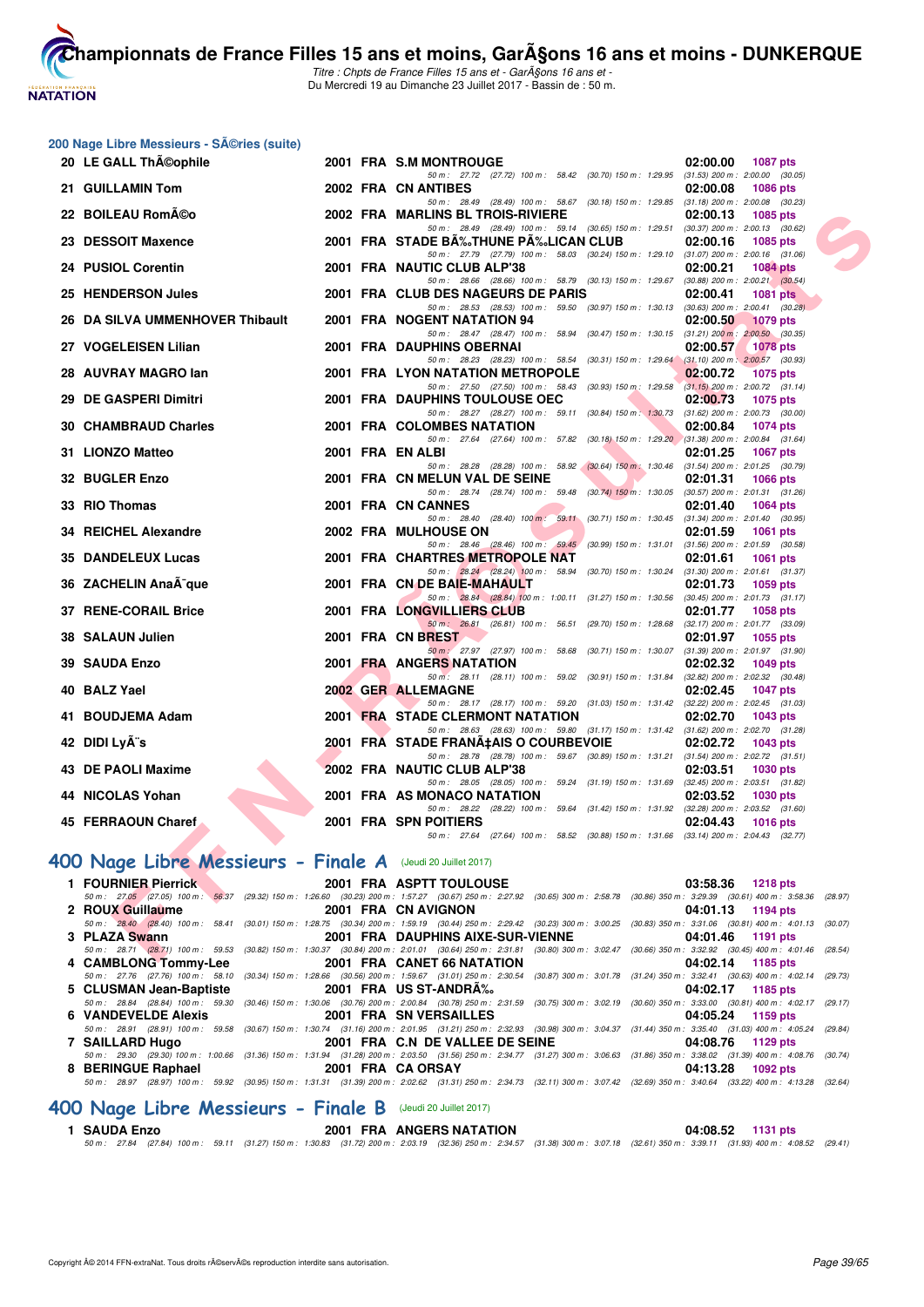

Titre : Chpts de France Filles 15 ans et - Garçons 16 ans et -Du Mercredi 19 au Dimanche 23 Juillet 2017 - Bassin de : 50 m.

#### **400 Nage Libre Messieurs - Finale B (suite)**

|                                                                                                                 | 2 PUSIOL Corentin 2001 FRA NAUTIC CLUB ALP'38                                                                                                                                                | 04:09.45 1124 pts                        |
|-----------------------------------------------------------------------------------------------------------------|----------------------------------------------------------------------------------------------------------------------------------------------------------------------------------------------|------------------------------------------|
|                                                                                                                 | 50 m: 28.56 (28.56) 100 m: 59.91 (31.35) 150 m: 1:31.45 (31.54) 200 m: 2:03.59 (32.14) 250 m: 2:35.27 (31.68) 300 m: 3:07.79 (32.52) 350 m: 3:39.35 (31.56) 400 m: 4:09.45 (30.10)           |                                          |
| 3 DESSOIT Maxence                                                                                               | 2001 FRA STADE BA%JHUNE PA%LICAN CLUB 04:09.76 1121 pts                                                                                                                                      |                                          |
|                                                                                                                 | 50 m : 29.24 (29.24) 100 m : 1:00.29 (31.05) 150 m : 1:31.98 (31.69) 200 m : 2:03.69 (31.71) 250 m : 2:35.63 (31.94) 300 m : 3:07.16 (31.53) 350 m : 3:39.69 (32.53) 400 m : 4:09.76 (30.07) |                                          |
| 4 TRINEZ Corentin                                                                                               | 2002 FRA LA JEANNE NATATION PORT 04:10.11 1118 pts                                                                                                                                           |                                          |
|                                                                                                                 | 50 m: 27.71 (27.71) 100 m: 58.89 (31.18) 150 m: 1:30.83 (31.94) 200 m: 2:03.17 (32.34) 250 m: 2:34.75 (31.58) 300 m: 3:07.19 (32.44) 350 m: 3:39.25 (32.06) 400 m: 4:10.11                   | (30.86)                                  |
| 5 GUILLAMIN Tom                                                                                                 | 2002 FRA CN ANTIBES                                                                                                                                                                          | 04:10.21 1117 pts                        |
|                                                                                                                 | 50 m: 29.05 (29.05) 100 m: 1:00.82 (31.77) 150 m: 1:32.46 (31.64) 200 m: 2:04.96 (32.50) 250 m: 2:36.61 (31.65) 300 m: 3:08.61 (32.00) 350 m: 3:40.07 (31.46) 400 m: 4:10.21                 | (30.14)                                  |
|                                                                                                                 |                                                                                                                                                                                              | $04:10.68$ 1114 pts<br><b>STATISTICS</b> |
|                                                                                                                 | 50 m : 27.52 (27.52) 100 m : 59.17 (31.65) 150 m : 1:31.13 (31.96) 200 m : 2:03.59 (32.46) 250 m : 2:35.29 (31.70) 300 m : 3:08.21 (32.92) 350 m : 3:40.43 (32.22) 400 m : 4:10.68 (30.25)   |                                          |
| 7 ZACHELIN AnaÄ <sup>-</sup> que                                                                                | 2001 FRA CN DE BAIE-MAHAULT                                                                                                                                                                  | 04:15.55 1074 pts                        |
|                                                                                                                 | 50 m : 28.74 (28.74) 100 m : 1:00.07 (31.33) 150 m : 1:32.27 (32.20) 200 m : 2:04.33 (32.06) 250 m : 2:36.52 (32.19) 300 m : 3:09.85 (33.33) 350 m : 3:42.60 (32.75) 400 m : 4:15.55 (32.95) |                                          |
| 8 BALSIER Lucas                                                                                                 | 2002 FRA SETE NATATION E.D.D                                                                                                                                                                 | 04:17.19 1060 pts                        |
|                                                                                                                 | 50 m : 28.19 (28.19) 100 m : 59.12 (30.93) 150 m : 1:31.47 (32.35) 200 m : 2:04.39 (32.92) 250 m : 2:37.76 (33.37) 300 m : 3:11.10 (33.34) 350 m : 3:44.33 (33.28) 400 m : 4:17.19 (32.86)   |                                          |
| the contract of the contract of the contract of the contract of the contract of the contract of the contract of |                                                                                                                                                                                              |                                          |

#### **[400 Nage Libre Messieurs - Finale C](http://www.ffnatation.fr/webffn/resultats.php?idact=nat&go=epr&idcpt=47485&idepr=54)** (Jeudi 20 Juillet 2017)

| 1 COCCORDANO Aubin                                                                                                                                                                                                             | 2001 FRA US ST-ANDRÉ                                                                                                                                                                                                          |                                                                                                                         | $04:09.26$ 1125 pts  |
|--------------------------------------------------------------------------------------------------------------------------------------------------------------------------------------------------------------------------------|-------------------------------------------------------------------------------------------------------------------------------------------------------------------------------------------------------------------------------|-------------------------------------------------------------------------------------------------------------------------|----------------------|
|                                                                                                                                                                                                                                | 50 m: 29.42 (29.42) 100 m: 1:00.51 (31.09) 150 m: 1:32.32 (31.81) 200 m: 2:04.02 (31.70) 250 m: 2:35.78 (31.76) 300 m: 3:07.73 (31.95) 350 m: 3:39.45 (31.72) 400 m: 4:09.26 (29.81)                                          |                                                                                                                         |                      |
| 2 MOUILLEY Alexandre                                                                                                                                                                                                           | 2001 FRA AQUATIC CLUB BOURGES 04:10.92 1112 pts                                                                                                                                                                               |                                                                                                                         |                      |
|                                                                                                                                                                                                                                | 50 m: 28.13 (28.13) 100 m: 59.30 (31.17) 150 m: 1:31.18 (31.88) 200 m: 2:03.52 (32.34) 250 m: 2:35.29 (31.77) 300 m: 3:07.88 (32.59) 350 m: 3:39.63 (31.75) 400 m: 4:10.92 (31.29)                                            |                                                                                                                         |                      |
| 3 BRILLIARD Th©o                                                                                                                                                                                                               | 2001 FRA ALLIANCE DIJON NATATION 64:11.25 1109 pts                                                                                                                                                                            |                                                                                                                         |                      |
|                                                                                                                                                                                                                                | 50 m : 28.34 (28.34) 100 m : 59.90 (31.56) 150 m : 1:31.53 (31.63) 200 m : 2:03.60 (32.07) 250 m : 2:35.55 (31.95) 300 m : 3:08.10 (32.55) 350 m : 3:40.43 (32.33) 400 m : 4:11.25 (30.82)                                    |                                                                                                                         |                      |
| 4 KORNELUK IIya                                                                                                                                                                                                                | 2001 BLR US GRIGNY AND THE STATE OF THE STATE OF THE STATE OF THE STATE OF THE STATE OF THE STATE OF THE STATE                                                                                                                |                                                                                                                         | 04:11.67 1105 pts    |
|                                                                                                                                                                                                                                | 50 m : 28.62 (28.62) 100 m : 1:00.00 (31.38) 150 m : 1:31.35 (31.35) 200 m : 2:03.49 (32.14) 250 m : 2:35.67 (32.18) 300 m : 3:08.49 (32.82) 350 m : 3:40.94 (32.45) 400 m : 4:11.67 (30.73)                                  |                                                                                                                         |                      |
| 5 BONNAL Lucas                                                                                                                                                                                                                 | 2001 FRA SO MILLAU N                                                                                                                                                                                                          | <u>and the second second second second second second second second second second second second second second second</u> | 04:14.06 1086 pts    |
|                                                                                                                                                                                                                                | 50 m: 28.98 (28.98) 100 m: 1:00.73 (31.75) 150 m: 1:32.31 (31.58) 200 m: 2:04.55 (32.24) 250 m: 2:36.43 (31.88) 300 m: 3:09.24 (32.81) 350 m: 3:41.83 (32.59) 400 m: 4:14.06 (32.23)                                          |                                                                                                                         |                      |
| 6 CHAMBRAUD Charles                                                                                                                                                                                                            | 2001 FRA COLOMBES NATATION                                                                                                                                                                                                    |                                                                                                                         | 04:14.25 1084 pts    |
|                                                                                                                                                                                                                                | 50 m: 28.19 (28.19) 100 m: 58.92 (30.73) 150 m: 1:31.44 (32.52) 200 m: 2:03.99 (32.55) 250 m: 2:36.68 (32.69) 300 m: 3:09.91 (33.23) 350 m: 3:42.69 (32.78) 400 m: 4:14.25 (31.56)                                            |                                                                                                                         |                      |
| 7 UGOLINI Gabriel                                                                                                                                                                                                              | 2002 FRA NAUTIC CLUB ALP'38                                                                                                                                                                                                   |                                                                                                                         | 04:18.30<br>1051 pts |
|                                                                                                                                                                                                                                | 50 m: 29.42 (29.42) 100 m: 1:01.74 (32.32) 150 m: 1:35.08 (33.34) 200 m: 2:08.48 (33.40) 250 m: 2:41.20 (32.72) 300 m: 3:13.75 (32.55) 350 m: 3:46.44 (32.69) 400 m: 4:18.30 (31.86)                                          |                                                                                                                         |                      |
| 8 LAINA‰ Melaine and the control of the control of the control of the control of the control of the control of the control of the control of the control of the control of the control of the control of the control of the co | 2001 FRA CN FOUGA RESAULT AND THE STATE OF THE STATE OF THE STATE OF THE STATE OF THE STATE OF THE STATE OF THE STATE OF THE STATE OF THE STATE OF THE STATE OF THE STATE OF THE STATE OF THE STATE OF THE STATE OF THE STATE |                                                                                                                         | 04:19.13 1045 pts    |
|                                                                                                                                                                                                                                | 50 m: 28.28 (28.28) 100 m: 1:00.30 (32.02) 150 m: 1:33.27 (32.97) 200 m: 2:06.35 (33.08) 250 m: 2:40.30 (33.95) 300 m: 3:13.78 (33.48) 350 m: 3:46.78 (33.00) 400 m: 4:19.13 (32.35)                                          |                                                                                                                         |                      |

#### **[400 Nage Libre Messieurs - Séries](http://www.ffnatation.fr/webffn/resultats.php?idact=nat&go=epr&idcpt=47485&idepr=54)** (Jeudi 20 Juillet 2017)

**EXAMPLE 12 AND THE SET IN A MUNITIES AND THE AND THE SET IN A SUBARU IN THE SET IN A SUBARU IN A REPORT OF THE SET IN A REPORT OF THE SET IN A REPORT OF THE SET IN A REPORT OF THE SET IN A REPORT OF THE SET IN A REPORT 1 FOURNIER Pierrick** 2001 FRA ASPTT TOULOUSE 03:58.53 1216 pts<br>50 m : 27.15 (27.15 100 m : 56.67 (29.72) 150 m : 1:26.92 (30.05) 200 m : 1:57.15 (30.23) 250m : 227.12 (29.97) 300 m : 257.31 (30.19) 350 m : 3:26.06 (30.75) 50 m : 27.15 (27.15) 100 m : 56.87 (29.72) 150 m : 1:26.92 (30.05) 200 m : 1:57.15 (30.23) 250 m : 2:27.12 (29.97) 300 m : 2:57.31 (30.19) 350 m : 3:28.06 (30.75) 400 m : 3:58.53 (30.47) **2 CLUSMAN Jean-Baptiste 2001 FRA US ST-ANDRÉ 04:02.49 1182 pts** 50 m : 29.42 (29.42) 100 m : 1:00.15 (30.73) 150 m : 1:30.72 (30.57) 200 m : 2:01.53 (30.81) 250 m : 2:32.09 (30.56) 300 m : 3:02.61 (30.52) 350 m : 3:32.96 (30.35) 400 m : 4:02.49 (29.53)<br>**CAMBLONG Tommv-Lee** 2001 FRA CAN **3 CAMBLONG Tommy-Lee** 2001 FRA CANET 66 NATATION 04:03.49 1174 pts 02.52.29 1174 pts 02:0361 pts 02:0361 pts 02:0361 pts 02:0361 pts 02:0361 pts 02:0361 pts 02:0361 pts 02:0361 pts 02:0361 pts 02:0361 pts 02:0361 pts 02:0 50 m : 27.70 (27.70) 100 m : 57.67 (29.97) 150 m : 1:28.25 (30.58) 200 m : 1:59.02 (30.77) 250 m : 2:29.98 (30.96) 300 m : 3:01.00 (31.02) 350 m : 3:32.34 (31.34) 400 m : 4:03.49 (31.15) **4 PLAZA Swann 2001 FRA DAUPHINS AIXE-SUR-VIENNE 04:04.72 1163 pts** 50 m : 28.54 (28.54) 100 m : 59.04 (30.50) 150 m : 1:30.11 (31.07) 200 m : 2:01.07 (30.96) 250 m : 2:32.39 (31.32) 300 m : 3:03.55 (31.16) 350 m : 3:34.76 (31.21) 400 m : 4:04.72 (29.96) **5 ROUX Guillaume 2001 FRA CN AVIGNON 04:06.55 1148 pts** 50 m : 28.39 (28.39) 100 m : 58.72 (30.33) 150 m : 1:29.57 (30.85) 200 m : 2:00.90 (31.33) 250 m : 2:31.99 (31.09) 300 m : 3:03.46 (31.47) 350 m : 3:35.01 (31.55) 400 m : 4:06.55 (31.54)<br>**VANDFVFI DF Alexis 1139 pts 11 6 VANDEVELDE Alexis 2001 FRA SN VERSAILLES 04:07.58 1139 pts** 50 m : 28.26 (28.26) 100 m : 58.33 (30.07) 150 m : 1:29.39 (31.06) 200 m : 2:01.39 (32.00) 250 m : 2:32.57 (31.18) 300 m : 3:05.00 (32.43) 350 m : 3:36.74 (31.74) 400 m : 4:07.58 (30.84) **7 SAILLARD Hugo 2001 FRA C.N DE VALLEE DE SEINE 04:07.72 1138 pts** 50 m : 29.38 (29.38) 100 m : 1:00.62 (31.24) 150 m : 1:31.81 (31.19) 200 m : 2:02.94 (31.13) 250 m : 2:34.49 (31.55) 300 m : 3:05.76 (31.27) 350 m : 3:37.12 (31.36) 400 m : 4:07.72 (30.60) **8 BERINGUE Raphael 2001 FRA CA ORSAY 04:08.44 1132 pts** 50 m : 28.86 (28.86) 100 m : 3:00.08 (31.22) 150 m : 1:32.18 (32.10) 200 m : 2:03.22 (31.04) 250 m : 2:34.96 (31.74) 300 m : 3:06.71 (31.75) 350 m : 3:38.43 (31.72) 400 m : 4:08.44 (30.01)<br>9 SAUDA Enzo **1126** pts **2001 FRA ANGERS NATATION 04:09.13 1126 pts** 50 m : 28.47 (28.47) 100 m : 59.67 (31.20) 150 m : 1:31.48 (31.81) 200 m : 2:03.10 (31.62) 250 m : 2:35.34 (32.24) 300 m : 3:07.56 (32.22) 350 m : 3:39.67 (32.11) 400 m : 4:09.13 (29.46) **10 TRINEZ Corentin 2002 FRA LA JEANNE NATATION PORT 04:10.30 1117 pts** 50 m : 27.45 (27.45) 100 m : 58.34 (30.89) 150 m : 1:30.15 (31.81) 200 m : 2:01.66 (31.51) 250 m : 2:33.63 (31.97) 300 m : 3:06.48 (32.85) 350 m : 3:38.74 (32.26) 400 m : 4:10.30 (31.56) **11 LE GALL Théophile 2001 FRA S.M MONTROUGE 04:10.50 1115 pts**<br>50 m : 28.09 (28.09) 100 m : 58.75 (30.66) 150 m : 1:30.77 (32.02) 200 m : 2:02.96 (32.19) 250 m : 2:35.28 (32.32) 300 m : 3:07.51 (32.23) 350 m : 3:40.07 (3 50 m : 28.09 (28.09) 100 m : 58.75 (30.66) 150 m : 1:30.77 (32.02) 200 m : 2:02.96 (32.19) 250 m : 2:35.28 (32.32) 300 m : 3:07.51 (32.23) 350 m : 3:40.07 (32.56) 400 m : 4:10.50 (30.43) **12 BALSIER Lucas 2002 FRA SETE NATATION E.D.D 04:11.39 1108 pts** 50 m : 28.95 (28.95) 100 m : 59.96 (31.01) 150 m : 1:31.58 (31.62) 200 m : 2:03.73 (32.15) 250 m : 2:36.25 (32.52) 300 m : 3:08.81 (32.56) 350 m : 3:40.91 (32.56) 350 m : 3:40.91 (32.56) 350 m : 3:40.91 (32.56) 200 m : 3:3 **13 GUILLAMIN Tom 2002 FRA CN ANTIBES 04:12.30 1100 pts** 50 m : 28.90 (28.90) 100 m : 59.94 (31.04) 150 m : 1:31.93 (31.99) 200 m : 2:03.79 (31.86) 250 m : 2:35.84 (32.05) 300 m : 3:08.21 (32.37) 350 m : 3:40.67 **14 ZACHELIN AnaÃ<sup>-</sup>que 2001 FRA CN DE BAIE-MAHAULT 61.59 300 m : 3:08.79 (31.68) 350 m : 30.02 (30.02) 100 m : 1:02.08 (32.06) 150 m : 1:02.08 (32.06) 150 m : 1:02.08 (30.02) 100 m : 1:02.08 (32.06) 150 m : 2:05.52 (31.68** 50 m : 30.02 (30.02) 100 m : 1:02.08 (32.06) 150 m : 1:33.89 (31.81) 200 m : 2:05.52 (31.63) 250 m : 2:37.11 (31.59) 300 m : 3:08.79 (31.68) 350 m : 3:40.85 (32.06) 400 m : 4:12.49 (31.64) **15 PUSIOL Corentin 2001 FRA NAUTIC CLUB ALP'38 04:12.78 1096 pts** 50 m : 28.53 (28.53) 100 m : 1:00.09 (31.56) 150 m : 1:31.64 (31.55) 200 m : 2:04.37 (32.73) 250 m : 2:36.43 (32.06) 300 m : 3:09.06 (32.63) 350 m : 3:41.22 (32.16) 400 m : 4:12.78 (31.56) **16 DESSOIT Maxence 2001 FRA STADE BÃ%JHUNE PÃ%LICAN CLUB 04:12.98 1095 pts**<br>50 m : 29.15 (29.15) 100 m : 1:00.46 (31.31) 150 m : 1:32.44 (31.98) 200 m : 2:04.37 (31.93) 250 m : 2:36.60 (32.23) 300 m : 3:08.98 (32.38) 50 m : 29.15 (29.15) 100 m : 1:00.46 (31.31) 150 m : 1:32.44 (31.98) 200 m : 2:04.37 (31.93) 250 m : 2:36.60 (32.23) 300 m : 3:08.98 (32.38) 350 m : 3:41.69 (32.71) 400 m : 4:12.98 (31.29) **17 LAINÉ Melaine 2001 FRA CN FOUGÈRES 04:13.10 1094 pts** 50 m : 28.24 (28.24) 100 m : 59.94 (31.70) 150 m : 1:32.63 (32.69) 200 m : 2:04.77 (32.14) 250 m : 3:37.12 (32.35) 300 m : 3:09.21 (32.09) 350 m : 3:41.80 (32.59) 400 m : 4:13.10 (31.30)<br>MOUILLEY Alexandre 2001 FRA AQUATIC **18 MOUILLEY Alexandre 18:13.18 PTS** 2001 FRA AQUATIC CLUB BOURGES 50 m : 28.66 (28.66) 100 m : 59.59 (30.93) 150 m : 1:30.94 (31.35) 200 m : 2:03.60 (32.66) 250 m : 2:35.30 (31.70) 300 m : 3:08.30 (33.00) 350 m : 3:41.05 (32.75) 400 m : 4:13.18 (32.13)<br>19 BRILLIARD Théo **2001 FRA ALLIANCE DIJON NATATION** 50 m : 28.31 (28.31) 100 m : 1:00.01 (31.70) 150 m : 1:31.75 (31.74) 200 m : 2:04.61 (32.86) 250 m : 2:36.69 (32.08) 300 m : 3:09.43 (32.74) 350 m : 3:41.88 (32.45) 400 m : 4:13.37 (31.49)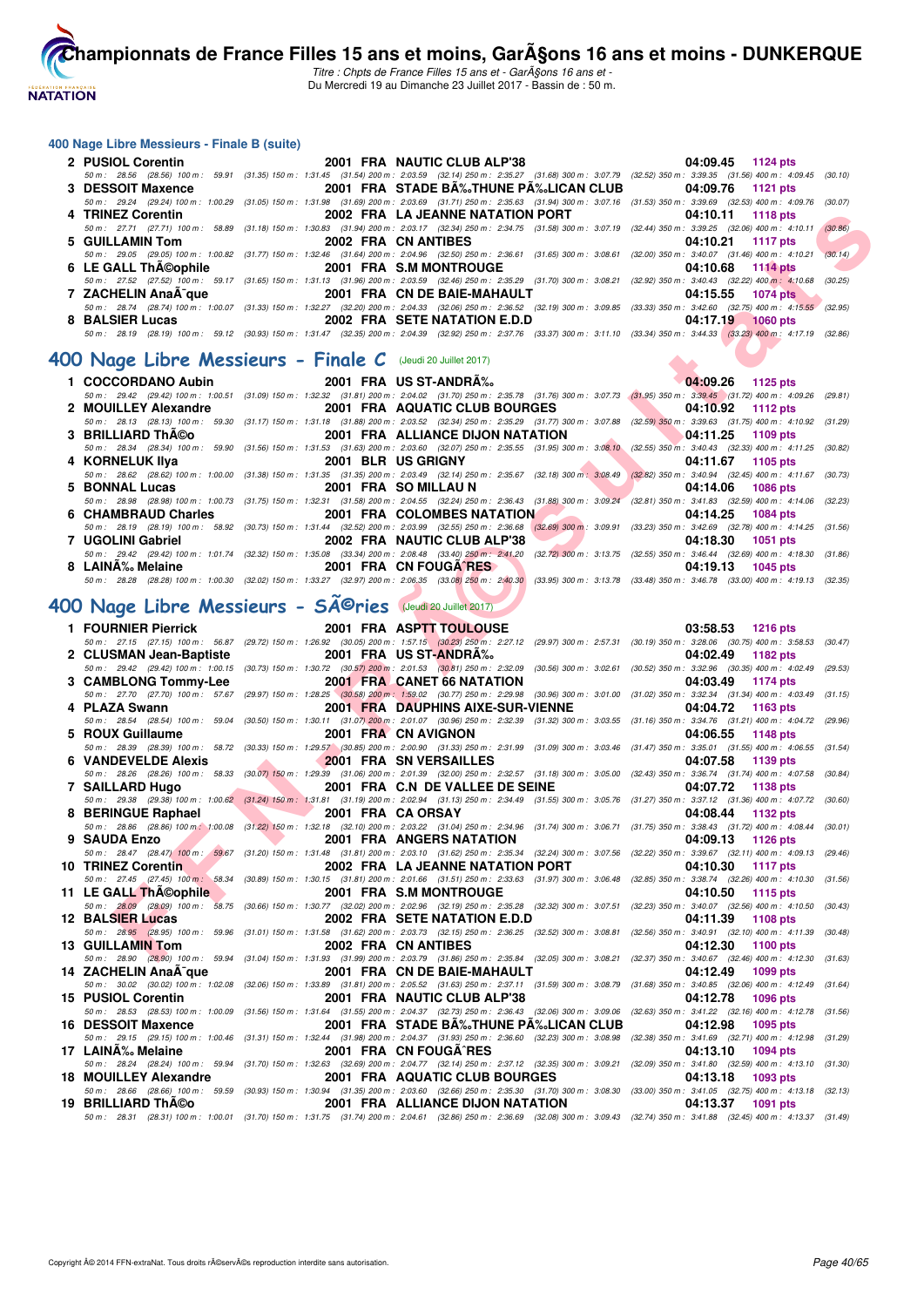**NATATION** 

**[Cham](http://www.ffnatation.fr/webffn/index.php)pionnats de France Filles 15 ans et moins, GarA§ons 16 ans et moins - DUNKERQUE** 

Titre : Chpts de France Filles 15 ans et - GarA§ons 16 ans et -Du Mercredi 19 au Dimanche 23 Juillet 2017 - Bassin de : 50 m.

#### **400 Nage Libre Messieurs - Séries (suite)**

| 20 COCCORDANO Aubin 2001 FRA US ST-ANDRA%. |                           |                                                                                                                                                                                              | 04:13.54 1090 pts      |
|--------------------------------------------|---------------------------|----------------------------------------------------------------------------------------------------------------------------------------------------------------------------------------------|------------------------|
|                                            |                           | 50 m: 29.75 (29.75) 100 m: 1:00.86 (31.11) 150 m: 1:32.35 (31.49) 200 m: 2:04.60 (32.25) 250 m: 2:36.60 (32.00) 300 m: 3:09.60 (33.00) 350 m: 3:42.23 (32.63) 400 m: 4:13.54 (31.31)         |                        |
| 21 KORNELUK IIya                           |                           | 2001 BLR US GRIGNY                                                                                                                                                                           | 04:14.21<br>1085 pts   |
|                                            |                           | 50 m: 28.46 (28.46) 100 m: 1:00.43 (31.97) 150 m: 1:32.64 (32.21) 200 m: 2:04.86 (32.22) 250 m: 2:36.97 (32.11) 300 m: 3:09.62 (32.65) 350 m: 3:42.38 (32.76) 400 m: 4:14.21 (31.83)         |                        |
|                                            |                           |                                                                                                                                                                                              | 04:17.07<br>$1061$ pts |
|                                            |                           | 50 m: 28.95 (28.95) 100 m: 1:00.93 (31.98) 150 m: 1:33.59 (32.66) 200 m: 2:05.90 (32.31) 250 m: 2:39.12 (33.22) 300 m: 3:11.99 (32.87) 350 m: 3:45.19 (33.20) 400 m: 4:17.07 (31.88)         |                        |
| 23 BONNAL Lucas                            |                           | 2001 FRA SO MILLAU N                                                                                                                                                                         | 04:18.57 1049 pts      |
|                                            |                           | 50 m: 30.21 (30.21) 100 m: 1:02.15 (31.94) 150 m: 1:34.40 (32.25) 200 m: 2:07.19 (32.79) 250 m: 2:40.24 (33.05) 300 m: 3:13.35 (33.11) 350 m: 3:46.17 (32.82) 400 m: 4:18.57                 | (32.40)                |
| 24 UGOLINI Gabriel                         |                           | 2002 FRA NAUTIC CLUB ALP'38                                                                                                                                                                  | 04:19.91<br>1039 pts   |
|                                            |                           | 50 m: 30.17 (30.17) 100 m: 1:02.56 (32.39) 150 m: 1:35.65 (33.09) 200 m: 2:09.07 (33.42) 250 m: 2:42.24 (33.17) 300 m: 3:15.45 (33.21) 350 m: 3:49.02 (33.57) 400 m: 4:19.91 (30.89)         |                        |
| 25 BUGLER Enzo                             |                           | 2001 FRA CN MELUN VAL DE SEINE                                                                                                                                                               | 04:21.30 1027 pts      |
|                                            |                           | 50 m: 29.54 (29.54) 100 m: 1:00.77 (31.23) 150 m: 1:33.48 (32.71) 200 m: 2:06.68 (33.20) 250 m: 2:40.35 (33.67) 300 m: 3:14.28 (33.93) 350 m: 3:48.73 (34.45) 400 m: 4:21.30 (32.57)         |                        |
| 26 DURIEUX Yannick                         |                           | <b>2002 BEL USB LONGWY NATATION</b>                                                                                                                                                          | 04:21.52 1026 pts      |
|                                            |                           | 50 m : 29.86 (29.86) 100 m : 1:02.05 (32.19) 150 m : 1:35.17 (33.12) 200 m : 2:08.29 (33.12) 250 m : 2:41.28 (32.99) 300 m : 3:14.65 (33.37) 350 m : 3:47.91 (33.26) 400 m : 4:21.52 (33.61) |                        |
| 27 BALZ Yael                               |                           | 2002 GER ALLEMAGNE                                                                                                                                                                           | 04:21.58 1025 pts      |
|                                            |                           | 50 m: 29.42 (29.42) 100 m: 1:01.33 (31.91) 150 m: 1:34.53 (33.20) 200 m: 2:08.36 (33.83) 250 m: 2:41.99 (33.63) 300 m: 3:15.77 (33.78) 350 m: 3:49.39 (33.62) 400 m: 4:21.58 (32.19)         |                        |
| 28 RAPEAU Tom                              |                           | 2001 FRA DAUPHINS LES PENNES-MIRABEAU                                                                                                                                                        | 04:22.34 1019 pts      |
|                                            |                           | 50 m : 29.98 (29.98) 100 m : 1:02.67 (32.69) 150 m : 1:35.51 (32.84) 200 m : 2:08.58 (33.07) 250 m : 2:42.24 (33.66) 300 m : 3:15.97 (33.73) 350 m : 3:49.80 (33.83) 400 m : 4:22.34 (32.54) |                        |
| 29 BOILEAU RomA©o                          |                           | <b>2002 FRA MARLINS BL TROIS-RIVIERE</b>                                                                                                                                                     | 04:23.04 1014 pts      |
|                                            |                           | 50 m: 28.94 (28.94) 100 m: 1:00.88 (31.94) 150 m: 1:31.98 (31.10) 200 m: 2:04.98 (33.00) 250 m: 2:38.20 (33.22) 300 m: 3:12.78 (34.58) 350 m: 3:48.04 (35.26) 400 m: 4:23.04 (35.00)         |                        |
| 30 NEDELEC Colin                           |                           | <b>2002 FRA NANTES NATATION</b>                                                                                                                                                              | 04:24.47 1002 pts      |
|                                            |                           | 50 m: 29.87 (29.87) 100 m: 1:02.91 (33.04) 150 m: 1:36.00 (33.09) 200 m: 2:09.55 (33.55) 250 m: 2:43.14 (33.59) 300 m: 3:17.16 (34.02) 350 m: 3:51.10 (33.94) 400 m: 4:24.47 (33.37)         |                        |
| 31 ANNOCQUE Paul                           | <b>2003 FRA CN BEAUNE</b> |                                                                                                                                                                                              | 04:24.64 1001 pts      |
|                                            |                           | 50 m: 29.26 (29.26) 100 m: 1:02.17 (32.91) 150 m: 1:35.31 (33.14) 200 m: 2:09.14 (33.83) 250 m: 2:42.54 (33.40) 300 m: 3:17.21 (34.67) 350 m: 3:51.32 (34.11) 400 m: 4:24.64 (33.32)         |                        |
|                                            |                           |                                                                                                                                                                                              |                        |

# 800 Nage Libre Messieurs - SÃ<sup>©</sup>rie rapide (Vendredi 21 Juillet 2017)

|    | 22   CHAMBRAUD Charles                                                                                          | 2001 FRA COLOMBES NATATION                                                                                                                                                                                                                                                                                                                                                                      | 04:17.07<br>1061 pts                                                                                       |                    |
|----|-----------------------------------------------------------------------------------------------------------------|-------------------------------------------------------------------------------------------------------------------------------------------------------------------------------------------------------------------------------------------------------------------------------------------------------------------------------------------------------------------------------------------------|------------------------------------------------------------------------------------------------------------|--------------------|
|    |                                                                                                                 | 50 m: 28.95 (28.95) 100 m: 1:00.93 (31.98) 150 m: 1:33.59 (32.66) 200 m: 2:05.90 (32.31) 250 m: 2:39.12 (33.22) 300 m: 3:11.99 (32.87) 350 m: 3:45.19 (33.20) 400 m: 4:17.07                                                                                                                                                                                                                    |                                                                                                            | (31.88)            |
|    | 23   BONNAL Lucas                                                                                               | 2001 FRA SO MILLAU N                                                                                                                                                                                                                                                                                                                                                                            | 04:18.57<br><b>1049 pts</b>                                                                                |                    |
|    | 24 UGOLINI Gabriel                                                                                              | 50 m: 30.21 (30.21) 100 m: 1:02.15 (31.94) 150 m: 1:34.40 (32.25) 200 m: 2:07.19 (32.79) 250 m: 2:40.24 (33.05) 300 m: 3:13.35 (33.11) 350 m: 3:46.17 (32.82) 400 m: 4:18.57<br>2002 FRA NAUTIC CLUB ALP'38                                                                                                                                                                                     | <b>1039 pts</b><br>04:19.91                                                                                | (32.40)            |
|    |                                                                                                                 | 50 m: 30.17 (30.17) 100 m: 1:02.56 (32.39) 150 m: 1:35.65 (33.09) 200 m: 2:09.07 (33.42) 250 m: 2:42.24 (33.17) 300 m: 3:15.45 (33.21) 350 m: 3:49.02 (33.57) 400 m: 4:19.91 (30.89)                                                                                                                                                                                                            |                                                                                                            |                    |
|    | 25 BUGLER Enzo                                                                                                  | 2001 FRA CN MELUN VAL DE SEINE                                                                                                                                                                                                                                                                                                                                                                  | 04:21.30<br><b>1027 pts</b>                                                                                |                    |
|    |                                                                                                                 | 50 m : 29.54 (29.54) 100 m : 1:00.77 (31.23) 150 m : 1:33.48 (32.71) 200 m : 2:06.68 (33.20) 250 m : 2:40.35 (33.67) 300 m : 3:14.28 (33.93) 350 m : 3:48.73 (34.45) 400 m : 4:21.30 (32.57)                                                                                                                                                                                                    |                                                                                                            |                    |
| 26 | <b>DURIEUX Yannick</b>                                                                                          | <b>2002 BEL USB LONGWY NATATION</b>                                                                                                                                                                                                                                                                                                                                                             | 04:21.52<br><b>1026 pts</b>                                                                                |                    |
|    |                                                                                                                 | 50 m: 29.86 (29.86) 100 m: 1:02.05 (32.19) 150 m: 1:35.17 (33.12) 200 m: 2:08.29 (33.12) 250 m: 2:41.28 (32.99) 300 m: 3:14.65 (33.37) 350 m: 3:47.91 (33.26) 400 m: 4:21.52 (33.61)                                                                                                                                                                                                            |                                                                                                            |                    |
|    | 27 BALZ Yael                                                                                                    | <b>2002 GER ALLEMAGNE</b>                                                                                                                                                                                                                                                                                                                                                                       | 04:21.58<br><b>1025 pts</b>                                                                                |                    |
|    |                                                                                                                 | 50 m: 29.42 (29.42) 100 m: 1:01.33 (31.91) 150 m: 1:34.53 (33.20) 200 m: 2:08.36 (33.83) 250 m: 2:41.99 (33.63) 300 m: 3:15.77 (33.78) 350 m; 3:49.39 (33.62) 400 m: 4:21.58 (32.19)                                                                                                                                                                                                            |                                                                                                            |                    |
|    | 28 RAPEAU Tom                                                                                                   | 2001 FRA DAUPHINS LES PENNES-MIRABEAU                                                                                                                                                                                                                                                                                                                                                           | 04:22.34<br><b>1019 pts</b>                                                                                |                    |
| 29 | <b>BOILEAU RomA©o</b>                                                                                           | 50 m : 29.98 (29.98) 100 m : 1:02.67 (32.69) 150 m : 1:35.51 (32.84) 200 m : 2:08.58 (33.07) 250 m : 2:42.24 (33.66) 300 m : 3:15.97 (33.73) 350 m : 3:49.80 (33.83) 400 m : 4:22.34<br>2002 FRA MARLINS BL TROIS-RIVIERE                                                                                                                                                                       | 04:23.04<br><b>1014 pts</b>                                                                                | (32.54)            |
|    |                                                                                                                 | 50 m : 28.94 (28.94) 100 m : 1:00.88 (31.94) 150 m : 1:31.98 (31.10) 200 m : 2:04.98 (33.00) 250 m : 2:38.20 (33.22) 300 m : 3:12.78 (34.58) 350 m : 3:48.04 (35.26) 400 m : 4:23.04 (35.00)                                                                                                                                                                                                    |                                                                                                            |                    |
|    | 30 NEDELEC Colin                                                                                                | 2002 FRA NANTES NATATION                                                                                                                                                                                                                                                                                                                                                                        | 04:24.47<br><b>1002 pts</b>                                                                                |                    |
|    |                                                                                                                 | 50 m: 29.87 (29.87) 100 m: 1:02.91 (33.04) 150 m: 1:36.00 (33.09) 200 m: 2:09.55 (33.55) 250 m: 2:43.14 (33.59) 300 m: 3:17.16 (34.02) 350 m: 3:51.10 (33.94) 400 m: 4:24.47 (33.37)                                                                                                                                                                                                            |                                                                                                            |                    |
|    | 31 ANNOCQUE Paul                                                                                                | 2003 FRA CN BEAUNE                                                                                                                                                                                                                                                                                                                                                                              | 04:24.64<br><b>1001 pts</b>                                                                                |                    |
|    |                                                                                                                 | 50 m: 29.26 (29.26) 100 m: 1:02.17 (32.91) 150 m: 1:35.31 (33.14) 200 m: 2:09.14 (33.83) 250 m: 2:42.54 (33.40) 300 m: 3:17.21 (34.67) 350 m: 3:51.32 (34.11) 400 m: 4:24.64 (33.32)                                                                                                                                                                                                            |                                                                                                            |                    |
|    |                                                                                                                 |                                                                                                                                                                                                                                                                                                                                                                                                 |                                                                                                            |                    |
|    | 00 Nage Libre Messieurs - Série rapide                                                                          | (Vendredi 21 Juillet 2017)                                                                                                                                                                                                                                                                                                                                                                      |                                                                                                            |                    |
|    | 1 CLUSMAN Jean-Baptiste                                                                                         | 2001 FRA US ST-ANDRA‰                                                                                                                                                                                                                                                                                                                                                                           | 08:14.86<br>1240 pts                                                                                       |                    |
|    |                                                                                                                 | 50 m : 29.79 (29.79) 100 m : 1:01.28 (31.49) 150 m : 1:32.47 (31.19) 200 m : 2:04.03 (31.56) 250 m : 2:35.05 (31.02) 300 m : 3:05.58 (31.53) 350 m : 3:37.66 (31.08) 400 m : 4:09.14 (31.48) 400 m : 4:09.14 (31.48) 400 m : 4                                                                                                                                                                  |                                                                                                            |                    |
|    |                                                                                                                 |                                                                                                                                                                                                                                                                                                                                                                                                 |                                                                                                            |                    |
|    | 2 PLAZA Swann                                                                                                   | 2001 FRA DAUPHINS AIXE-SUR-VIENNE<br>50 m : 28.98 (28.98) 100 m : 59.98 (31.00) 150 m : 1:31.18 (31.20) 200 m : 2:02.45 (31.27) 250 m : 2:33.76 (31.31) 300 m : 3:05.38                                                                                                                                                                                                                         | 08:15.41<br>1237 pts<br>(31.62) 350 m : 3:37.01 (31.63) 400 m : 4:08.46                                    | (31.45)            |
|    |                                                                                                                 | 450 m : 4:39.92 (31.46) 500 m : 5:11.31 (31.39) 550 m : 5:42.75 (31.44) 600 m : 6:13.97 (31.22) 650 m : 6:45.32 (31.35) 700 m : 7:16.29                                                                                                                                                                                                                                                         | $(30.97)$ 750 m : 7:46.50<br>$(30.21)$ 800 m : 8:15.41                                                     | (28.91)            |
|    | 3 CAMBLONG Tommy-Lee                                                                                            | 2001 FRA CANET 66 NATATION                                                                                                                                                                                                                                                                                                                                                                      | 08:16.88<br>1231 pts                                                                                       |                    |
|    |                                                                                                                 | 50 m : 28.39 (28.39) 100 m : 59.79 (31.40) 150 m : 1:31.08 (31.29) 200 m : 2:02.69 (31.61) 250 m : 2:34.00 (31.31) 300 m : 3:05.57 (31.57) 350 m : 3:37.15 (31.58) 400 m : 4:08.78<br>450 m : 4:40.19 (31.41) 500 m : 5:11.75 (31.56) 550 m : 5:43.20 (31.45) 600 m : 6:14.62 (31.42) 650 m : 6:45.86 (31.24) 700 m : 7:17.11 (31.25) 750 m : 7:47.20 (30.09) 800 m : 8:16.88                   |                                                                                                            | (31.63)<br>(29.68) |
|    | 4 SAILLARD Hugo                                                                                                 | 2001 FRA C.N DE VALLEE DE SEINE                                                                                                                                                                                                                                                                                                                                                                 | 08:20.13<br>1217 pts                                                                                       |                    |
|    |                                                                                                                 | 50 m :   29.60   (29.60) 100 m :  1.01.32   (31.72) 150 m :  1.32.91   (31.59) 200 m :  2.04.41   (31.59) 250 m :  2.35.92   (31.51) 300 m :  3.07.41   (31.49) 350 m :  3.39.05   (31.64) 400 m :  4.10.50<br>450 m :  4.41.83                                                                                                                                                                 |                                                                                                            | (31.45)            |
|    |                                                                                                                 |                                                                                                                                                                                                                                                                                                                                                                                                 |                                                                                                            | (30.38)            |
|    | 5 VANDEVELDE Alexis                                                                                             | 2001 FRA SNVERSAILLES                                                                                                                                                                                                                                                                                                                                                                           | 08:20.14<br>1217 pts                                                                                       |                    |
|    |                                                                                                                 | 50 m : 28.97 (28.97) 100 m : 59.86 (30.89) 150 m : 1:31.59 (31.73) 200 m : 2:02.84 (31.25) 250 m : 2:34.31 (31.47) 300 m : 3:05.70<br>450 m : 4:40.53 (31.54) 500 m : 5:12.12 (31.59) 550 m : 5:43.79 (31.67) 600 m : 6:15.66 (31.87) 650 m : 6:47.23 (31.57) 700 m : 7:19.11                                                                                                                   | $(31.39)$ 350 m : 3:37.43 $(31.73)$ 400 m : 4:08.99<br>$(31.88)$ 750 m : 7:50.56 $(31.45)$ 800 m : 8:20.14 | (31.56)<br>(29.58) |
|    | 6 SAUDA Enzo                                                                                                    | <b>2001 FRA ANGERS NATATION</b>                                                                                                                                                                                                                                                                                                                                                                 | 08:29.50<br>1178 pts                                                                                       |                    |
|    |                                                                                                                 | 50 m : 29.00 (29.00) 100 m : 1:00.22 (31.22) 150 m : 1:32.51 (32.29) 200 m : 2:04.41 (31.90) 250 m : 2:37.00 (32.59) 300 m : 3:09.36<br>450 m : 4:46.51 (31.89) 500 m : 5:18.85 (32.34) 550 m : 5:51.46 (32.61) 600 m : 6:23.64 (                                                                                                                                                               | (32.36) 350 m: 3:42.21 (32.85) 400 m: 4:14.62                                                              | (32.41)            |
|    |                                                                                                                 | 2001 FRA STADE BA‰THUNE PA‰LICAN CLUB                                                                                                                                                                                                                                                                                                                                                           | $(32.28)$ 750 m : 7:59.60<br>$(31.36)$ 800 m : 8:29.50                                                     | (29.90)            |
|    | <b>7 DESSOIT Maxence</b>                                                                                        | 50 m : 29.58 (29.58) 100 m : 1:00.83 (31.25) 150 m : 1:33.07 (32.24) 200 m : 2:04.82 (31.75) 250 m : 2:37.22 (32.40) 300 m : 3:09.44                                                                                                                                                                                                                                                            | 08:36.75<br>1148 pts<br>$(32.22)$ 350 m : 3:42.46 $(33.02)$ 400 m : 4:14.80                                | (32.34)            |
|    |                                                                                                                 | 450 m : 4:47.50 (32.70) 500 m : 5:20.21 (32.71) 550 m : 5:53.78 (33.57) 600 m : 6:26.44 (32.66) 650 m : 6:59.71 (33.27) 700 m : 7:32.69                                                                                                                                                                                                                                                         | (32.98) 750 m : 8:05.86 (33.17) 800 m : 8:36.75                                                            | (30.89)            |
|    | 8 COCCORDANO Aubin                                                                                              | 2001 FRA US ST-ANDRA%                                                                                                                                                                                                                                                                                                                                                                           | 08:37.12<br>1146 pts                                                                                       |                    |
|    |                                                                                                                 | 50 m : 30.05 (30.05) 100 m : 1:01.98 (31.93) 150 m : 1:33.80 (31.82) 200 m : 2:06.12 (32.32) 250 m : 2:38.42 (32.30) 300 m : 3:11.27<br>450 m : 4:50.00 (32.95) 500 m : 5:23.35 (33.35) 550 m : 5:56.30 (32.95) 600 m : 6:29.76 (33.46) 650 m : 7:02.67 (32.91) 700 m : 7:35.08                                                                                                                 | (32.85) 350 m: 3:43.71 (32.44) 400 m: 4:17.05<br>$(32.41)$ 750 m : 8:06.66 $(31.58)$ 800 m : 8:37.12       | (33.34)<br>(30.46) |
|    |                                                                                                                 |                                                                                                                                                                                                                                                                                                                                                                                                 |                                                                                                            |                    |
|    |                                                                                                                 | 00 Nage Libre Messieurs - SÃ <sup>©</sup> ries lentes (Vendredi 21 Juillet 2017)                                                                                                                                                                                                                                                                                                                |                                                                                                            |                    |
|    |                                                                                                                 |                                                                                                                                                                                                                                                                                                                                                                                                 |                                                                                                            |                    |
| 9  | <b>BALSIER Lucas</b>                                                                                            | 2002 FRA SETE NATATION E.D.D                                                                                                                                                                                                                                                                                                                                                                    | 08:37.56<br>1144 pts                                                                                       |                    |
|    |                                                                                                                 | 50 m: 28.83 (28.83) 100 m: 1:00.41 (31.58) 150 m: 1:32.74 (32.33) 200 m: 2:05.32 (32.58) 250 m: 2:38.22 (32.90) 300 m: 3:11.34 (33.12) 350 m: 3:44.44 (33.10) 400 m: 4:17.51<br>450 m : 4:50.34 (32.83) 500 m : 5:23.27 (32.93) 550 m : 5:56.27 (33.00) 600 m : 6:29.08 (32.81) 650 m : 7:02.46 (33.38) 700 m : 7:34.59 (32.13) 750 m : 8:06.91 (32.32) 800 m : 8:07.56                         |                                                                                                            | (33.07)<br>(30.65) |
|    | <b>10 BERINGUE Raphael</b>                                                                                      | 2001 FRA CA ORSAY                                                                                                                                                                                                                                                                                                                                                                               | 08:40.79<br>1131 pts                                                                                       |                    |
|    |                                                                                                                 | 50 m : 29.56 (29.56) 100 m : 1:02.00 (32.44) 150 m : 1:34.41 (32.41) 200 m : 2:06.95 (32.54) 250 m : 2:39.88 (32.93) 300 m : 3:12.82                                                                                                                                                                                                                                                            | $(32.94)$ 350 m : 3:45.51 $(32.69)$ 400 m : 4:18.54                                                        | (33.03)            |
|    |                                                                                                                 | 450 m : 4:51.41 (32.87) 500 m : 5:24.52 (33.11) 550 m : 5:58.08 (33.56) 600 m : 6:31.17 (33.09) 650 m : 7:03.85 (32.68) 700 m : 7:36.85                                                                                                                                                                                                                                                         | (33.00) 750 m : 8:09.96 (33.11) 800 m : 8:40.79                                                            | (30.83)            |
|    | 11 ZACHELIN AnaA <sup>-</sup> que                                                                               | 2001 FRA CN DE BAIE-MAHAULT<br>50 m : (29.30 (29.30) 100 m : 1:01.40 (32.10) 150 m : 1:34.44 (33.04) 200 m : 2:06.88 (32.44) 250 m : 2:39.69 (32.81) 300 m : 3:12.63                                                                                                                                                                                                                            | 08:41.30<br>1129 pts<br>(32.94) 350 m : 3:45.80 (33.17) 400 m : 4:18.41                                    | (32.61)            |
|    | 450 m : 4:51.93 (33.52) 500 m : 5:24.75 (32.82) 550 m : 5:57.89 (33.14) 600 m : 6:31.64 (33.75) 650 m : 7:04.64 | $(33.00)$ 700 m : 7:38.00                                                                                                                                                                                                                                                                                                                                                                       | $(33.36)$ 750 m : 8:10.46 $(32.46)$ 800 m : 8:41.30                                                        | (30.84)            |
|    | 12 PUSIOL Corentin                                                                                              | 2001 FRA NAUTIC CLUB ALP'38                                                                                                                                                                                                                                                                                                                                                                     | 08:41.51<br>1128 pts                                                                                       |                    |
|    |                                                                                                                 | 50 m : 29.00 (29.00) 100 m : 1:00.96 (31.96) 150 m : 1:33.47 (32.51) 200 m : 2:06.62 (33.15) 250 m : 2:39.64 (33.02) 300 m : 3:12.78 (33.14) 350 m : 3:45.92 (33.14) 400 m : 4:18.75 (32.83)<br>450 m : 4:51.37 (32.62) 500 m : 5:24.59 (33.22) 550 m : 5:57.86 (33.27) 600 m : 6:31.39 (33.53) 650 m : 7:04.49 (33.10) 700 m : 7:37.79 (33.30) 750 m : 8:11.08 (33.29) 800 m : 8:41.51 (30.43) |                                                                                                            |                    |
|    |                                                                                                                 |                                                                                                                                                                                                                                                                                                                                                                                                 |                                                                                                            |                    |

# 800 Nage Libre Messieurs - SÃ<sup>©</sup>ries lentes (Vendredi 21 Juillet 2017)

| 9 BALSIER Lucas                                                                                                                                                                         |                                                                                                                                                                                                                 |  |                     | 2002 FRA SETE NATATION E.D.D                                                                                                                                                                                                                                                                                        |                                                                                                 |                                                 | 08:37.56 | 1144 pts          |                    |
|-----------------------------------------------------------------------------------------------------------------------------------------------------------------------------------------|-----------------------------------------------------------------------------------------------------------------------------------------------------------------------------------------------------------------|--|---------------------|---------------------------------------------------------------------------------------------------------------------------------------------------------------------------------------------------------------------------------------------------------------------------------------------------------------------|-------------------------------------------------------------------------------------------------|-------------------------------------------------|----------|-------------------|--------------------|
| 50 m : 28.83<br>450 m : 4:50.34                                                                                                                                                         | $(32.83)$ 500 m : 5:23.27                                                                                                                                                                                       |  |                     | (28.83) 100 m: 1:00.41 (31.58) 150 m: 1:32.74 (32.33) 200 m: 2:05.32 (32.58) 250 m: 2:38.22 (32.90) 300 m: 3:11.34 (33.12) 350 m: 3:44.44 (33.10) 400 m: 4:17.51<br>(32.93) 550 m : 5:56.27 (33.00) 600 m : 6:29.08 (32.81) 650 m : 7:02.46 (33.38) 700 m : 7:34.59 (32.13) 750 m : 8:06.91 (32.32) 800 m : 8:37.56 |                                                                                                 |                                                 |          |                   | (33.07)<br>(30.65) |
| 10 BERINGUE Raphael                                                                                                                                                                     |                                                                                                                                                                                                                 |  | 2001 FRA CA ORSAY   |                                                                                                                                                                                                                                                                                                                     |                                                                                                 |                                                 |          | 08:40.79 1131 pts |                    |
| 450 m : 4:51.41 (32.87) 500 m : 5:24.52                                                                                                                                                 | 50 m : 29.56 (29.56) 100 m : 1.02.00                                                                                                                                                                            |  |                     | (32.44) 150 m : 1:34.41 (32.41) 200 m : 2:06.95 (32.54) 250 m : 2:39.88 (32.93) 300 m : 3:12.82 (32.94) 350 m : 3:45.51 (32.69) 400 m : 4:18.54<br>(33.11) 550 m : 5:58.08 (33.56) 600 m : 6:31.17 (33.09) 650 m : 7:03.85 (32.68) 700 m : 7:36.85 (33.00) 750 m : 8:09.96 (33.11) 800 m : 8:40.79                  |                                                                                                 |                                                 |          |                   | (33.03)<br>(30.83) |
| 11 ZACHELIN AnaA <sup>-</sup> que                                                                                                                                                       |                                                                                                                                                                                                                 |  |                     | 2001 FRA CN DE BAIE-MAHAULT                                                                                                                                                                                                                                                                                         |                                                                                                 |                                                 |          | 08:41.30 1129 pts |                    |
| 450 m : 4:51.93 (33.52) 500 m : 5:24.75 (32.82) 550 m : 5:57.89 (33.14) 600 m : 6:31.64 (33.75) 650 m : 7:04.64 (33.00) 700 m : 7:38.00 (33.36) 750 m : 8:10.46 (32.46) 800 m : 8:41.30 | 50 m : 29.30 (29.30) 100 m : 1:01.40 (32.10) 150 m : 1:34.44 (33.04) 200 m : 2:06.88                                                                                                                            |  |                     | (32.44) 250 m : 2:39.69 (32.81) 300 m : 3:12.63 (32.94) 350 m : 3:45.80 (33.17) 400 m : 4:18.41                                                                                                                                                                                                                     |                                                                                                 |                                                 |          |                   | (32.61)<br>(30.84) |
| 12 PUSIOL Corentin                                                                                                                                                                      |                                                                                                                                                                                                                 |  |                     | 2001 FRA NAUTIC CLUB ALP'38                                                                                                                                                                                                                                                                                         |                                                                                                 |                                                 |          | 08:41.51 1128 pts |                    |
| 450 m : 4:51.37 (32.62) 500 m : 5:24.59                                                                                                                                                 | 50 m : 29.00 (29.00) 100 m : 1:00.96 (31.96) 150 m : 1:33.47 (32.51) 200 m : 2:06.62                                                                                                                            |  |                     | (33.15) 250 m : 2:39.64<br>$(33.22)$ 550 m : 5:57.86 $(33.27)$ 600 m : 6:31.39 $(33.53)$ 650 m : 7:04.49                                                                                                                                                                                                            | (33.02) 300 m: 3:12.78 (33.14) 350 m: 3:45.92 (33.14) 400 m: 4:18.75<br>(33.10) 700 m : 7:37.79 | (33.30) 750 m : 8:11.08 (33.29) 800 m : 8:41.51 |          |                   | (32.83)<br>(30.43) |
| <b>13 MERCURY Anthony</b>                                                                                                                                                               |                                                                                                                                                                                                                 |  |                     | 2001 FRA US ST-ANDRA%                                                                                                                                                                                                                                                                                               |                                                                                                 |                                                 |          | 08:41.97 1126 pts |                    |
| 450 m : 4:53.76 (32.95) 500 m : 5:27.17                                                                                                                                                 | 50 m : 30.90 (30.90) 100 m : 1:03.46 (32.56) 150 m : 1:35.86 (32.40) 200 m : 2:08.55 (32.69) 250 m : 2:41.22 (32.67) 300 m : 3:13.99 (32.77) 350 m : 3:47.36 (33.37) 400 m : 4:20.81                            |  |                     | (33.41) 550 m: 6:00.63 (33.46) 600 m: 6:34.38 (33.75) 650 m: 7:07.73 (33.35) 700 m: 7:41.19 (33.46) 750 m: 8:13.28 (32.09) 800 m: 8:41.97                                                                                                                                                                           |                                                                                                 |                                                 |          |                   | (33.45)<br>(28.69) |
| 14 LE GALL ThA©ophile                                                                                                                                                                   |                                                                                                                                                                                                                 |  |                     | 2001 FRA S.M MONTROUGE                                                                                                                                                                                                                                                                                              |                                                                                                 |                                                 |          | 08:43.32 1121 pts |                    |
| 450 m : 4:55.64                                                                                                                                                                         | 50 m : 29.62 (29.62) 100 m : 1:02.22 (32.60) 150 m : 1:35.42 (33.20) 200 m : 2:08.72 (33.30) 250 m : 2:42.10 (33.38) 300 m : 3:15.48 (33.38) 350 m : 3:49.08 (33.60) 400 m : 4:22.46                            |  |                     | (33.18) 500 m : 5:28.80 (33.16) 550 m : 6:01.66 (32.86) 600 m : 6:35.09 (33.43) 650 m : 7:08.18 (33.09) 700 m : 7:41.04 (32.86) 750 m : 8:13.50 (32.46) 800 m : 8:43.32                                                                                                                                             |                                                                                                 |                                                 |          |                   | (33.38)<br>(29.82) |
| 15 TEULE Leo                                                                                                                                                                            |                                                                                                                                                                                                                 |  |                     | 2002 FRA CNO ST-GERMAIN-EN-LAYE                                                                                                                                                                                                                                                                                     |                                                                                                 |                                                 |          | 08:43.39 1120 pts |                    |
| 450 m : 4:53.70                                                                                                                                                                         | 50 m : 30.71 (30.71) 100 m : 1:03.10 (32.39) 150 m : 1:35.78 (32.68) 200 m : 2:08.85 (33.07) 250 m : 2:41.45 (32.60) 300 m : 3:14.47 (33.02) 350 m : 3:47.40 (32.93) 400 m : 4:21.12<br>(32.58) 500 m : 5:27.37 |  |                     | (33.67) 550 m : 6:00.57 (33.20) 600 m : 6:34.37 (33.80) 650 m : 7:07.32 (32.95) 700 m : 7:41.14 (33.82) 750 m : 8:13.26 (32.12) 800 m : 8:43.39                                                                                                                                                                     |                                                                                                 |                                                 |          |                   | (33.72)<br>(30.13) |
| 16 FOLLAIN Tanguy                                                                                                                                                                       |                                                                                                                                                                                                                 |  | 2002 FRA CN ANTIBES |                                                                                                                                                                                                                                                                                                                     |                                                                                                 |                                                 | 08:48.16 | 1101 pts          |                    |
|                                                                                                                                                                                         | 50 m : 29.86 (29.86) 100 m : 1:02.13 (32.27) 150 m : 1:35.87 (33.74) 200 m : 2:09.10 (33.23) 250 m : 2:42.35 (33.25) 300 m : 3:15.50 (33.15) 350 m : 3:49.11 (33.61) 400 m : 4:22.28                            |  |                     |                                                                                                                                                                                                                                                                                                                     |                                                                                                 |                                                 |          |                   | (33.17)            |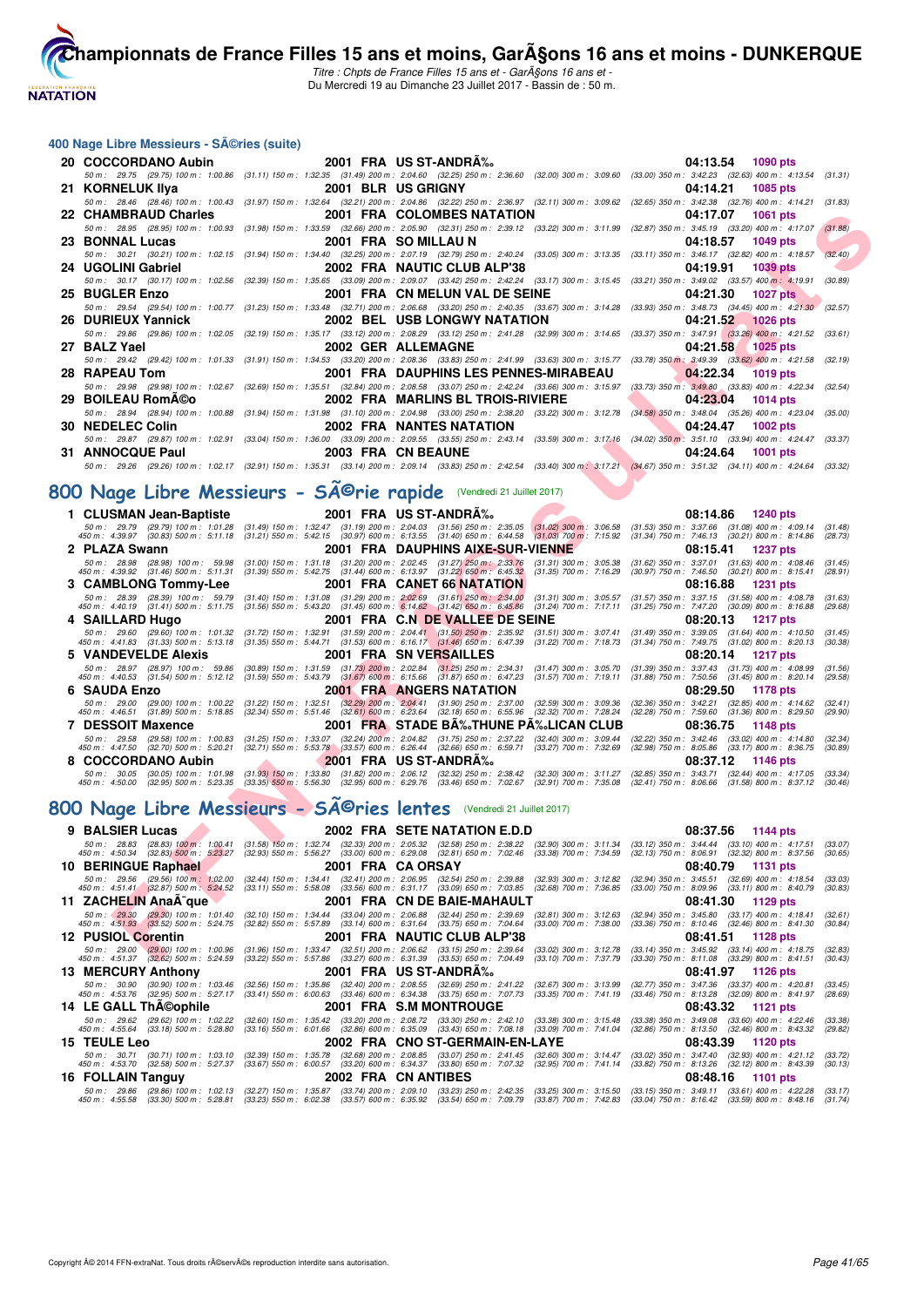**NATATION** 

[Cham](http://www.ffnatation.fr/webffn/index.php)pionnats de France Filles 15 ans et moins, GarASons 16 ans et moins - DUNKERQUE Titre : Chpts de France Filles 15 ans et - Gar $\widetilde{A}$ gons 16 ans et -

Du Mercredi 19 au Dimanche 23 Juillet 2017 - Bassin de : 50 m.

#### **F F N - R é s u l t a t s** 800 Nage Libre Messieurs - Séries lentes (suite) **17 WERHANN Zachary 2002 FRA SN METZ** 82.20) 2002 **FRA SN METZ** 50 m: 2:07.69 pts 86 m: 29.69 (29.69) 100 m: 1:01.89 (32.20) 150 m: 1:34.96 (33.07) 200 m: 2:07.69 (32.23) 250 m: 2:41.40 (33.71) 300 m: 3:14.40 (33.00) 350 m 50 m : 29.69 (29.69) 100 m : 1:01.89 (32.20) 150 m : 1:34.96 (33.07) 200 m (32.73) 250 m : 2:41.40 (33.71) 300 m : 3:14.40 (33.00) 350 m : 3:48.18 (33.78) 400 m : 4:21.60 (33.42)<br>450 m : 4:55. **18 BONNAL Lucas 2001 FRA SO MILLAU N 08:53.39 1080 pts** 50 m; 30.18 (30.18) 100 m; 1:02.64 (32.46) 150 m; 1:35.70 (33.06) 200 m; 2:09.01 (33.31) 250 m; 2:42.42 (33.41) 300 m; 3:16.01 (33.58) 350 m; 3:49.45 (33.48) 400 m; 4:57.07 (33.86) 500 m; 4:25.29 (33.41) 400 m; 4: **19 BALZ Yael 2002 GER ALLEMAGNE 08:53.48 1079 pts** 50 m: 29.21 (29.21) 100 m: 1:01.25 (32.04) 150 m: 1:34.48 (33.23) 200 m: 2:07.41 (32.93) 250 m: 2:41.33 (33.92) 300 m: 3:14.80 (33.47) 350 m: 3:49.27 (34.47) 400 m: 4:22.81 (33.54)<br>450 m: 4:57.13 (34.32) 500 m: 5:31.07 (33 **20 CLEMENT Paul 2001 FRA CANET 66 NATATION** 2001 54.23 1076 pts<br>
50 m: 31.21 (31.21) 100 m: 1:04.95 (33.74) 150 m: 1:37.90 (32.95) 200 m: 2:11.85 (33.95) 250 m: 2:45.19 (33.4) 300 m: 3:19.37 (34.18) 350 m: 3:52.29 (32.92) 50 m; 31.21 (31.21) 100 m; 1:04.95 (33.74) 150 m; 1:37.90 (32.95) 200 m; 2:11.85 (33.95) 250 m; 3:31) 300 m; 3:19.37 (34.18) 350 m; 3:52.29 (33.92) 400 m; 4:59.24 (33.21) 500 m; 4:23.31 (33.55) 300 m; 4:59 a00 m; 4:59 a00 21 DESPRES Thibault 2001 FRA US ST-ANDRA‰<br>50 m: 31.11 (31.50.67 1067 pts) 100 m: 31.744 (31.53) 350 m: 24.39 (31.60 m; 24.39 (31.60 m; 31.744 (31.53) 350 m; 31.744<br>450 m: 457.82 (33.23) 500 m: 5:31.33 (33.51) 550 m: 6:05.0 **22 PRYBIL Eliott 2001 FRA CSM CLAMART 2008 23.83)** 300 m: 31.29 (33.78) 4005 pts 59.81 (1055 pts 50 m: 31.29 (31.29) 100 m: 1:04.11 (32.82) 150 m: 1:37.52 (33.41) 2001 FRA CSM CLAMART **60 m: 2:45.03** (33.83) 300 m: 50 m; 31.29 (31.29) 100 m; 1:04.11 (32.82) 150 m; 1:37.52 (33.41) 200 m; 2:11.20 (33.68) 300 m; 3:31.90 m; 3:19.19 360 m; 3:2.97 (33.79) 400 m; 3:51.9 900 m; 4:27.21 (33.79) 400 m; 4:27.21 (34.19) 500 m; 4:27.21 (34.19) 50 **23 ARMAND HOCQUET Charly 2002 FRA NAUTIC CLUB NÃŽMES 09:00.65 1051 pts** 50 m : 31.37 (31.37) 100 m : 1.04.72 (33.35) 150 m : 1.38.64 (33.92) 200 m 2.16.96 (34.16) 250 m (34.16) 300 m : 3:21.02 (34.06) 350 m : 3:55.38 (34.36) 400 m : 4:29.76 (34.38)<br>450 m : 5:0 1500 Nage Libre Messieurs - SÃ<sup>©</sup>rie rapide (Dimanche 23 Juillet 2017) **1 CLUSMAN Jean-Baptiste 2001 FRA US ST-ANDRÃ%**<br>
50 m: 29.96 (29.96) 100 m: 1:01.51 (31.55) 150 m: 1:33.17 (31.66) 200 m: 2:05.10 (31.93) 250 m: 2:36.77 (31.67) 300 m: 3:08.38 (31.61) 350 m: 3:41.06 1242 pts<br>
450 m: 435.11 50 m : 29.96 (29.96) 100 m : 1:01.51 (31.55) 150 m : 1:33.17 (31.66) 200 m : 2:05.10 (31.93) 250 m : 2:06.77 (31.67) 300 m : 3:06.38 (31.61) 350 m : 3:40.13 (31.75) 400 m : 4:11.56 (31.43)<br>450 m : 4:43.11 (31.55) 500 m : 5 **2 PLAZA Swann** 2001 FRA DAUPHINS AIXE-SUR-VIENNE 15:47.10 1229 pts<br>
50 m: 29.30 (29.30) 100 m: 1:01.27 (31.97) 150 m: 1:33.29 (32.02) 200 m: 2:05.14 (31.85) 250 m: 2:37.33 (32.19) 300 m: 3:09.13 (31.80) 350 m: 3:41.10 (31 50 m: 29.30 (29.30) 100 m: 1:01.27 (31.97) 150 m: 1:33.29 (32.02) 200 m: 2:05.14 (31.85) 250 m: 2:37.33 (32.19) 300 m: 3:09.13 (31.80) 350 m: 3:41.10 (31.97) 400 m: 4:12.72 (31.62)<br>450 m: 4:44.60 (31.88) 500 m: 5:16.44 (31 850 m : 8:58.20 (31.66) 900 m : 9:29.82 (31.62)950 m : 10:01.43 (31.611000 m : 10:33.07 (31.64)050 m : 11:04.66 (31.56)100 m : 11:36.40 (31.741150 m : 12:08.49 (32.091200 m : 12:40.05 (31.56)<br>1250 m : 13:11.98 (31.931300 m **3 CAMBLONG Tommy-Lee 2001 FRA CANET 66 NATATION** 15:49.27 1224 pts<br>  $50 \text{ m}$ : 29.17 (29.17) 100 m: 1:01.39 (32.22) 150 m: 1:33.13 (31.74) 200 m: 2:05.21 (32.08) 250 m; 2:37.08 (31.87) 300 m: 3:08.98 (31.90) 350 m: 3:40. 50 m : 29.17 (29.17) 100 m : 1:01.39 (32.22) 150 m : 1:33.13 (31.74) 200 m : 2:05.21 (32.08) 250 m - 2:37.08 (31.87) 300 m : 3:08.98 (31.90) 350 m : 3:40.79 (31.81) 400 m : 4:12.29 (31.50)<br>450 m : 4:43.83 (31.58) 900 m : 5 **4 SAILLARD Hugo** 2001 FRA C.N DE VALLEE DE SEINE 15:56.27 1209 pts<br>
50 m: 30.15 (30.15) 100 m: 1:02.11 (31.96) 150 m: 1:34.05 (31.94) 200 m: 2:06.04 (31.99) 250 m: 2:37.93 (31.89) 300 m: 3:09.87 (31.94) 350 m: 3:41.78 (31 50 m : 30.15 (30.15) 100 m : 1:02.11 (31.96) 150 m : 1:34.05 (31.94) 200 m : 2:06.04 (31.99) 250 m : 2:37.93 (31.89) 300 m : 3:09.87 (31.94) 350 m : 3:41.78 (31.91) 400 m : 4:13.49 (31.71)<br>1950 m : 4:45.46 (31.82) 900 m : **5 VANDEVELDE Alexis** 2001 FRA SN VERSAILLES 16:15.54 1168 pts<br>50 m: 29.41 (29.41) 100 m: 1:01.67 (32.26) 150 m: 1:33.95 (32.28) 200 m: 2:05.84 (31.89) 250 m: 2:37.99 (32.15) 300 m: 3:10.06 (32.07) 350 m: 3:42.44 (32.38) 4 50 m : 29.41 (29.41) 100 m : 1.01.67 (32.26) 150 m : 1.33.95 (32.28) 200 m : 2.05.84 (31.89) 250 m : 2.37.99 (32.15) 300 m : 3:10.06 (32.07) 350 m : 3:42.44 (32.38) 400 m : 4:14.55 (32.11)<br>450 m : 4 -850 m: 9:07.87 (32.57) 900 m: 9:40.76 (32.89) 950 m: 10:13.66 (32.87) 466.87 (33.21) 050 m: 11:31.87 (32.41) 00 m: 12:07100 m: 12:05.68 (33.011200 m: 12:5.09 (33.41)<br>1250 m: 13:31.43 (32.341300 m: 14:04.70 (33.271350 m: 1 **6 SAUDA Enzo**<br> **6 SAUDA Enzo** (29.88) 100 m: 1:02.12 (32.24) 150 m: 1:34.75 (32.63) 200 m: 2:07.41 (32.66) 250 m: 2:40.60 (33.19) 300 m: 3:13.80 (33.20) 350 m: 3:47.30 (33.50) 400 m: 4:20.38<br>
450 m: 4:53.56 (33.18) 500 m: 50 m : 29.88 (29.88) 100 m : 1:02.12 (32.24) 150 m : 1:34.75 (32.63) 200 m : 2:07.41 (32.66) 250 m : 2:40.60 (33.19) 300 m : 3:13.80 (33.20) 350 m : 3:47.30 (33.50) 400 m : 4:20.38 (33.08)<br>450 m : 4:53.56 (33.18) 500 m : 5 **9 RIGUIDEL Leo 2010** 100 m: 1:01.64 (32.24) 150 m: 1:34.11 (32.47) 200 m: 2:06.91 (32.80) 250 m: 2:36.99 (32.78) 300 m: 3:12.94 (33.25) 350 m: 3:45.85 (32.91) 400 m: 4:19.48<br>450 m: 4:52.43 (32.95) 500 m: 5:26.09 (32.86) 5 50 m : 29.40 (29.40) 100 m : 1:01.64 (32.24) 150 m : 1:34.11 (32.47) 200 m : 2:06.91 (32.80) 250 m : 2:39.69 (32.78) 300 m : 3:12.94 (33.25) 350 m : 3:45.85 (32.91) 400 m : 4:19.48 (33.63)<br>450 m : 4:52.43 (32.95) 500 m : 5 **13 DESSOIT Maxence 2001 FRA STADE BÃ%-THUNE PÃ%-LICAN CLUB 16:37.46 1122 pts**<br> **13 DESSOIT Maxence 20.53** (30.53) 100 m; 1:02.54 (32.01) 150 m; 1:34.91 (32.37) 200 m; 2:07.49 (32.58) 250 m; 2:40.53 (30.04) 300 m; 50 m : 30.53 (30.53) 100 m 1.02.54 (32.01) 150 m : 1:34.91 (32.37) 200 m : 2:07.49 (32.58) 250 m : 2:40.53 (33.04) 300 m : 3:13.76 (33.23) 350 m : 3:47.13 (33.37) 400 m : 4:20.06 (32.93<br>450 m : 4:53.58 (33.52) 500 m : 5:25 1500 Nage Libre Messieurs - SÃ<sup>©</sup>ries lentes (Dimanche 23 Juillet 2017) **7 BALSIER Lucas** 2002 FRA SETE NATATION E.D.D 16:22.08 152.08 1154 pts<br> *50 m*: 28.56 (28.56) 100 m: 1:00.20 (31.64) 150 m: 1:32.69 (32.49) 200 m: 2:05.60 (32.91) 250 m: 2:38.29 (32.69) 300 m: 3:11.58 (33.29) 350 m: 3:44. 50 m : 2656 (28.56) 100 m : 1:0020 (31.64) 150 m : 1:32.69 (32.49) 200 m : 2:05.60 (32.91) 250 m : 2:38.29 (32.69) 300 m : 3:11.58 (33.29) 350 m : 3:44.33 (32.75) 400 m : 4:17.76 (33.43<br>450 m : 4:50.35 (32.59) 500 m : 5:23 **8 LE GALL Thế©ophile 2001 FRA S.M MONTROUGE 16:27.71 1142 pts**<br>  $50 \text{ m}$ : 29.74 (29.74) 100 m: 1:02.66 (32.92) 150 m: 1:35.64 (32.98) 200 m: 2:08.85 (33.21) 250 m: 2:41.92 (33.07) 300 m: 3:15.01 (33.09) 350 m: 3:48.30 (3 50 m : 29.74 (29.74) 100 m : 1:02.66 (32.92) 150 m : 1:35.64 (32.98) 200 m : 2:08.85 (33.21) 250 m : 2:41.92 (33.07) 300 m : 3:15.01 (33.09) 350 m : 3:48.30 (33.29) 400 m : 4:21.65 (33.35)<br>450 m : 4:54.92 (33.27) 500 m : 5 **10 COCORDANO Aubin** 10226 (32.92) 150 m : 1:35.64 (32.98) 200 m : 2:08.85 (33.21) 250 m : 2:41.92 (33.07) 300 m : 3:15.01 (33.09) 350 m : 3:48.30 (33.29) 400 m : 4:21.65<br>
450 m : 4:54.92 (33.27) 500 m : 52.28 (33.14) 550 50 m : 40.15 (30.15) 100 m : 1.02.28 (32.13) 150 m : 1.34.98 (32.70) 200 m : 2:07.83 (32.85) 250 m : 2:41.08 (33.25) 300 m : 3:14.25 (33.17) 350 m : 3:47.52 (33.27) 400 m : 4:20.90 (33.38)<br>450 m : 4:54.27 (33.37) 500 m : 5 **11 MERCURY Anthony 2001 FRA US ST-ANDRÉ 16:34.39 1128 pts** 50 m : 30.83 (30.83) 100 m : 1:03.28 (32.45) 150 m : 1:36.28 (33.00) 200 m : 2:09.28 (33.00) 250 m : 2:45.59 (33.31) 300 m : 3:15.41 (32.82) 350 m : 3:48.63 (33.22) 400 m : 4:21.75 (33.12)<br>450 m : 4:55.01 (33.26) 500 m : 5 50 m : 30.83 (30.83) 100 m : 1:03.28 (32.45) 150 m : 1:36.28 (33.00) 200 m : 2:09.28 (33.00) 250 m : 2:42.59 (33.31) 300 m : 3:15.41 (32.82) 350 m : 3:48.63 (33.22) 400 m : 4:21.75 (33.12)<br>450 m : 4:55.01 (33.26) 500 m : 5 850 m : 9:20.52 (33.02) 900 m : 9:54.06 (33.54)950 m : 10:27.67 (33.611000 m : 11:00.98 (33.311050 m : 11:34.46 (33.481100 m : 12:07.74 (33.281150 m : 12:41.22 (33.481200 m : 13:14.97 (33.75)<br>1250 m : 13:49.07 (34.101300 m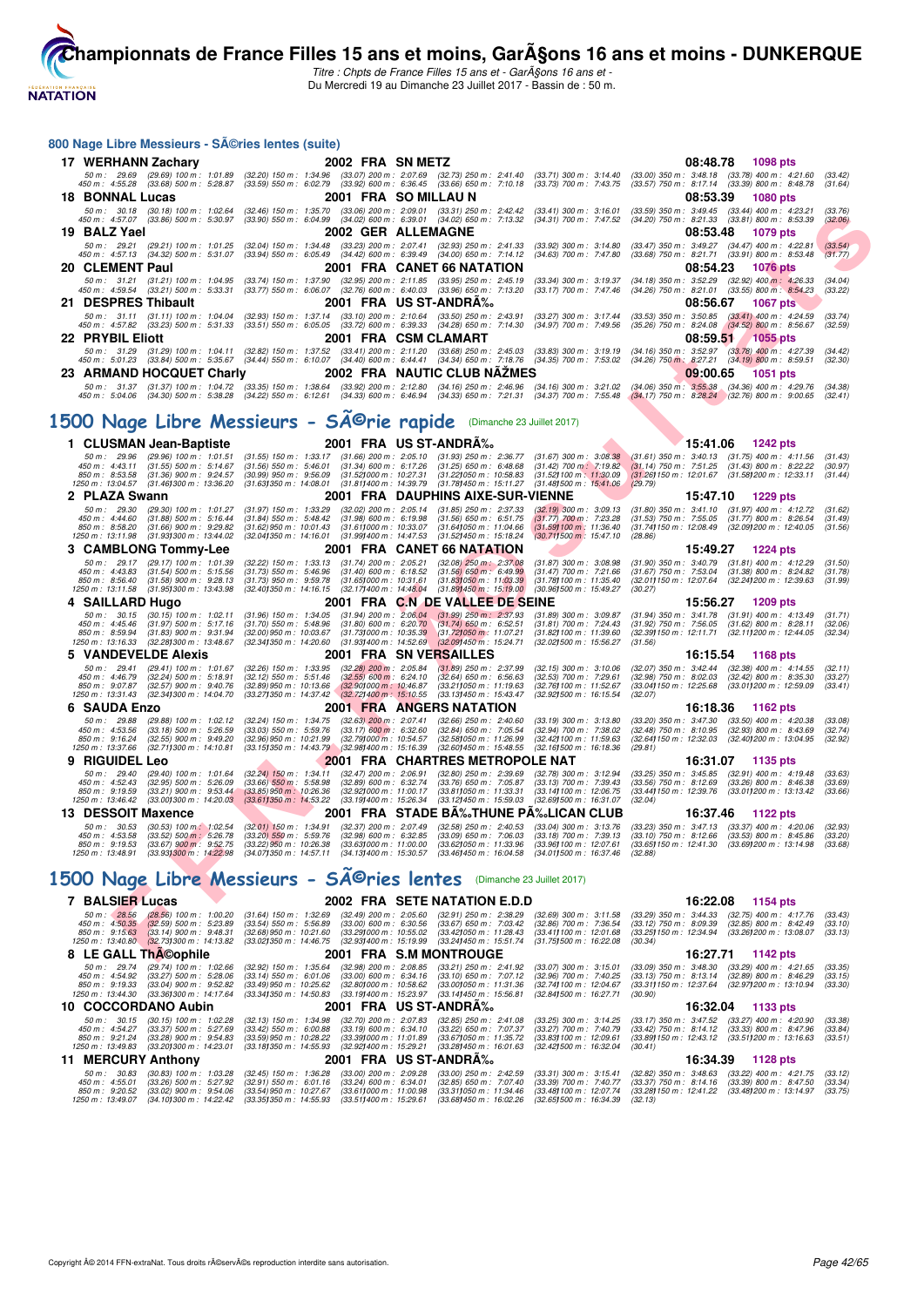

Titre : Chpts de France Filles 15 ans et - GarA§ons 16 ans et -Du Mercredi 19 au Dimanche 23 Juillet 2017 - Bassin de : 50 m.

|     | 1500 Nage Libre Messieurs - SA©ries lentes (suite)                     |                                                                                                                 |                                                                                                                |                                                                                                                |  |                                                                                                                       |                                                                                                              |                                                                                               |          |                                                                                                          |                               |
|-----|------------------------------------------------------------------------|-----------------------------------------------------------------------------------------------------------------|----------------------------------------------------------------------------------------------------------------|----------------------------------------------------------------------------------------------------------------|--|-----------------------------------------------------------------------------------------------------------------------|--------------------------------------------------------------------------------------------------------------|-----------------------------------------------------------------------------------------------|----------|----------------------------------------------------------------------------------------------------------|-------------------------------|
|     | 12 KHALIL Adib                                                         |                                                                                                                 |                                                                                                                |                                                                                                                |  | 2002 FRA AS MONACO NATATION                                                                                           |                                                                                                              |                                                                                               |          | 16:36.33 1124 pts                                                                                        |                               |
|     | 50 m: 30.81<br>450 m: 4:58.30<br>850 m : 9:24.78                       | $(30.81)$ 100 m : 1:03.20<br>$(33.61)$ 500 m : 5:31.83<br>$(33.12)$ 900 m : 9:57.99                             | $(32.39)$ 150 m : 1:36.71<br>$(33.53)$ 550 m : 6:05.31<br>(33.21) 950 m : 10:31.53<br>(32.83) 350 m : 14:57.99 | $(33.51)$ 200 m : 2:09.85<br>$(33.48)$ 600 m : 6:38.54<br>(33.541000 m: 11:04.58<br>(33.67) 400 m : 15:31.05   |  | $(33.14)$ 250 m : 2:43.80<br>$(33.23)$ 650 m : 7:12.11<br>(33.051050 m : 11:37.62                                     | (33.95) 300 m : 3:17.28<br>(33.57) 700 m : 7:45.37<br>(33.04) 100 m : 12:10.94<br>(33.631500 m: 16:36.33     | $(33.48)$ 350 m : 3:51.21<br>$(33.26)$ 750 m : 8:19.04<br>(33.32) 150 m : 12:44.25            |          | $(33.93)$ 400 m : 4:24.69<br>$(33.67)$ 800 m : 8:51.66<br>(33.311200 m: 13:17.64                         | (33.48)<br>(32.62)<br>(33.39) |
|     | 1250 m : 13:51.49<br><b>14 PUSIOL Corentin</b>                         | (33.85) 300 m : 14:24.32                                                                                        |                                                                                                                |                                                                                                                |  | (33.06)450 m : 16.04.68<br>2001 FRA NAUTIC CLUB ALP'38                                                                |                                                                                                              | (31.65)                                                                                       | 16:38.73 | 1119 pts                                                                                                 |                               |
|     | 50 m : 29.42<br>450 m: 4:56.25<br>850 m : 9:24.73<br>1250 m : 13:53.66 | $(29.42)$ 100 m : 1:02.63<br>$(33.31)$ 500 m : 5:30.01<br>$(33.49)$ 900 m : 9:58.43<br>(33.53) 300 m : 14:27.23 | $(33.21)$ 150 m : 1:36.04<br>$(33.76)$ 550 m : 6:03.61<br>(33.70) 950 m : 10:31.79<br>(33.57) 350 m : 15:00.51 | $(33.41)$ 200 m : 2:09.52<br>$(33.60)$ 600 m : 6:37.34<br>(33.36) 000 m : 11:05.71<br>(33.28) 400 m : 15:33.94 |  | $(33.48)$ 250 m : 2:42.69<br>$(33.73)$ 650 m : 7:10.49<br>(33.921050 m: 11:39.21<br>$(33.43)450 \text{ m}$ : 16:06.41 | $(33.17)$ 300 m : 3:15.91<br>(33.15) 700 m : 7:44.01<br>(33.50) 100 m : 12:13.12<br>(32.47) 500 m : 16:38.73 | $(33.22)$ 350 m : 3:49.20<br>$(33.52)$ 750 m : 8:17.37<br>(33.91) 150 m : 12:46.19<br>(32.32) |          | $(33.29)$ 400 m : 4:22.94<br>$(33.36)$ 800 m : 8.51.24<br>$(33.07)200 \text{ m}$ : 13:20.13              | (33.74)<br>(33.87)<br>(33.94) |
|     | 15 TEULE Leo                                                           |                                                                                                                 |                                                                                                                |                                                                                                                |  | 2002 FRA CNO ST-GERMAIN-EN-LAYE                                                                                       |                                                                                                              |                                                                                               | 16:40.65 | 1115 pts                                                                                                 |                               |
|     | 50 m : 30.82                                                           | $(30.82)$ 100 m : 1:03.86                                                                                       | $(33.04)$ 150 m : 1:36.57                                                                                      | (32.71) 200 m : 2:09.57                                                                                        |  | $(33.00)$ 250 m : 2:42.88                                                                                             | $(33.31)$ 300 m : 3:15.62                                                                                    | $(32.74)$ 350 m : 3:48.91                                                                     |          | $(33.29)$ 400 m : 4:21.96                                                                                | (33.05)                       |
|     | 450 m : 4:55.31<br>850 m : 9:20.93                                     | $(33.35)$ 500 m : 5:28.33<br>$(33.68)$ 900 m : 9:53.97                                                          | $(33.02)$ 550 m : 6:01.81<br>(33.04) 950 m : 10:27.97                                                          | $(33.48)$ 600 m : 6:34.61<br>$(34.00)000 \text{ m}$ : 11:01.47                                                 |  | $(32.80)$ 650 m : 7:07.62<br>(33.50) 050 m: 11:35.71                                                                  | (33.01) 700 m : 7:40.43<br>(34.24) 100 m : 12:09.16                                                          | $(32.81)$ 750 m : 8:14.20<br>$(33.451150 \text{ m} : 12.43.51)$                               |          | $(33.77)$ 800 m : 8:47.25<br>$(34.351200 \text{ m} : 13.17.61)$                                          | (33.05)<br>(34.10)            |
|     | 1250 m : 13:52.31                                                      | (34.701300 m : 14:26.37                                                                                         | $(34.061350 \text{ m} : 15.00.86)$                                                                             | $(34.491400 \text{ m} : 15.35.08)$                                                                             |  | (34.22) 450 m : 16:09.05                                                                                              | (33.971500 m: 16:40.65                                                                                       | (31.60)                                                                                       |          |                                                                                                          |                               |
|     | 16 WERHANN Zachary                                                     |                                                                                                                 |                                                                                                                | 2002 FRA SN METZ                                                                                               |  |                                                                                                                       |                                                                                                              |                                                                                               | 16:44.91 | <b>1106 pts</b>                                                                                          |                               |
|     | 50 m: 29.35<br>450 m : 4:53.21                                         | $(29.35)$ 100 m : 1:01.48<br>$(33.70)$ 500 m : 5:26.62                                                          | (32.13) 150 m : 1:34.30<br>$(33.41)$ 550 m : 5:59.95                                                           | $(32.82)$ 200 m : 2:06.95<br>$(33.33)$ 600 m : 6:33.30                                                         |  | $(32.65)$ 250 m : 2:40.32<br>$(33.35)$ 650 m : 7:07.26                                                                | $(33.37)$ 300 m : 3:13.25<br>$(33.96)$ 700 m : 7:40.58                                                       | $(32.93)$ 350 m : 3:46.58<br>$(33.32)$ 750 m : 8:14.53                                        |          | $(33.33)$ 400 m : 4:19.51<br>$(33.95)$ 800 m : 8:48.02                                                   | (32.93)<br>(33.49)            |
|     | 850 m : 9:22.07<br>1250 m: 13:55.34                                    | $(34.05)$ 900 m : 9:55.77<br>(34.351300 m : 14:29.62)                                                           | (33.70) 950 m : 10:29.83<br>(34.28) 350 m : 15:04.24                                                           | (34.06) 000 m: 11:03.88<br>(34.62) 400 m : 15:38.52                                                            |  | (34.051050 m: 11:38.46)<br>(34.28) 450 m : 16:12.52                                                                   | (34.58) 100 m : 12:12.47<br>(34.00) 500 m : 16:44.91                                                         | (32.39)                                                                                       |          | (34.011150 m: 12:46.77 (34.301200 m: 13:20.99)                                                           | (34.22)                       |
|     | 17 TRINEZ Corentin                                                     |                                                                                                                 |                                                                                                                |                                                                                                                |  | 2002 FRA LA JEANNE NATATION PORT                                                                                      |                                                                                                              |                                                                                               | 16:44.98 | <b>1106 pts</b>                                                                                          |                               |
|     | 50 m : 28.99                                                           | $(28.99)$ 100 m : 1:01.72                                                                                       | $(32.73)$ 150 m : 1:34.92                                                                                      | $(33.20)$ 200 m : 2:08.10                                                                                      |  | $(33.18)$ 250 m : 2:41.52                                                                                             | $(33.42)$ 300 m : 3:15.14                                                                                    | $(33.62)$ 350 m : 3:48.66                                                                     |          | $(33.52)$ 400 m : 4:22.95                                                                                | (34.29)                       |
|     | 450 m : 4:56.72<br>850 m : 9:28.72                                     | $(33.77)$ 500 m : 5:30.83<br>(33.82) 900 m : 10:03.04                                                           | $(34.11)$ 550 m : 6:04.65<br>(34.32) 950 m : 10:37.00                                                          | $(33.82)$ 600 m : 6:39.20<br>(33.96) 000 m: 11:11.25                                                           |  | $(34.55)$ 650 m : 7:12.82<br>(34.25) 050 m: 11:45.24                                                                  | (33.62) 700 m : 7:46.91<br>(33.99) 100 m : 12:19.53                                                          |                                                                                               |          | $(34.09)$ 750 m : 8:20.88 $(33.97)$ 800 m : 8:54.90<br>(34.29) 150 m : 12:53.52 (33.99) 200 m : 13:27.97 | (34.02)<br>(34.45)            |
|     | 1250 m : 14:01.86                                                      | (33.89) 300 m : 14:36.00                                                                                        | (34.141350 m : 15:10.20                                                                                        | (34.20) 400 m : 15:44.07                                                                                       |  | (33.87) 450 m : 16:15.62                                                                                              | (31.551500 m: 16:44.98                                                                                       | (29.36)                                                                                       |          |                                                                                                          |                               |
| 18. |                                                                        | <b>ZACHELIN AnaA-que</b>                                                                                        |                                                                                                                |                                                                                                                |  | 2001 FRA CN DE BAIE-MAHAULT                                                                                           |                                                                                                              |                                                                                               | 16:45.49 | 1105 pts                                                                                                 |                               |
|     | 50 m : 30.24<br>450 m: 4:54.25                                         | $(30.24)$ 100 m : 1:02.71<br>$(32.97)$ 500 m : 5:27.82                                                          | $(32.47)$ 150 m : 1:35.96<br>$(33.57)$ 550 m : 6:01.36                                                         | $(33.25)$ 200 m : 2:08.80<br>$(33.54)$ 600 m : 6:34.80                                                         |  | $(32.84)$ 250 m : 2:41.79<br>$(33.44)$ 650 m : 7:07.67                                                                | $(32.99)$ 300 m : 3:14.63<br>$(32.87)$ 700 m : 7:41.31                                                       | $(32.84)$ 350 m $\therefore$ 3:47.60<br>$(33.64)$ 750 m : 8:14.74                             |          | $(32.97)$ 400 m : 4:21.28<br>$(33.43)$ 800 m : 8:47.98                                                   | (33.68)<br>(33.24)            |
|     | 850 m : 9:22.03<br>1250 m: 13:53.25                                    | $(34.05)$ 900 m : 9:56.04<br>(34.071300 m : 14:28.06)                                                           | $(34.01)$ 950 m : 10:29.85<br>(34.811350 m : 15:02.00                                                          | (33.811000 m: 11.03.09<br>(33.941400 m : 15:36.21                                                              |  | (33.24) 050 m: 11:36.95<br>(34.21) 450 m: 16:10.94                                                                    | (33.86) 100 m : 12:10.94<br>(34.731500 m: 16:45.49)                                                          | (33.99) 150 m : 12:44.72<br>(34.55)                                                           |          | (33.78) 200 m : 13:19.18                                                                                 | (34.46)                       |
|     | 19 VOGELEISEN Lilian                                                   |                                                                                                                 |                                                                                                                |                                                                                                                |  | 2001 FRA DAUPHINS OBERNAI                                                                                             |                                                                                                              |                                                                                               | 16:52.04 | 1092 pts                                                                                                 |                               |
|     | $50 m$ : 29.53                                                         | $(29.53)$ 100 m : 1:02.30                                                                                       | (32.77) 150 m : 1:35.37                                                                                        | $(33.07)$ 200 m : 2:09.05                                                                                      |  | $(33.68)$ 250 m : 2:42.37                                                                                             | (33.32) 300 m : 3:16.29                                                                                      | $(33.92)$ 350 m : 3:49.26                                                                     |          | $(32.97)$ 400 m : 4:23.50                                                                                | (34.24)                       |
|     | 450 m : 4:57.02<br>850 m : 9:28.54                                     | $(33.52)$ 500 m : 5:31.20<br>$(33.82)$ 900 m : 10:03.14                                                         | $(34.18)$ 550 m : 6:04.64<br>(34.60) 950 m : 10:36.98                                                          | $(33.44)$ 600 m : 6:38.40<br>(33.841000 m: 11:11.48)                                                           |  | $(33.76)$ 650 m : 7:12.01<br>(34.50) 050 m : 11:45.52                                                                 | $(33.61)$ 700 m : 7:46.33<br>(34.041100 m: 12:20.18)                                                         | $(34.32)$ 750 m : 8:20.09<br>(34.66) 150 m : 12:53.74                                         |          | $(33.76)$ 800 m : 8:54.72<br>(33.56) 200 m : 13:28.31                                                    | (34.63)<br>(34.57)            |
|     | 1250 m : 14:02.15                                                      | $(33.84)300 \text{ m}$ : 14:36.85                                                                               | (34.701350 m : 15:10.79                                                                                        | (33.941400 m : 15:45.20                                                                                        |  | (34.41) 450 m : 16:18.64                                                                                              | (33.44) 500 m : 16:52.04                                                                                     | (33.40)                                                                                       |          |                                                                                                          |                               |
|     | 20 BERINGUE Raphael                                                    |                                                                                                                 |                                                                                                                | 2001 FRA CAORSAY                                                                                               |  |                                                                                                                       |                                                                                                              |                                                                                               | 16:53.73 | <b>1088 pts</b>                                                                                          |                               |
|     | 50 m: 29.83<br>450 m : 4:55.89                                         | $(29.83)$ 100 m : 1:02.61<br>$(33.23)$ 500 m : 5:29.71                                                          | $(32.78)$ 150 m : 1:35.81<br>$(33.82)$ 550 m : 6:02.96                                                         | $(33.20)$ 200 m : 2:09.44<br>$(33.25)$ 600 m : 6:36.78                                                         |  | $(33.63)$ 250 m : 2:42.55<br>$(33.82)$ 650 m : 7:10.23                                                                | $(33.11)$ 300 m : 3:15.92<br>$(33.45)$ 700 m : 7:44.22                                                       | $(33.37)$ 350 m : 3:48.74<br>$(33.99)$ 750 m : 8:18.22                                        |          | $(32.82)$ 400 m : 4:22.66<br>$(34.00)$ 800 m : 8:52.33                                                   | (33.92)<br>(34.11)            |
|     | 850 m: 9:26.22<br>1250 m: 14:01.62                                     | (33.89) 900 m : 10:00.45<br>(34.59) 300 m : 14:36.39                                                            | (34.23) 950 m : 10:34.61<br>(34.77) 350 m : 15:10.69                                                           | (34.16) 000 m : 11:08.73<br>(34.30) 400 m : 15:45.39                                                           |  | (34.121050 m : 11:43.27<br>(34.70) 450 m : 16:19.92                                                                   | (34.54) 100 m : 12:17.97<br>(34.53) 500 m : 16:53.73                                                         | (34.70) 150 m : 12:52.44<br>(33.81)                                                           |          | (34.47) 200 m : 13:27.03                                                                                 | (34.59)                       |
| 21. | <b>DESPRES Thibault</b>                                                |                                                                                                                 |                                                                                                                |                                                                                                                |  | 2001 FRA US-ST-ANDRA‰                                                                                                 |                                                                                                              |                                                                                               | 16:56.45 | 1083 pts                                                                                                 |                               |
|     | 50 m: 31.86                                                            | $(31.86)$ 100 m : 1:05.35                                                                                       | (33.49) 150 m : 1:39.27                                                                                        | $(33.92)$ 200 m : 2:12.99                                                                                      |  | $(33.72)$ 250 m : 2:46.91                                                                                             | $(33.92)$ 300 m : 3:20.43                                                                                    | (33.52) 350 m : 3:54.11                                                                       |          | $(33.68)$ 400 m : 4:27.72                                                                                | (33.61)                       |
|     | 450 m : 5:01.36<br>850 m: 9:31.32                                      | $(33.64)$ 500 m : 5:34.88<br>$(34.14)$ 900 m : 10:05.03                                                         | $(33.52)$ 550 m : 6:08.65<br>(33.71) 950 m : 10:39.23                                                          | $(33.77)$ 600 m : 6:42.22                                                                                      |  | $(33.57)$ 650 m : 7:15.79<br>(34.201000 m: 11:13.40 (34.171050 m: 11:47.56)                                           | (33.57) 700 m : 7:49.69<br>(34.16) 100 m : 12:21.86                                                          | $(33.90)$ 750 m : 8:23.47                                                                     |          | $(33.78)$ 800 m : 8:57.18<br>(34.30) 150 m : 12:56.42 (34.56) 200 m : 13:30.46                           | (33.71)<br>(34.04)            |
|     | 1250 m: 14:05.27                                                       | (34.811300 m: 14:40.06                                                                                          | (34.791350 m : 15:14.69                                                                                        |                                                                                                                |  | (34.631400 m : 15:49.41 (34.721450 m : 16:24.21)                                                                      | (34.80) 500 m : 16:56.45                                                                                     | (32.24)                                                                                       |          |                                                                                                          |                               |
|     | 22 PORTAL Alex<br>50 m: 30.18                                          | $(30.18)$ 100 m : 1:03.71                                                                                       | $(33.53)$ 150 m : 1:37.32                                                                                      | $(33.61)$ 200 m : 2:11.10                                                                                      |  | 2002 FRA CNO ST-GERMAIN-EN-LAYE                                                                                       |                                                                                                              |                                                                                               | 16:59.33 | <b>1077 pts</b>                                                                                          | (34.50)                       |
|     | 450 m : 5:00.16                                                        | $(33.70)$ 500 m : 5:34.55                                                                                       | $(34.39)$ 550 m : 6:08.42                                                                                      | $(33.87)$ 600 m : 6:42.97                                                                                      |  | $(33.78)$ 250 m : 2:44.76<br>$(34.55)$ 650 m : 7:17.29                                                                | $(33.66)$ 300 m : 3:18.18<br>(34.32) 700 m : 7:52.46                                                         | $(33.42)$ 350 m : 3:51.96<br>$(35.17)$ 750 m : 8:26.66                                        |          | $(33.78)$ 400 m : 4:26.46<br>$(34.20)$ 800 m : 9:02.00                                                   | (35.34)                       |
|     | 850 m : 9:35.84<br>1250 m : 14:11.16                                   | $(33.84)$ 900 m : 10:10.83<br>(34.05) 300 m : 14:45.79                                                          | (34.99) 950 m : 10:45.16<br>(34.63) 350 m : 15:19.20                                                           | (34.33) 000 m: 11:19.55<br>(33.411400 m : 15:53.87                                                             |  | (34.39) 050 m : 11:53.73<br>(34.67) 450 m : 16:27.23                                                                  | (34.18) 100 m : 12:28.67<br>(33.36) 500 m : 16:59.33                                                         | (34.94) 150 m : 13:02.80<br>(32.10)                                                           |          | $(34.13)200 \text{ m}$ : 13:37.11                                                                        | (34.31)                       |
|     | 22 CLEMENT Paul                                                        |                                                                                                                 |                                                                                                                |                                                                                                                |  | 2001 FRA CANET 66 NATATION                                                                                            |                                                                                                              |                                                                                               | 16:59.33 | <b>1077 pts</b>                                                                                          |                               |
|     | 50 m: 30.06                                                            | $(30.06)$ 100 m : 1:03.19                                                                                       | $(33.13)$ 150 m : 1:37.02                                                                                      | $(33.83)$ 200 m : 2:10.58                                                                                      |  | $(33.56)$ 250 m : 2:44.66                                                                                             | $(34.08)$ 300 m : 3:18.21                                                                                    | $(33.55)$ 350 m : 3:52.19                                                                     |          | $(33.98)$ 400 m : 4:25.58                                                                                | (33.39)                       |
|     | 450 m : 5:00.00<br>850 m: 9:30.49                                      | $(34.42)$ 500 m : 5:33.64<br>$(33.76)$ 900 m : 10:04.83                                                         | $(33.64)$ 550 m : 6:07.74<br>(34.34) 950 m : 10:39.13                                                          | $(34.10)$ 600 m : 6:41.22<br>(34.301000 m: 11:13.34)                                                           |  | $(33.48)$ 650 m : 7:15.47<br>(34.211050 m: 11:48.06                                                                   | $(34.25)$ 700 m : 7:48.97<br>(34.72) 100 m : 12:22.61                                                        | $(33.50)$ 750 m : 8:22.64<br>(34.55) 150 m : 12:57.37                                         |          | $(33.67)$ 800 m : 8:56.73<br>(34.76) 200 m : 13:32.11                                                    | (34.09)<br>(34.74)            |
|     | 1250 m: 14:07.03                                                       | (34.92) 300 m : 14:41.44                                                                                        | (34.411350 m : 15:16.47                                                                                        | (35.03) 400 m : 15:51.22                                                                                       |  | (34.75) 450 m : 16:25.64                                                                                              | (34.42) 500 m : 16:59.33                                                                                     | (33.69)                                                                                       |          |                                                                                                          |                               |
|     | 24 DECAMPS Baptiste<br>50 m: 29.37                                     | $(29.37)$ 100 m : 1:01.32                                                                                       | $(31.95)$ 150 m : 1:33.73                                                                                      | $(32.41)$ 200 m : 2:06.83                                                                                      |  | 2001 FRA CN SALON-DE-PROVENCE<br>$(33.10)$ 250 m : 2:40.35                                                            | $(33.52)$ 300 m : 3:13.76                                                                                    | $(33.41)$ 350 m : 3:47.50                                                                     | 17:00.81 | <b>1074 pts</b><br>$(33.74)$ 400 m : 4:21.46                                                             | (33.96)                       |
|     | 450 m: 4:55.44                                                         | $(33.98)$ 500 m : 5:29.50                                                                                       | $(34.06)$ 550 m : 6:03.49                                                                                      | $(33.99)$ 600 m : 6:37.49                                                                                      |  | $(34.00)$ 650 m : 7:11.76                                                                                             | $(34.27)$ 700 m : 7:46.11                                                                                    | $(34.35)$ 750 m : 8:20.67                                                                     |          | $(34.56)$ 800 m : 8:55.04                                                                                | (34.37)                       |
|     | 850 m: 9:29.68<br>1250 m: 14:08.40                                     | $(34.64)$ 900 m : 10:03.98<br>(35.231300 m: 14:43.28)                                                           | $(34.30)$ 950 m : 10:38.66<br>(34.881350 m : 15:18.66)                                                         | (34.681000 m: 11:13.35)<br>(35.38) 400 m : 15:53.26                                                            |  | (34.69) 050 m: 11:48.35<br>(34.601450 m : 16:27.88)                                                                   | (35.00) 100 m : 12:23.16<br>(34.62) 500 m : 17:00.81                                                         | $(34.81)150 \text{ m}: 12.58.06$<br>(32.93)                                                   |          | (34.901200 m: 13:33.17                                                                                   | (35.11)                       |
|     | 25 PRYBIL Eliott                                                       |                                                                                                                 |                                                                                                                | 2001 FRA CSM CLAMART                                                                                           |  |                                                                                                                       |                                                                                                              |                                                                                               | 17:01.59 | 1072 pts                                                                                                 |                               |
|     | 50 m : 31.71<br>450 m : 4:58.53                                        | $(31.71)$ 100 m : 1:04.52<br>(33.79) 500 m : 5:32.09                                                            | $(32.81)$ 150 m : 1:37.70<br>$(33.56)$ 550 m : 6:05.99                                                         | $(33.18)$ 200 m : 2:10.95<br>$(33.90)$ 600 m : 6:39.56                                                         |  | $(33.25)$ 250 m : 2:44.25<br>$(33.57)$ 650 m : 7:13.40                                                                | $(33.30)$ 300 m : 3:17.58<br>$(33.84)$ 700 m : 7:47.53                                                       | (33.33) 350 m : 3:51.29<br>(34.13) 750 m : 8:21.70                                            |          | $(33.71)$ 400 m : 4:24.74<br>$(34.17)$ 800 m : 8:55.73                                                   | (33.45)<br>(34.03)            |
|     | 850 m : 9:29.76                                                        | $(34.03)$ 900 m : 10:04.21                                                                                      | (34,45) 950 m : 10:38.84                                                                                       | $(34.63)000 \text{ m}$ : 11:13.34                                                                              |  | (34.501050 m : 11:47.94)                                                                                              | (34.60) 100 m : 12:22.64                                                                                     |                                                                                               |          | (34.70) 150 m: 12:57.45 (34.81) 200 m: 13:32.14                                                          | (34.69)                       |
|     |                                                                        | 250 m : 14:07.21 (35.07) 300 m : 14:42.15                                                                       |                                                                                                                |                                                                                                                |  | (34.94) 350 m : 15:17.36 (35.21) 400 m : 15:52.61 (35.25) 450 m : 16:27.85<br>2002 FRA CN VIRY-CHA, TILLON            | (35.241500 m : 17:01.59                                                                                      |                                                                                               |          | <b>1068 pts</b>                                                                                          |                               |
|     | 26 GENEVOIS Yanis<br>50 m : 29.90                                      | $(29.90)$ 100 m : 1:03.19                                                                                       | $(33.29)$ 150 m : 1:36.57                                                                                      | $(33.38)$ 200 m : 2:10.49                                                                                      |  | $(33.92)$ 250 m : 2:44.24                                                                                             | $(33.75)$ 300 m : 3:18.50                                                                                    | $(34.26)$ 350 m : 3:52.22                                                                     | 17:03.54 | $(33.72)$ 400 m : 4:26.80                                                                                | (34.58)                       |
|     | 450 m : 5:00.93<br>850 m : 9:35.78                                     | $(34.13)$ 500 m : 5:35.44<br>$(33.92)$ 900 m : 10:10.48                                                         | $(34.51)$ 550 m : 6:09.56<br>(34.70) 950 m : 10:45.28                                                          | $(34.12)$ 600 m : 6:44.13<br>$(34.801000 \text{ m} : 11:19.63)$                                                |  | $(34.57)$ 650 m : 7:18.38<br>(34.35) 050 m : 11:53.90                                                                 | $(34.25)$ 700 m : 7:53.16<br>(34.27) 100 m : 12:28.85                                                        | $(34.78)$ 750 m : 8:27.15                                                                     |          | $(33.99)$ 800 m : 9:01.86<br>(34.95) 150 m : 13:03.20 (34.35) 200 m : 13:37.68                           | (34.71)                       |
|     |                                                                        | 1250 m: 14:11.96 (34.281300 m: 14:46.65)                                                                        | (34.69) 350 m : 15:21.02                                                                                       |                                                                                                                |  | (34.37) 400 m: 15:55.75 (34.73) 450 m: 16:29.89                                                                       | (34.141500 m: 17:03.54                                                                                       | (33.65)                                                                                       |          |                                                                                                          | (34.48)                       |
|     | 27 FOLLAIN Tanguy                                                      |                                                                                                                 |                                                                                                                | 2002 FRA CN ANTIBES                                                                                            |  |                                                                                                                       |                                                                                                              |                                                                                               | 17:07.34 | <b>1060 pts</b>                                                                                          |                               |
|     | 50 m : 29.35<br>450 m : 4:59.00                                        | $(29.35)$ 100 m : 1:02.07<br>$(34.12)$ 500 m : 5:32.73                                                          | (32.72) 150 m : 1:35.55<br>$(33.73)$ 550 m : 6:06.83                                                           | $(33.48)$ 200 m : 2:09.22<br>$(34.10)$ 600 m : 6:41.05                                                         |  | $(33.67)$ 250 m : 2:42.94<br>$(34.22)$ 650 m : 7:15.30                                                                | $(33.72)$ 300 m : 3:16.66<br>$(34.25)$ 700 m : 7:49.30                                                       | $(33.72)$ 350 m : $3.51.08$<br>$(34.00)$ 750 m : 8:23.84                                      |          | $(34.42)$ 400 m : 4:24.88<br>$(34.54)$ 800 m : 8:58.12                                                   | (33.80)<br>(34.28)            |
|     | 850 m : 9:33.39                                                        | $(35.27)$ 900 m : 10:07.95                                                                                      | (34.56) 950 m : 10:42.64                                                                                       | (34.691000 m: 11:17.57                                                                                         |  | (34.93) 050 m : 11:53.00                                                                                              | (35.43) 100 m : 12:28.00                                                                                     |                                                                                               |          | (35.00) 150 m: 13:03.11 (35.11) 200 m: 13:38.03                                                          | (34.92)                       |
|     | 28 UGOLINI Gabriel                                                     | 1250 m: 14:13.19 (35.16) 300 m: 14:48.29                                                                        | (35.101350 m : 15:23.44                                                                                        | (35.151400 m: 15:58.32)                                                                                        |  | (34.88) 450 m : 16:33.59<br>2002 FRA NAUTIC CLUB ALP'38                                                               | (35.271500 m: 17:07.34                                                                                       | (33.75)                                                                                       | 17:15.96 | 1043 pts                                                                                                 |                               |
|     | 50 m : 30.34                                                           | $(30.34)$ 100 m : 1:03.71                                                                                       | $(33.37)$ 150 m : 1:37.39                                                                                      | $(33.68)$ 200 m : 2:11.64                                                                                      |  | $(34.25)$ 250 m : 2:45.79                                                                                             | $(34.15)$ 300 m : 3:20.31                                                                                    |                                                                                               |          | (34.52) 350 m: 3:54.63 (34.32) 400 m: 4:29.44                                                            | (34.81)                       |
|     | 450 m : 5:03.78                                                        | $(34.34)$ 500 m : 5:38.76                                                                                       | $(34.98)$ 550 m : 6:13.05<br>$(34.97)$ 950 m : 10:51.43                                                        | $(34.29)$ 600 m : 6:48.29                                                                                      |  | $(35.24)$ 650 m : 7:22.60                                                                                             | $(34.31)$ 700 m : 7:57.42                                                                                    | $(34.82)$ 750 m : 8:32.29                                                                     |          | $(34.87)$ 800 m : 9:07.21                                                                                | (34.92)                       |
|     | 850 m: 9:41.58<br>1250 m : 14:21.42                                    | $(34.37)$ 900 m : 10:16.55<br>(35.191300 m: 14:56.88                                                            | (35.46) 350 m : 15:32.24                                                                                       | (34.88) 000 m: 11:26.65<br>(35.36) 400 m : 16:07.33                                                            |  | (35.22) 050 m: 12:01.11<br>$(35.091450 \text{ m} : 16:41.89)$                                                         | (34.46) 100 m : 12:35.88<br>$(34.561500 \text{ m} : 17.15.96)$                                               | (34.771150 m : 13:10.76<br>(34.07)                                                            |          | (34.88) 200 m : 13:46.23                                                                                 | (35.47)                       |
|     | 29 BOILEAU RomA©o                                                      |                                                                                                                 |                                                                                                                |                                                                                                                |  | 2002 FRA MARLINS BL TROIS-RIVIERE                                                                                     |                                                                                                              |                                                                                               | 17:19.01 | <b>1037 pts</b>                                                                                          |                               |
|     | 50 m: 29.76<br>450 m : 5:02.03                                         | (29.76) 100 m : 1:03.84<br>$(34.69)$ 500 m : 5:36.57                                                            | $(34.08)$ 150 m : 1:37.30<br>$(34.54)$ 550 m : 6:11.36                                                         | $(33.46)$ 200 m : 2:11.42<br>$(34.79)$ 600 m : 6:47.04                                                         |  | $(34.12)$ 250 m : 2:44.79<br>$(35.68)$ 650 m : 7:22.16                                                                | $(33.37)$ 300 m : 3:18.78<br>$(35.12)$ 700 m : 7:57.41                                                       | $(33.99)$ 350 m : 3:52.86<br>$(35.25)$ 750 m : 8:32.56                                        |          | $(34.08)$ 400 m : 4:27.34<br>$(35.15)$ 800 m : 9:07.82                                                   | (34.48)<br>(35.26)            |
|     | 850 m : 9:42.54                                                        | $(34.72)$ 900 m : 10:17.49                                                                                      | (34.95) 950 m : 10:52.36                                                                                       | (34.87) 000 m : 11:27.84                                                                                       |  | (35.48) 050 m : 12:02.67                                                                                              | (34.83) 100 m : 12:38.19                                                                                     | (35.52) 150 m : 13:13.22                                                                      |          | (35.03) 200 m : 13:48.83                                                                                 | (35.61)                       |
|     | 1250 m : 14:23.76<br>30 BONNAL Lucas                                   | (34.93) 300 m : 14:59.28                                                                                        | (35.52) 350 m : 15:34.59                                                                                       | (35.311400 m : 16:09.94<br>2001 FRA SO MILLAU N                                                                |  | (35.35) 450 m : 16:44.65                                                                                              | (34.711500 m: 17:19.01                                                                                       | (34.36)                                                                                       | 17:24.80 | 1025 pts                                                                                                 |                               |
|     | 50 m : 30.90                                                           | $(30.90)$ 100 m : 1:04.64                                                                                       | $(33.74)$ 150 m : 1:38.28                                                                                      | $(33.64)$ 200 m : 2:11.82                                                                                      |  | $(33.54)$ 250 m : 2:45.35                                                                                             | $(33.53)$ 300 m : 3:18.86                                                                                    | $(33.51)$ 350 m : 3:53.10                                                                     |          | $(34.24)$ 400 m : 4:27.04                                                                                | (33.94)                       |
|     | 450 m : 5:01.35<br>850 m : 9:41.03                                     | $(34.31)$ 500 m : 5:35.69<br>$(35.45)$ 900 m : 10:16.00                                                         | (34.34) 550 m : 6:10.47<br>(34.97) 950 m : 10:51.65                                                            | $(34.78)$ 600 m : 6:45.14<br>$(35.65)000 \text{ m}$ : 11:26.96                                                 |  | $(34.67)$ 650 m : 7:20.20<br>(35.311050 m: 12:02.83                                                                   | (35.06) 700 m : 7:55.17<br>(35.87) 100 m : 12:38.42                                                          | $(34.97)$ 750 m : 8:30.27<br>(35.59) 150 m : 13:14.50                                         |          | $(35.10)$ 800 m : 9:05.58<br>(36.08) 200 m : 13:50.28                                                    | (35.31)<br>(35.78)            |
|     | 1250 m : 14:26.56                                                      | (36.281300 m : 15:02.48                                                                                         | (35.921350 m : 15:38.39                                                                                        |                                                                                                                |  | (35.911400 m: 16:14.17 (35.781450 m: 16:50.14)                                                                        | (35.971500 m : 17:24.80                                                                                      | (34.66)                                                                                       |          |                                                                                                          |                               |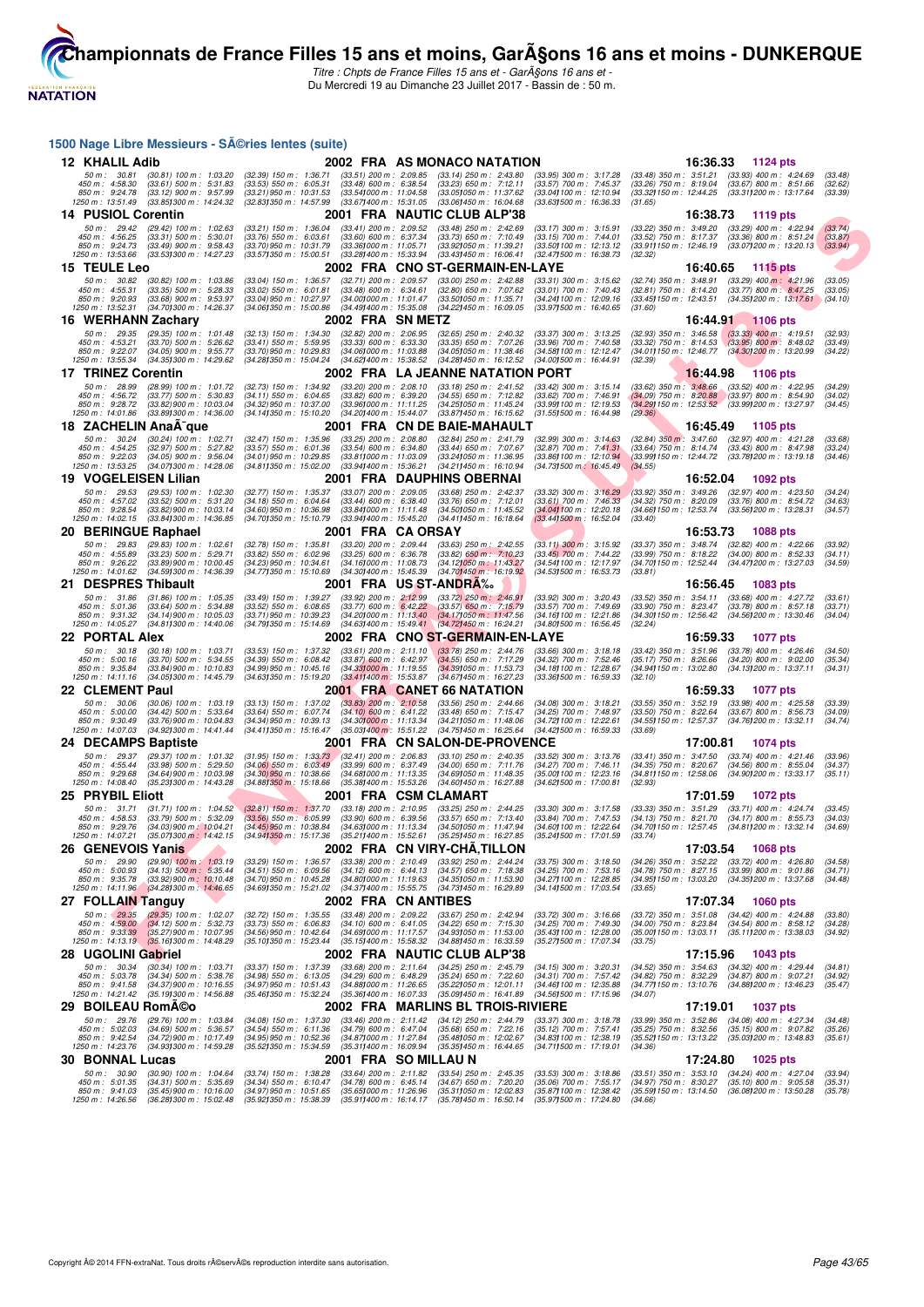

1500 Nage Libre Messieurs - Séries lentes (suite)

Titre : Chpts de France Filles 15 ans et - GarA§ons 16 ans et -Du Mercredi 19 au Dimanche 23 Juillet 2017 - Bassin de : 50 m.

| 31 ARMAND HOCQUET Charly                                                                                                     |                                                                                                                                                                                                                                                                                                                                                                                                                                                                                                                                                                                                                                                                                                                                                                                                                                                                                                                                                                                                                                                                                                                               |                                                                                                                 |                                                                                                                                                                                                                                | 17:25.78                                                                                                                                                                                                                                                                                                                                                                                                                                                                                                                                                                                                                                                                                                                                                                                                                                                                                                                                                                                                                                                                                                                                                                                                                                                                                                                                                                                                                                                              | 1023 pts                                                                                                                                                                                                                                                                             |
|------------------------------------------------------------------------------------------------------------------------------|-------------------------------------------------------------------------------------------------------------------------------------------------------------------------------------------------------------------------------------------------------------------------------------------------------------------------------------------------------------------------------------------------------------------------------------------------------------------------------------------------------------------------------------------------------------------------------------------------------------------------------------------------------------------------------------------------------------------------------------------------------------------------------------------------------------------------------------------------------------------------------------------------------------------------------------------------------------------------------------------------------------------------------------------------------------------------------------------------------------------------------|-----------------------------------------------------------------------------------------------------------------|--------------------------------------------------------------------------------------------------------------------------------------------------------------------------------------------------------------------------------|-----------------------------------------------------------------------------------------------------------------------------------------------------------------------------------------------------------------------------------------------------------------------------------------------------------------------------------------------------------------------------------------------------------------------------------------------------------------------------------------------------------------------------------------------------------------------------------------------------------------------------------------------------------------------------------------------------------------------------------------------------------------------------------------------------------------------------------------------------------------------------------------------------------------------------------------------------------------------------------------------------------------------------------------------------------------------------------------------------------------------------------------------------------------------------------------------------------------------------------------------------------------------------------------------------------------------------------------------------------------------------------------------------------------------------------------------------------------------|--------------------------------------------------------------------------------------------------------------------------------------------------------------------------------------------------------------------------------------------------------------------------------------|
| 50 m: 31.65<br>$(31.65)$ 100 m : 1:06.31<br>$(35.05)$ 500 m : 5:44.33<br>(35.54) 900 m : 10:26.78<br>(35.401300 m: 15:09.07) |                                                                                                                                                                                                                                                                                                                                                                                                                                                                                                                                                                                                                                                                                                                                                                                                                                                                                                                                                                                                                                                                                                                               |                                                                                                                 | $(34.82)$ 250 m : 2:49.52<br>$(33.65)$ 300 m : 3:24.35<br>$(35.21)$ 650 m : 7:29.69<br>$(34.91)$ 700 m : 8:05.12<br>(35.49) 050 m : 12:12.70<br>(35.21) 100 m : 12:47.83<br>(34.971450 m : 16:52.17<br>(33.311500 m: 17:25.78) | $(35.43)$ 750 m : 8:40.23<br>(35.13) 150 m : 13:22.81                                                                                                                                                                                                                                                                                                                                                                                                                                                                                                                                                                                                                                                                                                                                                                                                                                                                                                                                                                                                                                                                                                                                                                                                                                                                                                                                                                                                                 | (34.98)<br>$(35.11)$ 800 m : 9:15.61<br>(35.38)<br>(34.98) 200 m : 13:58.32<br>(35.51)                                                                                                                                                                                               |
|                                                                                                                              |                                                                                                                                                                                                                                                                                                                                                                                                                                                                                                                                                                                                                                                                                                                                                                                                                                                                                                                                                                                                                                                                                                                               |                                                                                                                 |                                                                                                                                                                                                                                |                                                                                                                                                                                                                                                                                                                                                                                                                                                                                                                                                                                                                                                                                                                                                                                                                                                                                                                                                                                                                                                                                                                                                                                                                                                                                                                                                                                                                                                                       |                                                                                                                                                                                                                                                                                      |
|                                                                                                                              |                                                                                                                                                                                                                                                                                                                                                                                                                                                                                                                                                                                                                                                                                                                                                                                                                                                                                                                                                                                                                                                                                                                               |                                                                                                                 |                                                                                                                                                                                                                                | 00:26.83                                                                                                                                                                                                                                                                                                                                                                                                                                                                                                                                                                                                                                                                                                                                                                                                                                                                                                                                                                                                                                                                                                                                                                                                                                                                                                                                                                                                                                                              | 1178 pts                                                                                                                                                                                                                                                                             |
|                                                                                                                              |                                                                                                                                                                                                                                                                                                                                                                                                                                                                                                                                                                                                                                                                                                                                                                                                                                                                                                                                                                                                                                                                                                                               |                                                                                                                 |                                                                                                                                                                                                                                | 00:27.11                                                                                                                                                                                                                                                                                                                                                                                                                                                                                                                                                                                                                                                                                                                                                                                                                                                                                                                                                                                                                                                                                                                                                                                                                                                                                                                                                                                                                                                              | <b>1162 pts</b>                                                                                                                                                                                                                                                                      |
|                                                                                                                              |                                                                                                                                                                                                                                                                                                                                                                                                                                                                                                                                                                                                                                                                                                                                                                                                                                                                                                                                                                                                                                                                                                                               |                                                                                                                 |                                                                                                                                                                                                                                | 00:27.19                                                                                                                                                                                                                                                                                                                                                                                                                                                                                                                                                                                                                                                                                                                                                                                                                                                                                                                                                                                                                                                                                                                                                                                                                                                                                                                                                                                                                                                              | <b>1157 pts</b>                                                                                                                                                                                                                                                                      |
|                                                                                                                              |                                                                                                                                                                                                                                                                                                                                                                                                                                                                                                                                                                                                                                                                                                                                                                                                                                                                                                                                                                                                                                                                                                                               |                                                                                                                 |                                                                                                                                                                                                                                | 00:27.35                                                                                                                                                                                                                                                                                                                                                                                                                                                                                                                                                                                                                                                                                                                                                                                                                                                                                                                                                                                                                                                                                                                                                                                                                                                                                                                                                                                                                                                              | <b>1147 pts</b>                                                                                                                                                                                                                                                                      |
|                                                                                                                              |                                                                                                                                                                                                                                                                                                                                                                                                                                                                                                                                                                                                                                                                                                                                                                                                                                                                                                                                                                                                                                                                                                                               |                                                                                                                 |                                                                                                                                                                                                                                | 00:27.37                                                                                                                                                                                                                                                                                                                                                                                                                                                                                                                                                                                                                                                                                                                                                                                                                                                                                                                                                                                                                                                                                                                                                                                                                                                                                                                                                                                                                                                              | <b>1146 pts</b>                                                                                                                                                                                                                                                                      |
|                                                                                                                              |                                                                                                                                                                                                                                                                                                                                                                                                                                                                                                                                                                                                                                                                                                                                                                                                                                                                                                                                                                                                                                                                                                                               |                                                                                                                 |                                                                                                                                                                                                                                | 00:27.83                                                                                                                                                                                                                                                                                                                                                                                                                                                                                                                                                                                                                                                                                                                                                                                                                                                                                                                                                                                                                                                                                                                                                                                                                                                                                                                                                                                                                                                              | <b>1119 pts</b>                                                                                                                                                                                                                                                                      |
|                                                                                                                              |                                                                                                                                                                                                                                                                                                                                                                                                                                                                                                                                                                                                                                                                                                                                                                                                                                                                                                                                                                                                                                                                                                                               |                                                                                                                 |                                                                                                                                                                                                                                | 00:27.85                                                                                                                                                                                                                                                                                                                                                                                                                                                                                                                                                                                                                                                                                                                                                                                                                                                                                                                                                                                                                                                                                                                                                                                                                                                                                                                                                                                                                                                              | <b>1118 pts</b>                                                                                                                                                                                                                                                                      |
|                                                                                                                              |                                                                                                                                                                                                                                                                                                                                                                                                                                                                                                                                                                                                                                                                                                                                                                                                                                                                                                                                                                                                                                                                                                                               |                                                                                                                 |                                                                                                                                                                                                                                | 00:28.25                                                                                                                                                                                                                                                                                                                                                                                                                                                                                                                                                                                                                                                                                                                                                                                                                                                                                                                                                                                                                                                                                                                                                                                                                                                                                                                                                                                                                                                              | 1095 pts                                                                                                                                                                                                                                                                             |
|                                                                                                                              |                                                                                                                                                                                                                                                                                                                                                                                                                                                                                                                                                                                                                                                                                                                                                                                                                                                                                                                                                                                                                                                                                                                               |                                                                                                                 |                                                                                                                                                                                                                                |                                                                                                                                                                                                                                                                                                                                                                                                                                                                                                                                                                                                                                                                                                                                                                                                                                                                                                                                                                                                                                                                                                                                                                                                                                                                                                                                                                                                                                                                       |                                                                                                                                                                                                                                                                                      |
|                                                                                                                              |                                                                                                                                                                                                                                                                                                                                                                                                                                                                                                                                                                                                                                                                                                                                                                                                                                                                                                                                                                                                                                                                                                                               |                                                                                                                 |                                                                                                                                                                                                                                |                                                                                                                                                                                                                                                                                                                                                                                                                                                                                                                                                                                                                                                                                                                                                                                                                                                                                                                                                                                                                                                                                                                                                                                                                                                                                                                                                                                                                                                                       | <b>1121 pts</b>                                                                                                                                                                                                                                                                      |
|                                                                                                                              |                                                                                                                                                                                                                                                                                                                                                                                                                                                                                                                                                                                                                                                                                                                                                                                                                                                                                                                                                                                                                                                                                                                               |                                                                                                                 |                                                                                                                                                                                                                                |                                                                                                                                                                                                                                                                                                                                                                                                                                                                                                                                                                                                                                                                                                                                                                                                                                                                                                                                                                                                                                                                                                                                                                                                                                                                                                                                                                                                                                                                       |                                                                                                                                                                                                                                                                                      |
|                                                                                                                              |                                                                                                                                                                                                                                                                                                                                                                                                                                                                                                                                                                                                                                                                                                                                                                                                                                                                                                                                                                                                                                                                                                                               |                                                                                                                 |                                                                                                                                                                                                                                |                                                                                                                                                                                                                                                                                                                                                                                                                                                                                                                                                                                                                                                                                                                                                                                                                                                                                                                                                                                                                                                                                                                                                                                                                                                                                                                                                                                                                                                                       | 1093 pts                                                                                                                                                                                                                                                                             |
|                                                                                                                              |                                                                                                                                                                                                                                                                                                                                                                                                                                                                                                                                                                                                                                                                                                                                                                                                                                                                                                                                                                                                                                                                                                                               |                                                                                                                 |                                                                                                                                                                                                                                |                                                                                                                                                                                                                                                                                                                                                                                                                                                                                                                                                                                                                                                                                                                                                                                                                                                                                                                                                                                                                                                                                                                                                                                                                                                                                                                                                                                                                                                                       | 1086 pts                                                                                                                                                                                                                                                                             |
|                                                                                                                              |                                                                                                                                                                                                                                                                                                                                                                                                                                                                                                                                                                                                                                                                                                                                                                                                                                                                                                                                                                                                                                                                                                                               |                                                                                                                 |                                                                                                                                                                                                                                |                                                                                                                                                                                                                                                                                                                                                                                                                                                                                                                                                                                                                                                                                                                                                                                                                                                                                                                                                                                                                                                                                                                                                                                                                                                                                                                                                                                                                                                                       | 1085 pts<br><b>1084 pts</b>                                                                                                                                                                                                                                                          |
|                                                                                                                              |                                                                                                                                                                                                                                                                                                                                                                                                                                                                                                                                                                                                                                                                                                                                                                                                                                                                                                                                                                                                                                                                                                                               |                                                                                                                 |                                                                                                                                                                                                                                |                                                                                                                                                                                                                                                                                                                                                                                                                                                                                                                                                                                                                                                                                                                                                                                                                                                                                                                                                                                                                                                                                                                                                                                                                                                                                                                                                                                                                                                                       |                                                                                                                                                                                                                                                                                      |
|                                                                                                                              |                                                                                                                                                                                                                                                                                                                                                                                                                                                                                                                                                                                                                                                                                                                                                                                                                                                                                                                                                                                                                                                                                                                               |                                                                                                                 |                                                                                                                                                                                                                                |                                                                                                                                                                                                                                                                                                                                                                                                                                                                                                                                                                                                                                                                                                                                                                                                                                                                                                                                                                                                                                                                                                                                                                                                                                                                                                                                                                                                                                                                       | <b>1074 pts</b>                                                                                                                                                                                                                                                                      |
|                                                                                                                              |                                                                                                                                                                                                                                                                                                                                                                                                                                                                                                                                                                                                                                                                                                                                                                                                                                                                                                                                                                                                                                                                                                                               |                                                                                                                 |                                                                                                                                                                                                                                |                                                                                                                                                                                                                                                                                                                                                                                                                                                                                                                                                                                                                                                                                                                                                                                                                                                                                                                                                                                                                                                                                                                                                                                                                                                                                                                                                                                                                                                                       | <b>1070 pts</b>                                                                                                                                                                                                                                                                      |
|                                                                                                                              |                                                                                                                                                                                                                                                                                                                                                                                                                                                                                                                                                                                                                                                                                                                                                                                                                                                                                                                                                                                                                                                                                                                               |                                                                                                                 |                                                                                                                                                                                                                                |                                                                                                                                                                                                                                                                                                                                                                                                                                                                                                                                                                                                                                                                                                                                                                                                                                                                                                                                                                                                                                                                                                                                                                                                                                                                                                                                                                                                                                                                       | <b>1047 pts</b>                                                                                                                                                                                                                                                                      |
|                                                                                                                              |                                                                                                                                                                                                                                                                                                                                                                                                                                                                                                                                                                                                                                                                                                                                                                                                                                                                                                                                                                                                                                                                                                                               |                                                                                                                 |                                                                                                                                                                                                                                |                                                                                                                                                                                                                                                                                                                                                                                                                                                                                                                                                                                                                                                                                                                                                                                                                                                                                                                                                                                                                                                                                                                                                                                                                                                                                                                                                                                                                                                                       |                                                                                                                                                                                                                                                                                      |
|                                                                                                                              |                                                                                                                                                                                                                                                                                                                                                                                                                                                                                                                                                                                                                                                                                                                                                                                                                                                                                                                                                                                                                                                                                                                               |                                                                                                                 |                                                                                                                                                                                                                                | 00:28.56                                                                                                                                                                                                                                                                                                                                                                                                                                                                                                                                                                                                                                                                                                                                                                                                                                                                                                                                                                                                                                                                                                                                                                                                                                                                                                                                                                                                                                                              | <b>1077 pts</b>                                                                                                                                                                                                                                                                      |
|                                                                                                                              |                                                                                                                                                                                                                                                                                                                                                                                                                                                                                                                                                                                                                                                                                                                                                                                                                                                                                                                                                                                                                                                                                                                               |                                                                                                                 |                                                                                                                                                                                                                                | 00:28.67                                                                                                                                                                                                                                                                                                                                                                                                                                                                                                                                                                                                                                                                                                                                                                                                                                                                                                                                                                                                                                                                                                                                                                                                                                                                                                                                                                                                                                                              | <b>1070 pts</b>                                                                                                                                                                                                                                                                      |
|                                                                                                                              |                                                                                                                                                                                                                                                                                                                                                                                                                                                                                                                                                                                                                                                                                                                                                                                                                                                                                                                                                                                                                                                                                                                               |                                                                                                                 |                                                                                                                                                                                                                                | 00:28.88                                                                                                                                                                                                                                                                                                                                                                                                                                                                                                                                                                                                                                                                                                                                                                                                                                                                                                                                                                                                                                                                                                                                                                                                                                                                                                                                                                                                                                                              | 1058 pts                                                                                                                                                                                                                                                                             |
|                                                                                                                              |                                                                                                                                                                                                                                                                                                                                                                                                                                                                                                                                                                                                                                                                                                                                                                                                                                                                                                                                                                                                                                                                                                                               |                                                                                                                 |                                                                                                                                                                                                                                | 00:28.94                                                                                                                                                                                                                                                                                                                                                                                                                                                                                                                                                                                                                                                                                                                                                                                                                                                                                                                                                                                                                                                                                                                                                                                                                                                                                                                                                                                                                                                              | 1055 pts                                                                                                                                                                                                                                                                             |
|                                                                                                                              |                                                                                                                                                                                                                                                                                                                                                                                                                                                                                                                                                                                                                                                                                                                                                                                                                                                                                                                                                                                                                                                                                                                               |                                                                                                                 |                                                                                                                                                                                                                                | 00:29.01                                                                                                                                                                                                                                                                                                                                                                                                                                                                                                                                                                                                                                                                                                                                                                                                                                                                                                                                                                                                                                                                                                                                                                                                                                                                                                                                                                                                                                                              | 1051 pts                                                                                                                                                                                                                                                                             |
|                                                                                                                              |                                                                                                                                                                                                                                                                                                                                                                                                                                                                                                                                                                                                                                                                                                                                                                                                                                                                                                                                                                                                                                                                                                                               |                                                                                                                 |                                                                                                                                                                                                                                | 00:29.10                                                                                                                                                                                                                                                                                                                                                                                                                                                                                                                                                                                                                                                                                                                                                                                                                                                                                                                                                                                                                                                                                                                                                                                                                                                                                                                                                                                                                                                              | <b>1046 pts</b>                                                                                                                                                                                                                                                                      |
|                                                                                                                              |                                                                                                                                                                                                                                                                                                                                                                                                                                                                                                                                                                                                                                                                                                                                                                                                                                                                                                                                                                                                                                                                                                                               |                                                                                                                 |                                                                                                                                                                                                                                | 00:29.22                                                                                                                                                                                                                                                                                                                                                                                                                                                                                                                                                                                                                                                                                                                                                                                                                                                                                                                                                                                                                                                                                                                                                                                                                                                                                                                                                                                                                                                              | 1039 pts                                                                                                                                                                                                                                                                             |
|                                                                                                                              |                                                                                                                                                                                                                                                                                                                                                                                                                                                                                                                                                                                                                                                                                                                                                                                                                                                                                                                                                                                                                                                                                                                               |                                                                                                                 |                                                                                                                                                                                                                                | 00:29.48                                                                                                                                                                                                                                                                                                                                                                                                                                                                                                                                                                                                                                                                                                                                                                                                                                                                                                                                                                                                                                                                                                                                                                                                                                                                                                                                                                                                                                                              | <b>1024 pts</b>                                                                                                                                                                                                                                                                      |
|                                                                                                                              |                                                                                                                                                                                                                                                                                                                                                                                                                                                                                                                                                                                                                                                                                                                                                                                                                                                                                                                                                                                                                                                                                                                               |                                                                                                                 |                                                                                                                                                                                                                                |                                                                                                                                                                                                                                                                                                                                                                                                                                                                                                                                                                                                                                                                                                                                                                                                                                                                                                                                                                                                                                                                                                                                                                                                                                                                                                                                                                                                                                                                       |                                                                                                                                                                                                                                                                                      |
| <b>SA</b> ©ries                                                                                                              |                                                                                                                                                                                                                                                                                                                                                                                                                                                                                                                                                                                                                                                                                                                                                                                                                                                                                                                                                                                                                                                                                                                               |                                                                                                                 |                                                                                                                                                                                                                                |                                                                                                                                                                                                                                                                                                                                                                                                                                                                                                                                                                                                                                                                                                                                                                                                                                                                                                                                                                                                                                                                                                                                                                                                                                                                                                                                                                                                                                                                       |                                                                                                                                                                                                                                                                                      |
|                                                                                                                              |                                                                                                                                                                                                                                                                                                                                                                                                                                                                                                                                                                                                                                                                                                                                                                                                                                                                                                                                                                                                                                                                                                                               |                                                                                                                 |                                                                                                                                                                                                                                | 00:27.17                                                                                                                                                                                                                                                                                                                                                                                                                                                                                                                                                                                                                                                                                                                                                                                                                                                                                                                                                                                                                                                                                                                                                                                                                                                                                                                                                                                                                                                              | 1158 pts                                                                                                                                                                                                                                                                             |
|                                                                                                                              |                                                                                                                                                                                                                                                                                                                                                                                                                                                                                                                                                                                                                                                                                                                                                                                                                                                                                                                                                                                                                                                                                                                               |                                                                                                                 |                                                                                                                                                                                                                                | 00:27.29                                                                                                                                                                                                                                                                                                                                                                                                                                                                                                                                                                                                                                                                                                                                                                                                                                                                                                                                                                                                                                                                                                                                                                                                                                                                                                                                                                                                                                                              | <b>1151 pts</b>                                                                                                                                                                                                                                                                      |
|                                                                                                                              |                                                                                                                                                                                                                                                                                                                                                                                                                                                                                                                                                                                                                                                                                                                                                                                                                                                                                                                                                                                                                                                                                                                               |                                                                                                                 |                                                                                                                                                                                                                                | 00:27.33                                                                                                                                                                                                                                                                                                                                                                                                                                                                                                                                                                                                                                                                                                                                                                                                                                                                                                                                                                                                                                                                                                                                                                                                                                                                                                                                                                                                                                                              | 1149 pts                                                                                                                                                                                                                                                                             |
|                                                                                                                              |                                                                                                                                                                                                                                                                                                                                                                                                                                                                                                                                                                                                                                                                                                                                                                                                                                                                                                                                                                                                                                                                                                                               |                                                                                                                 |                                                                                                                                                                                                                                | 00:27.45                                                                                                                                                                                                                                                                                                                                                                                                                                                                                                                                                                                                                                                                                                                                                                                                                                                                                                                                                                                                                                                                                                                                                                                                                                                                                                                                                                                                                                                              | 1141 pts                                                                                                                                                                                                                                                                             |
|                                                                                                                              |                                                                                                                                                                                                                                                                                                                                                                                                                                                                                                                                                                                                                                                                                                                                                                                                                                                                                                                                                                                                                                                                                                                               |                                                                                                                 |                                                                                                                                                                                                                                | 00:27.59                                                                                                                                                                                                                                                                                                                                                                                                                                                                                                                                                                                                                                                                                                                                                                                                                                                                                                                                                                                                                                                                                                                                                                                                                                                                                                                                                                                                                                                              | 1133 pts                                                                                                                                                                                                                                                                             |
|                                                                                                                              |                                                                                                                                                                                                                                                                                                                                                                                                                                                                                                                                                                                                                                                                                                                                                                                                                                                                                                                                                                                                                                                                                                                               |                                                                                                                 |                                                                                                                                                                                                                                | 00:27.95                                                                                                                                                                                                                                                                                                                                                                                                                                                                                                                                                                                                                                                                                                                                                                                                                                                                                                                                                                                                                                                                                                                                                                                                                                                                                                                                                                                                                                                              | <b>1112 pts</b>                                                                                                                                                                                                                                                                      |
|                                                                                                                              |                                                                                                                                                                                                                                                                                                                                                                                                                                                                                                                                                                                                                                                                                                                                                                                                                                                                                                                                                                                                                                                                                                                               |                                                                                                                 |                                                                                                                                                                                                                                | 00:27.95                                                                                                                                                                                                                                                                                                                                                                                                                                                                                                                                                                                                                                                                                                                                                                                                                                                                                                                                                                                                                                                                                                                                                                                                                                                                                                                                                                                                                                                              | <b>1112 pts</b>                                                                                                                                                                                                                                                                      |
|                                                                                                                              |                                                                                                                                                                                                                                                                                                                                                                                                                                                                                                                                                                                                                                                                                                                                                                                                                                                                                                                                                                                                                                                                                                                               |                                                                                                                 |                                                                                                                                                                                                                                | 00:28.10                                                                                                                                                                                                                                                                                                                                                                                                                                                                                                                                                                                                                                                                                                                                                                                                                                                                                                                                                                                                                                                                                                                                                                                                                                                                                                                                                                                                                                                              | 1103 pts                                                                                                                                                                                                                                                                             |
|                                                                                                                              |                                                                                                                                                                                                                                                                                                                                                                                                                                                                                                                                                                                                                                                                                                                                                                                                                                                                                                                                                                                                                                                                                                                               |                                                                                                                 |                                                                                                                                                                                                                                | 00:28.34                                                                                                                                                                                                                                                                                                                                                                                                                                                                                                                                                                                                                                                                                                                                                                                                                                                                                                                                                                                                                                                                                                                                                                                                                                                                                                                                                                                                                                                              | 1089 pts                                                                                                                                                                                                                                                                             |
|                                                                                                                              |                                                                                                                                                                                                                                                                                                                                                                                                                                                                                                                                                                                                                                                                                                                                                                                                                                                                                                                                                                                                                                                                                                                               |                                                                                                                 |                                                                                                                                                                                                                                | 00:28.38                                                                                                                                                                                                                                                                                                                                                                                                                                                                                                                                                                                                                                                                                                                                                                                                                                                                                                                                                                                                                                                                                                                                                                                                                                                                                                                                                                                                                                                              | <b>1087 pts</b>                                                                                                                                                                                                                                                                      |
|                                                                                                                              |                                                                                                                                                                                                                                                                                                                                                                                                                                                                                                                                                                                                                                                                                                                                                                                                                                                                                                                                                                                                                                                                                                                               |                                                                                                                 |                                                                                                                                                                                                                                | 00:28.38                                                                                                                                                                                                                                                                                                                                                                                                                                                                                                                                                                                                                                                                                                                                                                                                                                                                                                                                                                                                                                                                                                                                                                                                                                                                                                                                                                                                                                                              | <b>1087 pts</b>                                                                                                                                                                                                                                                                      |
|                                                                                                                              |                                                                                                                                                                                                                                                                                                                                                                                                                                                                                                                                                                                                                                                                                                                                                                                                                                                                                                                                                                                                                                                                                                                               |                                                                                                                 |                                                                                                                                                                                                                                | 00:28.40                                                                                                                                                                                                                                                                                                                                                                                                                                                                                                                                                                                                                                                                                                                                                                                                                                                                                                                                                                                                                                                                                                                                                                                                                                                                                                                                                                                                                                                              | <b>1086 pts</b>                                                                                                                                                                                                                                                                      |
|                                                                                                                              |                                                                                                                                                                                                                                                                                                                                                                                                                                                                                                                                                                                                                                                                                                                                                                                                                                                                                                                                                                                                                                                                                                                               |                                                                                                                 |                                                                                                                                                                                                                                | 00:28.74                                                                                                                                                                                                                                                                                                                                                                                                                                                                                                                                                                                                                                                                                                                                                                                                                                                                                                                                                                                                                                                                                                                                                                                                                                                                                                                                                                                                                                                              | <b>1066 pts</b>                                                                                                                                                                                                                                                                      |
|                                                                                                                              |                                                                                                                                                                                                                                                                                                                                                                                                                                                                                                                                                                                                                                                                                                                                                                                                                                                                                                                                                                                                                                                                                                                               |                                                                                                                 |                                                                                                                                                                                                                                |                                                                                                                                                                                                                                                                                                                                                                                                                                                                                                                                                                                                                                                                                                                                                                                                                                                                                                                                                                                                                                                                                                                                                                                                                                                                                                                                                                                                                                                                       | 1063 pts                                                                                                                                                                                                                                                                             |
|                                                                                                                              |                                                                                                                                                                                                                                                                                                                                                                                                                                                                                                                                                                                                                                                                                                                                                                                                                                                                                                                                                                                                                                                                                                                               |                                                                                                                 |                                                                                                                                                                                                                                |                                                                                                                                                                                                                                                                                                                                                                                                                                                                                                                                                                                                                                                                                                                                                                                                                                                                                                                                                                                                                                                                                                                                                                                                                                                                                                                                                                                                                                                                       | <b>1062 pts</b>                                                                                                                                                                                                                                                                      |
|                                                                                                                              |                                                                                                                                                                                                                                                                                                                                                                                                                                                                                                                                                                                                                                                                                                                                                                                                                                                                                                                                                                                                                                                                                                                               |                                                                                                                 |                                                                                                                                                                                                                                |                                                                                                                                                                                                                                                                                                                                                                                                                                                                                                                                                                                                                                                                                                                                                                                                                                                                                                                                                                                                                                                                                                                                                                                                                                                                                                                                                                                                                                                                       | <b>1060 pts</b>                                                                                                                                                                                                                                                                      |
|                                                                                                                              |                                                                                                                                                                                                                                                                                                                                                                                                                                                                                                                                                                                                                                                                                                                                                                                                                                                                                                                                                                                                                                                                                                                               |                                                                                                                 |                                                                                                                                                                                                                                |                                                                                                                                                                                                                                                                                                                                                                                                                                                                                                                                                                                                                                                                                                                                                                                                                                                                                                                                                                                                                                                                                                                                                                                                                                                                                                                                                                                                                                                                       |                                                                                                                                                                                                                                                                                      |
| 17 MARTIN Gaetan                                                                                                             |                                                                                                                                                                                                                                                                                                                                                                                                                                                                                                                                                                                                                                                                                                                                                                                                                                                                                                                                                                                                                                                                                                                               |                                                                                                                 | 2002 FRA LES NAGEURS BIGOUDENS                                                                                                                                                                                                 | 00:28.89                                                                                                                                                                                                                                                                                                                                                                                                                                                                                                                                                                                                                                                                                                                                                                                                                                                                                                                                                                                                                                                                                                                                                                                                                                                                                                                                                                                                                                                              | 1058 pts                                                                                                                                                                                                                                                                             |
|                                                                                                                              | 450 m : 5:09.28<br>850 m : 9:51.15<br>1250 m: 14:33.72<br>50 Dos Messieurs - Finale A<br>1 PASTULA Kacper<br>2 BOUHAMIDI Mohamed-Ryad<br><b>MONIER Aymeric</b><br><b>JODIN Matéo</b><br>RAKOTONDRAMANGA Eliot-Tahina<br>ÉVRARD Léo<br>7 MUSART Adrien<br>8 BASTIEN Thibault<br>50 Dos Messieurs - Finale B<br>1 REBAUDO Alessandro<br>2 BONNET-ZAHEDI Darel<br>3 HALTE Théo<br><b>TRINEZ Corentin</b><br><b>MAINIER Brice</b><br><b>CHAUVIN Dennys</b><br>7 GONTIER Thomas<br>8 ADAM Quentin<br>50 Dos Messieurs - Finale C<br>1 RENE-CORAIL Brice<br>2 BARRY Aron<br><b>KOLOS Nikita</b><br>4 THUROTTE Mathys<br><b>CANIVET Ambroise</b><br><b>MARTIN Gaetan</b><br><b>BRILLIARD Théo</b><br>8 POTERIE Arthur<br>Dos Messieurs -<br><b>PASTULA Kacper</b><br>2 MONIER Aymeric<br>3 BOUHAMIDI Mohamed-Ryad<br>4 REBAUDO Alessandro<br>5 RAKOTONDRAMANGA Eliot-Tahina<br>6 JODIN Matéo<br>6 MUSART Adrien<br>8 A‰VRARD Léo<br>9 BASTIEN Thibault<br><b>10 MAINIER Brice</b><br>10 BONNET-ZAHEDI Darel<br><b>12 TRINEZ Corentin</b><br>13 HALTE Th©o<br><b>14 ADAM Quentin</b><br><b>15 CHAUVIN Dennys</b><br>16 GONTIER Thomas | $(34.66)$ 150 m : 1:41.05<br>$(35.05)$ 550 m : 6:19.57<br>$(35.63)$ 950 m : 11:02.00<br>(35.351350 m : 15:43.89 |                                                                                                                                                                                                                                | 2002 FRA NAUTIC CLUB NAZMES<br>$(34.74)$ 200 m : 2:15.87<br>$(35.24)$ 600 m : 6:54.78<br>(35.22) 000 m: 11:37.49<br>$(34.82)400 \text{ m}$ : 16:18.86<br>(Dimanche 23 Juillet 2017)<br>2001 POL ES VITRY<br>2002 FRA CN ANTIBES<br>2001 FRA CN ST-PIERRE RA‰UNION<br><b>2001 FRA NANTES NATATION</b><br>2002 FRA ES MASSY NATATION<br>2001 FRA SN OYONNAX<br>2002 FRA JN COMPIÃ^GNE<br>2001 FRA STADE OLYMPIQUE CHAMB‰RY<br>(Dimanche 23 Juillet 2017)<br>2001 ITA AS MONACO NATATION<br>2001 FRA CN LUNEL<br>2002 FRA CN ANTIBES<br>2002 FRA LA JEANNE NATATION PORT<br>2001 FRA A.C SEYSSINETTOIS NATATION<br>2001 FRA ES VITRY<br>2002 FRA CALAIS NATATION<br>(Dimanche 23 Juillet 2017)<br><b>2001 FRA LONGVILLIERS CLUB</b><br>2002 FRA CLUB DES NAGEURS DE PARIS<br><b>2001 FRA PAYS DE GEX NATATION</b><br>2003 FRA US CRA%PY-EN-VALOIS<br><b>2001 FRA REIMS CHAMPAGNE NATATION</b><br><b>2002 FRA LES NAGEURS BIGOUDENS</b><br>2001 FRA ALLIANCE DIJON NATATION<br>2001 FRA EN CAEN<br>(Dimanche 23 Juillet 2017)<br>2001 POL ES VITRY<br>2001 FRA CN ST-PIERRE RÉUNION<br>2002 FRA CN ANTIBES<br>2001 ITA AS MONACO NATATION<br>2002 FRA ES MASSY NATATION<br><b>2001 FRA NANTES NATATION</b><br>2002 FRA JN COMPIÃ^GNE<br>2001 FRA SN OYONNAX<br>2001 FRA STADE OLYMPIQUE CHAMBA‰RY<br>2001 FRA A.C SEYSSINETTOIS NATATION<br>2001 FRA CN LUNEL<br>2002 FRA LA JEANNE NATATION PORT<br>2002 FRA CN ANTIBES<br>2001 FRA ES VITRY<br>2002 FRA CALAIS NATATION | (34.83) 350 m : 3:59.25 (34.90) 400 m : 4:34.23<br>(33.61)<br>00:27.79<br>00:28.27<br>00:28.39<br>00:28.41<br>00:28.43<br>00:28.60<br>00:28.68<br>2001 FRA MONTPELLIER METROPOLE NATATION<br>00:29.08<br>2001 FRA MONTPELLIER METROPOLE NATATION<br>00:28.80<br>00:28.82<br>00:28.85 |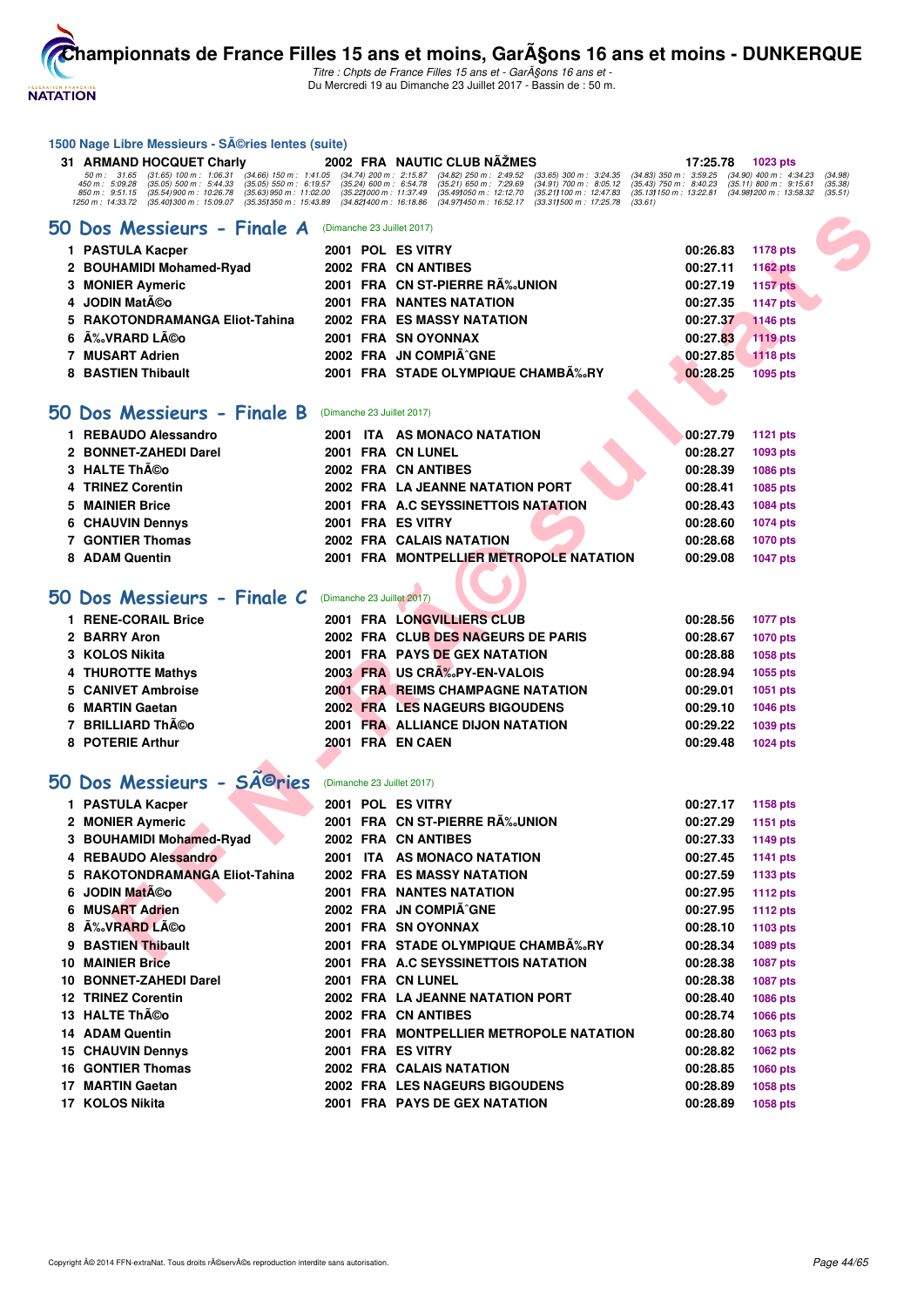

Titre : Chpts de France Filles 15 ans et - Garçons 16 ans et -Du Mercredi 19 au Dimanche 23 Juillet 2017 - Bassin de : 50 m.

#### **50 Dos Messieurs - Séries (suite)**

| 19 BARRY Aron            |  | 2002 FRA CLUB DES NAGEURS DE PARIS       | 00:28.91 | 1057 pts        |
|--------------------------|--|------------------------------------------|----------|-----------------|
| 20 CANIVET Ambroise      |  | <b>2001 FRA REIMS CHAMPAGNE NATATION</b> | 00:28.96 | 1054 pts        |
| 21 RENE-CORAIL Brice     |  | 2001 FRA LONGVILLIERS CLUB               | 00:29.10 | 1046 pts        |
| 22 BRILLIARD Théo        |  | 2001 FRA ALLIANCE DIJON NATATION         | 00:29.13 | 1044 pts        |
| 23 THUROTTE Mathys       |  | 2003 FRA US CRA‰PY-EN-VALOIS             | 00:29.29 | 1035 pts        |
| 24 POTERIE Arthur        |  | 2001 FRA EN CAEN                         | 00:29.37 | 1031 pts        |
| 25 BOURDIER Julien       |  | 2001 FRA ST-ETIENNE NATATION             | 00:29.38 | 1030 pts        |
| 26 ELIE Loris            |  | 2001 FRA L'ESPADON CN FORT-DE-FRANCE     | 00:29.53 | <b>1022 pts</b> |
| 27 MIGUET Florian        |  | 2001 FRA SN VERSAILLES                   | 00:29.60 | <b>1018 pts</b> |
| 28 GILBERT Mathias       |  | 2001 FRA ALLIANCE NATATION BESANCON      | 00:29.65 | <b>1015 pts</b> |
| 29 MAZEAU Hugo           |  | 2001 FRA OLYMPIC NICE NATATION           | 00:29.79 | 1007 pts        |
| <b>30 GAUTIER Arthur</b> |  | 2001 FRA SPN POITIERS                    | 00:30.33 | 977 pts         |

#### **[100 Dos Messieurs - Finale A](http://www.ffnatation.fr/webffn/resultats.php?idact=nat&go=epr&idcpt=47485&idepr=62)** (Mercredi 19 Juillet 2017)

| 1 BOUHAMIDI Mohamed-Ryad  |                   | 2002 FRA CN ANTIBES               |             |       | 00:58.38                                      | 1151 pts   |  |
|---------------------------|-------------------|-----------------------------------|-------------|-------|-----------------------------------------------|------------|--|
|                           |                   |                                   | 50 m :      | 28.22 | $(28.22)$ 100 m :                             | 58.38 (30. |  |
| 2 PASTULA Kacper          | 2001 POL ES VITRY |                                   |             |       | 00:58.45                                      | 1149 pts   |  |
|                           |                   |                                   | $50 m$ :    | 27.95 | $(27.95)$ 100 m :                             | 58.45 (30. |  |
| 3 JODIN Matéo             |                   | <b>2001 FRA NANTES NATATION</b>   |             |       | 00:58.70                                      | 1142 pts   |  |
|                           |                   |                                   | $50 m$ :    | 28.92 | $(28.92)$ 100 m :                             | 58.70 (29. |  |
| 4 MONIER Aymeric          |                   | 2001 FRA CN ST-PIERRE RÉUNION     |             |       | 00:58.85                                      | 1138 pts   |  |
|                           |                   |                                   | 50 m :      | 28.62 | $(28.62)$ 100 m :                             | 58.85 (30. |  |
| 5 MUSART Adrien           |                   | 2002 FRA JN COMPIÃ^GNE            |             |       | 00:59.30                                      | 1125 pts   |  |
|                           |                   |                                   | 50 m: 29.21 |       | $(29.21)$ 100 m :                             | 59.30 (30. |  |
| 6 TRINEZ Corentin         |                   | 2002 FRA LA JEANNE NATATION PORT  |             |       | 00:59.37                                      | 1123 pts   |  |
|                           |                   |                                   | 50 m: 29.08 |       | $(29.08)$ 100 m :                             | 59.37 (30. |  |
| <b>7 BASTIEN Thibault</b> |                   | 2001 FRA STADE OLYMPIQUE CHAMBÉRY |             |       | 00:59.77                                      | 1112 pts   |  |
|                           |                   |                                   | 50 m :      | 29.35 | $(29.35)$ 100 m :                             | 59.77 (30. |  |
| 8 A‰VRARD Léo             |                   | 2001 FRA SN OYONNAX               |             |       | 01:00.15<br>$F0 - 0001$ (00.01) 100 $- 1.001$ | 1101 pts   |  |
|                           |                   |                                   |             |       |                                               |            |  |

#### **[100 Dos Messieurs - Finale B](http://www.ffnatation.fr/webffn/resultats.php?idact=nat&go=epr&idcpt=47485&idepr=62)** (Mercredi 19 Juillet 2017)

| 22 BRILLIARD ThA©o                                            |  | 2001 FRA ALLIANCE DIJON NATATION     |                | 00:29.13<br>1044 pts                                                      |  |
|---------------------------------------------------------------|--|--------------------------------------|----------------|---------------------------------------------------------------------------|--|
| 23 THUROTTE Mathys                                            |  | 2003 FRA US CRA%PY-EN-VALOIS         |                | 00:29.29<br>1035 pts                                                      |  |
| 24 POTERIE Arthur                                             |  | 2001 FRA EN CAEN                     |                | 00:29.37<br>1031 pts                                                      |  |
| 25 BOURDIER Julien                                            |  | 2001 FRA ST-ETIENNE NATATION         |                | 1030 pts<br>00:29.38                                                      |  |
| 26 ELIE Loris                                                 |  | 2001 FRA L'ESPADON CN FORT-DE-FRANCE |                | 00:29.53<br><b>1022 pts</b>                                               |  |
| 27 MIGUET Florian                                             |  | 2001 FRA SN VERSAILLES               |                | 00:29.60<br>1018 pts                                                      |  |
| 28 GILBERT Mathias                                            |  | 2001 FRA ALLIANCE NATATION BESANCON  |                | 00:29.65<br><b>1015 pts</b>                                               |  |
| 29 MAZEAU Hugo                                                |  | 2001 FRA OLYMPIC NICE NATATION       |                | 00:29.79<br>1007 pts                                                      |  |
| 30 GAUTIER Arthur                                             |  | 2001 FRA SPN POITIERS                |                | 00:30.33<br>977 pts                                                       |  |
|                                                               |  |                                      |                |                                                                           |  |
| OO Dos Messieurs - Finale A (Mercredi 19 Juillet 2017)        |  |                                      |                |                                                                           |  |
| 1 BOUHAMIDI Mohamed-Ryad                                      |  | 2002 FRA CN ANTIBES                  |                | 00:58.38<br><b>1151 pts</b>                                               |  |
| 2 PASTULA Kacper                                              |  | 2001 POL ES VITRY                    |                | 50 m : 28.22 (28.22) 100 m : 58.38 (30.16)<br>00:58.45<br>1149 pts        |  |
|                                                               |  |                                      | 50 m: 27.95    | $(27.95)$ 100 m : 58.45 $(30.50)$                                         |  |
| 3 JODIN Matéo                                                 |  | <b>2001 FRA NANTES NATATION</b>      |                | 00:58.70<br>1142 pts                                                      |  |
| 4 MONIER Aymeric                                              |  | 2001 FRA CN ST-PIERRE R‰UNION        |                | 50 m: 28.92 (28.92) 100 m: 58.70 (29.78)<br>00:58.85                      |  |
|                                                               |  |                                      | 50 m: 28.62    | 1138 pts<br>$(28.62)$ 100 m : 58.85 $(30.23)$                             |  |
| 5 MUSART Adrien                                               |  | 2002 FRA JN COMPIÃ^GNE               |                | 00:59.30<br>1125 pts                                                      |  |
| 6 TRINEZ Corentin                                             |  | 2002 FRA LA JEANNE NATATION PORT     | 50 m : 29.21   | $(29.21)$ 100 m : 59.30 $(30.09)$                                         |  |
|                                                               |  |                                      | 50 m : 29.08   | 00:59.37<br>1123 pts<br>(29.08) 100 m: 59.37 (30.29)                      |  |
| <b>7 BASTIEN Thibault</b>                                     |  | 2001 FRA STADE OLYMPIQUE CHAMBA‰RY   |                | 00:59.77<br>1112 $pts$                                                    |  |
| 8 A‰VRARD Léo                                                 |  |                                      | $50 m$ : 29.35 | (29.35) 100 m : 59.77 (30.42)                                             |  |
|                                                               |  | 2001 FRA SN OYONNAX                  |                | 01:00.15<br><b>1101 pts</b><br>50 m: 29.21 (29.21) 100 m: 1:00.15 (30.94) |  |
|                                                               |  |                                      |                |                                                                           |  |
| <b>00 Dos Messieurs - Finale B</b> (Mercredi 19 Juillet 2017) |  |                                      |                |                                                                           |  |
| 1 BARONI Clement                                              |  | 2001 FRA TOULON VAR NATATION         |                | 01:00.86<br><b>1081 pts</b>                                               |  |
|                                                               |  |                                      |                | 50 m : 29.70 (29.70) 100 m : 1:00.86 (31.16)                              |  |
| 2 MAINIER Brice                                               |  | 2001 FRA A.C SEYSSINETTOIS NATATION  | 50 m : 29.78   | 01:01.23<br><b>1071 pts</b><br>(29.78) 100 m : 1:01.23 (31.45)            |  |
| 2 MIGUET Florian                                              |  | 2001 FRA SN VERSAILLES               |                | 01:01.23<br><b>1071 pts</b>                                               |  |
|                                                               |  |                                      | 50 m: 29.82    | (29.82) 100 m: 1:01.23 (31.41)                                            |  |
| 4 BOURDIER Julien                                             |  | 2001 FRA ST-ETIENNE NATATION         | 50 m : 29.69   | 01:01.35<br><b>1068 pts</b><br>$(29.69)$ 100 m : 1:01.35 $(31.66)$        |  |
| 5 GONTIER Thomas                                              |  | 2002 FRA CALAIS NATATION             |                | 01:02.00<br>1050 pts                                                      |  |
|                                                               |  |                                      | 50 m : 29.95   | $(29.95)$ 100 m : 1:02.00 $(32.05)$                                       |  |
| 6 BRILLIARD Th©o                                              |  | 2001 FRA ALLIANCE DIJON NATATION     | 50 m : 30.25   | 01:02.03<br><b>1049 pts</b><br>$(30.25)$ 100 m : 1:02.03 $(31.78)$        |  |
| <b>7 PAUPARDIN Guillaume</b>                                  |  | 2001 FRA CN MELUN VAL DE SEINE       |                | 01:02.46<br>1038 pts                                                      |  |
|                                                               |  |                                      |                | 50 m : 30.16 (30.16) 100 m : 1:02.46 (32.30)                              |  |
| 8 BARRY Aron                                                  |  | 2002 FRA CLUB DES NAGEURS DE PARIS   | 50 m : 30.49   | 01:02.51<br><b>1036 pts</b><br>$(30.49)$ 100 m : 1:02.51 $(32.02)$        |  |
| OO Dos Messieurs - Finale C (Mercredi 19 Juillet 2017)        |  |                                      |                |                                                                           |  |
|                                                               |  |                                      |                |                                                                           |  |
| 1 MAJOU CIément                                               |  | 2002 FRA CN POISSY                   |                | 01:02.01<br><b>1050 pts</b>                                               |  |
| 2 POUMAREDE Julien                                            |  | 2001 FRA CN ST-MICHEL-SUR-ORGE       |                | 50 m: 30.42 (30.42) 100 m: 1:02.01 (31.59)<br>01:02.05<br>1049 pts        |  |
|                                                               |  |                                      |                | 50 m: 30.41 (30.41) 100 m: 1:02.05 (31.64)                                |  |
| <b>COURDDOMNEL TESS</b>                                       |  | 0004 FBA ON CT MIQUEL CUB OBOE       |                | $0.4.0000$ $0.4044$                                                       |  |

# **[100 Dos Messieurs - Finale C](http://www.ffnatation.fr/webffn/resultats.php?idact=nat&go=epr&idcpt=47485&idepr=62)** (Mercredi 19 Juillet 2017)

| 1 MAJOU CIément     |  | 2002 FRA CN POISSY                  |        |                          | 01:02.01                                         | 1050 pts |  |
|---------------------|--|-------------------------------------|--------|--------------------------|--------------------------------------------------|----------|--|
| 2 POUMAREDE Julien  |  | 2001 FRA CN ST-MICHEL-SUR-ORGE      |        | $50 \text{ m}$ : $30.42$ | $(30.42)$ 100 m : 1:02.01 $(31.$<br>01:02.05     | 1049 pts |  |
| 3 CHARBONNEL Theo   |  | 2001 FRA CN ST-MICHEL-SUR-ORGE      |        | 50 m: 30.41              | $(30.41)$ 100 m : 1:02.05 (31.<br>01:02.22       | 1044 pts |  |
| 4 BENEZIT Corentin  |  | 2001 FRA STADE CLERMONT NATATION    | 50 m : | 30.23                    | $(30.23)$ 100 m : 1:02.22 $(31.$<br>01:02.24     | 1044 pts |  |
| 5 KOLOS Nikita      |  | 2001 FRA PAYS DE GEX NATATION       |        | $50 \text{ m}$ : $30.24$ | $(30.24)$ 100 m : 1:02.24 $(32.$<br>01:02.29     | 1042 pts |  |
| 6 GUILLAMIN Tom     |  | 2002 FRA CN ANTIBES                 |        | 50 m : 29.83             | (29.83) 100 m : 1:02.29 (32.<br>01:02.41         | 1039 pts |  |
| 6 POTERIE Arthur    |  | 2001 FRA EN CAEN                    |        | 50 m: 30.71              | $(30.71)$ 100 m : 1:02.41 $(31.$<br>01:02.41     | 1039 pts |  |
| --- GILBERT Mathias |  | 2001 FRA ALLIANCE NATATION BESANCON | 50 m : | 30.25                    | $(30.25)$ 100 m : 1:02.41 (32.<br><b>DSQ 15m</b> |          |  |
|                     |  |                                     |        |                          |                                                  |          |  |

|                        |       | 00:58.38          | <b>1151 pts</b>     |
|------------------------|-------|-------------------|---------------------|
| 50 m: 28.22            |       | $(28.22)$ 100 m : | 58.38 (30.16)       |
|                        |       | 00:58.45          | 1149 pts            |
| $50 m$ : 27.95         |       | $(27.95)$ 100 m : | 58.45 (30.50)       |
|                        |       | 00:58.70          | <b>1142 pts</b>     |
| $50 \text{ m}$ : 28.92 |       | $(28.92)$ 100 m : | 58.70 (29.78)       |
|                        |       | 00:58.85          | <b>1138 pts</b>     |
| 50 m: 28.62            |       | $(28.62)$ 100 m : | 58.85 (30.23)       |
|                        |       | 00:59.30          | 1125 pts            |
| $50 m$ : 29.21         |       | $(29.21)$ 100 m : | 59.30 (30.09)       |
|                        |       | 00:59.37          | 1123 $pts$          |
| 50 m: 29.08            |       | $(29.08)$ 100 m : | 59.37 (30.29)       |
|                        |       | 00:59.77          | 1112 $pts$          |
| $50 m$ :               | 29.35 | $(29.35)$ 100 m : | 59.77 (30.42)       |
|                        |       | 01:00.15          | 1101 pts            |
| $50 m$ :               | 29.21 | (29.21) 100 m :   | $1:00.15$ $(30.94)$ |

|                  | 01:00.86                            | <b>1081 pts</b>     |  |
|------------------|-------------------------------------|---------------------|--|
| $50 m$ : 29.70   | $(29.70)$ 100 m :                   | $1:00.86$ $(31.16)$ |  |
|                  | 01:01.23                            | 1071 pts            |  |
| 50 m : 29.78     | $(29.78)$ 100 m :                   | $1:01.23$ $(31.45)$ |  |
|                  | 01:01.23                            | 1071 pts            |  |
| $50 m$ : 29.82   | $(29.82)$ 100 m :                   | $1:01.23$ $(31.41)$ |  |
|                  | 01:01.35                            | 1068 pts            |  |
| 50 m : 29.69     | $(29.69)$ 100 m :                   | $1:01.35$ $(31.66)$ |  |
|                  | 01:02.00                            | 1050 pts            |  |
| $50 m$ : 29.95   | $(29.95)$ 100 m :                   | $1:02.00$ $(32.05)$ |  |
|                  | 01:02.03 1049 pts                   |                     |  |
| $50 m$ : $30.25$ | $(30.25)$ 100 m :                   | 1:02.03 (31.78)     |  |
|                  | 01:02.46                            | 1038 pts            |  |
| 50 m: 30.16      | $(30.16)$ 100 m : 1:02.46 $(32.30)$ |                     |  |
|                  | 01:02.51 1036 pts                   |                     |  |
| 50 m : 30.49     | (30.49) 100 m :                     | 1:02.51 (32.02)     |  |

|                  |       | 01:02.01                            | <b>1050 pts</b>     |  |
|------------------|-------|-------------------------------------|---------------------|--|
| $50 m$ : $30.42$ |       | $(30.42)$ 100 m :                   | $1:02.01$ $(31.59)$ |  |
|                  |       | 01:02.05                            | 1049 pts            |  |
| 50 m: 30.41      |       | $(30.41)$ 100 m :                   | $1:02.05$ $(31.64)$ |  |
|                  |       | 01:02.22                            | 1044 pts            |  |
| 50 m: 30.23      |       | $(30.23)$ 100 m :                   | 1:02.22 (31.99)     |  |
|                  |       | 01:02.24                            | 1044 pts            |  |
| 50 m: 30.24      |       | $(30.24)$ 100 m :                   | 1:02.24 (32.00)     |  |
|                  |       | 01:02.29                            | 1042 pts            |  |
| 50 m: 29.83      |       | $(29.83)$ 100 m :                   | $1:02.29$ $(32.46)$ |  |
|                  |       | 01:02.41 1039 pts                   |                     |  |
| $50 m$ : $30.71$ |       | $(30.71)$ 100 m :                   | $1:02.41$ $(31.70)$ |  |
|                  |       | 01:02.41 1039 pts                   |                     |  |
| 50 m :           | 30.25 | $(30.25)$ 100 m : 1:02.41 $(32.16)$ |                     |  |
|                  |       | <b>DSQ 15m</b>                      |                     |  |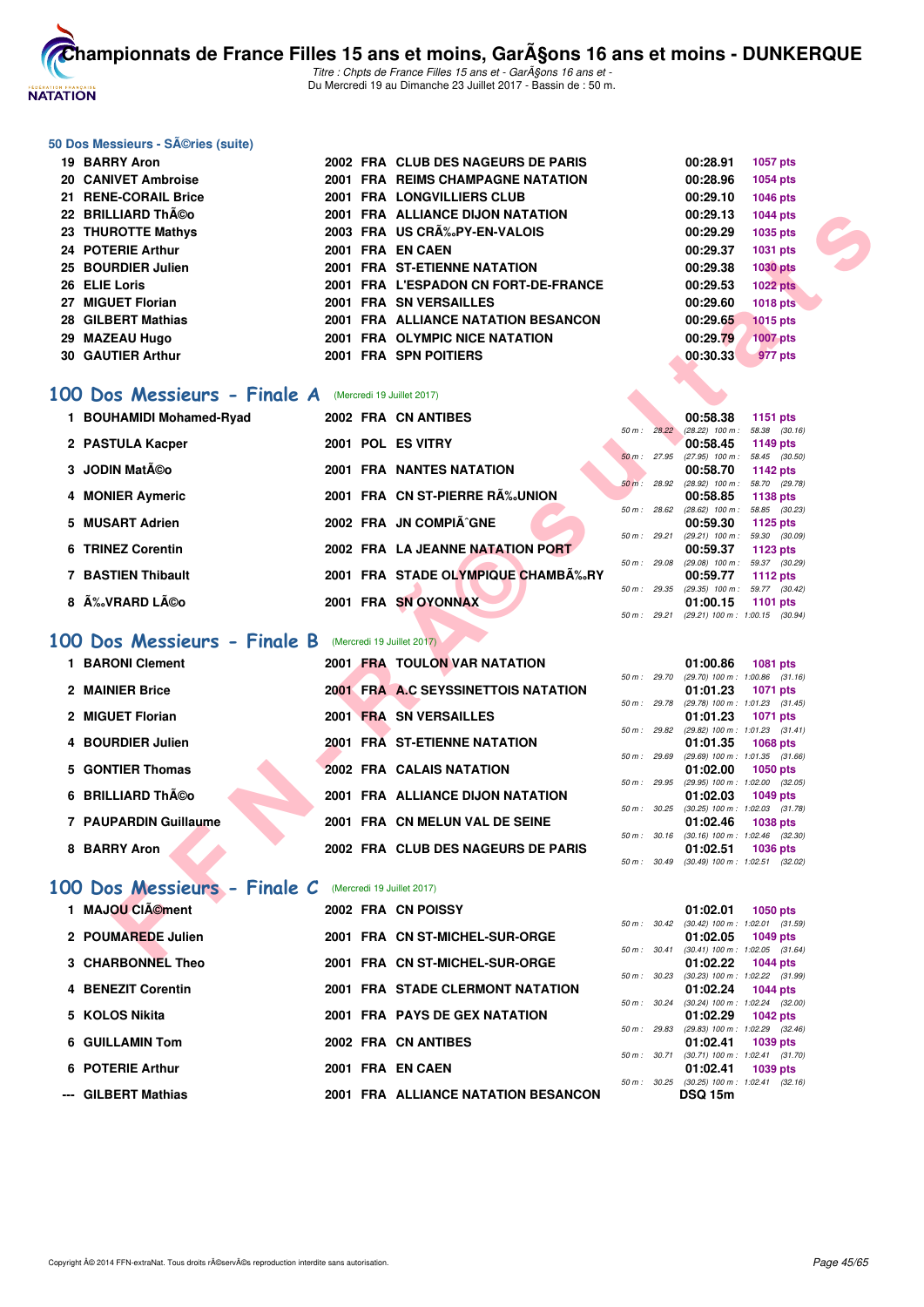

# 100 Dos Messieurs - SÃ<sup>©</sup>ries (Mercredi 19 Juillet 2017)

| 1 PASTULA Kacper          |  | 2001 POL ES VITRY                          |              | 00:58.15<br>1158 pts                                               |
|---------------------------|--|--------------------------------------------|--------------|--------------------------------------------------------------------|
| 2 JODIN Matéo             |  | 2001 FRA NANTES NATATION                   | 50 m : 28.09 | $(28.09)$ 100 m : 58.15 $(30.06)$<br>00:59.17<br>1129 pts          |
| 3 MONIER Aymeric          |  | 2001 FRA CN ST-PIERRE RÉUNION              | 50 m: 28.89  | (28.89) 100 m: 59.17 (30.28)<br>00:59.34<br><b>1124 pts</b>        |
| 4 BOUHAMIDI Mohamed-Ryad  |  | 2002 FRA CN ANTIBES                        | 50 m : 29.04 | (29.04) 100 m: 59.34 (30.30)<br>00:59.39<br>1122 $pts$             |
| 5 MUSART Adrien           |  | 2002 FRA JN COMPIÃ^GNE                     | 50 m : 28.99 | $(28.99)$ 100 m : 59.39 $(30.40)$<br>00:59.48<br><b>1120 pts</b>   |
| <b>6 BASTIEN Thibault</b> |  | 2001 FRA STADE OLYMPIQUE CHAMBA‰RY         | 50 m : 29.01 | $(29.01)$ 100 m : 59.48 $(30.47)$<br>00:59.94<br>1107 $pts$        |
| 7 ÉVRARD Léo              |  | 2001 FRA SN OYONNAX                        | 50 m : 29.63 | $(29.63)$ 100 m : 59.94 $(30.31)$<br>01:00.85<br><b>1082 pts</b>   |
| 8 TRINEZ Corentin         |  | 2002 FRA LA JEANNE NATATION PORT           | 50 m: 30.23  | $(30.23)$ 100 m : 1:00.85 $(30.62)$<br>01:01.20<br><b>1072 pts</b> |
| 9 MAINIER Brice           |  | 2001 FRA A.C SEYSSINETTOIS NATATION        | 50 m: 30.04  | $(30.04)$ 100 m : 1:01.20 $(31.16)$<br>01:01.27<br><b>1070 pts</b> |
| <b>10 BARONI Clement</b>  |  | 2001 FRA TOULON VAR NATATION               | 50 m: 30.20  | $(30.20)$ 100 m : 1:01.27 $(31.07)$<br>01:01.55<br>1062 pts        |
| 11 MIGUET Florian         |  | 2001 FRA SN VERSAILLES                     | 50 m : 30.30 | $(30.30)$ 100 m : 1:01.55 $(31.25)$<br>01:01.75<br>1057 pts        |
| 12 BARRY Aron             |  | 2002 FRA CLUB DES NAGEURS DE PARIS         | 50 m: 30.38  | (30.38) 100 m: 1:01.75 (31.37)<br>01:01.83<br>1055 pts             |
| 13 BOURDIER Julien        |  | 2001 FRA ST-ETIENNE NATATION               | 50 m : 30.12 | $(30.12)$ 100 m : 1:01.83 $(31.71)$<br>01:01.86<br>1054 pts        |
| 14 GONTIER Thomas         |  | 2002 FRA CALAIS NATATION                   | 50 m: 30.29  | $(30.29)$ 100 m : 1:01.86 $(31.57)$<br>01:01.93<br>1052 pts        |
| 15 PAUPARDIN Guillaume    |  | 2001 FRA CN MELUN VAL DE SEINE             | 50 m: 30.11  | (30.11) 100 m: 1:01.93 (31.82)<br>01:01.94<br>1052 pts             |
| 16 BRILLIARD Théo         |  | 2001 FRA ALLIANCE DIJON NATATION           |              | 50 m: 30.42 (30.42) 100 m: 1:01.94 (31.52)<br>01:01.99<br>1050 pts |
| 17 KOLOS Nikita           |  | 2001 FRA PAYS DE GEX NATATION              |              | 50 m: 30.07 (30.07) 100 m: 1:01.99 (31.92)<br>01:02.32<br>1041 pts |
| <b>18 GUILLAMIN Tom</b>   |  | 2002 FRA CN ANTIBES                        |              | 50 m: 30.17 (30.17) 100 m: 1:02.32 (32.15)<br>01:02.40<br>1039 pts |
| 19 POTERIE Arthur         |  | 2001 FRA EN CAEN                           | 50 m : 30.63 | $(30.63)$ 100 m : 1:02.40 $(31.77)$<br>01:02.48<br><b>1037 pts</b> |
| 20 MAJOU CIément          |  | 2002 FRA CN POISSY                         | 50 m: 30.23  | (30.23) 100 m: 1:02.48 (32.25)<br>01:02.51<br><b>1036 pts</b>      |
| 21 BENEZIT Corentin       |  | <b>2001 FRA STADE CLERMONT NATATION</b>    | 50 m : 30.89 | $(30.89)$ 100 m : 1:02.51 $(31.62)$<br>01:02.53<br><b>1036 pts</b> |
| 22 CHARBONNEL Theo        |  | 2001 FRA CN ST-MICHEL-SUR-ORGE             | 50 m: 30.92  | $(30.92)$ 100 m : 1:02.53 $(31.61)$<br>01:02.57<br>1035 pts        |
| 23 GILBERT Mathias        |  | <b>2001 FRA ALLIANCE NATATION BESANCON</b> | 50 m : 30.20 | $(30.20)$ 100 m : 1:02.57 $(32.37)$<br>01:02.62<br>1033 pts        |
| 24 POUMAREDE Julien       |  | 2001 FRA CN ST-MICHEL-SUR-ORGE             | 50 m : 30.00 | (30.00) 100 m: 1:02.62 (32.62)<br>01:02.69<br><b>1031 pts</b>      |
| 25 MOLON Antoine          |  | 2001 FRA CN MAISONS-ALFORT                 | 50 m : 30.25 | $(30.25)$ 100 m : 1:02.69 $(32.44)$<br>01:02.70<br><b>1031 pts</b> |
| 26 MAZEAU Hugo            |  | 2001 FRA OLYMPIC NICE NATATION             | 50 m: 30.56  | $(30.56)$ 100 m : 1:02.70 $(32.14)$<br>01:02.84<br><b>1027 pts</b> |
| 27 LAVARELO Julian        |  | 2001 FRA SO MILLAU N                       |              | 50 m: 30.77 (30.77) 100 m: 1:02.84 (32.07)<br>01:02.98<br>1024 pts |
| 28 HUG-DREYFUS Tom        |  | 2002 FRA MULHOUSE ON                       | 50 m : 30.89 | (30.89) 100 m : 1:02.98 (32.09)<br>01:03.04<br>1022 pts            |
| 29 REBAUDO Alessandro     |  | 2001 ITA AS MONACO NATATION                | 50 m : 30.74 | $(30.74)$ 100 m : 1:03.04 $(32.30)$<br><b>1020 pts</b><br>01:03.10 |
| 30 PESQUET Sidney         |  | 2001 FRA CN NARBONNE                       | 50 m : 30.86 | $(30.86)$ 100 m : 1:03.10 $(32.24)$<br>01:03.17<br><b>1018 pts</b> |
| 31 NEDELEC Colin          |  | <b>2002 FRA NANTES NATATION</b>            | 50 m : 30.80 | (30.80) 100 m: 1:03.17 (32.37)<br>01:03.41<br>1012 pts             |
| 32 NEUVILLE Malo          |  | 2001 FRA CA ORSAY                          | 50 m : 30.66 | $(30.66)$ 100 m : 1:03.41 $(32.75)$<br>01:03.45<br><b>1011 pts</b> |
| 33 VAROQUIER Mathieu      |  | 2002 FRA AMSL FRA%JUS                      | 50 m : 30.85 | $(30.85)$ 100 m : 1:03.45 $(32.60)$<br>01:03.55<br><b>1008 pts</b> |
| 34 GENEVOIS Yanis         |  | 2002 FRA CN VIRY-CHÃ, TILLON               | 50 m : 30.95 | $(30.95)$ 100 m : 1:03.55 $(32.60)$<br>01:03.88<br>999 pts         |
| 35 COUBLE Tom             |  | <b>2001 FRA ES MASSY NATATION</b>          |              | 50 m: 31.21 (31.21) 100 m: 1:03.88 (32.67)<br>01:04.23<br>990 pts  |
| 36 MARTIN Gaetan          |  | 2002 FRA LES NAGEURS BIGOUDENS             |              | 50 m: 30.76 (30.76) 100 m: 1:04.23 (33.47)<br>01:04.59<br>981 pts  |
|                           |  |                                            |              |                                                                    |

|          |       | 00:58.15                      | 1158 pts                   |         |
|----------|-------|-------------------------------|----------------------------|---------|
| 50 m :   | 28.09 | $(28.09)$ 100 m :<br>00:59.17 | 58.15<br>1129 pts          | (30.06) |
| 50 m :   | 28.89 | $(28.89)$ 100 m :             | 59.17                      | (30.28) |
| 50 m :   | 29.04 | 00:59.34<br>$(29.04)$ 100 m : | 1124 pts<br>59.34          | (30.30) |
|          |       | 00:59.39                      | 1122 pts                   |         |
| 50 m :   | 28.99 | $(28.99)$ 100 m :             | 59.39                      | (30.40) |
| 50 m :   | 29.01 | 00:59.48<br>$(29.01)$ 100 m : | <b>1120 pts</b><br>59.48   | (30.47) |
|          |       | 00:59.94                      | 1107 pts                   |         |
| $50 m$ : | 29.63 | $(29.63)$ 100 m :<br>01:00.85 | 59.94<br>1082 pts          | (30.31) |
| $50 m$ : | 30.23 | $(30.23)$ 100 m :             | $1:00.85$ (30.62)          |         |
|          |       | 01:01.20                      | <b>1072 pts</b>            |         |
| $50 m$ : | 30.04 | $(30.04) 100 m$ :<br>01:01.27 | 1:01.20<br>1070 pts        | (31.16) |
| $50 m$ : | 30.20 | $(30.20)$ 100 m :             | 1:01.27                    | (31.07) |
| 50 m :   | 30.30 | 01:01.55<br>$(30.30)$ 100 m : | 1062 pts<br>1:01.55        | (31.25) |
|          |       | 01:01.75                      | 1057 pts                   |         |
| $50 m$ : | 30.38 | $(30.38)$ 100 m :             | 1:01.75                    | (31.37) |
| $50 m$ : | 30.12 | 01:01.83<br>$(30.12)$ 100 m : | 1055 pts<br>1:01.83        | (31.71) |
|          |       | 01:01.86                      | 1054 pts                   |         |
| $50 m$ : | 30.29 | $(30.29)$ 100 m :<br>01:01.93 | 1:01.86<br>1052 pts        | (31.57) |
| $50 m$ : | 30.11 | (30.11) 100 m :               | 1:01.93                    | (31.82) |
|          |       | 01:01.94                      | 1052 pts                   |         |
| $50 m$ : | 30.42 | $(30.42)$ 100 m :<br>01:01.99 | 1:01.94<br>1050 pts        | (31.52) |
| 50 m:    | 30.07 | $(30.07)$ 100 m :             | 1:01.99                    | (31.92) |
| 50 m :   | 30.17 | 01:02.32<br>$(30.17) 100 m$ : | 1041 pts<br>1:02.32        | (32.15) |
|          |       | 01:02.40                      | 1039 pts                   |         |
| 50 m :   | 30.63 | $(30.63)$ 100 m :<br>01:02.48 | 1:02.40                    | (31.77) |
| 50 m :   | 30.23 | $(30.23)$ 100 m :             | 1037 pts<br>1:02.48        | (32.25) |
|          |       | 01:02.51                      | 1036 pts                   |         |
| 50 m :   | 30.89 | (30.89) 100 m :<br>01:02.53   | 1:02.51<br>1036 pts        | (31.62) |
| 50 m :   | 30.92 | $(30.92)$ 100 m :             | 1:02.53                    | (31.61) |
| 50 m :   | 30.20 | 01:02.57<br>$(30.20)$ 100 m : | 1035 pts<br>1:02.57        | (32.37) |
|          |       | 01:02.62                      | 1033 pts                   |         |
| 50 m :   | 30.00 | $(30.00)$ 100 m :             | 1:02.62                    | (32.62) |
| $50 m$ : | 30.25 | 01:02.69<br>$(30.25)$ 100 m : | 1031 pts<br>1:02.69        | (32.44) |
|          |       | 01:02.70                      | 1031 pts                   |         |
| 50 m :   | 30.56 | $(30.56)$ 100 m :<br>01:02.84 | 1:02.70<br>1027 pts        | (32.14) |
| 50 m :   | 30.77 | $(30.77)$ 100 m :             | 1:02.84                    | (32.07) |
| 50 m :   | 30.89 | 01:02.98<br>$(30.89)$ 100 m : | 1024 pts<br>1:02.98        | (32.09) |
|          |       | 01:03.04                      | 1022 pts                   |         |
| 50 m :   | 30.74 | $(30.74)$ 100 m :             | 1:03.04                    | (32.30) |
| $50 m$ : | 30.86 | 01:03.10<br>$(30.86)$ 100 m : | 1020 pts<br>1:03.10        | (32.24) |
|          |       | 01:03.17                      | 1018 pts                   |         |
| $50 m$ : | 30.80 | $(30.80)$ 100 m :<br>01:03.41 | 1:03.17<br><b>1012 pts</b> | (32.37) |
| $50 m$ : | 30.66 | $(30.66)$ 100 m :             | 1:03.41                    | (32.75) |
| $50 m$ : |       | 01:03.45                      | 1011 pts                   | (32.60) |
|          | 30.85 | (30.85) 100 m :<br>01:03.55   | 1:03.45<br>1008 pts        |         |
| $50 m$ : | 30.95 | $(30.95)$ 100 m :             | 1:03.55                    | (32.60) |
| 50 m :   | 31.21 | 01:03.88<br>$(31.21)$ 100 m : | 999 pts<br>1:03.88         | (32.67) |
|          |       | 01:04.23                      | 990 pts                    |         |
| $50 m$ : | 30.76 | $(30.76)$ 100 m :<br>01:04.59 | 1:04.23<br>981 pts         | (33.47) |
| $50 m$ : | 30.72 | (30.72) 100 m :               | 1:04.59                    | (33.87) |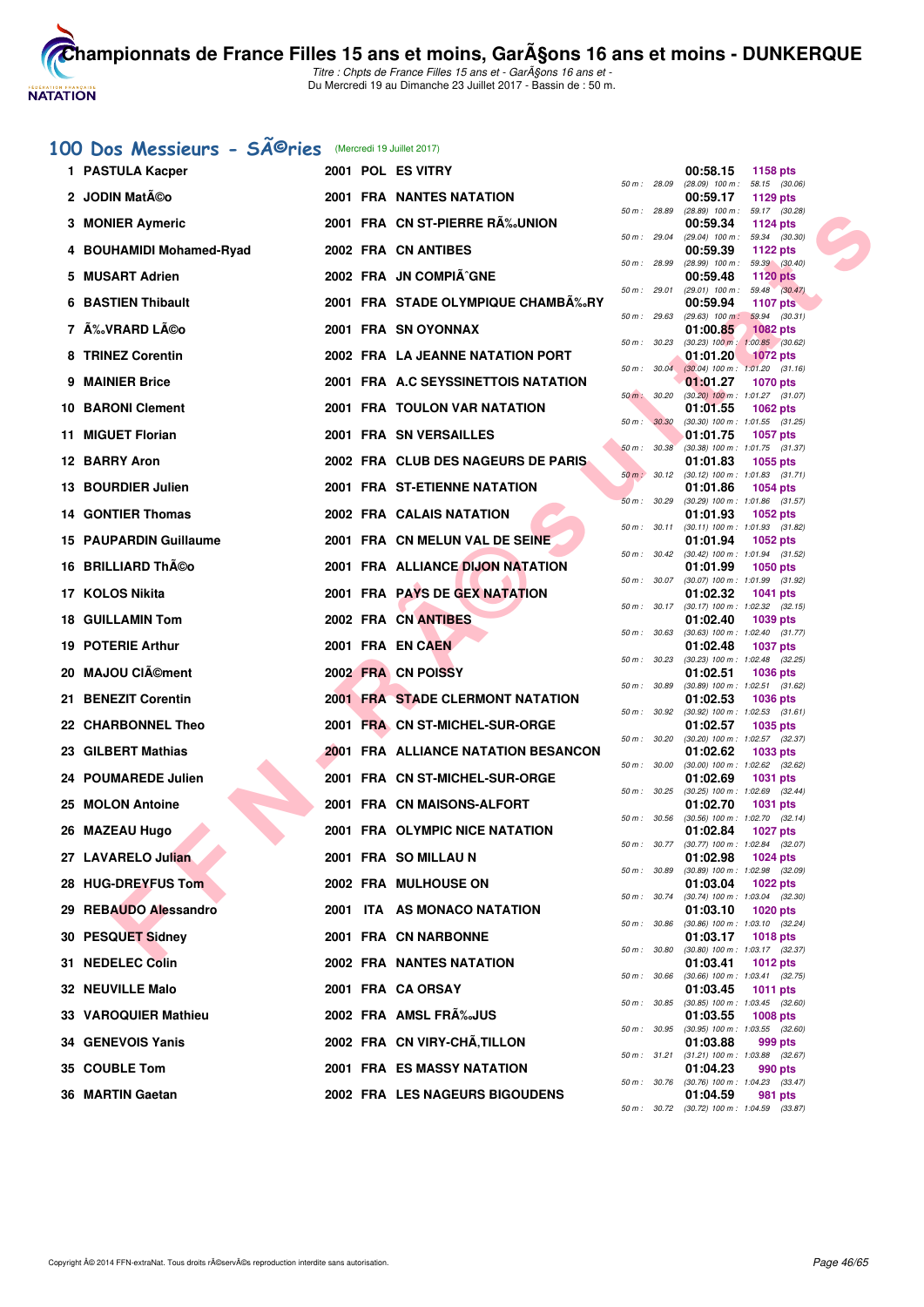

Titre : Chpts de France Filles 15 ans et - GarA§ons 16 ans et -Du Mercredi 19 au Dimanche 23 Juillet 2017 - Bassin de : 50 m.

| 100 Dos Messieurs - Séries (suite)                      |  |                                                                                                                                        |             |                                                                    |
|---------------------------------------------------------|--|----------------------------------------------------------------------------------------------------------------------------------------|-------------|--------------------------------------------------------------------|
| 37 AUGER Thibault                                       |  | 2002 FRA OLYMPIC NICE NATATION                                                                                                         | 50 m: 30.26 | 01:04.83<br>974 pts<br>$(30.26)$ 100 m : 1:04.83 $(34.57)$         |
| 38 LIONZO Matteo                                        |  | 2001 FRA EN ALBI                                                                                                                       |             | 01:05.80<br>949 pts                                                |
| --- BONNET-ZAHEDI Darel                                 |  | 2001 FRA CN LUNEL                                                                                                                      |             | 50 m: 32.37 (32.37) 100 m: 1:05.80 (33.43)<br><b>DNS</b> dec       |
|                                                         |  |                                                                                                                                        |             |                                                                    |
| 200 Dos Messieurs - Finale A (Vendredi 21 Juillet 2017) |  |                                                                                                                                        |             |                                                                    |
| 1 JODIN Matéo                                           |  | 2001 FRA NANTES NATATION                                                                                                               |             | <b>1144 pts</b><br>02:06.50                                        |
| 2 BOUHAMIDI Mohamed-Ryad                                |  | 50 m: 29.94 (29.94) 100 m: 1:02.13 (32.19) 150 m: 1:34.74 (32.61) 200 m: 2:06.50 (31.76)<br>2002 FRA CN ANTIBES                        |             | 02:07.12<br><b>1136 pts</b>                                        |
| 3 TRINEZ Corentin                                       |  | 50 m: 29.43 (29.43) 100 m: 1.01.75 (32.32) 150 m: 1.34.33 (32.58) 200 m: 2.07.12 (32.79)<br><b>2002 FRA LA JEANNE NATATION PORT</b>    |             | 02:08.10<br><b>1122 pts</b>                                        |
| 4 MUSART Adrien                                         |  | 50 m: 30.01 (30.01) 100 m: 1:02.49 (32.48) 150 m: 1:35.82<br>2002 FRA JN COMPIA^GNE                                                    |             | $(33.33)$ 200 m : 2:08.10 $(32.28)$<br>02:08.41 1118 pts           |
| 5 ÉVRARD Léo                                            |  | 50 m: 30.07 (30.07) 100 m: 1:02.33 (32.26) 150 m: 1:35.87 (33.54) 200 m: 2:08.41 (32.54)                                               |             |                                                                    |
|                                                         |  | 2001 FRA SN OYONNAX<br>50 m: 29.49 (29.49) 100 m: 1:02.08 (32.59) 150 m: 1:35.61                                                       |             | 02:09.69<br>1100 pts<br>$(33.53)$ 200 m : 2:09.69 $(34.08)$        |
| 6 MIGUET Florian                                        |  | 2001 FRA SN VERSAILLES<br>50 m: 30.53 (30.53) 100 m: 1:02.90 (32.37) 150 m: 1:36.46                                                    |             | 02:10.38<br>1090 pts<br>$(33.56)$ 200 m : 2:10.38 $(33.92)$        |
| <b>7 BARONI Clement</b>                                 |  | <b>2001 FRA TOULON VAR NATATION</b><br>50 m: 31.00 (31.00) 100 m: 1:03.90 (32.90) 150 m: 1:37.29 (33.39) 200 m: 2:10.48 (33.19)        |             | 02:10.48<br>1089 pts                                               |
| 8 ADAM Quentin                                          |  | 2001 FRA MONTPELLIER METROPOLE NATATION                                                                                                |             | 02:12.29<br><b>1064 pts</b>                                        |
|                                                         |  | 50 m: 29.96 (29.96) 100 m: 1:03.68 (33.72) 150 m: 1:37.84 (34.16) 200 m: 2:12.29 (34.45)                                               |             |                                                                    |
| 200 Dos Messieurs - Finale B (Vendredi 21 Juillet 2017) |  |                                                                                                                                        |             |                                                                    |
| 1 REBAUDO Alessandro                                    |  | 2001 ITA AS MONACO NATATION<br>50 m: 30.66 (30.66) 100 m: 1:04.51 (33.85) 150 m: 1:38.22 (33.71) 200 m: 2:11.38 (33.16)                |             | 02:11.38<br>1076 pts                                               |
| 2 BOURDIER Julien                                       |  | 2001 FRA ST-ETIENNE NATATION<br>50 m: 30.61 (30.61) 100 m: 1:04.36 (33.75) 150 m: 1:38.34 (33.98) 200 m: 2:12.21 (33.87)               |             | 02:12.21<br><b>1065 pts</b>                                        |
| 3 AUGER Thibault                                        |  | 2002 FRA OLYMPIC NICE NATATION                                                                                                         |             | 02:12.53<br><b>1061 pts</b>                                        |
| 4 BASTIEN Thibault                                      |  | 50 m: 30.49 (30.49) 100 m: 1:04.58 (34.09) 150 m: 1:39.08 (34.50) 200 m: 2:12.53 (33.45)<br>2001 FRA STADE OLYMPIQUE CHAMBA‰RY         |             | 02:12.81<br><b>1057 pts</b>                                        |
| 5 NEUVILLE Malo                                         |  | 50 m: 31.05 (31.05) 100 m: 1:04.39 (33.34) 150 m: 1:39.00 (34.61) 200 m: 2:12.81 (33.81)<br>2001 FRA CA ORSAY                          |             | 02:13.98<br>1041 pts                                               |
| 6 GILBERT Mathias                                       |  | 50 m: 31.45 (31.45) 100 m: 1:04.59 (33.14) 150 m: 1:39.82 (35.23) 200 m: 2:13.98 (34.16)<br><b>2001 FRA ALLIANCE NATATION BESANCON</b> |             |                                                                    |
|                                                         |  | 50 m : 30.80 (30.80) 100 m : 1:03.97 (33.17) 150 m : 1:38.58 (34.61) 200 m : 2:14.03 (35.45)                                           |             | 02:14.03<br><b>1040 pts</b>                                        |
| 7 GUILLAMIN Tom                                         |  | 2002 FRA CN ANTIBES<br>50 m: 32.04 (32.04) 100 m: 1:05.25 (33.21) 150 m: 1:39.98 (34.73) 200 m: 2:14.49 (34.51)                        |             | 02:14.49<br>1034 pts                                               |
| 8 GENEVOIS Yanis                                        |  | 2002 FRA CN VIRY-CHA, TILLON<br>50 m: 31.69 (31.69) 100 m: 1:06.07 (34.38) 150 m: 1:40.12 (34.05) 200 m: 2:14.50 (34.38)               |             | 02:14.50<br><b>1034 pts</b>                                        |
|                                                         |  |                                                                                                                                        |             |                                                                    |
| 200 Dos Messieurs - Finale C (Vendredi 21 Juillet 2017) |  |                                                                                                                                        |             |                                                                    |
| 1 HANSON Cyril                                          |  | 2002 BEL NEPTUNE CLUB DE FRANCE<br>50 m: 31.25 (31.25) 100 m: 1:03.92 (32.67) 150 m: 1:38.03 (34.11) 200 m: 2:11.79 (33.76)            |             | 02:11.79<br><b>1071 pts</b>                                        |
| 2 VAROQUIER Mathieu                                     |  | 2002 FRA AMSL FRA‰JUS<br>50 m: 30.94 (30.94) 100 m: 1:05.58 (34.64) 150 m: 1:39.87 (34.29) 200 m: 2:13.27 (33.40)                      |             | 02:13.27<br>1051 pts                                               |
| 3 DEZ Léo<br><b>A</b>                                   |  | <b>2002 FRA CSN GUYANCOURT</b><br>50 m: 31.99 (31.99) 100 m: 1:05.98 (33.99) 150 m: 1:40.37 (34.39) 200 m: 2:13.52 (33.15)             |             | 02:13.52<br>1047 pts                                               |
| 4 MAZEAU Hugo                                           |  | 2001 FRA OLYMPIC NICE NATATION                                                                                                         |             | 02:13.78<br>1044 pts                                               |
| 5 COUBLE Tom                                            |  | 50 m: 31.68 (31.68) 100 m: 1:05.06 (33.38) 150 m: 1:39.65 (34.59) 200 m: 2:13.78 (34.13)<br><b>2001 FRA ES MASSY NATATION</b>          |             | 02:14.30<br><b>1037 pts</b>                                        |
| 6 MOLON Antoine                                         |  | 50 m: 31.36 (31.36) 100 m: 1.04.89 (33.53) 150 m: 1.39.37 (34.48) 200 m: 2.14.30 (34.93)<br>2001 FRA CN MAISONS-ALFORT                 |             | 02:14.42<br>1035 pts                                               |
| 7 VANMOEN Romain                                        |  | 50 m: 31.08 (31.08) 100 m: 1:04.85 (33.77) 150 m: 1:39.73<br>2002 FRA AS MONACO NATATION                                               |             | $(34.88)$ 200 m : 2:14.42 $(34.69)$<br>02:15.66<br><b>1018 pts</b> |
|                                                         |  | 50 m: 32.49 (32.49) 100 m: 1:06.87 (34.38) 150 m: 1:41.94 (35.07) 200 m: 2:15.66 (33.72)                                               |             |                                                                    |
| 8 POTERIE Arthur                                        |  | 2001 FRA EN CAEN<br>50 m: 31.67 (31.67) 100 m: 1:06.53 (34.86) 150 m: 1:41.85 (35.32) 200 m: 2:16.59 (34.74)                           |             | 02:16.59<br><b>1006 pts</b>                                        |
| 200 Dos Messieurs - SÃ <sup>©</sup> ries                |  | (Vendredi 21 Juillet 2017)                                                                                                             |             |                                                                    |
| 1 JODIN Matéo                                           |  | 2001 FRA NANTES NATATION                                                                                                               |             | 02:07.00<br><b>1137 pts</b>                                        |
|                                                         |  | 50 m: 29.73 (29.73) 100 m: 1:01.59 (31.86) 150 m: 1:34.23 (32.64) 200 m: 2:07.00 (32.77)                                               |             |                                                                    |
| 2 MUSART Adrien                                         |  | 2002 FRA JN COMPIA^GNE<br>50 m: 30.08 (30.08) 100 m: 1:02.29 (32.21) 150 m: 1:35.12 (32.83) 200 m: 2:07.94 (32.82)                     |             | 02:07.94<br>1124 pts                                               |
| 3 BOUHAMIDI Mohamed-Ryad                                |  | 2002 FRA CN ANTIBES<br>50 m: 29.41 (29.41) 100 m: 1:01.63 (32.22) 150 m: 1:34.74 (33.11) 200 m: 2:08.40 (33.66)                        |             | 02:08.40<br><b>1118 pts</b>                                        |
| 4 TRINEZ Corentin                                       |  | 2002 FRA LA JEANNE NATATION PORT<br>50 m: 30.42 (30.42) 100 m: 1:02.94 (32.52) 150 m: 1:36.54 (33.60) 200 m: 2:09.13 (32.59)           |             | 02:09.13<br>1108 $pts$                                             |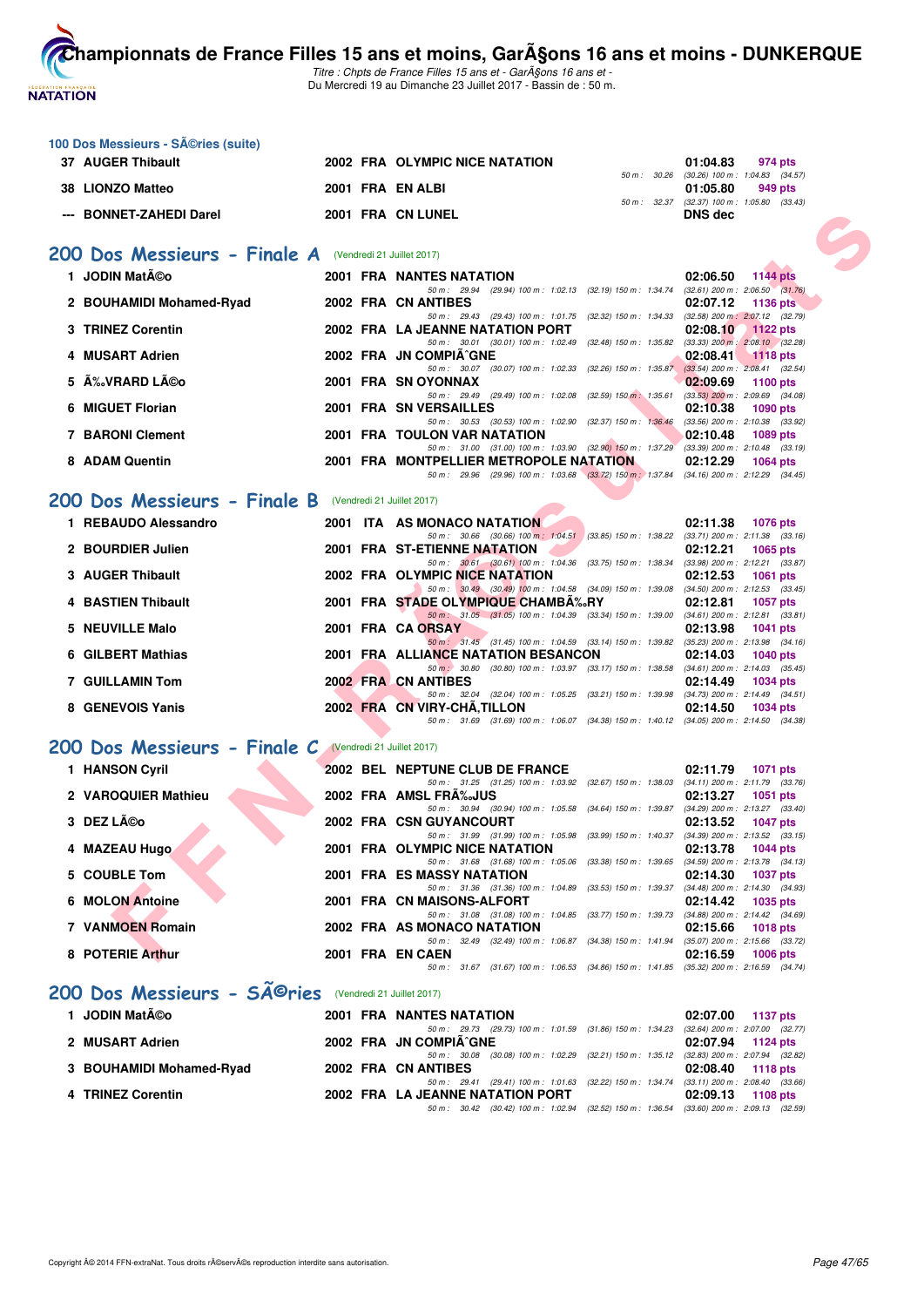# **NATATION FRANÇAISE**

**[Cham](http://www.ffnatation.fr/webffn/index.php)pionnats de France Filles 15 ans et moins, GarA§ons 16 ans et moins - DUNKERQUE** 

Titre : Chpts de France Filles 15 ans et - GarA§ons 16 ans et -Du Mercredi 19 au Dimanche 23 Juillet 2017 - Bassin de : 50 m.

#### 200 Dos Messieurs - Séries (suite)

| 5 A‰VRARD LA©o          |  | 2001 FRA SN OYONNAX                                                                                                                 | 02:09.43 1103 pts           |
|-------------------------|--|-------------------------------------------------------------------------------------------------------------------------------------|-----------------------------|
| 6 MIGUET Florian        |  | 50 m: 30.36 (30.36) 100 m: 1:02.65 (32.29) 150 m: 1:36.45 (33.80) 200 m: 2:09.43 (32.98)<br>2001 FRA SN VERSAILLES                  | 02:10.50<br>1088 pts        |
| 7 ADAM Quentin          |  | 50 m: 30.56 (30.56) 100 m: 1:02.96 (32.40) 150 m: 1:36.32 (33.36) 200 m: 2:10.50 (34.18)<br>2001 FRA MONTPELLIER METROPOLE NATATION | 02:10.70<br>1086 pts        |
| 8 BARONI Clement        |  | 50 m: 30.86 (30.86) 100 m: 1:04.11 (33.25) 150 m: 1:37.89 (33.78) 200 m: 2:10.70 (32.81)<br><b>2001 FRA TOULON VAR NATATION</b>     | 02:11.17<br>1079 pts        |
| 9 REBAUDO Alessandro    |  | 50 m: 31.21 (31.21) 100 m: 1:03.87 (32.66) 150 m: 1:37.43 (33.56) 200 m: 2:11.17 (33.74)<br>2001 ITA AS MONACO NATATION             | 02:11.92<br>1069 pts        |
| 10 BASTIEN Thibault     |  | 50 m: 30.08 (30.08) 100 m: 1:02.96 (32.88) 150 m: 1:37.90 (34.94) 200 m: 2:11.92 (34.02)<br>2001 FRA STADE OLYMPIQUE CHAMBA‰RY      | 02:12.13<br>1066 $pts$      |
| 11 BOURDIER Julien      |  | 50 m: 30.94 (30.94) 100 m: 1:03.90 (32.96) 150 m: 1:38.32 (34.42) 200 m: 2:12.13 (33.81)<br>2001 FRA ST-ETIENNE NATATION            | 02:12.58<br><b>1060 pts</b> |
| 12 HANSON Cyril         |  | 50 m: 31.13 (31.13) 100 m: 1:04.86 (33.73) 150 m: 1:38.97 (34.11) 200 m: 2:12.58 (33.61)<br>2002 BEL NEPTUNE CLUB DE FRANCE         | 02:12.63<br><b>1059 pts</b> |
| 13 NEUVILLE Malo        |  | 50 m: 30.92 (30.92) 100 m: 1:04.33 (33.41) 150 m: 1:38.78 (34.45) 200 m: 2:12.63 (33.85)<br>2001 FRA CA ORSAY                       | 02:12.98<br>1054 pts        |
| 14 AUGER Thibault       |  | 50 m: 31.58 (31.58) 100 m: 1:04.46 (32.88) 150 m: 1:38.68 (34.22) 200 m: 2:12.98 (34.30)<br>2002 FRA OLYMPIC NICE NATATION          | 02:13.82<br>1043 pts        |
| 15 GILBERT Mathias      |  | 50 m: 30.72 (30.72) 100 m: 1:04.97 (34.25) 150 m: 1:39.49 (34.52) 200 m: 2:13.82 (34.33)<br>2001 FRA ALLIANCE NATATION BESANCON     | 02:13.97<br>1041 pts        |
| 16 GENEVOIS Yanis       |  | 50 m: 31.06 (31.06) 100 m: 1:04.15 (33.09) 150 m: 1:39.05 (34.90) 200 m: 2:13.97 (34.92)<br>2002 FRA CN VIRY-CHA, TILLON            | 02:14.07<br><b>1040 pts</b> |
|                         |  | 50 m: 32.13 (32.13) 100 m: 1:05.69 (33.56) 150 m: 1:40.41 (34.72) 200 m: 2:14.07 (33.66)                                            |                             |
| 17 GUILLAMIN Tom        |  | 2002 FRA CN ANTIBES<br>50 m: 31.84 (31.84) 100 m: 1:05.95 (34.11) 150 m: 1:39.80 (33.85) 200 m: 2:14.23 (34.43)                     | 02:14.23<br>1038 pts        |
| 18 MAZEAU Hugo          |  | 2001 FRA OLYMPIC NICE NATATION<br>50 m: 31.00 (31.00) 100 m: 1:04.85 (33.85) 150 m: 1:39.16 (34.31) 200 m: 2:14.37 (35.21)          | 02:14.37<br>1036 pts        |
| 19 DEZ Léo              |  | 2002 FRA CSN GUYANCOURT                                                                                                             | 02:14.45<br>1035 pts        |
| 20 COUBLE Tom           |  | 50 m: 32.31 (32.31) 100 m: 1:06.31 (34.00) 150 m: 1:41.21 (34.90) 200 m: 2:14.45 (33.24)<br>2001 FRA ES MASSY NATATION              | 02:14.47<br>1034 pts        |
| 20 POTERIE Arthur       |  | 50 m: 31.39 (31.39) 100 m: 1:04.96 (33.57) 150 m: 1:39.71 (34.75) 200 m: 2:14.47 (34.76)<br>2001 FRA EN CAEN                        | 02:14.47<br>1034 pts        |
| 22 MOLON Antoine        |  | 50 m: 30.67 (30.67) 100 m: 1:04.15 (33.48) 150 m: 1:38.71 (34.56) 200 m: 2:14.47 (35.76)<br>2001 FRA CN MAISONS-ALFORT              | 02:14.71<br><b>1031 pts</b> |
| 23 VAROQUIER Mathieu    |  | 50 m: 31.11 (31.11) 100 m: 1:05.32 (34.21) 150 m: 1:40.07 (34.75) 200 m: 2:14.71 (34.64)<br>2002 FRA AMSL FRA‰JUS                   | 02:14.72<br>1031 pts        |
| 24 VANMOEN Romain       |  | 50 m : 31.47 (31.47) 100 m : 1:05.53 (34.06) 150 m : 1:40.21 (34.68) 200 m : 2:14.72 (34.51)<br>2002 FRA AS MONACO NATATION         | 02:14.90<br>1029 pts        |
|                         |  | 50 m: 32.55 (32.55) 100 m: 1:06.44 (33.89) 150 m: 1:41.20 (34.76) 200 m: 2:14.90 (33.70)                                            |                             |
| 25 DURIEUX Yannick      |  | <b>2002 BEL USB LONGWY NATATION</b><br>50 m: 32.04 (32.04) 100 m: 1:05.88 (33.84) 150 m: 1:40.92 (35.04) 200 m: 2:15.55 (34.63)     | 02:15.55<br><b>1020 pts</b> |
| 26 POUMAREDE Julien     |  | 2001 FRA CN ST-MICHEL-SUR-ORGE<br>50 m: 31.29 (31.29) 100 m: 1:05.14 (33.85) 150 m: 1:40.30 (35.16) 200 m: 2:15.57 (35.27)          | 02:15.57<br>1020 pts        |
| 27 MAINIER Brice        |  | 2001 FRA A.C SEYSSINETTOIS NATATION<br>50 m: 31.61 (31.61) 100 m: 1:06.01 (34.40) 150 m: 1:40.98 (34.97) 200 m: 2:15.63 (34.65)     | 02:15.63<br>1019 pts        |
| 28 CHARBONNEL Theo      |  | 2001 FRA CN ST-MICHEL-SUR-ORGE                                                                                                      | 02:15.80<br>1016 pts        |
| 29 MAJOU CIément        |  | 50 m: 31.46 (31.46) 100 m: 1:06.01 (34.55) 150 m: 1:41.25 (35.24) 200 m: 2:15.80 (34.55)<br>2002 FRA CN POISSY                      | 02:16.00<br>1014 pts        |
| 30 HUG-DREYFUS Tom      |  | 50 m: 32.67 (32.67) 100 m: 1:06.58 (33.91) 150 m: 1:42.31 (35.73) 200 m: 2:16.00 (33.69)<br>2002 FRA MULHOUSE ON                    | 02:16.01<br>1014 pts        |
| 31 BARRY Aron           |  | 50 m: 31.45 (31.45) 100 m: 1:06.21 (34.76) 150 m: 1:41.38 (35.17) 200 m: 2:16.01 (34.63)<br>2002 FRA CLUB DES NAGEURS DE PARIS      | 02:16.67<br>1005 pts        |
|                         |  | 50 m: 31.82 (31.82) 100 m: 1:06.21 (34.39) 150 m: 1:42.30 (36.09) 200 m: 2:16.67 (34.37)                                            |                             |
| 32 LAVARELO Julian      |  | 2001 FRA SO MILLAU N<br>50 m: 32.07 (32.07) 100 m: 1:06.62 (34.55) 150 m: 1:42.28 (35.66) 200 m: 2:16.91 (34.63)                    | 02:16.91<br>1002 $pts$      |
| 33 KOLOS Nikita         |  | 2001 FRA PAYS DE GEX NATATION<br>50 m: 31.92 (31.92) 100 m: 1:06.52 (34.60) 150 m: 1:42.13 (35.61) 200 m: 2:17.00 (34.87)           | 02:17.00<br>1001 pts        |
| 34 RENE CORAIL Yann     |  | 2003 FRA CSN GUYANCOURT                                                                                                             | 02:17.71<br>991 pts         |
| 35 GONTIER Thomas       |  | 50 m: 32.90 (32.90) 100 m: 1:07.74 (34.84) 150 m: 1:42.88 (35.14) 200 m: 2:17.71 (34.83)<br>2002 FRA CALAIS NATATION                | 02:17.74<br>991 pts         |
| 36 MARTIN Gaetan        |  | 50 m: 30.87 (30.87) 100 m: 1:05.42 (34.55) 150 m: 1:41.24 (35.82) 200 m: 2:17.74 (36.50)<br>2002 FRA LES NAGEURS BIGOUDENS          | 02:21.13<br>947 pts         |
| --- BONNET-ZAHEDI Darel |  | 50 m: 32.40 (32.40) 100 m: 1:07.56 (35.16) 150 m: 1:43.95 (36.39) 200 m: 2:21.13 (37.18)<br>2001 FRA CN LUNEL                       | DNS dec                     |
|                         |  |                                                                                                                                     |                             |

#### **[50 Brasse Messieurs - Finale A](http://www.ffnatation.fr/webffn/resultats.php?idact=nat&go=epr&idcpt=47485&idepr=71)** (Mercredi 19 Juillet 2017)

| <b>VALOUR Julien</b>    |  | 2001 FRA ST-ETIENNE NATATION         | 00:29.50 | 1172 pts |
|-------------------------|--|--------------------------------------|----------|----------|
| 2 AITKACI Carl          |  | 2001 FRA STADE FRANÇAIS O COURBEVOIE | 00:29.83 | 1155 pts |
| <b>3 SAINTON Marcus</b> |  | 2002 FRA AS MONACO NATATION          | 00:30.00 | 1146 pts |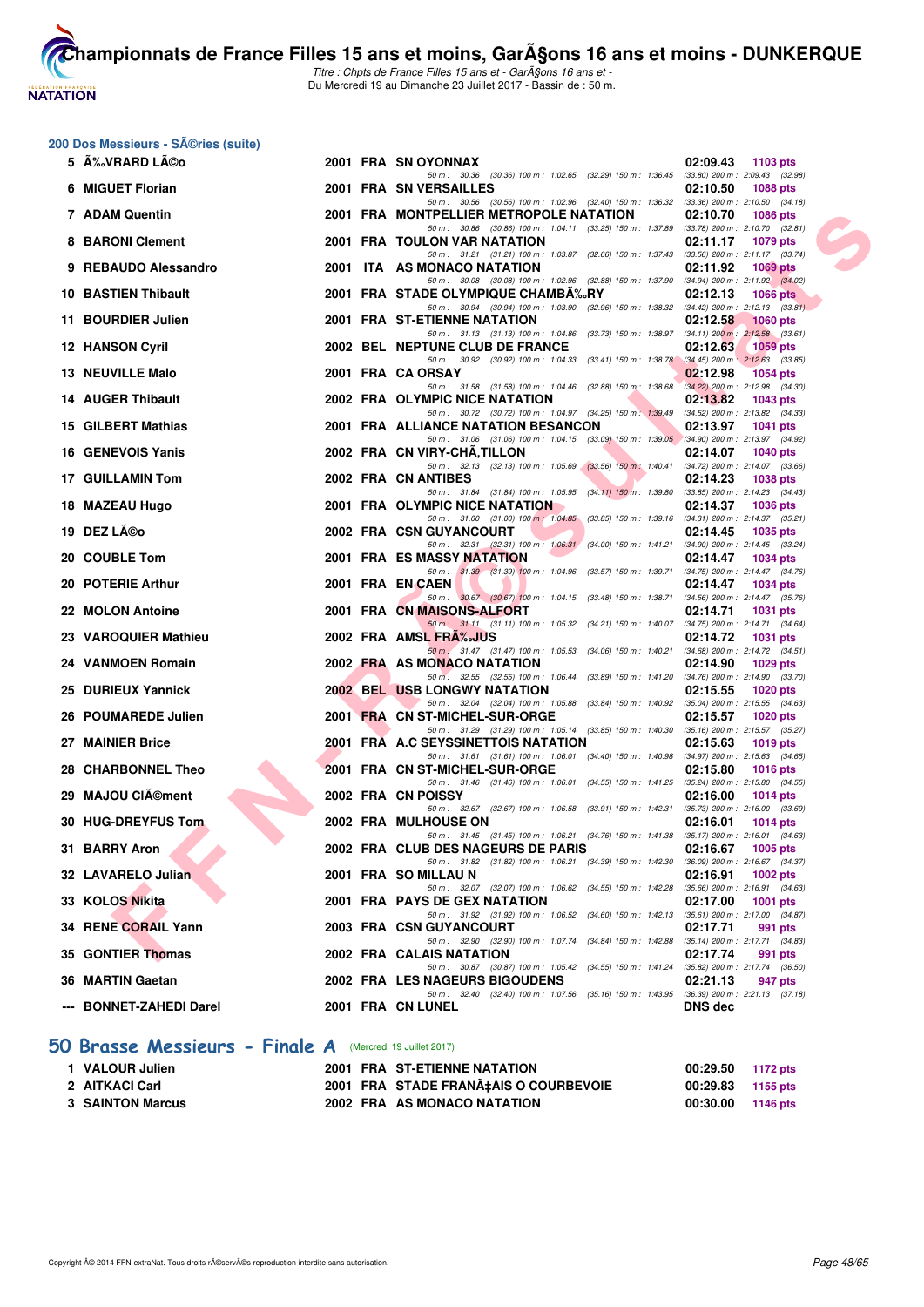

Titre : Chpts de France Filles 15 ans et - GarA§ons 16 ans et -Du Mercredi 19 au Dimanche 23 Juillet 2017 - Bassin de : 50 m.

#### **50 Brasse Messieurs - Finale A (suite)**

| 4 MARIE Valerian   | 2001 FRA ESPADON GRAND-QUEVILLY      | 00:30.08<br>1141 pts |
|--------------------|--------------------------------------|----------------------|
| 5 PALFRAY Léo      | 2001 FRA AC MOLSHEIM MUTZIG          | 00:30.09<br>1141 pts |
| 6 ZEINATY Paul     | 2001 FRA STADE FRANÇAIS O COURBEVOIE | 00:30.18<br>1136 pts |
| 7 LOMON Mathis     | 2001 FRA CN DE BAIE-MAHAULT          | 00:30.69<br>1109 pts |
| 8 DA SILVA Florian | 2001 FRA SAINT-RAPHAEL NATATION      | 00:30.75<br>1106 pts |
|                    |                                      |                      |

#### **[50 Brasse Messieurs - Finale B](http://www.ffnatation.fr/webffn/resultats.php?idact=nat&go=epr&idcpt=47485&idepr=71)** (Mercredi 19 Juillet 2017)

| 1 MULLER Nicolas | 2001 FRA CN ANTIBES                     | <b>1120 pts</b><br>00:30.48 |
|------------------|-----------------------------------------|-----------------------------|
| 2 LATRECHE Adam  | <b>2001 FRA CERGY PONTOISE NATATION</b> | 00:30.65<br><b>1111 pts</b> |
| 3 MORNET Thomas  | 2001 FRA CHARTRES METROPOLE NAT         | 1101 pts<br>00:30.84        |
| 4 LEMESLE Hugo   | 2002 FRA OLYMPIC NICE NATATION          | <b>1098 pts</b><br>00:30.90 |
| 5 CHAJID Adam    | <b>2001 FRA STADE CLERMONT NATATION</b> | 1096 pts<br>00:30.95        |
| 6 SCHEERS Hugo   | 2001 FRA CN VIRY-CHÃ.TILLON             | 00:30.99<br>1093 pts        |
| 7 FRECHET Alexis | 2001 FRA NAUTIC CLUB NAŽMES             | 00:31.00<br>1093 pts        |
| 8 VAHE Guillaume | <b>2001 FRA AURAY NATATION</b>          | 1086 pts<br>00:31.14        |

#### **[50 Brasse Messieurs - Finale C](http://www.ffnatation.fr/webffn/resultats.php?idact=nat&go=epr&idcpt=47485&idepr=71)** (Mercredi 19 Juillet 2017)

| <b>DELBOIS Jérémie</b>     |  | 2001 FRA L'ESPADON CN FORT-DE-FRANCE  | 00:31.20 | 1083 pts |
|----------------------------|--|---------------------------------------|----------|----------|
| 2 MAZEAU Hugo              |  | 2001 FRA OLYMPIC NICE NATATION        | 00:31.35 | 1075 pts |
| 3 ANDRÉ LoÃ <sup>-</sup> c |  | 2001 FRA CHARTRES METROPOLE NAT       | 00:31.37 | 1074 pts |
| 4 CASSAGNE Mathis          |  | <b>2001 FRA NANTES NATATION</b>       | 00:31.48 | 1068 pts |
| 5 MAROT Judica A«I         |  | 2002 FRA CN VOUZIERS                  | 00:31.64 | 1060 pts |
| 6 CHALENDAR Léo            |  | 2003 FRA AC BOULOGNE-BILLANCOURT      | 00:31.76 | 1054 pts |
| 7 COLLE Théophile          |  | 2002 FRA ENTENTE DELLE ETUEFFONT N 99 | 00:31.98 | 1043 pts |
| 8 BAZIMON Alex             |  | 2001 FRA OLYMPIQUE GRANDE-SYNTHE      | 00:32.07 | 1038 pts |
|                            |  |                                       |          |          |

#### **[50 Brasse Messieurs - Barrage Finales](http://www.ffnatation.fr/webffn/resultats.php?idact=nat&go=epr&idcpt=47485&idepr=71)** (Mercredi 19 Juillet 2017)

| <b>MULLER Nicolas</b> | 2001 FRA CN ANTIBES              | 00:30.97 | 1094 pts |
|-----------------------|----------------------------------|----------|----------|
| 2 BAZIMON Alex        | 2001 FRA OLYMPIQUE GRANDE-SYNTHE | 00:32.97 | 993 pts  |

# 50 Brasse Messieurs - SÃ<sup>©</sup>ries (Mercredi 19 Juillet 2017)

| <b>7 LOMON Mathis</b>                                                |  | 2001 FRA CN DE BAIE-MAHAULT             | 00:30.69 | 1109 pts        |  |
|----------------------------------------------------------------------|--|-----------------------------------------|----------|-----------------|--|
| 8 DA SILVA Florian                                                   |  | 2001 FRA SAINT-RAPHAEL NATATION         | 00:30.75 | 1106 pts        |  |
|                                                                      |  |                                         |          |                 |  |
| <b>O Brasse Messieurs - Finale B</b> (Mercredi 19 Juillet 2017)      |  |                                         |          |                 |  |
| 1 MULLER Nicolas                                                     |  | 2001 FRA CN ANTIBES                     | 00:30.48 | <b>1120 pts</b> |  |
| 2 LATRECHE Adam                                                      |  | <b>2001 FRA CERGY PONTOISE NATATION</b> | 00:30.65 | 1111 pts        |  |
| 3 MORNET Thomas                                                      |  | 2001 FRA CHARTRES METROPOLE NAT         | 00:30.84 | 1101 pts        |  |
| 4 LEMESLE Hugo                                                       |  | 2002 FRA OLYMPIC NICE NATATION          | 00:30.90 | <b>1098 pts</b> |  |
| 5 CHAJID Adam                                                        |  | 2001 FRA STADE CLERMONT NATATION        | 00:30.95 | 1096 pts        |  |
| 6 SCHEERS Hugo                                                       |  | 2001 FRA CN VIRY-CHÂ, TILLON            | 00:30.99 | 1093 pts        |  |
| <b>7 FRECHET Alexis</b>                                              |  | 2001 FRA NAUTIC CLUB NÃŽMES             | 00:31.00 | 1093 pts        |  |
| 8 VAHE Guillaume                                                     |  | <b>2001 FRA AURAY NATATION</b>          | 00:31.14 | 1086 pts        |  |
|                                                                      |  |                                         |          |                 |  |
| iO Brasse Messieurs - Finale C (Mercredi 19 Juillet 2017)            |  |                                         |          |                 |  |
|                                                                      |  |                                         |          |                 |  |
| 1 DELBOIS Jérémie                                                    |  | 2001 FRA L'ESPADON CN FORT-DE-FRANCE    | 00:31.20 | 1083 pts        |  |
| 2 MAZEAU Hugo                                                        |  | 2001 FRA OLYMPIC NICE NATATION          | 00:31.35 | 1075 pts        |  |
| 3 ANDRÉ Loà c                                                        |  | 2001 FRA CHARTRES METROPOLE NAT         | 00:31.37 | <b>1074 pts</b> |  |
| 4 CASSAGNE Mathis                                                    |  | <b>2001 FRA NANTES NATATION</b>         | 00:31.48 | 1068 pts        |  |
| 5 MAROT Judica A«I                                                   |  | 2002 FRA CN VOUZIERS                    | 00:31.64 | 1060 pts        |  |
| 6 CHALENDAR Léo                                                      |  | 2003 FRA AC BOULOGNE-BILLANCOURT        | 00:31.76 | 1054 pts        |  |
| 7 COLLE Théophile                                                    |  | 2002 FRA ENTENTE DELLE ETUEFFONT N 99   | 00:31.98 | 1043 pts        |  |
| 8 BAZIMON Alex                                                       |  | 2001 FRA OLYMPIQUE GRANDE-SYNTHE        | 00:32.07 | 1038 pts        |  |
| iO Brasse Messieurs - Barrage Finales (Mercredi 19 Juillet 2017)     |  |                                         |          |                 |  |
| 1 MULLER Nicolas                                                     |  | 2001 FRA CN ANTIBES                     | 00:30.97 | 1094 pts        |  |
| 2 BAZIMON Alex                                                       |  | 2001 FRA OLYMPIQUE GRANDE-SYNTHE        | 00:32.97 | 993 pts         |  |
|                                                                      |  |                                         |          |                 |  |
| O Brasse Messieurs - SÃ <sup>©</sup> ries (Mercredi 19 Juillet 2017) |  |                                         |          |                 |  |
| 1 VALOUR Julien                                                      |  | 2001 FRA ST-ETIENNE NATATION            | 00:29.36 | 1180 pts        |  |
| 2 AITKACI Carl                                                       |  | 2001 FRA STADE FRANA‡AIS O COURBEVOIE   | 00:29.61 | 1166 pts        |  |
| <b>3 SAINTON Marcus</b>                                              |  | 2002 FRA AS MONACO NATATION             | 00:30.02 | <b>1144 pts</b> |  |
| 4 ZEINATY Paul                                                       |  | 2001 FRA STADE FRANA‡AIS O COURBEVOIE   | 00:30.34 | 1128 pts        |  |
| 5 MARIE Valerian                                                     |  | 2001 FRA ESPADON GRAND-QUEVILLY         | 00:30.39 | <b>1125 pts</b> |  |
| 6 DA SILVA Florian                                                   |  | 2001 FRA SAINT-RAPHAEL NATATION         | 00:30.56 | <b>1116 pts</b> |  |
| 7 PALFRAY Léo                                                        |  | 2001 FRA AC MOLSHEIM MUTZIG             | 00:30.61 | <b>1113 pts</b> |  |
| 8 LOMON Mathis                                                       |  | 2001 FRA CN DE BAIE-MAHAULT             | 00:30.64 | <b>1112 pts</b> |  |
| 9 CHAJID Adam                                                        |  | 2001 FRA STADE CLERMONT NATATION        | 00:30.77 | 1105 pts        |  |
| 10 LEMESLE Hugo                                                      |  | 2002 FRA OLYMPIC NICE NATATION          | 00:30.86 | 1100 pts        |  |
| 11 MORNET Thomas                                                     |  | 2001 FRA CHARTRES METROPOLE NAT         | 00:30.88 | 1099 pts        |  |
| 12 SCHEERS Hugo                                                      |  | 2001 FRA CN VIRY-CHÂ, TILLON            | 00:30.99 | 1093 pts        |  |
| 13 VAHE Guillaume                                                    |  | <b>2001 FRA AURAY NATATION</b>          | 00:31.15 | 1085 pts        |  |
| 14 LATRECHE Adam                                                     |  | <b>2001 FRA CERGY PONTOISE NATATION</b> | 00:31.18 | 1084 pts        |  |
| <b>14 FRECHET Alexis</b>                                             |  | 2001 FRA NAUTIC CLUB NAŽMES             | 00:31.18 | 1084 pts        |  |
| <b>16 MULLER Nicolas</b>                                             |  | 2001 FRA CN ANTIBES                     | 00:31.40 | <b>1072 pts</b> |  |
| <b>16 BAZIMON Alex</b>                                               |  | 2001 FRA OLYMPIQUE GRANDE-SYNTHE        | 00:31.40 | <b>1072 pts</b> |  |
| 18 CHALENDAR Léo                                                     |  | 2003 FRA AC BOULOGNE-BILLANCOURT        | 00:31.47 | 1069 pts        |  |
| 19 MAZEAU Hugo                                                       |  | 2001 FRA OLYMPIC NICE NATATION          | 00:31.50 | 1067 pts        |  |
| 19 ANDRÉ LoÃ~c                                                       |  | 2001 FRA CHARTRES METROPOLE NAT         | 00:31.50 | 1067 pts        |  |
| 21 CASSAGNE Mathis                                                   |  | 2001 FRA NANTES NATATION                | 00:31.59 | 1062 pts        |  |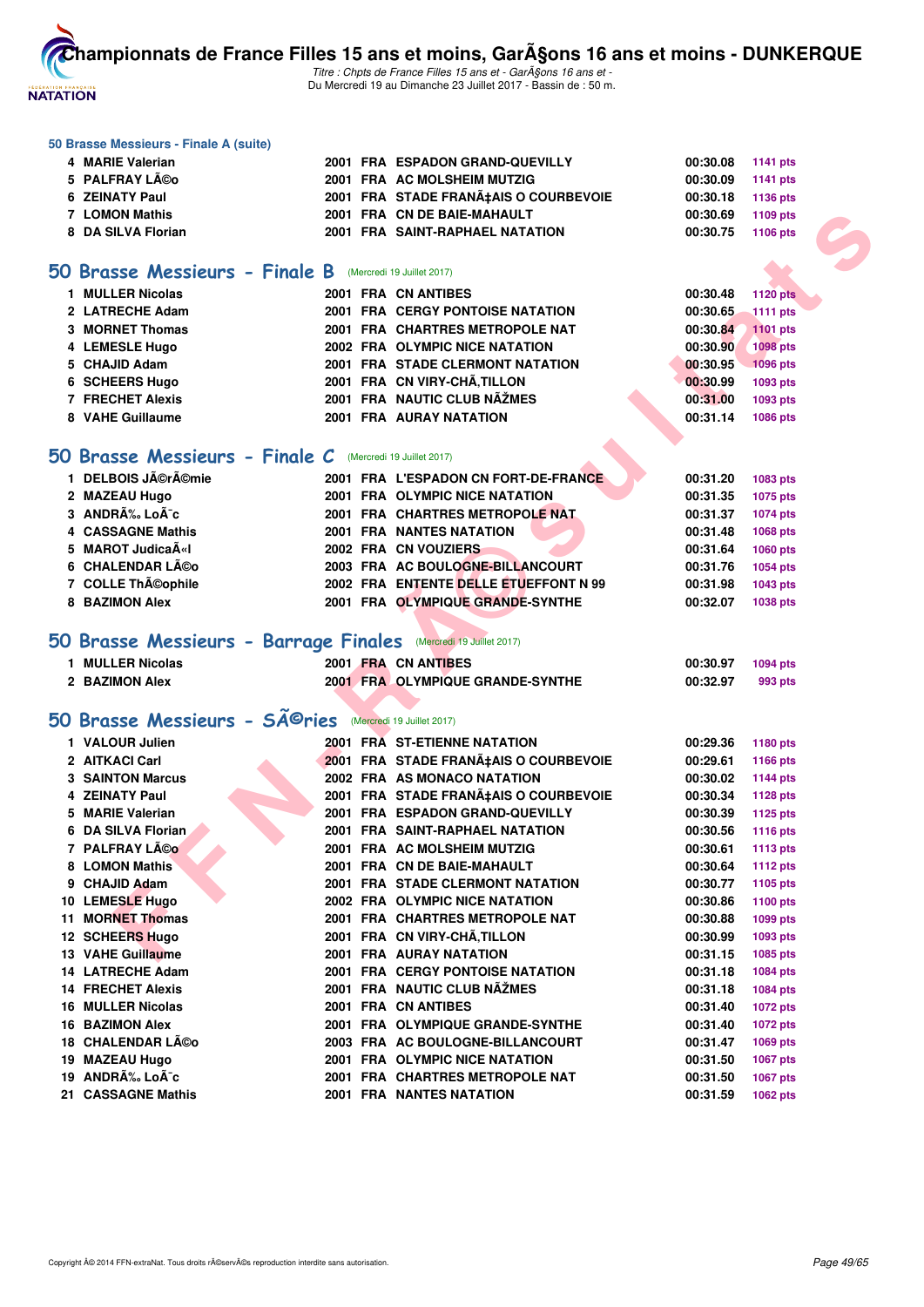

Titre : Chpts de France Filles 15 ans et - Garçons 16 ans et -Du Mercredi 19 au Dimanche 23 Juillet 2017 - Bassin de : 50 m.

#### **50 Brasse Messieurs - Séries (suite)**

| 22 COLLE ThA©ophile                                     |  | 2002 FRA ENTENTE DELLE ETUEFFONT N 99   |              | 00:31.67                                                 | 1058 pts        |  |
|---------------------------------------------------------|--|-----------------------------------------|--------------|----------------------------------------------------------|-----------------|--|
| 23 DELBOIS Jĩrĩmie                                      |  | 2001 FRA L'ESPADON CN FORT-DE-FRANCE    |              | 00:31.70                                                 | 1057 pts        |  |
| 23 MAROT JudicaA«I                                      |  | 2002 FRA CN VOUZIERS                    |              | 00:31.70                                                 | 1057 pts        |  |
| 25 BORG Fabio                                           |  | 2002 FRA CN MARSEILLE                   |              | 00:31.81                                                 | 1051 pts        |  |
| 26 CHAMPMARTIN Théo                                     |  | <b>2001 FRA PAYS VIENNOIS NATATION</b>  |              | 00:31.83                                                 | 1050 pts        |  |
| 27 SOULARD Nathanael                                    |  | 2001 FRA ST-NAZAIRE ATLANTIQUE NATATION |              | 00:31.88                                                 | <b>1048 pts</b> |  |
| 28 LOCHKOVITCH Loucas                                   |  | 2001 FRA ASM CHAMALIERES NATATION       |              | 00:31.92                                                 | <b>1046 pts</b> |  |
| 29 GAUTIER Arthur                                       |  | 2001 FRA SPN POITIERS                   |              | 00:31.93                                                 | <b>1045 pts</b> |  |
| 30 BORO Tanguy                                          |  | 2002 FRA CN AIX EN SAVOIE               |              | 00:31.95                                                 | <b>1044 pts</b> |  |
| 31 MASSOT Joan                                          |  | <b>2002 FRA MONTAUBAN NATATION</b>      |              | 00:31.96                                                 | <b>1044 pts</b> |  |
| 32 BOUCHER Millian                                      |  | 2002 FRA ASEC ST-PAUL LA RA‰UNION       |              | 00:31.98                                                 | <b>1043 pts</b> |  |
| <b>33 GRANDJEAN Etienne</b>                             |  | 2001 FRA RACING CLUB DE FRANCE WP       |              | 00:32.03                                                 | <b>1040 pts</b> |  |
| <b>34 EGGIMANN Rudy</b>                                 |  | 2001 FRA MONTIGNY NATATION              |              | 00:32.06                                                 | 1038 pts        |  |
| 35 KEIDJIAN Olivier                                     |  | 2001 FRA CN ANTIBES                     |              | 00:32.07                                                 | <b>1038 pts</b> |  |
| 36 RENE CORAIL Yann                                     |  | 2003 FRA CSN GUYANCOURT                 |              | 00:32.19                                                 | <b>1032 pts</b> |  |
| 37 LIV Thomas                                           |  | 2002 FRA AQUA CLUB PONTAULT-ROISSY      |              | 00:32.20                                                 | 1031 pts        |  |
| 38 FANTAUZZI Nicolas                                    |  | 2003 FRA AC DÉCINES                     |              | 00:32.50                                                 | 1016 pts        |  |
| 39 DECAIX Corentin                                      |  | 2001 FRA DUMBEA NATATION                |              | 00:32.59                                                 | 1012 pts        |  |
| 40 ZINAOUI Mehdi                                        |  | 2001 FRA AAS SARCELLES NATATION 95      |              | 00:33.05                                                 | 989 pts         |  |
| 41 SPITERI Charles                                      |  | 2001 FRA C NAUTIQUE DU GR‰SIVAUDAN      |              | 00:33.11                                                 | <b>986 pts</b>  |  |
| <b>42 DESFONTAINES Bastien</b>                          |  | 2001 FRA STADE B‰THUNE P‰LICAN CLUB     |              | 00:33.43                                                 | 970 pts         |  |
| --- MALAC SeÂ <sup>-</sup> fiann                        |  | 2002 FRA MEGAQUARIUS CLUB GUYANE        |              | <b>DNS Nd</b>                                            |                 |  |
|                                                         |  |                                         |              |                                                          |                 |  |
| 00 Brasse Messieurs - Finale A (Samedi 22 Juillet 2017) |  |                                         |              |                                                          |                 |  |
| 1 AITKACI Carl                                          |  | 2001 FRA STADE FRANA‡AIS O COURBEVOIE   |              | 01:04.11                                                 |                 |  |
|                                                         |  |                                         | 50 m : 30.19 | $(30.19)$ 100 m : 1:04.11 $(33.92)$                      | <b>1211 pts</b> |  |
| 2 VALOUR Julien                                         |  | 2001 FRA ST-ETIENNE NATATION            |              | 01:05.63                                                 | 1170 pts        |  |
| 3 PALFRAY Léo                                           |  | 2001 FRA AC MOLSHEIM MUTZIG             |              | 50 m : 30.09 (30.09) 100 m : 1:05.63 (35.54)<br>01:05.76 | <b>1167 pts</b> |  |
|                                                         |  |                                         |              | 50 m: 31.50 (31.50) 100 m: 1:05.76 (34.26)               |                 |  |
| <b>4 FRECHET Alexis</b>                                 |  | 2001 FRA NAUTIC CLUB NAŽMES             |              | 01:06.66                                                 | 1143 pts        |  |
| 5 MULLER Nicolas                                        |  | 2001 FRA CN ANTIBES                     |              | 50 m: 31.86 (31.86) 100 m: 1:06.66 (34.80)<br>01:06.75   | 1140 pts        |  |
|                                                         |  |                                         | 50 m : 31.31 | $(31.31)$ 100 m : 1:06.75 $(35.44)$                      |                 |  |
| <b>6 ZEINATY Paul</b>                                   |  | 2001 FRA STADE FRANA‡AIS O COURBEVOIE   |              | 01:06.86                                                 | <b>1137 pts</b> |  |
| 7 DA SILVA Florian                                      |  | <b>2001 FRA SAINT-RAPHAEL NATATION</b>  |              | 50 m: 31.37 (31.37) 100 m: 1:06.86 (35.49)<br>01:07.58   | <b>1118 pts</b> |  |
|                                                         |  |                                         |              | 50 m: 31.83 (31.83) 100 m: 1:07.58 (35.75)               |                 |  |
| --- SAINTON Marcus                                      |  | 2002 FRA AS MONACO NATATION             |              | <b>DSQ</b>                                               |                 |  |
|                                                         |  |                                         |              |                                                          |                 |  |
| 00 Brasse Messieurs - Finale B                          |  | (Samedi 22 Juillet 2017)                |              |                                                          |                 |  |
| 1 MARIE Valerian                                        |  | 2001 FRA ESPADON GRAND-QUEVILLY         |              | 01:06.91                                                 | 1136 pts        |  |
|                                                         |  |                                         |              | 50 m: 31.11 (31.11) 100 m: 1:06.91 (35.80)               |                 |  |
| 2 MAZEAU Hugo                                           |  | 2001 FRA OLYMPIC NICE NATATION          |              | 01:07.27<br>50 m: 31.87 (31.87) 100 m: 1:07.27 (35.40)   | 1127 pts        |  |
| 3 LEMESLE Hugo                                          |  | 2002 FRA OLYMPIC NICE NATATION          |              | 01:07.36                                                 | 1124 pts        |  |
|                                                         |  |                                         | 50 m : 32.26 | $(32.26)$ 100 m : 1:07.36 $(35.10)$                      |                 |  |
| 4 CHAJID Adam                                           |  | 2001 FRA STADE CLERMONT NATATION        |              | 01:07.42<br>50 m: 32.31 (32.31) 100 m: 1:07.42 (35.11)   | 1123 pts        |  |
| 5 LOMON Mathis                                          |  | 2001 FRA CN DE BAIE-MAHAULT             |              | 01:07.78                                                 | 1113 pts        |  |
|                                                         |  |                                         |              |                                                          |                 |  |

#### **[100 Brasse Messieurs - Finale A](http://www.ffnatation.fr/webffn/resultats.php?idact=nat&go=epr&idcpt=47485&idepr=72)** (Samedi 22 Juillet 2017)

| 1 AITKACI Carl     |  | 2001 FRA STADE FRANA‡AIS O COURBEVOIE |                          | 01:04.11                                                   | 1211 $pts$ |
|--------------------|--|---------------------------------------|--------------------------|------------------------------------------------------------|------------|
| 2 VALOUR Julien    |  | 2001 FRA ST-ETIENNE NATATION          | $50 \text{ m}$ : $30.19$ | $(30.19)$ 100 m : 1:04.11 $(33.92)$<br>$01:05.63$ 1170 pts |            |
|                    |  |                                       | 50 m: 30.09              | $(30.09)$ 100 m : 1:05.63 $(35.54)$                        |            |
| 3 PALFRAY Léo      |  | 2001 FRA AC MOLSHEIM MUTZIG           | 50 m: 31.50              | 01:05.76 1167 pts<br>$(31.50)$ 100 m : 1:05.76 $(34.26)$   |            |
| 4 FRECHET Alexis   |  | 2001 FRA NAUTIC CLUB NAŽMES           | 50 m: 31.86              | $01:06.66$ 1143 pts<br>$(31.86)$ 100 m : 1:06.66 $(34.80)$ |            |
| 5 MULLER Nicolas   |  | 2001 FRA CN ANTIBES                   |                          | 01:06.75 1140 pts                                          |            |
| 6 ZEINATY Paul     |  | 2001 FRA STADE FRANA‡AIS O COURBEVOIE | 50 m: 31.31              | $(31.31)$ 100 m : 1:06.75 $(35.44)$<br>01:06.86 1137 pts   |            |
|                    |  |                                       | 50 m: 31.37              | (31.37) 100 m: 1:06.86 (35.49)                             |            |
| 7 DA SILVA Florian |  | 2001 FRA SAINT-RAPHAEL NATATION       | $50 \text{ m}$ : 31.83   | 01:07.58 1118 pts<br>$(31.83)$ 100 m : 1:07.58 $(35.75)$   |            |
| --- SAINTON Marcus |  | 2002 FRA AS MONACO NATATION           |                          | <b>DSQ</b>                                                 |            |

#### **[100 Brasse Messieurs - Finale B](http://www.ffnatation.fr/webffn/resultats.php?idact=nat&go=epr&idcpt=47485&idepr=72)** (Samedi 22 Juillet 2017)

| <b>MARIE Valerian</b> | 2001 FRA ESPADON GRAND-QUEVILLY      |                          | 01:06.91<br>1136 pts                                          |
|-----------------------|--------------------------------------|--------------------------|---------------------------------------------------------------|
| 2 MAZEAU Hugo         | 2001 FRA OLYMPIC NICE NATATION       | $50 \text{ m}$ : 31.11   | $(31.11)$ 100 m : 1:06.91 $(35.80)$<br>01:07.27<br>1127 pts   |
| 3 LEMESLE Hugo        | 2002 FRA OLYMPIC NICE NATATION       | $50 m$ : $31.87$         | $(31.87)$ 100 m : 1:07.27 $(35.40)$<br>01:07.36<br>1124 $pts$ |
| 4 CHAJID Adam         | 2001 FRA STADE CLERMONT NATATION     | $50 \text{ m}$ : 32.26   | $(32.26)$ 100 m : 1:07.36 $(35.10)$<br>01:07.42<br>1123 pts   |
| 5 LOMON Mathis        | 2001 FRA CN DE BAIE-MAHAULT          | 50 m: 32.31              | $(32.31)$ 100 m : 1:07.42 $(35.11)$<br>01:07.78<br>1113 $pts$ |
| 6 MORNET Thomas       | 2001 FRA CHARTRES METROPOLE NAT      | 50 m: 31.39              | $(31.39)$ 100 m : 1:07.78 $(36.39)$<br>01:07.97<br>1108 pts   |
| 7 DELBOIS Jérémie     | 2001 FRA L'ESPADON CN FORT-DE-FRANCE | 50 m: 31.79              | $(31.79)$ 100 m : 1:07.97 $(36.18)$<br>01:08.00<br>1108 pts   |
| 8 ANDRÉ Loà c         | 2001 FRA CHARTRES METROPOLE NAT      | $50 \text{ m}$ : $32.82$ | $(32.82)$ 100 m : 1:08.00 $(35.18)$<br>01:08.38<br>1098 pts   |
|                       |                                      | 50 m : 31.90             | $(31.90)$ 100 m : 1:08.38 $(36.48)$                           |

#### **[100 Brasse Messieurs - Finale C](http://www.ffnatation.fr/webffn/resultats.php?idact=nat&go=epr&idcpt=47485&idepr=72)** (Samedi 22 Juillet 2017)

**1 LATRECHE Adam 2001 FRA CERGY PONTOISE NATATION 01:07.87 1111 pts**

50 m : 31.47 (31.47) 100 m : 1:07.87 (36.40)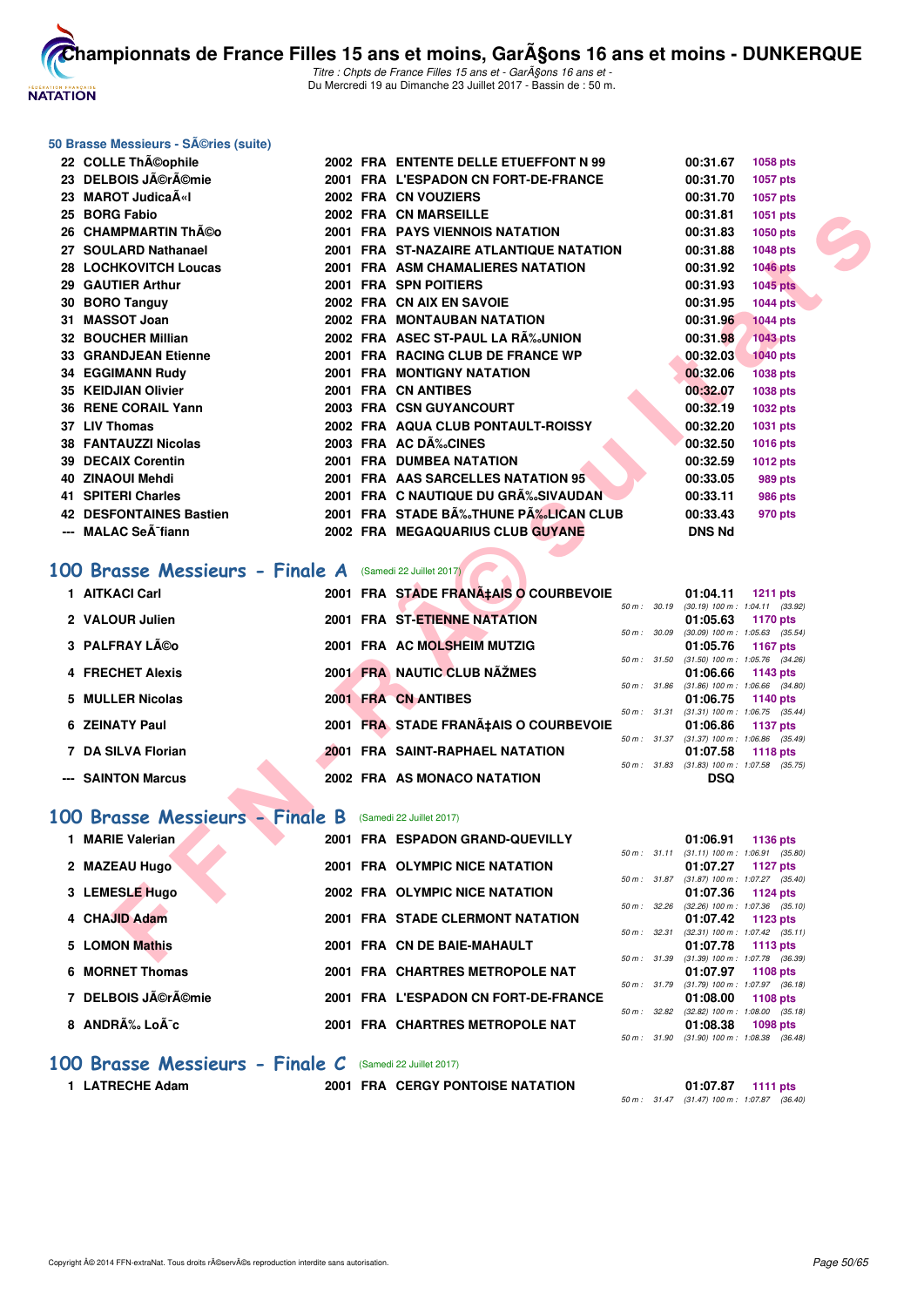

**100 Brasse Messieurs - Finale C (suite)**

| 2 VAHE Guillaume         |  | <b>2001 FRA AURAY NATATION</b>   |                          | 01:08.05                                                          | 1106 pts        |  |
|--------------------------|--|----------------------------------|--------------------------|-------------------------------------------------------------------|-----------------|--|
|                          |  |                                  | 50 m: 31.88              | $(31.88)$ 100 m : 1:08.05 (36.                                    |                 |  |
| <b>3 CASSAGNE Mathis</b> |  | <b>2001 FRA NANTES NATATION</b>  |                          | 01:08.46                                                          | 1096 pts        |  |
|                          |  |                                  | $50 \text{ m}$ : 33.19   | $(33.19)$ 100 m : 1:08.46 $(35.$                                  |                 |  |
| 4 GAUTIER Arthur         |  | 2001 FRA SPN POITIERS            |                          | 01:09.03                                                          | 1081 pts        |  |
|                          |  |                                  | 50 m: 32.56              | $(32.56)$ 100 m : 1:09.03 (36.                                    |                 |  |
| 5 MAROT Judica A«I       |  | 2002 FRA CN VOUZIERS             |                          | 01:09.12 1079 pts                                                 |                 |  |
|                          |  |                                  | $50 \text{ m}$ : 32.84   | $(32.84)$ 100 m : 1:09.12 (36.                                    |                 |  |
| 6 SCHEERS Hugo           |  | 2001 FRA CN VIRY-CHÃ.TILLON      |                          | 01:09.29                                                          | 1074 pts        |  |
|                          |  |                                  | $50 \text{ m}$ : $32.22$ | (32.22) 100 m : 1:09.29 (37.                                      |                 |  |
| 7 KEIDJIAN Olivier       |  | 2001 FRA CN ANTIBES              |                          | 01:09.37                                                          | <b>1072 pts</b> |  |
|                          |  |                                  | $50 \text{ m}$ : 32.39   | $(32.39)$ 100 m : 1:09.37 (36.                                    |                 |  |
| 8 BOUCHER Millian        |  | 2002 FRA ASEC ST-PAUL LA RÉUNION |                          | 01:10.25                                                          | 1050 pts        |  |
|                          |  |                                  |                          | $50 \text{ m}$ $33.27$ $(33.27)$ $100 \text{ m}$ $1.10.25$ $(36)$ |                 |  |

# 100 Brasse Messieurs - SÃ<sup>©</sup>ries (Samedi 22 Juillet 2017)

| 4 GAUTIER Arthur                           |  | 2001 FRA SPN POITIERS                   |              | 01:09.03 | <b>1081 pts</b>                                        |  |
|--------------------------------------------|--|-----------------------------------------|--------------|----------|--------------------------------------------------------|--|
| 5 MAROT JudicaA«I                          |  | 2002 FRA CN VOUZIERS                    | 50 m: 32.56  | 01:09.12 | $(32.56)$ 100 m : 1:09.03 $(36.47)$<br>1079 pts        |  |
| 6 SCHEERS Hugo                             |  | 2001 FRA CN VIRY-CHA, TILLON            | 50 m : 32.84 | 01:09.29 | $(32.84)$ 100 m : 1:09.12 $(36.28)$<br><b>1074 pts</b> |  |
|                                            |  |                                         | 50 m: 32.22  |          | $(32.22)$ 100 m : 1:09.29 $(37.07)$                    |  |
| 7 KEIDJIAN Olivier                         |  | 2001 FRA CN ANTIBES                     | 50 m : 32.39 | 01:09.37 | <b>1072 pts</b><br>$(32.39)$ 100 m : 1:09.37 $(36.98)$ |  |
| 8 BOUCHER Millian                          |  | 2002 FRA ASEC ST-PAUL LA R‰UNION        | 50 m : 33.27 | 01:10.25 | <b>1050 pts</b><br>$(33.27)$ 100 m : 1:10.25 $(36.98)$ |  |
|                                            |  |                                         |              |          |                                                        |  |
| 00 Brasse Messieurs - SÃ <sup>©</sup> ries |  | (Samedi 22 Juillet 2017)                |              |          |                                                        |  |
| <b>1 SAINTON Marcus</b>                    |  | 2002 FRA AS MONACO NATATION             | 50 m : 30.63 | 01:05.31 | 1179 pts<br>$(30.63)$ 100 m : 1:05.31 $(34.68)$        |  |
| 2 AITKACI Carl                             |  | 2001 FRA STADE FRANA‡AIS O COURBEVOIE   | 50 m : 30.63 | 01:05.82 | 1165 pts<br>$(30.63)$ 100 m : 1:05.82 $(35.19)$        |  |
| 3 VALOUR Julien                            |  | 2001 FRA ST-ETIENNE NATATION            | 50 m: 30.66  | 01:06.07 | 1158 pts<br>$(30.66)$ 100 m : 1:06.07 $(35.41)$        |  |
| 4 FRECHET Alexis                           |  | 2001 FRA NAUTIC CLUB NAŽMES             | 50 m : 31.48 | 01:06.32 | 1152 pts<br>$(31.48)$ 100 m : 1:06.32 $(34.84)$        |  |
| 5 MULLER Nicolas                           |  | 2001 FRA CN ANTIBES                     |              | 01:06.48 | <b>1147 pts</b>                                        |  |
| 6 PALFRAY Léo                              |  | 2001 FRA AC MOLSHEIM MUTZIG             | 50 m: 31.40  | 01:06.58 | $(31.40)$ 100 m : 1:06.48 $(35.08)$<br>1145 pts        |  |
|                                            |  |                                         | 50 m : 31.84 |          | $(31.84)$ 100 m : 1:06.58 $(34.74)$                    |  |
| 7 ZEINATY Paul                             |  | 2001 FRA STADE FRANA‡AIS O COURBEVOIE   | 50 m: 31.57  | 01:06.89 | 1137 pts<br>$(31.57)$ 100 m : 1:06.89 $(35.32)$        |  |
| 8 DA SILVA Florian                         |  | 2001 FRA SAINT-RAPHAEL NATATION         |              | 01:07.40 | 1123 pts                                               |  |
| 9 MARIE Valerian                           |  | 2001 FRA ESPADON GRAND-QUEVILLY         | 50 m: 31.72  | 01:07.69 | $(31.72)$ 100 m : 1:07.40 $(35.68)$<br><b>1116 pts</b> |  |
| 10 CHAJID Adam                             |  | <b>2001 FRA STADE CLERMONT NATATION</b> | 50 m: 31.13  | 01:07.73 | $(31.13)$ 100 m : 1:07.69 $(36.56)$<br>1115 pts        |  |
| <b>11 LOMON Mathis</b>                     |  | 2001 FRA CN DE BAIE-MAHAULT             | 50 m: 32.01  | 01:07.80 | (32.01) 100 m: 1:07.73 (35.72)<br>1113 pts             |  |
|                                            |  |                                         |              |          | 50 m: 32.15 (32.15) 100 m: 1:07.80 (35.65)             |  |
| 12 LEMESLE Hugo                            |  | 2002 FRA OLYMPIC NICE NATATION          | 50 m: 32.36  | 01:07.89 | <b>1110 pts</b><br>$(32.36)$ 100 m : 1:07.89 $(35.53)$ |  |
| 13 ANDRÉ LoÃ <sup>-</sup> c                |  | 2001 FRA CHARTRES METROPOLE NAT         | 50 m: 32.45  | 01:08.03 | 1107 pts<br>$(32.45)$ 100 m : 1:08.03 $(35.58)$        |  |
| 14 DELBOIS Jérémie                         |  | 2001 FRA L'ESPADON CN FORT-DE-FRANCE    |              | 01:08.07 | <b>1106 pts</b>                                        |  |
| 15 MORNET Thomas                           |  | <b>2001 FRA CHARTRES METROPOLE NAT</b>  | 50 m: 31.97  | 01:08.27 | $(31.97)$ 100 m : 1:08.07 $(36.10)$<br>1100 pts        |  |
| 16 MAZEAU Hugo                             |  | 2001 FRA OLYMPIC NICE NATATION          | 50 m: 32.51  | 01:08.31 | $(32.51)$ 100 m : 1:08.27 $(35.76)$<br>1099 pts        |  |
| 17 VAHE Guillaume                          |  | <b>2001 FRA AURAY NATATION</b>          | 50 m : 32.13 | 01:08.47 | $(32.13)$ 100 m : 1:08.31 $(36.18)$                    |  |
|                                            |  |                                         | 50 m : 32.40 |          | 1095 pts<br>$(32.40)$ 100 m : 1:08.47 $(36.07)$        |  |
| 18 LATRECHE Adam                           |  | <b>2001 FRA CERGY PONTOISE NATATION</b> | 50 m: 32.58  | 01:08.51 | <b>1094 pts</b><br>$(32.58)$ 100 m : 1:08.51 $(35.93)$ |  |
| 19 SCHEERS Hugo                            |  | 2001 FRA CN VIRY-CHÃ, TILLON            |              | 01:08.61 | 1092 pts                                               |  |
| 20 CASASREALES Tom                         |  | 2001 FRA CN CHALON-SUR-SAONE            | 50 m: 32.36  | 01:08.64 | $(32.36)$ 100 m : 1:08.61 $(36.25)$<br>1091 pts        |  |
| 21 CASSAGNE Mathis                         |  | 2001 FRA NANTES NATATION                |              | 01:08.88 | 50 m: 32.28 (32.28) 100 m: 1:08.64 (36.36)<br>1085 pts |  |
| 22 GAUTIER Arthur                          |  | 2001 FRA SPN POITIERS                   | 50 m: 32.06  | 01:09.04 | (32.06) 100 m : 1:08.88 (36.82)<br>1081 pts            |  |
| 23 MAROT JudicaA«I                         |  | 2002 FRA CN VOUZIERS                    | 50 m : 33.00 | 01:09.18 | $(33.00)$ 100 m : 1:09.04 $(36.04)$<br><b>1077 pts</b> |  |
| 24 KEIDJIAN Olivier                        |  | 2001 FRA CN ANTIBES                     | 50 m : 33.34 | 01:09.89 | (33.34) 100 m: 1:09.18 (35.84)<br>1059 pts             |  |
| 25 LESAFFRE Orwan                          |  | 2002 FRA US ST-ANDRA%                   | 50 m: 33.02  | 01:09.98 | $(33.02)$ 100 m : 1:09.89 $(36.87)$<br><b>1057 pts</b> |  |
|                                            |  |                                         | 50 m : 32.64 |          | $(32.64)$ 100 m : 1:09.98 $(37.34)$                    |  |
| 26 BOUCHER Millian                         |  | 2002 FRA ASEC ST-PAUL LA R‰UNION        | 50 m: 33.22  | 01:10.02 | 1055 pts<br>$(33.22)$ 100 m : 1:10.02 $(36.80)$        |  |
| 27 BOTA Maxence                            |  | 2002 FRA CN CHALON-SUR-SAONE            | 50 m : 32.70 | 01:10.08 | 1054 pts<br>(32.70) 100 m: 1:10.08 (37.38)             |  |
| 28 CHALENDAR Léo                           |  | 2003 FRA AC BOULOGNE-BILLANCOURT        |              | 01:10.20 | 1051 pts                                               |  |

|             |       | 01:08.05                            | 1106 pts            |  |
|-------------|-------|-------------------------------------|---------------------|--|
| $50 m$ :    | 31.88 | $(31.88) 100 m$ :                   | $1:08.05$ (36.17)   |  |
|             |       | 01:08.46                            | <b>1096 pts</b>     |  |
| $50 m$ :    | 33.19 | $(33.19)$ 100 m :                   | 1:08.46 (35.27)     |  |
|             |       | 01:09.03                            | <b>1081 pts</b>     |  |
| 50 m: 32.56 |       | $(32.56)$ 100 m :                   | 1:09.03 (36.47)     |  |
|             |       | 01:09.12 1079 pts                   |                     |  |
| 50 m: 32.84 |       | $(32.84)$ 100 m :                   | $1:09.12$ $(36.28)$ |  |
|             |       | 01:09.29 1074 pts                   |                     |  |
| 50 m :      | 32.22 | $(32.22)$ 100 m : 1:09.29 $(37.07)$ |                     |  |
|             |       | 01:09.37                            | <b>1072 pts</b>     |  |
| 50 m :      | 32.39 | $(32.39)$ 100 m : 1:09.37 $(36.98)$ |                     |  |
|             |       | 01:10.25 1050 pts                   |                     |  |
| $50 m$ :    | 33.27 | $(33.27)$ 100 m : 1:10.25 $(36.98)$ |                     |  |
|             |       |                                     |                     |  |

|    |          |       | 01:05.31                      | 1179 pts                          |
|----|----------|-------|-------------------------------|-----------------------------------|
|    | $50 m$ : | 30.63 | $(30.63) 100 m$ :             | 1:05.31<br>(34.68)                |
| ١E |          |       | 01:05.82                      | 1165 pts                          |
|    | $50 m$ : | 30.63 | $(30.63)$ 100 m :             | 1:05.82<br>(35.19)                |
|    |          |       | 01:06.07                      | 1158 pts                          |
|    | $50 m$ : | 30.66 | $(30.66)$ 100 m :             | 1:06.07<br>(35.41)                |
|    |          |       | 01:06.32                      | 1152 pts                          |
|    | $50 m$ : | 31.48 | $(31.48) 100 m$ :             | 1:06.32<br>(34.84)                |
|    |          |       | 01:06.48                      | 1147 pts                          |
|    | $50 m$ : | 31.40 | $(31.40) 100 m$ :             | (35.08)<br>1:06.48                |
|    |          |       | 01:06.58                      | 1145 pts                          |
|    | $50 m$ : | 31.84 | $(31.84) 100 m$ :             | 1:06.58<br>(34.74)                |
| ١E |          |       | 01:06.89                      | 1137 pts                          |
|    | $50 m$ : | 31.57 | $(31.57) 100 m$ :             | 1:06.89<br>(35.32)                |
|    |          |       | 01:07.40                      | 1123 pts                          |
|    | $50 m$ : | 31.72 | $(31.72)$ 100 m :             | 1:07.40<br>(35.68)                |
|    |          |       | 01:07.69                      | <b>1116 pts</b>                   |
|    | $50 m$ : | 31.13 | $(31.13) 100 m$ :             | 1:07.69<br>(36.56)                |
|    |          |       | 01:07.73                      | 1115 pts                          |
|    | $50 m$ : | 32.01 | $(32.01)$ 100 m :             | 1:07.73<br>(35.72)                |
|    | $50 m$ : | 32.15 | 01:07.80<br>$(32.15)$ 100 m : | 1113 pts<br>(35.65)               |
|    |          |       | 01:07.89                      | 1:07.80                           |
|    | $50 m$ : | 32.36 | $(32.36)$ 100 m :             | 1110 pts<br>1:07.89<br>(35.53)    |
|    |          |       | 01:08.03                      | 1107 pts                          |
|    | $50 m$ : | 32.45 | $(32.45)$ 100 m :             | 1:08.03<br>(35.58)                |
|    |          |       | 01:08.07                      | 1106 pts                          |
|    | $50 m$ : | 31.97 | $(31.97) 100 m$ :             | 1:08.07<br>(36.10)                |
|    |          |       | 01:08.27                      | 1100 pts                          |
|    | $50 m$ : | 32.51 | $(32.51)$ 100 m :             | 1:08.27<br>(35.76)                |
|    |          |       | 01:08.31                      | 1099 pts                          |
|    | $50 m$ : | 32.13 | $(32.13) 100 m$ :             | 1:08.31<br>(36.18)                |
|    |          |       | 01:08.47                      | 1095 pts                          |
|    | $50 m$ : | 32.40 | $(32.40)$ 100 m :             | 1:08.47<br>(36.07)                |
|    |          |       | 01:08.51                      | 1094 pts                          |
|    | $50 m$ : | 32.58 | $(32.58)$ 100 m :             | 1:08.51<br>(35.93)                |
|    |          |       | 01:08.61                      | 1092 pts                          |
|    | $50 m$ : | 32.36 | $(32.36)$ 100 m :             | (36.25)<br>1:08.61                |
|    |          |       | 01:08.64                      | 1091<br>pts                       |
|    | $50 m$ : | 32.28 | $(32.28) 100 m$ :             | 1:08.64<br>(36.36)                |
|    |          |       | 01:08.88                      | 1085<br>pts                       |
|    | $50 m$ : | 32.06 | $(32.06)$ 100 m :             | 1:08.88<br>(36.82)                |
|    |          |       | 01:09.04                      | 1081 pts                          |
|    | $50 m$ : | 33.00 | $(33.00)$ 100 m :             | 1:09.04<br>(36.04)                |
|    |          |       | 01:09.18                      | 1077<br>pts                       |
|    | $50 m$ : | 33.34 | $(33.34) 100 m$ :             | 1:09.18<br>(35.84)                |
|    |          |       | 01:09.89                      | 1059<br>pts                       |
|    | $50 m$ : | 33.02 | $(33.02)$ 100 m :             | 1:09.89<br>(36.87)                |
|    |          |       | 01:09.98                      | 1057<br>pts                       |
|    | $50 m$ : | 32.64 | $(32.64) 100 m$ :             | (37.34)<br>1:09.98                |
|    |          |       | 01:10.02                      | 1055<br>pts                       |
|    | $50 m$ : | 33.22 | $(33.22)$ 100 m :             | 1:10.02<br>(36.80)                |
|    | $50 m$ : | 32.70 | 01:10.08<br>$(32.70)$ 100 m : | 1054 pts<br>1:10.08<br>(37.38)    |
|    |          |       | 01:10.20                      |                                   |
|    | $50 m$ : | 33.04 | $(33.04)$ 100 m :             | 1051<br>pts<br>1:10.20<br>(37.16) |
|    |          |       |                               |                                   |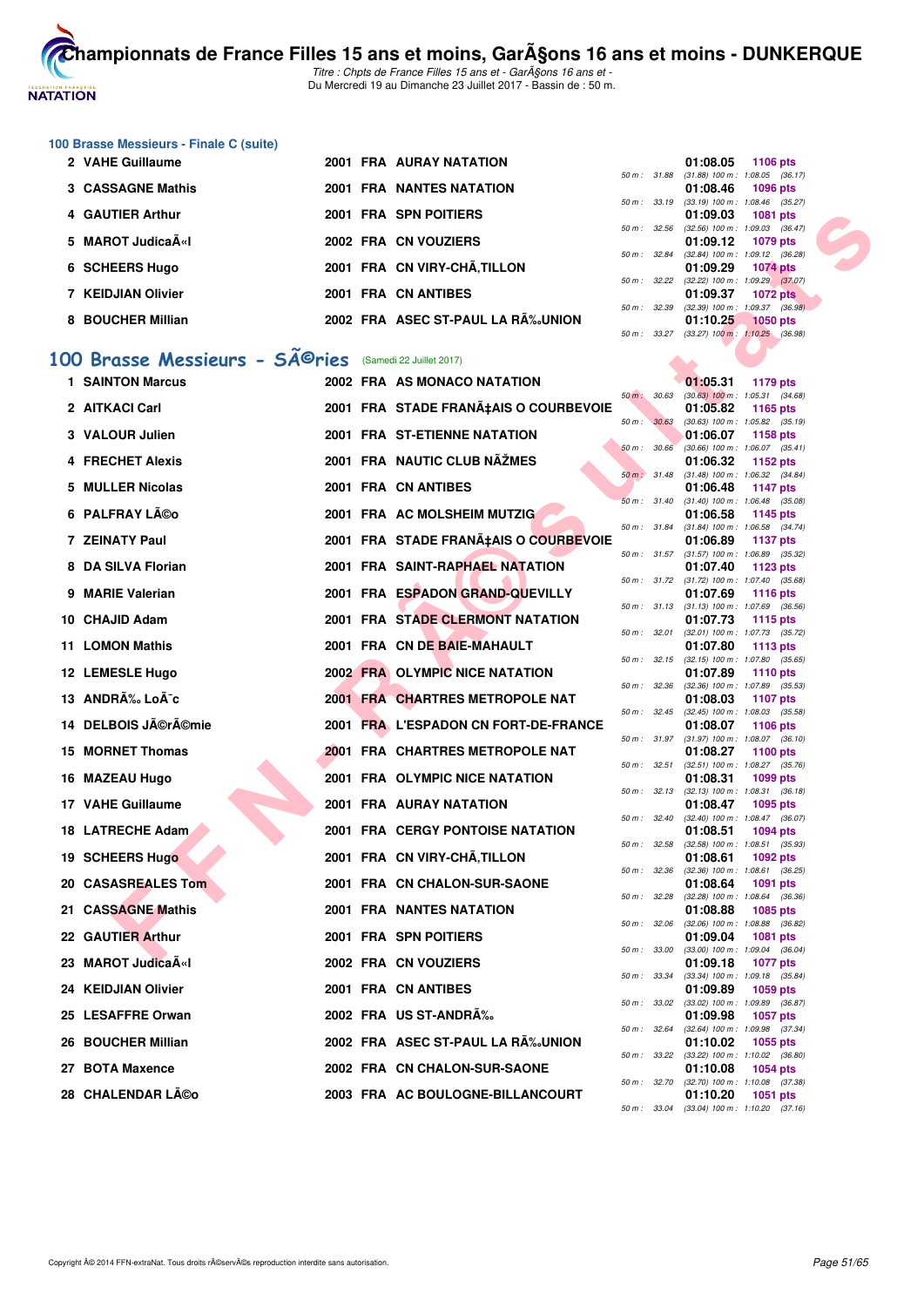

Titre : Chpts de France Filles 15 ans et - GarA§ons 16 ans et -Du Mercredi 19 au Dimanche 23 Juillet 2017 - Bassin de : 50 m.

| 100 Brasse Messieurs - SA©ries (suite) |  |  |  |
|----------------------------------------|--|--|--|
|----------------------------------------|--|--|--|

| 29 DREHER Etienne                                         |  | 2001 FRA RACING CLUB DE FRANCE WP                                                                                                 | 01:10.43<br>1045 pts                                               |
|-----------------------------------------------------------|--|-----------------------------------------------------------------------------------------------------------------------------------|--------------------------------------------------------------------|
| 30 BORG Fabio                                             |  | 50 m: 33.39<br>2002 FRA CN MARSEILLE                                                                                              | $(33.39)$ 100 m : 1:10.43 $(37.04)$<br>01:10.49<br><b>1044 pts</b> |
| 31 LIV Thomas                                             |  | 50 m: 32.99<br>2002 FRA AQUA CLUB PONTAULT-ROISSY                                                                                 | $(32.99)$ 100 m : 1:10.49 $(37.50)$                                |
|                                                           |  | 50 m: 32.60                                                                                                                       | 01:10.76<br><b>1037 pts</b><br>$(32.60)$ 100 m : 1:10.76 $(38.16)$ |
| 32 LE FLOCH Mathieu                                       |  | 2001 FRA ST-NAZAIRE ATLANTIQUE NATATION<br>50 m: 33.52                                                                            | 01:10.82<br>1035 pts                                               |
| <b>33 GRANDJEAN Etienne</b>                               |  | 2001 FRA RACING CLUB DE FRANCE WP                                                                                                 | $(33.52)$ 100 m : 1:10.82 $(37.30)$<br>01:10.84<br>1035 pts        |
| 34 ZINAOUI Mehdi                                          |  | 50 m : 33.06<br>2001 FRA AAS SARCELLES NATATION 95                                                                                | $(33.06)$ 100 m : 1:10.84 $(37.78)$<br>01:10.96<br><b>1032 pts</b> |
|                                                           |  | 50 m: 33.31                                                                                                                       | $(33.31)$ 100 m : 1:10.96 $(37.65)$                                |
| 35 LAINÉ Melaine                                          |  | 2001 FRA CN FOUGA RES<br>50 m : 33.78                                                                                             | 01:11.12<br><b>1028 pts</b><br>$(33.78)$ 100 m : 1:11.12 $(37.34)$ |
| 36 EGGIMANN Rudy                                          |  | 2001 FRA MONTIGNY NATATION                                                                                                        | 01:12.13<br>$1003$ pts                                             |
| 37 BORO Tanguy                                            |  | $50 m$ : $34.21$<br>2002 FRA CN AIX EN SAVOIE                                                                                     | $(34.21)$ 100 m : 1:12.13 $(37.92)$<br>01:12.58<br>991 pts         |
|                                                           |  | 50 m : 33.68                                                                                                                      | $(33.68)$ 100 m : 1:12.58 $(38.90)$                                |
| 38 CHAMPMARTIN Théo                                       |  | 2001 FRA PAYS VIENNOIS NATATION<br>50 m: 33.22                                                                                    | 01:12.65<br>990 pts                                                |
| <b>39 BAZIMON Alex</b>                                    |  | 2001 FRA OLYMPIQUE GRANDE-SYNTHE                                                                                                  | (33.22) 100 m: 1:12.65 (39.43)<br>01:13.09<br>979 pts              |
|                                                           |  |                                                                                                                                   | 50 m : 34.16 (34.16) 100 m : 1:13.09 (38.93)                       |
| 200 Brasse Messieurs - Finale A (Jeudi 20 Juillet 2017)   |  |                                                                                                                                   |                                                                    |
| 1 PALFRAY Léo                                             |  | 2001 FRA AC MOLSHEIM MUTZIG                                                                                                       | 02:18.33<br>1195 pts                                               |
|                                                           |  | 50 m: 32.36 (32.36) 100 m: 1:07.23 (34.87) 150 m: 1:42.61 (35.38) 200 m: 2:18.33 (35.72)                                          |                                                                    |
| 2 AITKACI Carl                                            |  | 2001 FRA STADE FRANA‡AIS O COURBEVOIE<br>50 m: 31.21 (31.21) 100 m: 1:06.90 (35.69) 150 m: 1:43.85 (36.95) 200 m: 2:20.37 (36.52) | 02:20.37<br><b>1168 pts</b>                                        |
| <b>3 SAINTON Marcus</b>                                   |  | 2002 FRA AS MONACO NATATION                                                                                                       | 02:23.08<br>1132 pts                                               |
| 3 DA SILVA Florian                                        |  | 50 m: 31.47 (31.47) 100 m: 1:07.49 (36.02) 150 m: 1:44.53<br>2001 FRA SAINT-RAPHAEL NATATION                                      | $(37.04)$ 200 m : 2:23.08 $(38.55)$<br>02:23.08<br>1132 pts        |
|                                                           |  | 50 m: 31.79 (31.79) 100 m: 1:08.43 (36.64) 150 m: 1:45.31                                                                         | $(36.88)$ 200 m : 2:23.08 $(37.77)$                                |
| 5 VALOUR Julien                                           |  | 2001 FRA ST-ETIENNE NATATION<br>50 m : 31.99 (31.99) 100 m : 1:08.33 (36.34) 150 m : 1:45.02                                      | 02:23.62<br>1125 pts<br>$(36.69)$ 200 m : 2:23.62 $(38.60)$        |
| <b>6 FRECHET Alexis</b>                                   |  | 2001 FRA NAUTIC CLUB NAZMES                                                                                                       | 02:24.31<br>1116 pts                                               |
| 7 LEMESLE Hugo                                            |  | 50 m : 33.02 (33.02) 100 m : 1:09.73 (36.71) 150 m : 1:47.16 (37.43) 200 m : 2:24.31 (37.15)<br>2002 FRA OLYMPIC NICE NATATION    | 02:24.62<br>1112 pts                                               |
|                                                           |  | 50 m : 32.77 (32.77) 100 m : 1:10.25 (37.48) 150 m : 1:47.35 (37.10) 200 m : 2:24.62 (37.27)                                      |                                                                    |
| 8 CASSAGNE Mathis                                         |  | <b>2001 FRA NANTES NATATION</b><br>50 m: 33.49 (33.49) 100 m: 1:10.37 (36.88) 150 m: 1:48.92 (38.55) 200 m: 2:27.43 (38.51)       | 02:27.43<br><b>1076 pts</b>                                        |
|                                                           |  |                                                                                                                                   |                                                                    |
| 200 Brasse Messieurs - Finale B                           |  | (Jeudi 20 Juillet 2017)                                                                                                           |                                                                    |
| 1 ZEINATY Paul                                            |  | 2001 FRA STADE FRANA‡AIS O COURBEVOIE                                                                                             | 02:25.55<br>1100 $pts$                                             |
| 2 LIV Thomas                                              |  | 50 m : 32.58 (32.58) 100 m : 1:09.72 (37.14) 150 m : 1:47.94<br>2002 FRA AQUA CLUB PONTAULT-ROISSY                                | $(38.22)$ 200 m : 2:25.55 $(37.61)$<br>02:26.07<br>1094 pts        |
|                                                           |  | 50 m: 33.44 (33.44) 100 m: 1:10.57 (37.13) 150 m: 1:48.37 (37.80) 200 m: 2:26.07 (37.70)                                          |                                                                    |
| 3 ANDRÉ LoÃ <sup>-</sup> c                                |  | 2001 FRA CHARTRES METROPOLE NAT<br>50 m: 32.98 (32.98) 100 m: 1:10.81<br>$(37.83)$ 150 m : 1:48.75                                | 02:26.82<br><b>1084 pts</b><br>(37.94) 200 m : 2:26.82 (38.07)     |
| 4 MORNET Thomas                                           |  | 2001 FRA CHARTRES METROPOLE NAT                                                                                                   | 02:27.08<br><b>1081 pts</b>                                        |
| 5 RIGUIDEL Leo                                            |  | 50 m: 33.39 (33.39) 100 m: 1:11.09 (37.70) 150 m: 1:49.41<br>2001 FRA CHARTRES METROPOLE NAT                                      | (38.32) 200 m : 2:27.08 (37.67)<br>02:27.56<br><b>1075 pts</b>     |
|                                                           |  | 50 m : 33.76 (33.76) 100 m : 1:11.04 (37.28) 150 m : 1:48.60                                                                      | $(37.56)$ 200 m : 2:27.56 $(38.96)$                                |
| 6 MARCHAND LACON                                          |  | 2002 FRA DAUPHINS TOULOUSE OEC<br>50 m: 33.88 (33.88) 100 m: 1:11.32 (37.44) 150 m: 1:49.88 (38.56) 200 m: 2:28.37 (38.49)        | 02:28.37<br><b>1064 pts</b>                                        |
| 7 MARIE Valerian                                          |  | 2001 FRA ESPADON GRAND-QUEVILLY                                                                                                   | 02:29.27<br>1053 pts                                               |
| 8 LAINA‰ Melaine                                          |  | 50 m: 33.00 (33.00) 100 m: 1:10.76 (37.76) 150 m: 1:49.77 (39.01) 200 m: 2:29.27 (39.50)<br>2001 FRA CN FOUGA^RES                 |                                                                    |
|                                                           |  | 50 m: 33.84 (33.84) 100 m: 1:11.37 (37.53) 150 m: 1:50.60 (39.23) 200 m: 2:30.30 (39.70)                                          | 02:30.30<br><b>1040 pts</b>                                        |
| $POO$ Brasse Messieurs - Finale C (Jeudi 20 Juillet 2017) |  |                                                                                                                                   |                                                                    |

#### **[200 Brasse Messieurs - Finale A](http://www.ffnatation.fr/webffn/resultats.php?idact=nat&go=epr&idcpt=47485&idepr=73)** (Jeudi 20 Juillet 2017)

| 1 PALFRAY Léo           |  | 2001 FRA AC MOLSHEIM MUTZIG                                                              |                           | 02:18.33 | 1195 pts                            |
|-------------------------|--|------------------------------------------------------------------------------------------|---------------------------|----------|-------------------------------------|
|                         |  | 50 m: 32.36 (32.36) 100 m: 1:07.23 (34.87) 150 m: 1:42.61                                |                           |          | $(35.38)$ 200 m : 2:18.33 $(35.72)$ |
| 2 AITKACI Carl          |  | 2001 FRA STADE FRANA‡AIS O COURBEVOIE                                                    |                           | 02:20.37 | 1168 $pts$                          |
|                         |  | 50 m: 31.21 (31.21) 100 m: 1:06.90 (35.69) 150 m: 1:43.85                                |                           |          | $(36.95)$ 200 m : 2:20.37 $(36.52)$ |
| <b>3 SAINTON Marcus</b> |  | 2002 FRA AS MONACO NATATION                                                              |                           | 02:23.08 | 1132 pts                            |
|                         |  | 50 m: 31.47 (31.47) 100 m: 1:07.49                                                       | $(36.02)$ 150 m : 1:44.53 |          | $(37.04)$ 200 m : 2:23.08 $(38.55)$ |
| 3 DA SILVA Florian      |  | 2001 FRA SAINT-RAPHAEL NATATION                                                          |                           | 02:23.08 | 1132 pts                            |
|                         |  | 50 m: 31.79 (31.79) 100 m: 1:08.43                                                       | $(36.64)$ 150 m : 1:45.31 |          | $(36.88)$ 200 m : 2:23.08 $(37.77)$ |
| 5 VALOUR Julien         |  | 2001 FRA ST-ETIENNE NATATION                                                             |                           | 02:23.62 | 1125 pts                            |
|                         |  | 50 m: 31.99 (31.99) 100 m: 1:08.33                                                       | (36.34) 150 m : 1:45.02   |          | $(36.69)$ 200 m : 2:23.62 $(38.60)$ |
| 6 FRECHET Alexis        |  | 2001 FRA NAUTIC CLUB NAZMES                                                              |                           | 02:24.31 | 1116 pts                            |
|                         |  | 50 m : 33.02 (33.02) 100 m : 1:09.73                                                     | $(36.71)$ 150 m : 1:47.16 |          | $(37.43)$ 200 m : 2:24.31 $(37.15)$ |
| 7 LEMESLE Hugo          |  | 2002 FRA OLYMPIC NICE NATATION                                                           |                           | 02:24.62 | 1112 pts                            |
|                         |  | 50 m : 32.77 (32.77) 100 m : 1:10.25 (37.48) 150 m : 1:47.35                             |                           |          | $(37.10)$ 200 m : 2:24.62 $(37.27)$ |
| 8 CASSAGNE Mathis       |  | <b>2001 FRA NANTES NATATION</b>                                                          |                           | 02:27.43 | 1076 pts                            |
|                         |  | 50 m: 33.49 (33.49) 100 m: 1:10.37 (36.88) 150 m: 1:48.92 (38.55) 200 m: 2:27.43 (38.51) |                           |          |                                     |

#### **[200 Brasse Messieurs - Finale B](http://www.ffnatation.fr/webffn/resultats.php?idact=nat&go=epr&idcpt=47485&idepr=73)** (Jeudi 20 Juillet 2017)

| 1 ZEINATY Paul                                          |  | 2001 FRA STADE FRANA‡AIS O COURBEVOIE                           |                           | 02:25.55 | 1100 $pts$                          |
|---------------------------------------------------------|--|-----------------------------------------------------------------|---------------------------|----------|-------------------------------------|
|                                                         |  | 50 m: 32.58 (32.58) 100 m: 1:09.72 (37.14) 150 m: 1:47.94       |                           |          | $(38.22)$ 200 m : 2:25.55 $(37.61)$ |
| 2 LIV Thomas                                            |  | 2002 FRA AQUA CLUB PONTAULT-ROISSY                              |                           | 02:26.07 | <b>1094 pts</b>                     |
|                                                         |  | 50 m: 33.44 (33.44) 100 m: 1:10.57 (37.13) 150 m: 1:48.37       |                           |          | $(37.80)$ 200 m : 2:26.07 $(37.70)$ |
| 3 ANDRÉ Loà c                                           |  | 2001 FRA CHARTRES METROPOLE NAT                                 |                           | 02:26.82 | <b>1084 pts</b>                     |
|                                                         |  | 50 m: 32.98 (32.98) 100 m: 1:10.81 (37.83) 150 m: 1:48.75       |                           |          | $(37.94)$ 200 m : 2:26.82 $(38.07)$ |
| 4 MORNET Thomas                                         |  | 2001 FRA CHARTRES METROPOLE NAT                                 |                           | 02:27.08 | <b>1081 pts</b>                     |
|                                                         |  | 50 m: 33.39 (33.39) 100 m: 1:11.09                              | (37.70) 150 m : 1:49.41   |          | (38.32) 200 m : 2:27.08 (37.67)     |
| 5 RIGUIDEL Leo                                          |  | 2001 FRA CHARTRES METROPOLE NAT                                 |                           | 02:27.56 | 1075 pts                            |
|                                                         |  | 50 m: 33.76 (33.76) 100 m: 1:11.04                              | $(37.28)$ 150 m : 1:48.60 |          | $(37.56)$ 200 m : 2:27.56 $(38.96)$ |
| 6 MARCHAND LACON                                        |  | <b>2002 FRA DAUPHINS TOULOUSE OEC</b>                           |                           | 02:28.37 | 1064 pts                            |
|                                                         |  | 50 m: 33.88 (33.88) 100 m: 1:11.32 (37.44) 150 m: 1:49.88       |                           |          | (38.56) 200 m : 2:28.37 (38.49)     |
| 7 MARIE Valerian                                        |  | 2001 FRA ESPADON GRAND-QUEVILLY                                 |                           | 02:29.27 | $1053$ pts                          |
|                                                         |  | 50 m: 33.00 (33.00) 100 m: 1:10.76 (37.76) 150 m: 1:49.77       |                           |          | (39.01) 200 m : 2:29.27 (39.50)     |
| 8 LAINA‰ Melaine                                        |  | 2001 FRA CN FOUGA RES                                           |                           | 02:30.30 | 1040 $pts$                          |
|                                                         |  | (33.84) 100 m : 1:11.37 (37.53) 150 m : 1:50.60<br>50 m : 33.84 |                           |          | $(39.23)$ 200 m : 2:30.30 $(39.70)$ |
| 200 Brasse Messieurs - Finale C (Jeudi 20 Juillet 2017) |  |                                                                 |                           |          |                                     |
| 1 CASASREALES Tom                                       |  | 2001 FRA CN CHALON-SUR-SAONE                                    |                           | 02:25.91 | 1096 pts                            |

|                    |  |                                    |  | 50 m : 32.87 (32.87) 100 m : 1:09.87 (37.00) 150 m : 1:47.94 (38.07) 200 m : 2:25.91 (37.97) |                     |  |
|--------------------|--|------------------------------------|--|----------------------------------------------------------------------------------------------|---------------------|--|
| 2 MAZEAU Hugo      |  | 2001 FRA OLYMPIC NICE NATATION     |  |                                                                                              | 02:27.33 1077 pts   |  |
|                    |  |                                    |  | 50 m : 32.84 (32.84) 100 m : 1:09.69 (36.85) 150 m : 1:48.66 (38.97) 200 m : 2:27.33 (38.67) |                     |  |
| 3 KEIDJIAN Olivier |  | 2001 FRA CN ANTIBES                |  |                                                                                              | $02:29.08$ 1055 pts |  |
|                    |  |                                    |  | 50 m : 33.45 (33.45) 100 m : 1:11.36 (37.91) 150 m : 1:50.14 (38.78) 200 m : 2:29.08 (38.94) |                     |  |
| 4  MAROT JudicaëI  |  | 2002 FRA CN VOUZIERS               |  |                                                                                              | $02:29.24$ 1053 pts |  |
|                    |  |                                    |  | 50 m: 33.35 (33.35) 100 m: 1:11.11 (37.76) 150 m: 1:49.03 (37.92) 200 m: 2:29.24 (40.21)     |                     |  |
| 5 BOUCHER Millian  |  | 2002 FRA ASEC ST-PAUL LA RA%JUNION |  |                                                                                              | 02:30.20 1041 pts   |  |
|                    |  |                                    |  | 50 m : 34.01 (34.01) 100 m : 1:11.59 (37.58) 150 m : 1:51.31 (39.72) 200 m : 2:30.20 (38.89) |                     |  |
|                    |  |                                    |  |                                                                                              |                     |  |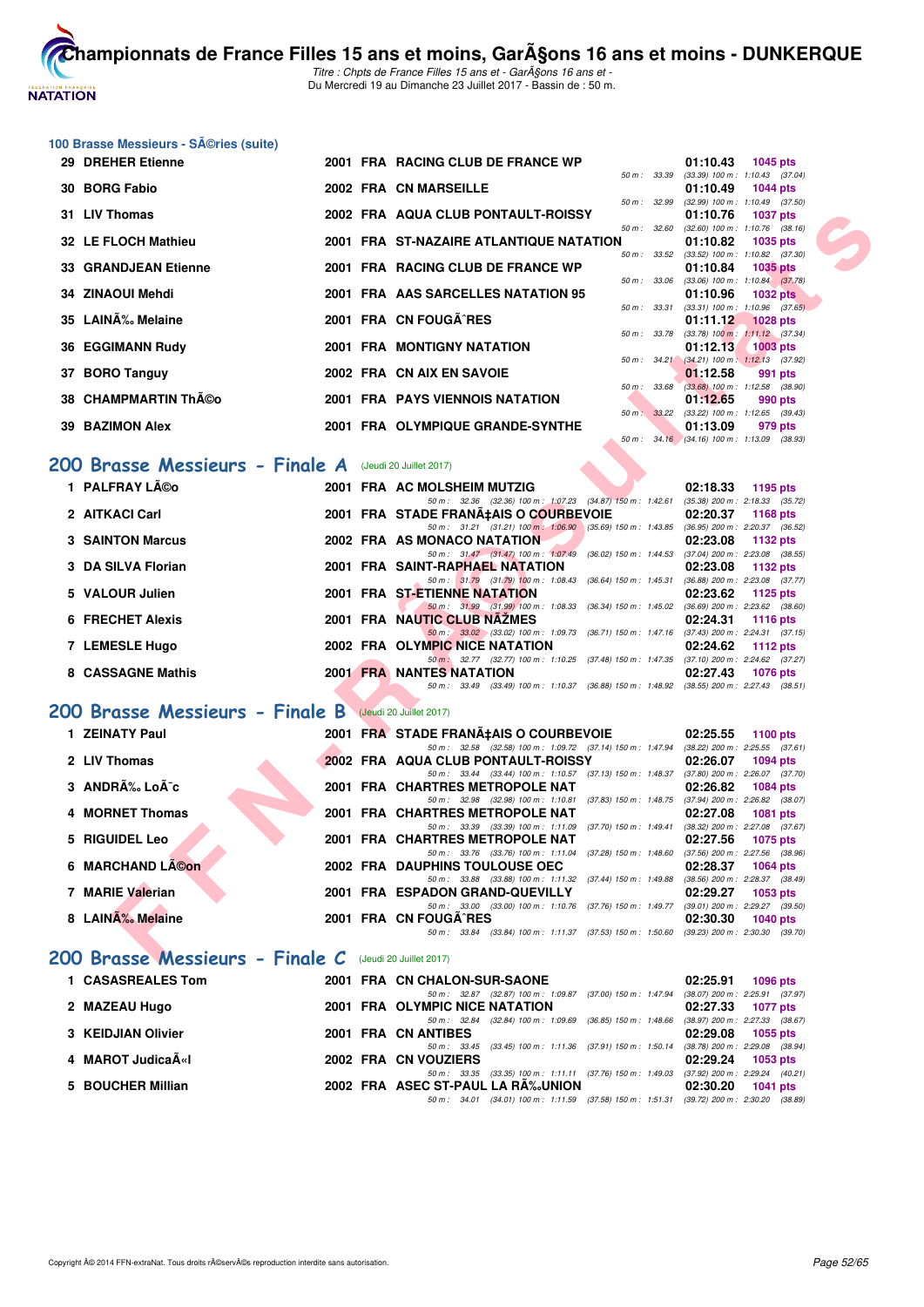**NATATION FRANÇAISE** 

**200 Brasse Messieurs - Finale C (suite)**

```
Championnats de France Filles 15 ans et moins, GarA§ons 16 ans et moins - DUNKERQUE
```
Titre : Chpts de France Filles 15 ans et - GarA§ons 16 ans et -Du Mercredi 19 au Dimanche 23 Juillet 2017 - Bassin de : 50 m.

|     | 6 LESAFFRE Orwan                                                    |  | 2002 FRA US ST-ANDRA‰                                                                                                                 | 02:31.43<br>1026 pts                                           |
|-----|---------------------------------------------------------------------|--|---------------------------------------------------------------------------------------------------------------------------------------|----------------------------------------------------------------|
|     | 7 BOTA Maxence                                                      |  | 50 m: 33.93 (33.93) 100 m: 1:13.16 (39.23) 150 m: 1:51.52 (38.36) 200 m: 2:31.43 (39.91)<br>2002 FRA CN CHALON-SUR-SAONE              | 02:32.31<br><b>1015 pts</b>                                    |
|     | --- LATRECHE Adam                                                   |  | 50 m: 33.49 (33.49) 100 m: 1:11.45 (37.96) 150 m: 1:51.98 (40.53) 200 m: 2:32.31 (40.33)<br><b>2001 FRA CERGY PONTOISE NATATION</b>   | <b>DSQ Vi</b>                                                  |
|     |                                                                     |  |                                                                                                                                       |                                                                |
|     | 200 Brasse Messieurs - SÃ <sup>©</sup> ries (Jeudi 20 Juillet 2017) |  |                                                                                                                                       |                                                                |
|     | <b>1 SAINTON Marcus</b>                                             |  | 2002 FRA AS MONACO NATATION                                                                                                           | 02:21.77 1150 pts                                              |
|     | 2 AITKACI Carl                                                      |  | 50 m: 31.78 (31.78) 100 m: 1:07.48 (35.70) 150 m: 1:44.20 (36.72) 200 m: 2:21.77 (37.57)<br>2001 FRA STADE FRANA‡AIS O COURBEVOIE     | 02:22.34<br>1142 $pts$                                         |
|     | <b>DA SILVA Florian</b>                                             |  | 50 m: 31.69 (31.69) 100 m: 1:07.92 (36.23) 150 m: 1:45.43 (37.51) 200 m: 2:22.34 (36.91)<br>2001 FRA SAINT-RAPHAEL NATATION           | 02:22.63<br><b>1138 pts</b>                                    |
|     | <b>PALFRAY Léo</b>                                                  |  | 50 m: 31.95 (31.95) 100 m: 1:08.15 (36.20) 150 m: 1:44.91 (36.76) 200 m: 2:22.63 (37.72)<br>2001 FRA AC MOLSHEIM MUTZIG               | 02:24.53<br>$1114$ pts                                         |
|     | <b>VALOUR Julien</b>                                                |  | 50 m : 32.53 (32.53) 100 m : 1:09.20 (36.67) 150 m : 1:47.03<br>2001 FRA ST-ETIENNE NATATION                                          | $(37.83)$ 200 m : 2:24.53 $(37.50)$<br>02:24.65<br>1112 $pts$  |
|     |                                                                     |  | 50 m: 32.89 (32.89) 100 m: 1:09.27 (36.38) 150 m: 1:45.56 (36.29) 200 m: 2:24.65 (39.09)                                              |                                                                |
|     | <b>6 FRECHET Alexis</b>                                             |  | 2001 FRA NAUTIC CLUB NAZMES<br>50 m: 32.88 (32.88) 100 m: 1:09.82 (36.94) 150 m: 1:47.03 (37.21) 200 m: 2:25.04 (38.01)               | 02:25.04<br>1107 pts                                           |
|     | 7 LEMESLE Hugo                                                      |  | 2002 FRA OLYMPIC NICE NATATION<br>50 m: 33.17 (33.17) 100 m: 1:10.31 (37.14) 150 m: 1:48.22 (37.91) 200 m: 2:25.60 (37.38)            | 02:25.60<br>1100 pts                                           |
|     | 8 CASSAGNE Mathis                                                   |  | <b>2001 FRA NANTES NATATION</b><br>50 m: 33.67 (33.67) 100 m: 1:10.28 (36.61) 150 m: 1:48.54 (38.26) 200 m: 2:25.71 (37.17)           | 02:25.71<br>1098 pts                                           |
| 9   | ANDRÉ LoÃ <sup>-</sup> c                                            |  | <b>2001 FRA CHARTRES METROPOLE NAT</b>                                                                                                | 02:26.15<br>1093 pts                                           |
|     | 10 MORNET Thomas                                                    |  | 50 m: 33.25 (33.25) 100 m: 1:10.69 (37.44) 150 m: 1:48.20 (37.51) 200 m: 2:26.15 (37.95)<br>2001 FRA CHARTRES METROPOLE NAT           | 02:26.30<br>1091 pts                                           |
|     | 11 MARIE Valerian                                                   |  | 50 m : 33.53 (33.53) 100 m : 1:11.64 (38.11) 150 m : 1:49.21<br><b>2001 FRA ESPADON GRAND-QUEVILLY</b>                                | (37.57) 200 m : 2:26.30 (37.09)<br>02:26.48<br><b>1088 pts</b> |
|     | <b>12 ZEINATY Paul</b>                                              |  | 50 m: 32.83 (32.83) 100 m: 1:09.86 (37.03) 150 m: 1:47.75 (37.89) 200 m: 2:26.48 (38.73)<br>2001 FRA STADE FRANA‡AIS O COURBEVOIE     | 02:26.52<br>1088 pts                                           |
|     | 13 LIV Thomas                                                       |  | 50 m: 32.11 (32.11) 100 m: 1:09.35 (37.24) 150 m: 1:48.01 (38.66) 200 m: 2:26.52 (38.51)<br>2002 FRA AQUA CLUB PONTAULT-ROISSY        | 02:27.38<br><b>1077 pts</b>                                    |
|     |                                                                     |  | 50 m : 33.43 (33.43) 100 m : 1:10.97 (37.54) 150 m : 1:49.09 (38.12) 200 m : 2:27.38 (38.29)                                          |                                                                |
| 14. | <b>MARCHAND Lĩon</b>                                                |  | <b>2002 FRA DAUPHINS TOULOUSE OEC</b><br>50 m : 33.97 (33.97) 100 m : 1:12.07 (38.10) 150 m : 1:49.51 (37.44) 200 m : 2:27.77 (38.26) | 02:27.77<br><b>1072 pts</b>                                    |
|     | 15 RIGUIDEL Leo                                                     |  | 2001 FRA CHARTRES METROPOLE NAT<br>50 m : 34.47 (34.47) 100 m : 1:11.31 (36.84) 150 m : 1:49.54 (38.23) 200 m : 2:28.07 (38.53)       | 02:28.07<br>1068 pts                                           |
|     | 16 LAINÉ Melaine                                                    |  | 2001 FRA CN FOUGA RES<br>50 m: 34.42 (34.42) 100 m: 1:12.25 (37.83) 150 m: 1:51.32 (39.07) 200 m: 2:28.95 (37.63)                     | 02:28.95<br><b>1057 pts</b>                                    |
|     | 17 CASASREALES Tom                                                  |  | 2001 FRA CN CHALON-SUR-SAONE                                                                                                          | 02:29.06<br>1055 $pts$                                         |
|     | 18 LATRECHE Adam                                                    |  | 50 m: 32.99 (32.99) 100 m: 1:10.45 (37.46) 150 m: 1:49.49 (39.04) 200 m: 2:29.06 (39.57)<br><b>2001 FRA CERGY PONTOISE NATATION</b>   | 02:29.90<br>1045 pts                                           |
| 19  | <b>KEIDJIAN Olivier</b>                                             |  | 50 m: 33.42 (33.42) 100 m: 1:11.35 (37.93) 150 m: 1:51.13 (39.78) 200 m: 2:29.90 (38.77)<br>2001 FRA CN ANTIBES                       | 02:29.94<br><b>1044 pts</b>                                    |
|     | 20 MAZEAU Hugo                                                      |  | 50 m: 33.15 (33.15) 100 m: 1:10.97 (37.82) 150 m: 1:49.90 (38.93) 200 m: 2:29.94 (40.04)<br>2001 FRA OLYMPIC NICE NATATION            | 02:30.34<br>1039 pts                                           |
| 21. | <b>MAROT JudicaA«I</b>                                              |  | 50 m: 33.64 (33.64) 100 m: 1:12.17 (38.53) 150 m: 1:50.65 (38.48) 200 m: 2:30.34 (39.69)<br>2002 FRA CN VOUZIERS                      | 02:30.48<br>1038 pts                                           |
|     |                                                                     |  | 50 m : 35.02 (35.02) 100 m : 1:13.82 (38.80) 150 m : 1:52.66 (38.84) 200 m : 2:30.48 (37.82)                                          |                                                                |
|     | 22 BOUCHER Millian                                                  |  | 2002 FRA ASEC ST-PAUL LA RA‰UNION<br>50 m: 34.41 (34.41) 100 m: 1:12.83 (38.42) 150 m: 1:51.98 (39.15) 200 m: 2:30.91 (38.93)         | 02:30.91<br>1032 pts                                           |
|     | 23 LESAFFRE Orwan                                                   |  | 2002 FRA US ST-ANDRA‰<br>50 m: 33.79 (33.79) 100 m: 1:12.76 (38.97) 150 m: 1:51.82 (39.06) 200 m: 2:31.14 (39.32)                     | 1029 pts<br>02:31.14                                           |
|     | 24 BOTA Maxence                                                     |  | 2002 FRA CN CHALON-SUR-SAONE<br>50 m: 33.66 (33.66) 100 m: 1:12.26 (38.60) 150 m: 1:52.40 (40.14) 200 m: 2:31.55 (39.15)              | 02:31.55<br>1024 pts                                           |
| 25. | <b>PALMIE Hubert</b>                                                |  | 2001 FRA MONTAUBAN NATATION<br>50 m : 34.55 (34.55) 100 m : 1:13.24 (38.69) 150 m : 1:52.10                                           | 02:31.85<br>1020 pts<br>$(38.86)$ 200 m : 2:31.85 $(39.75)$    |
|     | 26 MASSOT Joan                                                      |  | 2002 FRA MONTAUBAN NATATION                                                                                                           | 02:31.93<br>1019 pts                                           |
|     | 27 CHAJID Adam                                                      |  | 50 m : 34.00 (34.00) 100 m : 1:12.54 (38.54) 150 m : 1:52.03 (39.49) 200 m : 2:31.93 (39.90)<br>2001 FRA STADE CLERMONT NATATION      | 02:32.23<br><b>1016 pts</b>                                    |
|     | 28 ZINAOUI Mehdi                                                    |  | 50 m: 34.90 (34.90) 100 m: 1:14.73 (39.83) 150 m: 1:54.90 (40.17) 200 m: 2:32.23 (37.33)<br>2001 FRA AAS SARCELLES NATATION 95        | 02:33.00<br>1006 pts                                           |
|     | 29 VILPOUX Valentin                                                 |  | 50 m : 33.66 (33.66) 100 m : 1:11.44 (37.78) 150 m : 1:52.63 (41.19) 200 m : 2:33.00 (40.37)<br>2001 FRA ALLIANCE ORLEANS NATATION    | 02:33.06<br>1005 pts                                           |
|     |                                                                     |  | 50 m : 35.39 (35.39) 100 m : 1:13.41 (38.02) 150 m : 1:53.16                                                                          | $(39.75)$ 200 m : 2:33.06 $(39.90)$                            |
| 30. | <b>DREHER Etienne</b>                                               |  | 2001 FRA RACING CLUB DE FRANCE WP<br>50 m : 34.47 (34.47) 100 m : 1:13.52 (39.05) 150 m : 1:53.31                                     | 02:33.24<br>$1003$ pts<br>(39.79) 200 m : 2:33.24 (39.93)      |
|     | 31 DE PAOLI Maxime                                                  |  | 2002 FRA NAUTIC CLUB ALP'38<br>50 m: 33.55 (33.55) 100 m: 1:12.14 (38.59) 150 m: 1:51.99 (39.85) 200 m: 2:33.30 (41.31)               | 02:33.30<br>$1003$ pts                                         |
|     | 32 BORG Fabio                                                       |  | 2002 FRA CN MARSEILLE<br>50 m: 34.36 (34.36) 100 m: 1:13.48 (39.12) 150 m: 1:53.06 (39.58) 200 m: 2:33.81 (40.75)                     | 02:33.81<br>996 pts                                            |
|     |                                                                     |  |                                                                                                                                       |                                                                |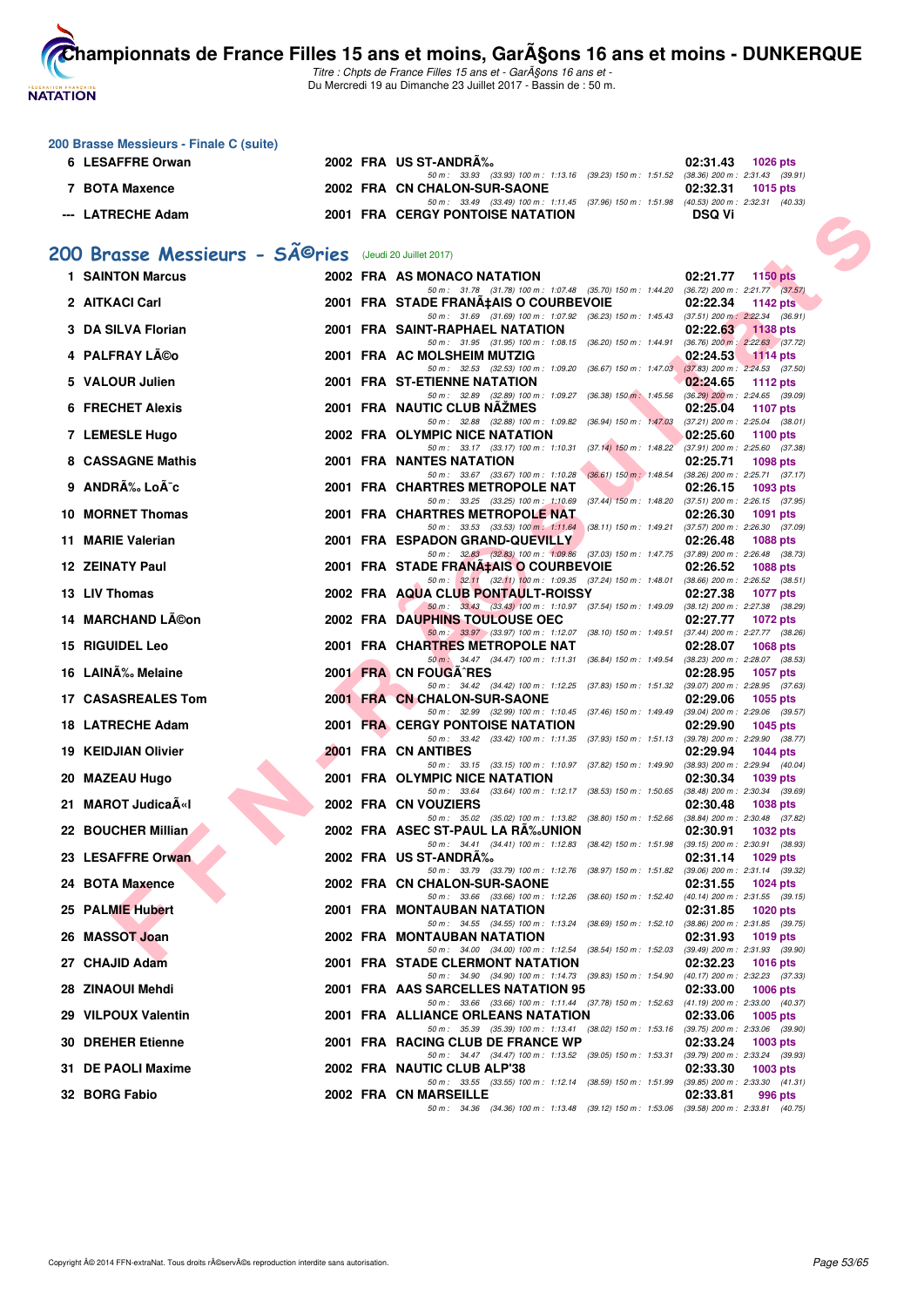

Titre : Chpts de France Filles 15 ans et - GarA§ons 16 ans et -Du Mercredi 19 au Dimanche 23 Juillet 2017 - Bassin de : 50 m.

#### **200 Brasse Messieurs - Séries (suite)**

| 33 LE FLOCH Mathieu   |  | 2001 FRA ST-NAZAIRE ATLANTIQUE NATATION                      | 02:34.50   | 988 pts                             |
|-----------------------|--|--------------------------------------------------------------|------------|-------------------------------------|
|                       |  | (35.38) 100 m: 1:14.67 (39.29) 150 m: 1:54.18<br>50 m: 35.38 |            | $(39.51)$ 200 m : 2:34.50 $(40.32)$ |
| 34 HALTE Théo         |  | 2002 FRA CN ANTIBES                                          | 02:34.92   | 983 pts                             |
|                       |  | 50 m: 35.31 (35.31) 100 m: 1:14.51 (39.20) 150 m: 1:54.83    |            | $(40.32)$ 200 m : 2:34.92 $(40.09)$ |
| 35 ANJOLRAS Alexandre |  | 2002 FRA SN VERSAILLES                                       | 02:35.46   | 976 pts                             |
|                       |  | 50 m: 36.23 (36.23) 100 m: 1:15.89 (39.66) 150 m: 1:56.25    |            | $(40.36)$ 200 m : 2:35.46 $(39.21)$ |
| 36 LOMON Mathis       |  | 2001 FRA CN DE BAIE-MAHAULT                                  | 02:35.54   | 975 pts                             |
|                       |  | 50 m: 33.13 (33.13) 100 m: 1:11.58 (38.45) 150 m: 1:52.06    |            | $(40.48)$ 200 m : 2:35.54 $(43.48)$ |
| 37 BAZIMON Alex       |  | 2001 FRA OLYMPIQUE GRANDE-SYNTHE                             | 02:37.20   | 955 pts                             |
|                       |  | 50 m: 35.17 (35.17) 100 m: 1:14.24 (39.07) 150 m: 1:55.68    |            | $(41.44)$ 200 m : 2:37.20 $(41.52)$ |
| --- MULLER Nicolas    |  | 2001 FRA CN ANTIBES                                          | DSQ Vi     |                                     |
| --- REMY Tom          |  | 2002 FRA CHARLEVILLE-MÉZIÃ^RES NATATION                      | <b>DSQ</b> |                                     |
| --- VAHE Guillaume    |  | <b>2001 FRA AURAY NATATION</b>                               | <b>DSQ</b> |                                     |

#### **50 Papillon Messieurs - Finale A** (Dimanche 23 Juillet 2017)

| 35 ANJOLRAS Alexandre                                                  |  | 2002 FRA SN VERSAILLES                                                                                                       | 02:35.46      | 976 pts                                        |
|------------------------------------------------------------------------|--|------------------------------------------------------------------------------------------------------------------------------|---------------|------------------------------------------------|
| <b>36 LOMON Mathis</b>                                                 |  | 50 m: 36.23 (36.23) 100 m: 1:15.89 (39.66) 150 m: 1:56.25<br>2001 FRA CN DE BAIE-MAHAULT                                     | 02:35.54      | $(40.36)$ 200 m : 2:35.46 $(39.21)$<br>975 pts |
|                                                                        |  | 50 m: 33.13 (33.13) 100 m: 1:11.58 (38.45) 150 m: 1:52.06 (40.48) 200 m: 2:35.54 (43.48)                                     |               |                                                |
| 37 BAZIMON Alex                                                        |  | 2001 FRA OLYMPIQUE GRANDE-SYNTHE<br>50 m: 35.17 (35.17) 100 m: 1:14.24 (39.07) 150 m: 1:55.68 (41.44) 200 m: 2:37.20 (41.52) | 02:37.20      | 955 pts                                        |
| --- MULLER Nicolas                                                     |  | 2001 FRA CN ANTIBES                                                                                                          | <b>DSQ Vi</b> |                                                |
| --- REMY Tom                                                           |  | 2002 FRA CHARLEVILLE-MÉZIÃ^RES NATATION                                                                                      | <b>DSQ</b>    |                                                |
| --- VAHE Guillaume                                                     |  | 2001 FRA AURAY NATATION                                                                                                      | <b>DSQ</b>    |                                                |
|                                                                        |  |                                                                                                                              |               |                                                |
| O Papillon Messieurs - Finale A (Dimanche 23 Juillet 2017)             |  |                                                                                                                              |               |                                                |
| 1 BEROL Julien                                                         |  | 2001 FRA LONGVILLIERS CLUB                                                                                                   | 00:25.07      | <b>1216 pts</b>                                |
| 2 DA COSTA Axel                                                        |  | 2002 FRA ERSTEIN AQUATIC CLUB                                                                                                | 00:25.61      | 1179 pts                                       |
| 3 REBAUDO Alessandro                                                   |  | 2001 ITA AS MONACO NATATION                                                                                                  | 00:25.71      | <b>1172 pts</b>                                |
| 4 BENEZIT Corentin                                                     |  | 2001 FRA STADE CLERMONT NATATION                                                                                             | 00:25.86      | 1162 pts                                       |
| 5 WAHART Louis                                                         |  | 2001 FRA REIMS NATATION 89                                                                                                   | 00:25.99      | 1153 pts                                       |
| 6 MARLIERE Maxime                                                      |  | 2001 FRA CN CAMBRAI                                                                                                          | 00:26.06      | 1149 pts                                       |
| 7 BERTAIL Jocelyn                                                      |  | 2001 FRA NAUTIC CLUB SORBIERS                                                                                                | 00:26.31      | 1132 pts                                       |
| 8 RAKOTONDRAMANGA Eliot-Tahina                                         |  | 2002 FRA ES MASSY NATATION                                                                                                   | 00:26.55      | 1116 pts                                       |
|                                                                        |  |                                                                                                                              |               |                                                |
| O Papillon Messieurs - Finale B (Dimanche 23 Juillet 2017)             |  |                                                                                                                              |               |                                                |
| 1 GERIHANOV Movla                                                      |  | 2002 FRA JN COMPIA GNE                                                                                                       | 00:26.24      | <b>1137 pts</b>                                |
| 2 BASTIEN Thibault                                                     |  | 2001 FRA STADE OLYMPIQUE CHAMBÉRY                                                                                            | 00:26.52      | <b>1118 pts</b>                                |
| 3 PICOCHE Louis                                                        |  | 2002 FRA CN BREST                                                                                                            | 00:26.55      | 1116 pts                                       |
| 4 PLEWINSKI Sam                                                        |  | 2001 FRA DAUPHINS D'ANNECY                                                                                                   | 00:26.57      | 1115 pts                                       |
| 5 COLLIN Pablo                                                         |  | 2001 FRA CN MARSEILLE                                                                                                        | 00:26.64      | 1110 pts                                       |
| 6 ROUX Romain                                                          |  | 2001 FRA ALLIANCE DIJON NATATION                                                                                             | 00:26.68      | 1107 pts                                       |
| 7 SALAUN Julien                                                        |  | 2001 FRA CN BREST                                                                                                            | 00:26.71      | 1105 pts                                       |
| 8 STREIFF Axel                                                         |  | 2001 FRA PAYS VIENNOIS NATATION                                                                                              | 00:26.75      | 1103 pts                                       |
|                                                                        |  |                                                                                                                              |               |                                                |
| O Papillon Messieurs - Finale C                                        |  | (Dimanche 23 Juillet 2017)                                                                                                   |               |                                                |
| 1 EGGIMANN Rudy                                                        |  | <b>2001 FRA MONTIGNY NATATION</b>                                                                                            | 00:26.49      | 1120 pts                                       |
| 2 BOURGEOIS Mathieu                                                    |  | 2001 FRA EA NOGENT-VILLERS                                                                                                   | 00:26.56      | 1115 pts                                       |
| 3 HUGEL Joakim                                                         |  | <b>2001 FRA DAUPHINS D'ANNECY</b>                                                                                            | 00:26.62      | <b>1111 pts</b>                                |
| 4 LUCAZEAU Lukian                                                      |  | 2001 FRA SU AGEN                                                                                                             | 00:26.68      | 1107 pts                                       |
| 5 BAGUE Enzo                                                           |  | 2001 FRA CN PONTARLIER                                                                                                       | 00:26.69      | 1107 pts                                       |
| 6 MARTIN Gaetan                                                        |  | 2002 FRA LES NAGEURS BIGOUDENS                                                                                               | 00:26.71      | 1105 pts                                       |
| 7 JODIN Matéo                                                          |  | <b>2001 FRA NANTES NATATION</b>                                                                                              | 00:26.87      | 1095 pts                                       |
| 8 NAUD Theo                                                            |  | 2001 FRA CHARTRES METROPOLE NAT                                                                                              | 00:26.89      | 1093 pts                                       |
|                                                                        |  |                                                                                                                              |               |                                                |
| O Papillon Messieurs - SÃ <sup>©</sup> ries (Dimanche 23 Juillet 2017) |  |                                                                                                                              |               |                                                |
| 1 BEROL Julien                                                         |  | 2001 FRA LONGVILLIERS CLUB                                                                                                   | 00:25.25      | <b>1204 pts</b>                                |
| $0.05$ DEMEDIT $0.000$                                                 |  | 0001 FDA CTADE OI FRIANT NATATION                                                                                            | 00.0500       | <b>CONSTRUCTION</b>                            |

# **50 Papillon Messieurs - Finale B** (Dimanche 23 Juillet 2017)

| 1 GERIHANOV Movia  |  | 2002 FRA JN COMPIA GNE                 | 00:26.24 | <b>1137 pts</b> |
|--------------------|--|----------------------------------------|----------|-----------------|
| 2 BASTIEN Thibault |  | 2001 FRA STADE OLYMPIQUE CHAMBÉRY      | 00:26.52 | <b>1118 pts</b> |
| 3 PICOCHE Louis    |  | 2002 FRA CN BREST                      | 00:26.55 | <b>1116 pts</b> |
| 4 PLEWINSKI Sam    |  | 2001 FRA DAUPHINS D'ANNECY             | 00:26.57 | 1115 pts        |
| 5 COLLIN Pablo     |  | 2001 FRA CN MARSEILLE                  | 00:26.64 | 1110 pts        |
| 6 ROUX Romain      |  | 2001 FRA ALLIANCE DIJON NATATION       | 00:26.68 | 1107 pts        |
| 7 SALAUN Julien    |  | 2001 FRA CN BREST                      | 00:26.71 | 1105 pts        |
| 8 STREIFF Axel     |  | <b>2001 FRA PAYS VIENNOIS NATATION</b> | 00:26.75 | 1103 pts        |

#### **[50 Papillon Messieurs - Finale C](http://www.ffnatation.fr/webffn/resultats.php?idact=nat&go=epr&idcpt=47485&idepr=81)** (Dimanche 23 Juillet 2017)

| <b>EGGIMANN Rudy</b> |  | <b>2001 FRA MONTIGNY NATATION</b> | 00:26.49 | 1120 pts |
|----------------------|--|-----------------------------------|----------|----------|
| 2 BOURGEOIS Mathieu  |  | 2001 FRA EA NOGENT-VILLERS        | 00:26.56 | 1115 pts |
| 3 HUGEL Joakim       |  | 2001 FRA DAUPHINS D'ANNECY        | 00:26.62 | 1111 pts |
| 4 LUCAZEAU Lukian    |  | 2001 FRA SU AGEN                  | 00:26.68 | 1107 pts |
| 5 BAGUE Enzo         |  | 2001 FRA CN PONTARLIER            | 00:26.69 | 1107 pts |
| 6 MARTIN Gaetan      |  | 2002 FRA LES NAGEURS BIGOUDENS    | 00:26.71 | 1105 pts |
| 7 JODIN Matéo        |  | <b>2001 FRA NANTES NATATION</b>   | 00:26.87 | 1095 pts |
| 8 NAUD Theo          |  | 2001 FRA CHARTRES METROPOLE NAT   | 00:26.89 | 1093 pts |
|                      |  |                                   |          |          |

# **50 Papillon Messieurs - Séries** (Dimanche 23 Juillet 2017)

| 1 BEROL Julien                 |  | 2001 FRA LONGVILLIERS CLUB              | 00:25.25 | <b>1204 pts</b> |
|--------------------------------|--|-----------------------------------------|----------|-----------------|
| 2 BENEZIT Corentin             |  | <b>2001 FRA STADE CLERMONT NATATION</b> | 00:25.83 | 1164 pts        |
| 3 DA COSTA Axel                |  | <b>2002 FRA ERSTEIN AQUATIC CLUB</b>    | 00:25.90 | 1159 pts        |
| 4 MARLIERE Maxime              |  | 2001 FRA CN CAMBRAI                     | 00:26.02 | 1151 pts        |
| 5 REBAUDO Alessandro           |  | 2001 ITA AS MONACO NATATION             | 00:26.08 | 1147 pts        |
| 6 WAHART Louis                 |  | 2001 FRA REIMS NATATION 89              | 00:26.12 | 1145 pts        |
| 7 RAKOTONDRAMANGA Eliot-Tahina |  | 2002 FRA ES MASSY NATATION              | 00:26.15 | 1143 pts        |
| 8 BERTAIL Jocelyn              |  | 2001 FRA NAUTIC CLUB SORBIERS           | 00:26.21 | 1139 pts        |
| 9 PASTULA Kacper               |  | 2001 POL ES VITRY                       | 00:26.22 | 1138 pts        |
| 10 PLEWINSKI Sam               |  | 2001 FRA DAUPHINS D'ANNECY              | 00:26.28 | 1134 pts        |
|                                |  |                                         |          |                 |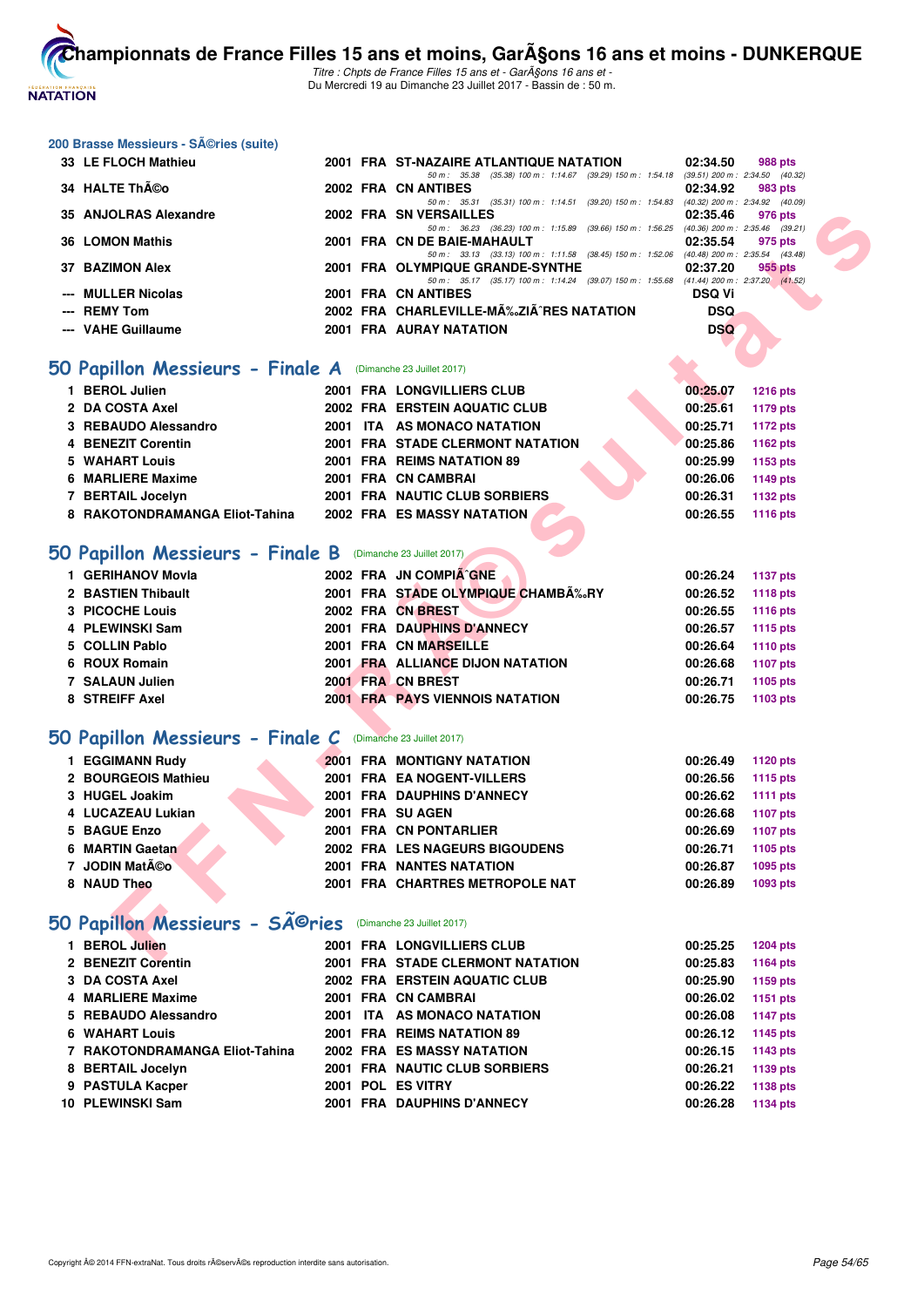

Titre : Chpts de France Filles 15 ans et - GarA§ons 16 ans et -Du Mercredi 19 au Dimanche 23 Juillet 2017 - Bassin de : 50 m.

#### **50 Papillon Messieurs - Séries (suite)**

| 11 GERIHANOV Movla                                          |  | 2002 FRA JN COMPIÄ^GNE               |              | 00:26.29                            | 1133 pts            |
|-------------------------------------------------------------|--|--------------------------------------|--------------|-------------------------------------|---------------------|
| 12 BASTIEN Thibault                                         |  | 2001 FRA STADE OLYMPIQUE CHAMBĉRY    |              | 00:26.33                            | 1131 pts            |
| <b>13 SALAUN Julien</b>                                     |  | 2001 FRA CN BREST                    |              | 00:26.37                            | 1128 pts            |
| 14 COLLIN Pablo                                             |  | 2001 FRA CN MARSEILLE                |              | 00:26.43                            | 1124 pts            |
| 14 ROUX Romain                                              |  | 2001 FRA ALLIANCE DIJON NATATION     |              | 00:26.43                            | <b>1124 pts</b>     |
| <b>16 PICOCHE Louis</b>                                     |  | 2002 FRA CN BREST                    |              | 00:26.47                            | 1121 pts            |
| 17 STREIFF Axel                                             |  | 2001 FRA PAYS VIENNOIS NATATION      |              | 00:26.52                            | <b>1118 pts</b>     |
| <b>18 EGGIMANN Rudy</b>                                     |  | 2001 FRA MONTIGNY NATATION           |              | 00:26.54                            | <b>1117 pts</b>     |
| 19 MARTIN Gaetan                                            |  | 2002 FRA LES NAGEURS BIGOUDENS       |              | 00:26.55                            | 1116 pts            |
| 20 JODIN Matéo                                              |  | <b>2001 FRA NANTES NATATION</b>      |              | 00:26.59                            | <b>1113 pts</b>     |
| 21 LUCAZEAU Lukian                                          |  | 2001 FRA SU AGEN                     |              | 00:26.60                            | <b>1113 pts</b>     |
| 22 BAGUE Enzo                                               |  | 2001 FRA CN PONTARLIER               |              | 00:26.63                            | <b>1111 pts</b>     |
| 22 NAUD Theo                                                |  | 2001 FRA CHARTRES METROPOLE NAT      |              | 00:26.63                            | 1111 pts            |
| 24 BOURGEOIS Mathieu                                        |  | 2001 FRA EA NOGENT-VILLERS           |              | 00:26.81                            | 1099 pts            |
| 25 HUGEL Joakim                                             |  | 2001 FRA DAUPHINS D'ANNECY           |              | 00:26.87                            | 1095 pts            |
| 26 MARCHAND Lĩon                                            |  | 2002 FRA DAUPHINS TOULOUSE OEC       |              | 00:26.90                            | 1093 pts            |
| 27 THENU Maxime                                             |  | 2002 FRA AQUA CLUB PONTAULT-ROISSY   |              | 00:26.91                            | 1092 pts            |
| 28 GUERIN Thomas                                            |  | 2001 FRA AMIENS METROPOLE NAT.       |              | 00:26.93                            | 1091 pts            |
| 29 LEROY Théo                                               |  | 2001 FRA CN VIRY-CHÂ, TILLON         |              | 00:26.94                            | 1090 pts            |
| 30 ÉVRARD Léo                                               |  | 2001 FRA SN OYONNAX                  |              | 00:27.00                            | 1086 pts            |
| 31 DA SILVA UMMENHOVER Thibault                             |  | 2001 FRA NOGENT NATATION 94          |              | 00:27.05                            | 1083 pts            |
| <b>32 BADRE Eliot</b>                                       |  | 2001 FRA REIMS NATATION 89           |              | 00:27.08                            | 1081 pts            |
| <b>33 FRECHET Alexis</b>                                    |  | 2001 FRA NAUTIC CLUB NAŽMES          |              | 00:27.16                            | 1076 pts            |
| <b>34 PROUST Baptiste</b>                                   |  | 2001 FRA CS MELLE                    |              | 00:27.18                            | 1074 pts            |
| 35 CHAJID Adam                                              |  | 2001 FRA STADE CLERMONT NATATION     |              | 00:27.20                            | 1073 pts            |
| <b>36 MATUSZAK Leo</b>                                      |  | 2001 FRA STADE B‰THUNE P‰LICAN CLUB  |              | 00:27.21                            | 1072 pts            |
| 37 RENE-CORAIL Brice                                        |  | 2001 FRA LONGVILLIERS CLUB           |              | 00:27.25                            | 1070 pts            |
| 37 MULLER Nicolas                                           |  | 2001 FRA CN ANTIBES                  |              | 00:27.25                            | <b>1070 pts</b>     |
| 39 LAINÉ Melaine                                            |  | 2001 FRA CN FOUGA RES                |              | 00:27.27                            | 1069 pts            |
| 40 LIONZO Matteo                                            |  | 2001 FRA EN ALBI                     |              | 00:27.34                            | 1064 pts            |
| <b>41 GONTIER Thomas</b>                                    |  | 2002 FRA CALAIS NATATION             |              | 00:27.40                            | 1060 pts            |
| 42 DELBOIS Jérémie                                          |  | 2001 FRA L'ESPADON CN FORT-DE-FRANCE |              | 00:27.54                            | 1051 pts            |
| <b>43 BEKONO Pierre</b>                                     |  | 2002 FRA C PAUL-BERT RENNES          |              | 00:27.86                            | 1031 pts            |
| 44 ANDRÉ LoÃ <sup>-</sup> c                                 |  | 2001 FRA CHARTRES METROPOLE NAT      |              | 00:28.19                            | 1010 pts            |
| 45 MORNET Thomas                                            |  | 2001 FRA CHARTRES METROPOLE NAT      |              | 00:28.86                            | <b>968 pts</b>      |
| 46 LIV Thomas                                               |  | 2002 FRA AQUA CLUB PONTAULT-ROISSY   |              | 00:29.05                            | 956 pts             |
| 47 TABOUCHE Ismael                                          |  | 2001 FRA EN ALBI                     |              | 00:30.21                            | <b>886 pts</b>      |
| --- LEMESLE Hugo                                            |  | 2002 FRA OLYMPIC NICE NATATION       |              | <b>DSQ Da</b>                       |                     |
|                                                             |  |                                      |              |                                     |                     |
| 00 Papillon Messieurs - Finale A (Mercredi 19 Juillet 2017) |  |                                      |              |                                     |                     |
| 1 RAKOTONDRAMANGA Eliot-Tahina                              |  | 2002 FRA ES MASSY NATATION           |              | 00:56.30                            | <b>1204 pts</b>     |
| 2 DA COSTA Axel                                             |  |                                      | 50 m : 26.79 | $(26.79)$ 100 m :                   | 56.30<br>(29.51)    |
|                                                             |  | <b>2002 FRA ERSTEIN AQUATIC CLUB</b> | 50 m : 26.92 | 00:56.73<br>$(26.92)$ 100 m : 56.73 | 1192 pts<br>(29.81) |
| 3 BEROL Julien                                              |  | <b>2001 FRA LONGVILLIERS CLUB</b>    |              | 00:56.97                            | 1185 pts            |
| 4 BENEZIT Corentin                                          |  | 2001 FRA STADE CLERMONT NATATION     | 50 m: 26.52  | $(26.52)$ 100 m : 56.97             | (30.45)             |
|                                                             |  |                                      |              | 00:57.41                            | 1172 pts            |

# [100 Papillon Messieurs - Finale A](http://www.ffnatation.fr/webffn/resultats.php?idact=nat&go=epr&idcpt=47485&idepr=82) (Mercredi 19 Juillet 2017)

| 1 RAKOTONDRAMANGA Eliot-Tahina | 2002 FRA ES MASSY NATATION              |                        |                | 00:56.30                       | 1204 pts        |
|--------------------------------|-----------------------------------------|------------------------|----------------|--------------------------------|-----------------|
|                                |                                         | $50 m$ : 26.79         |                | $(26.79)$ 100 m :              | 56.30 (29.51    |
| 2 DA COSTA Axel                | 2002 FRA ERSTEIN AQUATIC CLUB           |                        |                | 00:56.73                       | 1192 $pts$      |
|                                |                                         | $50 \text{ m}$ : 26.92 |                | $(26.92)$ 100 m :              | 56.73 (29.81    |
| 3 BEROL Julien                 | 2001 FRA LONGVILLIERS CLUB              |                        |                | 00:56.97                       | 1185 pts        |
|                                |                                         | $50 \text{ m}$ : 26.52 |                | $(26.52)$ 100 m :              | 56.97 (30.45    |
| 4 BENEZIT Corentin             | <b>2001 FRA STADE CLERMONT NATATION</b> |                        |                | 00:57.41                       | 1172 pts        |
|                                |                                         | $50 m$ : 27.15         |                | $(27.15)$ 100 m :              | 57.41 (30.26    |
| 5 VERMOREL Guillaume           | 2001 FRA CN POLYNESIE                   |                        |                | 00:57.43                       | 1171 $pts$      |
|                                |                                         |                        | $50 m$ : 27.15 | $(27.15)$ 100 m :              | 57.43 (30.28    |
| 6 MARLIERE Maxime              | 2001 FRA CN CAMBRAI                     |                        |                | 00:57.89                       | 1157 $pts$      |
|                                |                                         | $50 m$ : 26.65         |                | $(26.65)$ 100 m :              | 57.89 (31.24    |
| 7 HUGEL Joakim                 | 2001 FRA DAUPHINS D'ANNECY              |                        |                | 00:58.02                       | <b>1154 pts</b> |
|                                |                                         |                        | 50 m: 27.73    | $(27.73)$ 100 m :              | 58.02 (30.29    |
| 8 WAHART Louis                 | 2001 FRA REIMS NATATION 89              |                        |                | 00:58.09                       | 1152 $pts$      |
|                                |                                         | $50 \text{ m}$ : 27.59 |                | $(27.59)$ 100 m : 58.09 (30.50 |                 |

# **100 Papillon Messieurs - Finale B** (Mercredi 19 Juillet 2017)<br>**1 BONNET-ZAHEDI Darel** 2001 FRA CN LUNEL

**1 BONNET-ZAHEDI Darel 2001 FRA CN LUNEL 00:57.63 1165 pts** 50 m : 27.81 (27.81) 100 m : 57.63 (29.82)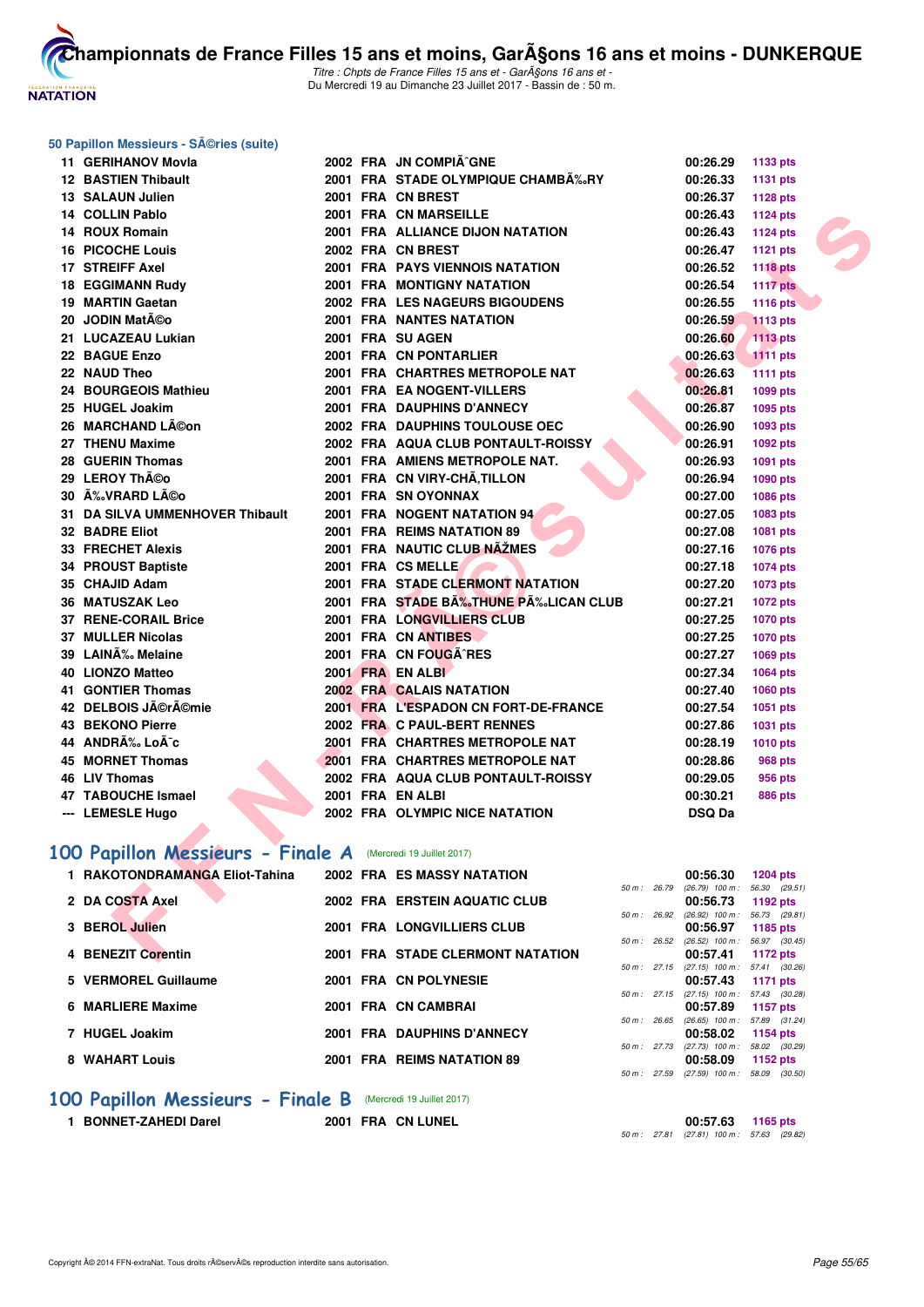

# **100 Papillon Messieurs - Finale B (suite)**

| 2 REBAUDO Alessandro | 2001 ITA AS MONACO NATATION    |                        |             | 00:58.03                          | 1153 $pts$   |
|----------------------|--------------------------------|------------------------|-------------|-----------------------------------|--------------|
|                      |                                | $50 \text{ m}$ : 27.16 |             | $(27.16)$ 100 m :                 | 58.03 (30.87 |
| 3 BOURGEOIS Mathieu  | 2001 FRA EA NOGENT-VILLERS     |                        |             | 00:58.08                          | 1152 pts     |
|                      |                                | 50 m: 26.83            |             | $(26.83)$ 100 m : 58.08 $(31.25)$ |              |
| 4 RIO Thomas         | 2001 FRA CN CANNES             |                        |             | 00:58.38                          | 1143 pts     |
|                      |                                |                        | 50 m: 27.23 | $(27.23)$ 100 m : 58.38 $(31.15)$ |              |
| 5 SALAUN Julien      | 2001 FRA CN BREST              |                        |             | 00:58.62 1136 pts                 |              |
|                      |                                | 50 m: 27.63            |             | $(27.63)$ 100 m : 58.62 $(30.99)$ |              |
| 6 PICOCHE Louis      | 2002 FRA CN BREST              |                        |             | 00:58.71 1134 pts                 |              |
|                      |                                | $50 \text{ m}$ : 27.39 |             | $(27.39)$ 100 m : 58.71 $(31.32)$ |              |
| 7 BAGUE Enzo         | 2001 FRA CN PONTARLIER         |                        |             | 00:59.00                          | 1125 $pts$   |
|                      |                                | $50 m$ : 27.71         |             | $(27.71)$ 100 m : 59.00 $(31.29)$ |              |
| 8 MARCHAND Léon      | 2002 FRA DAUPHINS TOULOUSE OEC |                        |             | 00:59.10                          | $1122$ pts   |
|                      |                                |                        |             |                                   |              |

#### **[100 Papillon Messieurs - Finale C](http://www.ffnatation.fr/webffn/resultats.php?idact=nat&go=epr&idcpt=47485&idepr=82)** (Mercredi 19 Juillet 2017)

| 1 NAUD Theo         |  | 2001 FRA CHARTRES METROPOLE NAT       |                        | 00:58.76                                      | 1132 pts                    |
|---------------------|--|---------------------------------------|------------------------|-----------------------------------------------|-----------------------------|
|                     |  |                                       | 50 m: 27.27            | $(27.27)$ 100 m :                             | 58.76 (31.49)               |
| 2 LEROY Théo        |  | 2001 FRA CN VIRY-CHÃ.TILLON           | $50 \text{ m}$ : 27.47 | 00:58.78<br>$(27.47)$ 100 m :                 | 1132 pts<br>58.78 (31.31)   |
| 3 PLEWINSKI Sam     |  | 2001 FRA DAUPHINS D'ANNECY            |                        | 00:58.82                                      | 1130 $pts$                  |
|                     |  |                                       | 50 m: 27.66            | $(27.66)$ 100 m :                             | 58.82 (31.16)               |
| 4 ROUX Romain       |  | 2001 FRA ALLIANCE DIJON NATATION      | $50 \text{ m}$ : 27.24 | 00:58.91<br>$(27.24)$ 100 m :                 | 1128 $pts$<br>58.91 (31.67) |
| 5 MATUSZAK Leo      |  | 2001 FRA STADE BÉTHUNE PÉLICAN CLUB   |                        | 00:58.97                                      | 1126 $pts$                  |
| 6 BUISSON Alexandre |  | 2001 FRA CN ANTIBES                   | 50 m: 27.76            | $(27.76)$ 100 m :                             | 58.97 (31.21)               |
|                     |  |                                       | $50 \text{ m}$ : 27.72 | 00:59.08<br>$(27.72)$ 100 m :                 | 1123 $pts$<br>59.08 (31.36) |
| 7 PROUST Baptiste   |  | 2001 FRA CS MELLE                     |                        | 00:59.17                                      | 1120 $pts$                  |
|                     |  |                                       | 50 m: 27.80            | $(27.80)$ 100 m :                             | 59.17 (31.37)               |
| 8 RAPEAU Tom        |  | 2001 FRA DAUPHINS LES PENNES-MIRABEAU | 50 m: 28.23            | 00:59.23<br>$(28.23)$ 100 m : 59.23 $(31.00)$ | 1119 $pts$                  |

# 100 Papillon Messieurs - SÃ<sup>@</sup>ries (Mercredi 19 Juillet 2017)

| 4 RIO Thomas                                              |  | 2001 FRA CN CANNES                    |              | 00:58.38                                               | 1143 pts                         |  |
|-----------------------------------------------------------|--|---------------------------------------|--------------|--------------------------------------------------------|----------------------------------|--|
| 5 SALAUN Julien                                           |  | 2001 FRA CN BREST                     | 50 m : 27.23 | $(27.23)$ 100 m : 58.38 $(31.15)$<br>00:58.62          | 1136 pts                         |  |
| 6 PICOCHE Louis                                           |  | 2002 FRA CN BREST                     | 50 m: 27.63  | $(27.63)$ 100 m : 58.62 $(30.99)$<br>00:58.71          | <b>1134 pts</b>                  |  |
|                                                           |  |                                       | 50 m : 27.39 | $(27.39)$ 100 m : 58.71 $(31.32)$                      |                                  |  |
| <b>7 BAGUE Enzo</b>                                       |  | 2001 FRA CN PONTARLIER                |              | 00:59.00<br>50 m: 27.71 (27.71) 100 m:                 | <b>1125 pts</b><br>59.00 (31.29) |  |
| 8 MARCHAND Léon                                           |  | 2002 FRA DAUPHINS TOULOUSE OEC        |              | 00:59.10                                               | <b>1122 pts</b>                  |  |
|                                                           |  |                                       |              | 50 m: 27.34 (27.34) 100 m:                             | 59.10 (31.76)                    |  |
| 00 Papillon Messieurs - Finale C                          |  | (Mercredi 19 Juillet 2017)            |              |                                                        |                                  |  |
| 1 NAUD Theo                                               |  | 2001 FRA CHARTRES METROPOLE NAT       |              | 00:58.76                                               | <b>1132 pts</b>                  |  |
| 2 LEROY Théo                                              |  | 2001 FRA CN VIRY-CHÂ, TILLON          |              | 50 m: 27.27 (27.27) 100 m: 58.76 (31.49)<br>00:58.78   | 1132 pts                         |  |
| 3 PLEWINSKI Sam                                           |  | 2001 FRA DAUPHINS D'ANNECY            | 50 m : 27.47 | $(27.47)$ 100 m : 58.78 $(31.31)$<br>00:58.82          | 1130 pts                         |  |
| 4 ROUX Romain                                             |  | 2001 FRA ALLIANCE DIJON NATATION      | 50 m: 27.66  | $(27.66)$ 100 m : 58.82 $(31.16)$<br>00:58.91          | 1128 pts                         |  |
| 5 MATUSZAK Leo                                            |  | 2001 FRA STADE BÉTHUNE PÉLICAN CLUB   | 50 m : 27.24 | $(27.24)$ 100 m : 58.91 $(31.67)$<br>00:58.97          | 1126 pts                         |  |
|                                                           |  |                                       |              | 50 m: 27.76 (27.76) 100 m: 58.97 (31.21)               |                                  |  |
| <b>6 BUISSON Alexandre</b>                                |  | 2001 FRA CN ANTIBES                   |              | 00:59.08<br>50 m : 27.72 (27.72) 100 m : 59.08 (31.36) | 1123 pts                         |  |
| 7 PROUST Baptiste                                         |  | 2001 FRA CS MELLE                     |              | 00:59.17                                               | <b>1120 pts</b>                  |  |
|                                                           |  |                                       | 50 m: 27.80  | $(27.80)$ 100 m : 59.17 $(31.37)$                      |                                  |  |
| 8 RAPEAU Tom                                              |  | 2001 FRA DAUPHINS LES PENNES-MIRABEAU | 50 m: 28.23  | 00:59.23<br>$(28.23)$ 100 m : 59.23 $(31.00)$          | 1119 pts                         |  |
| 00 Papillon Messieurs - Sîries (Mercredi 19 Juillet 2017) |  |                                       |              |                                                        |                                  |  |
| 1 RAKOTONDRAMANGA Eliot-Tahina                            |  | <b>2002 FRA ES MASSY NATATION</b>     |              | 00:56.34                                               | <b>1203 pts</b>                  |  |
|                                                           |  |                                       |              | 50 m: 26.72 (26.72) 100 m: 56.34 (29.62)               |                                  |  |
| 2 BENEZIT Corentin                                        |  | 2001 FRA STADE CLERMONT NATATION      |              | 00:57.41<br>50 m: 26.97 (26.97) 100 m: 57.41 (30.44)   | 1172 pts                         |  |
| 3 BEROL Julien                                            |  | 2001 FRA LONGVILLIERS CLUB            |              | 00:57.53                                               | 1168 pts                         |  |
| 4 VERMOREL Guillaume                                      |  | 2001 FRA CN POLYNESIE                 | 50 m : 26.87 | $(26.87)$ 100 m : 57.53 $(30.66)$<br>00:57.57          | 1167 pts                         |  |
| 5 DA COSTA Axel                                           |  | 2002 FRA ERSTEIN AQUATIC CLUB         | 50 m : 26.73 | (26.73) 100 m: 57.57 (30.84)<br>00:57.59               | 1166 pts                         |  |
| <b>6 WAHART Louis</b>                                     |  | 2001 FRA REIMS NATATION 89            | 50 m : 26.97 | (26.97) 100 m: 57.59 (30.62)<br>00:57.63               | 1165 pts                         |  |
|                                                           |  |                                       | 50 m : 26.78 | (26.78) 100 m : 57.63 (30.85)                          |                                  |  |
| 7 MARLIERE Maxime                                         |  | 2001 FRA CN CAMBRAI                   |              | 00:58.16<br>50 m: 27.29 (27.29) 100 m: 58.16 (30.87)   | 1150 pts                         |  |
| 8 HUGEL Joakim                                            |  | <b>2001 FRA DAUPHINS D'ANNECY</b>     |              | 00:58.27                                               | <b>1146 pts</b>                  |  |
| 9 PALMIE Hubert                                           |  | 2001 FRA MONTAUBAN NATATION           | 50 m : 27.58 | $(27.58)$ 100 m : 58.27 $(30.69)$<br>00:58.52          | 1139 pts                         |  |
|                                                           |  |                                       |              | 50 m : 27.78 (27.78) 100 m :                           | 58.52 (30.74)                    |  |
| 10 BOURGEOIS Mathieu                                      |  | 2001 FRA EA NOGENT-VILLERS            | 50 m : 27.64 | 00:58.57<br>(27.64) 100 m: 58.57 (30.93)               | <b>1138 pts</b>                  |  |
| <b>11 PICOCHE Louis</b>                                   |  | 2002 FRA CN BREST                     |              | 00:58.59                                               | 1137 pts                         |  |
| 12 REBAUDO Alessandro                                     |  | 2001 ITA AS MONACO NATATION           |              | 50 m: 27.70 (27.70) 100 m: 58.59 (30.89)<br>00:58.60   | 1137 pts                         |  |
| 13 BONNET-ZAHEDI Darel                                    |  | 2001 FRA CN LUNEL                     |              | 50 m : 26.94 (26.94) 100 m : 58.60 (31.66)<br>00:58.64 | 1136 pts                         |  |
|                                                           |  |                                       |              | 50 m: 27.54 (27.54) 100 m: 58.64 (31.10)               |                                  |  |
| 14 SALAUN Julien                                          |  | 2001 FRA CN BREST                     |              | 00:58.69<br>50 m: 27.54 (27.54) 100 m: 58.69 (31.15)   | 1134 pts                         |  |
| 15 MARCHAND Lĩon                                          |  | 2002 FRA DAUPHINS TOULOUSE OEC        |              | 00:58.79                                               | 1131 pts                         |  |
| 16 RIO Thomas                                             |  | 2001 FRA CN CANNES                    |              | 50 m: 27.40 (27.40) 100 m: 58.79 (31.39)<br>00:58.89   | 1128 pts                         |  |
| 17 BAGUE Enzo                                             |  | 2001 FRA CN PONTARLIER                |              | 50 m: 27.85 (27.85) 100 m: 58.89 (31.04)<br>00:58.93   | 1127 pts                         |  |
| <b>18 MATUSZAK Leo</b>                                    |  | 2001 FRA STADE BÉTHUNE PÉLICAN CLUB   |              | 50 m: 27.52 (27.52) 100 m: 58.93 (31.41)<br>00:58.97   | 1126 pts                         |  |
|                                                           |  |                                       |              | 50 m: 27.81 (27.81) 100 m: 58.97 (31.16)               |                                  |  |
| 19 LEROY Théo                                             |  | 2001 FRA CN VIRY-CHÃ, TILLON          |              | 00:59.04<br>50 m : 27.42 (27.42) 100 m : 59.04 (31.62) | <b>1124 pts</b>                  |  |
|                                                           |  |                                       |              |                                                        |                                  |  |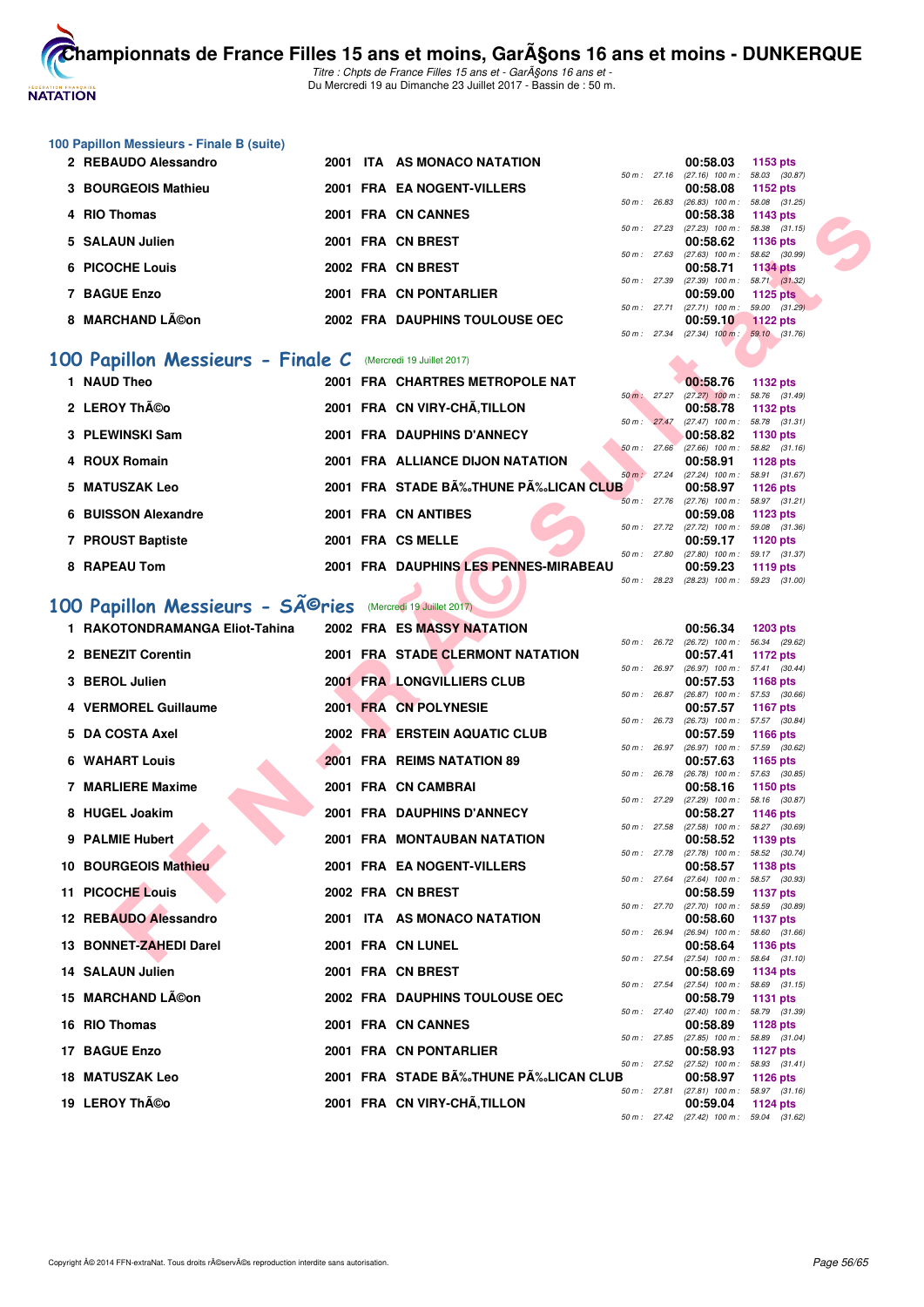

**[Cham](http://www.ffnatation.fr/webffn/index.php)pionnats de France Filles 15 ans et moins, GarA§ons 16 ans et moins - DUNKERQUE** Titre : Chpts de France Filles 15 ans et - GarA§ons 16 ans et -

Du Mercredi 19 au Dimanche 23 Juillet 2017 - Bassin de : 50 m.

| 100 Papillon Messieurs - SA©ries (suite) |  |  |  |
|------------------------------------------|--|--|--|
|------------------------------------------|--|--|--|

| 20 A‰VRARD LA©o                 |  | 2001 FRA SN OYONNAX                       |              |              | 00:59.05                                                 | 1124 pts                         |  |
|---------------------------------|--|-------------------------------------------|--------------|--------------|----------------------------------------------------------|----------------------------------|--|
| 21 TRINEZ Corentin              |  | 2002 FRA LA JEANNE NATATION PORT          | 50 m : 27.68 |              | $(27.68)$ 100 m : 59.05 $(31.37)$<br>00:59.08            | 1123 pts                         |  |
| 22 NAUD Theo                    |  | 2001 FRA CHARTRES METROPOLE NAT           | 50 m : 27.59 |              | $(27.59)$ 100 m : 59.08 $(31.49)$<br>00:59.11            | 1122 $pts$                       |  |
| 22 RAPEAU Tom                   |  | 2001 FRA DAUPHINS LES PENNES-MIRABEAU     | 50 m : 27.56 |              | $(27.56)$ 100 m : 59.11 $(31.55)$<br>00:59.11            | 1122 $pts$                       |  |
|                                 |  |                                           | 50 m : 28.28 |              | $(28.28)$ 100 m : 59.11 $(30.83)$                        |                                  |  |
| 24 ROUX Romain                  |  | 2001 FRA ALLIANCE DIJON NATATION          | 50 m : 27.55 |              | 00:59.37<br>$(27.55)$ 100 m : 59.37 $(31.82)$            | 1115 $pts$                       |  |
| 25 BUISSON Alexandre            |  | 2001 FRA CN ANTIBES                       | 50 m : 27.50 |              | 00:59.44<br>$(27.50)$ 100 m : 59.44 $(31.94)$            | 1113 pts                         |  |
| 26 PROUST Baptiste              |  | 2001 FRA CS MELLE                         |              |              | 00:59.53                                                 | <b>1110 pts</b>                  |  |
| 27 PLEWINSKI Sam                |  | 2001 FRA DAUPHINS D'ANNECY                | 50 m : 28.08 |              | $(28.08)$ 100 m :<br>00:59.69                            | 59.53 (31.45)<br><b>1105 pts</b> |  |
| 28 BERTAIL Jocelyn              |  | 2001 FRA NAUTIC CLUB SORBIERS             |              |              | 50 m : 28.43 (28.43) 100 m : 59.69 (31.26)<br>00:59.76   | 1103 pts                         |  |
| 29 DANDELEUX Lucas              |  | 2001 FRA CHARTRES METROPOLE NAT           | 50 m : 27.76 |              | $(27.76)$ 100 m : 59.76 $(32.00)$<br>00:59.85            | <b>1101 pts</b>                  |  |
| <b>30 HENDERSON Jules</b>       |  | 2001 FRA CLUB DES NAGEURS DE PARIS        | 50 m: 28.09  |              | $(28.09)$ 100 m : 59.85 $(31.76)$<br>00:59.94            | 1098 pts                         |  |
|                                 |  |                                           |              |              | 50 m: 27.72 (27.72) 100 m: 59.94 (32.22)                 |                                  |  |
| 31 PUSIOL Corentin              |  | 2001 FRA NAUTIC CLUB ALP'38               | 50 m : 28.08 |              | 01:00.13<br>$(28.08)$ 100 m : 1:00.13 $(32.05)$          | 1093 pts                         |  |
| 32 COLLIN Pablo                 |  | 2001 FRA CN MARSEILLE                     |              |              | 01:00.20                                                 | 1091 pts                         |  |
| 33 GUERIN Thomas                |  | 2001 FRA AMIENS METROPOLE NAT.            |              |              | 50 m : 27.42 (27.42) 100 m : 1:00.20 (32.78)<br>01:00.29 | <b>1088 pts</b>                  |  |
| 34 KHALIL Adib                  |  | 2002 FRA AS MONACO NATATION               |              | 50 m : 28.15 | $(28.15)$ 100 m : 1:00.29 $(32.14)$<br>01:00.30          | <b>1088 pts</b>                  |  |
| 35 DEZ Léo                      |  | 2002 FRA CSN GUYANCOURT                   | 50 m: 28.36  |              | $(28.36)$ 100 m : 1:00.30 $(31.94)$<br>01:00.35          | 1087 pts                         |  |
| 36 GERIHANOV Movla              |  | 2002 FRA JN COMPIA^GNE                    | 50 m: 28.54  |              | (28.54) 100 m: 1:00.35 (31.81)<br>01:00.38               | <b>1086 pts</b>                  |  |
| 37 NEDELEC Colin                |  | <b>2002 FRA NANTES NATATION</b>           | 50 m : 27.84 |              | (27.84) 100 m: 1:00.38 (32.54)<br>01:00.39               | 1085 pts                         |  |
| 38 DA SILVA UMMENHOVER Thibault |  | 2001 FRA NOGENT NATATION 94               | 50 m : 27.66 |              | (27.66) 100 m : 1:00.39 (32.73)<br>01:00.40              | 1085 pts                         |  |
|                                 |  | 2001 FRA CHARLEVILLE-MAZ ZIA RES NATATION | 50 m : 28.10 |              | (28.10) 100 m : 1:00.40 (32.30)                          |                                  |  |
| 39 HENNETIER Yvain              |  |                                           | 50 m : 28.87 |              | 01:00.42<br>(28.87) 100 m: 1:00.42 (31.55)               | 1085 pts                         |  |
| 40 BOUDJEMA Adam                |  | <b>2001 FRA STADE CLERMONT NATATION</b>   | 50 m : 28.71 |              | 01:00.45<br>$(28.71)$ 100 m : 1:00.45 $(31.74)$          | 1084 pts                         |  |
| 41 LIONZO Matteo                |  | 2001 FRA EN ALBI                          |              |              | 01:00.53                                                 | <b>1081 pts</b>                  |  |
| 42 FERRAKH FarA"s               |  | 2001 FRA NAUTIC CLUB NAŽMES               | 50 m : 27.95 |              | $(27.95)$ 100 m : 1:00.53 $(32.58)$<br>01:00.64          | <b>1078 pts</b>                  |  |
| <b>43 STREIFF Axel</b>          |  | 2001 FRA PAYS VIENNOIS NATATION           | 50 m : 28.19 |              | (28.19) 100 m: 1:00.64 (32.45)<br>01:00.78               | 1074 pts                         |  |
|                                 |  |                                           | 50 m : 28.25 |              | (28.25) 100 m : 1:00.78 (32.53)                          |                                  |  |
| 44 BEKONO Pierre                |  | 2002 FRA C PAUL-BERT RENNES               | 50 m : 28.14 |              | 01:01.46<br>(28.14) 100 m : 1:01.46 (33.32)              | 1055 pts                         |  |
| <b>45 LETHUMIER Romain</b>      |  | <b>2001 FRA SENS NATATION</b>             | 50 m : 28.44 |              | 01:02.04<br>$(28.44)$ 100 m : 1:02.04 $(33.60)$          | 1039 pts                         |  |
| 46 HIPP-DINANE Mathys           |  | 2002 FRA CN DE BAIE-MAHAULT               |              |              | 01:02.21                                                 | <b>1034 pts</b>                  |  |
| 47 AERNOUT Arthur               |  | 2002 FRA CA L'HAY-LES-ROSES               |              |              | 50 m : 28.55 (28.55) 100 m : 1:02.21 (33.66)<br>01:02.30 | 1032 pts                         |  |
| <b>48 EGGIMANN Rudy</b>         |  | <b>2001 FRA MONTIGNY NATATION</b>         | 50 m : 28.77 |              | $(28.77)$ 100 m : 1:02.30 $(33.53)$<br>01:02.31          | 1032 pts                         |  |
| 49 BOILEAU Roméo                |  | 2002 FRA MARLINS BL TROIS-RIVIERE         |              |              | 50 m : 28.72 (28.72) 100 m : 1:02.31 (33.59)<br>01:02.42 | 1029 pts                         |  |
| 50 JACQUES Lucas                |  | 2001 FRA CN ANTIBES                       |              |              | 50 m: 28.95 (28.95) 100 m: 1:02.42 (33.47)<br>01:02.56   | 1025 pts                         |  |
| 51 LE FLOCH Mathieu             |  | 2001 FRA ST-NAZAIRE ATLANTIQUE NATATION   |              | 50 m : 29.44 | (29.44) 100 m: 1:02.56 (33.12)<br>01:02.59               | 1024 pts                         |  |
|                                 |  |                                           |              |              | 50 m: 29.25 (29.25) 100 m: 1:02.59 (33.34)               |                                  |  |
| 52 BARTHÉLÉMY Hugo              |  | 2002 FRA CN LE PLESSIS-ROBINSON           |              |              | 01:04.74<br>50 m: 29.97 (29.97) 100 m: 1:04.74 (34.77)   | 966 pts                          |  |
| --- FERRAOUN Charef             |  | <b>2001 FRA SPN POITIERS</b>              |              |              | <b>DSQ Da</b>                                            |                                  |  |

#### [200 Papillon Messieurs - Finale A](http://www.ffnatation.fr/webffn/resultats.php?idact=nat&go=epr&idcpt=47485&idepr=83) (Vendredi 21 Juillet 2017)

**1 RAKOTONDRAMANGA Eliot-Tahina 2002 FRA ES MASSY NATATION 02:06.59 1162 pts**

50 m : 27.71 (27.71) 100 m : 59.33 (31.62) 150 m : 1:32.60 (33.27) 200 m : 2:06.59 (33.99)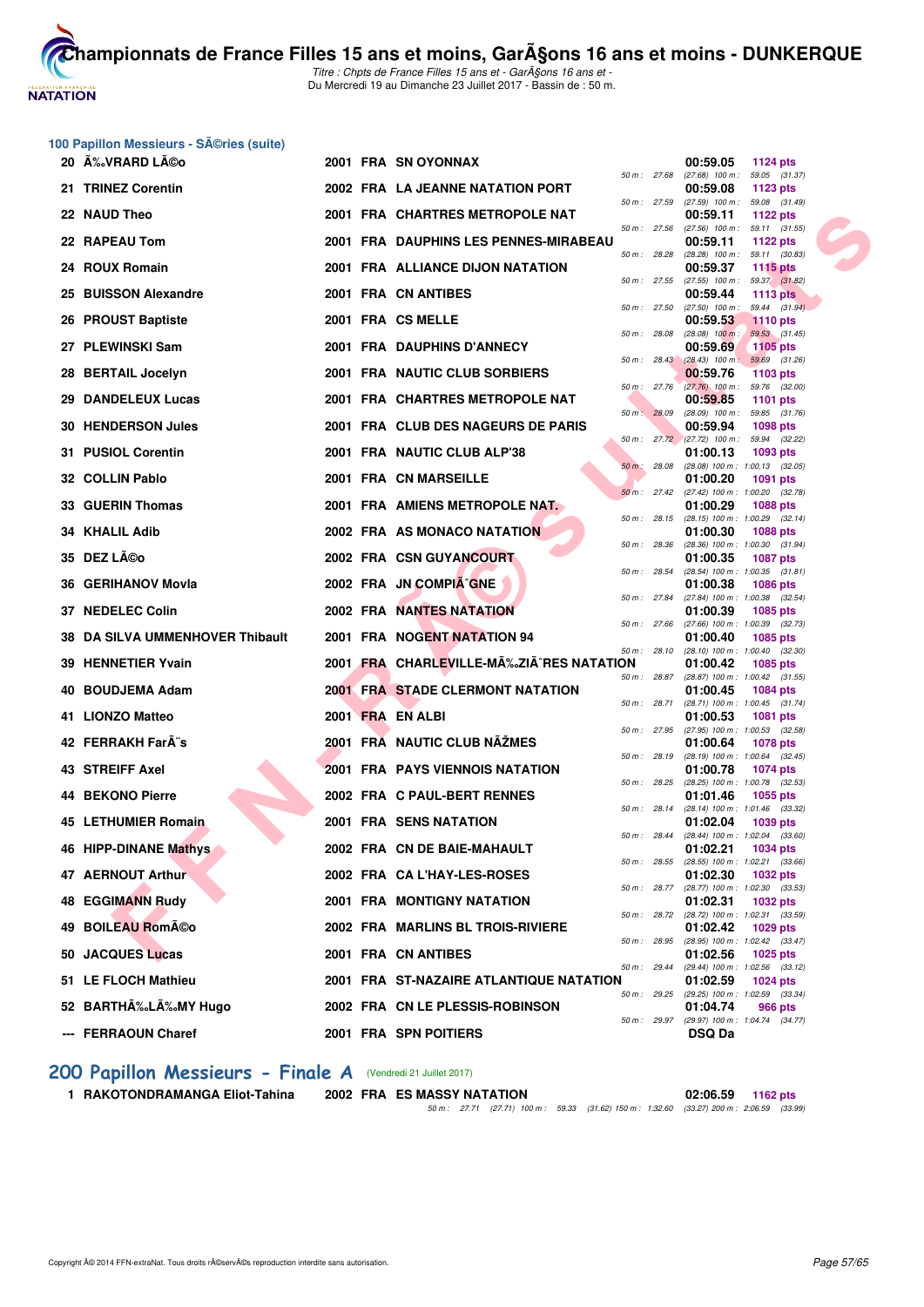

Titre : Chpts de France Filles 15 ans et - GarA§ons 16 ans et -Du Mercredi 19 au Dimanche 23 Juillet 2017 - Bassin de : 50 m.

| 200 Papillon Messieurs - Finale A (suite |  |  |  |
|------------------------------------------|--|--|--|
|------------------------------------------|--|--|--|

| 200 Papillon Messieurs - Finale A (suite)                    |  |                                                                                                                                          |                                                                    |
|--------------------------------------------------------------|--|------------------------------------------------------------------------------------------------------------------------------------------|--------------------------------------------------------------------|
| 2 PALMIE Hubert                                              |  | 2001 FRA MONTAUBAN NATATION                                                                                                              | 02:07.97 1142 pts                                                  |
| 3 LEES Axel                                                  |  | 50 m: 28.70 (28.70) 100 m: 1:01.75 (33.05) 150 m: 1:34.58 (32.83) 200 m: 2:07.97 (33.39)<br>2002 FRA ASPTT LIMOGES                       | 02:08.53<br>1134 pts                                               |
|                                                              |  | 50 m: 28.57 (28.57) 100 m: 1:01.26 (32.69) 150 m: 1:35.00 (33.74) 200 m: 2:08.53 (33.53)                                                 |                                                                    |
| <b>VERMOREL Guillaume</b>                                    |  | 2001 FRA CN POLYNESIE<br>50 m: 28.62 (28.62) 100 m: 1:01.06 (32.44) 150 m: 1:35.26 (34.20) 200 m: 2:09.18 (33.92)                        | 02:09.18<br>1124 $pts$                                             |
| <b>DANDELEUX Lucas</b><br>5                                  |  | 2001 FRA CHARTRES METROPOLE NAT                                                                                                          | 02:10.35<br>1107 pts                                               |
| <b>RAPEAU Tom</b><br>6                                       |  | 50 m: 29.08 (29.08) 100 m: 1:01.92 (32.84) 150 m: 1:35.34 (33.42) 200 m: 2:10.35 (35.01)<br>2001 FRA DAUPHINS LES PENNES-MIRABEAU        | $1092$ pts<br>02:11.44                                             |
|                                                              |  | 50 m: 29.56 (29.56) 100 m: 1:02.81 (33.25) 150 m: 1:36.96 (34.15) 200 m: 2:11.44 (34.48)                                                 |                                                                    |
| 7 ROUX Romain                                                |  | 2001 FRA ALLIANCE DIJON NATATION<br>50 m: 27.60 (27.60) 100 m: 1:00.52 (32.92) 150 m: 1:35.17 (34.65) 200 m: 2:11.52 (36.35)             | 02:11.52<br><b>1090 pts</b>                                        |
| 8 VANDEVELDE Alexis                                          |  | 2001 FRA SN VERSAILLES                                                                                                                   | 02:12.97<br>$1070$ pts                                             |
|                                                              |  | 50 m: 29.06 (29.06) 100 m: 1:02.53 (33.47) 150 m: 1:37.90 (35.37) 200 m: 2:12.97 (35.07)                                                 |                                                                    |
| 200 Papillon Messieurs - Finale B (Vendredi 21 Juillet 2017) |  |                                                                                                                                          |                                                                    |
| 1 ROUX Guillaume                                             |  | 2001 FRA CN AVIGNON                                                                                                                      | 02:10.09<br>1111 $pts$                                             |
|                                                              |  | 50 m: 29.10 (29.10) 100 m: 1:01.52 (32.42) 150 m: 1:35.35 (33.83) 200 m: 2:10.09 (34.74)                                                 |                                                                    |
| 2 BAGUE Enzo                                                 |  | 2001 FRA CN PONTARLIER<br>50 m: 28.26 (28.26) 100 m: 1:01.34 (33.08) 150 m: 1:36.10 (34.76) 200 m: 2:11.01 (34.91)                       | 02:11.01<br>1098 pts                                               |
| <b>PROUST Baptiste</b><br>3                                  |  | 2001 FRA CS MELLE                                                                                                                        | 02:12.33<br>1079 pts                                               |
| <b>BUISSON Alexandre</b>                                     |  | 50 m: 29.07 (29.07) 100 m: 1:03.24 (34.17) 150 m: 1:38.41<br>2001 FRA CN ANTIBES                                                         | $(35.17)$ 200 m : 2:12.33 $(33.92)$<br>02:12.52<br><b>1076 pts</b> |
|                                                              |  | 50 m: 28.75 (28.75) 100 m: 1:02.73 (33.98) 150 m: 1:37.23 (34.50) 200 m: 2:12.52 (35.29)                                                 |                                                                    |
| <b>DA COSTA Axel</b><br>5                                    |  | 2002 FRA ERSTEIN AQUATIC CLUB<br>50 m: 28.66 (28.66) 100 m: 1:02.25 (33.59) 150 m: 1:37.31                                               | 02:12.70<br>1074 pts<br>$(35.06)$ 200 m : 2:12.70 $(35.39)$        |
| <b>FERRAOUN Charef</b><br>6                                  |  | 2001 FRA SPN POITIERS                                                                                                                    | 02:13.20<br><b>1067 pts</b>                                        |
| 7 BEKONO Pierre                                              |  | 50 m: 28.43 (28.43) 100 m: 1:01.15 (32.72) 150 m: 1:35.91 (34.76) 200 m: 2:13.20 (37.29)                                                 |                                                                    |
|                                                              |  | 2002 FRA C PAUL-BERT RENNES<br>50 m: 30.12 (30.12) 100 m: 1:03.38 (33.26) 150 m: 1:37.98 (34.60) 200 m: 2:13.55 (35.57)                  | 02:13.55<br>1062 pts                                               |
| <b>BONNET-ZAHEDI Darel</b><br>8                              |  | 2001 FRA CN LUNEL                                                                                                                        | 02:14.61<br>1047 pts                                               |
|                                                              |  | 50 m : 29.30 (29.30) 100 m : 1:03.89 (34.59) 150 m : 1:38.60 (34.71) 200 m : 2:14.61 (36.01)                                             |                                                                    |
| 200 Papillon Messieurs - Finale C (Vendredi 21 Juillet 2017) |  |                                                                                                                                          |                                                                    |
| 1 BOURGEOIS Mathieu                                          |  | 2001 FRA EA NOGENT-VILLERS                                                                                                               | 02:13.58<br><b>1061 pts</b>                                        |
| 2 LETHUMIER Romain                                           |  | 50 m: 28.85 (28.85) 100 m: 1:02.56 (33.71) 150 m: 1:37.47 (34.91) 200 m: 2:13.58 (36.11)<br><b>2001 FRA SENS NATATION</b>                | 02:13.81<br><b>1058 pts</b>                                        |
|                                                              |  | 50 m : 29.06 (29.06) 100 m : 1:03.05 (33.99) 150 m : 1:38.40 (35.35) 200 m : 2:13.81 (35.41)                                             |                                                                    |
| <b>PICOCHE Louis</b>                                         |  | 2002 FRA CN BREST<br>50 m: 29.35 (29.35) 100 m: 1:04.35 (35.00) 150 m: 1:38.65 (34.30) 200 m: 2:14.14 (35.49)                            | 02:14.14<br>1053 pts                                               |
| <b>KHALIL Adib</b><br>4                                      |  | 2002 FRA AS MONACO NATATION                                                                                                              | 02:14.22<br>1052 pts                                               |
| <b>JACQUES Lucas</b><br>5                                    |  | 50 m: 30.09 (30.09) 100 m: 1:04.36 (34.27) 150 m: 1:39.32 (34.96) 200 m: 2:14.22 (34.90)<br>2001 FRA CN ANTIBES                          | 02:14.23<br>1052 pts                                               |
|                                                              |  | 50 m: 30.05 (30.05) 100 m: 1:03.84 (33.79) 150 m: 1:38.90 (35.06) 200 m: 2:14.23 (35.33)                                                 |                                                                    |
| <b>AERNOUT Arthur</b><br>6                                   |  | 2002 FRA CA L'HAY-LES-ROSES<br>50 m: 29.75 (29.75) 100 m: 1:03.22 (33.47) 150 m: 1:38.72 (35.50) 200 m: 2:14.36 (35.64)                  | 02:14.36<br>1050 pts                                               |
| 7 ANNOCQUE Paul                                              |  | 2003 FRA CN BEAUNE                                                                                                                       | 02:14.56<br><b>1047 pts</b>                                        |
| 8 HENNETIER Yvain                                            |  | 50 m : 29.91 (29.91) 100 m : 1:04.02 (34.11) 150 m : 1:39.00 (34.98) 200 m : 2:14.56 (35.56)<br>2001 FRA CHARLEVILLE-MA‰ZIA^RES NATATION | 02:14.63                                                           |
|                                                              |  | 50 m: 30.06 (30.06) 100 m: 1:04.36 (34.30) 150 m: 1:39.53 (35.17) 200 m: 2:14.63 (35.10)                                                 | 1046 pts                                                           |
| 200 Papillon Messieurs - Sîries (Vendredi 21 Juillet 2017)   |  |                                                                                                                                          |                                                                    |
|                                                              |  |                                                                                                                                          |                                                                    |
| 1 RAKOTONDRAMANGA Eliot-Tahina                               |  | <b>2002 FRA ES MASSY NATATION</b><br>50 m: 27.39 (27.39) 100 m: 59.34 (31.95) 150 m: 1:33.61                                             | 02:08.31<br>1137 pts<br>$(34.27)$ 200 m : 2:08.31 $(34.70)$        |
| 2 VERMOREL Guillaume                                         |  | 2001 FRA CN POLYNESIE                                                                                                                    | 02:09.31<br>1122 pts                                               |
| 3 LEES Axel                                                  |  | 50 m: 27.98 (27.98) 100 m: 1:00.32 (32.34) 150 m: 1:33.87 (33.55) 200 m: 2:09.31 (35.44)<br>2002 FRA ASPTT LIMOGES                       | 02:09.56<br>1119 pts                                               |
|                                                              |  | 50 m: 28.63 (28.63) 100 m: 1:01.17 (32.54) 150 m: 1:35.06                                                                                | $(33.89)$ 200 m : 2:09.56 $(34.50)$                                |
| 4 DANDELEUX Lucas                                            |  | 2001 FRA CHARTRES METROPOLE NAT                                                                                                          | 02:10.21<br>1109 pts                                               |
|                                                              |  | 50 m: 28.80 (28.80) 100 m: 1:01.27 (32.47) 150 m: 1:34.92 (33.65) 200 m: 2:10.21 (35.29)                                                 |                                                                    |

|                     |  | 50 m: 28.80 (28.80) 100 m: 1:01.27 (32.47) 150 m: 1:34.92 (33.65) 200 m: 2:10.21 (35.29 |
|---------------------|--|-----------------------------------------------------------------------------------------|
| 5 PALMIE Hubert     |  | <b>2001 FRA MONTAUBAN NATATION</b><br>02:10.39 1107 pts                                 |
|                     |  | 50 m: 29.58 (29.58) 100 m: 1:02.62 (33.04) 150 m: 1:36.25 (33.63) 200 m: 2:10.39 (34.14 |
| 6 RAPEAU Tom        |  | 2001 FRA DAUPHINS LES PENNES-MIRABEAU<br>02:11.26 1094 pts                              |
|                     |  | 50 m: 29.10 (29.10) 100 m: 1:01.78 (32.68) 150 m: 1:35.73 (33.95) 200 m: 2:11.26 (35.53 |
| 7 ROUX Romain       |  | 2001 FRA ALLIANCE DIJON NATATION<br>02:11.94 1084 pts                                   |
|                     |  | 50 m: 28.43 (28.43) 100 m: 1:02.20 (33.77) 150 m: 1:36.99 (34.79) 200 m: 2:11.94 (34.95 |
| 8 VANDEVELDE Alexis |  | 2001 FRA SN VERSAILLES<br>$02:12.13$ 1082 pts                                           |
|                     |  | 50 m: 29.90 (29.90) 100 m: 1:04.25 (34.35) 150 m: 1:38.30 (34.05) 200 m: 2:12.13 (33.83 |
| 9 FERRAOUN Charef   |  | 2001 FRA SPN POITIERS<br>02:12.39<br>1078 pts                                           |
|                     |  | 50 m: 28.65 (28.65) 100 m: 1:01.36 (32.71) 150 m: 1:35.85 (34.49) 200 m: 2:12.39 (36.54 |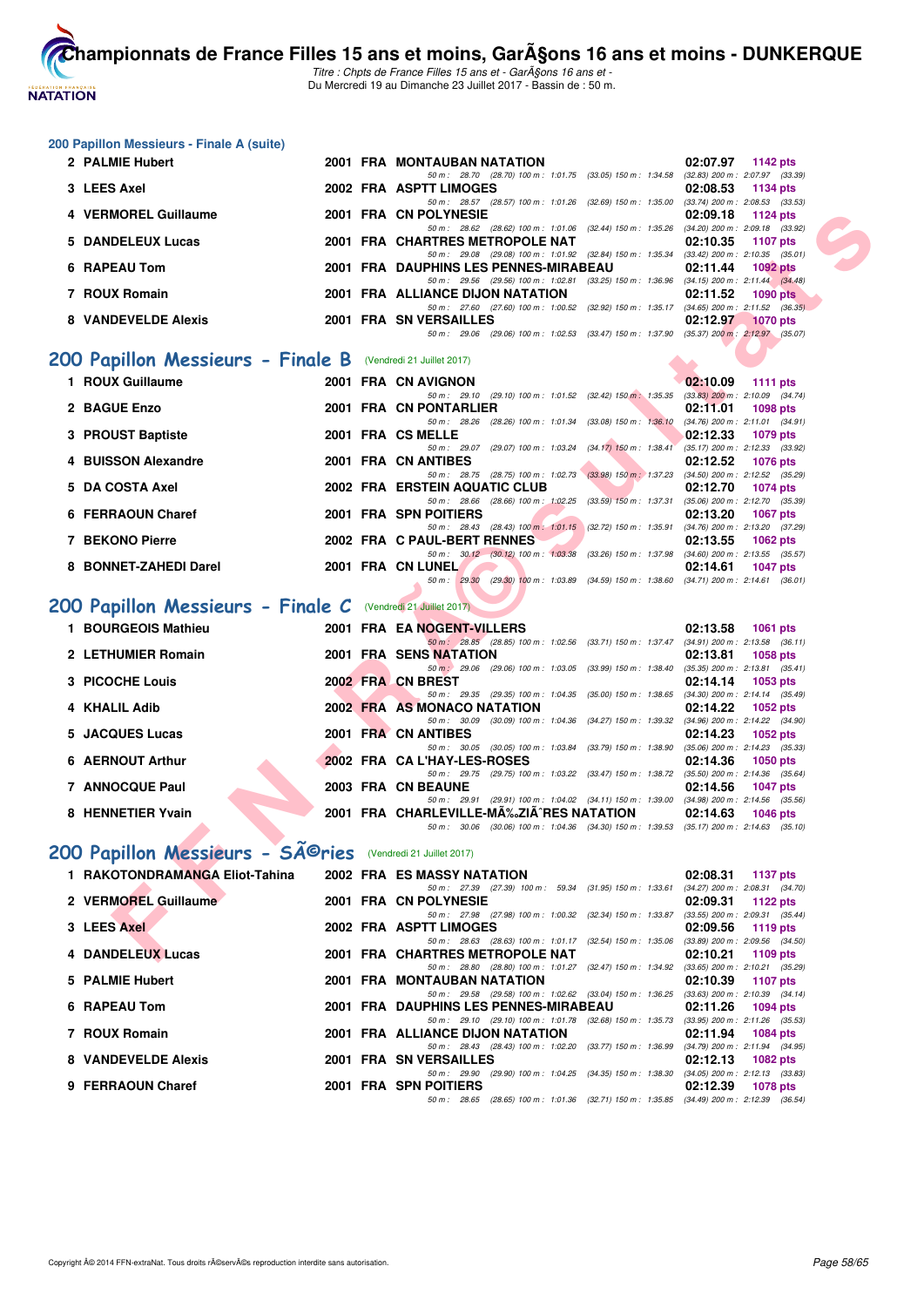

Titre : Chpts de France Filles 15 ans et - GarA§ons 16 ans et -Du Mercredi 19 au Dimanche 23 Juillet 2017 - Bassin de : 50 m.

#### **200 Papillon Messieurs - Séries (suite)**

| 10 BAGUE Enzo                                             |  |  | 2001 FRA CN PONTARLIER                                                                                                               | 02:12.48<br>1077 pts                                               |  |  |
|-----------------------------------------------------------|--|--|--------------------------------------------------------------------------------------------------------------------------------------|--------------------------------------------------------------------|--|--|
| 11 PROUST Baptiste                                        |  |  | 50 m: 28.83 (28.83) 100 m: 1:02.39 (33.56) 150 m: 1:37.58<br>2001 FRA CS MELLE                                                       | $(35.19)$ 200 m : 2:12.48 $(34.90)$<br>02:12.68<br><b>1074 pts</b> |  |  |
| 12 DA COSTA Axel                                          |  |  | 50 m: 29.19 (29.19) 100 m: 1:03.09 (33.90) 150 m: 1:38.26 (35.17) 200 m: 2:12.68 (34.42)<br>2002 FRA ERSTEIN AQUATIC CLUB            | 02:12.70<br>1074 pts                                               |  |  |
|                                                           |  |  | 50 m: 29.00 (29.00) 100 m: 1:02.65 (33.65) 150 m: 1:37.91 (35.26) 200 m: 2:12.70 (34.79)                                             |                                                                    |  |  |
| <b>13 BUISSON Alexandre</b>                               |  |  | 2001 FRA CN ANTIBES<br>50 m: 28.68 (28.68) 100 m: 1:02.43 (33.75) 150 m: 1:37.65                                                     | 02:12.84<br><b>1072 pts</b><br>(35.22) 200 m : 2:12.84 (35.19)     |  |  |
| 14 ROUX Guillaume                                         |  |  | 2001 FRA CN AVIGNON                                                                                                                  | 02:13.08<br><b>1068 pts</b>                                        |  |  |
| 15 BONNET-ZAHEDI Darel                                    |  |  | 50 m: 29.55 (29.55) 100 m: 1:02.58 (33.03) 150 m: 1:37.55 (34.97) 200 m: 2:13.08 (35.53)<br>2001 FRA CN LUNEL                        | 02:13.16<br><b>1067 pts</b>                                        |  |  |
|                                                           |  |  | 50 m: 28.50 (28.50) 100 m: 1:02.52 (34.02) 150 m: 1:37.02 (34.50) 200 m: 2:13.16 (36.14)                                             |                                                                    |  |  |
| 16 BEKONO Pierre                                          |  |  | 2002 FRA C PAUL-BERT RENNES<br>50 m: 29.89 (29.89) 100 m: 1:03.02 (33.13) 150 m: 1:37.46 (34.44) 200 m: 2:13.56 (36.10)              | 02:13.56<br><b>1061 pts</b>                                        |  |  |
| 17 KHALIL Adib                                            |  |  | 2002 FRA AS MONACO NATATION                                                                                                          | 02:13.84<br><b>1058 pts</b>                                        |  |  |
| <b>18 PICOCHE Louis</b>                                   |  |  | 50 m: 30.01 (30.01) 100 m: 1:03.74 (33.73) 150 m: 1:38.90 (35.16) 200 m: 2:13.84 (34.94)<br>2002 FRA CN BREST                        | 02:14.15<br>1053 pts                                               |  |  |
|                                                           |  |  | 50 m: 28.81 (28.81) 100 m: 1:02.70 (33.89) 150 m: 1:38.34 (35.64) 200 m: 2:14.15 (35.81)                                             |                                                                    |  |  |
| 19 HENNETIER Yvain                                        |  |  | 2001 FRA CHARLEVILLE-MA‰ZIA^RES NATATION<br>50 m: 29.02 (29.02) 100 m: 1:02.19 (33.17) 150 m: 1:37.16 (34.97) 200 m: 2:14.22 (37.06) | 02:14.22<br><b>1052 pts</b>                                        |  |  |
| 20 NAUD Theo                                              |  |  | 2001 FRA CHARTRES METROPOLE NAT                                                                                                      | 02:14.50<br><b>1048 pts</b>                                        |  |  |
|                                                           |  |  | 50 m: 29.31 (29.31) 100 m: 1:03.10 (33.79) 150 m: 1:38.47 (35.37) 200 m: 2:14.50 (36.03)                                             |                                                                    |  |  |
| 21 JACQUES Lucas                                          |  |  | 2001 FRA CN ANTIBES<br>50 m: 30.23 (30.23) 100 m: 1:04.29 (34.06) 150 m: 1:39.37 (35.08) 200 m: 2:14.71 (35.34)                      | 02:14.71<br><b>1045 pts</b>                                        |  |  |
| 22 ANNOCQUE Paul                                          |  |  | 2003 FRA CN BEAUNE                                                                                                                   | 02:14.78<br><b>1044 pts</b>                                        |  |  |
| 23 AERNOUT Arthur                                         |  |  | 50 m: 29.55 (29.55) 100 m: 1:03.83 (34.28) 150 m: 1:38.93 (35.10) 200 m: 2:14.78 (35.85)                                             |                                                                    |  |  |
|                                                           |  |  | 2002 FRA CA L'HAY-LES-ROSES<br>50 m: 29.32 (29.32) 100 m: 1:02.79 (33.47) 150 m: 1:38.69 (35.90) 200 m: 2:14.80 (36.11)              | 02:14.80<br>1044 pts                                               |  |  |
| 24 BOURGEOIS Mathieu                                      |  |  | 2001 FRA EA NOGENT-VILLERS                                                                                                           | 02:15.16<br>1039 pts                                               |  |  |
| 25 LETHUMIER Romain                                       |  |  | 50 m: 28.22 (28.22) 100 m: 1:01.58 (33.36) 150 m: 1:37.26 (35.68) 200 m: 2:15.16 (37.90)<br><b>2001 FRA SENS NATATION</b>            | 02:15.22<br><b>1038 pts</b>                                        |  |  |
|                                                           |  |  | 50 m: 28.70 (28.70) 100 m: 1:02.86 (34.16) 150 m: 1:38.67 (35.81) 200 m: 2:15.22 (36.55)                                             |                                                                    |  |  |
| 26 PICHOT Julien                                          |  |  | <b>2001 FRA AURAY NATATION</b>                                                                                                       | 02:15.32<br><b>1037 pts</b>                                        |  |  |
| 27 PUSIOL Corentin                                        |  |  | 50 m: 30.14 (30.14) 100 m: 1:04.59 (34.45) 150 m: 1:40.37 (35.78) 200 m: 2:15.32 (34.95)<br>2001 FRA NAUTIC CLUB ALP'38              | 02:17.48<br><b>1007 pts</b>                                        |  |  |
|                                                           |  |  | 50 m: 31.27 (31.27) 100 m: 1:05.54 (34.27) 150 m: 1:41.13 (35.59) 200 m: 2:17.48 (36.35)                                             |                                                                    |  |  |
| 28 MEY Maxence                                            |  |  | 2001 FRA TRITON CLUB BELLEVILLE<br>50 m : 30.53 (30.53) 100 m : 1:04.84 (34.31) 150 m : 1:40.73 (35.89) 200 m : 2:17.53 (36.80)      | 02:17.53<br>$1006$ pts                                             |  |  |
| 29 DECAMPS Baptiste                                       |  |  | 2001 FRA CN SALON-DE-PROVENCE                                                                                                        | 02:17.82<br><b>1002 pts</b>                                        |  |  |
| <b>30 PORTAL Alex</b>                                     |  |  | 50 m : 29.69 (29.69) 100 m : 1:04.32 (34.63) 150 m : 1:40.52 (36.20) 200 m : 2:17.82 (37.30)<br>2002 FRA CNO ST-GERMAIN-EN-LAYE      | 02:17.84<br><b>1002 pts</b>                                        |  |  |
|                                                           |  |  | 50 m: 30.58 (30.58) 100 m: 1:05.68 (35.10) 150 m: 1:42.07 (36.39) 200 m: 2:17.84 (35.77)                                             |                                                                    |  |  |
| 31 BERTAIL Jocelyn                                        |  |  | 2001 FRA NAUTIC CLUB SORBIERS                                                                                                        | 02:18.41<br>994 pts                                                |  |  |
| 32 HENDERSON Jules                                        |  |  | 50 m: 28.15 (28.15) 100 m: 1:02.18 (34.03) 150 m: 1:38.13 (35.95) 200 m: 2:18.41 (40.28)<br>2001 FRA CLUB DES NAGEURS DE PARIS       | 02:20.85<br>961 pts                                                |  |  |
|                                                           |  |  | 50 m: 29.00 (29.00) 100 m: 1:03.35 (34.35) 150 m: 1:40.00 (36.65) 200 m: 2:20.85 (40.85)                                             |                                                                    |  |  |
| 33 RIO Thomas                                             |  |  | 2001 FRA CN CANNES                                                                                                                   | 02:21.05<br>958 pts                                                |  |  |
| <b>34 MATUSZAK Leo</b>                                    |  |  | 50 m: 29.15 (29.15) 100 m: 1:05.01 (35.86) 150 m: 1:42.35 (37.34) 200 m: 2:21.05 (38.70)<br>2001 FRA STADE BĉTHUNE PĉLICAN CLUB      | 02:22.57<br>938 pts                                                |  |  |
| --- BOUDJEMA Adam                                         |  |  | 50 m: 29.87 (29.87) 100 m: 1:05.33 (35.46) 150 m: 1:43.09 (37.76) 200 m: 2:22.57 (39.48)<br><b>2001 FRA STADE CLERMONT NATATION</b>  | <b>DSQ Ni</b>                                                      |  |  |
|                                                           |  |  |                                                                                                                                      |                                                                    |  |  |
| 100 4 Nages Messieurs - Finale A (Samedi 22 Juillet 2017) |  |  |                                                                                                                                      |                                                                    |  |  |
| 1 CASASREALES Tom                                         |  |  | 2001 FRA CN CHALON-SUR-SAONE                                                                                                         | 02:07.74<br>1169 pts                                               |  |  |
|                                                           |  |  | 50 m: 27.79 (27.79) 100 m: 1:01.26 (33.47) 150 m: 1:37.49 (36.23) 200 m: 2:07.74 (30.25)                                             |                                                                    |  |  |
| 2 A% VRARD LA©o                                           |  |  | 2001 FRA SN OYONNAX<br>50 m: 28.05 (28.05) 100 m: 1:00.91 (32.86) 150 m: 1:38.49 (37.58) 200 m: 2:10.69 (32.20)                      | 02:10.69<br>1124 pts                                               |  |  |
| 3 MARCHAND LACon                                          |  |  | 2002 FRA DAUPHINS TOULOUSE OEC                                                                                                       | 02:11.50<br>1112 pts                                               |  |  |
| $\lambda$ , <i>VANIMATNI</i> Demotr                       |  |  | 50 m: 27.97 (27.97) 100 m: 1:03.47 (35.50) 150 m: 1:40.99 (37.52) 200 m: 2:11.50 (30.51)<br><b>0000 FBA AC MONAGO NATATION</b>       | $0.4070 - 4005$                                                    |  |  |
|                                                           |  |  |                                                                                                                                      |                                                                    |  |  |

# **[200 4 Nages Messieurs - Finale A](http://www.ffnatation.fr/webffn/resultats.php?idact=nat&go=epr&idcpt=47485&idepr=91)** (Samedi 22 Juillet 2017)

| 1 CASASREALES Tom | 2001 FRA CN CHALON-SUR-SAONE                                                                 | 02:07.74<br>1169 $pts$                                        |
|-------------------|----------------------------------------------------------------------------------------------|---------------------------------------------------------------|
| 2 ÉVRARD Léo      | (27.79) 100 m : 1:01.26 (33.47) 150 m : 1:37.49<br>50 m: 27.79<br>2001 FRA SN OYONNAX        | $(36.23)$ 200 m : 2:07.74 $(30.25)$<br>02:10.69<br>1124 $pts$ |
| 3 MARCHAND Léon   | 50 m: 28.05 (28.05) 100 m: 1:00.91 (32.86) 150 m: 1:38.49<br>2002 FRA DAUPHINS TOULOUSE OEC  | $(37.58)$ 200 m : 2:10.69 $(32.20)$<br>02:11.50<br>1112 $pts$ |
| 4 VANMOEN Romain  | 50 m: 27.97 (27.97) 100 m: 1:03.47 (35.50) 150 m: 1:40.99<br>2002 FRA AS MONACO NATATION     | $(37.52)$ 200 m : 2:11.50 $(30.51)$<br>02:12.70<br>1095 pts   |
| 5 RIGUIDEL Leo    | 50 m: 28.68 (28.68) 100 m: 1:02.74 (34.06) 150 m: 1:42.11<br>2001 FRA CHARTRES METROPOLE NAT | (39.37) 200 m : 2:12.70 (30.59)<br>02:13.40<br>1085 pts       |
| 6 FRECHET Alexis  | 50 m: 28.68 (28.68) 100 m: 1:02.85 (34.17) 150 m: 1:41.77<br>2001 FRA NAUTIC CLUB NAZMES     | $(38.92)$ 200 m : 2:13.40 $(31.63)$<br>02:14.83<br>1064 pts   |
| 7 JODIN Matéo     | 50 m: 28.31 (28.31) 100 m: 1:03.44 (35.13) 150 m: 1:42.47<br><b>2001 FRA NANTES NATATION</b> | $(39.03)$ 200 m : 2:14.83 $(32.36)$<br>02:15.47<br>1055 pts   |
| 8 PASTULA Kacper  | 50 m: 29.14 (29.14) 100 m: 1:04.17 (35.03) 150 m: 1:43.37<br>2001 POL ES VITRY               | (39.20) 200 m : 2:15.47 (32.10)<br>02:20.64<br>981 pts        |
|                   | (26.63) 100 m : 1:00.15 (33.52) 150 m : 1:42.42<br>26.63<br>50 m :                           | (42.27) 200 m : 2:20.64 (38.22)                               |

#### **[200 4 Nages Messieurs - Finale B](http://www.ffnatation.fr/webffn/resultats.php?idact=nat&go=epr&idcpt=47485&idepr=91)** (Samedi 22 Juillet 2017)

**1 CASSAGNE Mathis 2001 FRA NANTES NATATION 02:12.94 1091 pts**

50 m : 28.48 (28.48) 100 m : 1:04.71 (36.23) 150 m : 1:42.27 (37.56) 200 m : 2:12.94 (30.67)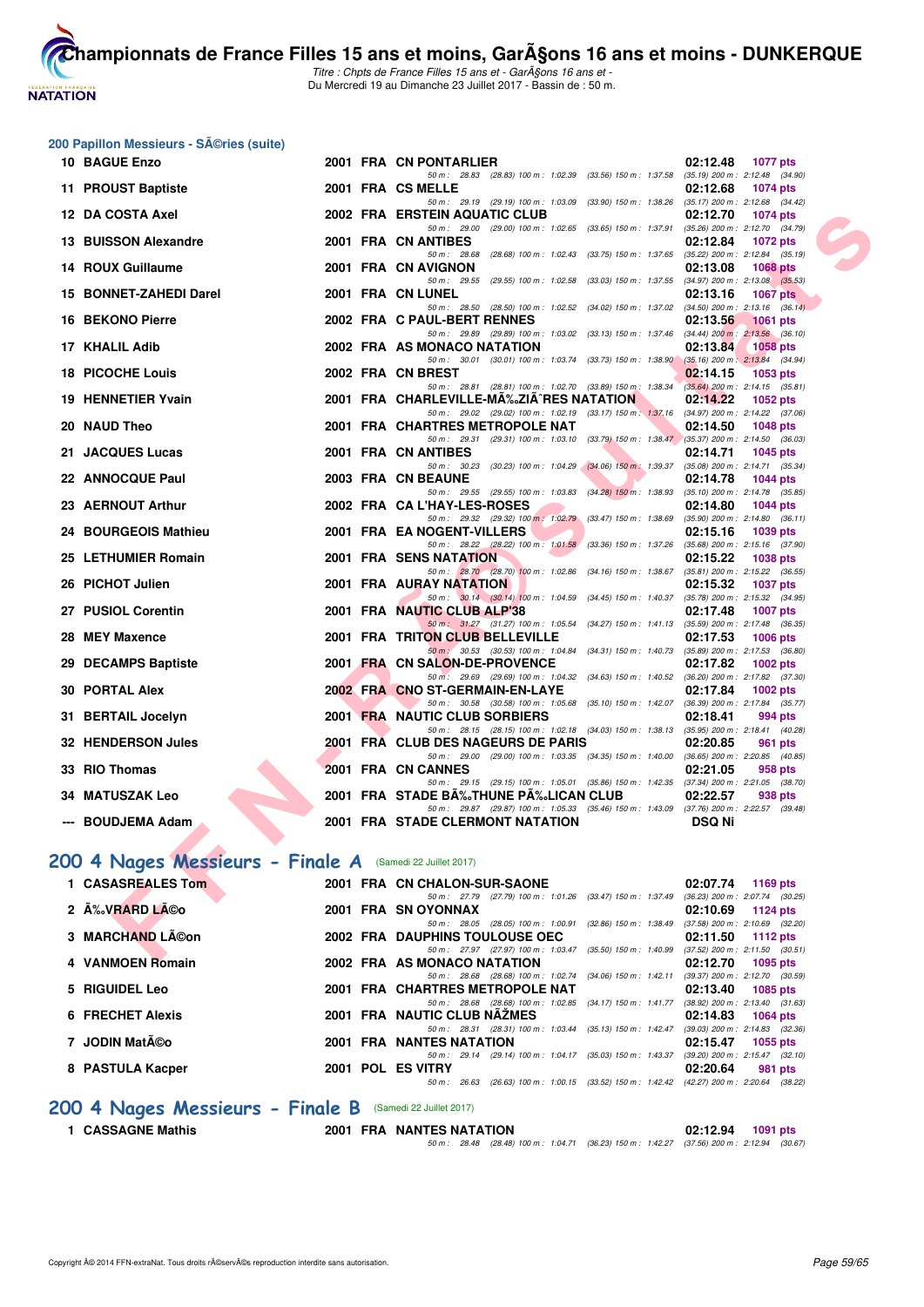

Titre : Chpts de France Filles 15 ans et - GarA§ons 16 ans et -Du Mercredi 19 au Dimanche 23 Juillet 2017 - Bassin de : 50 m.

#### **200 4 Nages Messieurs - Finale B (suite)**

| 2 RIYAHI Corentin   |  | 2002 FRA CN MARSEILLE                                                | 02:13.99 | <b>1076 pts</b>                     |
|---------------------|--|----------------------------------------------------------------------|----------|-------------------------------------|
|                     |  | 50 m: 28.13 (28.13) 100 m: 1:02.38 (34.25) 150 m: 1:42.03            |          | $(39.65)$ 200 m : 2:13.99 $(31.96)$ |
| 3 LAINÉ Melaine     |  | 2001 FRA CN FOUGA RES                                                | 02:14.61 | <b>1067 pts</b>                     |
|                     |  | 50 m : 28.40 (28.40) 100 m : 1:03.49 (35.09) 150 m : 1:42.32         |          | $(38.83)$ 200 m : 2:14.61 $(32.29)$ |
| 4 ADAM Quentin      |  | 2001 FRA MONTPELLIER METROPOLE NATATION                              |          | 02:14.69 1066 pts                   |
|                     |  | (28.28) 100 m : 1:02.43 (34.15) 150 m : 1:42.68<br>50 m : 28.28      |          | $(40.25)$ 200 m : 2:14.69 $(32.01)$ |
| 5 BUISSON Alexandre |  | 2001 FRA CN ANTIBES                                                  | 02:15.15 | 1059 pts                            |
|                     |  | 50 m: 28.25 (28.25) 100 m: 1:03.69 (35.44) 150 m: 1:44.21            |          | $(40.52)$ 200 m : 2:15.15 $(30.94)$ |
| 6 PALMIE Hubert     |  | <b>2001 FRA MONTAUBAN NATATION</b>                                   | 02:15.59 | 1053 pts                            |
|                     |  | 50 m: 27.95 (27.95) 100 m: 1:04.04 (36.09) 150 m: 1:43.79            |          | $(39.75)$ 200 m : 2:15.59 $(31.80)$ |
| 7 SCHEERS Hugo      |  | 2001 FRA CN VIRY-CHA, TILLON                                         | 02:15.64 | $1052$ pts                          |
|                     |  | 50 m: 28.66 (28.66) 100 m: 1:05.05 (36.39) 150 m: 1:43.67            |          | $(38.62)$ 200 m : 2:15.64 $(31.97)$ |
| 8 BRILLIARD Théo    |  | 2001 FRA ALLIANCE DIJON NATATION                                     | 02:17.72 | $1022$ pts                          |
|                     |  | (35.17) 150 m : 1:45.09<br>$(28.90)$ 100 m : 1:04.07<br>50 m : 28.90 |          | $(41.02)$ 200 m : 2:17.72 $(32.63)$ |
|                     |  |                                                                      |          |                                     |

# **[200 4 Nages Messieurs - Finale C](http://www.ffnatation.fr/webffn/resultats.php?idact=nat&go=epr&idcpt=47485&idepr=91)** (Samedi 22 Juillet 2017)

| 1 MAZEAU Hugo              |  | 2001 FRA OLYMPIC NICE NATATION                                                                 |                           | 02:14.07 | 1075 pts                                        |
|----------------------------|--|------------------------------------------------------------------------------------------------|---------------------------|----------|-------------------------------------------------|
|                            |  | 50 m: 29.11 (29.11) 100 m: 1:03.13 (34.02) 150 m: 1:41.31                                      |                           |          | $(38.18)$ 200 m : 2:14.07 $(32.76)$             |
| 2 DREHER Etienne           |  | 2001 FRA RACING CLUB DE FRANCE WP<br>50 m : 28.61 (28.61) 100 m : 1:04.74                      | $(36.13)$ 150 m : 1:43.71 | 02:14.74 | 1065 pts<br>$(38.97)$ 200 m : 2:14.74 $(31.03)$ |
| 3 NEDELEC Colin            |  | 2002 FRA NANTES NATATION                                                                       |                           | 02:15.28 | 1057 pts                                        |
| 4 LESAFFRE Orwan           |  | 50 m: 28.66 (28.66) 100 m: 1:02.97 (34.31) 150 m: 1:43.07<br>2002 FRA US ST-ANDRA%             |                           | 02:15.30 | (40.10) 200 m : 2:15.28 (32.21)<br>1057 pts     |
|                            |  | 50 m: 28.97 (28.97) 100 m: 1:03.93 (34.96) 150 m: 1:42.84                                      |                           |          | $(38.91)$ 200 m : 2:15.30 $(32.46)$             |
| 5 BAGUE Enzo               |  | 2001 FRA CN PONTARLIER                                                                         |                           | 02:15.31 | 1057 pts                                        |
| 6 HALTE Théo               |  | 50 m: 28.37 (28.37) 100 m: 1:04.16 (35.79) 150 m: 1:44.19<br>2002 FRA CN ANTIBES               |                           | 02:15.40 | $(40.03)$ 200 m : 2:15.31 $(31.12)$<br>1056 pts |
| <b>7 GRANDJEAN Etienne</b> |  | 50 m: 28.77 (28.77) 100 m: 1:03.65 (34.88) 150 m: 1:44.55<br>2001 FRA RACING CLUB DE FRANCE WP |                           | 02:18.11 | $(40.90)$ 200 m : 2:15.40 $(30.85)$<br>1017 pts |
| 8 DANDELEUX Lucas          |  | 50 m : 29.29 (29.29) 100 m : 1:05.52<br>2001 FRA CHARTRES METROPOLE NAT                        | $(36.23)$ 150 m : 1:45.88 | 02:18.99 | $(40.36)$ 200 m : 2:18.11 $(32.23)$<br>1005 pts |
|                            |  | 50 m : 28.70 (28.70) 100 m : 1:05.07                                                           | (36.37) 150 m : 1:46.42   |          | (41.35) 200 m : 2:18.99 (32.57)                 |

# 200 4 Nages Messieurs - SÃ<sup>©</sup>ries (Samedi 22 Juillet 2017)

| 4 ADAM Quentin                                           |  | 2001 FRA MONTPELLIER METROPOLE NATATION                                                                                             | 02:14.69 | 1066 pts          |
|----------------------------------------------------------|--|-------------------------------------------------------------------------------------------------------------------------------------|----------|-------------------|
| 5 BUISSON Alexandre                                      |  | 50 m: 28.28 (28.28) 100 m: 1:02.43 (34.15) 150 m: 1:42.68 (40.25) 200 m: 2:14.69 (32.01)<br>2001 FRA CN ANTIBES                     | 02:15.15 | 1059 pts          |
| <b>6 PALMIE Hubert</b>                                   |  | 50 m: 28.25 (28.25) 100 m: 1:03.69 (35.44) 150 m: 1:44.21 (40.52) 200 m: 2:15.15 (30.94)<br>2001 FRA MONTAUBAN NATATION             | 02:15.59 | 1053 pts          |
| 7 SCHEERS Hugo                                           |  | 50 m: 27.95 (27.95) 100 m: 1:04.04 (36.09) 150 m: 1:43.79 (39.75) 200 m: 2:15.59 (31.80)<br>2001 FRA CN VIRY-CHA, TILLON            | 02:15.64 | <b>1052 pts</b>   |
|                                                          |  | 50 m: 28.66 (28.66) 100 m: 1:05.05 (36.39) 150 m: 1:43.67 (38.62) 200 m: 2:15.64 (31.97)                                            |          |                   |
| 8 BRILLIARD Théo                                         |  | 2001 FRA ALLIANCE DIJON NATATION<br>50 m: 28.90 (28.90) 100 m: 1:04.07 (35.17) 150 m: 1:45.09 (41.02) 200 m: 2:17.72 (32.63)        |          | 02:17.72 1022 pts |
| 00 4 Nages Messieurs - Finale C (Samedi 22 Juillet 2017) |  |                                                                                                                                     |          |                   |
| 1 MAZEAU Hugo                                            |  | 2001 FRA OLYMPIC NICE NATATION                                                                                                      | 02:14.07 | <b>1075 pts</b>   |
| 2 DREHER Etienne                                         |  | 50 m: 29.11 (29.11) 100 m: 1:03.13 (34.02) 150 m: 1:41.31 (38.18) 200 m: 2:14.07 (32.76)<br>2001 FRA RACING CLUB DE FRANCE WP       | 02:14.74 | 1065 pts          |
|                                                          |  | 50 m: 28.61 (28.61) 100 m: 1:04.74 (36.13) 150 m: 1:43.71 (38.97) 200 m: 2:14.74 (31.03)                                            |          |                   |
| 3 NEDELEC Colin                                          |  | 2002 FRA NANTES NATATION<br>50 m: 28.66 (28.66) 100 m: 1:02.97 (34.31) 150 m: 1:43.07 (40.10) 200 m: 2:15.28 (32.21)                | 02:15.28 | 1057 pts          |
| 4 LESAFFRE Orwan                                         |  | 2002 FRA US ST-ANDRA%<br>50 m: 28.97 (28.97) 100 m: 1:03.93 (34.96) 150 m: 1:42.84 (38.91) 200 m: 2:15.30 (32.46)                   | 02:15.30 | 1057 pts          |
| 5 BAGUE Enzo                                             |  | 2001 FRA CN PONTARLIER                                                                                                              | 02:15.31 | 1057 pts          |
| 6 HALTE Théo                                             |  | 50 m: 28.37 (28.37) 100 m: 1:04.16 (35.79) 150 m: 1:44.19 (40.03) 200 m: 2:15.31 (31.12)<br>2002 FRA CN ANTIBES                     | 02:15.40 | 1056 pts          |
| 7 GRANDJEAN Etienne                                      |  | 50 m: 28.77 (28.77) 100 m: 1:03.65 (34.88) 150 m: 1:44.55 (40.90) 200 m: 2:15.40 (30.85)<br>2001 FRA RACING CLUB DE FRANCE WP       | 02:18.11 | 1017 pts          |
|                                                          |  | 50 m: 29.29 (29.29) 100 m: 1:05.52 (36.23) 150 m: 1:45.88 (40.36) 200 m: 2:18.11 (32.23)                                            |          |                   |
| 8 DANDELEUX Lucas                                        |  | 2001 FRA CHARTRES METROPOLE NAT                                                                                                     | 02:18.99 | 1005 pts          |
|                                                          |  | 50 m: 28.70 (28.70) 100 m: 1:05.07 (36.37) 150 m: 1:46.42 (41.35) 200 m: 2:18.99 (32.57)                                            |          |                   |
| 00 4 Nages Messieurs - Séries (Samedi 22 Juillet 2017)   |  |                                                                                                                                     |          |                   |
| 1 PASTULA Kacper                                         |  | 2001 POL ES VITRY                                                                                                                   |          | 02:10.96 1120 pts |
| 2 ÉVRARD Léo                                             |  | 50 m: 27.08 (27.08) 100 m: 59.60 (32.52) 150 m: 1:39.77 (40.17) 200 m: 2:10.96 (31.19)<br>2001 FRA SN OYONNAX                       | 02:11.65 | 1110 pts          |
| 3 JODIN MatA©o                                           |  | 50 m : 28.29 (28.29) 100 m : 1:01.37 (33.08) 150 m : 1:39.86 (38.49) 200 m : 2:11.65 (31.79)<br><b>2001 FRA NANTES NATATION</b>     | 02:12.46 | 1098 pts          |
| 4 CASASREALES Tom                                        |  | 50 m: 27.89 (27.89) 100 m: 1:00.64 (32.75) 150 m: 1:40.97 (40.33) 200 m: 2:12.46 (31.49)<br>2001 FRA CN CHALON-SUR-SAONE            | 02:12.65 | 1096 pts          |
|                                                          |  | 50 m: 28.16 (28.16) 100 m: 1:03.30 (35.14) 150 m: 1:40.87 (37.57) 200 m: 2:12.65 (31.78)                                            |          |                   |
| 5 VANMOEN Romain                                         |  | 2002 FRA AS MONACO NATATION<br>50 m: 28.50 (28.50) 100 m: 1:02.58 (34.08) 150 m: 1:41.98 (39.40) 200 m: 2:13.06 (31.08)             | 02:13.06 | 1090 pts          |
| 6 MARCHAND Léon                                          |  | <b>2002 FRA DAUPHINS TOULOUSE OEC</b><br>50 m: 27.99 (27.99) 100 m: 1:03.70 (35.71) 150 m: 1:41.72 (38.02) 200 m: 2:13.10 (31.38)   | 02:13.10 | 1089 pts          |
| 7 RIGUIDEL Leo                                           |  | <b>2001 FRA CHARTRES METROPOLE NAT</b>                                                                                              | 02:13.14 | 1088 pts          |
| 8 FRECHET Alexis                                         |  | 50 m: 28.93 (28.93) 100 m: 1:02.57 (33.64) 150 m: 1:41.81 (39.24) 200 m: 2:13.14 (31.33)<br>2001 FRA NAUTIC CLUB NAZMES             | 02:13.60 | 1082 pts          |
|                                                          |  | 50 m: 28.66 (28.66) 100 m: 1:04.06 (35.40) 150 m: 1:41.77 (37.71) 200 m: 2:13.60 (31.83)                                            |          |                   |
| 9 ADAM Quentin                                           |  | 2001 FRA MONTPELLIER METROPOLE NATATION<br>50 m: 29.09 (29.09) 100 m: 1:03.00 (33.91) 150 m: 1:42.76 (39.76) 200 m: 2:14.06 (31.30) | 02:14.06 | 1075 pts          |
| 10 CASSAGNE Mathis                                       |  | <b>2001 FRA NANTES NATATION</b>                                                                                                     | 02:14.19 | 1073 pts          |
| 11 PALMIE Hubert                                         |  | 50 m: 29.10 (29.10) 100 m: 1:05.11 (36.01) 150 m: 1:43.13 (38.02) 200 m: 2:14.19 (31.06)<br>2001 FRA MONTAUBAN NATATION             |          | 02:14.34 1071 pts |
| <b>12 RIYAHI Corentin</b>                                |  | 50 m: 28.05 (28.05) 100 m: 1:02.94 (34.89) 150 m: 1:42.51 (39.57) 200 m: 2:14.34 (31.83)<br>2002 FRA CN MARSEILLE                   |          | 02:14.35 1071 pts |
| 13 BUISSON Alexandre                                     |  | 50 m: 28.38 (28.38) 100 m: 1:03.94 (35.56) 150 m: 1:43.44 (39.50) 200 m: 2:14.35 (30.91)<br>2001 FRA CN ANTIBES                     |          | 02:14.42 1070 pts |
| 14 LAINÉ Melaine                                         |  | 50 m: 27.89 (27.89) 100 m: 1:02.81 (34.92) 150 m: 1:43.14 (40.33) 200 m: 2:14.42 (31.28)                                            |          |                   |
|                                                          |  | 2001 FRA CN FOUGA^RES<br>50 m: 28.71 (28.71) 100 m: 1:04.90 (36.19) 150 m: 1:43.04 (38.14) 200 m: 2:14.51 (31.47)                   | 02:14.51 | 1068 pts          |
| 15 SCHEERS Hugo                                          |  | 2001 FRA CN VIRY-CHA.TILLON<br>50 m: 29.24 (29.24) 100 m: 1:05.70 (36.46) 150 m: 1:43.44 (37.74) 200 m: 2:14.77 (31.33)             |          | 02:14.77 1065 pts |
| 16 BRILLIARD Th©o                                        |  | 2001 FRA ALLIANCE DIJON NATATION<br>50 m: 28.22 (28.22) 100 m: 1:02.38 (34.16) 150 m: 1:44.15 (41.77) 200 m: 2:14.95 (30.80)        | 02:14.95 | 1062 pts          |
| 17 HALTE Théo                                            |  | 2002 FRA CN ANTIBES                                                                                                                 | 02:16.06 | 1046 pts          |
| 18 NEDELEC Colin                                         |  | 50 m: 29.34 (29.34) 100 m: 1:04.97 (35.63) 150 m: 1:44.82 (39.85) 200 m: 2:16.06 (31.24)<br>2002 FRA NANTES NATATION                | 02:16.18 | 1044 pts          |
|                                                          |  | 50 m: 28.81 (28.81) 100 m: 1:03.42 (34.61) 150 m: 1:44.08 (40.66) 200 m: 2:16.18 (32.10)                                            |          |                   |
| 19 MAZEAU Hugo                                           |  | 2001 FRA OLYMPIC NICE NATATION<br>50 m: 29.19 (29.19) 100 m: 1:03.07 (33.88) 150 m: 1:42.60 (39.53) 200 m: 2:16.41 (33.81)          | 02:16.41 | 1041 pts          |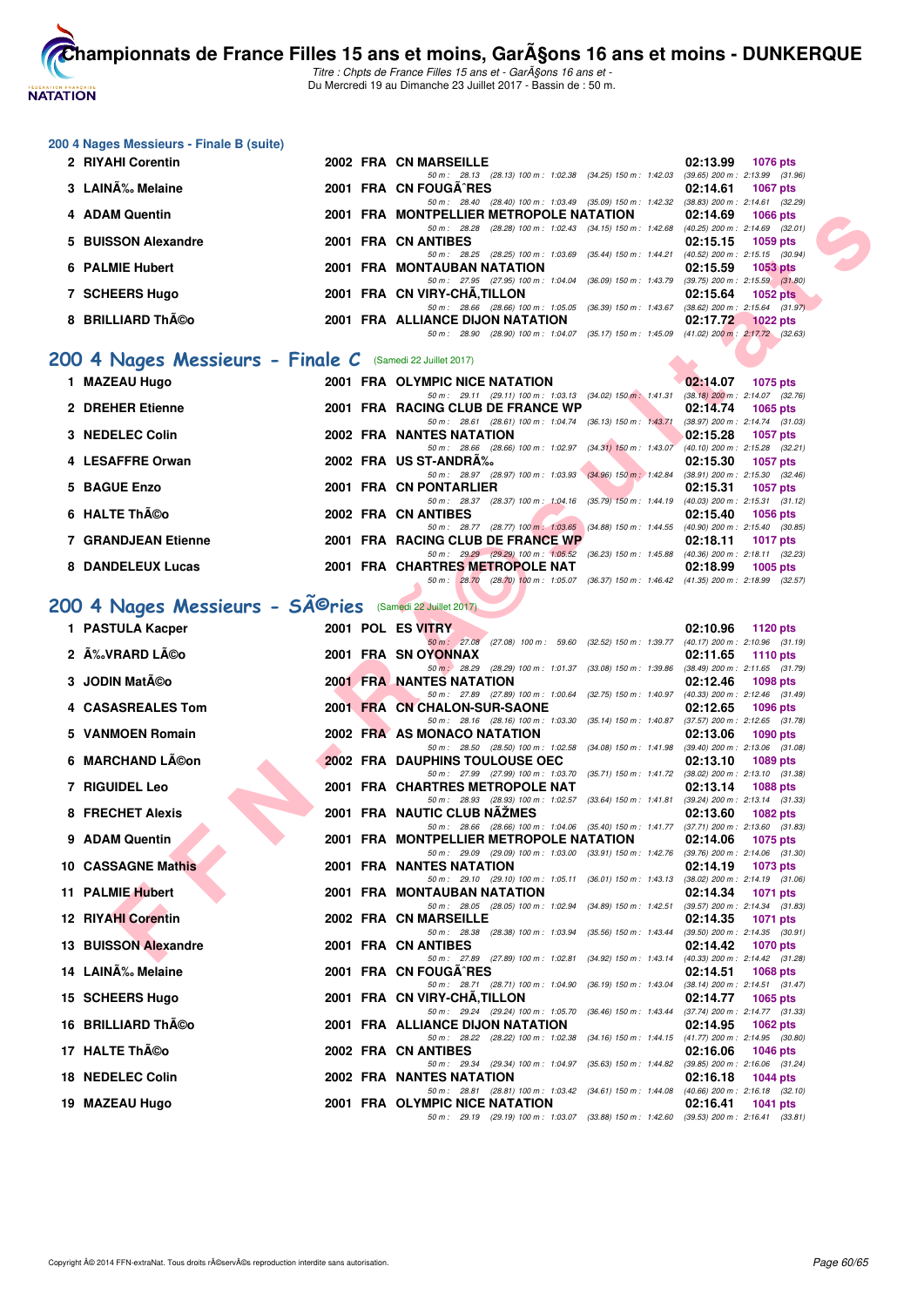

Titre : Chpts de France Filles 15 ans et - GarA§ons 16 ans et -Du Mercredi 19 au Dimanche 23 Juillet 2017 - Bassin de : 50 m.

#### **200 4 Nages Messieurs - Séries (suite)**

| 20 DREHER Etienne                                                 |  | 2001 FRA RACING CLUB DE FRANCE WP<br>02:16.73<br><b>1037 pts</b>                                                                                                                                                                                          |         |
|-------------------------------------------------------------------|--|-----------------------------------------------------------------------------------------------------------------------------------------------------------------------------------------------------------------------------------------------------------|---------|
| 21 LESAFFRE Orwan                                                 |  | 50 m: 29.39 (29.39) 100 m: 1:06.30 (36.91) 150 m: 1:45.36<br>$(39.06)$ 200 m : 2:16.73 $(31.37)$<br>2002 FRA US ST-ANDRA%<br>02:17.54<br><b>1025 pts</b>                                                                                                  |         |
| 22 BAGUE Enzo                                                     |  | 50 m: 30.00 (30.00) 100 m: 1:06.39 (36.39) 150 m: 1:44.79 (38.40) 200 m: 2:17.54 (32.75)<br>2001 FRA CN PONTARLIER<br>02:17.92<br><b>1020 pts</b>                                                                                                         |         |
| 23 DANDELEUX Lucas                                                |  | 50 m: 28.34 (28.34) 100 m: 1:05.02 (36.68) 150 m: 1:45.96 (40.94) 200 m: 2:17.92 (31.96)<br>2001 FRA CHARTRES METROPOLE NAT<br>02:17.96<br>1019 pts                                                                                                       |         |
| <b>24 GRANDJEAN Etienne</b>                                       |  | 50 m: 28.67 (28.67) 100 m: 1:03.99 (35.32) 150 m: 1:45.51<br>$(41.52)$ 200 m : 2:17.96 $(32.45)$<br>2001 FRA RACING CLUB DE FRANCE WP<br>02:18.05<br>1018 $pts$                                                                                           |         |
| 25 LIONZO Matteo                                                  |  | 50 m: 29.42 (29.42) 100 m: 1:05.19 (35.77) 150 m: 1:45.40 (40.21) 200 m: 2:18.05 (32.65)<br>2001 FRA EN ALBI<br><b>1008 pts</b><br>02:18.71                                                                                                               |         |
| 26 PICOCHE Louis                                                  |  | 50 m: 28.76 (28.76) 100 m: 1:05.44 (36.68) 150 m: 1:46.59<br>$(41.15)$ 200 m : 2:18.71 $(32.12)$<br>2002 FRA CN BREST<br>02:18.79<br><b>1007 pts</b>                                                                                                      |         |
| 26 LEES Axel                                                      |  | 50 m: 27.84 (27.84) 100 m: 1:04.23 (36.39) 150 m: 1:46.08 (41.85) 200 m: 2:18.79 (32.71)<br>2002 FRA ASPTT LIMOGES<br>02:18.79<br><b>1007 pts</b>                                                                                                         |         |
| 28 PESQUET Sidney                                                 |  | 50 m: 28.34 (28.34) 100 m: 1:04.38 (36.04) 150 m: 1:46.60<br>$(42.22)$ 200 m : 2:18.79 (32.19)<br>2001 FRA CN NARBONNE<br>02:21.61<br>968 pts                                                                                                             |         |
| 29 PAUPARDIN Guillaume                                            |  | 50 m: 31.20 (31.20) 100 m: 1:06.15 (34.95) 150 m: 1:48.25 (42.10) 200 m: 2:21.61 (33.36)<br>2001 FRA CN MELUN VAL DE SEINE<br>02:21.81<br>965 pts                                                                                                         |         |
| --- MASSOT Joan                                                   |  | 50 m: 29.17 (29.17) 100 m: 1:01.70 (32.53) 150 m: 1:48.32 (46.62) 200 m: 2:21.81 (33.49)<br><b>2002 FRA MONTAUBAN NATATION</b><br><b>DSQ Ni</b>                                                                                                           |         |
| ---   PALFRAY Léo                                                 |  | 2001 FRA AC MOLSHEIM MUTZIG<br><b>DNS</b> dec                                                                                                                                                                                                             |         |
| <b>00 4 Nages Messieurs - Finale A</b> (Mercredi 19 Juillet 2017) |  |                                                                                                                                                                                                                                                           |         |
| 1 CASASREALES Tom                                                 |  |                                                                                                                                                                                                                                                           |         |
|                                                                   |  | 2001 FRA CN CHALON-SUR-SAONE<br>04:32.51<br>1154 pts<br>50 m: 28.46 (28.46) 100 m: 1:01.67 (33.21) 150 m: 1:38.30 (36.63) 200 m: 2:13.59 (35.29) 250 m: 2:52.27 (38.68) 300 m: 3:30.66 (38.39) 350 m: 4:02.37 (31.71) 400 m: 4:32.51 (30.14)              |         |
| 2 PLAZA Swann                                                     |  | 2001 FRA DAUPHINS AIXE-SUR-VIENNE<br>04:37.96<br><b>1114 pts</b>                                                                                                                                                                                          |         |
|                                                                   |  | 50 m : 28.79 (28.79) 100 m : 1:02.42 (33.63) 150 m : 1:39.61 (37.19) 200 m : 2:15.43 (35.82) 250 m : 2:56.61 (41.18) 300 m : 3:37.55 (40.94) 350 m : 4:08.48 (30.93) 400 m : 4:37.96 (29.48)                                                              |         |
| <b>3 RIGUIDEL Leo</b>                                             |  | 2001 FRA CHARTRES METROPOLE NAT<br>04:37.97<br>1114 pts                                                                                                                                                                                                   |         |
|                                                                   |  | 50 m: 29.31 (29.31) 100 m: 1:02.94 (33.63) 150 m: 1:38.73 (35.79) 200 m: 2:13.74 (35.01) 250 m: 2:53.15 (39.41) 300 m: 3:33.15 (40.00) 350 m: 4:06.28 (33.13) 400 m: 4:37.97 (31.69)                                                                      |         |
| 4 PALMIE Hubert                                                   |  | <b>2001 FRA MONTAUBAN NATATION</b><br>04:42.91<br><b>1078 pts</b><br>50 m: 29.09 (29.09) 100 m: 1:02.46 (33.37) 150 m: 1:40.32 (37.86) 200 m: 2:17.27 (36.95) 250 m: 2:57.50 (40.23) 300 m: 3:37.85 (40.35) 350 m: 4:11.09 (33.24) 400 m: 4:42.91 (31.82) |         |
| 5 ADAM Quentin                                                    |  | 2001 FRA MONTPELLIER METROPOLE NATATION<br>04:43.83<br>1071 pts                                                                                                                                                                                           |         |
|                                                                   |  | 50 m : 29.30 (29.30) 100 m : 1:04.16 (34.86) 150 m : 1:40.78 (36.62) 200 m : 2:15.78 (35.00) 250 m : 2:57.10 (41.32) 300 m : 3:39.09 (41.99) 350 m : 4:12.19 (33.10) 400 m : 4:43.83 (31.64)                                                              |         |
| 6 FRECHET Alexis                                                  |  | 2001 FRA NAUTIC CLUB NAZMES<br>04:45.75<br>1057 pts                                                                                                                                                                                                       |         |
| 7 LEES Axel                                                       |  | 50 m : 29.09 (29.09) 100 m : 1:03.34 (34.25) 150 m : 1:41.82 (38.48) 200 m : 2:19.67 (37.85) 250 m : 2:58.73 (39.06) 300 m : 3:39.26 (40.53) 350 m : 4:12.65 (33.39) 400 m : 4:45.75<br>2002 FRA ASPTT LIMOGES<br>04:46.52<br><b>1052 pts</b>             | (33.10) |
|                                                                   |  | 50 m: 29.37 (29.37) 100 m: 1:02.95 (33.58) 150 m: 1:40.72 (37.77) 200 m: 2:17.60 (36.88) 250 m: 3:00.44 (42.84) 300 m: 3:42.75 (42.31) 350 m: 4:15.65 (32.90) 400 m: 4:46.52 (30.87)                                                                      |         |
| 8 VANMOEN Romain                                                  |  | 2002 FRA AS MONACO NATATION<br>04:53.97<br>999 pts                                                                                                                                                                                                        |         |
|                                                                   |  | 50 m: 30.48 (30.48) 100 m: 1:06.05 (35.57) 150 m: 1:43.89 (37.84) 200 m: 2:21.44 (37.55) 250 m: 3:03.73 (42.29) 300 m: 3:46.73 (43.00) 350 m: 4:20.50 (33.77) 400 m: 4:53.97 (33.47)                                                                      |         |
| 00 4 Nages Messieurs - Finale B (Mercredi 19 Juillet 2017)        |  |                                                                                                                                                                                                                                                           |         |
| 1 LAINA% Melaine                                                  |  | 2001 FRA CN FOUGA RES<br>04:45.03<br>1062 pts                                                                                                                                                                                                             |         |
|                                                                   |  | 50 m : 29.82 (29.82) 100 m : 1:05.52 (35.70) 150 m : 1:43.86 (38.34) 200 m : 2:22.02 (38.16) 250 m : 3:00.35 (38.33) 300 m : 3:39.88 (39.53) 350 m : 4:12.97 (33.09) 400 m : 4:45.03 (32.06)                                                              |         |
| 2 ANJOLRAS Alexandre                                              |  | 2002 FRA SN VERSAILLES<br>04:48.36<br><b>1038 pts</b>                                                                                                                                                                                                     |         |
| <b>Contract</b>                                                   |  | 50 m: 31.47 (31.47) 100 m: 1:07.13 (35.66) 150 m: 1:44.44 (37.31) 200 m: 2:21.44 (37.00) 250 m: 3:01.44 (40.00) 300 m: 3:41.97 (40.53) 350 m: 4:15.80 (33.83) 400 m: 4:48.36 (32.56)<br>2001 FRA CN SALON-DE-PROVENCE<br>04:48.65                         |         |
| 3 DECAMPS Baptiste                                                |  | 1036 pts<br>50 m: 29.74 (29.74) 100 m: 1:04.73 (34.99) 150 m: 1:40.85 (36.12) 200 m: 2:16.17 (35.32) 250 m: 3:00.70 (44.53) 300 m: 3:44.39 (43.69) 350 m: 4:17.50 (33.11) 400 m: 4:48.65 (31.15)                                                          |         |
| 4 JODIN MatA©o                                                    |  | <b>2001 FRA NANTES NATATION</b><br>04:49.29<br>1032 pts                                                                                                                                                                                                   |         |
|                                                                   |  | 50 m: 30.51 (30.51) 100 m: 1:06.12 (35.61) 150 m: 1:41.49 (35.37) 200 m: 2:15.96 (34.47) 250 m: 2:59.52 (43.56) 300 m: 3:43.13 (43.61) 350 m: 4:17.58 (34.45) 400 m: 4:49.29                                                                              | (31.71) |
| 5 REMY Tom                                                        |  | 2002 FRA CHARLEVILLE-MA‰ZIA^RES NATATION<br>04:49.80<br>1028 pts                                                                                                                                                                                          |         |
|                                                                   |  | 50 m: 31.04 (31.04) 100 m: 1.06.98 (35.94) 150 m: 1:45.44 (38.46) 200 m: 2:22.23 (36.79) 250 m: 3:03.00 (40.77) 300 m: 3:43.20 (40.20) 350 m: 4:17.61 (34.41) 400 m: 4:49.80 (32.19)                                                                      |         |
| 6 UGOLINI Gabriel                                                 |  | 2002 FRA NAUTIC CLUB ALP'38<br>04:49.85<br>1028 pts<br>50 m: 29.69 (29.69) 100 m: 1:05.20 (35.51) 150 m: 1:44.32 (39.12) 200 m: 2:22.69 (38.37) 250 m: 3:03.37 (40.68) 300 m: 3:45.11 (41.74) 350 m: 4:18.42 (33.31) 400 m: 4:49.85 (31.43)               |         |
| 7 BUISSON Alexandre                                               |  | 2001 FRA CN ANTIBES<br>04:50.23<br>1025 pts                                                                                                                                                                                                               |         |
|                                                                   |  | 50 m: 29.47 (29.47) 100 m: 1:04.67 (35.20) 150 m: 1:43.91 (39.24) 200 m: 2:22.50 (38.59) 250 m: 3:04.01 (41.51) 300 m: 3:46.29 (42.28) 350 m: 4:19.04 (32.75) 400 m: 4:50.23 (31.19)                                                                      |         |
| 8 HALTE ThA©o                                                     |  | 2002 FRA CN ANTIBES<br>04:52.00<br>1013 pts<br>50 m: 30.00 (30.00) 100 m: 1:04.64 (34.64) 150 m: 1:43.10 (38.46) 200 m: 2:21.30 (38.20) 250 m: 3:04.01 (42.71) 300 m: 3:45.63 (41.62) 350 m: 4:18.66 (33.03) 400 m: 4:52.00 (33.34)                       |         |
|                                                                   |  |                                                                                                                                                                                                                                                           |         |

#### **[400 4 Nages Messieurs - Finale A](http://www.ffnatation.fr/webffn/resultats.php?idact=nat&go=epr&idcpt=47485&idepr=92)** (Mercredi 19 Juillet 2017)

|                       |                                                   | 04:32.51 1154 pts                                                                                                                                                                            |
|-----------------------|---------------------------------------------------|----------------------------------------------------------------------------------------------------------------------------------------------------------------------------------------------|
|                       |                                                   | 50 m: 28.46 (28.46) 100 m: 1:01.67 (33.21) 150 m: 1:38.30 (36.63) 200 m: 2:13.59 (35.29) 250 m: 2:52.27 (38.68) 300 m: 3:30.66 (38.39) 350 m: 4:02.37 (31.71) 400 m: 4:32.51 (30.14)         |
| 2 PLAZA Swann         | 2001 FRA DAUPHINS AIXE-SUR-VIENNE                 | 04:37.96 1114 pts                                                                                                                                                                            |
|                       |                                                   | 50 m: 28.79 (28.79) 100 m: 1:02.42 (33.63) 150 m: 1:39.61 (37.19) 200 m: 2:15.43 (35.82) 250 m: 2:56.61 (41.18) 300 m: 3:37.55 (40.94) 350 m: 4:08.48 (30.93) 400 m: 4:37.96 (29.48)         |
| <b>3 RIGUIDEL Leo</b> | 2001 FRA CHARTRES METROPOLE NAT 04:37.97 1114 pts |                                                                                                                                                                                              |
|                       |                                                   | 50 m: 29.31 (29.31) 100 m: 1:02.94 (33.63) 150 m: 1:38.73 (35.79) 200 m: 2:13.74 (35.01) 250 m: 2:53.15 (39.41) 300 m: 3:33.15 (40.00) 350 m: 4:06.28 (33.13) 400 m: 4:37.97 (31.69)         |
| 4 PALMIE Hubert       | 2001 FRA MONTAUBAN NATATION                       | 04:42.91 1078 pts                                                                                                                                                                            |
|                       |                                                   | 50 m : 29.09 (29.09) 100 m : 1:02.46 (33.37) 150 m : 1:40.32 (37.86) 200 m : 2:17.27 (36.95) 250 m : 2:57.50 (40.23) 300 m : 3:37.85 (40.35) 350 m : 4:11.09 (33.24) 400 m : 4:42.91 (31.82) |
| 5 ADAM Quentin        | 2001 FRA MONTPELLIER METROPOLE NATATION 04:43.83  | 1071 pts                                                                                                                                                                                     |
|                       |                                                   | 50 m: 29.30 (29.30) 100 m: 1:04.16 (34.86) 150 m: 1:40.78 (36.62) 200 m: 2:15.78 (35.00) 250 m: 2:57.10 (41.32) 300 m: 3:39.09 (41.99) 350 m: 4:12.19 (33.10) 400 m: 4:43.83 (31.64)         |
| 6 FRECHET Alexis      | 2001 FRA NAUTIC CLUB NAZMES                       | 04:45.75 1057 pts                                                                                                                                                                            |
|                       |                                                   | 50 m: 29.09 (29.09) 100 m: 1:03.34 (34.25) 150 m: 1:41.82 (38.48) 200 m: 2:19.67 (37.85) 250 m: 2:58.73 (39.06) 300 m: 3:39.26 (40.53) 350 m: 4:12.65 (33.39) 400 m: 4:45.75 (33.10)         |
| 7 LEES Axel           | 2002 FRA ASPTT LIMOGES                            | 04:46.52 1052 pts                                                                                                                                                                            |
|                       |                                                   | 50 m: 29.37 (29.37) 100 m: 1:02.95 (33.58) 150 m: 1:40.72 (37.77) 200 m: 2:17.60 (36.88) 250 m: 3:00.44 (42.84) 300 m: 3:42.75 (42.31) 350 m: 4:15.65 (32.90) 400 m: 4:46.52 (30.87)         |
|                       | 8 VANMOEN Romain 2002 FRA AS MONACO NATATION      | 04:53.97<br>999 pts                                                                                                                                                                          |
|                       |                                                   | 50 m: 30.48 (30.48) 100 m: 1:06.05 (35.57) 150 m: 1:43.89 (37.84) 200 m: 2:21.44 (37.55) 250 m: 3:03.73 (42.29) 300 m: 3:46.73 (43.00) 350 m: 4:20.50 (33.77) 400 m: 4:53.97 (33.47)         |

# **[400 4 Nages Messieurs - Finale B](http://www.ffnatation.fr/webffn/resultats.php?idact=nat&go=epr&idcpt=47485&idepr=92)** (Mercredi 19 Juillet 2017)

| 1 LAINĉ Melaine      | 2001 FRA CN FOUGA^RES         | 04:45.03 1062 pts                                                                                                                                                                            |  |
|----------------------|-------------------------------|----------------------------------------------------------------------------------------------------------------------------------------------------------------------------------------------|--|
|                      |                               | 50 m : 29.82 (29.82) 100 m : 1:05.52 (35.70) 150 m : 1:43.86 (38.34) 200 m : 2:22.02 (38.16) 250 m : 3:00.35 (38.33) 300 m : 3:39.88 (39.53) 350 m : 4:12.97 (33.09) 400 m : 4:45.03 (32.06) |  |
| 2 ANJOLRAS Alexandre | 2002 FRA SN VERSAILLES        | 04:48.36 1038 pts                                                                                                                                                                            |  |
|                      |                               | 50 m: 31.47 (31.47) 100 m: 1:07.13 (35.66) 150 m: 1:44.44 (37.31) 200 m: 2:21.44 (37.00) 250 m: 3:01.44 (40.00) 300 m: 3:41.97 (40.53) 350 m: 4:15.80 (32.83) 400 m: 4:48.36 (32.56)         |  |
| 3 DECAMPS Baptiste   | 2001 FRA CN SALON-DE-PROVENCE | 04:48.65 1036 pts                                                                                                                                                                            |  |
|                      |                               | 50 m : 29.74 (29.74) 100 m : 1:04.73 (34.99) 150 m : 1:40.85 (36.12) 200 m : 2:16.17 (35.32) 250 m : 3:00.70 (44.53) 300 m : 3:44.39 (43.69) 350 m : 4:17.50 (33.11) 400 m : 4:48.65 (31.15) |  |
| 4 JODIN MatA©o       | 2001 FRA NANTES NATATION      | 04:49.29 1032 pts                                                                                                                                                                            |  |
|                      |                               | 50 m: 30.51 (30.51) 100 m: 1:06.12 (35.61) 150 m: 1:41.49 (35.37) 200 m: 2:15.96 (34.47) 250 m: 2:59.52 (43.56) 300 m: 3:43.13 (43.61) 350 m: 4:17.58 (34.45) 400 m: 4:49.29 (31.71)         |  |
|                      |                               |                                                                                                                                                                                              |  |
| 5 REMY Tom           |                               | 2002 FRA CHARLEVILLE-MA%.ZIA RES NATATION 04:49.80 1028 pts                                                                                                                                  |  |
|                      |                               | 50 m: 31.04 (31.04) 100 m: 1:06.98 (35.94) 150 m: 1:45.44 (38.46) 200 m: 2:22.23 (36.79) 250 m: 3:03.00 (40.77) 300 m: 3:43.20 (40.20) 350 m: 4:17.61 (34.41) 400 m: 4:49.80 (32.19)         |  |
| 6 UGOLINI Gabriel    | 2002 FRA NAUTIC CLUB ALP'38   | 04:49.85 1028 pts                                                                                                                                                                            |  |
|                      |                               | 50 m: 29.69 (29.69) 100 m: 1:05.20 (35.51) 150 m: 1:44.32 (39.12) 200 m: 2:22.69 (38.37) 250 m: 3:03.37 (40.68) 300 m: 3:45.11 (41.74) 350 m: 4:18.42 (33.31) 400 m: 4:49.85 (31.43)         |  |
| 7 BUISSON Alexandre  | 2001 FRA CN ANTIBES           | 04:50.23 1025 pts                                                                                                                                                                            |  |
|                      |                               | 50 m : 29.47 (29.47) 100 m : 1:04.67 (35.20) 150 m : 1:43.91 (39.24) 200 m : 2:22.50 (38.59) 250 m : 3:04.01 (41.51) 300 m : 3:46.29 (42.28) 350 m : 4:19.04 (32.75) 400 m : 4:50.23 (31.19) |  |
| 8 HALTE ThA©o        | 2002 FRA CN ANTIBES           | 04:52.00 1013 pts                                                                                                                                                                            |  |

#### **[400 4 Nages Messieurs - Finale C](http://www.ffnatation.fr/webffn/resultats.php?idact=nat&go=epr&idcpt=47485&idepr=92)** (Mercredi 19 Juillet 2017)

| 1 BARTHÉLÉMY Hugo    | 2002 FRA CN LE PLESSIS-ROBINSON                                                                                                                                                              | 04:48.11 1040 pts |
|----------------------|----------------------------------------------------------------------------------------------------------------------------------------------------------------------------------------------|-------------------|
|                      | 50 m: 30.45 (30.45) 100 m: 1:06.50 (36.05) 150 m: 1:43.54 (37.04) 200 m: 2:19.79 (36.25) 250 m: 3:01.33 (41.54) 300 m: 3:43.35 (42.02) 350 m: 4:16.57 (33.22) 400 m: 4:48.11 (31.54)         |                   |
| 2 CLEMENT Paul       | 2001 FRA CANET 66 NATATION                                                                                                                                                                   | 04:48.16 1040 pts |
|                      | 50 m: 31.10 (31.10) 100 m: 1:07.09 (35.99) 150 m: 1:44.00 (36.91) 200 m: 2:20.60 (36.60) 250 m: 3:02.30 (41.70) 300 m: 3:44.85 (42.55) 350 m: 4:17.22 (32.37) 400 m: 4:48.16 (30.94)         |                   |
| 3 PICHOT Julien      | <b>2001 FRA AURAY NATATION</b>                                                                                                                                                               | 04:59.72 959 pts  |
|                      | 50 m : 30.28 (30.28) 100 m : 1:03.47 (33.19) 150 m : 1:43.97 (40.50) 200 m : 2:22.83 (38.86) 250 m : 3:07.79 (44.96) 300 m : 3:52.26 (44.47) 350 m : 4:27.43 (35.17) 400 m : 4:59.72 (32.29) |                   |
| --- VILPOUX Valentin | 2001 FRA ALLIANCE ORLEANS NATATION                                                                                                                                                           | <b>DSQ Da</b>     |

# 400 4 Nages Messieurs - SÃ<sup>@</sup>ries (Mercredi 19 Juillet 2017)

|  | <b>CASASREALES Tom</b> |  | 2001 FRA CN CHALON-SUR-SAONE                                                                                                                                                                |  | 04:38.24 1112 pts |  |
|--|------------------------|--|---------------------------------------------------------------------------------------------------------------------------------------------------------------------------------------------|--|-------------------|--|
|  |                        |  | 50 m : 28.50 (28.50) 100 m : 1:02.07 (33.57) 150 m : 1:40.07 (38.00) 200 m : 2:16.06 (35.99) 250 m : 2:54.40 (38.34) 300 m : 3:32.89 (38.49) 350 m : 4:05.47 (32.58) 400 m : 4:38.24 (32.77 |  |                   |  |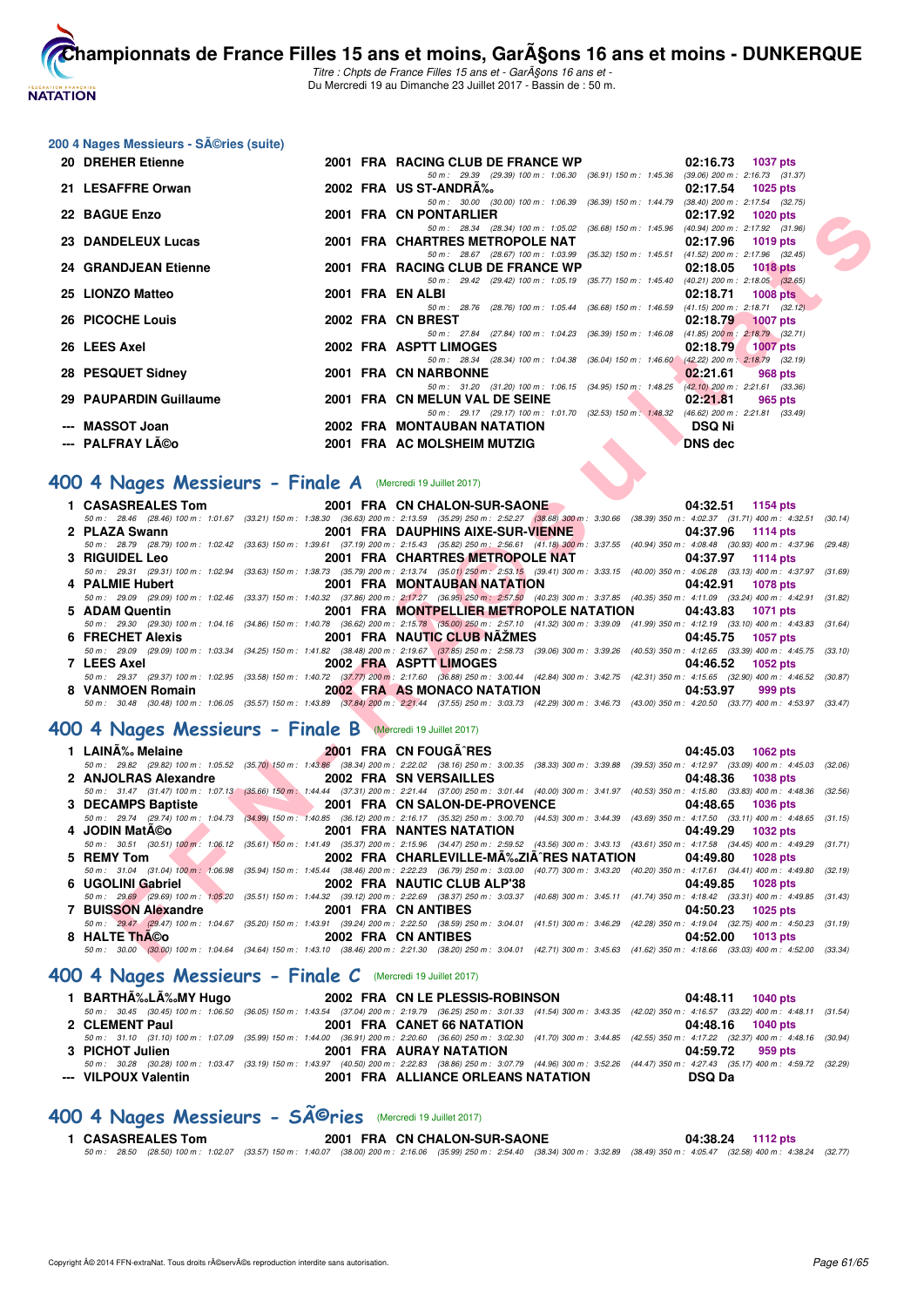

Titre : Chpts de France Filles 15 ans et - GarA§ons 16 ans et -Du Mercredi 19 au Dimanche 23 Juillet 2017 - Bassin de : 50 m.

#### **400 4 Nages Messieurs - Séries (suite)**

|    | 2 PALMIE Hubert                                             |                      | <b>2001 FRA MONTAUBAN NATATION</b>                                                                                                                                                                                                                  | 04:41.72<br>1086 pts           |         |
|----|-------------------------------------------------------------|----------------------|-----------------------------------------------------------------------------------------------------------------------------------------------------------------------------------------------------------------------------------------------------|--------------------------------|---------|
|    | <b>RIGUIDEL Leo</b>                                         |                      | 50 m: 29.47 (29.47) 100 m: 1:03.53 (34.06) 150 m: 1:41.00 (37.47) 200 m: 2:17.50 (36.50) 250 m: 2:57.82 (40.32) 300 m: 3:38.16 (40.34) 350 m: 4:11.22 (33.06) 400 m: 4:41.72 (30.50)<br>2001 FRA CHARTRES METROPOLE NAT                             | 04:41.87<br>1085 pts           |         |
|    |                                                             |                      | 50 m : 29.62 (29.62) 100 m : 1:03.65 (34.03) 150 m : 1:40.09 (36.44) 200 m : 2:15.46 (35.37) 250 m : 2:55.76 (40.30) 300 m : 3:36.27 (40.51) 350 m : 4:09.53 (33.26) 400 m : 4:41.87 (32.34)                                                        |                                |         |
|    | 4 ADAM Quentin                                              |                      | 2001 FRA MONTPELLIER METROPOLE NATATION                                                                                                                                                                                                             | 04:41.98<br><b>1084 pts</b>    |         |
|    |                                                             |                      | 50 m : 29.55 (29.55) 100 m : 1:04.11 (34.56) 150 m : 1:39.99 (35.88) 200 m : 2:14.10 (34.11) 250 m : 2:54.48 (40.38) 300 m : 3:35.83 (41.35) 350 m : 4:09.31 (33.48) 400 m : 4:41.98                                                                |                                | (32.67) |
| 5. | <b>VANMOEN Romain</b>                                       |                      | 2002 FRA AS MONACO NATATION                                                                                                                                                                                                                         | 04:42.42<br>1081 pts           |         |
|    | 6 PLAZA Swann                                               |                      | 50 m: 29.81 (29.81) 100 m: 1:04.86 (35.05) 150 m: 1:41.93 (37.07) 200 m: 2:18.40 (36.47) 250 m: 2:58.63 (40.23) 300 m: 3:39.19 (40.56) 350 m: 4:11.67 (32.48) 400 m: 4:42.42<br>2001 FRA DAUPHINS AIXE-SUR-VIENNE                                   | 04:42.79<br>1078 pts           | (30.75) |
|    |                                                             |                      | 50 m: 28.72 (28.72) 100 m: 1:02.04 (33.32) 150 m: 1:40.19 (38.15) 200 m: 2:16.17 (35.98) 250 m: 2:57.90 (41.73) 300 m: 3:39.39 (41.49) 350 m: 4:12.37 (32.98) 400 m: 4:42.79                                                                        |                                | (30.42) |
|    | <b>7 FRECHET Alexis</b>                                     |                      | 2001 FRA NAUTIC CLUB NAZMES                                                                                                                                                                                                                         | 04:47.33<br><b>1046 pts</b>    |         |
|    |                                                             |                      | 50 m : 29.87 (29.87) 100 m : 1:03.94 (34.07) 150 m : 1:42.41 (38.47) 200 m : 2:19.75 (37.34) 250 m : 2:59.57 (39.82) 300 m : 3:38.69 (39.12) 350 m : 4:13.45 (34.76) 400 m : 4:47.33 (33.88)                                                        |                                |         |
| 8  | <b>LEES Axel</b>                                            |                      | 2002 FRA ASPTT LIMOGES                                                                                                                                                                                                                              | 04:47.78<br><b>1043 pts</b>    |         |
|    | 9 UGOLINI Gabriel                                           |                      | 50 m: 28.97 (28.97) 100 m: 1:02.75 (33.78) 150 m: 1:40.24 (37.49) 200 m: 2:17.55 (37.31) 250 m: 2:59.84 (42.29) 300 m: 3:42.92 (43.08) 350 m: 4:16.51 (33.59) 400 m: 4:47.78 (31.27)<br>2002 FRA NAUTIC CLUB ALP'38                                 | 04:48.79<br>1035 pts           |         |
|    |                                                             |                      | 50 m: 29.69 (29.69) 100 m: 1:04.02 (34.33) 150 m: 1:42.97 (38.95) 200 m: 2:20.66 (37.69) 250 m: 3:01.41 (40.75) 300 m: 3:43.10 (41.69) 350 m: 4:16.90 (33.80) 400 m: 4:48.79 (31.89)                                                                |                                |         |
|    | 10 DECAMPS Baptiste                                         |                      | 2001 FRA CN SALON-DE-PROVENCE                                                                                                                                                                                                                       | 04:49.72<br>1029 pts           |         |
|    |                                                             |                      | 50 m: 29.93 (29.93) 100 m: 1:05.03 (35.10) 150 m: 1:41.64 (36.61) 200 m: 2:17.61 (35.97) 250 m: 3:01.75 (44.14) 300 m: 3:44.87 (43.12) 350 m: 4:17.98 (33.11) 400 m: 4:49.72 (31.74)                                                                |                                |         |
|    | 11 LAINA‰ Melaine                                           |                      | 2001 FRA CN FOUGA RES                                                                                                                                                                                                                               | 04:50.29<br><b>1025 pts</b>    |         |
|    | 12 REMY Tom                                                 |                      | 50 m: 29.50 (29.50) 100 m: 1:04.37 (34.87) 150 m: 1:43.00 (38.63) 200 m: 2:21.45 (38.45) 250 m: 3:00.62 (39.17) 300 m: 3:41.79 (41.17) 350 m: 4:16.31 (34.52) 400 m: 4:50.29 (33.98)<br>2002 FRA CHARLEVILLE-MA‰ZIA^RES NATATION                    | 04:50.43<br><b>1024 pts</b>    |         |
|    |                                                             |                      | 50 m: 31.45 (31.45) 100 m: 1:07.60 (36.15) 150 m: 1:46.23 (38.63) 200 m: 2:23.45 (37.22) 250 m: 3:03.54 (40.09) 300 m: 3:43.29 (39.75) 350 m: 4:17.76 (34.47) 400 m: 4:50.43 (32.67)                                                                |                                |         |
|    | 13 BUISSON Alexandre                                        |                      | 2001 FRA CN ANTIBES                                                                                                                                                                                                                                 | 04:50.72<br>1022 pts           |         |
|    |                                                             |                      | 50 m: 29.29 (29.29) 100 m: 1:04.72 (35.43) 150 m: 1:44.57 (39.85) 200 m: 2:23.69 (39.12) 250 m: 3:05.79 (42.10) 300 m: 3:48.21 (42.42) 350 m: 4:20.49 (32.28) 400 m: 4:50.72 (30.23)                                                                |                                |         |
|    | 14 JODIN MatA©o                                             |                      | 2001 FRA NANTES NATATION                                                                                                                                                                                                                            | $\sim$<br>04:51.33<br>1017 pts |         |
|    | 15 ANJOLRAS Alexandre                                       |                      | 50 m: 28.94 (28.94) 100 m: 1:03.00 (34.06) 150 m: 1:39.42 (36.42) 200 m: 2:15.80 (36.38) 250 m: 2:59.68 (43.88) 300 m: 3:44.30 (44.62) 350 m: 4:18.39 (34.09) 400 m: 4:51.33 (32.94)<br><b>2002 FRA SN VERSAILLES</b><br>$\mathcal{L}(\mathcal{L})$ | 04:53.76<br><b>1000 pts</b>    |         |
|    |                                                             |                      | 50 m : 32.12 (32.12) 100 m : 1:08.68 (36.56) 150 m : 1:47.07 (38.39) 200 m : 2:24.45 (37.38) 250 m : 3:05.19 (40.74) 300 m : 3:46.33 (41.14) 350 m : 4:20.52 (34.19) 400 m : 4:53.76                                                                |                                | (33.24) |
|    | 16 HALTE ThA©o                                              |                      | 2002 FRA CN ANTIBES                                                                                                                                                                                                                                 | 04:54.39<br>996 pts            |         |
|    |                                                             |                      | 50 m : 30.55 (30.55) 100 m : 1:05.83 (35.28) 150 m : 1:44.08 (38.25) 200 m : 2:22.45 (38.37) 250 m : 3:04.80 (42.35) 300 m : 3:46.70 (41.90) 350 m : 4:20.46 (33.76) 400 m : 4:54.39 (33.93)                                                        |                                |         |
|    | 17 BARTHA‰LA‰MY Hugo                                        |                      | 2002 FRA CN LE PLESSIS-ROBINSON                                                                                                                                                                                                                     | 04:55.04<br>991 pts            |         |
|    | 18 VILPOUX Valentin                                         |                      | 50 m: 30.87 (30.87) 100 m: 1:07.09 (36.22) 150 m: 1:44.39 (37.30) 200 m: 2:20.77 (36.38) 250 m: 3:03.77 (43.00) 300 m: 3:46.80 (43.03) 350 m: 4:21.24 (34.44) 400 m: 4:55.04<br>2001 FRA ALLIANCE ORLEANS NATATION                                  | 04:55.36<br>989 pts            | (33.80) |
|    |                                                             |                      | 50 m: 32.44 (32.44) 100 m: 1:10.23 (37.79) 150 m: 1:49.06 (38.83) 200 m: 2:27.58 (38.52) 250 m: 3:07.76 (40.18) 300 m: 3:48.99 (41.23) 350 m: 4:22.30 (33.31) 400 m: 4:55.36 (33.06)                                                                |                                |         |
|    | 19 CLEMENT Paul                                             |                      | 2001 FRA CANET 66 NATATION                                                                                                                                                                                                                          | 04:55.76<br><b>986 pts</b>     |         |
|    |                                                             |                      | 50 m: 31.00 (31.00) 100 m: 1:06.64 (35.64) 150 m: 1:43.13 (36.49) 200 m: 2:18.92 (35.79) 250 m: 3:01.39 (42.47) 300 m: 3:45.17 (43.78) 350 m: 4:21.67 (36.50) 400 m: 4:55.76 (34.09)                                                                |                                |         |
|    | 20 PICHOT Julien                                            |                      | <b>2001 FRA AURAY NATATION</b>                                                                                                                                                                                                                      | 05:00.74<br>952 pts            |         |
|    | --- DREHER Etienne                                          |                      | 50 m : 30.46 (30.46) 100 m : 1:05.39 (34.93) 150 m : 1:44.87 (39.48) 200 m : 2:23.12 (38.25) 250 m : 3:06.99 (43.87) 300 m : 3:51.22 (44.23) 350 m : 4:26.58 (35.36) 400 m : 5:00.74 (34.16)<br>2001 FRA RACING CLUB DE FRANCE WP                   | <b>DSQ Vi</b>                  |         |
|    |                                                             |                      |                                                                                                                                                                                                                                                     |                                |         |
|    |                                                             |                      |                                                                                                                                                                                                                                                     |                                |         |
|    | x100 Nage Libre Messieurs - Séries (Samedi 22 Juillet 2017) |                      |                                                                                                                                                                                                                                                     |                                |         |
|    | 1 DIDI LyÂ"s                                                |                      | 2001 FRA STADE FRANA‡AIS O COURBEVOIE                                                                                                                                                                                                               | 03:38.06<br>1142 pts           |         |
|    | <b>ZEINATY Paul</b>                                         | 2001 FRA             |                                                                                                                                                                                                                                                     |                                |         |
|    | <b>FRANCOIS Flavien</b>                                     | 2001 FRA             |                                                                                                                                                                                                                                                     |                                |         |
|    | <b>AITKACI Carl</b>                                         | 2001 FRA             |                                                                                                                                                                                                                                                     |                                |         |
|    |                                                             |                      | 50 m: 25.85 (25.85) 100 m: 54.26 (28.41) 150 m: 1:20.56 (26.30) 200 m: 1:48.20 (27.64) 250 m: 2:15.39 (27.19) 300 m: 2:44.28 (28.89) 350 m: 3:10.40 (26.12) 400 m: 3:38.06 (27.66)                                                                  |                                |         |
|    | 2 REBAUDO Alessandro                                        |                      | 2001 ITA AS MONACO NATATION                                                                                                                                                                                                                         | 03:39.10<br>1133 pts           |         |
|    | <b>VANMOEN Romain</b>                                       | 2002 FRA             |                                                                                                                                                                                                                                                     |                                |         |
|    | NICOLAS Yohan                                               | 2001 FRA             |                                                                                                                                                                                                                                                     |                                |         |
|    | <b>KHALIL Adib</b>                                          | 2002 FRA             |                                                                                                                                                                                                                                                     |                                |         |
|    |                                                             |                      | 50 m : 26.42 (26.42) 100 m : 54.44 (28.02) 150 m : 1:20.99 (26.55) 200 m : 1:50.08 (29.09) 250 m : 2:15.53 (25.45) 300 m : 2:43.43 (27.90) 350 m : 3:09.80 (26.37) 400 m : 3:39.10 (29.30)                                                          |                                |         |
|    | 3 CLUSMAN Jean-Baptiste                                     |                      | 2001 FRA US ST-ANDRA%                                                                                                                                                                                                                               | 03:39.89<br>1127 pts           |         |
|    | <b>TAVERNIER IsmaīI</b>                                     | 2001 FRA             |                                                                                                                                                                                                                                                     |                                |         |
|    | <b>MERCURY Anthony</b>                                      | 2001 FRA             |                                                                                                                                                                                                                                                     |                                |         |
|    | <b>COCCORDANO Aubin</b>                                     | 2001 FRA             |                                                                                                                                                                                                                                                     |                                |         |
|    |                                                             |                      | 50 m: 27.39 (27.39) 100 m: 55.15 (27.76) 150 m: 1:21.80 (26.65) 200 m: 1:50.32 (28.52) 250 m: 2:16.94 (26.62) 300 m: 2:45.82 (28.88) 350 m: 3:11.98 (26.16) 400 m: 3:39.89 (27.91)                                                                  |                                |         |
|    | <b>MULLED MARAGE</b>                                        | COOL FRA ON ANTIBECT |                                                                                                                                                                                                                                                     | 0.010, 0.010, 0.010, 0.000     |         |

# 4x100 Nage Libre Messieurs - SÃ<sup>O</sup>ries (Samedi 22 Juillet 2017)

| 1 DIDI Ly¨s                                                                                                                                                                        |          |                     | 2001 FRA STADE FRANA‡AIS O COURBEVOIE | 03:38.06 | 1142 pts        |         |
|------------------------------------------------------------------------------------------------------------------------------------------------------------------------------------|----------|---------------------|---------------------------------------|----------|-----------------|---------|
| <b>ZEINATY Paul</b>                                                                                                                                                                | 2001 FRA |                     |                                       |          |                 |         |
| <b>FRANCOIS Flavien</b>                                                                                                                                                            | 2001 FRA |                     |                                       |          |                 |         |
| <b>AITKACI Carl</b>                                                                                                                                                                | 2001 FRA |                     |                                       |          |                 |         |
| 50 m: 25.85 (25.85) 100 m: 54.26 (28.41) 150 m: 1:20.56 (26.30) 200 m: 1:48.20 (27.64) 250 m: 2:15.39 (27.19) 300 m: 2:44.28 (28.89) 350 m: 3:10.40 (26.12) 400 m: 3:38.06         |          |                     |                                       |          |                 | (27.66) |
| 2 REBAUDO Alessandro                                                                                                                                                               |          |                     | 2001 ITA AS MONACO NATATION           | 03:39.10 | 1133 pts        |         |
| <b>VANMOEN Romain</b>                                                                                                                                                              | 2002 FRA |                     |                                       |          |                 |         |
| <b>NICOLAS Yohan</b>                                                                                                                                                               | 2001 FRA |                     |                                       |          |                 |         |
| <b>KHALIL Adib</b>                                                                                                                                                                 | 2002 FRA |                     |                                       |          |                 |         |
| 50 m: 26.42 (26.42) 100 m: 54.44 (28.02) 150 m: 1:20.99 (26.55) 200 m: 1:50.08 (29.09) 250 m: 2:15.53 (25.45) 300 m: 2:43.43 (27.90) 350 m: 3:09.80 (26.37) 400 m: 3:39.10         |          |                     |                                       |          |                 | (29.30) |
| 3 CLUSMAN Jean-Baptiste                                                                                                                                                            |          |                     | 2001 FRA US ST-ANDRA%                 | 03:39.89 | <b>1127 pts</b> |         |
| <b>TAVERNIER IsmaA«I</b>                                                                                                                                                           | 2001 FRA |                     |                                       |          |                 |         |
| <b>MERCURY Anthony</b>                                                                                                                                                             | 2001 FRA |                     |                                       |          |                 |         |
| <b>COCCORDANO Aubin</b>                                                                                                                                                            | 2001 FRA |                     |                                       |          |                 |         |
| 50 m: 27.39 (27.39) 100 m: 55.15 (27.76) 150 m: 1:21.80 (26.65) 200 m: 1:50.32 (28.52) 250 m: 2:16.94 (26.62) 300 m: 2:45.82 (28.88) 350 m: 3:11.98 (26.16) 400 m: 3:39.89         |          |                     |                                       |          |                 | (27.91) |
| 4 MULLER Nicolas                                                                                                                                                                   |          | 2001 FRA CN ANTIBES |                                       | 03:40.49 | 1122 pts        |         |
| <b>HALTE Théo</b>                                                                                                                                                                  | 2002 FRA |                     |                                       |          |                 |         |
| <b>BOUHAMIDI Mohamed-Ryad</b>                                                                                                                                                      | 2002 FRA |                     |                                       |          |                 |         |
| <b>BUISSON Alexandre</b>                                                                                                                                                           | 2001 FRA |                     |                                       |          |                 |         |
| 50 m: 26.03 (26.03) 100 m: 53.95 (27.92) 150 m: 1:20.02 (26.07) 200 m: 1:48.61 (28.59) 250 m: 2:14.88 (26.27) 300 m: 2:44.71 (29.83) 350 m: 3:10.78 (26.07) 400 m: 3:40.49 (29.71) |          |                     |                                       |          |                 |         |
| 5 BOURDON Rayane                                                                                                                                                                   |          |                     | 2001 FRA CN VIRY-CHA, TILLON          | 03:44.72 | <b>1086 pts</b> |         |
| <b>SCHEERS Hugo</b>                                                                                                                                                                | 2001 FRA |                     |                                       |          |                 |         |
| <b>GENEVOIS Yanis</b>                                                                                                                                                              | 2002 FRA |                     |                                       |          |                 |         |
| <b>LEROY Théo</b>                                                                                                                                                                  | 2001 FRA |                     |                                       |          |                 |         |
| 50 m: 27.10 (27.10) 100 m: 55.89 (28.79) 150 m: 1:22.81 (26.92) 200 m: 1:51.51 (28.70) 250 m: 2:19.26 (27.75) 300 m: 2:49.53 (30.27) 350 m: 3:15.58 (26.05) 400 m: 3:44.72 (29.14) |          |                     |                                       |          |                 |         |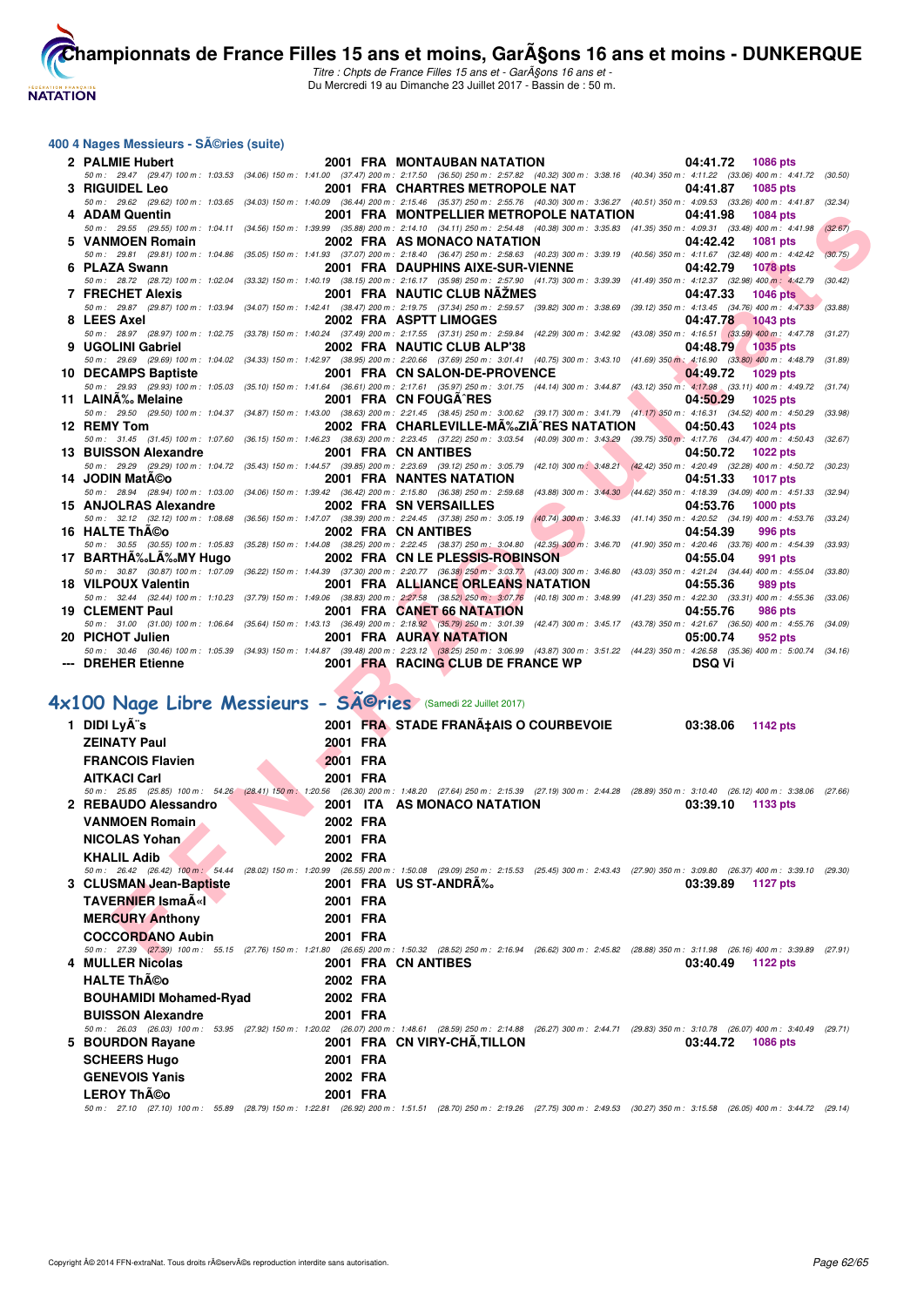

Titre : Chpts de France Filles 15 ans et - GarA§ons 16 ans et -Du Mercredi 19 au Dimanche 23 Juillet 2017 - Bassin de : 50 m.

| 4x100 Nage Libre Messieurs - Séries (suite)                    |                  |                                                                                                                                                                                                                                      |                             |         |
|----------------------------------------------------------------|------------------|--------------------------------------------------------------------------------------------------------------------------------------------------------------------------------------------------------------------------------------|-----------------------------|---------|
| 6 PUSIOL Corentin                                              |                  | 2001 FRA NAUTIC CLUB ALP'38                                                                                                                                                                                                          | 03:45.66<br><b>1078 pts</b> |         |
| <b>DE PAOLI Maxime</b>                                         | 2002 FRA         |                                                                                                                                                                                                                                      |                             |         |
| <b>UGOLINI Gabriel</b>                                         | 2002 FRA         |                                                                                                                                                                                                                                      |                             |         |
|                                                                |                  |                                                                                                                                                                                                                                      |                             |         |
| <b>RODET Robin</b>                                             | 2002 FRA         | 50 m: 26.68 (26.68) 100 m: 55.39 (28.71) 150 m: 1:21.72 (26.33) 200 m: 1:51.43 (29.71) 250 m: 2:17.72 (26.29) 300 m: 2:47.78 (30.06) 350 m: 3:14.56 (26.78) 400 m: 3:45.66                                                           |                             | (31.10) |
| 7 ANDRA‰ LoA-c                                                 |                  | 2001 FRA CHARTRES METROPOLE NAT                                                                                                                                                                                                      | 03:46.00<br>1075 pts        |         |
| <b>NAUD Theo</b>                                               | 2001 FRA         |                                                                                                                                                                                                                                      |                             |         |
| <b>MORNET Thomas</b>                                           | 2001 FRA         |                                                                                                                                                                                                                                      |                             |         |
| <b>DANDELEUX Lucas</b>                                         | 2001 FRA         |                                                                                                                                                                                                                                      |                             |         |
|                                                                |                  | 50 m : 27.28 (27.28) 100 m : 57.21 (29.93) 150 m : 1:23.94 (26.73) 200 m : 1:53.98 (30.04) 250 m : 2:21.42 (27.44) 300 m : 2:50.67 (29.25) 350 m : 3:17.21 (26.54) 400 m : 3:46.00 (28.79)                                           |                             |         |
| 8 ZAKA Nathanael                                               |                  | 2002 FRA SN VERSAILLES                                                                                                                                                                                                               | 03:46.72 1069 pts           |         |
| <b>VANDEVELDE Alexis</b>                                       | 2001 FRA         |                                                                                                                                                                                                                                      |                             |         |
| <b>ANJOLRAS Alexandre</b>                                      | 2002 FRA         |                                                                                                                                                                                                                                      |                             |         |
| <b>MIGUET Florian</b>                                          | 2001 FRA         |                                                                                                                                                                                                                                      |                             |         |
|                                                                |                  | 50 m: 27.76 (27.76) 100 m: 56.96 (29.20) 150 m: 1:23.94 (26.98) 200 m: 1:52.26 (28.32) 250 m: 2:19.80 (27.54) 300 m: 2:50.50 (30.70) 350 m: 3:16.98 (26.48) 400 m: 3:46.72 (29.74)                                                   |                             |         |
| 9 GUILLAMIN Tom                                                |                  | 2002 FRA CN ANTIBES                                                                                                                                                                                                                  | 03:47.66<br>1061 pts        |         |
| <b>FOLLAIN Tanguy</b>                                          | 2002 FRA         |                                                                                                                                                                                                                                      |                             |         |
| <b>JACQUES Lucas</b>                                           | 2001 FRA         |                                                                                                                                                                                                                                      |                             |         |
| <b>KEIDJIAN Olivier</b>                                        | 2001 FRA         | 50 m: 27.38 (27.38) 100 m: 56.02 (28.64) 150 m: 1:23.09 (27.07) 200 m: 1:52.71 (29.62) 250 m: 2:20.23 (27.52) 300 m: 2:51.00 (30.77) 350 m: 3:18.30 (27.30) 400 m: 3:47.66 (29.36)                                                   |                             |         |
| 10 LIONZO Matteo                                               | 2001 FRA EN ALBI |                                                                                                                                                                                                                                      | 03:48.18<br>1057 pts        |         |
| <b>GALIEGUE Valentin</b>                                       | 2001 FRA         |                                                                                                                                                                                                                                      |                             |         |
| <b>BAILLY-BARTHEZ Camille</b>                                  | 2001 FRA         |                                                                                                                                                                                                                                      |                             |         |
| <b>TABOUCHE Ismael</b>                                         | 2001 FRA         |                                                                                                                                                                                                                                      |                             |         |
|                                                                |                  | 50 m: 26.99 (26.99) 100 m: 55.14 (28.15) 150 m: 1:22.72 (27.58) 200 m: 1:53.13 (30.41) 250 m: 2:20.31 (27.18) 300 m: 2:51.48 (31.17) 350 m: 3:18.43 (26.95) 400 m: 3:48.18 (29.75)                                                   |                             |         |
| 11 GIRIN Hugo                                                  |                  | <b>2001 FRA DUNKERQUE NATATION</b>                                                                                                                                                                                                   | 03:48.48<br>1055 pts        |         |
| <b>ROLLET Arthur</b>                                           | 2003 FRA         |                                                                                                                                                                                                                                      |                             |         |
| <b>BONHOMME Célien</b>                                         | 2002 FRA         |                                                                                                                                                                                                                                      |                             |         |
| <b>GUILLAUME Maxence</b>                                       | 2003 FRA         |                                                                                                                                                                                                                                      |                             |         |
| 12 MERCIER Antonin                                             |                  | 50 m: 27.34 (27.34) 100 m: 55.89 (28.55) 150 m: 1:24.35 (28.46) 200 m: 1:54.47 (30.12) 250 m: 2:22.06 (27.59) 300 m: 2:51.47 (29.41) 350 m: 3:19.13 (27.66) 400 m: 3:48.48 (29.35)<br>2001 FRA CHARLEVILLE-MÉZIÃ^RES NATATION        | 03:49.29<br>1048 pts        |         |
| <b>FIORINA Alexandre</b>                                       | 2001 FRA         |                                                                                                                                                                                                                                      |                             |         |
| <b>REMY Tom</b>                                                | 2002 FRA         |                                                                                                                                                                                                                                      |                             |         |
| <b>HENNETIER Yvain</b>                                         | 2001 FRA         |                                                                                                                                                                                                                                      |                             |         |
|                                                                |                  | 50 m : 27.29 (27.29) 100 m : 56.37 (29.08) 150 m : 1:23.97 (27.60) 200 m : 1:52.83 (28.86) 250 m : 2:21.62 (28.79) 300 m : 2:51.84 (30.22) 350 m : 3:19.43 (27.59) 400 m : 3:49.29 (29.86)                                           |                             |         |
|                                                                |                  |                                                                                                                                                                                                                                      |                             |         |
| 4x200 Nage Libre Messieurs - Sîries (Mercredi 19 Juillet 2017) |                  |                                                                                                                                                                                                                                      |                             |         |
| 1 CLUSMAN Jean-Baptiste                                        |                  | 2001 FRA US ST-ANDRA%                                                                                                                                                                                                                | 07:55.21<br>1145 pts        |         |
| <b>TAVERNIER IsmaA«I</b>                                       | 2001 FRA         |                                                                                                                                                                                                                                      |                             |         |
| <b>MERCURY Anthony</b>                                         | 2001 FRA         |                                                                                                                                                                                                                                      |                             |         |
| <b>COCCORDANO Aubin</b>                                        | 2001 FRA         |                                                                                                                                                                                                                                      |                             |         |
|                                                                |                  | 50 m: 28.48 (28.48) 100 m: 58.12 (29.64) 150 m: 1:27.68 (29.56) 200 m: 1:56.83 (29.15) 250 m: 2:24.31 (27.48) 300 m: 2:55.23 (30.92) 350 m: 3:26.91 (31.68) 400 m: 3:57.81 (30.90) 450 m: 4:26.04                                    |                             |         |
| 2 DIDI LyÄ"s                                                   |                  | 2001 FRA STADE FRANA‡AIS O COURBEVOIE 07:59.32 1128 pts                                                                                                                                                                              |                             |         |
| <b>ZEINATY Paul</b>                                            | 2001 FRA         |                                                                                                                                                                                                                                      |                             |         |
| <b>FRANCOIS Flavien</b>                                        | 2001 FRA         |                                                                                                                                                                                                                                      |                             |         |
| <b>AITKACI Carl</b>                                            | 2001 FRA         | 50 m: 28.22 (28.22) 100 m: 58.33 (30.11) 150 m: 1:30.12 (31.79) 200 m: 2:01.30 (31.18) 250 m: 2:28.83 (27.53) 300 m: 2:58.98 (30.15) 350 m: 3:29.82 (30.84) 400 m: 4:00.02 (30.20) 450 m: 4:27.58                                    |                             |         |
| 3 VANMOEN Romain                                               |                  | 2002 FRA AS MONACO NATATION                                                                                                                                                                                                          | 07:59.35<br>1128 pts        |         |
| <b>NICOLAS Yohan</b>                                           | 2001 FRA         |                                                                                                                                                                                                                                      |                             |         |
| <b>REBAUDO Alessandro</b>                                      | 2001 ITA         |                                                                                                                                                                                                                                      |                             |         |
| <b>KHALIL Adib</b>                                             | 2002 FRA         |                                                                                                                                                                                                                                      |                             |         |
|                                                                |                  | 50 m: 28.10 (28.10) 100 m: 58.45 (30.35) 150 m: 1:29.38 (30.93) 200 m: 2:00.67 (31.29) 250 m: 2:27.75 (27.08) 300 m: 2:58.46 (30.71) 350 m: 3:29.53 (31.07) 400 m: 3:59.65 (30.12) 450 m: 4:26.91 (                                  |                             |         |
| 4 GUILLAMIN Tom                                                |                  | 2002 FRA CN ANTIBES                                                                                                                                                                                                                  | 08:02.47 1114 pts           |         |
| <b>FOLLAIN Tanguy</b>                                          | 2002 FRA         |                                                                                                                                                                                                                                      |                             |         |
| <b>BUISSON Alexandre</b>                                       | 2001 FRA         |                                                                                                                                                                                                                                      |                             |         |
| <b>HALTE Th©o</b>                                              | 2002 FRA         |                                                                                                                                                                                                                                      |                             |         |
| 5 ZIJL Sem                                                     |                  | 50 m: 28.22 (28.22) 100 m: 58.19 (29.97) 150 m: 1:29.12 (30.93) 200 m: 1:59.45 (30.33) 250 m: 2:27.07 (27.62) 300 m: 2:57.61 (30.54) 350 m: 3:29.25 (31.64) 400 m: 3:59.56 (30.31) 450 m: 4:26.52<br>2002 NED CNO ST-GERMAIN-EN-LAYE | 1083 pts                    |         |
| <b>PORTAL Alex</b>                                             |                  |                                                                                                                                                                                                                                      | 08:10.00                    |         |
|                                                                | 2002 FRA         |                                                                                                                                                                                                                                      |                             |         |
| <b>BONGERS Nils</b>                                            | 2002 FRA         |                                                                                                                                                                                                                                      |                             |         |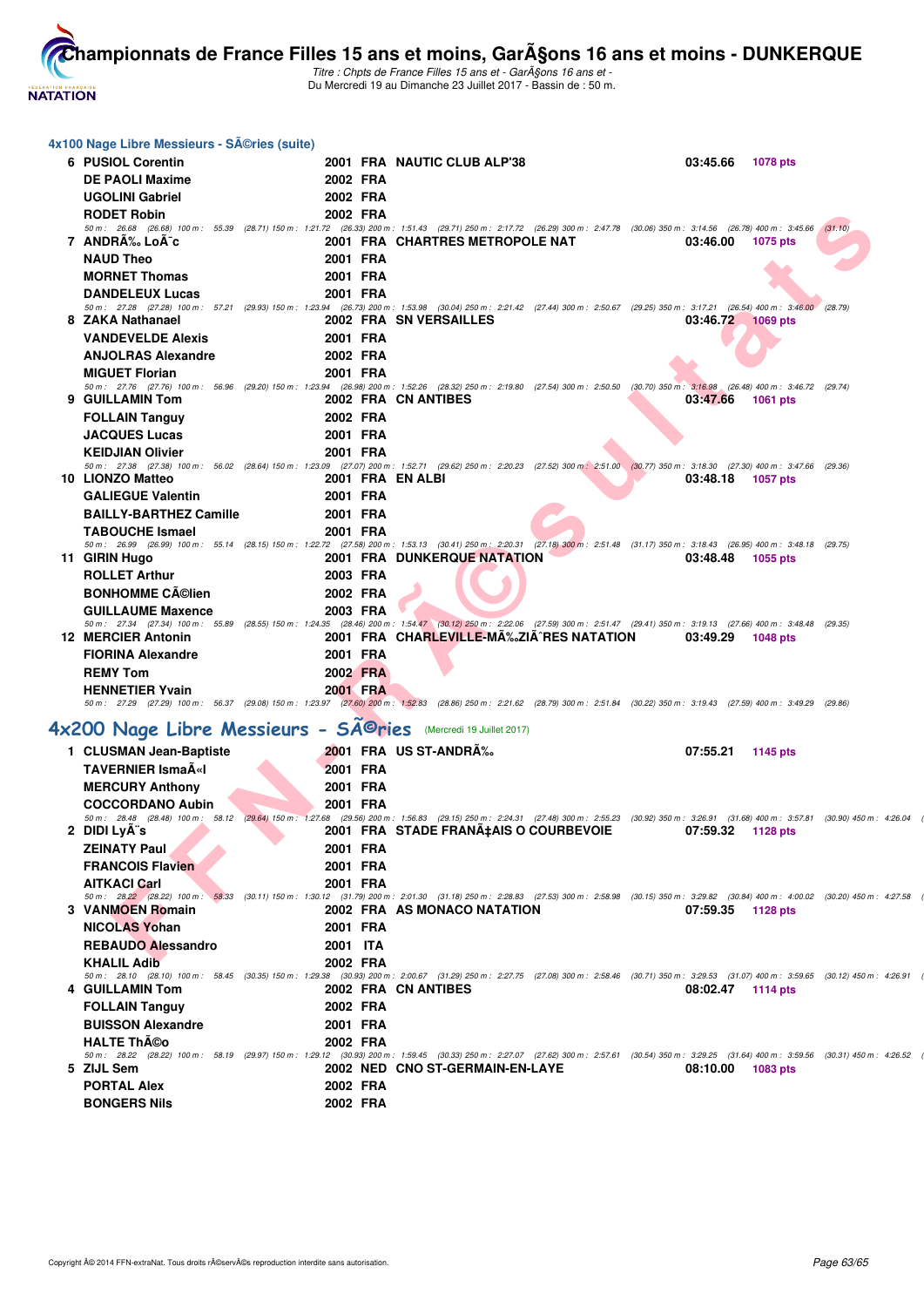

J.

Titre : Chpts de France Filles 15 ans et - GarA§ons 16 ans et -Du Mercredi 19 au Dimanche 23 Juillet 2017 - Bassin de : 50 m.

| 4x200 Nage Libre Messieurs - SA©ries (suite)                              |                  |                                                                                                                                                                                                                                                                 |
|---------------------------------------------------------------------------|------------------|-----------------------------------------------------------------------------------------------------------------------------------------------------------------------------------------------------------------------------------------------------------------|
| <b>TEULE Leo</b>                                                          | 2002 FRA         |                                                                                                                                                                                                                                                                 |
|                                                                           |                  | 50 m: 28.05 (28.05) 100 m: 58.96 (30.91) 150 m: 1:30.48 (31.52) 200 m: 2:01.30 (30.82) 250 m: 2:29.23 (27.93) 300 m: 3:00.19 (30.96) 350 m: 3:32.85 (32.66) 400 m: 4:05.30 (32.45) 450 m: 4:34.01                                                               |
| 6 SCHEERS Hugo                                                            |                  | 2001 FRA CN VIRY-CHA, TILLON<br>08:10.48<br><b>1081 pts</b>                                                                                                                                                                                                     |
| <b>BOURDON Rayane</b>                                                     | 2001 FRA         |                                                                                                                                                                                                                                                                 |
| <b>LEROY Théo</b>                                                         | 2001 FRA         |                                                                                                                                                                                                                                                                 |
| <b>GENEVOIS Yanis</b>                                                     | 2002 FRA         |                                                                                                                                                                                                                                                                 |
| <b>7 VANDEVELDE Alexis</b>                                                |                  | 50 m: 28.60 (28.60) 100 m: 58.98 (30.38) 150 m: 1:30.95 (31.97) 200 m: 2:02.32 (31.37) 250 m: 2:30.00 (27.68) 300 m: 2:59.79 (29.79) 350 m: 3:30.43 (30.64) 400 m: 4:00.88 (30.45) 450 m: 4:28.33<br>2001 FRA SN VERSAILLES<br>08:10.82<br>1079 pts             |
| <b>ZAKA Nathanael</b>                                                     | 2002 FRA         |                                                                                                                                                                                                                                                                 |
| <b>ANJOLRAS Alexandre</b>                                                 | 2002 FRA         |                                                                                                                                                                                                                                                                 |
| <b>MIGUET Florian</b>                                                     | 2001 FRA         |                                                                                                                                                                                                                                                                 |
|                                                                           |                  | 50 m: 27.54 (27.54) 100 m: 57.20 (29.66) 150 m: 1:27.59 (30.39) 200 m: 1:56.93 (29.34) 250 m: 2:25.13 (28.20) 300 m: 2:56.52 (31.39) 350 m: 3:30.33 (33.81) 400 m: 4:02.99 (32.66) 450 m: 4:32.15                                                               |
| 8 DE PAOLI Maxime                                                         |                  | 2002 FRA NAUTIC CLUB ALP'38<br>08:11.02<br>1078 pts                                                                                                                                                                                                             |
| <b>UGOLINI Gabriel</b>                                                    | 2002 FRA         |                                                                                                                                                                                                                                                                 |
| <b>RODET Robin</b>                                                        | 2002 FRA         |                                                                                                                                                                                                                                                                 |
| <b>PUSIOL Corentin</b>                                                    | 2001 FRA         |                                                                                                                                                                                                                                                                 |
| 9 GIRIN Hugo                                                              |                  | 50 m: 28.14 (28.14) 100 m: 58.69 (30.55) 150 m: 1:29.74 (31.05) 200 m: 2:01.46 (31.72) 250 m: 2:30.51 (29.05) 300 m: 3:02.30 (31.79) 350 m: 3:34.65 (32.35) 400 m: 4:06.19 (31.54) 450 m: 4:35.67<br><b>2001 FRA DUNKERQUE NATATION</b><br>08:21.13<br>1037 pts |
| <b>ROLLET Arthur</b>                                                      | 2003 FRA         |                                                                                                                                                                                                                                                                 |
| <b>BONHOMME Célien</b>                                                    | 2002 FRA         |                                                                                                                                                                                                                                                                 |
| <b>PENET Julien</b>                                                       | 2003 FRA         |                                                                                                                                                                                                                                                                 |
|                                                                           |                  | 50 m: 28.32 (28.32) 100 m: 58.97 (30.65) 150 m: 1:30.92 (31.95) 200 m: 2:02.33 (31.41) 250 m: 2:30.85 (28.52) 300 m: 3:01.66 (30.81) 350 m: 3:34.19 (32.53) 400 m: 4:06.86 (32.67) 450 m: 4:35.01                                                               |
| 10 MERCIER Antonin                                                        |                  | 2001 FRA CHARLEVILLE-MA‰ZIA^RES NATATION<br>08:29.01<br>1005 pts                                                                                                                                                                                                |
| <b>FIORINA Alexandre</b>                                                  | 2001 FRA         |                                                                                                                                                                                                                                                                 |
| <b>HENNETIER Yvain</b>                                                    | 2001 FRA         |                                                                                                                                                                                                                                                                 |
| <b>REMY Tom</b>                                                           | 2002 FRA         |                                                                                                                                                                                                                                                                 |
| 11 LIONZO Matteo                                                          | 2001 FRA EN ALBI | 50 m: 28.29 (28.29) 100 m: 59.05 (30.76) 150 m: 1:32.63 (33.58) 200 m: 2:05.55 (32.92) 250 m: 2:34.45 (28.90) 300 m: 3:06.51 (32.06) 350 m: 3:40.06 (33.55) 400 m: 4:12.81 (32.75) 450 m: 4:42.09<br>08:31.41<br>995 pts                                        |
| <b>GALIEGUE Valentin</b>                                                  | 2001 FRA         |                                                                                                                                                                                                                                                                 |
| <b>BAILLY-BARTHEZ Camille</b>                                             | 2001 FRA         |                                                                                                                                                                                                                                                                 |
| <b>TABOUCHE Ismael</b>                                                    | 2001 FRA         |                                                                                                                                                                                                                                                                 |
|                                                                           |                  | 50 m: 27.80 (27.80) 100 m: 57.96 (30.16) 150 m: 1:28.43 (30.47) 200 m: 1:58.79 (30.36) 250 m: 2:27.86 (29.07) 300 m: 3:00.07 (32.21) 350 m: 3:33.44 (33.37) 400 m: 4:06.18 (32.74) 450 m: 4:37.05                                                               |
|                                                                           |                  |                                                                                                                                                                                                                                                                 |
| 4x100 4 Nages Messieurs - SÃ <sup>©</sup> ries (Vendredi 21 Juillet 2017) |                  |                                                                                                                                                                                                                                                                 |
| 1 REBAUDO Alessandro                                                      |                  | 2001 ITA AS MONACO NATATION<br>03:56.11<br>1171 pts                                                                                                                                                                                                             |
| <b>SAINTON Marcus</b>                                                     | 2002 FRA         |                                                                                                                                                                                                                                                                 |
| <b>KHALIL Adib</b>                                                        | 2002 FRA         |                                                                                                                                                                                                                                                                 |
| <b>NICOLAS Yohan</b>                                                      | 2001 FRA         |                                                                                                                                                                                                                                                                 |
| 2 BOUHAMIDI Mohamed-Ryad                                                  |                  | 50 m: 28.31 (28.31) 100 m: 59.14 (30.83) 150 m: 1:29.34 (30.20) 200 m: 2:03.94 (34.60) 250 m: 2:31.60 (27.66) 300 m: 3:03.34 (31.74) 350 m: 3:28.38 (25.04) 400 m: 3:56.11 (27.73)<br>2002 FRA CN ANTIBES<br>03:56.19<br>1170 pts                               |
| <b>MULLER Nicolas</b>                                                     | 2001 FRA         |                                                                                                                                                                                                                                                                 |
| <b>BUISSON Alexandre</b>                                                  | 2001 FRA         |                                                                                                                                                                                                                                                                 |
| <b>HALTE Théo</b>                                                         | 2002 FRA         |                                                                                                                                                                                                                                                                 |
|                                                                           |                  | 50 m: 27.90 (27.90) 100 m: 57.58 (29.68) 150 m: 1:28.32 (30.74) 200 m: 2:03.99 (35.67) 250 m: 2:30.80 (26.81) 300 m: 3:01.96 (31.16) 350 m: 3:28.29 (26.33) 400 m: 3:56.19 (27.90)                                                                              |
| 3 RIGUIDEL Leo                                                            |                  | 2001 FRA CHARTRES METROPOLE NAT<br>04:02.14<br>1126 pts                                                                                                                                                                                                         |
| <b>MORNET Thomas</b>                                                      | 2001 FRA         |                                                                                                                                                                                                                                                                 |
| <b>NAUD Theo</b>                                                          | 2001 FRA         |                                                                                                                                                                                                                                                                 |
| <b>DANDELEUX Lucas</b>                                                    | 2001 FRA         |                                                                                                                                                                                                                                                                 |
| 4 AITKACI Carl                                                            |                  | 50 m: 29.84 (29.84) 100 m: 1:01.74 (31.90) 150 m: 1:32.65 (30.91) 200 m: 2:08.28 (35.63) 250 m: 2:34.40 (26.12) 300 m: 3:07.11 (32.71) 350 m: 3:33.38 (26.27) 400 m: 4:02.14 (28.76)<br>2001 FRA STADE FRANA‡AIS O COURBEVOIE<br>04:04.63<br>1108 pts           |
| <b>ZEINATY Paul</b>                                                       | 2001 FRA         |                                                                                                                                                                                                                                                                 |
| <b>FRANCOIS Flavien</b>                                                   | 2001 FRA         |                                                                                                                                                                                                                                                                 |
| <b>DIDI LyA<sup>"</sup>s</b>                                              | 2001 FRA         |                                                                                                                                                                                                                                                                 |
|                                                                           |                  | 50 m: 30.91 (30.91) 100 m: 1:03.63 (32.72) 150 m: 1:34.22 (30.59) 200 m: 2:09.97 (35.75) 250 m: 2:38.01 (28.04) 300 m: 3:11.64 (33.63) 350 m: 3:36.90 (25.26) 400 m: 4:04.63 (27.73)                                                                            |
| 5 GENEVOIS Yanis                                                          |                  | 2002 FRA CN VIRY-CHÂ, TILLON<br>04:04.84<br>1107 pts                                                                                                                                                                                                            |
| <b>SCHEERS Hugo</b>                                                       | 2001 FRA         |                                                                                                                                                                                                                                                                 |
| <b>LEROY Théo</b>                                                         | 2001 FRA         |                                                                                                                                                                                                                                                                 |
| <b>BOURDON Rayane</b>                                                     | 2001 FRA         |                                                                                                                                                                                                                                                                 |
| 6 MIGUET Florian                                                          |                  | 50 m: 31.01 (31.01) 100 m: 1:02.92 (31.91) 150 m: 1:34.91 (31.99) 200 m: 2:11.46 (36.55) 250 m: 2:38.44 (26.98) 300 m: 3:09.70 (31.26) 350 m: 3:36.22 (26.52) 400 m: 4:04.84 (28.62)<br>2001 FRA SN VERSAILLES<br>04:10.17<br><b>1068 pts</b>                   |
|                                                                           |                  |                                                                                                                                                                                                                                                                 |